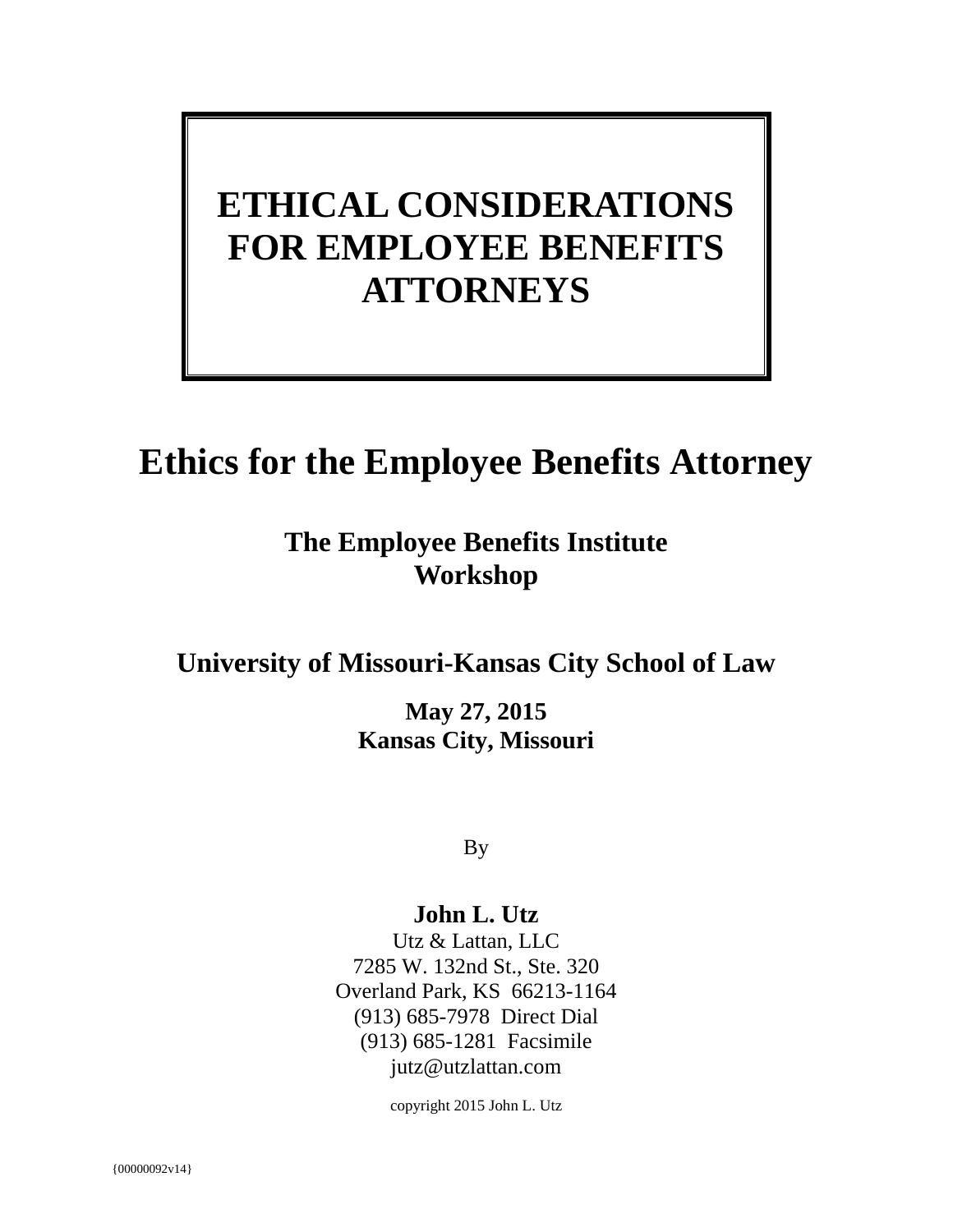## **ETHICAL CONSIDERATIONS FOR EMPLOYEE BENEFITS ATTORNEYS**

#### **TABLE OF CONTENTS**

**By** 

#### **John L. Utz Utz & Lattan, LLC jutz@utzlattan.com (913) 685-7978**

| I.  |                |                                                                                |  |  |
|-----|----------------|--------------------------------------------------------------------------------|--|--|
| II. |                |                                                                                |  |  |
|     | A.             |                                                                                |  |  |
|     | <b>B.</b>      |                                                                                |  |  |
|     |                | Counsel Does Not Represent Participants by Reason of Advising<br>1.            |  |  |
|     |                |                                                                                |  |  |
|     |                | Inadvertent Representation of Corporate Officer: Stock Option<br>2.            |  |  |
|     |                |                                                                                |  |  |
|     |                | 3.<br>Counsel Did Not Represent Outside Consultant Who Was Functional          |  |  |
|     |                |                                                                                |  |  |
|     | C.             |                                                                                |  |  |
| Ш.  |                |                                                                                |  |  |
|     | A.             |                                                                                |  |  |
|     | <b>B.</b>      |                                                                                |  |  |
| IV. |                |                                                                                |  |  |
|     | A <sub>1</sub> | Attorney's Retention of Consultant: Privilege for Client's Communications With |  |  |
|     |                |                                                                                |  |  |
|     |                |                                                                                |  |  |
|     | <b>B.</b>      |                                                                                |  |  |
|     |                | Corporation's Privilege for Communications With Outside Consultant Who         |  |  |
|     |                |                                                                                |  |  |
|     |                | Privilege Over Pre-Merger Communications with Target Company May Pass          |  |  |
|     |                |                                                                                |  |  |
|     | C.             |                                                                                |  |  |
|     | D.             |                                                                                |  |  |
|     |                |                                                                                |  |  |
|     | E.             |                                                                                |  |  |
|     | F.             |                                                                                |  |  |
|     | G.             |                                                                                |  |  |
|     | H.             |                                                                                |  |  |
|     | I.             |                                                                                |  |  |
|     | J.             |                                                                                |  |  |
|     |                | 1.                                                                             |  |  |
|     |                | 2.                                                                             |  |  |
|     |                | 2.<br>Disclosure in Response to Request of Government Agency or                |  |  |
|     |                |                                                                                |  |  |
|     |                | Representing Executives: Risk in Using Employer-Owned Computer  54<br>3.       |  |  |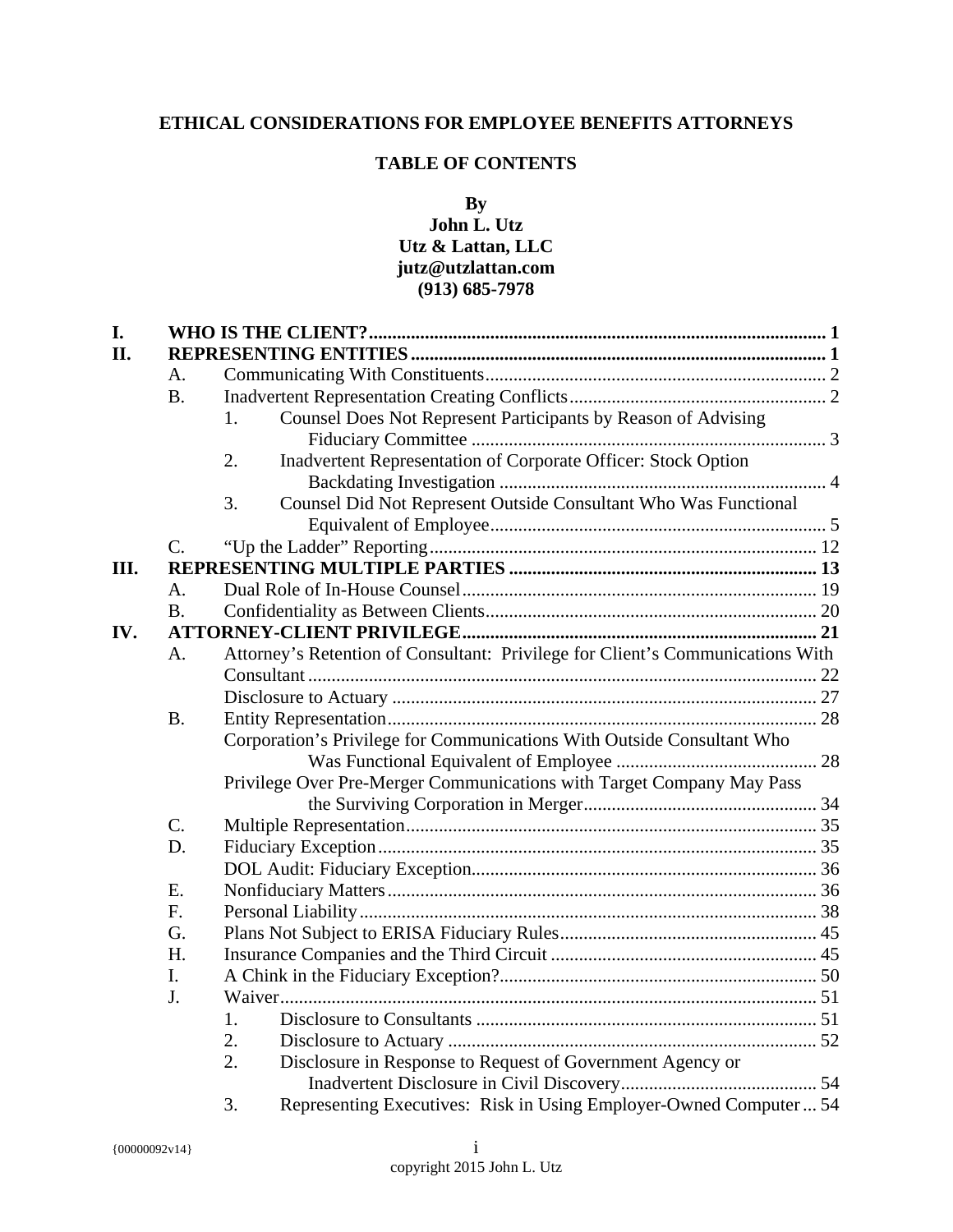|     |                | $\overline{4}$ .<br>Bank of America Settlement with SEC Over Merrill Lynch                |  |
|-----|----------------|-------------------------------------------------------------------------------------------|--|
|     |                |                                                                                           |  |
|     |                | Federal Rule of Evidence 502: Subject Matter Waiver and Inadvertent<br>5.                 |  |
|     |                |                                                                                           |  |
| V.  |                |                                                                                           |  |
|     | $\mathsf{A}$ . |                                                                                           |  |
|     | B <sub>1</sub> |                                                                                           |  |
|     | $C_{\cdot}$    |                                                                                           |  |
|     | D.             | "Dual Purpose" Documents: Tax Advice - IRS' Discovery Relating to Tax                     |  |
|     |                |                                                                                           |  |
|     |                | Prepared for Litigation" Standard (as opposed to "Because of Litigation"                  |  |
|     |                |                                                                                           |  |
|     |                |                                                                                           |  |
|     |                | Three Standards for Whether Materials are Prepared in "Anticipation of                    |  |
|     |                |                                                                                           |  |
| VI. |                |                                                                                           |  |
|     | A.             | Counsel for Plan Participant: Handling Settlement Proceeds Subject to                     |  |
|     |                |                                                                                           |  |
|     | <b>B.</b>      |                                                                                           |  |
|     | $C_{\cdot}$    | Plan Participants' Ability to Sue Law Firm for Legal Malpractice; Law Firm as             |  |
|     |                |                                                                                           |  |
|     | D.             | Attorney's Fraud Conviction in Connection with Davis-Bacon Scheme  79                     |  |
|     | E.             |                                                                                           |  |
|     | F.             |                                                                                           |  |
|     |                | Model Rule 5.5(d): Services Lawyer is Authorized to Provide Under<br>1 <sub>1</sub>       |  |
|     |                |                                                                                           |  |
|     |                | 2.                                                                                        |  |
|     |                | 3.                                                                                        |  |
|     |                | Consequences of Violating State Unauthorized Practice of Law Rules 88<br>$\overline{4}$ . |  |
|     | G.             |                                                                                           |  |
|     | H.             |                                                                                           |  |
|     | $\mathbf{I}$ . |                                                                                           |  |
|     | J.             |                                                                                           |  |
|     | K.             |                                                                                           |  |
|     |                |                                                                                           |  |
|     |                |                                                                                           |  |
|     |                |                                                                                           |  |

### **APPENDIX A IRS CHIEF COUNSEL NOTICE (concerning FRE 502) (CC-2009-023)**

#### **APPENDIX B AUDITOR'S LETTERS: SPECIAL CONSIDERATIONS FOR EMPLOYEE BENEFITS COUNSEL**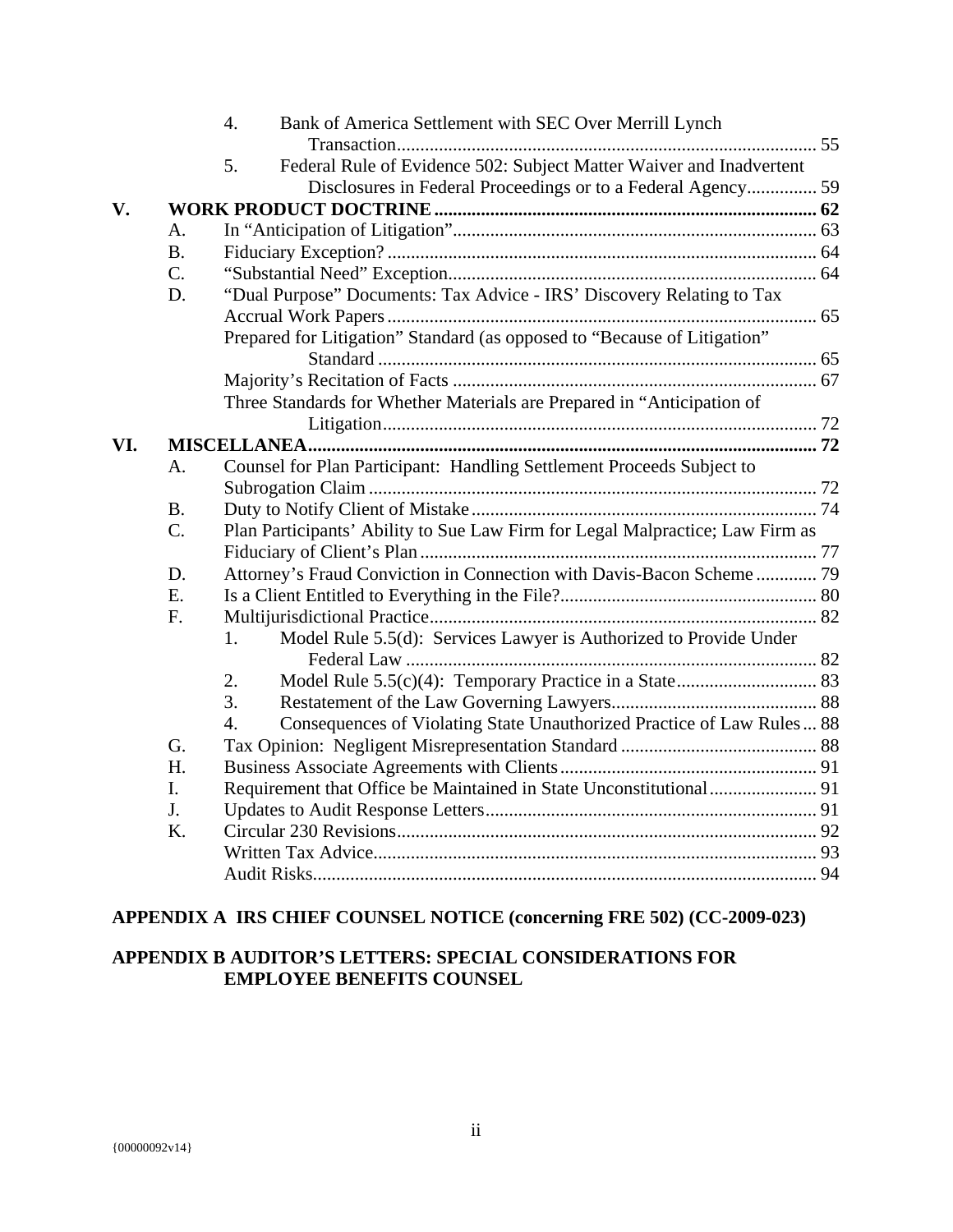## **ETHICAL CONSIDERATIONS FOR EMPLOYEE BENEFITS ATTORNEYS**

**by John L. Utz Utz & Lattan, LLC jutz@utzlattan.com (913) 685-7978** 

#### **I. Who is the Client?**

The starting point for analyzing the ethical obligations of an employee benefits attorney is to identify the attorney's client. This may be more challenging than it sounds, due in part to the complexity of representing entities, such as plan sponsors or plans, rather than individuals. In representing a sponsoring employer in litigation, an attorney may, for example, work with employees or representatives of the employer who are themselves parties to the litigation. This can be troublesome given the ease with which the attorney can *unwittingly* come to represent one or more of those individuals, and thereby create a potential conflict of interest in his or her representation of the sponsoring employer. Adding to the confusion for those representing plans, it is not intuitively clear what it means to represent a "plan" as an entity distinct from the plan's fiduciaries and plan sponsor, and this can lead to difficulty in understanding the attorney's ethical obligations.

In ERISA litigation, an attorney will normally represent one or more of the following:

- A plan
- A plan sponsor (such as an employer in the case of a single employer arrangement, or a board of trustees in the case of a multiple or multi-employer plan)
- Individual fiduciaries, such as committee members or members of a board of trustees
- A business entity service provider, such as a corporate trustee, investment manager, third-party administrator, or recordkeeper (which service provider may be a fiduciary)
- Plan participants

#### **II. Representing Entities**.

As noted, an attorney may represent an entity such as a sponsoring employer, a plan, a board of trustees, an administrative committee, a corporate trustee, or other service provider. In that event, the ABA Model Rules of Professional Conduct (the "Model Rules") provide, in Rule 1.13, that the attorney represents the organization "acting through its duly authorized constituents," but does not automatically represent the constituents themselves. The Model Rules require that an attorney, when dealing with a client organization's directors, officers, employees, members, shareholders, or other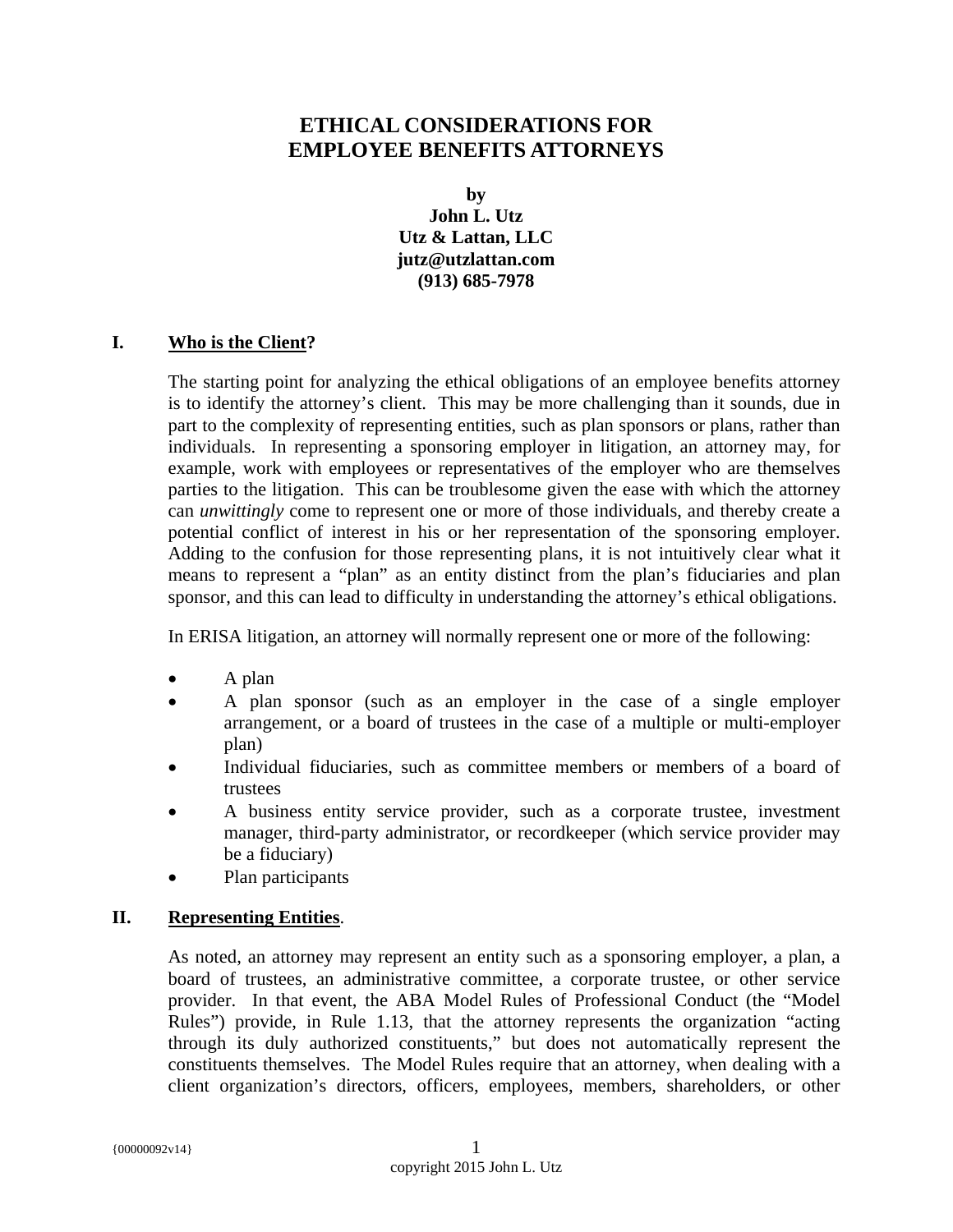constituents, explain that the attorney represents the organization whenever he or she knows or reasonably should know that the organization's interests are adverse to those of the constituents with whom the attorney is dealing. Model Rule 1.13(f).

**A. Communicating With Constituents.** When a constituent has his or her own counsel, the attorney for the organization must be careful to follow the rules for gaining consent from the constituent's attorney prior to communicating with the constituent. Model Rule 4.2. With respect to unrepresented constituents, the Model Rules emphasize the need for the attorney not to state or imply that he or she is disinterested and, when the attorney knows or reasonably should know that the constituent misunderstands the attorney's role, to make reasonable efforts to correct that misunderstanding. Model Rule 4.3. If the attorney knows or reasonably should know that the interests of the constituent are, or have a reasonable possibility of being, in conflict with the interests of the organization, the attorney must not give legal advice to the constituent, other than the advice to secure counsel. *Id*.

Where an organization is being sued, the general prohibition on communicating with parties who are represented (without consent of the parties' counsel) may prevent both the attorney for the organization and plaintiffs' counsel from obtaining statements from the organization's constituents. For the same reason, the attorney for an employer will normally be prohibited from contacting employees who are members of a plaintiff class without consent of class counsel. Similarly, plaintiffs' counsel may not, without the consent of the organization's counsel, communicate with constituents who have authority to bind the organization – that is, with constituents who have the authority to "obligate the organization with respect to the matter or whose act of omission in connection with the matter may be imputed to the organization for purposes of civil or criminal liability." Model Rule 4.2 cmt. [7]. *Compare Montgomery v. Aetna Plywood, Inc.,* 1996 U.S. Dist. LEXIS 9213 (N.D. Ill. 1996) (employer's counsel may not contact employee class members without consent, and class counsel may not contact senior management officials who are members of the class without leave from the court to do so) with *Ed Miniat, Inc. v. Globe Life Ins. Co*., 1989 U.S. Dist. LEXIS 2922 (N.D. Ill 1989) (in an employer's action against insurer relating to life insurance product, insurer's counsel consented to plaintiff employer's communication with insurer's former agent by threatening to sue agent). The same prohibition on contacting constituents applies to a constituent who supervises, directs, or regularly consults with the organization's attorney concerning the matter at hand. Model Rule 4.2 cmt. [7]. Consent of an organization's attorney is, however, generally not required for communication with a former constituent, though the rules for communicating with represented parties would apply should the former constituent be represented by counsel. *Id.*

**B. Inadvertent Representation Creating Conflicts**. Of particular concern for attorneys representing employers is the possibility of inadvertently forming an attorney-client relationship with a constituent of the employer. This may occur where the attorney fails to make clear that he or she represents only the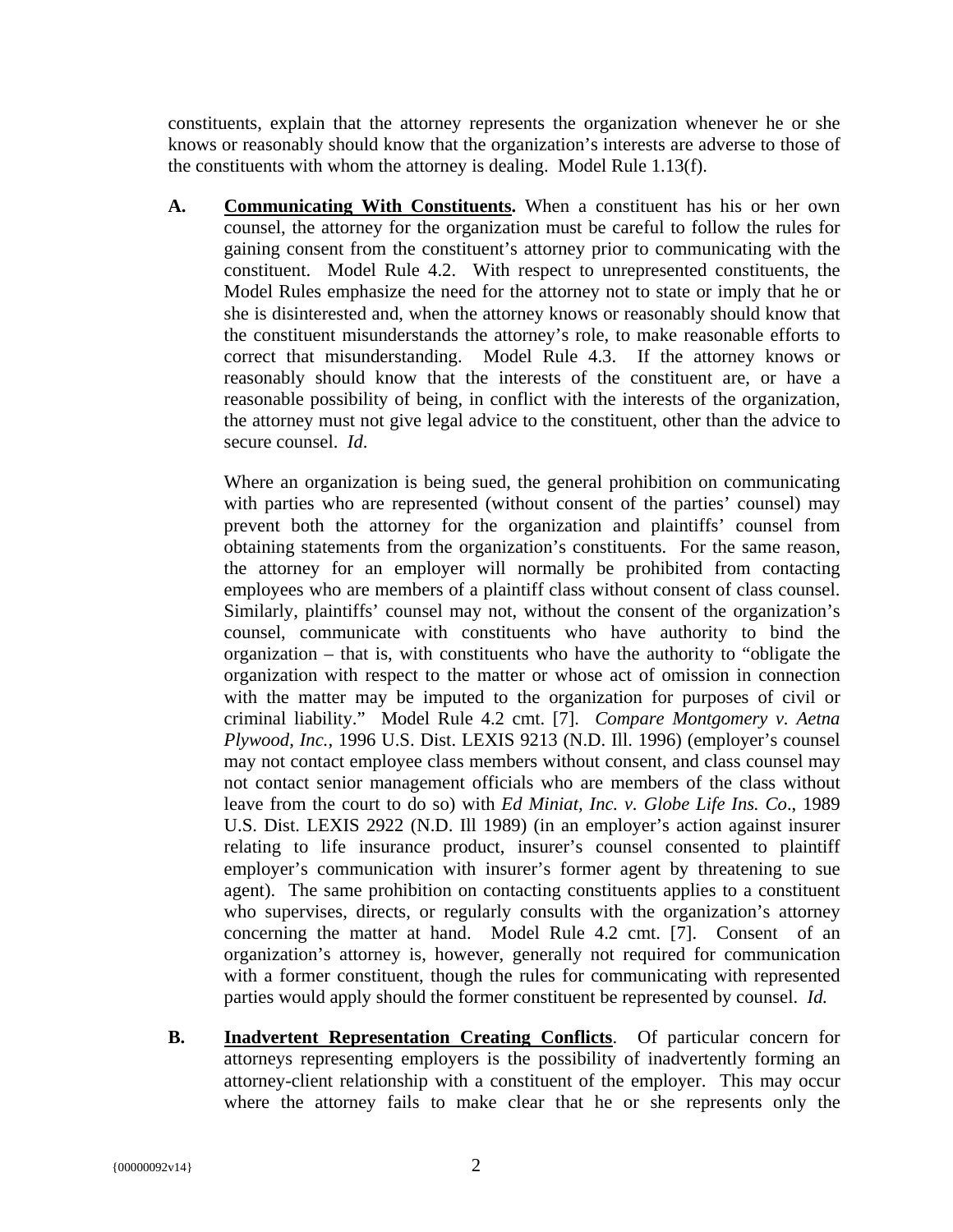organization. Restatement (Third) of the Law Governing Lawyers (2002) (the "Restatement") §14 cmt. f. This possibility of a constituent inadvertently becoming a client is particularly important because the professional rules concerning conflicts of interest may prevent an attorney from representing both an organization and a constituent. In particular, unless the parties consent, multiple representation will be impermissible if there is a substantial risk that the attorney's representation of either party would be adversely affected by his or her duties to the other. Restatement § 131 & cmt. a. As noted, this risk of disqualification can arise where an attorney represents both a plan sponsor and its constituents. *See, e.g., Montgomery Academy v. Kohn*, 50 F. Supp. 2d 344 (D. N.J.), *aff'd*, 82 F. Supp. 2d 312 (D. N.J. 1999) (magistrate's order) (attorney was disqualified from representing employer because she unintentionally represented trustee of pension fund who was subject to potential liability as a result of a fund investment). It can also occur where an attorney represents both a plan sponsor and the plan itself, or the plan and a fiduciary. *See, e.g.*, *Schiffli Embroidery Workers Pension Fund v. Ryan, Beck & Co.*, 1994 WL 62124 (D. N.J. 1994) (plaintiff plan's counsel was disqualified where counsel had formed attorneyclient relationship with trustee who was subsequently named as a defendant; client relationship was formed in the course of soliciting information from the trustee and having the trustee sign an affidavit despite the trustee's disagreement with certain statements therein).

**1. Counsel Does Not Represent Participants by Reason of Advising Fiduciary Committee.** In *Colucci v. Agfa Corp. Severance Pay Plan*, 431 F.3d 170 (4th Cir. 2005), the court, in a pre-*Glenn* case, considered the proper standard of review for a severance benefit dispute. The plaintiff argued that the court should not review the plan's decision under an abuse of discretion standard, but rather should scrutinize it less deferentially, because the plan administrator had a conflict of interest. Among three factors the plaintiff pointed to as demonstrating a conflict of interest, was the role of the administrative committee's outside legal counsel. The plaintiff asserted that legal counsel advised the plan committee as to its fiduciary duties and "therefore, in reality, [was] acting for the plan participant  $\dots$ . He was acting on behalf of [the plaintiffparticipant] and he should not be defending a case brought against the plan by [the plaintiff]." (The other two factors the plaintiff argued should result in a less deferential standard of review concerned (a) the company's dual role in funding plan benefits and serving as the plan sponsor, plan administrator, and benefits administrator, and (b) the administrative committee members' status as company employees.)

The court rejected the notion that an attorney who provides fiduciary advice constructively becomes a representative of plan beneficiaries. It also noted that any conflict counsel to the plan administrator may have is not the relevant inquiry in determining the standard of review. Instead, whether the court should apply heightened scrutiny would depend on the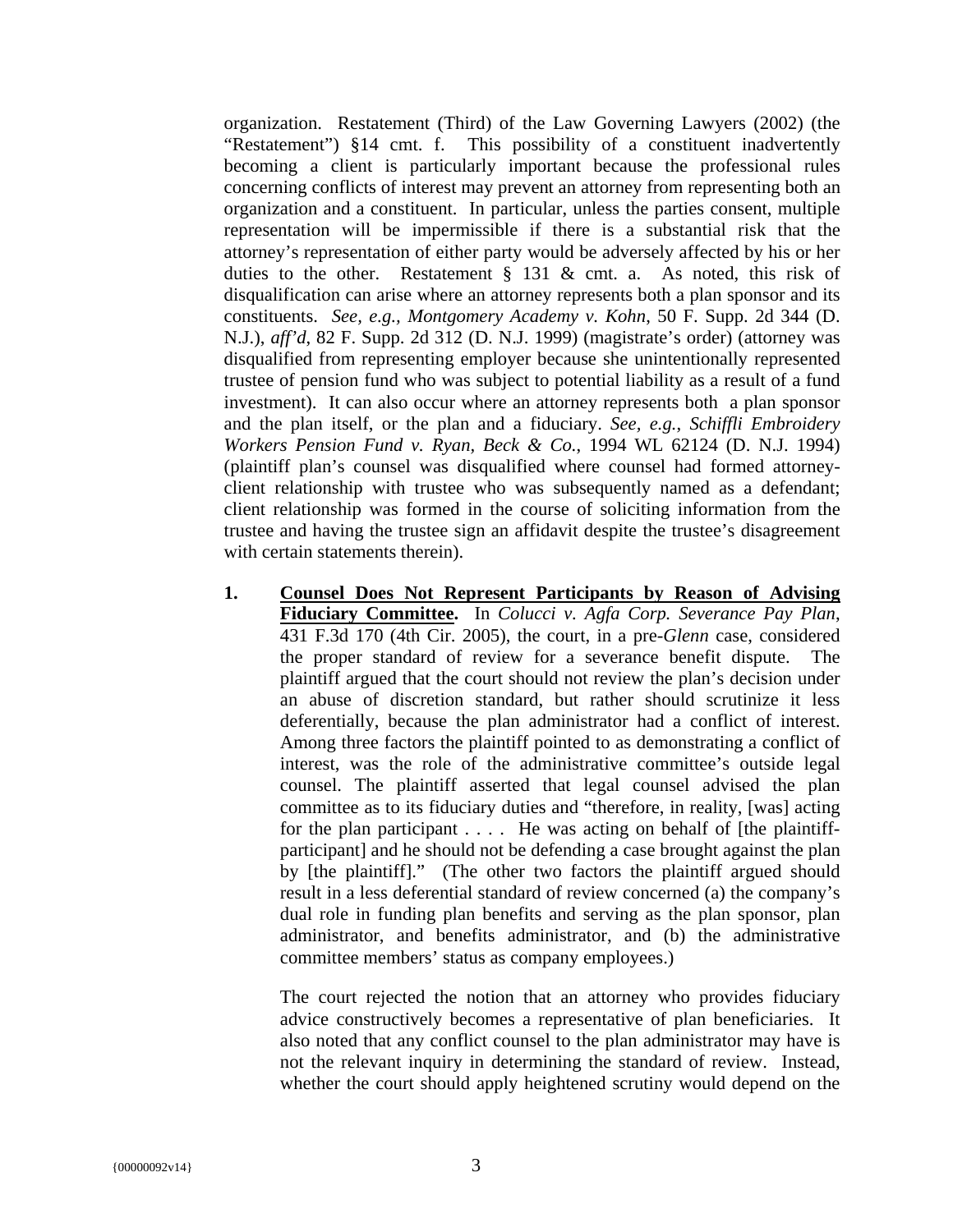conflicts of the administrator, not conflicts of the administrator's counsel. The court put it this way:

> [The plaintiff] suggests that a conflict of interest could be presumed from the attendance of [Agfa's outside counsel] at the Administrative Committee's meeting because [Agfa's outside counsel] was advising the Committee and at the same time acting for [the plaintiff]. This suggestion, however, misunderstands the pertinent inquiry. Whether we heighten our scrutiny depends on an administrator's purported conflicts, not conflicts of the administrator's counsel. Moreover, [the plaintiff] fundamentally misconstrues [Agfa's outside counsel's] participation in the Administrative Committee's consideration of his appeal. An attorney who advised his clients of their fiduciary obligations does not constructively become the beneficiary's representative.

**2. Inadvertent Representation of Corporate Officer: Stock Option Backdating Investigation**. In a criminal case against the former CFO of Broadcom Corporation involving allegations of the improper backdating of stock options, the Ninth Circuit refused to suppress statements the former CFO made to the company's outside counsel. *U.S. v. Ruehle*, 583 F.3d 600 (9th Cir. 2009). The company's board of directors and company management had brought in the company's long-time outside counsel to commence an internal review of the company's current and past stock option granting practices. It was understood by those involved, including the CFO, that the results of that investigation would be disclosed to the company's outside independent auditors, who would have to review and opine on the accuracy of the company's audited financial statements and regulatory filings. Outside counsel, as part of its investigation, met with the CFO to discuss the company's stock option granting practices, including his role as the company's CFO.

Outside counsel asserted that it gave the CFO a so-called *Upjohn* warning (named by reference to the Supreme Court's decision in *Upjohn Co. v. U.S.*, 449 U.S. 383 (1981)). That is, outside counsel asserted that it warned the CFO that it represented the corporation, anything said by the CFO to the attorneys would be protected by the company's attorney-client privilege (subject to waiver of that privilege in the sole discretion of the company), and that the CFO might wish to consult with his own attorney if he had any concerns about his own potential legal exposure.

The district court apparently did not believe that outside counsel, in fact, gave this warning. The Ninth Circuit refused to treat this finding by the district court as clearly erroneous. The district court concluded that the CFO had a reasonable belief that the law firm was representing not only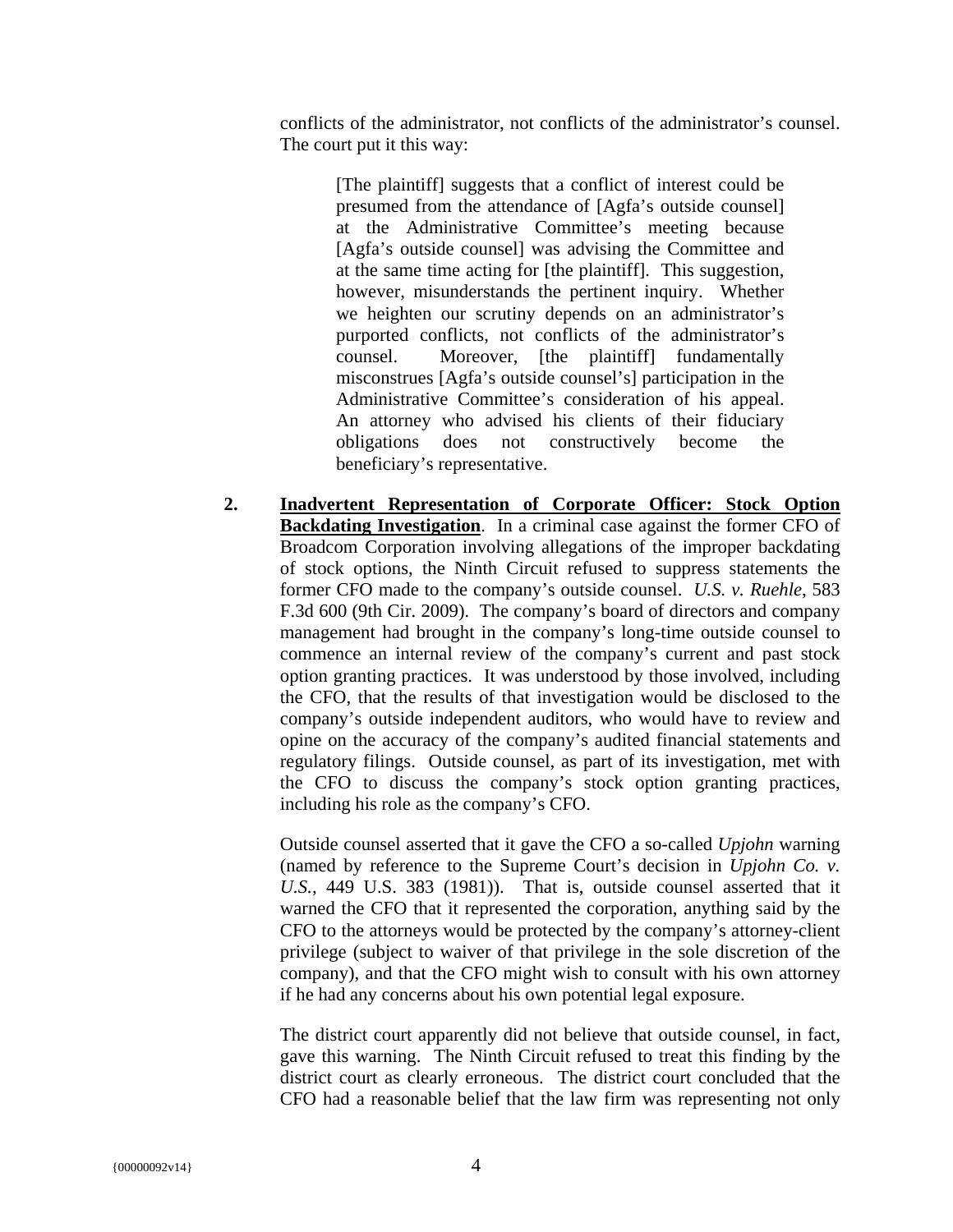the corporation, but also the CFO individually. The Ninth Circuit accepted the district court's determination in this regard, but concluded that the statements made by the CFO to outside counsel were nonetheless not privileged under federal law. That was because the statements could not have been made in confidence, but rather were instead for the purpose of disclosure to the company's outside auditors (which the CFO could not credibly claim he did not understand). The court said as the CFO of a large, sophisticated publicly-traded company, the defendant could not credibly claim ignorance of the general disclosure requirements imposed on a publicly-traded company with respect to its outside auditors or of the need to truthfully report corporate information to the SEC.

The district court was so troubled by the actions of outside counsel that it referred the firm to the California State Bar for possible discipline. The Ninth Circuit did not decide whether outside counsel's conduct was unprofessional, but did conclude that even if it were, this would not result in suppression in the criminal matter against the CFO of the evidence collected by outside counsel during its interview. The court also swept aside the CFO's argument that he had not understood the nature of the disclosures to be made to the auditors, and that he would not have provided the information had he known it could be used in support of a criminal investigation or an SEC enforcement action. The court said the CFO's alleged lack of understanding mattered not at all. The salient point was that the CFO understood that the information he communicated to outside counsel would be provided to third party auditors, which meant there was no communication made in confidence.

The district court later acquitted the former CFO, and dismissed with prejudice the criminal indictment in *U.S. v. Nicholas*, 2009 U.S. Dist. LEXIS 117895 (C.D. Cal. 2009). Several weeks later, the SEC announced that it would not further pursue backdating charges against the former CFO and CEO, nor would it pursue such charges against two other Broadcom executives. *SEC v. Nicholas*, No. 8:08-cv-00539-CJC-RNB (C.D. Cal. 2/4/10).

**3. Counsel Did Not Represent Outside Consultant Who Was Functional Equivalent of Employee**. The Ninth Circuit concluded that a corporation can enjoy privilege with respect to communications its attorneys have with consultants who are the "functional equivalent" of employees. *U.S. v. Graf*, 610 F.3d 1148 (9th Cir. 2010). In reaching this conclusion, the court was required to consider whether the company's counsel had inadvertently come to represent the consultant himself. More generally, the Ninth Circuit adopted a rule for determining when an employee, or the functional equivalent of an employee, enjoys a personal attorney-client privilege for his or her communications with a company's corporate counsel.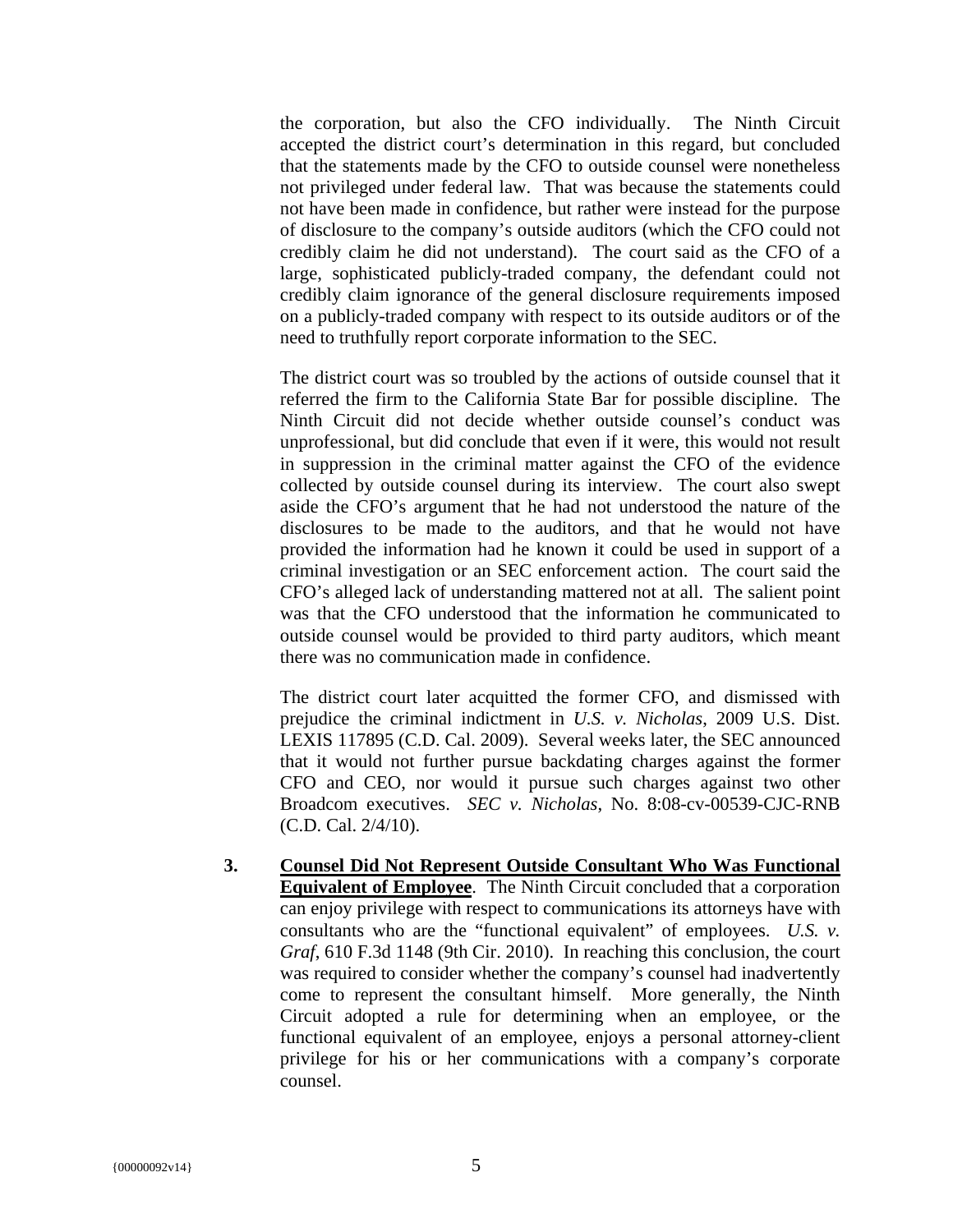The privilege issues arose in the criminal trial of the founder of a corporation who was technically not an employee. The founder sought to exclude testimony of the corporation's counsel. At least ostensibly, the founder was a consultant to the company, having been prohibited from acting as an employee or agent by the terms of California cease-and-desist orders relating to earlier misconduct.

The court concluded that the defendant (the founder of the company) had no attorney-client relationship with the company's attorneys, and therefore had no privilege he could assert. Since this conclusion did not seem to depend on whether the company had privilege, one might argue that the court did not need to reach that issue. Nonetheless, the court plainly addressed the question. Specifically, the court held that the company had privilege for its counsel's communications with the founder because the founder, as a consultant, was a "functional employee" of the company. The company waived its privilege so its attorneys could testify in the founder's criminal trial, against the founder's wishes.

In concluding that the company had privilege with respect to its counsel's communications with the founder, the Ninth Circuit adopted the Eighth Circuit's analysis in *In re Bieter Co.*, 16 F.3d 929 (8th Cir. 1994). In *Bieter*, the Eighth Circuit relied on the Supreme Court's decision in *Upjohn Co. v. U.S.*, 449 U.S. 383 (1981), to apply privilege to communications between corporate counsel and outside consultants. The Ninth Circuit described *Bieter* as follows:

The *Bieter* court reasoned that "too narrow a definition of 'representative of the client' will lead to attorneys not being able to confer confidentially with nonemployees who, due to their relationship to the client, possess the very sort of information that the privilege envisions flowing most freely." *Id.* The consultant at issue in *Bieter* was "involved on a daily basis with the principals of Bieter and on Bieter's behalf in the unsuccessful development that serve[d] as the basis for th[e] litigation," therefore, he was "precisely the sort of person with whom a lawyer would wish to confer confidentially in order to understand Bieter's reasons for seeking representation." *Id*. at 938 (citing *Upjohn*, 449 U.S. at 389). The court concluded that "he was in all relevant respects the functional equivalent of an employee." *Id.* (citing *McCaugherty v. Siffermann*, 132 F.R.D. 234, 239 (N.D. Cal. 1990)).

*Graf* not only addressed a corporation's privilege for communications between its counsel and non-employees who are the "functional equivalent" of employees, it also announced a standard for determining whether a corporate employee holds a joint privilege over communications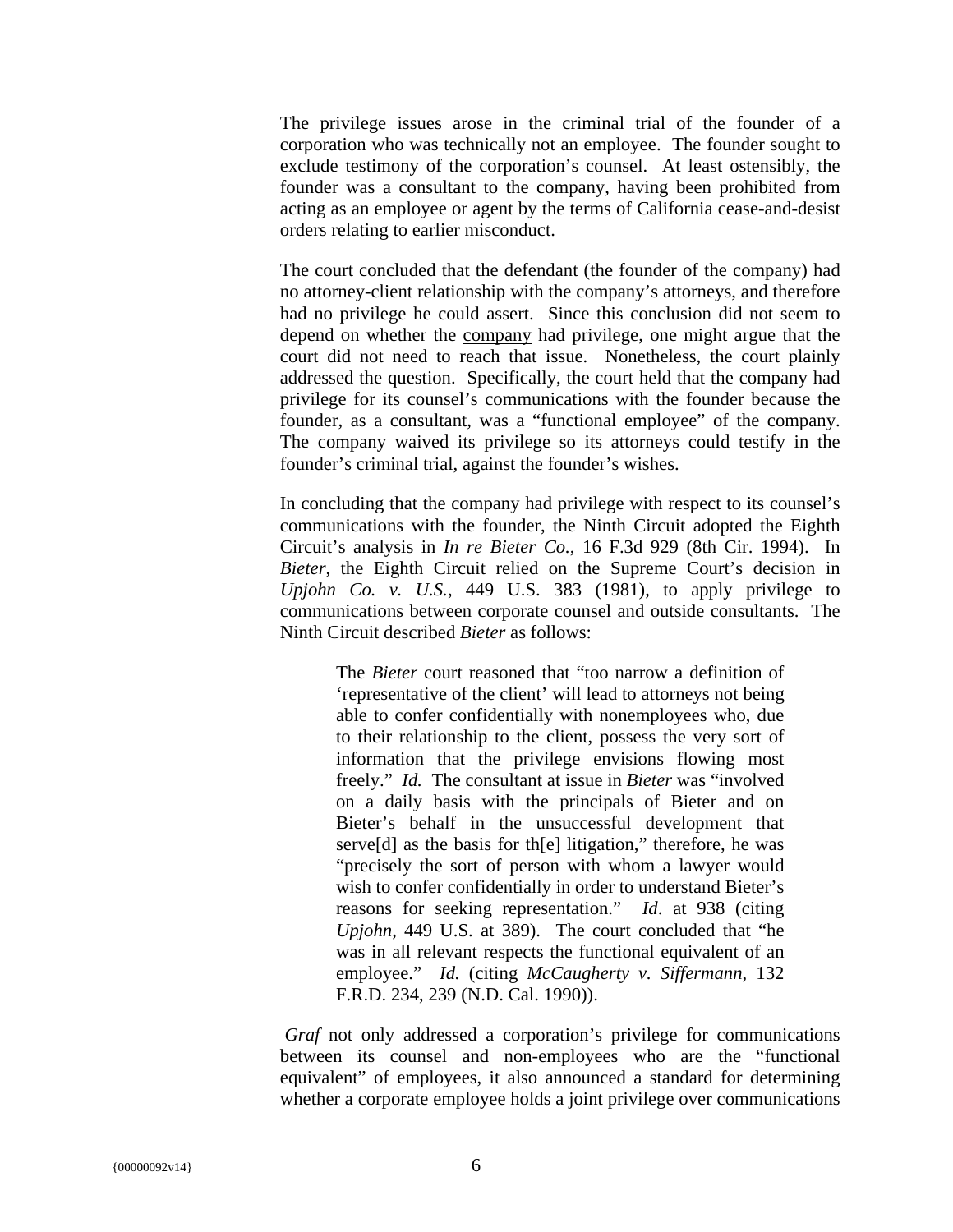with corporate counsel. This question of joint privilege seems tantamount to the question whether corporate counsel, intentionally or not, has come to represent an employee (or functional employee) in addition to representing the corporation.

*Graf* is illustrative of a tension inherent in representing an entity – the need to communicate through the entity's constituents, without coming to represent the constituents themselves. Given the fundamental nature of this conflict, it is worth describing the facts of the case and the court's analysis in further detail.

The defendant, Mr. Graf, was the founder of, and ostensible consultant to, a company that purported to provide health care benefits coverage to more than 20,000 plan members. In fact, the company was, as the court put it, "part of an elaborate scheme to defraud" individuals and small businesses who purchased health plan coverage through the company.

Graf was indicted for his involvement in the fraudulent operation of the company. The district court allowed several attorneys who had represented the company to testify against Graf at his criminal trial, despite Graf's motion to exclude their testimony. The district court found that the attorneys represented only the company and that Graf had no individual attorney-client relationship to establish any privilege that would be violated by the proffered testimony.

A jury found Graf guilty of conspiracy, mail fraud, misappropriation, conducting unlawful monetary transactions, and obstruction of justice. Graf was sentenced to 300 months' imprisonment, and ordered to provide restitution in an amount exceeding \$20 million.

The Ninth Circuit was asked to consider whether the district court's refusal to exclude the attorneys' testimony was erroneous. The question was made complicated by the fact that Graf had not been listed as an employee, officer, or director of the company, nor of 16 related trade associations. This was so even though Graf had organized the company and the trade associations with his then-girlfriend and one other individual. As the court noted, the failure to list Graf as an employee, officer, or director was "likely because Graf had previously been banned from insurance work in the state of California for misconduct in violation of state insurance laws."

The plans were multiple employer welfare arrangements ("MEWAs") marketed to insurance agents, who in turn sold them to employers and individuals. Graf misrepresented to the insurance agents and the public that the plans were insured through various insurance companies. In making these misrepresentations, Graf ignored advice of the company's attorneys that the marketing of the plans violated state and federal law.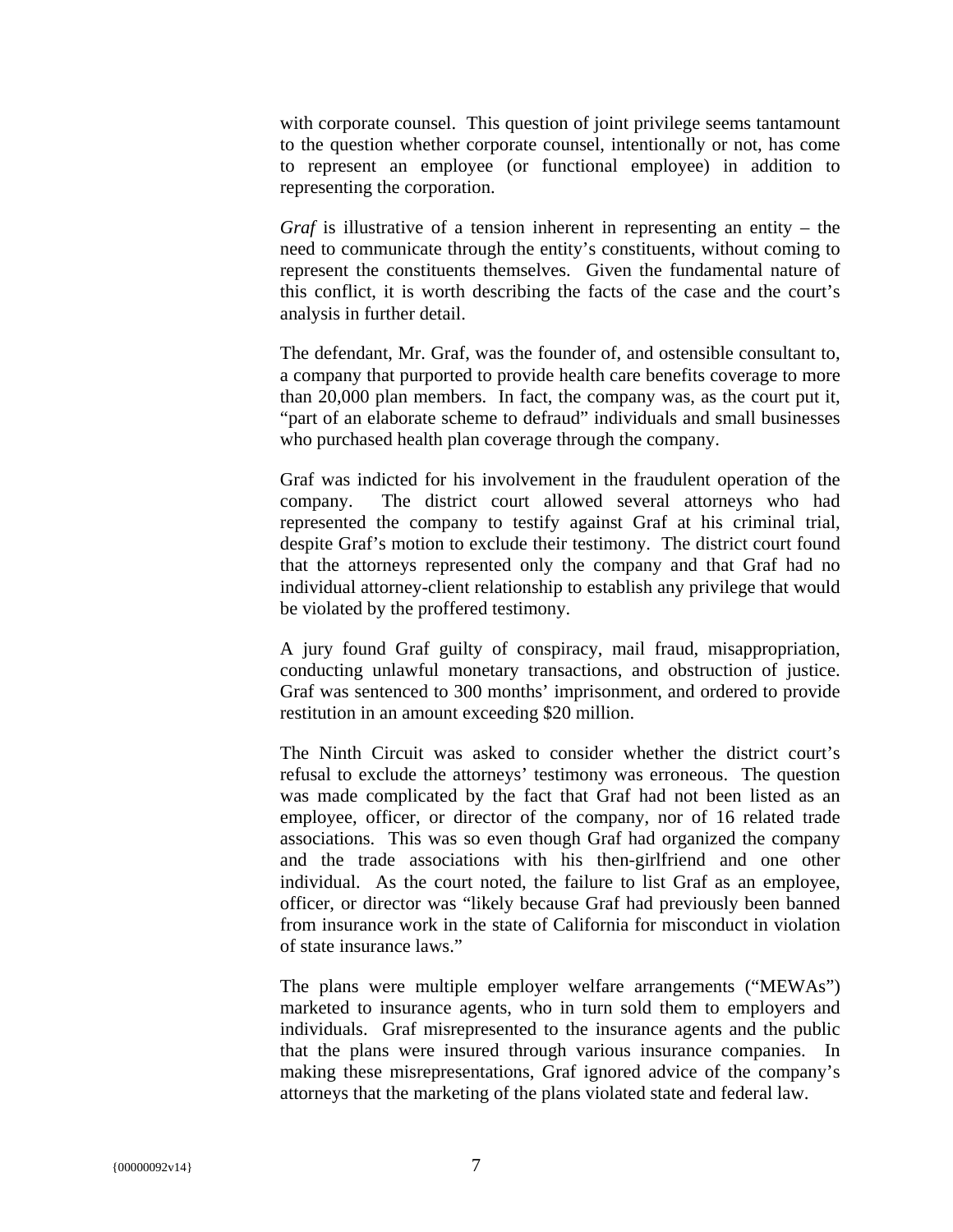Graf also incorporated another company, created to appear as a preferred provider organization. This allowed Graf and his then-girlfriend to "funnel money" from the main company into the ersatz PPO in exchange for services the phony PPO allegedly rendered to the main company. This second organization was actually a shell company designed to hide the diversion of about \$750,000 in premiums Graf and his then-girlfriend used to purchase jewelry, a sports car, and a house.

When the Department of Labor began investigating the main company, Graf obstructed that investigation in a variety of ways. For example, Graf instructed attorneys representing the company to inform the Department that the marketing of the plans had ceased, even though Graf knew this was false. He also told the company's employees to hide documents and information from DOL investigators conducting an onsite visit. When the DOL issued subpoenas to the second company (the one intended to appear as a PPO), Graf produced documents that purported to show that the company was in fact a PPO (run by his girlfriend), and that it provided services to the main company, although Graf knew this was false.

The DOL filed a civil suit to remove Graf and his girlfriend from the company, install an independent fiduciary to operate the company, and freeze the company's assets, as well as the personal assets of Graf and his girlfriend. The district court did, in fact, install an independent fiduciary and froze the assets of the two companies, the trade associations, and those of Graf and a business associate.

Sadly, the company collected about \$14 million in payments for medical coverage, but paid less than \$1.8 million in claims. Unpaid claims exceeded \$20 million.

The independent fiduciary waived the company's attorney-client privilege with regard to all communications between the company and its legal counsel – both its general counsel and outside counsel. As noted earlier, Graf argued that he was a joint holder of the attorney-client privilege and had not waived it, so the testimony of these attorneys should be excluded.

The court noted that a party asserting attorney-client privilege has the burden of establishing both the existence of an attorney-client relationship and the privileged nature of the communication, citing *U.S. v. Ruehle*, 583 F.3d 600, 607 (9th Cir. 2009) (quoting *U.S. v. Bauer*, 132 F.3d 504, 507 (9th Cir. 1997)). Because the privilege "impedes full and free discovery of the truth," the privilege, the court explained, is strictly construed.

The Ninth Circuit indicated that it applies the following eight-part analysis in determining whether information is covered by the attorney-client privilege: (1) where legal advice of any kind is sought (2) from a professional legal advisor in his or her capacity as such, (3) the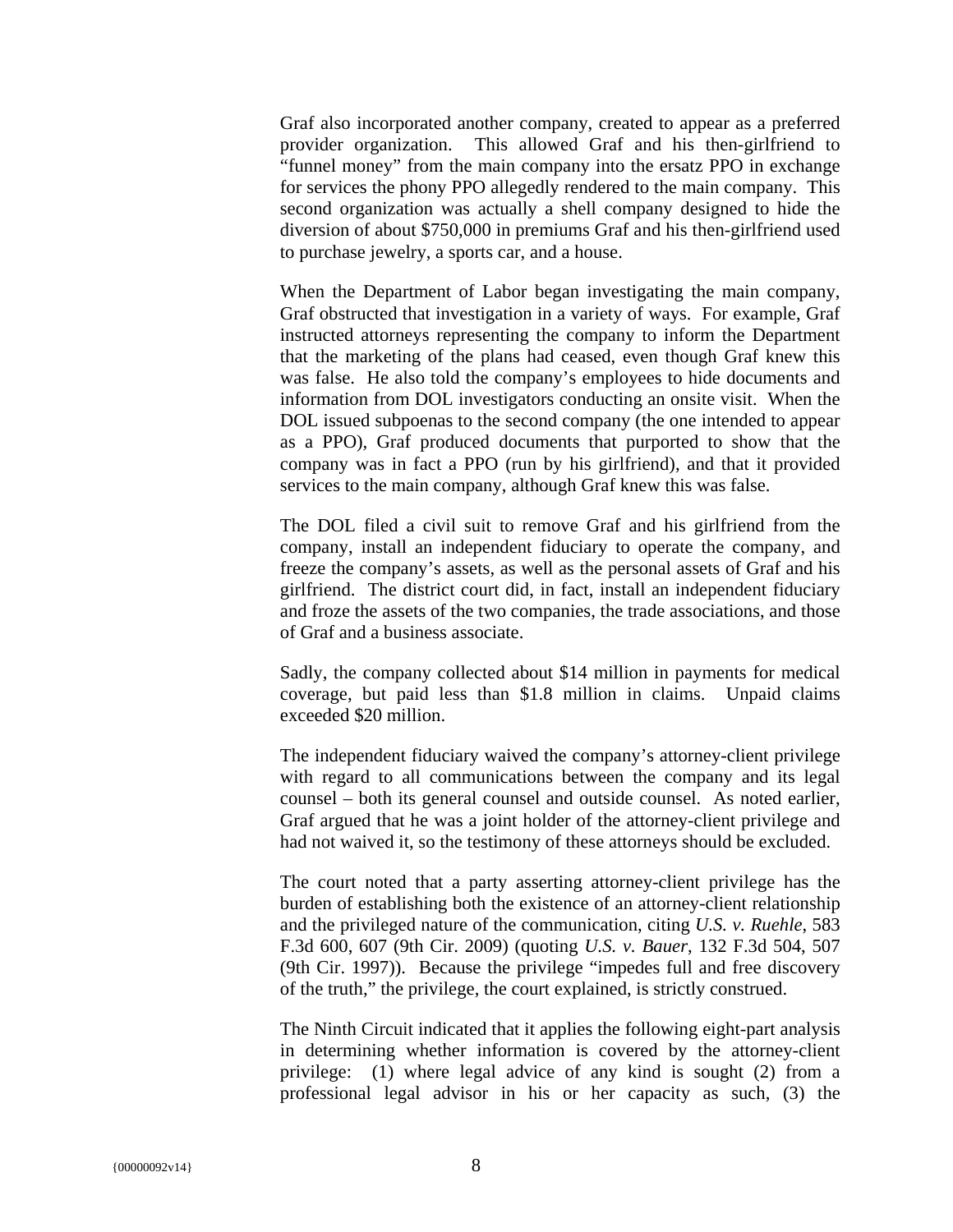communications relating to that purpose, (4) made in confidence (5) by the client, (6) are at his or her instance permanently protected (7) from disclosure by him or herself or by the legal advisor, (8) unless the protection is waived. (Citing *U.S. v. Ruehle, supra*, which in turn quoted *In re Grand Jury Investigation*, 974 F.2d 1068, 1071 n. 2 (9th Cir. 1992))

Graf argued that even if, as the government asserted, the company enjoyed privilege with respect to its attorneys' communications with the company's officers, directors, and employees, Graf was not an officer, director, or employee, but was instead an outside consultant.

The court said there appeared to be two potential consequences of Graf's status as an independent consultant. First, Graf argued that because he was not an employee his conversations with the company's attorneys should not have fallen within the company's corporate privilege under the Supreme Court's decision in *Upjohn Co. v. U.S.*, 449 U.S. 383 (1981). Second, Graf contended that because he was an independent but interested or related third party, he was a joint client of the attorneys.

The court's obligation to address the first of these arguments – that because Graf was not an employee his conversations with the attorneys should not have fallen within the company's corporate privilege – may explain why the court bothered to consider whether the company had privilege. After all, the company waived any privilege it may have had, so one might think the only relevant question was whether Graf himself had privilege. For Graf to have privilege he would have needed to have been a client of the attorneys, but this would not seem to require that the company also have privilege.

In any event, the court did take the opportunity to consider both (1) whether a company's corporate attorney-client privilege extends to communications between its counsel and outside consultants, and (2) when corporate employees themselves have attorney-client privilege for communications with a corporation's counsel.

As to the first of these questions – whether a company's corporate attorney-client privilege extends to communications between the company's counsel and the company's outside consultants – the court first reminded the reader of the Supreme Court's holding in *Upjohn Co. v. U.S.*, 449 U.S. 383 (1981). In *Upjohn*, the Supreme Court held that a corporation's privilege extends to communications between corporate employees and corporate counsel as long as the communications are "made at the direction of corporate superiors in order to secure legal advice." The Ninth Circuit then adopted the Eighth Circuit's conclusion in *Bieter*, *supra*, that communications between an outside consultant and an entity's attorneys will be covered under the entity's attorney-client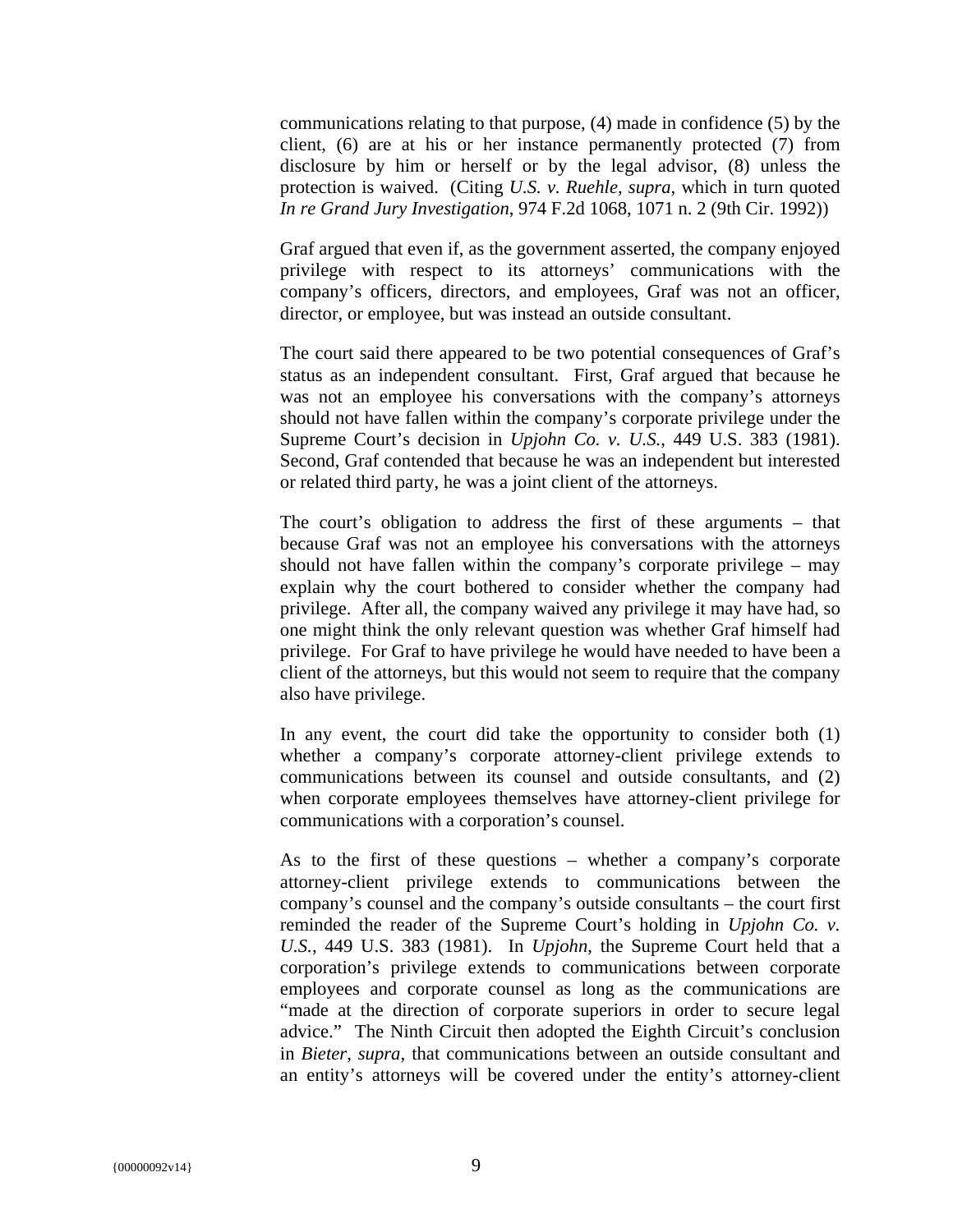privilege where the outside consultant is the "functional equivalent of an employee."

The Ninth Circuit held that Graf was a "functional employee" of the company. He was a functional employee by reason of his communications with insurance brokers and agents on behalf of the company, his management of company employees, and more importantly, his role as the company's primary agent in its communications with corporate counsel. The sole reason Graf was not explicitly a director, officer, or employee was, again, apparently because outstanding California cease-and-desist orders prevented him from lawfully being employed by an insurance company in the state. Because Graf was a functional employee, and not an independent outside consultant to the company, the court rejected Graf's claim of entitlement to a jointly-held attorney-client privilege with the company's attorneys.

Having concluded that Graf did not have a jointly-held attorney-client privilege with the company, the court turned to the question of whether Graf, as a functional employee of the company, held a personal attorneyclient privilege over any of his communications with the attorneys. The court announced in this regard that it was adopting the Third Circuit's test in *In re Bevill, Bresler & Schulman Asset Mgmt. Corp.*, 805 F.2d 120 (3d Cir. 1986) for determining whether individual employees enjoy a personal attorney-client privilege for their communications with a company's corporate counsel.

Under the *Bevill* test, which has also been adopted by the First, Second, and Tenth Circuits, individual corporate officers or employees seeking to assert a personal claim of attorney-client privilege must affirmatively show the following five factors:

*First*, they must show they approached counsel for the purpose of seeking legal advice. *Second*, they must demonstrate that when they approached counsel they made it clear that they were seeking legal advice in their individual rather than in their representative capacities. *Third*, they must demonstrate that the counsel saw fit to communicate with them in their individual capacities, knowing that a possible conflict could arise. *Fourth*, they must prove that their conversations with counsel were confidential. And *fifth*, they must show that the substance of their conversations with counsel did not concern matters within the company or the general affairs of the company.

*Bevill* at 123, 125 (quoting *In re Grand Jury Investigation*, 575 F. Supp 777, 780 (N.D. Ga. 1983) (brackets omitted and emphases added).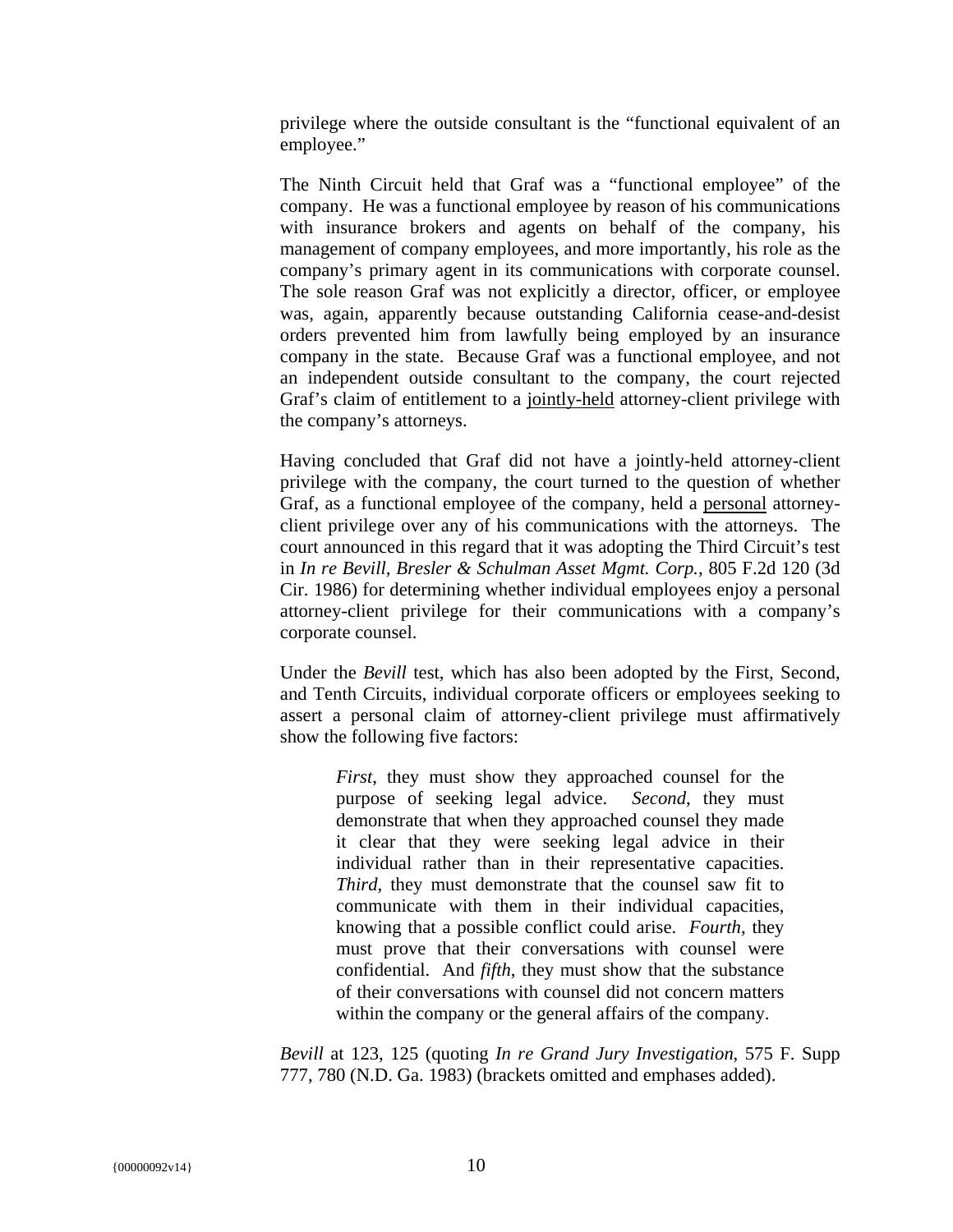In describing its reason for adopting the *Bevill* test, the court said the following:

> There are strong policy reasons to adopt the *Bevill* test. As noted above, any time a corporation retains counsel, counsel will have to talk to individual employees to represent the company effectively. The *Bevill* test responds to this reality by ensuring that a corporation is free to obtain information from its officers, employees, and consultants about company matters and then control the attorney-client privilege, waiving it when necessary to serve corporate interests. The test also preserves the individual's ability to claim a personal attorney-client privilege when the individual makes clear he or she is seeking personal legal advice and the communications relate to personal legal affairs, not to the company's business. Moreover, there are reasons to look to other circuits when contemplating the proper standard to this arena. As the Supreme Court cautioned in *Upjohn*, "[a]n uncertain privilege, or one which purports to be certain but results in widely varying applications by the courts, is little better than no privilege at all." 449 U.S. at 393. For these reasons, we adopt the *Bevill* test in the Ninth Circuit.

The court explained how the *Bevill* test would apply to Graf. For Graf to enjoy a personal attorney-client privilege, Graf must establish the following:

(1) he approached the attorneys for the purpose of seeking legal advice; (2) when he did so, he made it clear to the attorneys that he was seeking legal advice in his individual rather than in his representative capacity; (3) the attorneys saw fit to represent him personally, knowing a conflict could arise; (4) his conversations with the attorneys were in confidence; and (5) "the substance of [his] conversations with [the attorneys] did not concern matters within [the company] or the general affairs of [the company].

The court concluded that Graf failed to meet factors 2, 3, and 5 as to all of the attorneys at issue. In reaching this conclusion, the court placed weight on the fact that the attorneys' retainer agreements and engagement letters were signed by one of the company's founders other than Graf, and that the company paid the attorneys' bills.

The court concluded that Graf had not sought any personal legal advice from the attorneys. Instead, his conversations with counsel had related to his official duties at the company and the general affairs of the company.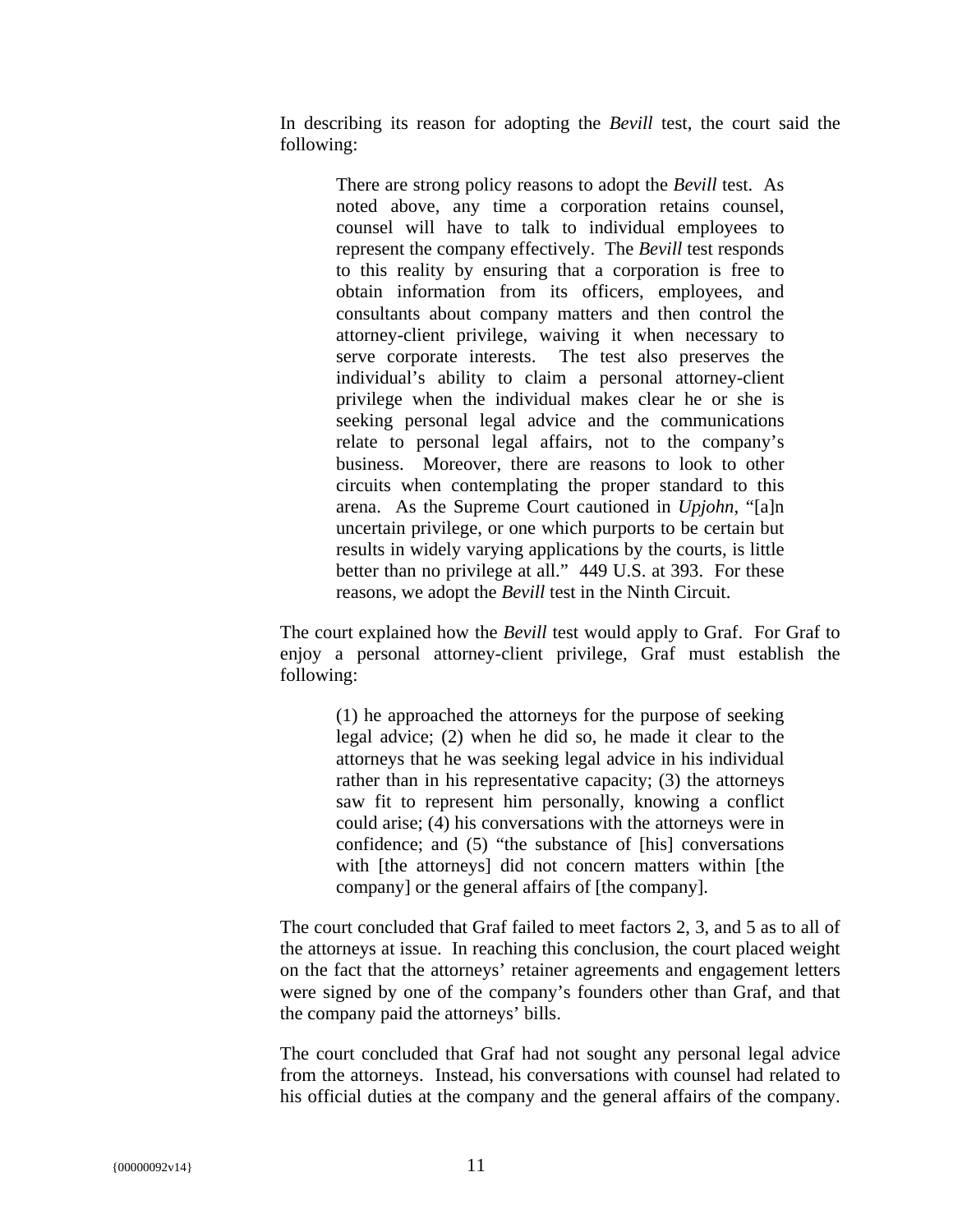One attorney had previously represented Graf in an unrelated matter covering a completely different subject matter. Specifically, the attorney had represented another Graf company in connection with a potential acquisition of an insurance company. The company related to the instant litigation had, in contrast, hired the attorney's firm to review insurance policies the company planned to use in connection with its welfare program, and to determine whether those policies met federal and state law requirements. Although there was some disagreement about whether the attorney had represented Graf personally during the earlier representation of Graf's prior company, the court assumed for purposes of its opinion that he had done so. The attorney ultimately did not testify at trial, but the court indicated that there had been no personal representation of Graf because the two representations were different and were separated by several years.

As to conversations between Graf and the company's general counsel, Graf was not personally represented by that attorney while he served as general counsel (a position he held for only six months or so). The attorney did, though, represent Graf personally both before and after he was general counsel. The court said Graf presented no evidence that he ever asked the attorney to represent him personally while he was serving as general counsel, or that the attorney agreed to dual-representation after considering the potential conflicts. The attorney had previously represented Graf in an individual capacity on a variety of matters, including family law, bankruptcy, and business matters related to the California Department of Insurance's investigation of Graf's prior company. None of these personal matters was, however, legally or factually related to the matters the attorney handled at the company while serving as its general counsel. After the company was shut down by the Department of Labor, the attorney again advised Graf, this time regarding complaints he was drafting *pro se* against representatives of the Department. In indicating that he did not represent Graf personally while engaged as general counsel, the attorney not only said he did not discuss with Graf any personal liability during that time, he also testified with refreshing candor that he did "exceptionally little" as general counsel.

In adopting the *Bevill* factors, the court appears to have rejected application of an alternate test for determining whether Graf had a personal attorney-client privilege. Under that alternate theory, Graf argued that he had a "reasonable subjective belief that the company's attorneys represented him in his individual capacity." Although not entirely clear, the court seems to have adopted the five-part *Bevill* test for claiming a personal attorney-client privilege to the exclusion of this alternate theory.

**C. "Up the Ladder" Reporting**. The Model Rules address an attorney's obligations where a constituent has taken action (or refused to act) in a fashion that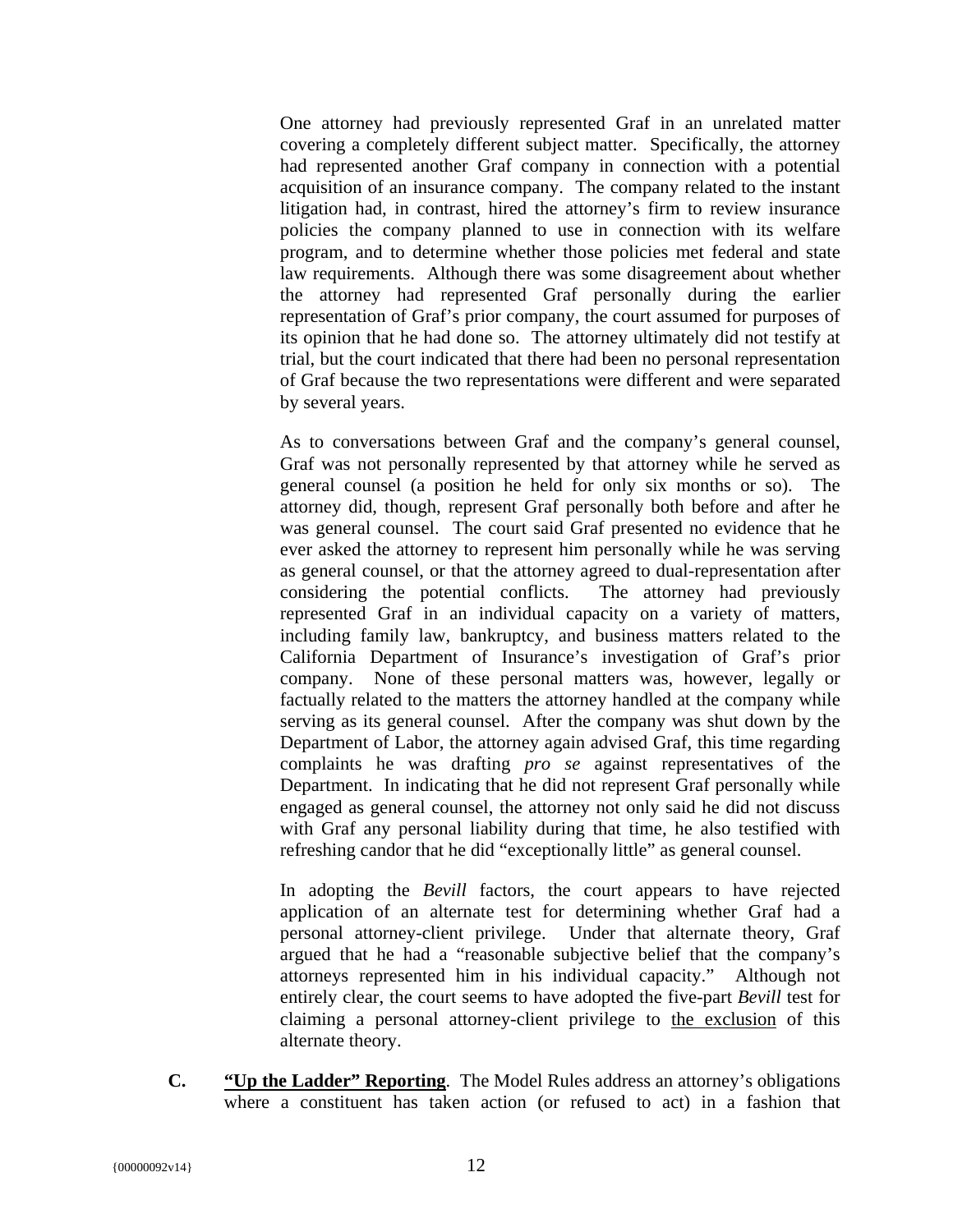constitutes a violation of the law. Model Rule 1.13(b) and (c). Under Model Rule 1.13, if an attorney knows that an officer, employee, or other person associated with a client organization is, in a matter related to the representation, acting, intending to act, or refusing to act, in a fashion that is a violation of a legal obligation to the organization or a violation of law that might reasonably be imputed to the organization, and if the violation is likely to result in substantial injury to the organization, the attorney must proceed "as is reasonably necessary in the best interest of the organization." Unless the attorney reasonably believes it is not necessary in the best interest of the organization to do so, the attorney must refer the matter to higher authority in the organization, which may, if warranted by the circumstances, be the highest authority within the organization. For attorneys who advise issuers under the federal securities laws, the Sarbanes-Oxley Act may also mandate "up the ladder" reporting of material violations of federal or state securities or fiduciary duty laws to the issuer's audit committee, if the issuer's chief legal officer or chief executive officer does not respond appropriately. 17 CFR §§ 205.2(a)(1)(iii) and 205.3(b).

#### **III. Representing Multiple Parties**.

It is not unusual for counsel in ERISA litigation to represent multiple parties. For example, a single firm may represent an employer (which may be a fiduciary), as well as constituent directors, officers, or other employees (who may also be fiduciaries, for example, as plan committee members). A firm's ability to represent multiple parties will be subject to the normal conflict of interest rules. Under Model Rule 1.7, a conflict will exist not only where the clients are directly adverse, but also where there is a significant risk that the representation of one or more clients will be "materially limited" by the attorney's responsibilities to another client, a former client, or a third person. Where there is a such a conflict, an attorney may represent multiple clients only if, among other requirements, the attorney reasonably believes he or she will be able to provide competent and diligent representation to each affected client and each client gives "informed consent, confirmed in writing."

Counsel for an employer was disqualified in an action the employer brought in its capacity as plan sponsor of its profit sharing plan in *Pressman-Gutman Co., Inc. v. First Union National Bank*, 2004 WL 2743582, 34 EBC 1915, *reconsideration denied*, 2004 WL 2980403 (E.D. Pa. 2004), *stay denied*, 2005 WL 174848 (E.D. Pa. 2005). The employer had sued the plan's trustee and an investment advisor, alleging fiduciary breaches in connection with certain financial losses. The trustee, in response, filed a third party complaint against certain officers of the employer, asserting that the plan's financial losses were a consequence of their own breaches of fiduciary duty. A single law firm attempted to represent both the plan and the officers. (The court, in its decision, frequently refers to the law firm as representing the "plan," even though the action seems to have been brought by the plan sponsor-employer, on behalf of the plan.) Because the law firm did, in fact, represent the officers for some initial period of time, and because those same officers hired the law firm to serve as counsel for the employer and were the sole persons providing the law firm with direction in the employer's prosecution of the lawsuit, the court concluded that the law firm not only could not represent the officers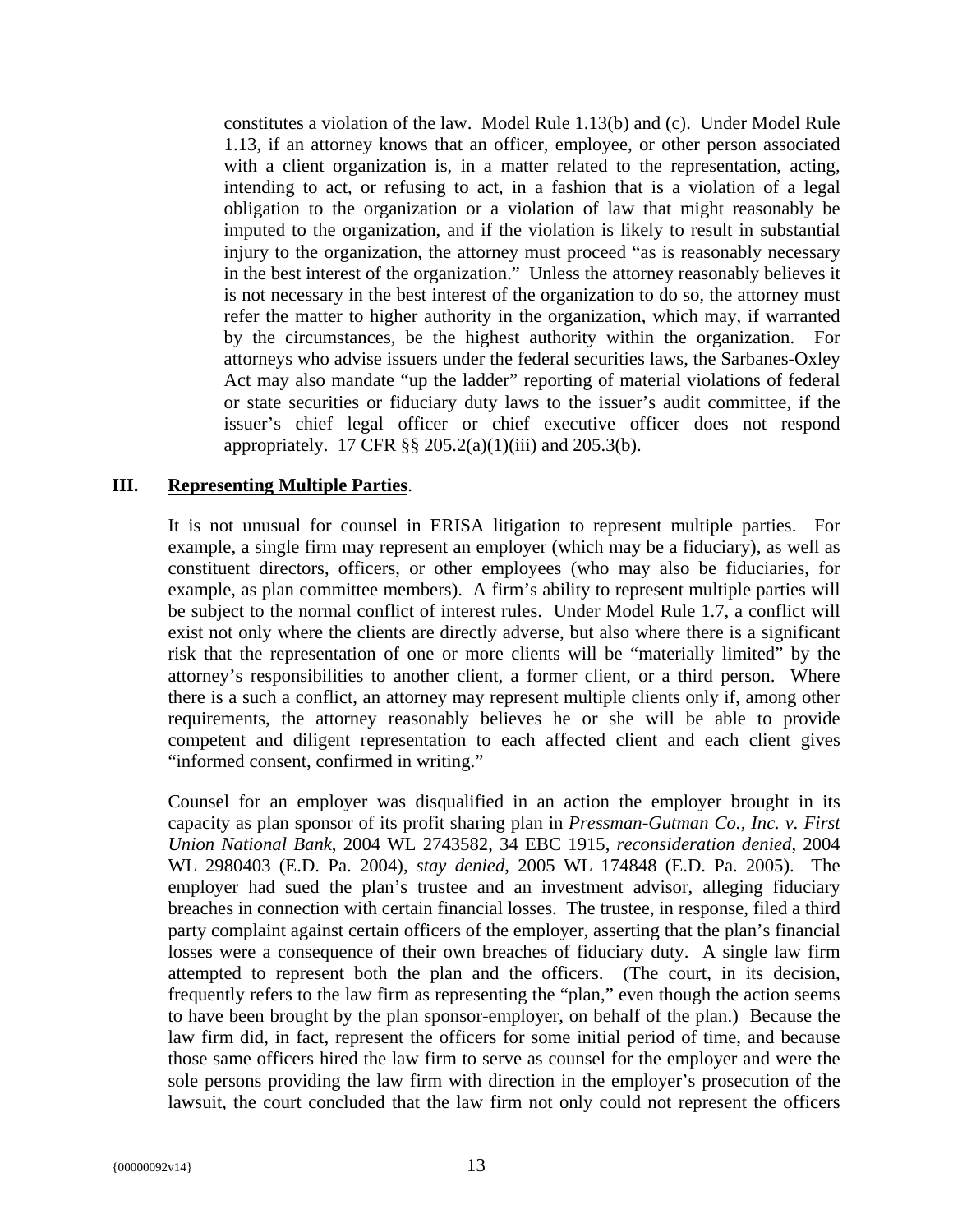individually, it was also disqualified from representing the plan (because of the firm's duty of loyalty to the officers it previously represented). The court concluded that this conflict resulting from initial representation of the officers could interfere with the plan's ability to seek recovery from the officers for any breaches of fiduciary duty the officers may have committed.

Participants in a General Motors pension plan were unsuccessful in seeking to disqualify a law firm from representing both General Motors and its plan in *Edgin v. Cobb*, 2008 WL 2858741 (E.D. Mich. 2008). The participants, who were plaintiffs in the litigation, were incarcerated as prisoners in Michigan state correctional facilities. Acting pursuant to a court order, the GM plan sent a number of the participants' pension checks to the prisons in which they were incarcerated. The State of Michigan then confiscated 90 percent of those pension payments, pursuant to the state's State Correctional Facilities Reimbursement Act. Pursuant to the state law, Michigan had a practice of seeking orders from state circuit courts directing inmates to change the address at which they receive benefits to effectuate the deposit of those benefits in the inmates' prison accounts. In particular, when an inmate failed or refused to make a change of address, the state would seek (and be granted) an order by a state trial court directing the trustee or fiduciary of the pension plan to deposit funds to which the inmate was entitled into the inmate's prison account. These court orders appointed the warden of the prison facility as receiver of the funds. The orders then directed the warden to pay 90 percent of the deposited funds to the state, as called for under the state law.

This process of seeking court orders had been challenged a number of times. In an appeal of one of those orders, the Supreme Court of Michigan held that the depositing of a prisoner's monthly pension checks in his or her prison account was not an assignment of the prisoner's pension benefits and, therefore, did not constitute a violation of ERISA. Later, however, the Sixth Circuit, in *DaimlerChrysler v. Cox*, 447 F.3d 967 (6th Cir. 2006), *cert. denied*, 127 S. Ct. 2971 (2007), in a case substantially identical to the case previously decided by the Supreme Court of Michigan, held that the forced forwarding of a prisoner's pension checks to his prison address violated ERISA's anti-alienation provisions. The state court orders and wardens' notices issued pursuant to the statute were, therefore, preempted by ERISA. Following the Sixth Circuit's decision, General Motors sought and was granted a declaratory judgment holding that the orders to send pension benefits to an address or account other than as designated by the participant were preempted.

The plaintiffs sued GM and its plan, seeking damages for breaches of fiduciary duties and common law negligence. The plaintiffs claimed that the pension plan fiduciaries failed to act to defend their rights to receive their pension benefits and that they should have known that the orders issued pursuant to the state law were of questionable legality and enforceability in light of prior rulings and precedents defining the prohibitions against alienation of benefits.

In refusing to disqualify a law firm from representing both GM and its plan, the federal district court indicated that, to its knowledge, Michigan's conflict of interest rule for attorneys had never been successfully invoked to prevent defense counsel from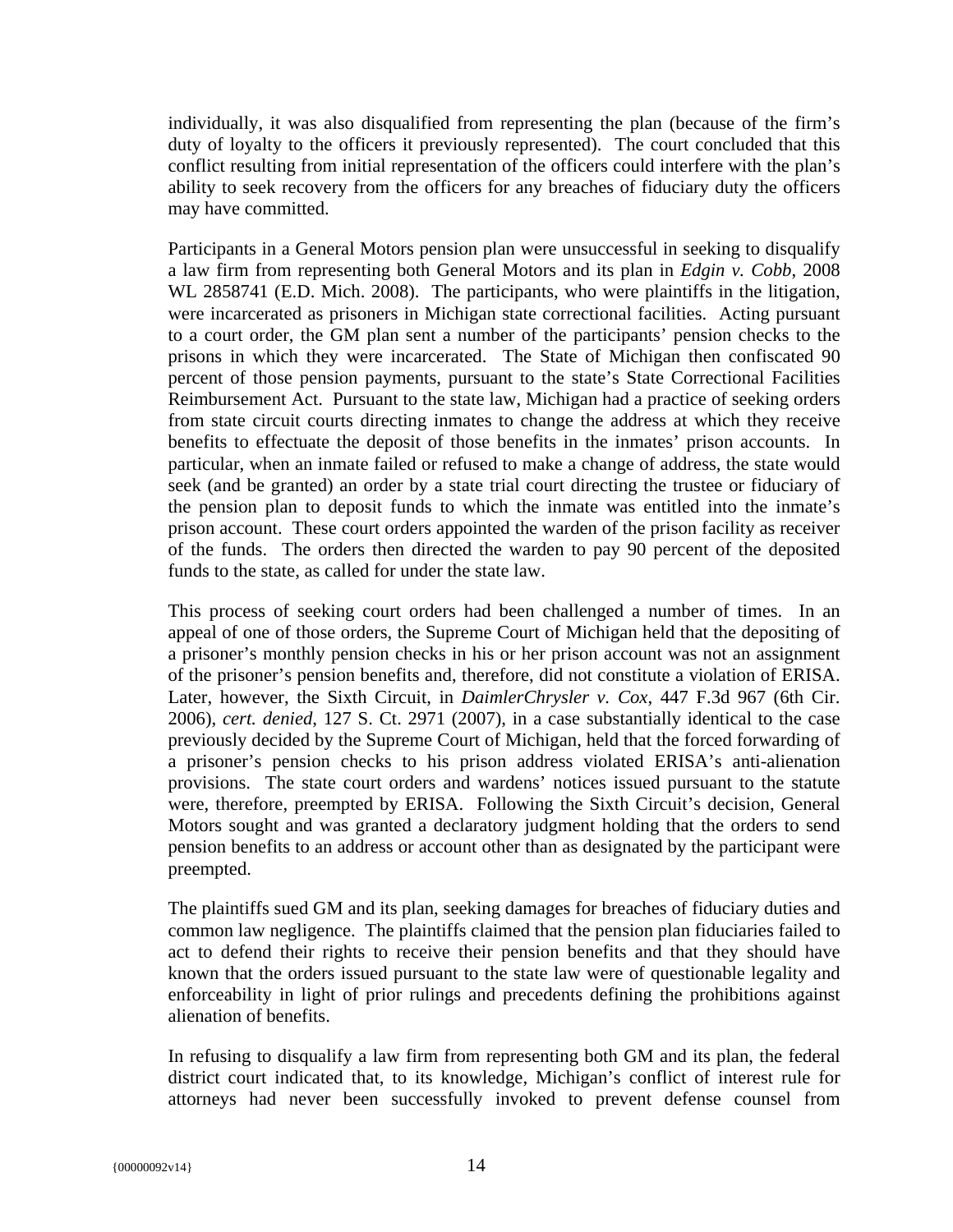representing both a pension plan and the sponsoring employer in an ERISA suit. In fact, the court concluded that both the terms of ERISA and various Supreme Court decisions contemplate the possibility of an employer acting both as plan administrator and sponsor of a plan, and that any possible conflicts resulting from an employer both controlling and funding a plan are permissible. The court therefore concluded that it is reasonable for an attorney to assume that he or she can fairly represent both a plan and the sponsoring employer in litigation, especially when both are named defendants to plan participants' claims. The court also observed that because the plan and the company had acted in "relative concert" with regard to the participant's pension benefits and with regard to their reactions to the various court decisions dealing with the state law at issue, if either defendant were at fault it was very probable both were at fault. This bolstered the court's conclusion that there was no conflict of interest between the company and its plan that would disqualify defense counsel from representing either or both defendants in the litigation.

The trustee of an ESOP was unsuccessful in disqualifying plaintiffs' counsel in a class action against the trustee for breach of fiduciary duty, where the trustee argued it had disclosed confidential information to plaintiffs' counsel in unrelated litigation that could be unfairly used against the trustee in the present action. *Summers v. UAL Corporation ESOP Committee*, 2004 WL 2583877, 34 EBC 1949 (N.D. Ill. 2004). The trustee, State Street Bank & Trust Company ("State Street"), contended that prior to the instant litigation it served as an independent fiduciary for certain Enron plans, and in that connection had entered into a joint prosecution agreement with plaintiffs' counsel to ensure that confidential information exchanged with State Street in litigation concerning the Enron plans would be protected. State Street claimed that for two years its supplied plaintiffs' counsel with confidential information that included how State Street complies with its fiduciary duties as a trustee of retirement plans that invest in employer securities, what State Street believes its fiduciary duties are when it serves as a directed trustee of an ERISA plan with company stock investments, and State Street's strategies in prosecuting the action against the Enron defendants, including the directed trustee. State Street argued that plaintiffs' counsel in the subject class action against State Street (as trustee for a plan for employees of United Airlines) had, thereby, gained special insights into State Street's fiduciary practices and procedures, which made it inappropriate for the firm to serve as plaintiffs' counsel. State Street argued, in part, that in the Enron litigation there was an implied attorney-client relationship between State Street and plaintiffs' counsel under the prosecution agreement, even though there was no such express relationship. State Street seemed to argue that, as a result, there was an implied professional relationship which would make it appropriate to apply a rule akin to Model Rule 1.9, under which an attorney that formerly represented a client in a matter may be prohibited from representing an adverse party in a "substantially related matter." The court refused to disqualify plaintiffs' counsel, in part because it concluded that State Street had failed to point to any past or present confidential information that was at risk of misuse by counsel in the instant action.

Both plaintiff and defense counsel were disqualified in *Niagara-Genesee & Vicinity Carpenters Local 280 v. United Brotherhood of Carpenters & Jointers of America*, 843 F. Supp. 855 (W.D. N.Y. 1994) and *Niagara-Genesee & Vicinity Carpenters Local 280 v.*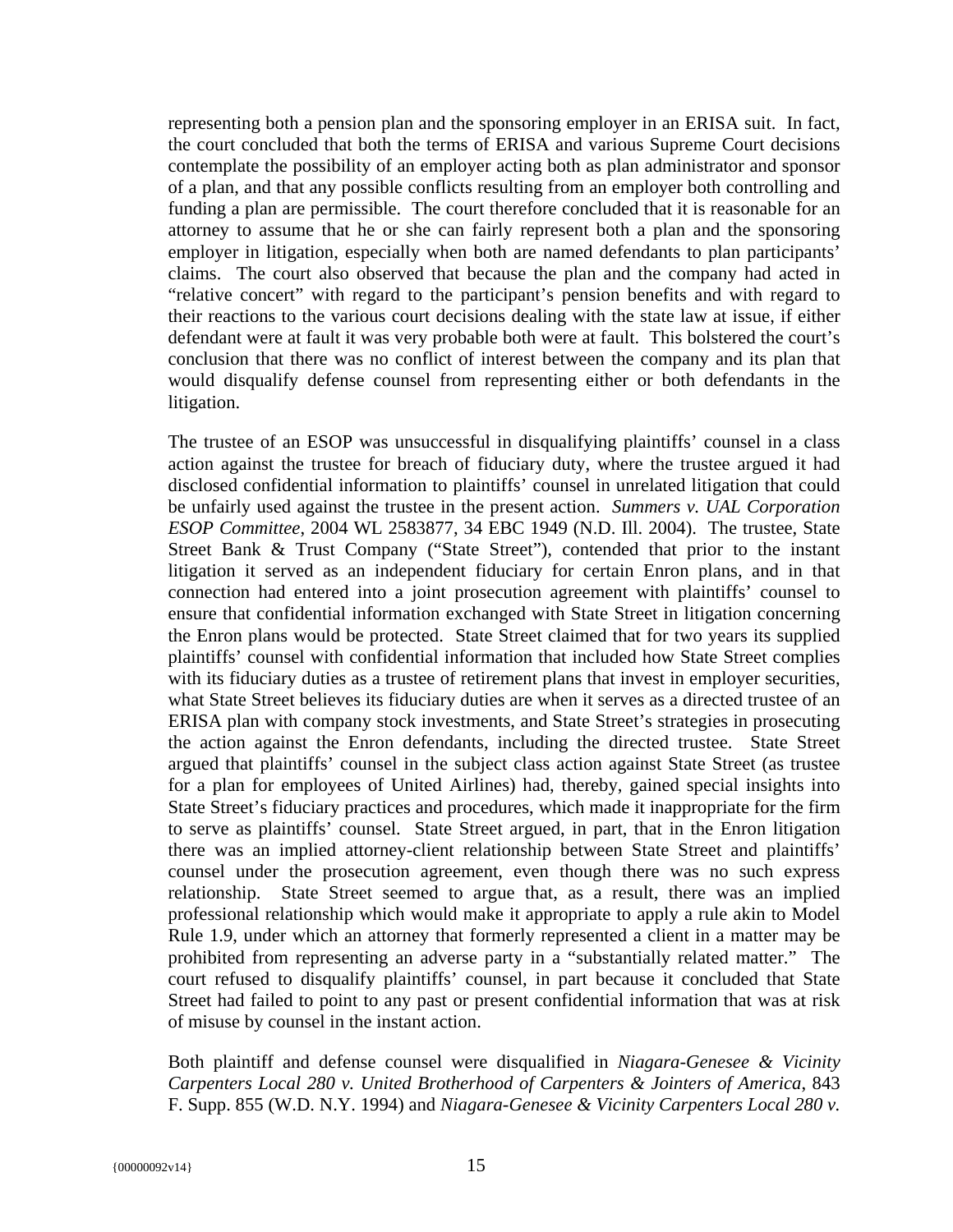*United Brotherhood of Carpenters & Joiners of America,* 859 F. Supp. 65 (W.D. N.Y. 1994). Plaintiff counsel for ousted union officers (who had been pension fund trustees by reason of their status as union officers) was disqualified because (a) the ousted union officers were suing new union officers who had replaced them as trustees, and (b) the attorney's partner was counsel to the pension fund (though not in the instant litigation). In disqualifying the attorney, the court seemed to impute to him the conflicts of the attorney's partner. The court stated that the pension fund's counsel could not align himself with the old trustees because by doing so he would be "improperly representing the interests of some of the Fund participants and beneficiaries against the interests of others," and instead had a "fiduciary responsibility to represent the interests of *all* the beneficiaries." In addition, defense counsel for the new union officers (and trustees) was disqualified because that firm also represented the local union. Representation of the local created a conflict because, as counsel to the local, the firm's "allegiance is to the local as an entity, and thus to all of its members." Similarly, the court stated that counsel's "role must be to keep paramount the interests of the organization as a whole, and not to align itself with any individual or faction."

The Fifth Circuit concluded that there was no impermissible conflict of interest for purposes of establishing a prohibited transaction under ERISA where attorneys at a law firm provided advice to a profit sharing plan, while other attorneys in the same firm provided very "limited" services to a plan participant in connection with a qualified domestic relations order. *Hatteberg v. RedAdair Co., Inc. Employees' Profit Sharing Plan and its Related Trust*, 79 Fed. Appx. 709, 2003 WL 22510848, 32 EBC 1755 (5th Cir. 2003) (unpublished). A participant's former spouse filed suit claiming a variety of fiduciary breaches, including an assertion that plan fiduciaries engaged in a prohibited transaction by hiring counsel from the same law firm that represented the participant in the plaintiff's divorce. The court quickly concluded that the law firm had no conflict of interest, and that there was, therefore, no prohibited transaction. Although the action did not involve a claim for violation of the attorneys' professional standards, but instead an allegation that retention of the law firm to provide advice to the plan was a prohibited transaction under ERISA, the district court concluded that there was no evidence the law firm had an ethical (or legal) conflict of interest in its representation. The Fifth Circuit seemed tacitly to approve this conclusion about the applicable ethical standards.

A federal district court rejected an attempt to disqualify attorneys in a 401(k) fee class action in *Abbott v. Lockheed Martin Corp.*, 2009 U.S. Dist. LEXIS 62778 (S.D. Ill. 2009). The defense argued that plaintiffs' law firm should be disqualified because the firm was operating under a conflict of interest impermissible under the rules applicable to class counsel. In particular, the defendants argued that plaintiffs' counsel was acting in violation of Federal Rules of Civil Procedure  $23(g)(1)(B)$  and (4), which require, in part, that class counsel "fairly and adequately represent the interests of the class." Fed. R. Civ. P.  $23(g)(1)(B)$ .

The allegations concerned plaintiffs' counsel's efforts in seeking disclosure of documents received by the defendant-employer from 401(k) recordkeeping vendors, in response to the employer's requests for proposal. The defendants had, through an RFP, solicited confidential bids from these prospective recordkeeping candidates. The defendants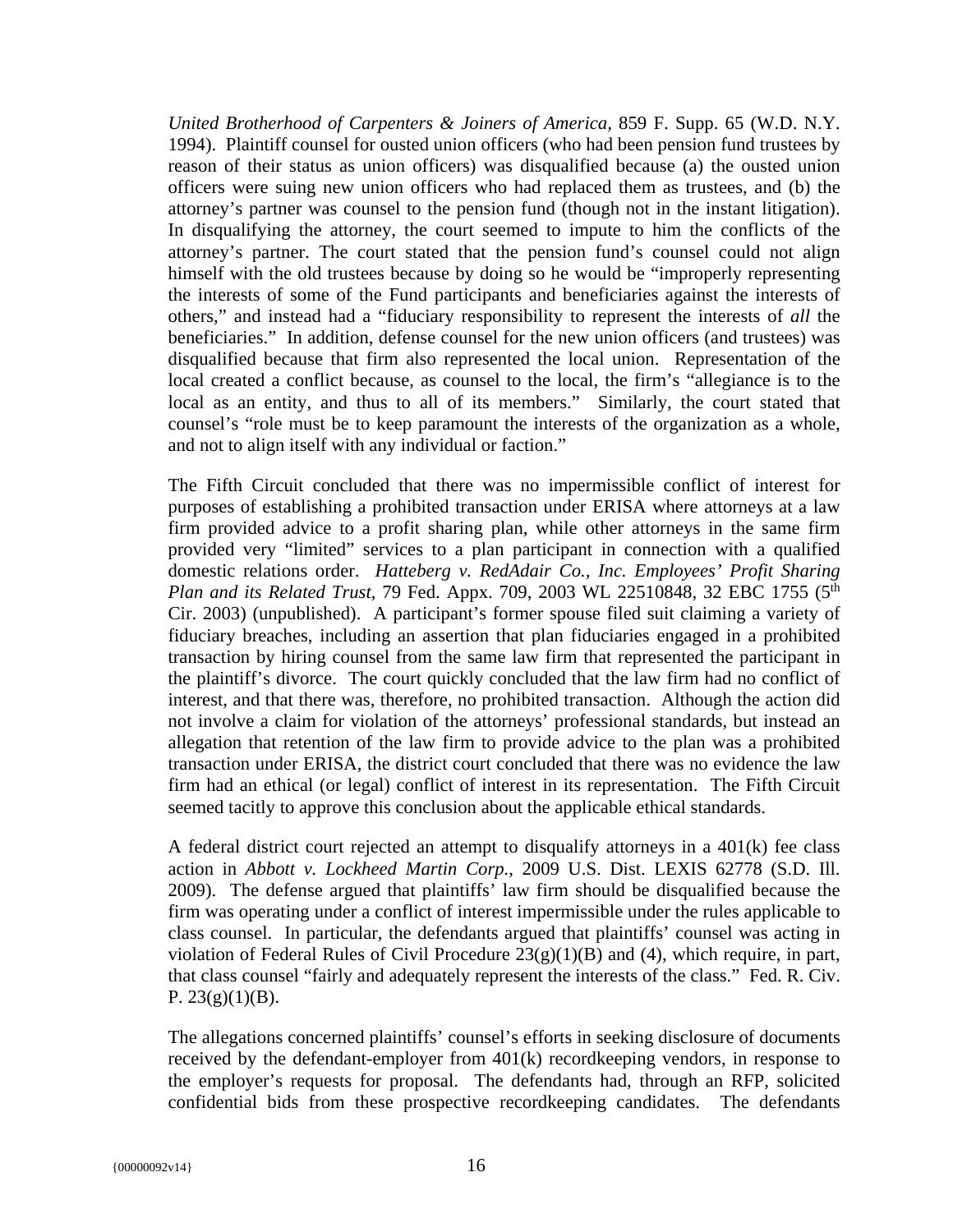asserted that confidentiality was critical because the technical capabilities of the potential providers, and their underlying cost structures, were considered by the vendors to be closely guarded secrets. Because of the sensitivity of this proprietary information, the defendants acceded to the vendors' demands that they enter into confidentiality agreements.

The defendants argued that for plaintiffs' counsel to seek confidential information about the candidates' responses was contrary to the interest of the law firm's clients (the plan participants). That was because disclosing the documents could derail the process for obtaining lower recordkeeping fees, and this would be to the detriment of those participant-clients. The defendants claimed plaintiffs' counsel sought the public disclosure of the defendants' bid-related documents not to benefit their clients in the case at hand, but instead to enhance the litigation posture of the law firm's other clients in unrelated cases by "expos[ing] the excessiveness of fees paid by 401(k) plans of other corporate defendants, including those defendants in similar ERISA fee cases."

The court rejected the request to disqualify plaintiffs' counsel, concluding that there was "no doubt" the firm had "vigorously" represented the class in the past, and the expectation was that it would continue to do so. The court said the defendants failed to identify any actual conflict between the plaintiff class in the current action and any other representation by the law firm that was "inescapably adverse." Instead, the defendants' contention that the law firm was attempting to make public confidential documents for the purpose of advantaging plaintiffs in other cases, to the detriment of the class in the current case, did not "rise above the level of speculative or hypothetical."

A federal district court rejected defense counsel's attempt to disqualify counsel representing plaintiffs, where the plaintiffs allegedly had opposing interests to one another. *Marks Constr. Co. v. Huntington Nat'l Bank*, 2010 U.S. Dist. LEXIS 32998 (N.D. W.Va. 2010). The plaintiffs were the plan sponsor of a  $401(k)$  plan (that also served as plan administrator and a named fiduciary), two individuals acting for the company in matters relating to administration of the plan, and two individual plan participants. The defendant was a bank.

The action involved the employer's conversion of its 401(k) arrangement from a "managed plan" (this apparently meant participants did not choose how the monies in their accounts were invested, but instead those decisions were made for all participants by a fiduciary) to a participant-directed plan. The plaintiffs alleged that the bank (and an individual defendant) improperly liquidated the investments of the plan without authorization and without regard to gain or loss, failed to prudently reinvest plan assets after liquidating the investments of the plan, and received excessive and unreasonable compensation from the plan and the plan's participants, apparently all in connection with the plan conversion.

The essence of the defendants' argument was that if, as the plaintiffs asserted, these actions involved breaches of fiduciary duty and prohibited transactions, some of the plaintiffs would also be among the fiduciaries responsible for the losses and therefore liable to the plan. They would then be liable indirectly to plan participants, which would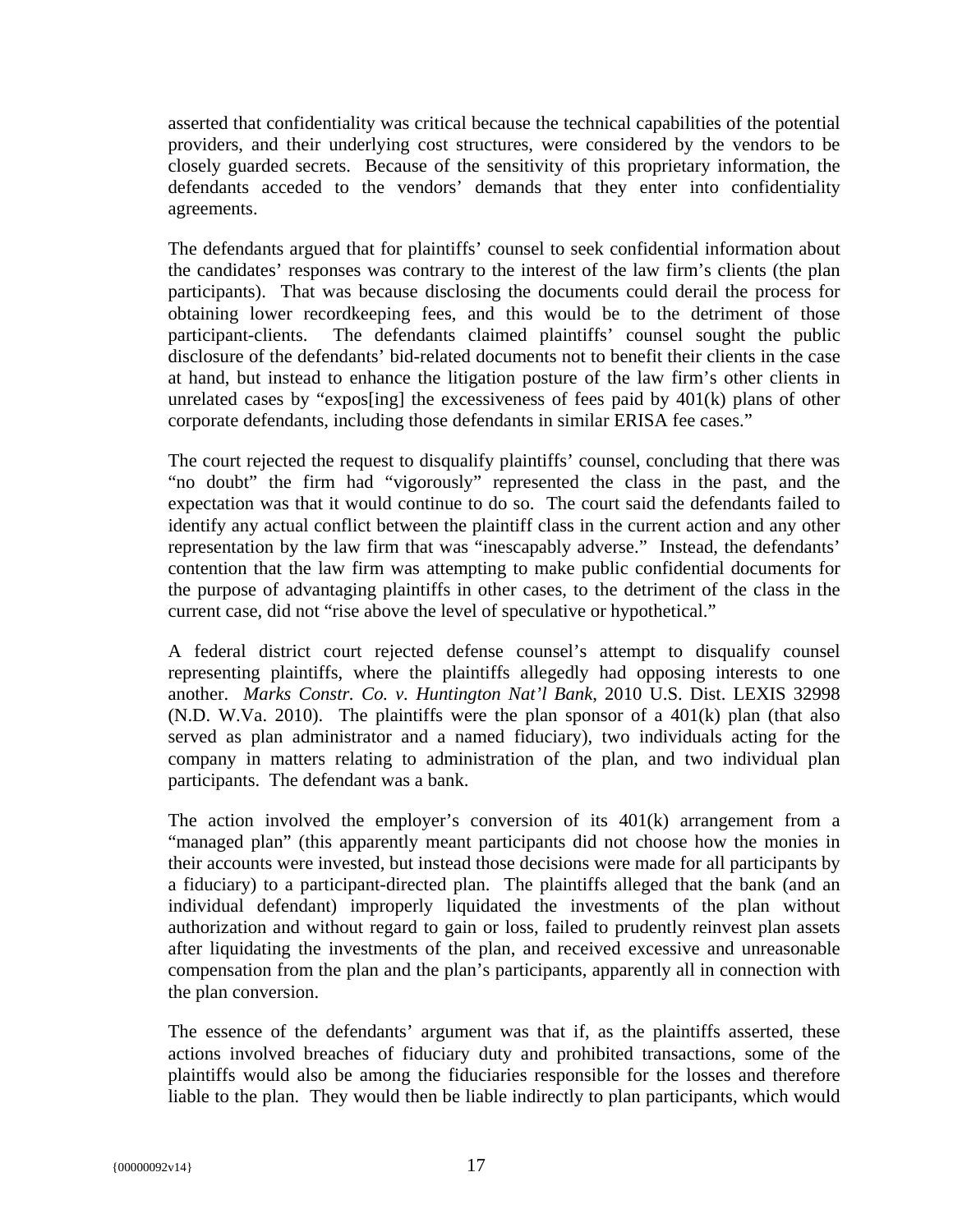include two of their co-plaintiffs. The defendants asserted that this created an unwaivable conflict under the West Virginia Rules of Professional Conduct.

The court rejected the defendants' attempt to disqualify plaintiffs' counsel for several independent reasons. First, the court seemed to reject the notion that some of the plaintiffs (the employer and the two individuals acting for the employer in connection with the administration of the plan) would have liability to the plan, and therefore indirectly to two of their co-plaintiffs. (The determination of the plaintiffs' potential liability would never actually be made because the parties agreed to a settlement prior to the court ruling on the motion to disqualify.) As to the employer-plaintiff's decision to approve the conversion from a managed plan to a participant-directed plan, the court seemed to conclude that it was a settlor, not fiduciary decision, so none of the plaintiffs could be subject to fiduciary liability for that decision. As to the defendants' argument that if they were blameworthy in charging unreasonable and excessive fees, this would also create liability for the employer and the two individuals acting on behalf of the employer, because they would have violated their fiduciary duties by retaining the bank and signing a document approving the bank's fees and expenses, the court said if it accepted this argument the logical extension would be that any fiduciary could shift blame for any possible alleged misconduct to the plan sponsor simply for hiring them. Although this may not necessarily be the case – that is, one could imagine liability for both a fiduciary breaching its duties and the fiduciary retaining that fiduciary (for making an imprudent hire) – the court more cogently stated that the plaintiffs' allegations were that the bank's services were "inadequate and unauthorized" and that the fees were not fully disclosed, neither of which would necessarily reflect poorly on the employer or other fiduciaries retained by the bank.

The second ground on which the court rejected the attempt to disqualify plaintiffs' counsel was that the motion to disqualify had been brought too late. It was brought more than four years after the action had been removed to federal court. The court thought the defendants should have understood from early on the nature of the conflict they alleged. In a helpful string cite, the court noted a number of cases denying motions to disqualify counsel as untimely, where the delay in filing the motion after suit was brought ranged from as little as 13 months to two or three years. As to the ability of the defendants to raise the issue at all (since they were not clients aggrieved by the conflict), the court noted that a movant may raise the question of a conflict where the "conflict is such as clearly to call in question the fair or efficient administration of justice." The court said the defendants did not meet this burden.

The third alternative ground on which the court rejected the motion to disqualify was that even if there were a conflict, it was waivable, and the court accepted the plaintiffs' counsel's assertion that it had secured both oral and written waivers for any potential conflict of interest.

Attorneys who provide regular representation to fiduciaries face a special risk under Model Rule 3.7. Under that rule, an attorney may not "act as advocate in litigation if he or she is "likely to be a necessary witness" unless "(1) the testimony relates to an uncontested issue; (2) the testimony relates to the nature and value of legal services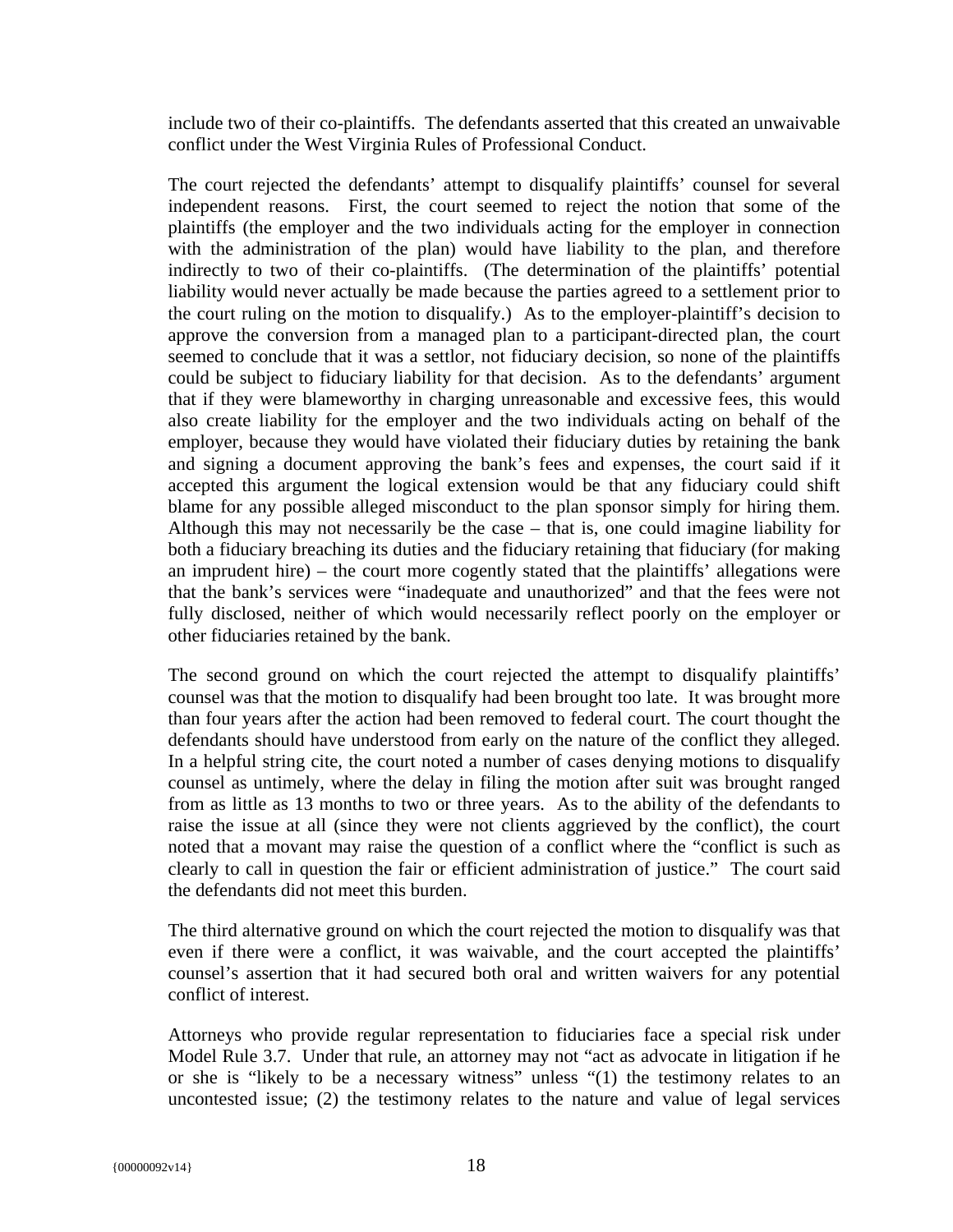rendered in the case; or (3) disqualification of the lawyer would work substantial hardship on the client." In particular, where an attorney may be required to testify regarding trustee meetings or advice provided to plan fiduciaries, the attorney may be required to withdraw from acting as an advocate, although this disqualification should not prevent other attorneys in the same firm from providing representation. Model Rule  $3.7(b)$ .

**A. Dual Role of In-House Counsel.** The Third Circuit, in upholding a denial of severance benefits to an employee who was terminated from his sales position for allegedly falsifying call data, commented on the role of in-house counsel in representing both the company in human resources matters and the company's "employee benefits committee" in benefits matters. *Estate of Schwing v. Lilly Health Plan*, 562 F.3d 522, 46 EBC 2370 (3d Cir. 2009). The employer's fiduciary committee, its "Employee Benefits Committee" or "EBC," determined that the employee was ineligible for severance benefits because he was terminated for misconduct. Both the employee's supervisor and a representative from the company's human resources department told the EBC that the employee had admitted his misconduct, although the employee denied this admission and argued that he had been terminated not for the alleged misconduct but instead either as a result of mistakes or in retaliation for a grievance he filed several years earlier.

The court applied the Supreme Court's standard of review announced in *Metropolitan Life Ins. Co. v. Glenn*, 128 Sup. Ct. 2343 (2008), and concluded that the EBC's decision to deny benefits was not an abuse of discretion (and therefore should not be overturned). The court rejected the employee's argument that the EBC should have conducted an independent investigation into the veracity of the accounts presented to the committee. In doing so, the court found that the EBC conducted an appropriate investigation, stating that there is no requirement that an ERISA plan administrator faced with an issue of who is to be believed conduct an independent investigation into the veracity of each account. The court found the administrative record that had been developed, and that was before the district court, to have been more than adequate to support the EBC's denial of the employee's claim.

In upholding the benefit denial, the court reversed the district court's decision. The district court not only found that the EBC failed to adequately investigate the employee's claim (which argument the Third Circuit rejected), but also that the EBC's decision was tainted by a conflict of interest. There were, in fact, two alleged conflicts of interest. One was the type of structural conflict at issue in *Glenn*, where a committee comprising employees was deciding a claim under a plan the employer was responsible for funding. But there was also a second alleged conflict of interest which the district court seemed to find notable. This concerned the role of an attorney who was both associate counsel for the employer and counsel to the EBC. It appears that this in-house attorney may have had a role in the decision to terminate the employee's employment, and may also have participated in the presentation of the employee's severance claim to the EBC. The court rejected the notion that this alleged conflict of interest would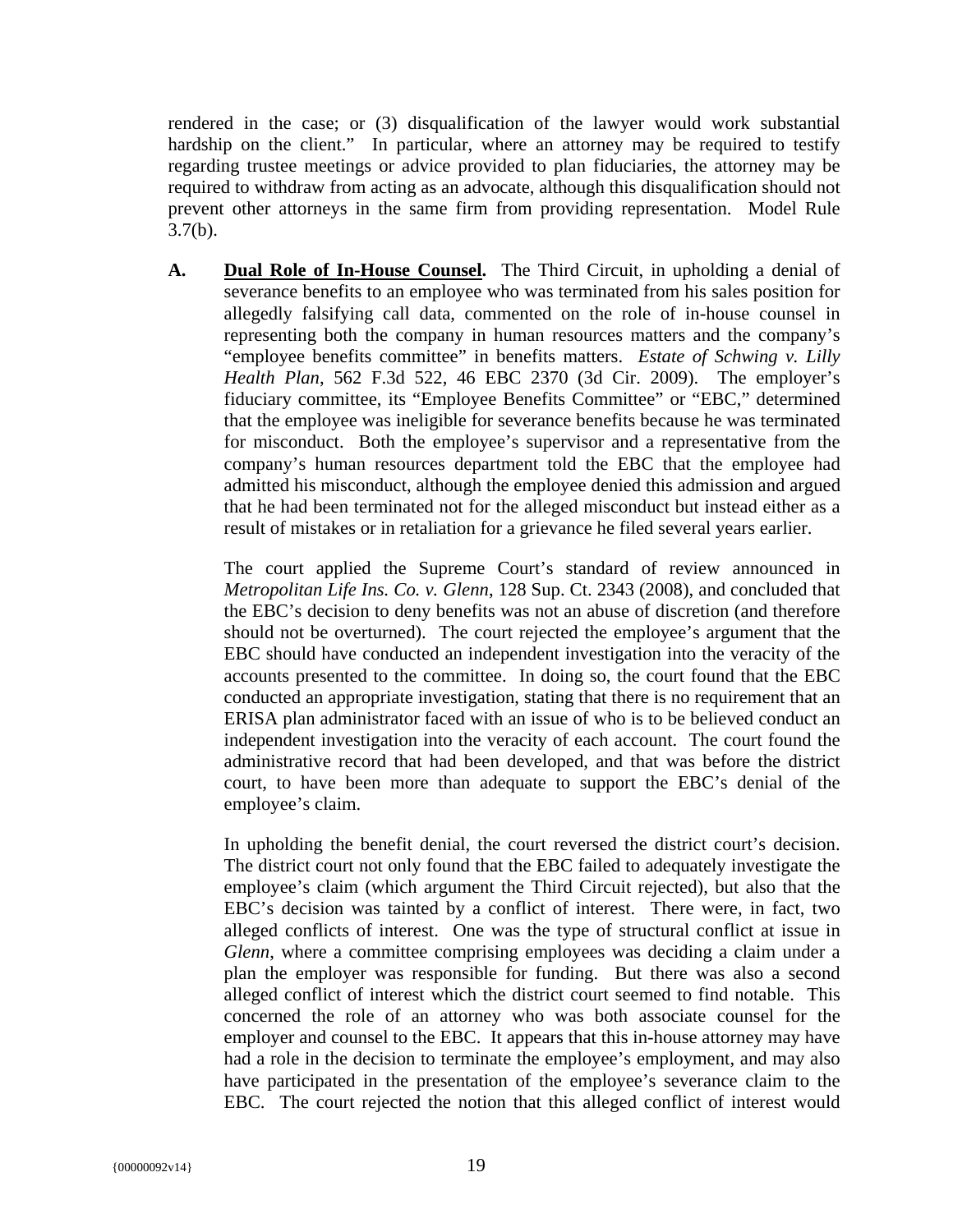serve as a basis for a conclusion that the EBC had abused its discretion in denying benefits. In applying the *Glenn* "combination-of-factors" analysis, the court found that there was an abundance of evidence concerning the employee's misconduct to support the benefit denial, and a lack of evidence to support the employee's theory of pretext. For that reason, any purported conflict of interest would not have been so substantial as to change the result. But the court went further by approving the attorney's role with respect to the EBC. In that regard, the court said the following:

The attorney's role vis-à-vis the EBC was advisory only and her conduct, although criticized by the [district court], was altogether appropriate. We note that ERISA fiduciaries are not required to engage independent counsel to aid in their interpretation and administration of an ERISA plan, and we note our disagreement with the [district court's] conclusion, based on certain cases interpreting the attorney client privilege, that an attorney for an ERISA fiduciary owes a fiduciary-like duty of neutrality to each ERISA claimant. (citations omitted)

**B.** Confidentiality as Between Clients. Under Model Rule 1.6, absent an agreement between co-clients, an attorney normally may not reveal confidential information to a co-client. Joint representation agreements may, however, provide for such sharing of confidences. The commentary to the Model Rule states as follows:

> As to the duty of confidentiality, continued common representation will almost certainly be inadequate if one client asks the lawyer not to disclose to the other client information relevant to the common representation. . . . The lawyer should, at the outset of the common representation and as part of the process of obtaining each client's informed consent, advise each client that information will be shared and that the lawyer will have to withdraw if one client decides that some matter material to the representation should be kept from the other.

Model Rule 1.7, cmt. [31].

The Restatement, in contrast to the Model Rules, presumes that information will be shared among co-clients unless the co-clients explicitly agree otherwise. Restatement § 60, cmt. l. Where one client requests that material information be withheld from a co-client, and the co-clients have not explicitly agreed to restrict information from one another, the attorney will then be required to withdraw due to a conflict of interest. *Id.*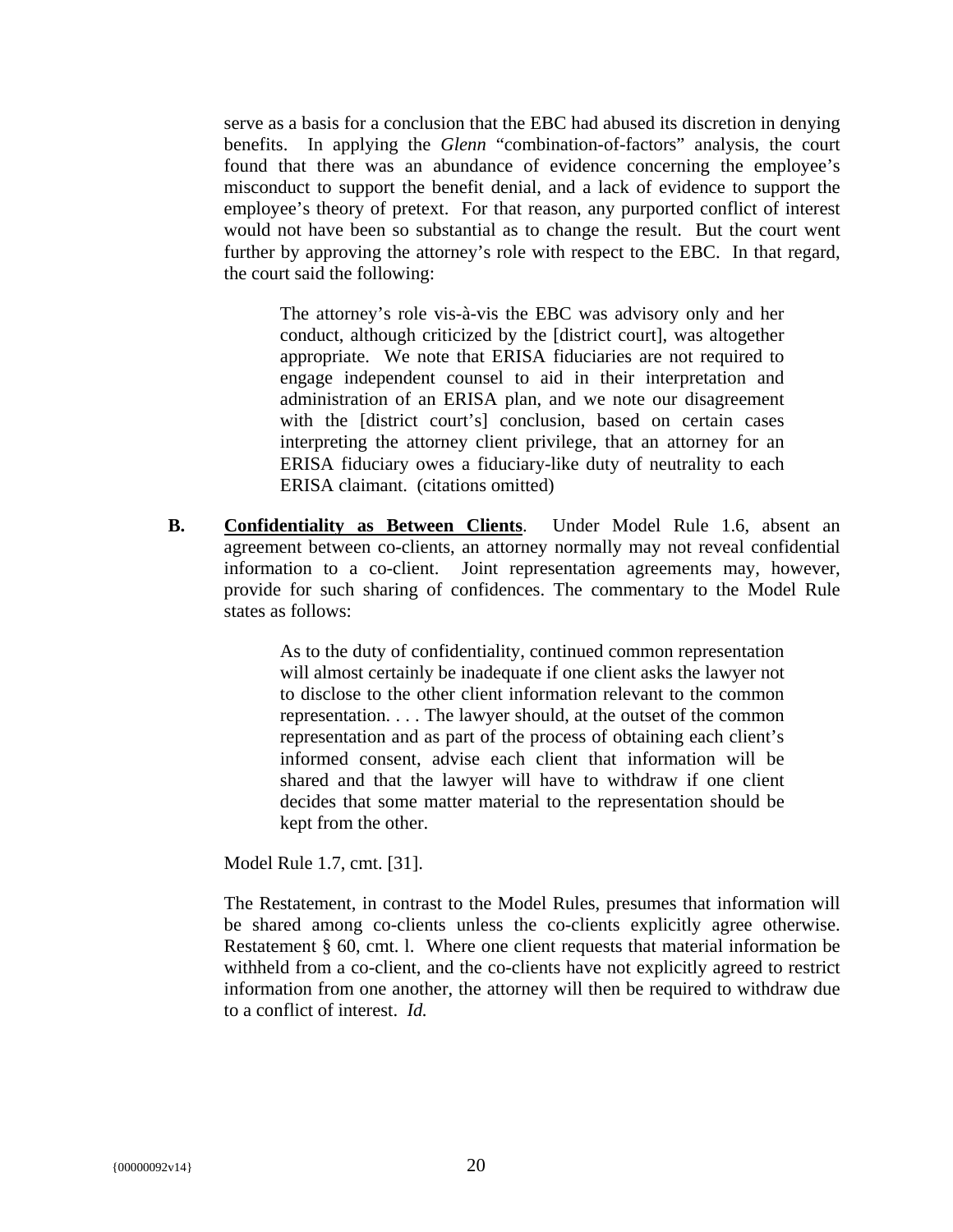#### **IV. Attorney-Client Privilege**.

The determination of who an attorney represents is, of course, fundamental in understanding the scope of any attorney-client privilege. Absent a client's informed consent, the Model Rules prohibit an attorney from revealing information relating to representation of a client. Model Rule 1.6. The comments to Model Rule 1.6 indicate that an attorney *must* invoke attorney-client privilege when it is applicable. Model Rule 1.6, cmts. [2] and [4].

According to the Restatement, attorney-client privilege may be invoked with respect to "(1) a communication (2) made between privileged persons (3) in confidence (4) for the purpose of obtaining or providing legal assistance for the client." Restatement § 68. There can be no privilege unless an attorney-client relationship exists. Importantly, to be privileged a communication must be made in confidence and for the purpose of obtaining legal advice. *See, e.g., Hudson v. General Dynamics*, 186 F.R.D. 271 (D. Conn. 1999) (questionnaire responses provided by early retirees in their capacity as witnesses were not made for the purpose of obtaining legal advice, and therefore were not privileged); *Byrnes v. Empire Blue Cross Blue Shield*, 1999 U.S. Dist. LEXIS 17281 (S.D. N.Y. 1999) (only those memoranda exchanged by an actuarial firm, an employer's attorney, and the employer that were prepared to assist the attorney in rendering legal advice were privileged; those meant to aid the employer's business decisions were not privileged); *Neuder v. Battelle Pacific Northwest National Laboratory*, 194 F.R.D. 289 (D. D.C. 2000) (documents prepared in connection with a meeting of employer's personnel review committee were not privileged, even though in-house counsel participated in the meetings; where business and legal advice are intertwined, the legal advice must predominate for the communication to be protected; court found that in-house counsel was serving as a member of the committee in a nonlegal capacity); *Aiena v. Olsen*, 194 F.R.D. 134 (S.D. N.Y. 2000) (letters to insurer's counsel sent by individuals charged with violating ERISA, for the purpose of convincing the insurer of its obligation to provide indemnification and bear the cost of the individual's defense, were not privileged because they were not for the purpose of obtaining legal advice or for use by potential future defense counsel; instead, insureds were seeking counsel of their own choice and agreed the carrier had a conflict of interest prohibiting it from defending them). Notably, in *Lewis v. UNUM Corp. Severance Plan*, 203 F.R.D. 615 (D. Kan. 2001), discussions among committee members while considering a beneficiary's claims were not privileged, despite the attendance of counsel, to the extent communications with counsel were not for the purpose of obtaining legal advice, nor did privilege attach to the members' opinions, impressions, or conclusions based upon events occurring during the meeting.

Where attorney-client communications are privileged, the privilege runs only to the communications themselves, not to the underlying information communicated. That is, a party is not precluded by the attorney-client privilege from discovering information through an alternate path, which does not involve compelling disclosure of communication with an attorney. *Wachtel v. Health Net, Inc.*, 482 F.3d 225, 237-38, 40 EBC 1545 (3d Cir. 2007), *citing Upjohn Co. v. United States*, 449 U.S. 383, 395 (1981).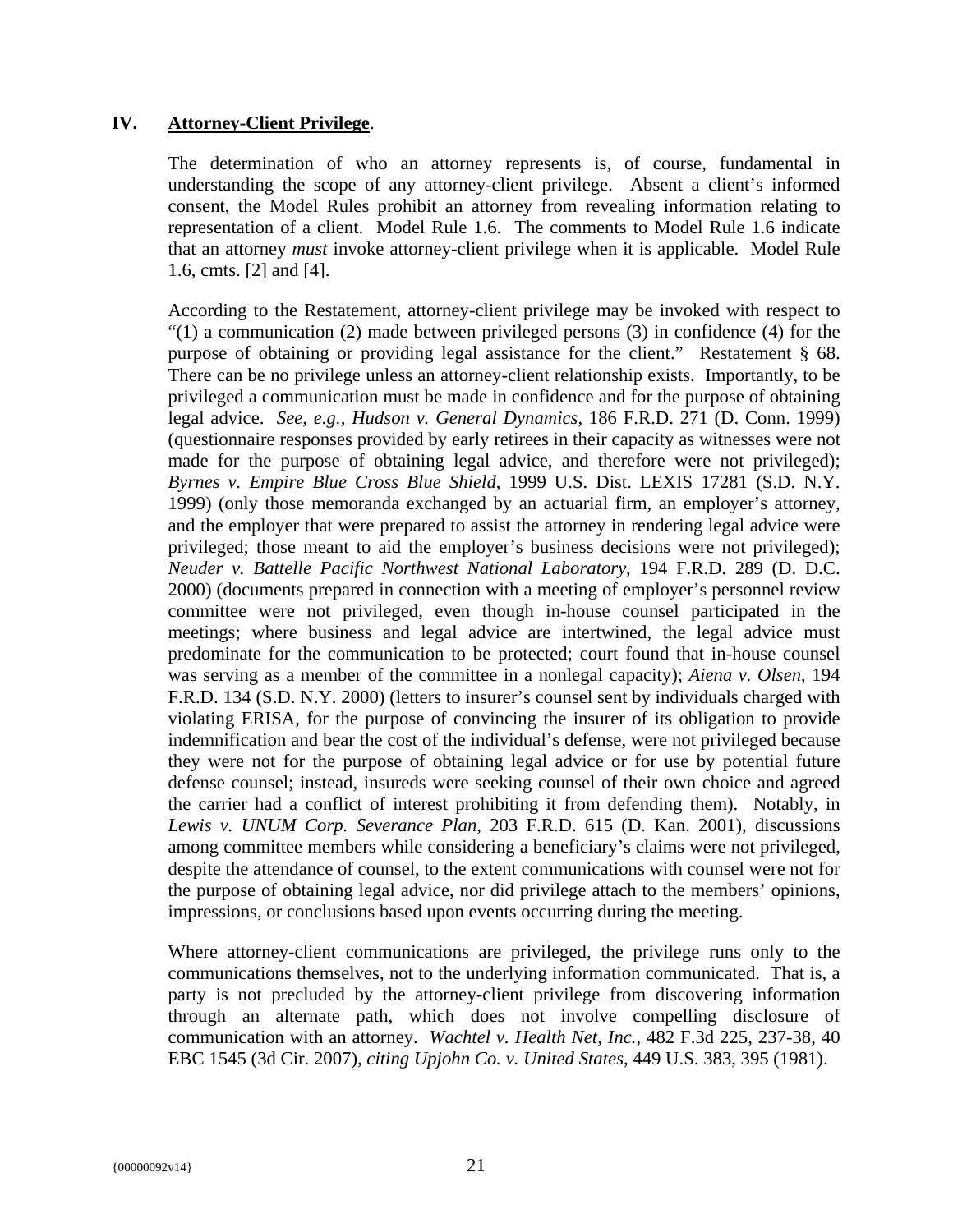**A. Attorney's Retention of Consultant: Privilege for Client's Communications With Consultant**. Attorney-client privilege relates, of course, to a client's communications with its (or his or her) attorney. It generally does not extend to a client's communications with the client's accountants or plan vendors, such as benefit consultants, actuaries, recordkeepers, or third party administrators. That is so even though there may, in some jurisdictions or in certain circumstances, be some privilege other than attorney-client privilege, perhaps for communications between a client and its accountant or under federal tax rules for certain advice sought from a non-attorney tax professional.

There can be an exception to this lack of privilege for communications with nonattorneys where legal counsel has employed or retained the non-lawyer to help understand a legal matter about which the client has sought advice. This exception arises under a hoary Second Circuit decision, *U.S. v. Kovel*, 296 F.2d 918 (2d Cir. 1961). Under the so-called *Kovel* doctrine, a client's communications with a non-attorney can be privileged, even though they would not have been privileged had the communications been directly between the client and the non-attorney without the non-attorney first having been retained by counsel.

The contours of the *Kovel* doctrine are not at all clear. That is because rather than announce a clear formulation for determining when attorney-client privilege extends to a client's communications with a consultant, the court in *Kovel* described its holding in more contextual terms. In *Kovel*, an accountant employed by a law firm specializing in tax law was sentenced for criminal contempt for refusing to answer a question asked in the course of an inquiry by a grand jury. It appears the accountant was not simply retained by the law firm as a consultant, but was instead an actual employee of the firm.

The grand jury was investigating alleged federal income tax violations by a client of the law firm. The accountant was subpoenaed to appear and asked to testify about various discussions and communications with this firm client. The accountant refused to answer. He was held in contempt and sentenced to three years imprisonment. On appeal, the Second Circuit vacated the judgment and remanded the matter for further consideration. (The remand was a consequence of the circuit court not having adequate facts to resolve the matter on its merits.)

The Second Circuit framed the issue very nicely. It said the question was "under what circumstances, if any, the attorney-client privilege may include a communication to a non-lawyer by the lawyer's client." Relying heavily on Wigmore's treatise on evidence, the court concluded that although an attorney's retention of a non-lawyer does not automatically confer privilege on a client's communications with that non-lawyer, when the attorney needs the assistance of another to understand matters, the client's communications with the non-lawyer providing that assistance may enjoy attorney-client privilege. In reaching this conclusion, the court relied heavily on an analogy to an attorney's use of a foreign language translator. The court thought it clear that if an attorney needed to retain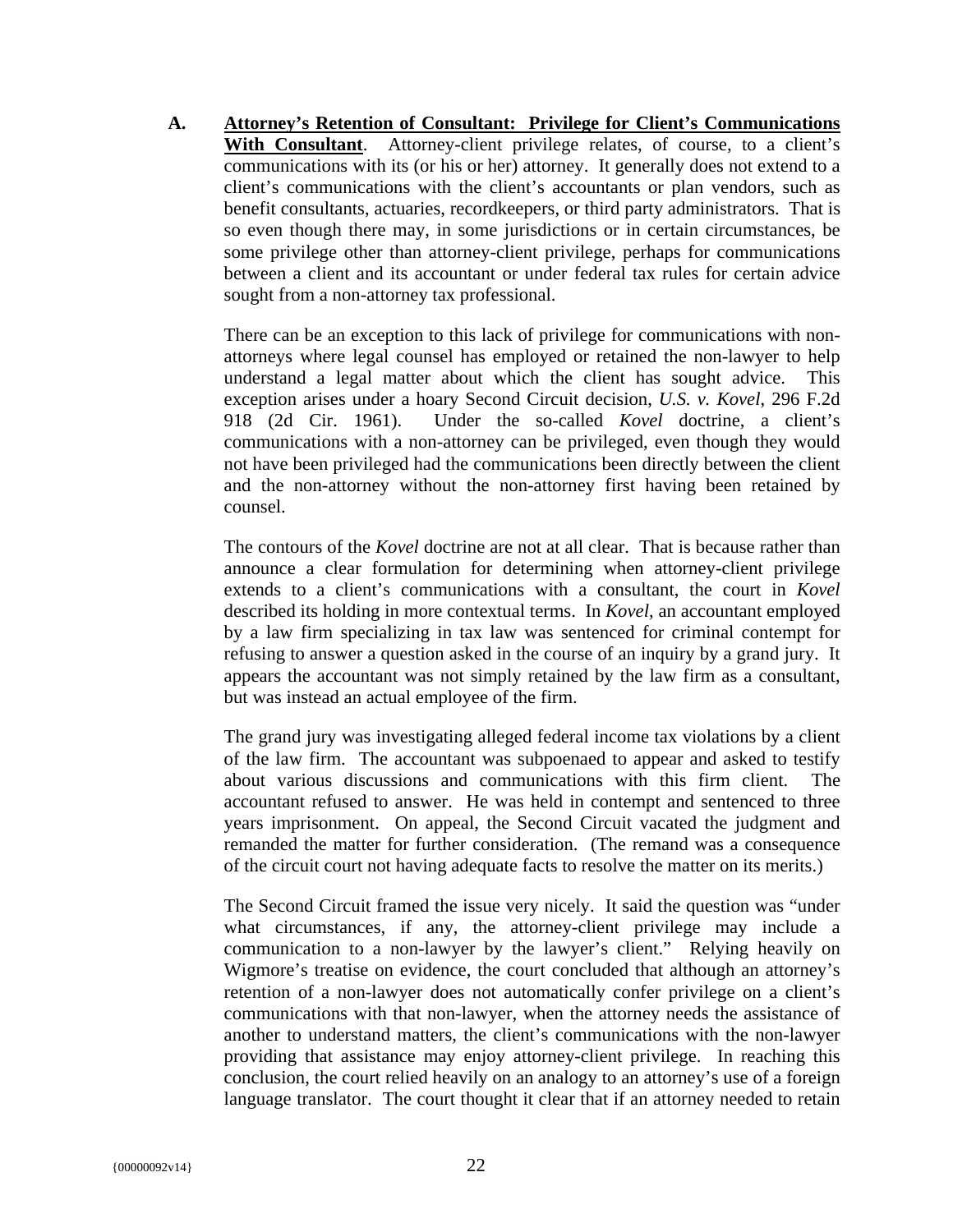a translator in representing a client who spoke a foreign language, the communications between the client and the interpreter should be privileged.

The court cautioned that simply retaining a non-lawyer does not result in communications with the non-lawyer being privileged. But where a party is necessary to aid the attorney in handling his or her legal work, a client's communications with that party should enjoy privilege. The court put it this way:

Nothing in the policy of the [attorney-client] privilege suggests that attorneys, simply by placing accountants, scientists or investigators on their payrolls and maintaining them in their offices, should be able to invest all communications by clients to such persons with a privilege the law has not seen fit to extend when the latter are operating under their own steam. On the other hand, in contrast to the Tudor times when the privilege was first recognized, the complexities of modern existence prevent attorneys from effectively handling clients' affairs without the help of others; few lawyers could now practice without the assistance of secretaries, file clerks, telephone operators, messengers, clerks not yet admitted to the bar, and aides of other sorts. "The assistance of these agents being indispensable to his work and the communications of the client being often necessarily committed to them by the attorney or by the client himself, the privilege must include all the persons who act as the attorney's agents." (Footnotes and citations omitted.)

In introducing the foreign language translator analogy, the court said the following:

[T]he Government does not here dispute that the privilege covers communications to non-lawyer employees with "a menial or ministerial responsibility that involves relating communications to an attorney." We cannot regard the privilege as confined to "menial or ministerial" employees. Thus, we can see no significant difference between a case where the attorney sends a client speaking a foreign language to an interpreter to make a literal translation of the client's story; a second where the attorney, himself having some little knowledge of the foreign tongue, has a more knowledgeable non-lawyer employee in the room to help out; a third where someone to perform that same function has been brought along by the client; and a fourth where the attorney, ignorant of the foreign language, sends the client to a non-lawyer proficient in it, with instructions to interview the client on the attorney's behalf and then render his own summary of the situation, perhaps drawing on his own knowledge in the process, so that the attorney can give the client proper legal advice. All four cases meet every element of Wigmore's famous formulation, §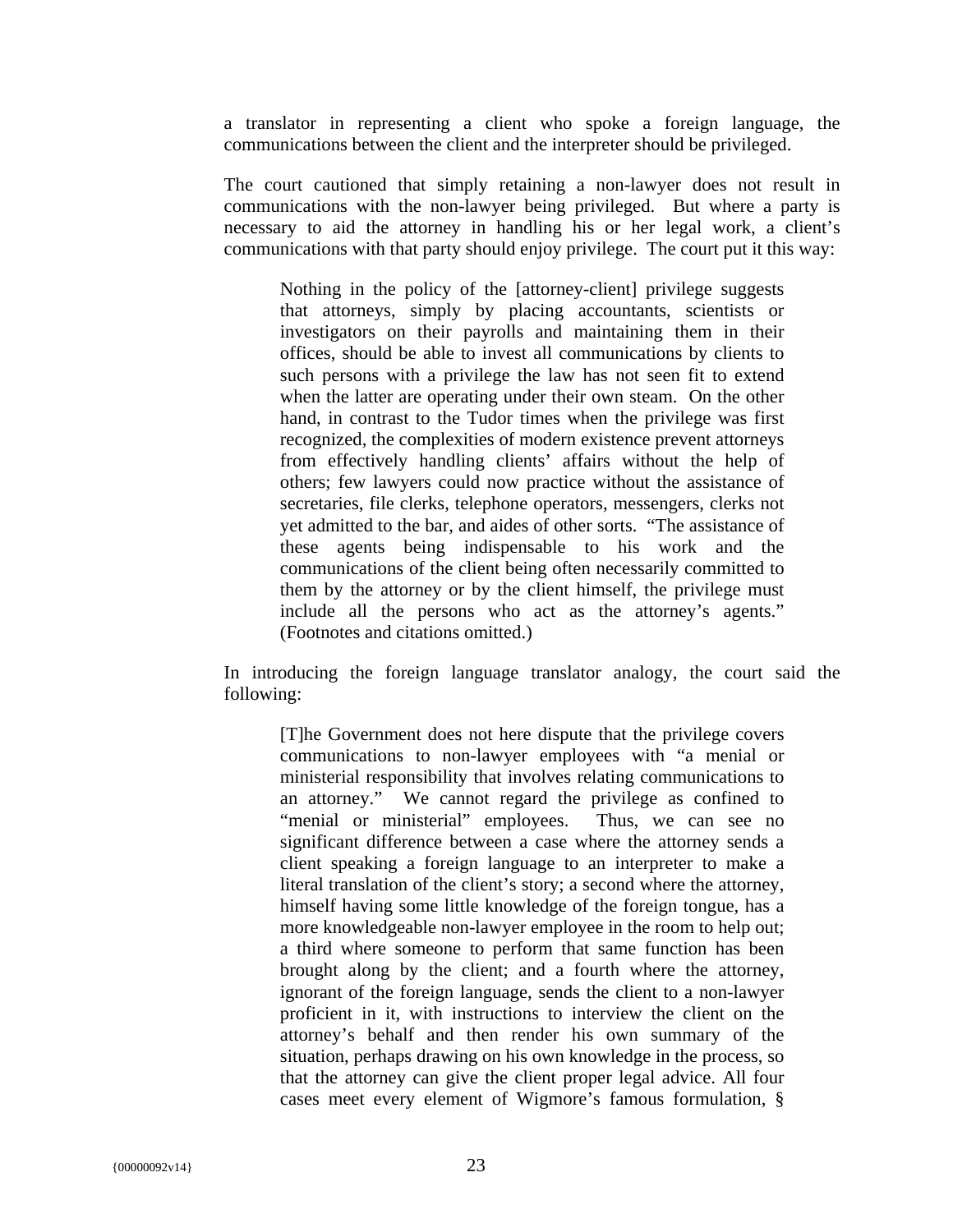2292, "(1) Where legal advice of any kind is sought (2) from a professional legal adviser in his capacity as such, (3) the communications relating to that purpose, (4) made in confidence (5) by the client, (6) are at his instance permanently protected (7) from disclosure by himself or by the legal adviser, (8) except the protection be waived," save (7); literally, none of them is within (7) since the disclosure is not sought to be compelled from the client or the lawyer. Yet § 2301 of Wigmore would clearly recognize the privilege in the first case and the Government goes along to that extent; § 2301 would also recognize the privilege in the second case and § 2311 in the third unless the circumstances negated confidentiality. We find no valid policy reason for a different result in the fourth case, and we do not read Wigmore as thinking there is. Laymen consulting lawyers should not be expected to anticipate niceties perceptible only to judges -- and not even to all of them.

Applying the translator analogy to the client's communications with the accountant– and more generally, one assumes, to other experts necessary for an attorney to do his or her job (and in particular to those required for the attorney to understand technical materials that may be necessary to provide representation) – the court said the following:

This analogy of the client speaking a foreign language is by no means irrelevant to the appeal at hand. Accounting concepts are a foreign language to some lawyers in almost all cases, and to almost all lawyers in some cases. Hence the presence of an accountant, whether hired by the lawyer or by the client, while the client is relating a complicated tax story to the lawyer, ought not destroy the privilege, any more than would that of the linguist in the second or third variations of the foreign language theme discussed above; **the presence of the accountant is necessary, or at least highly useful, for the effective consultation between the client and the lawyer which the privilege is designed to permit**. By the same token, if the lawyer has directed the client, either in the specific case or generally, to tell his story in the first instance to an accountant engaged by the lawyer, who is then to interpret it so that the lawyer may better give legal advice, communications by the client reasonably related to that purpose ought fall within the privilege; there can be no more virtue in requiring the lawyer to sit by while the client pursues these possibly tedious preliminary conversations with the accountant than in insisting on the lawyer's physical presence while the client dictates a statement to the lawyer's secretary or in interviewed by a clerk not yet admitted to practice. What is vital to the privilege is that the communication be made in confidence for the purpose of obtaining legal advice from the lawyer. If what is sought is not legal advice but only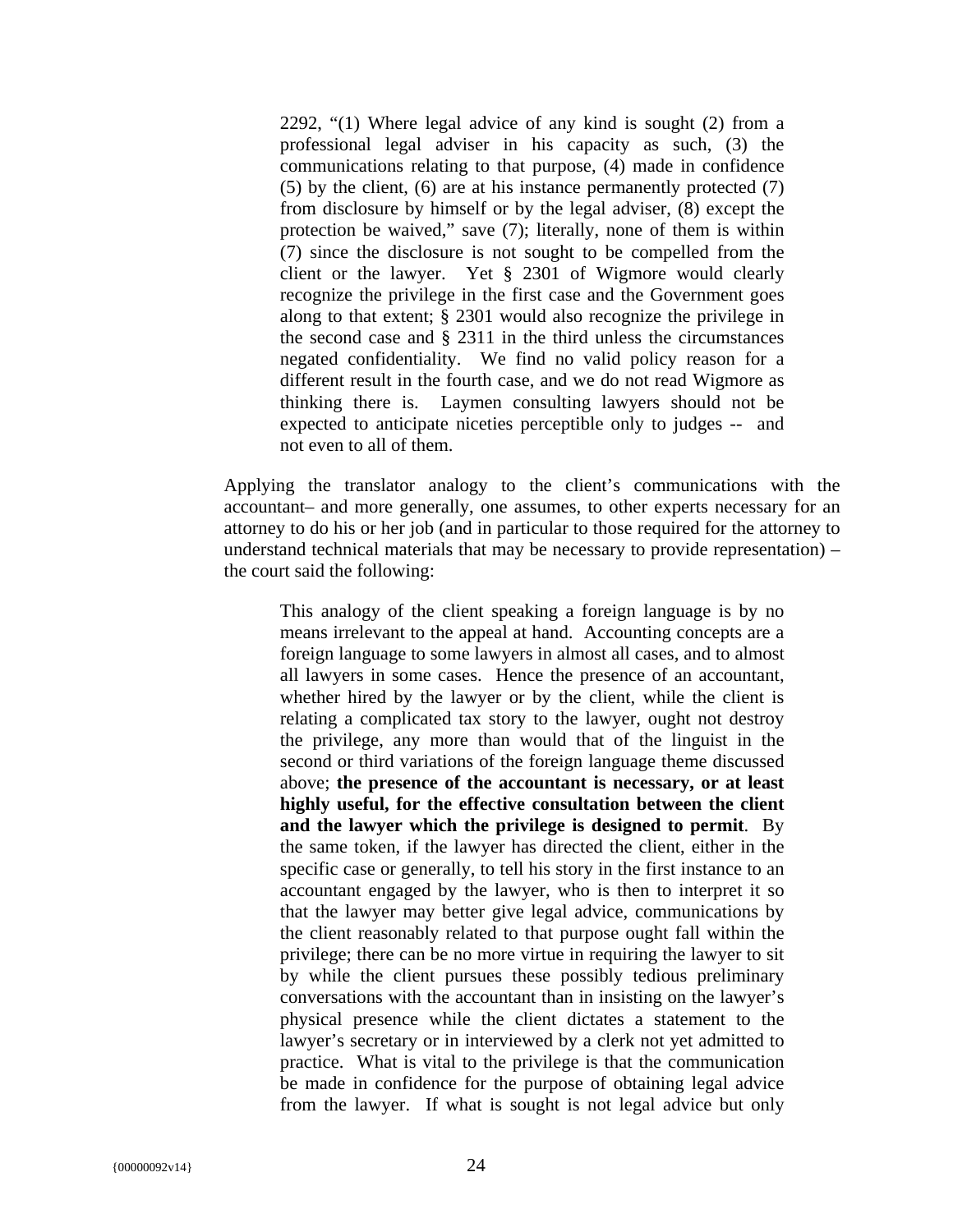accounting service, as in *Olender v. United States, 210 F.2d 795, 805-806* (9 Cir. 1954), see *Reisman v. Caplin, 61-2 U.S.T.C. P9673 (1961)*, or if the advice sought is the accountant's rather than the lawyer's, no privilege exists. (Emphasis added; footnotes omitted.)

Importantly, the court noted that for a client's communications with a non-lawyer to enjoy attorney-client privilege, legal counsel must first retain the non-attorney. So, the order in which matters occur is important. The court anticipated criticism of this conclusion that there can be privilege only where the attorney is retained first (and the attorney then retains the non-attorney), saying:

We recognize this draws what may seem to some a rather arbitrary line between a case where the client communicates first to his own accountant (no privilege as to such communications, even though he later consults his lawyer on the same matter, *Gariepy v. United States, 189 F.2d 459, 463* (6th Cir. 1951)), and others, where the client in the first instance consults a lawyer who retains an accountant as a listening post, or consults the lawyer with his own accountant present. But that is the inevitable consequence of having to reconcile the absence of a privilege for accountants and the effective operation of the privilege of client and lawyer under conditions where the lawyer needs outside help. (Footnotes omitted)

For benefits lawyers, the salient points in the *Kovel* court's discussion are that (1) the attorney needs to have been hired in the matter prior to the client communicating with the non-attorney (and perhaps that the attorney, rather than the client, have hired the non-attorney), and (2) the non-attorney probably needs to be "necessary, or at least highly useful, for the effective consultation between the client and the lawyer which the privilege is designed to permit." Let's apply this second point to the benefits practice. Although one assumes a client's discussions with a pension or health plan actuary would not normally enjoy privilege, there may be circumstances where those communications will be privileged, particularly if the actuary is instead first retained by the client's legal counsel. Consider, for example, a client that retains an attorney to evaluate (a) whether ERISA's minimum funding requirements have been met for its defined benefit pension plan, and (b) the consequences for the client should those standards not have been met. The attorney may well need the services of an actuary to properly understand the various steps required to determine whether the minimum funding standards have been met. If, for that reason, the attorney retains an actuary, and thereafter the client has discussions with the actuary, one could argue those discussions would be privileged under *Kovel*. A harder question may be whether the actuary can be the regular plan actuary with whom the client has previously communicated on unrelated, similar, or the same issue, and whether privilege will extend to future communications on those same issues if they relate to the attorney's engagement.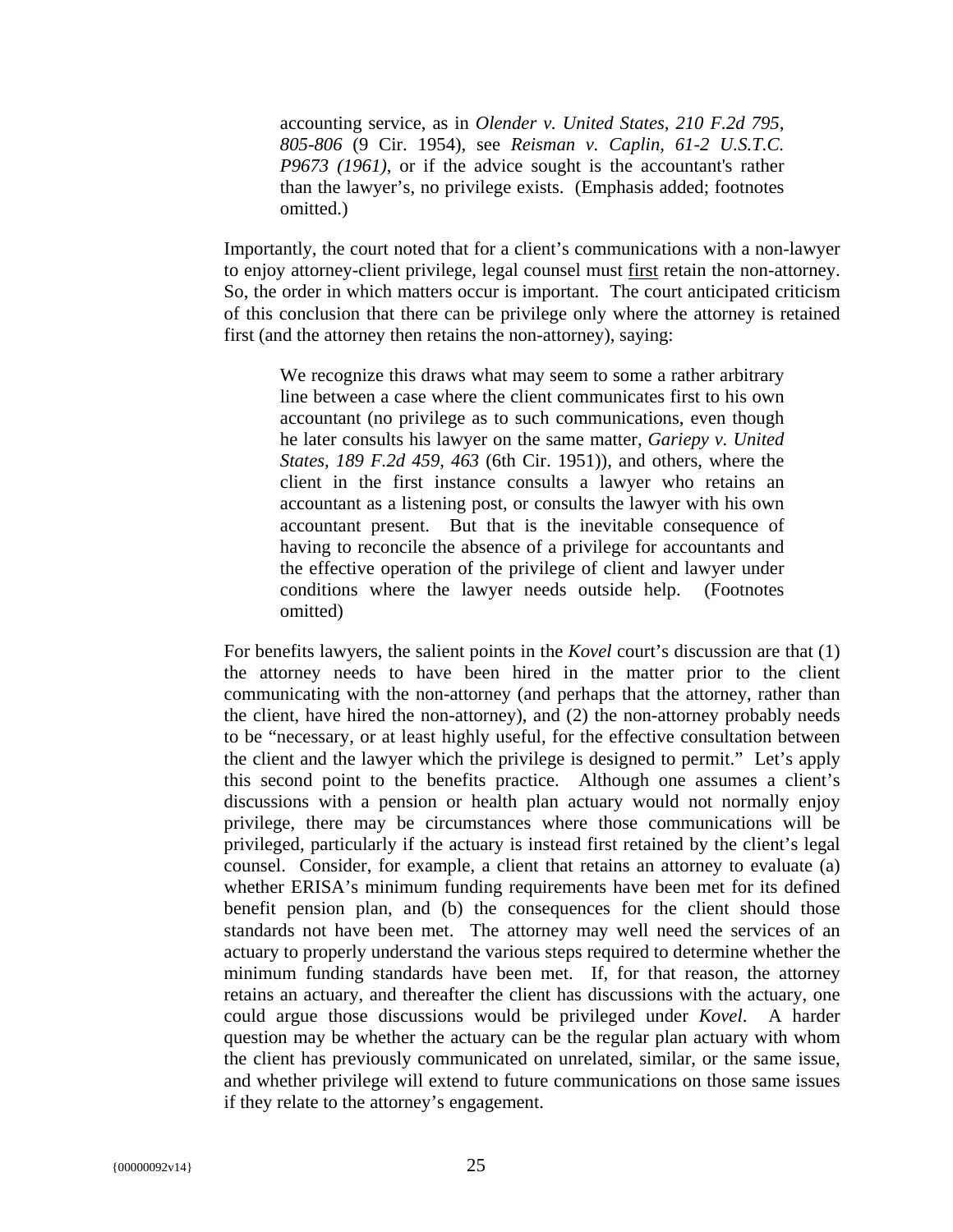The *Kovel* doctrine seems to arise most commonly where either a plan sponsor or plan fiduciary wishes to engage a party to do a compliance audit. The client could, of course, engage a law firm to handle the audit. But if the client were instead to turn to a benefits consulting firm or other non-lawyer vendor to evaluate the sponsor's (or fiduciary's) compliance with ERISA, the Tax Code, and other legal requirements, there may be value in having legal counsel for the client engage the party, rather than the plan sponsor or fiduciary doing so directly.

Whether the resulting communications between the client and the party handling the compliance review would then enjoy attorney-client privilege would seem a more difficult issue than in the example above where an attorney who was asked about minimum funding requirements retains an actuary. That is because some of the work handled by the compliance audit vendor will very likely fall within the capabilities of the attorney. In the parlance of *Kovel*, there would be no need for a "translator" with respect to much of the information gathered. There would, though, be exceptions, where it would be necessary, or at least highly useful, for the attorney to have experts knowledgeable in actuarial science, finance, medicine, or intellectual technology, "translate" for the attorney.

But even if the attorney has the skill set to do the entire audit, recall that *Kovel*, in *dicta*, noted that attorneys cannot do their work effectively without the assistance of helpers having non-technical abilities, such as "secretaries, file clerks, telephone operators, messengers, clerks not yet admitted to the bar, and aides of other sorts." The court quoted Wigmore to the effect that "the assistance of these agents being indispensible to his work, . . . the privilege must include all the persons who act as the attorney's agents." One could argue, then, that if an attorney has been retained to pull together and analyze the results of a compliance audit vendor's efforts, and uses those results in providing a report to the client involving legal (rather than business) analysis, having the compliance audit vendor report its results to the attorney (and perhaps even having the attorney retain that vendor) may well extend attorney-client privilege to the client's communications with the non-attorney vendor.

It would seem that the role of the attorney must be meaningful, though. That is, *Kovel* imagines a circumstance where an attorney has been asked for legal advice. The attorney gathers assistance from others in providing that advice. The attorney is, of course, the party that provides the legal advice to the client. If, instead, an attorney were engaged simply to serve as a conduit for the compliance audit vendor's report, receiving and passing it along to the client, and perhaps for the purpose of retaining the vendor, it would seem hard to argue that the client's communications with the vendor would enjoy attorney-client privilege under *Kovel*. That is because if the attorney's only role is to "touch" the vendor's report as it passes to the client (and perhaps to retain the vendor), the attorney would not seem to have been retained to provide any meaningful legal analysis for which the attorney would have needed the assistance of the compliance audit vendor.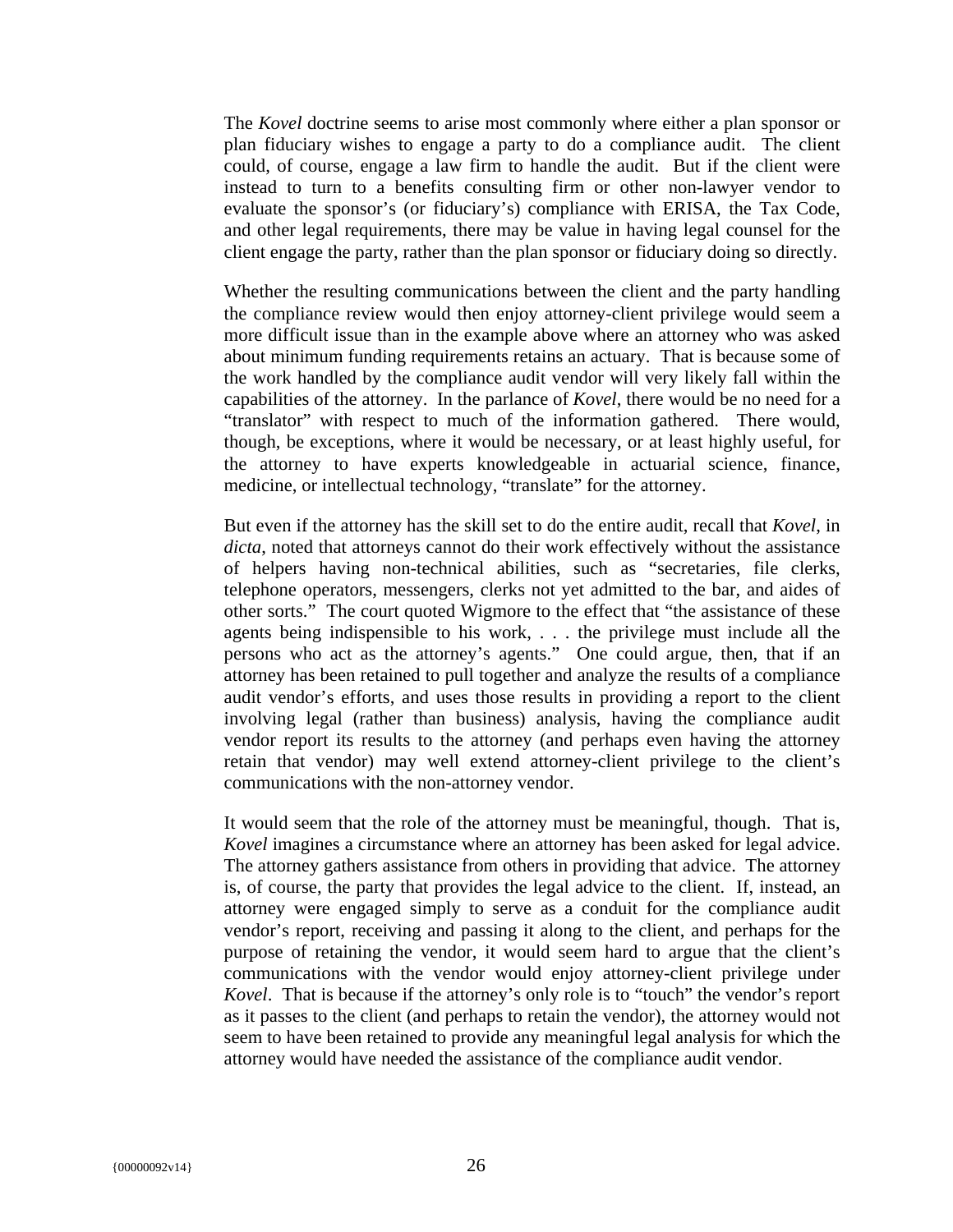All of this begs the question whether the "fiduciary exception" to attorney-client privilege described in Section IV.D below makes all this moot. Where the matters at issue are fiduciary, rather than settlor, in nature there would typically be no privilege in any event, unless the "personal liability" rule described in Section IV.F below applies. There is no reason to think the *Kovel* doctrine somehow bootstraps one out of the fiduciary exception, creating privilege where none would otherwise have existed. In the examples above, involve funding and compliance audits, there may, depending on the facts and circumstances, be some argument that the personal liability rule applies or that some or all of the issues are settlor.

**Disclosure to Actuary**. In *Cottillion v. United Refining Co.*, 2011 U.S. Dist. LEXIS 151519, 53 EBC 1275 (W.D. Pa. 2011), a federal district court considered a dispute concerning an actuarial reduction in early retirement benefits. As to the inapplicability of the fiduciary exception for advice concerning personal liability (see the *U.S. v. Mett* discussion in Section IV.F below), the court held that the interest of the plan beneficiaries diverged from the plan trustee's interest when the trustee took concrete steps to actuarially reduce benefits to retirees already in pay status and to recoup overpayments, because at that point a serious and significant threat of litigation had materialized. An attorney's action in copying an actuary on an email did not waive attorney-client privilege because the actuary's involvement was at the direction of the attorney, to assist the attorney in the provision of legal advice. As to whether a disclosure to the actuary constitutes a waiver, the court said the critical inquiry is "whether the third party consultant is involved in the giving of legal advice" or "functions like an employee in providing information which facilitates the obtaining of legal advice." The key in the instant case was that the communications with the actuary were at the attorney's direction, for the express purpose of assisting him in providing legal advice.

An email from the actuary to a committee member regarding recouping payments was not, however, privileged, even if it was at the attorney's direction because it concerned only accounting issues related to the administration of the plan (and was prepared for non-litigation purposes, not in anticipation of litigation).

The court also concluded as follows:

- 1. A draft document subject to revision was not automatically privileged.
- 2. A proposed response to an inquiry from a beneficiary relating to a reduction in benefits enjoyed no privilege because it was related only to plan administration.
- 3. A draft form of a letter to participants regarding a benefit reduction in a VCP process was related to administration of the plan, and therefore not privileged.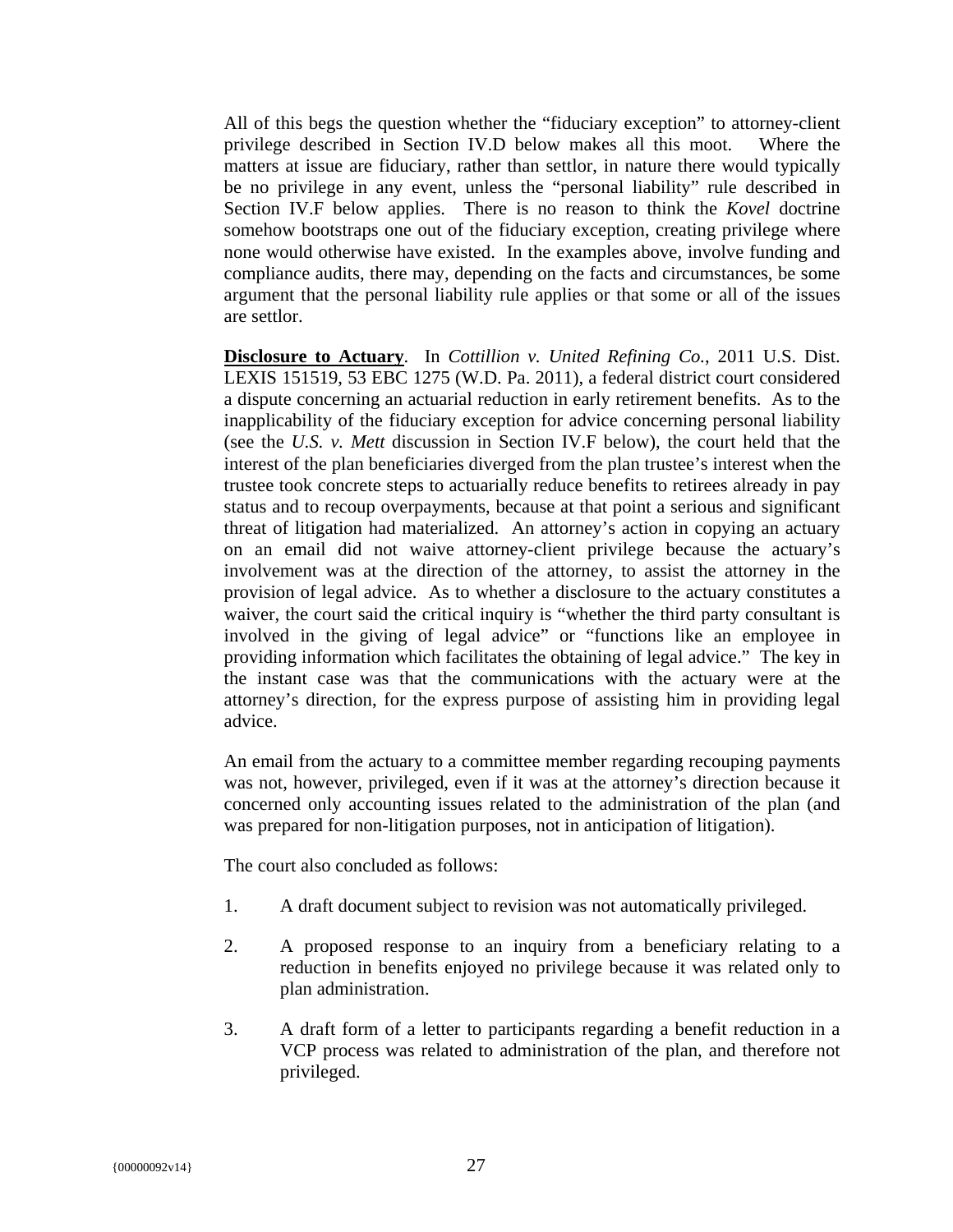- 4. Discussions of plan amendments concerned settlor issues, so the fiduciary exception was inapplicable.
- 5. Meeting minutes generally were not privileged, except small portions containing legal advice falling within the personal liability limitations of the fiduciary exception.

The court also concluded that letters to auditors relating to the annual plan audit were not privileged.

**B.** Entity Representation. Generally, an entity client will enjoy attorney-client privilege with respect to communications between its attorney and its constituents, so long as those communications relate to the subject matter of the representation. *Upjohn Co. v. United States*, 449 U.S. 383 (1981); Restatement § 73 & cmt. d. To enjoy privilege, the communication must, however, be with an "agent" of the entity, which can include even lower level employees communicating with counsel concerning the subject matter of the representation.

**Corporation's Privilege for Communications With Outside Consultant Who Was Functional Equivalent of Employee**. The Ninth Circuit concluded that a corporation can enjoy privilege with respect to communications its attorneys have with consultants who are the "functional equivalent" of employees. *U.S. v. Graf*, 610 F.3d 1148 (9th Cir. 2010). The issue arose in the criminal trial of the founder of a corporation who was technically not an employee. The founder sought to exclude testimony of the corporation's counsel. At least ostensibly, the founder was a consultant to the company, having been prohibited from acting as an employee or agent by the terms of California cease-and-desist orders relating to earlier misconduct.

The court concluded that the defendant (the founder of the company) had no attorney-client relationship with the company's attorneys, and therefore had no privilege he could assert. Since this conclusion did not seem to depend on whether the company had privilege, one might argue that the court did not need to reach that issue. Nonetheless, the court plainly addressed the question. Specifically, the court held that the company had privilege for its counsel's communications with the founder because the founder, as a consultant, was a "functional employee" of the company. The company waived its privilege so its attorneys could testify in the founder's criminal trial, against the founder's wishes.

In concluding that the company had privilege with respect to its counsel's communications with the founder, the Ninth Circuit adopted the Eighth Circuit's analysis in *In re Bieter Co.*, 16 F.3d 929 (8th Cir. 1994). In *Bieter*, the Eighth Circuit relied on the Supreme Court's decision in *Upjohn Co. v. U.S.*, 449 U.S. 383 (1981), to apply privilege to communications between corporate counsel and outside consultants. The Ninth Circuit described *Bieter* as follows: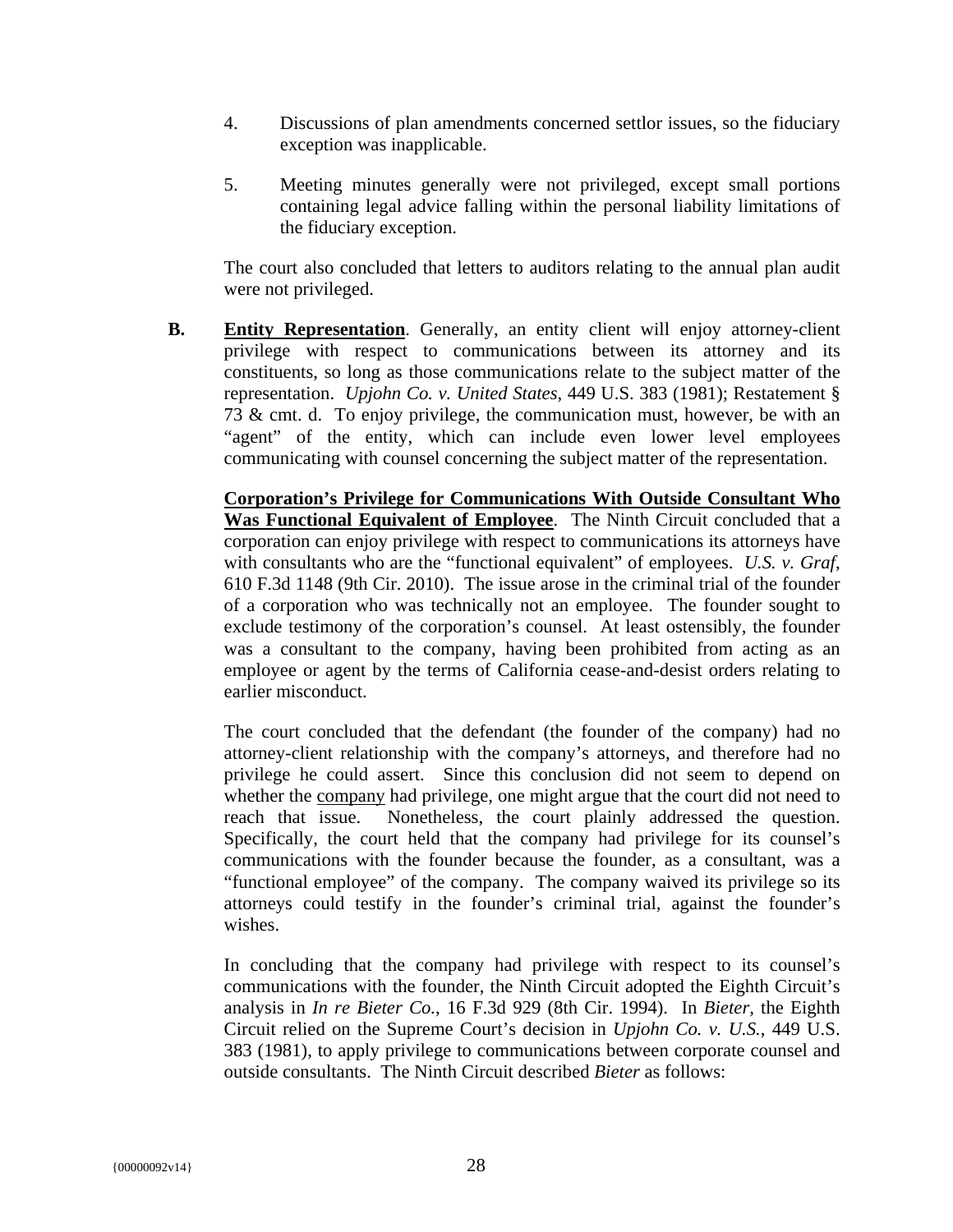The *Bieter* court reasoned that "too narrow a definition of 'representative of the client' will lead to attorneys not being able to confer confidentially with nonemployees who, due to their relationship to the client, possess the very sort of information that the privilege envisions flowing most freely." *Id.* The consultant at issue in *Bieter* was "involved on a daily basis with the principals of Bieter and on Bieter's behalf in the unsuccessful development that serve[d] as the basis for th[e] litigation," therefore, he was "precisely the sort of person with whom a lawyer would wish to confer confidentially in order to understand Bieter's reasons for seeking representation." *Id*. at 938 (citing *Upjohn*, 449 U.S. at 389). The court concluded that "he was in all relevant respects the functional equivalent of an employee." *Id.* (citing *McCaugherty v. Siffermann*, 132 F.R.D. 234, 239 (N.D. Cal. 1990)).

*Graf* not only addressed a corporation's privilege for communications between its counsel and non-employees who are the "functional equivalent" of employees, it also announced a standard for determining whether a corporate employee holds a joint privilege over communications with corporate counsel. This question of joint privilege seems tantamount to the question whether corporate counsel, intentionally or not, has come to represent an employee (or functional employee) in addition to representing the corporation.

*Graf* is illustrative of a tension inherent in representing an entity – the need to communicate through the entity's constituents, without coming to represent the constituents themselves. Given the fundamental nature of this conflict, it is worth describing the facts of the case and the court's analysis in further detail.

The defendant, Mr. Graf, was the founder of, and ostensible consultant to, a company that purported to provide health care benefits coverage to more than 20,000 plan members. In fact, the company was, as the court put it, "part of an elaborate scheme to defraud" individuals and small businesses who purchased health plan coverage through the company.

Graf was indicted for his involvement in the fraudulent operation of the company. The district court allowed several attorneys who had represented the company to testify against Graf at his criminal trial, despite Graf's motion to exclude their testimony. The district court found that the attorneys represented only the company and that Graf had no individual attorney-client relationship to establish any privilege that would be violated by the proffered testimony.

A jury found Graf guilty of conspiracy, mail fraud, misappropriation, conducting unlawful monetary transactions, and obstruction of justice. Graf was sentenced to 300 months' imprisonment, and ordered to provide restitution in an amount exceeding \$20 million.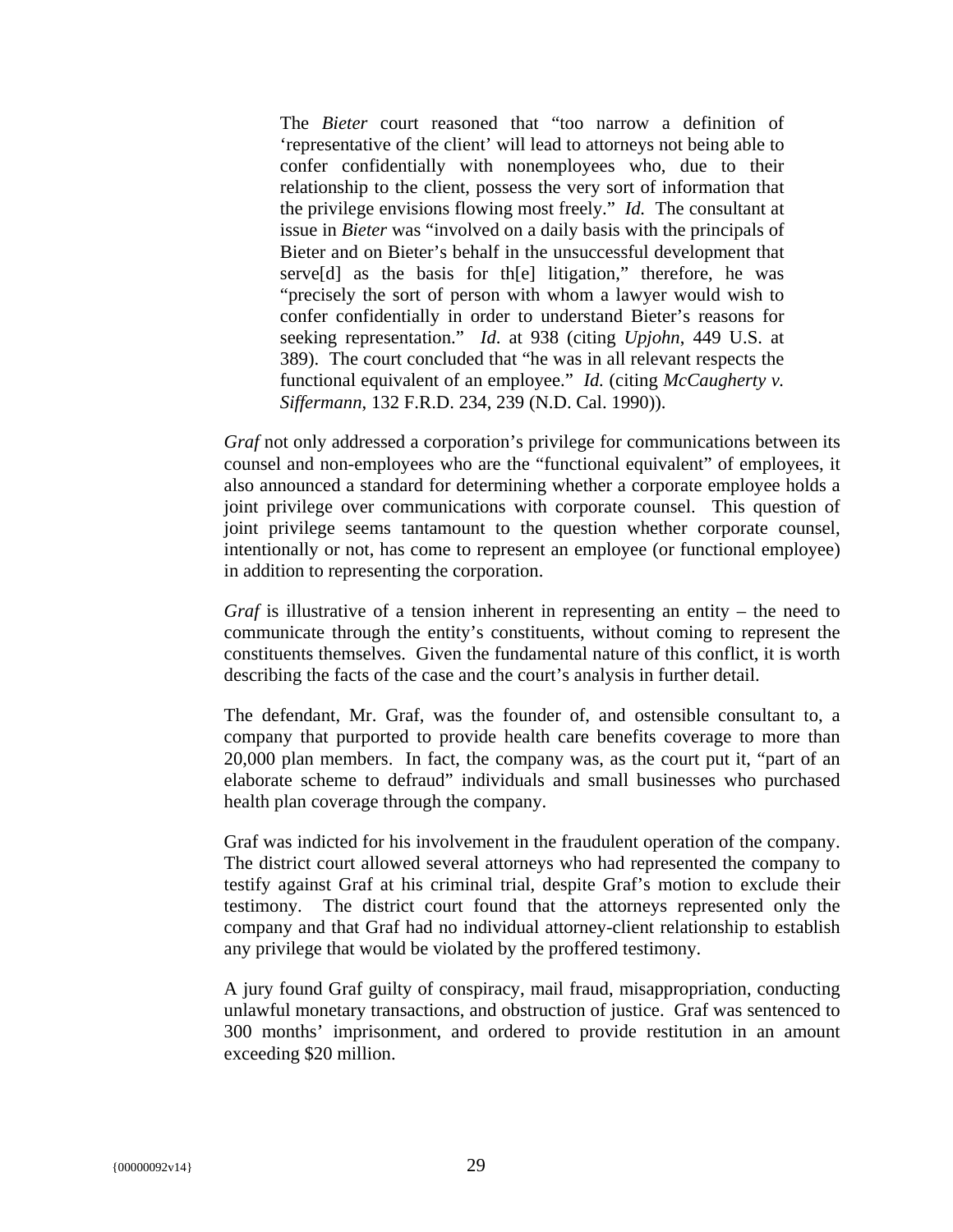The Ninth Circuit was asked to consider whether the district court's refusal to exclude the attorneys' testimony was erroneous. The question was made complicated by the fact that Graf had not been listed as an employee, officer, or director of the company, nor of 16 related trade associations. This was so even though Graf had organized the company and the trade associations with his thengirlfriend and one other individual. As the court noted, the failure to list Graf as an employee, officer, or director was "likely because Graf had previously been banned from insurance work in the state of California for misconduct in violation of state insurance laws."

The plans were multiple employer welfare arrangements ("MEWAs") marketed to insurance agents, who in turn sold them to employers and individuals. Graf misrepresented to the insurance agents and the public that the plans were insured through various insurance companies. In making these misrepresentations, Graf ignored advice of the company's attorneys that the marketing of the plans violated state and federal law.

Graf also incorporated another company, created to appear as a preferred provider organization. This allowed Graf and his then-girlfriend to "funnel money" from the main company into the ersatz PPO in exchange for services the phony PPO allegedly rendered to the main company. This second organization was actually a shell company designed to hide the diversion of about \$750,000 in premiums Graf and his then-girlfriend used to purchase jewelry, a sports car, and a house.

When the Department of Labor began investigating the main company, Graf obstructed that investigation in a variety of ways. For example, Graf instructed attorneys representing the company to inform the Department that the marketing of the plans had ceased, even though Graf knew this was false. He also told the company's employees to hide documents and information from DOL investigators conducting an onsite visit. When the DOL issued subpoenas to the second company (the one intended to appear as a PPO), Graf produced documents that purported to show that the company was in fact a PPO (run by his girlfriend), and that it provided services to the main company, although Graf knew this was false.

The DOL filed a civil suit to remove Graf and his girlfriend from the company, install an independent fiduciary to operate the company, and freeze the company's assets, as well as the personal assets of Graf and his girlfriend. The district court did, in fact, install an independent fiduciary and froze the assets of the two companies, the trade associations, and those of Graf and his girlfriend.

Sadly, the company collected about \$14 million in payments for medical coverage, but paid less than \$1.8 million in claims. Unpaid claims exceeded \$20 million.

The independent fiduciary waived the company's attorney-client privilege with regard to all communications between the company and its legal counsel – both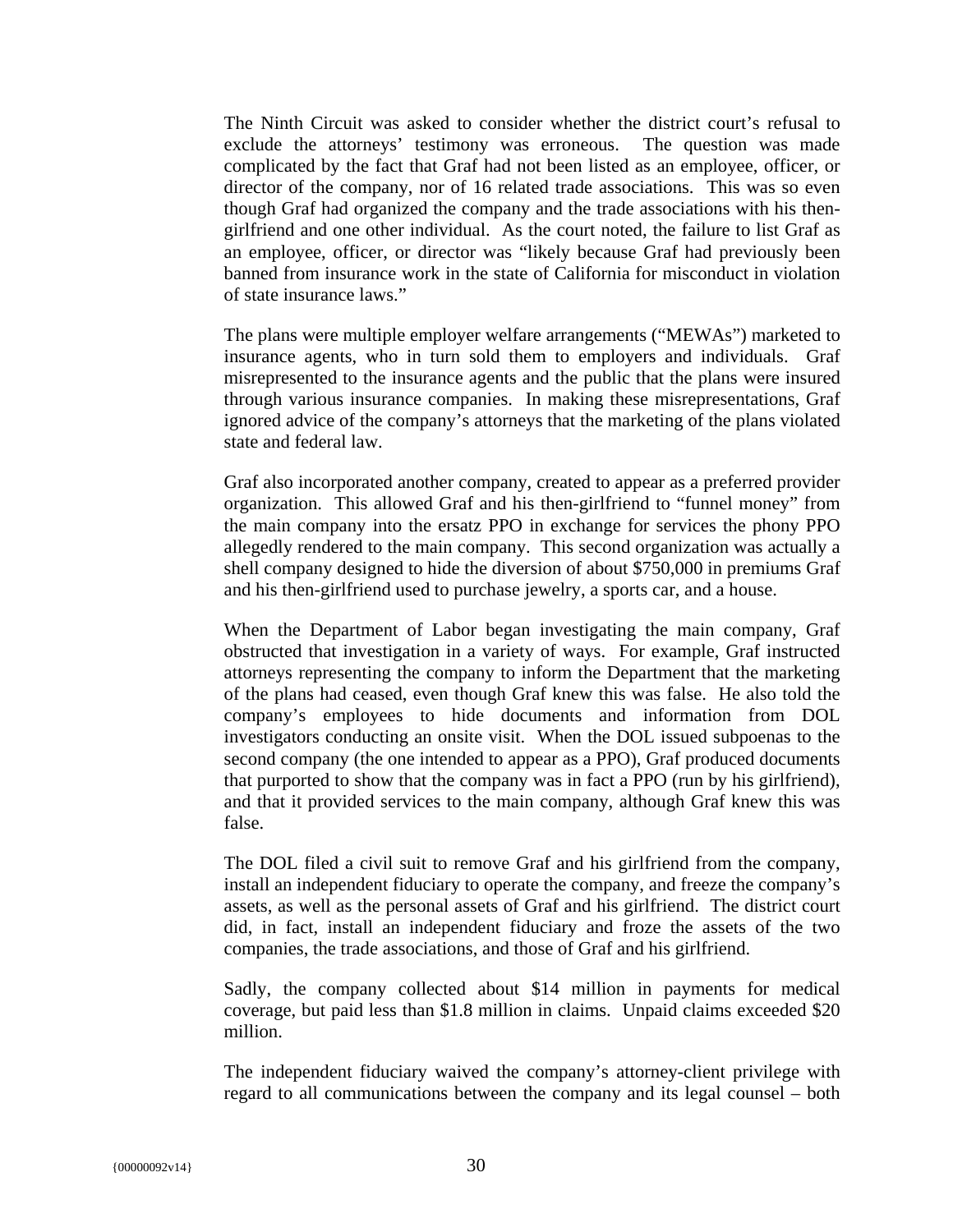its general counsel and outside counsel. As noted earlier, Graf argued that he was a joint holder of the attorney-client privilege and had not waived it, so the testimony of these attorneys should be excluded.

The court noted that a party asserting attorney-client privilege has the burden of establishing both the existence of an attorney-client relationship and the privileged nature of the communication, citing *U.S. v. Ruehle*, 583 F.3d 600, 607 (9th Cir. 2009) (quoting *U.S. v. Bauer*, 132 F.3d 504, 507 (9th Cir. 1997)). Because the privilege "impedes full and free discovery of the truth," the privilege, the court explained, is strictly construed.

The Ninth Circuit indicated that it applies the following eight-part analysis in determining whether information is covered by the attorney-client privilege: (1) where legal advice of any kind is sought (2) from a professional legal advisor in his or her capacity as such, (3) the communications relating to that purpose, (4) made in confidence (5) by the client, (6) are at his or her instance permanently protected (7) from disclosure by him or herself or by the legal advisor, (8) unless the protection is waived. (Citing *U.S. v. Ruehle, supra*, which in turn quoted *In re Grand Jury Investigation*, 974 F.2d 1068, 1071 n. 2 (9th Cir. 1992))

Graf argued that even if, as the government asserted, the company enjoyed privilege with respect to its attorneys' communications with the company's officers, directors, and employees, Graf was not an officer, director, or employee, but was instead an outside consultant.

The court said there appeared to be two potential consequences of Graf's status as an independent consultant. First, Graf argued that because he was not an employee his conversations with the company's attorneys should not have fallen within the company's corporate privilege under the Supreme Court's decision in *Upjohn Co. v. U.S.*, 449 U.S. 383 (1981). Second, Graf contended that because he was an independent but interested or related third party, he was a joint client of the attorneys.

The court's obligation to address the first of these arguments – that because Graf was not an employee his conversations with the attorneys should not have fallen within the company's corporate privilege – may explain why the court bothered to consider whether the company had privilege. After all, the company waived any privilege it may have had, so one might think the only relevant question was whether Graf himself had privilege. For Graf to have privilege he would have needed to have been a client of the attorneys, but this would not seem to require that the company also have privilege.

In any event, the court did take the opportunity to consider both (1) whether a company's corporate attorney-client privilege extends to communications between its counsel and outside consultants, and (2) when corporate employees themselves have attorney-client privilege for communications with a corporation's counsel.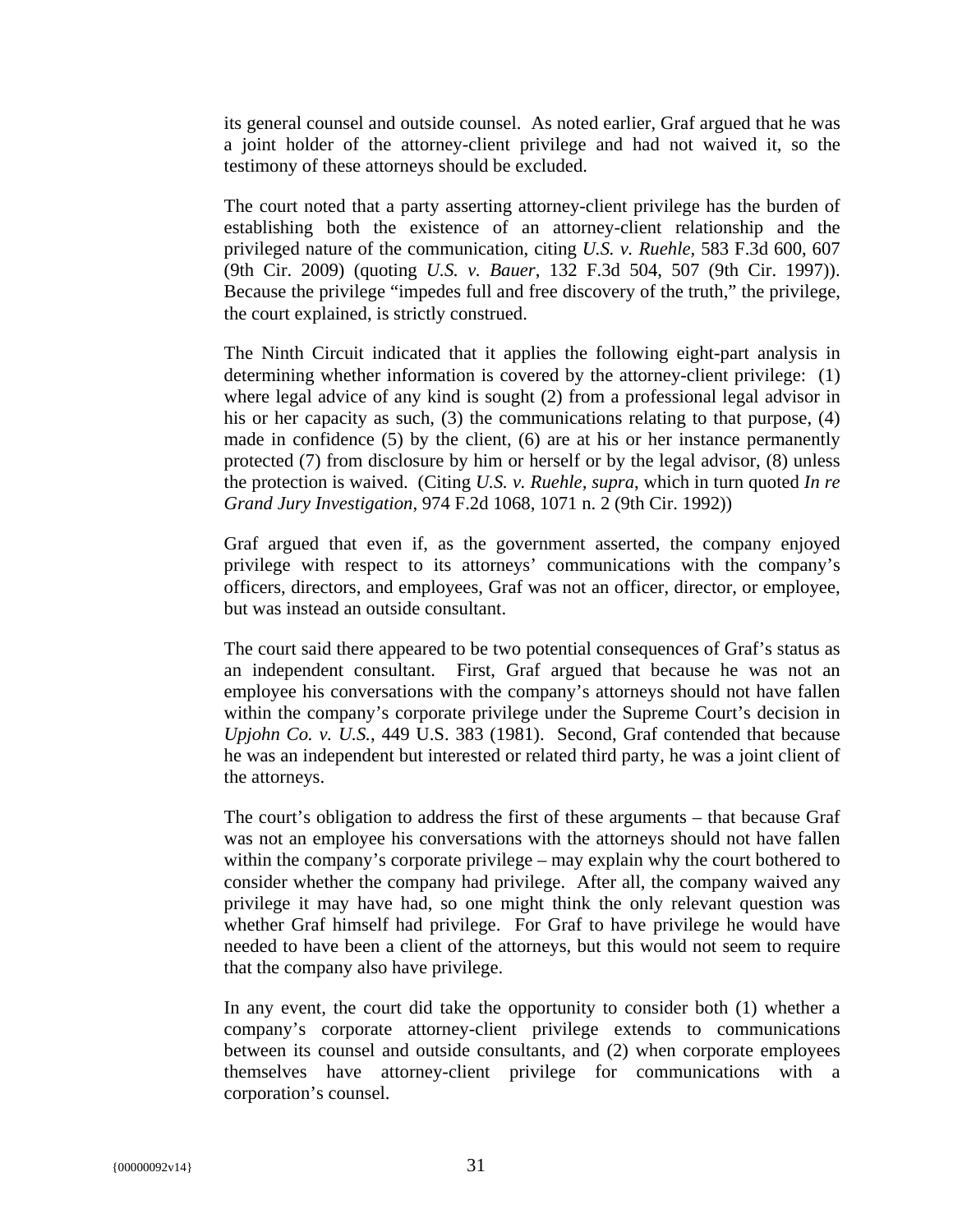As to the first of these questions – whether a company's corporate attorney-client privilege extends to communications between the company's counsel and the company's outside consultants – the court first reminded the reader of the Supreme Court's holding in *Upjohn Co. v. U.S.*, 449 U.S. 383 (1981). In *Upjohn*, the Supreme Court held that a corporation's privilege extends to communications between corporate employees and corporate counsel as long as the communications are "made at the direction of corporate superiors in order to secure legal advice." The Ninth Circuit then adopted the Eighth Circuit's conclusion in *Bieter*, *supra*, that communications between an outside consultant and an entity's attorneys will be covered under the entity's attorney-client privilege where the outside consultant is the "functional equivalent of an employee."

The Ninth Circuit held that Graf was a "functional employee" of the company. He was a functional employee by reason of his communications with insurance brokers and agents on behalf of the company, his management of company employees, and more importantly, his role as the company's primary agent in its communications with corporate counsel. The sole reason Graf was not explicitly a director, officer, or employee was, again, apparently because outstanding California cease-and-desist orders prevented him from lawfully being employed by an insurance company in the state. Because Graf was a functional employee, and not an independent outside consultant to the company, the court rejected Graf's claim of entitlement to a jointly-held attorney-client privilege with the company's attorneys.

Having concluded that Graf did not have a jointly-held attorney-client privilege with the company, the court turned to the question of whether Graf, as a functional employee of the company, held a personal attorney-client privilege over any of his communications with the attorneys. The court announced in this regard that it was adopting the Third Circuit's test in *In re Bevill, Bresler & Schulman Asset Mgmt. Corp.*, 805 F.2d 120 (3d Cir. 1986) for determining whether individual employees enjoy a personal attorney-client privilege for their communications with a company's corporate counsel.

Under the *Bevill* test, which has also been adopted by the First, Second, and Tenth Circuits, individual corporate officers or employees seeking to assert a personal claim of attorney-client privilege must affirmatively show the following five factors:

*First*, they must show they approached counsel for the purpose of seeking legal advice. *Second*, they must demonstrate that when they approached counsel they made it clear that they were seeking legal advice in their individual rather than in their representative capacities. *Third*, they must demonstrate that the counsel saw fit to communicate with them in their individual capacities, knowing that a possible conflict could arise. *Fourth*, they must prove that their conversations with counsel were confidential. And *fifth*, they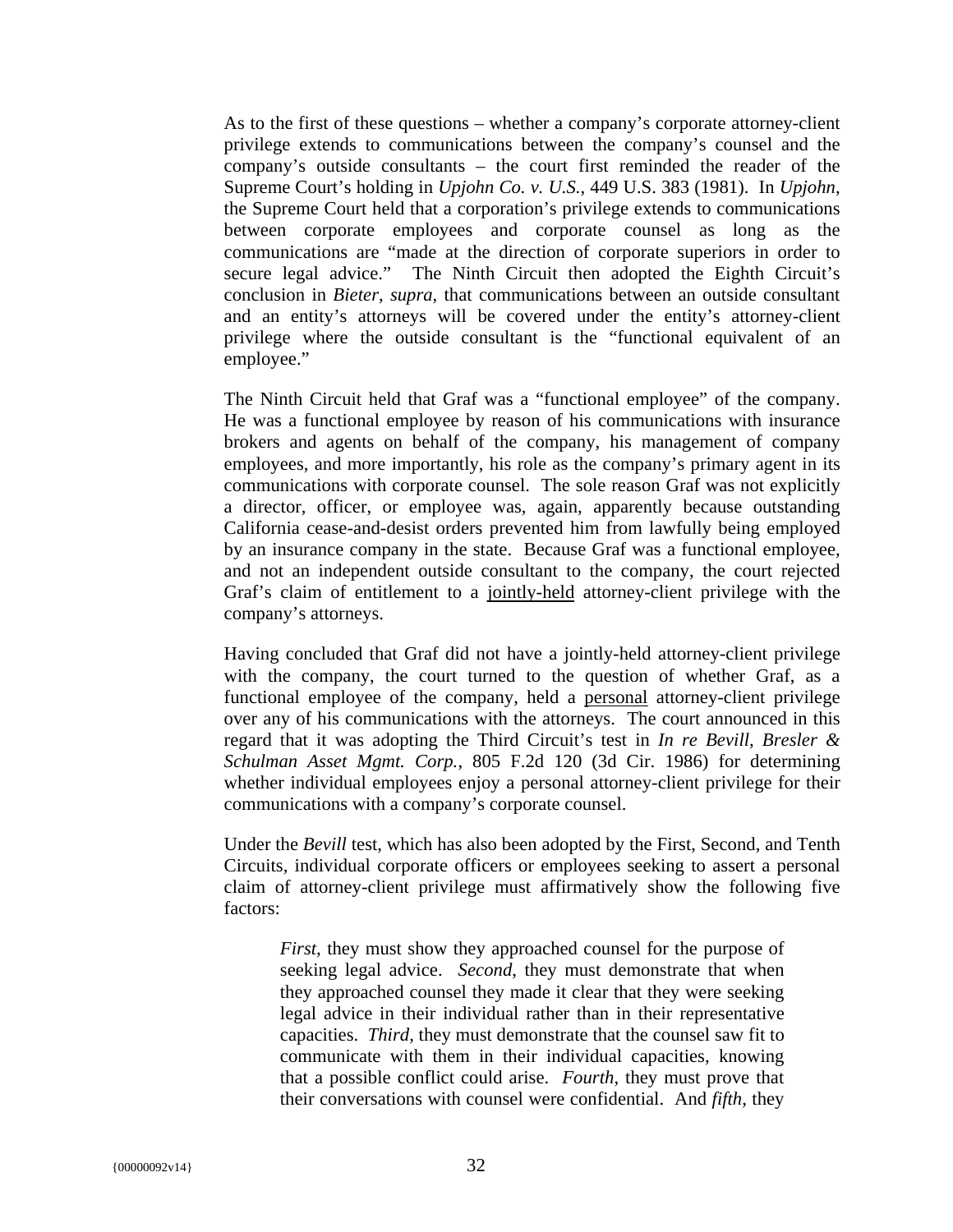must show that the substance of their conversations with counsel did not concern matters within the company or the general affairs of the company.

*Bevill* at 123, 125 (quoting *In re Grand Jury Investigation*, 575 F. Supp 777, 780 (N.D. Ga. 1983) (brackets omitted and emphases added).

In describing its reason for adopting the *Bevill* test, the court said the following:

There are strong policy reasons to adopt the *Bevill* test. As noted above, any time a corporation retains counsel, counsel will have to talk to individual employees to represent the company effectively. The *Bevill* test responds to this reality by ensuring that a corporation is free to obtain information from its officers, employees, and consultants about company matters and then control the attorney-client privilege, waiving it when necessary to serve corporate interests. The test also preserves the individual's ability to claim a personal attorney-client privilege when the individual makes clear he or she is seeking personal legal advice and the communications relate to personal legal affairs, not to the company's business. Moreover, there are reasons to look to other circuits when contemplating the proper standard to this arena. As the Supreme Court cautioned in *Upjohn*, "[a]n uncertain privilege, or one which purports to be certain but results in widely varying applications by the courts, is little better than no privilege at all." 449 U.S. at 393. For these reasons, we adopt the *Bevill* test in the Ninth Circuit.

The court explained how the *Bevill* test would apply to Graf. For Graf to enjoy a personal attorney-client privilege, Graf must establish the following:

**(2)** he approached the attorneys for the purpose of seeking legal advice; (2) when he did so, he made it clear to the attorneys that he was seeking legal advice in his individual rather than in his representative capacity; (3) the attorneys saw fit to represent him personally, knowing a conflict could arise; (4) his conversations with the attorneys were in confidence; and (5) "the substance of [his] conversations with [the attorneys] did not concern matters within [the company] or the general affairs of [the company].

The court concluded that Graf failed to meet factors 2, 3, and 5 as to all of the attorneys at issue. In reaching this conclusion, the court placed weight on the fact that the attorneys' retainer agreements and engagement letters were signed by one of the company's founders other than Graf, and that the company paid the attorneys' bills.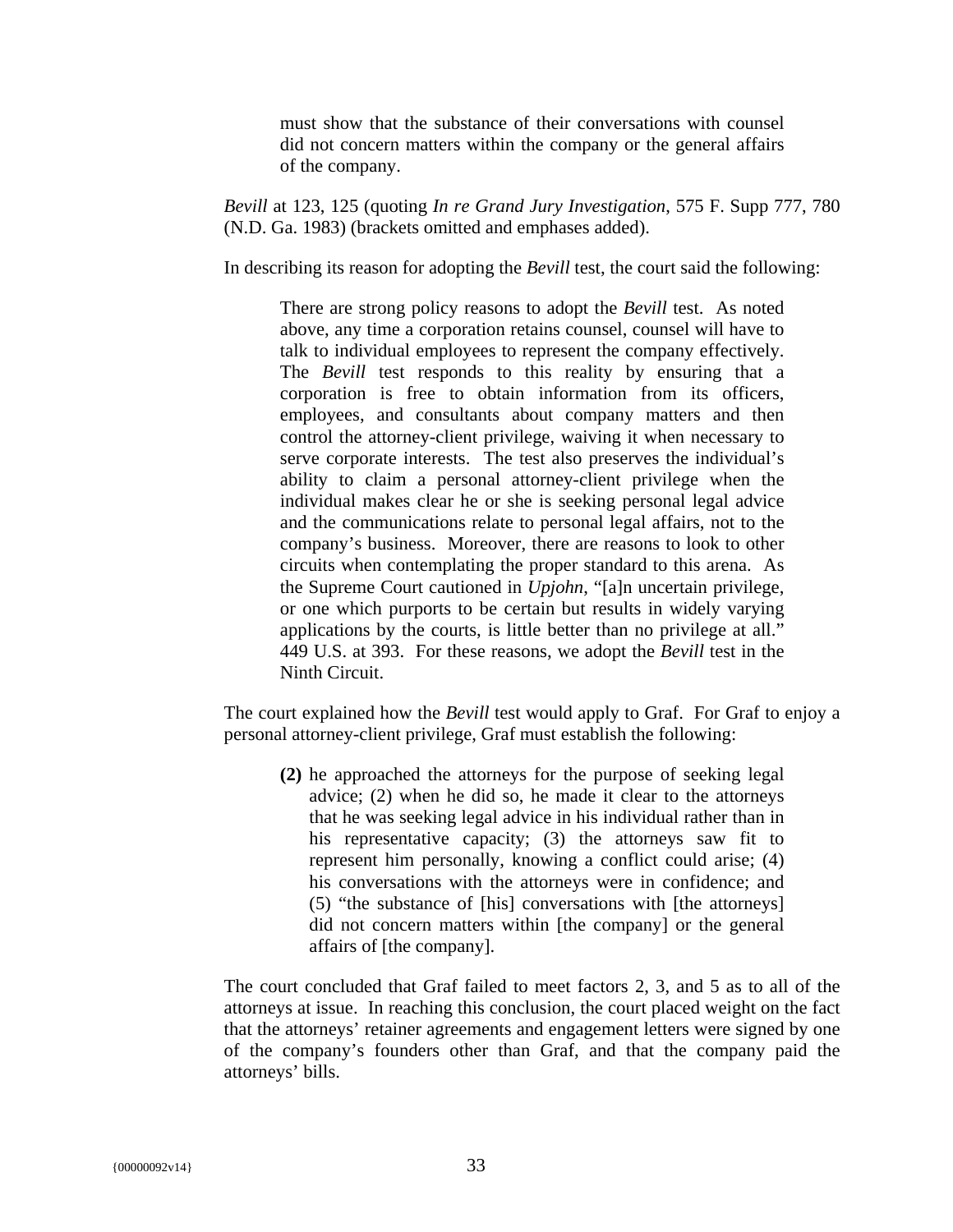The court concluded that Graf had not sought any personal legal advice from the attorneys. Instead, his conversations with counsel had related to his official duties at the company and the general affairs of the company. One attorney had previously represented Graf in an unrelated matter covering a completely different subject matter. Specifically, the attorney had represented another Graf company in connection with a potential acquisition of an insurance company. The company related to the instant litigation had, in contrast, hired the attorney's firm to review insurance policies the company planned to use in connection with its welfare program, and to determine whether those policies met federal and state law requirements. Although there was some disagreement about whether the attorney had represented Graf personally during the earlier representation of Graf's prior company, the court assumed for purposes of its opinion that he done so. The attorney ultimately did not testify at trial, but the court indicated that here had been no personal representation of Graf because the two representations were different and were separated by several years.

As to conversations between Graf and the company's general counsel, Graf was not personally represented by that attorney while he served as general counsel (a position he held for only six months or so). The attorney did, though, represent Graf personally both before and after he was general counsel. The court said Graf presented no evidence that he ever asked the attorney to represent him personally while he was serving as general counsel, or that the attorney agreed to dualrepresentation after considering the potential conflicts. The attorney had previously represented Graf in an individual capacity on a variety of matters, including family law, bankruptcy, and business matters related to the California Department of Insurance's investigation of Graf's prior company. None of these personal matters was, however, legally or factually related to the matters the attorney handled at the company while serving as its general counsel. After the company was shut down by the Department of Labor, the attorney again advised Graf, this time regarding complaints he was drafting *pro se* against representatives of the Department. In indicating that he did not represent Graf personally while engaged as general counsel, the attorney not only said he did not discuss with Graf any personal liability during that time, he also testified with refreshing candor that he did "exceptionally little" as general counsel.

In adopting the *Bevill* factors, the court appears to have rejected application of an alternate test for determining whether Graf had a personal attorney-client privilege. Under that alternate theory, Graf argued that he had a "reasonable subjective belief that the company's attorneys represented him in his individual capacity." Although not entirely clear, the court seems to have adopted the fivepart *Bevill* test for claiming a personal attorney-client privilege to the exclusion of this alternate theory.

**Privilege Over Pre-Merger Communications with Target Company May Pass to Surviving Corporation in Merger**. In a case of first impression involving the interpretation of a Delaware statutory provision concerning corporate mergers, the Delaware Court of Chancery concluded that, absent a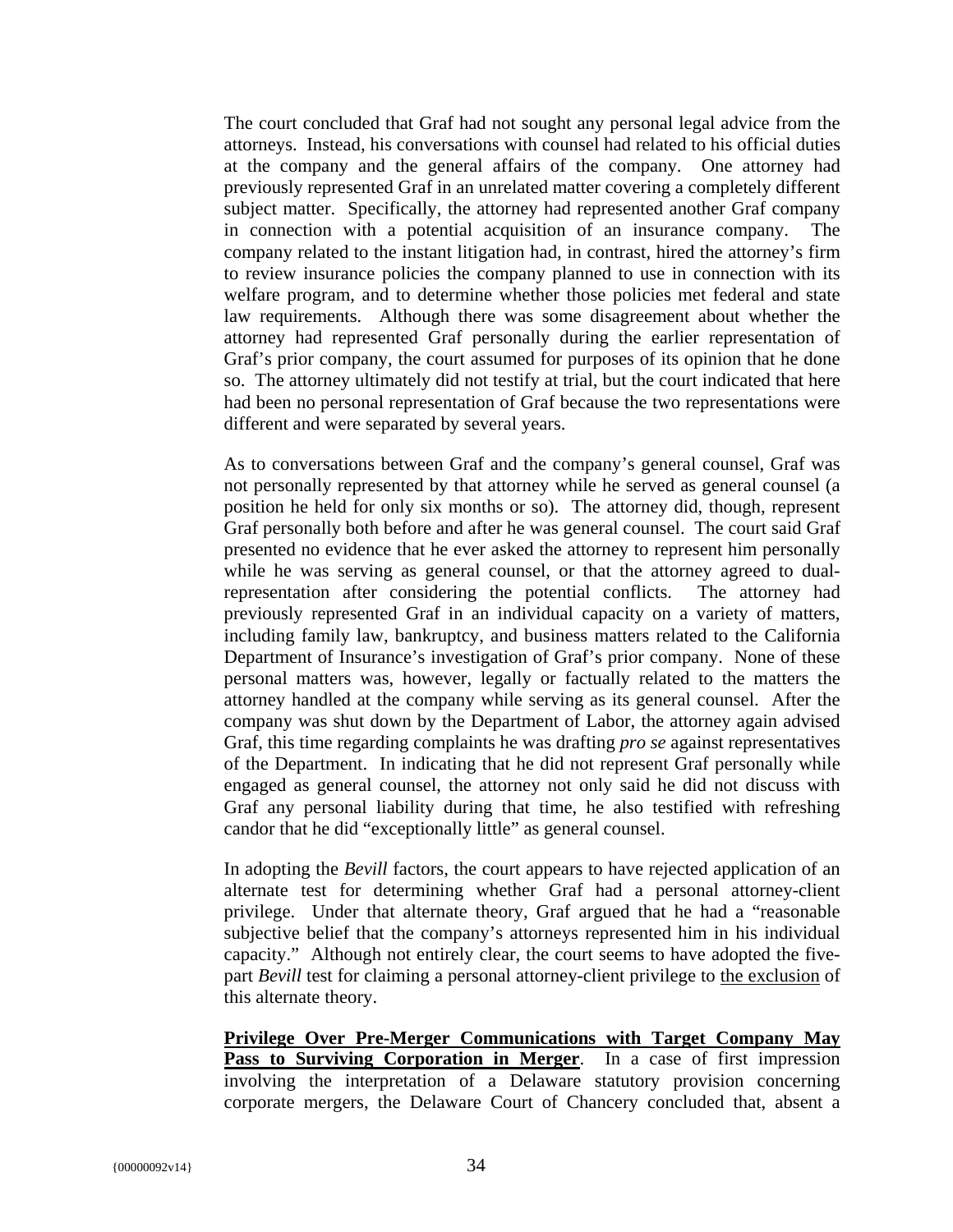contractual language to the contrary in the merger agreement, privilege over premerger communications with a target company belonged to the survivor as a matter of law under Section 259 of the General Corporation Law of the State of Delaware. *Great Hill Equity Partners IV, LP v. SIG Growth Equity Fund I, LLLP*, 70 A.3d 155 (Del. Ch. 2013).

- **C. Multiple Representation**. Although attorney-client privilege may be waived by disclosure to third parties, confidential communications between joint clients and their attorney are privileged as to third parties, and those communications may be disclosed to the other client without waiving confidentiality. Restatement § 75(1). Where co-clients' communications with their attorney relate to "matters of common interest," the attorney may disclose those communications to other coclients unless the clients have agreed to the contrary. Restatement § 75(2).
- **D.** Fiduciary Exception. In general, to the extent an attorney advises (1) a fiduciary (2) about a matter dealing with the administration of an employee benefit plan, the attorney's client for privilege purposes is not the fiduciary personally but, rather, the trust's beneficiaries. *Washington-Baltimore Newspaper Guild, Local 35 v. Washington Star Co.*, 543 F. Supp. 906, 3 EBC 1741 (D. D.C. 1992). Some courts have concluded that this "fiduciary exception" to the attorney-client privilege applies only where there is "good cause" for requiring disclosure to participants (or to the Department of Labor, representing the participants' interests). Courts requiring "good cause" have been influenced by the Fifth Circuit's decision in *Garner v. Wolfinbarger*, 430 F.2d 1093 (5<sup>th</sup> Cir. 1970), where the court required a corporation to disclose information to its shareholders in connection with a shareholder action for fraud where there was good cause to deny privilege. See, for example, *Thompson v. Avondale Industries, Inc.*, 2001 U.S. Dist. LEXIS 15674 (E.D. La. 2001), where the court indicated that the parties "acknowledge[d] the applicability of *Garner*." The court in *Thompson* refused to apply an exception to the attorney-client privilege because the plaintiff ESOP participants seeking discovery held only a small portion of the company's outstanding stock, the plaintiffs did not establish that the information sought could not be obtained by other means, and the discovery sought was overbroad. Though not entirely clear, the court in *Donovan v. Fitzsimmons*, 90 F.R.D. 583, 2 EBC 1393 (N.D. Ill. 1981), seemed to assume that participants must show good cause to discover communications between an attorney and a fiduciary.

Other courts have not applied the *Garner* analysis in the ERISA fiduciary context. Instead, they have reached the conclusion that a fiduciary has no privilege *vis a vis* participants, without requiring that participants show good cause for the disclosure. For example, no good cause showing was required in *Washington-Baltimore Newspaper Guild, Local 35 v. Washington Star Co.*, 543 F. Supp. 906, 3 EBC 1741 (D. D.C. 1992); and *Martin v. Valley National Bank*, 140 F.R.D. 291 (S.D. N.Y. 1991), *summary judgment granted sub nom Reich v. Valley National Bank*, 837 F. Supp. 1259 (S.D. N.Y. 1993). Some courts have failed to impose a good cause requirement without squarely addressing the applicability of *Garner*. *E.g*., *Jackson v. Capital Bank & Trust Co.,* 1991 WL 148751 (E.D. La. 1991);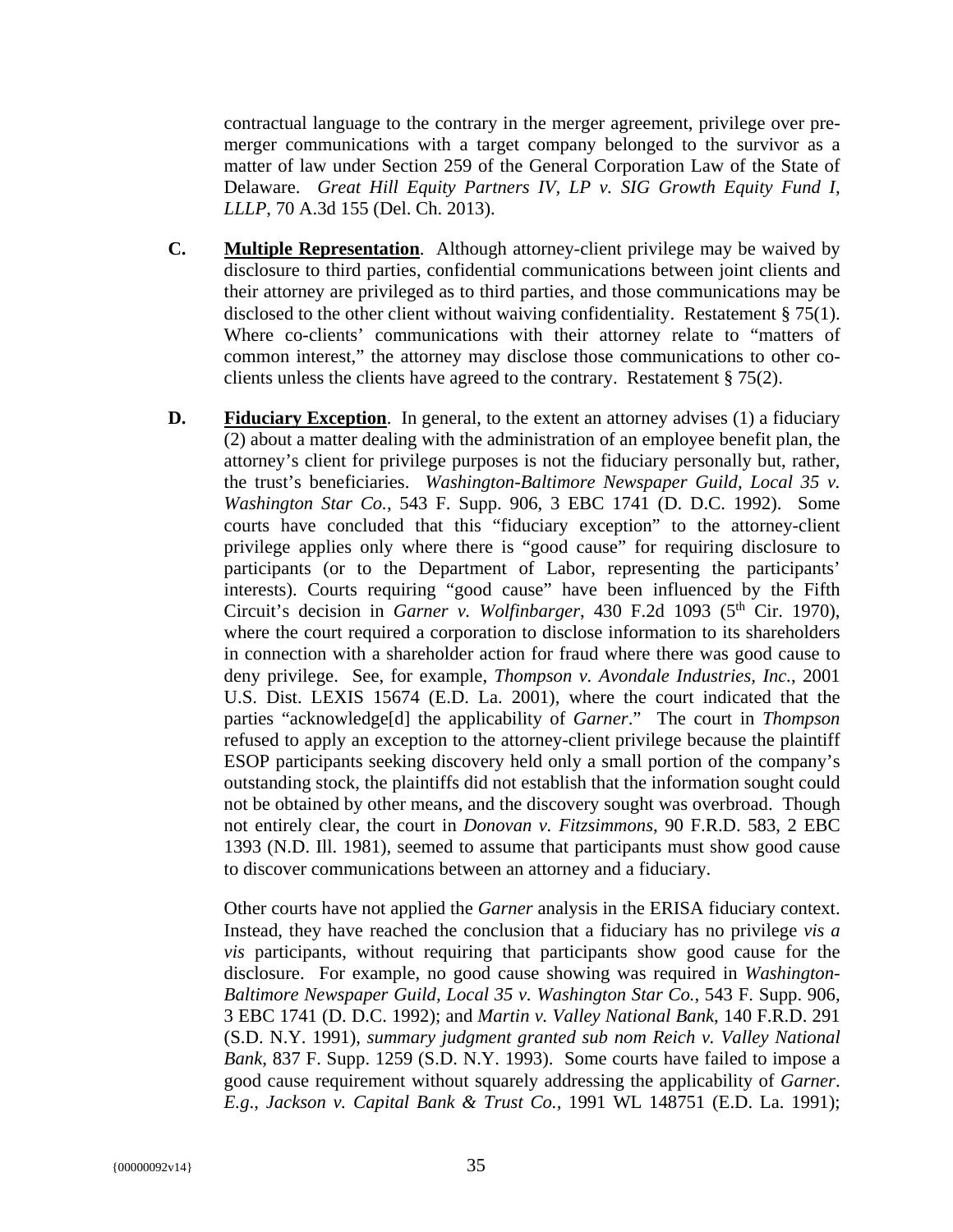*Hammond v. Trans World Airlines,* 1991 WL 93498 (N.D. Ill. 1991); and *Petz v. Ethan Allen, Inc.*, 113 F.R.D. 494 (D. Conn. 1985). In other cases, courts have determined that good cause existed, without determining whether good cause was required. E.g., *Helt v. Metropolitan District Commission*, 113 F.R.D. 7, 7 EBC 2617 (D. Conn. 1986). In *Wildbur v. Arco Chemical Co.,* 974 F.2d 631, 16 EBC 1235 (5<sup>th</sup> Cir.), *reh'g denied*, 979 F.2d 1013, 16 EBC 1251 (5<sup>th</sup> Cir. 1992), the Fifth Circuit found that attorney-client privilege protected communications between a fiduciary and litigation counsel because litigation counsel had advised the fiduciary for the purpose of defending the instant lawsuit "and did not deal with plan administration."

**DOL Audit: Fiduciary Exception.** The Fourth Circuit held that the fiduciary exception applies not only where the Department of Labor acts on behalf of beneficiaries in an enforcement action, but also to a Department of Labor compliance investigation under ERISA Section 504. *Solis v. Food Employers*  Labor Relations Assn., 644 F.3d 221, 50 EBC 2697 (4<sup>th</sup> Cir. 2011).

**E. Nonfiduciary Matters**. The fiduciary exception does not apply to overcome claims of privilege where the client was not acting in a fiduciary capacity<sup>1</sup> with respect to the communications at issue. *See, e.g., In re Unisys Corp. Retiree Medical Benefits ERISA Litigation*, 1994 WL 6883 (E.D. Pa. 1994) (employer's communication with counsel would be privileged to the extent it related to decision to amend or terminate employee benefit plan). Similarly, in *In re Long Island Lighting Co.*, 129 F.3d 268, 21 EBC 2025 (2d Cir. 1997), a fiduciary enjoyed privilege with respect to communications concerning nonfiduciary matters (such as "settlor functions" like amending or terminating a plan), even though other communications with the same attorney relating to plan administration may not have been privileged.

Where an employer was unable to demonstrate that documents related "*solely* to its nonfiduciary activities or to the formation, amendment, or termination of [its] pension plan" and could not establish that the documents were "wholly unrelated to plan administration and have not been used in connection with defendants' role as plan administrator," the plan sponsor did not enjoy privilege *vis a vis* plan participants. *Everett v. USAir Group, Inc.,* 165 F.R.D. 1 (D. D.C. 1995) (emphasis added). The court in *Everett* did, however, recognize that when a plan sponsor can demonstrate that it has consulted an attorney on issues other than plan

 $\frac{1}{1}$  In the privilege context, some courts seem to treat the term "plan administration" (as used in *Washington Star* and its progeny) as describing precisely those actions that are "fiduciary" – as opposed to "settlor" – in nature (a fiduciary/non-fiduciary distinction was applied in *In re Long Island Lighting Co.* and a number of subsequent decisions). *But see Fischel v. Equitable Life Assurance*, 191 F.R.D. 606 (N.D. Cal. 200), where the court was careful to note that *Mett* (and its predecessor *Washington Star*) used the term "plan administration," whereas the court in *In re Long Island Lighting* applied a fiduciary/nonfiduciary activity distinction. The court in *Fischel* rejected the fiduciary/non-fiduciary distinction, in part, because it found it difficult to apply.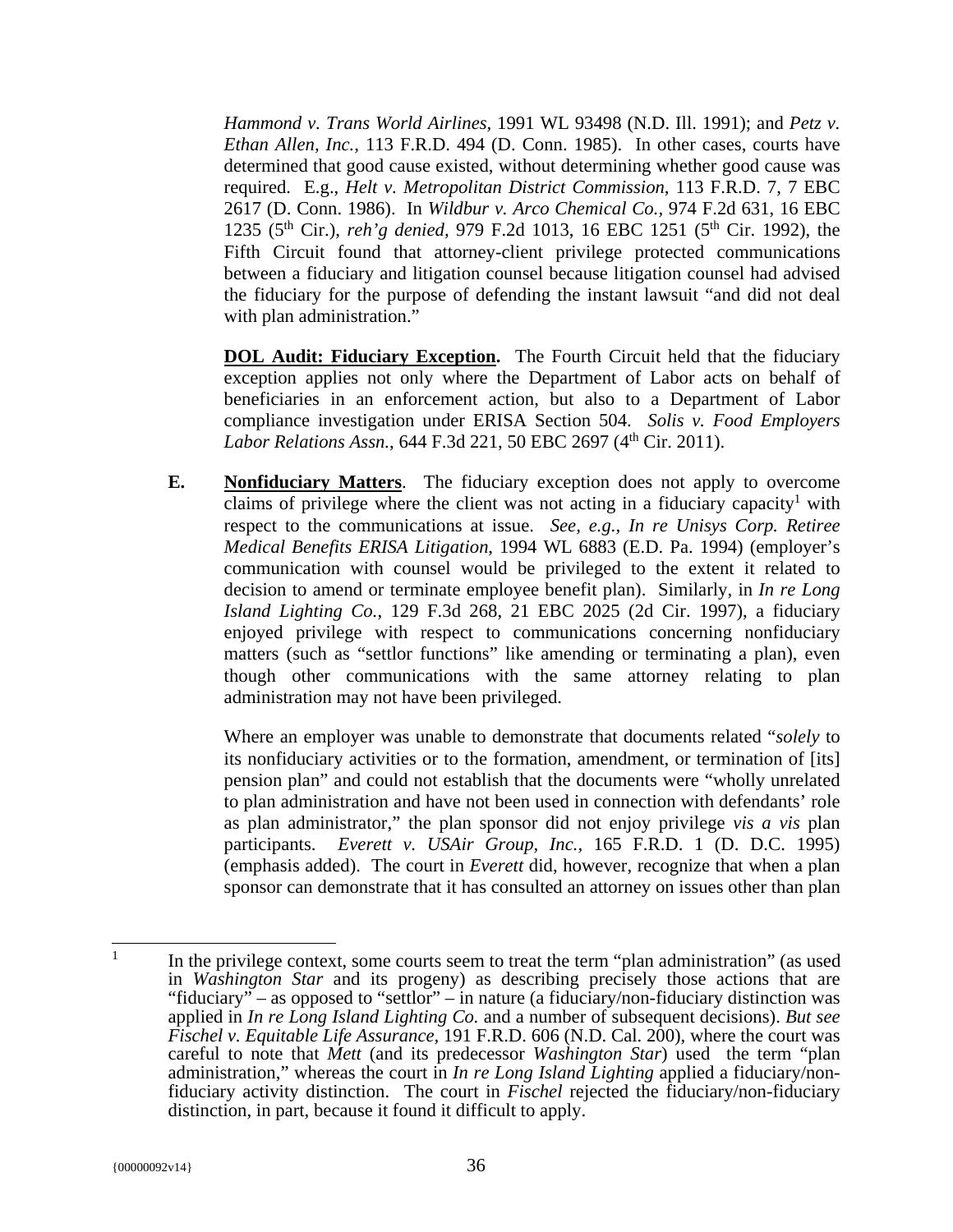administration, the sponsor, and not any beneficiary, will be the client and will be entitled to attorney-client privilege.

Advice from counsel concerning documents drafted for the purpose of communicating with participants about amendments to benefit plans related to fiduciary matters, and therefore did not enjoy privilege vis-à-vis plan participants, in *Baker v. Kingsley*, 2007 U.S. Dist. Lexis 8375 (N.D. Ill. 2007). The case is notable because it appears that the "benefits update" and "retiree medical highlights brochure" that were the subject of the discovery dispute were prepared before the formal adoption of the plan amendments they described. They were, however, prepared after the business decision to change the plans had been approved by the employer's board of directors. The employer argued that the fiduciary exception to privilege did not apply because the documents were drafted prior to the formal amendments having been adopted, and while the employer was still in the process of seeking advice from counsel on how to draft the formal plan documents. As a result, the employer argued, communications relating to the documents concerned non-fiduciary settlor functions, such as adoption or amendment of a plan. The court rejected this argument, stating that "defendants cite no authority in support of their argument that a plan needs to be in a final form in order for fiduciary obligations to arise regarding preparation of employee and retiree communications material explaining approved plan changes."

A federal district court concluded that the creation of a plan committee having responsibility for investment issues relating to 401(k) plans was not a fiduciary decision, so communications regarding the creation of the committee were privileged. *Beesley v. Int'l Paper Co.*, 2008 WL 2323849, 44 EBC 1038 (S.D. Ill. 2008). The case involved allegations by participants in 401(k) plans that the defendants were fiduciaries and had breached their fiduciary duties in various ways, including by failing to contain plan costs, paying unreasonable fees to service providers, failing to minimize costs associated with investments in employer securities, and holding a portion of plan assets in cash. The plans were, apparently, at an earlier time supervised by a group called the "fiduciary review committee," but a decision was later made to create a 401(k) committee to assume that function.

The company's Director of Trust Investments testified in a deposition that it was her understanding that the reason for removing the supervisory function from the earlier group was that "it was viewed as a conflict of interest to have directors of [the company] be responsible for decisions made with regard to the company stock so there was a decision a legal decision made to separate those two responsibilities." After the Director of Trust Investments testified that her knowledge of the alleged conflict of interest came from counsel, her attorney objected on the basis of attorney-client privilege and instructed her not to answer questions relating to the issue. Similarly, an individual who had previously served as plan administrator testified in a deposition that he was removed from his position as such after new corporate counsel reviewed the "board governance activities" and decided to make some changes. Plaintiffs' counsel attempted to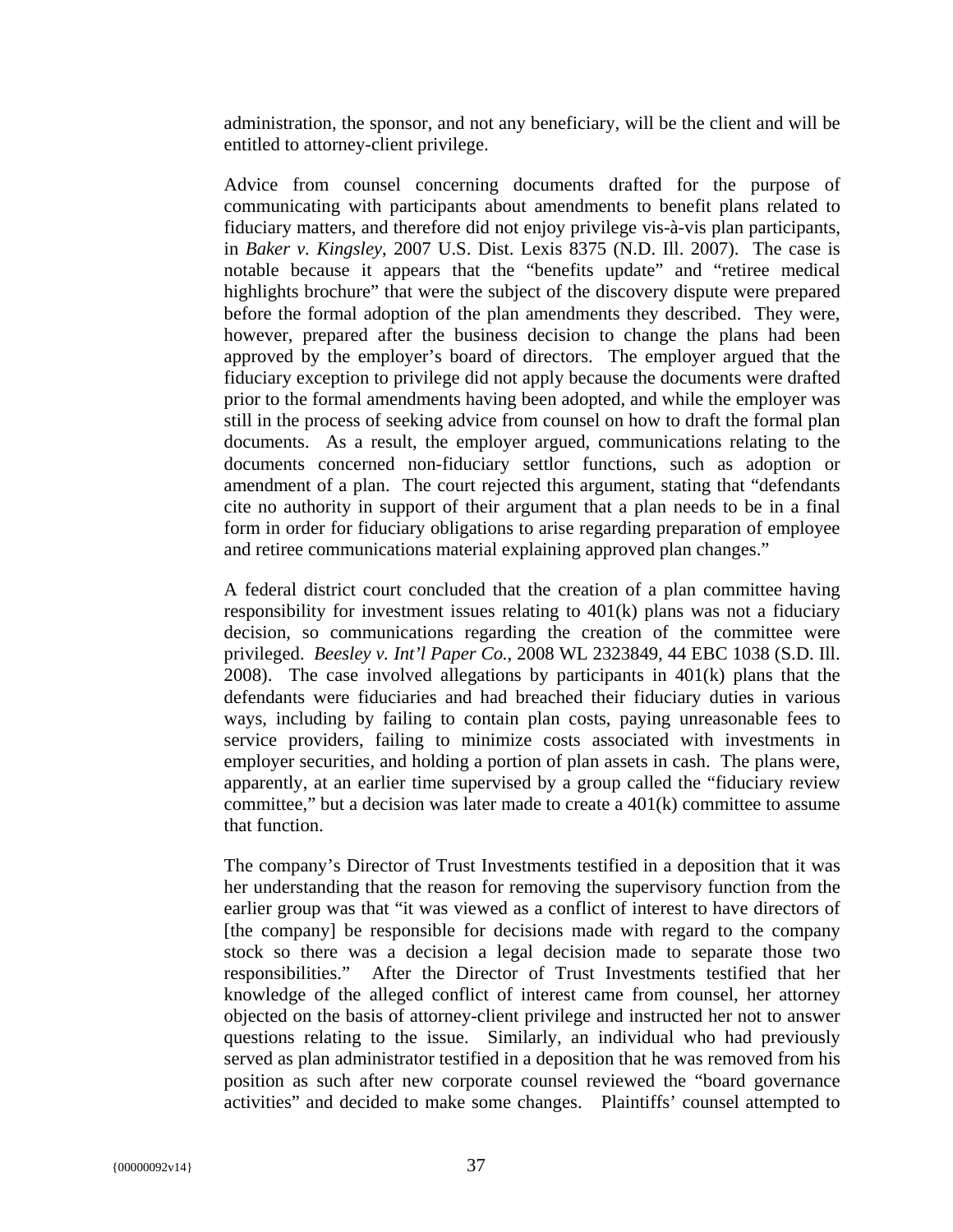ask questions about the "scope" of counsel's review, at which point defendants' counsel invoked the attorney-client privilege and instructed the witness not to answer.

The court considered whether, by reason of the fiduciary exception, the plaintiffs were entitled to ask questions of these witnesses about the reasons for the creation of the 401(k) committee, as well as the reasons the individual who had served as plan administrator was replaced in that capacity. In that regard, the defendants pointed out that the 401(k) committee was created by amendments to the relevant plans. The court said this was not dispositive of the question whether the creation of the committee was a fiduciary act (that is, a "plan administration function") because a plan administration function could not be converted into a plan amendment, and thereby become sheltered by privilege, simply by memorializing the act in a plan amendment. Instead, the court indicated that it must look to the nature of the act to determine whether the fiduciary exception applied. In this case, the nature of the act was to change the identity of the body charged with supervision and oversight of the plans at issue. The court noted that under Seventh Circuit precedent, the design of a plan is not a fiduciary function. Similarly, the decision to set up a new plan as part of a sale of the employer's assets has been held not to be a fiduciary function. More generally, fiduciary standards do not apply when an employer "decides to establish, amend, or terminate a benefits plan, as opposed to managing any assets of the plan and administering the plan in accordance with its terms." Decisions about the investment of plan money and the exercise of control over the management or disposition of plan assets do, however, constitute administration of a plan, so the fiduciary exception would apply with respect to those decisions.

After reviewing the relevant Seventh Circuit precedent, the court concluded that the decision to create the 401(k) committee constituted a plan amendment rather than plan management. As a result, communications with corporate counsel regarding the creation of the committee were privileged.

**F.** Personal Liability. In *United States v. Mett*, 178 F.3d 1058, 23 EBC 1081 (9<sup>th</sup>) Cir. 1999), the Ninth Circuit considered the privileged status of communications with an attorney who represented plan fiduciaries (as well as the plan itself and the employer). The court held that any advice relating to the fiduciaries' personal liability was privileged as personal advice rather than advice concerning ongoing plan administration. Other courts, post-*Mett*, have also drawn a distinction between communications relating to plan administration and those relating to a fiduciary's personal liability. Generally, privilege attaches to communications relating to a fiduciary's personal liability, but not to communications relating to plan administration.

In the context of benefit claims, a number of courts have applied the *Mett* analysis to hold that advice provided prior to fiduciaries denying a claim is not entitled to privilege, although advice provided after a claim is denied may be privileged. *See, e.g., Geissal v. Moore Medical Corp.*, 192 F.R.D. 620, 24 EBC 2805, 27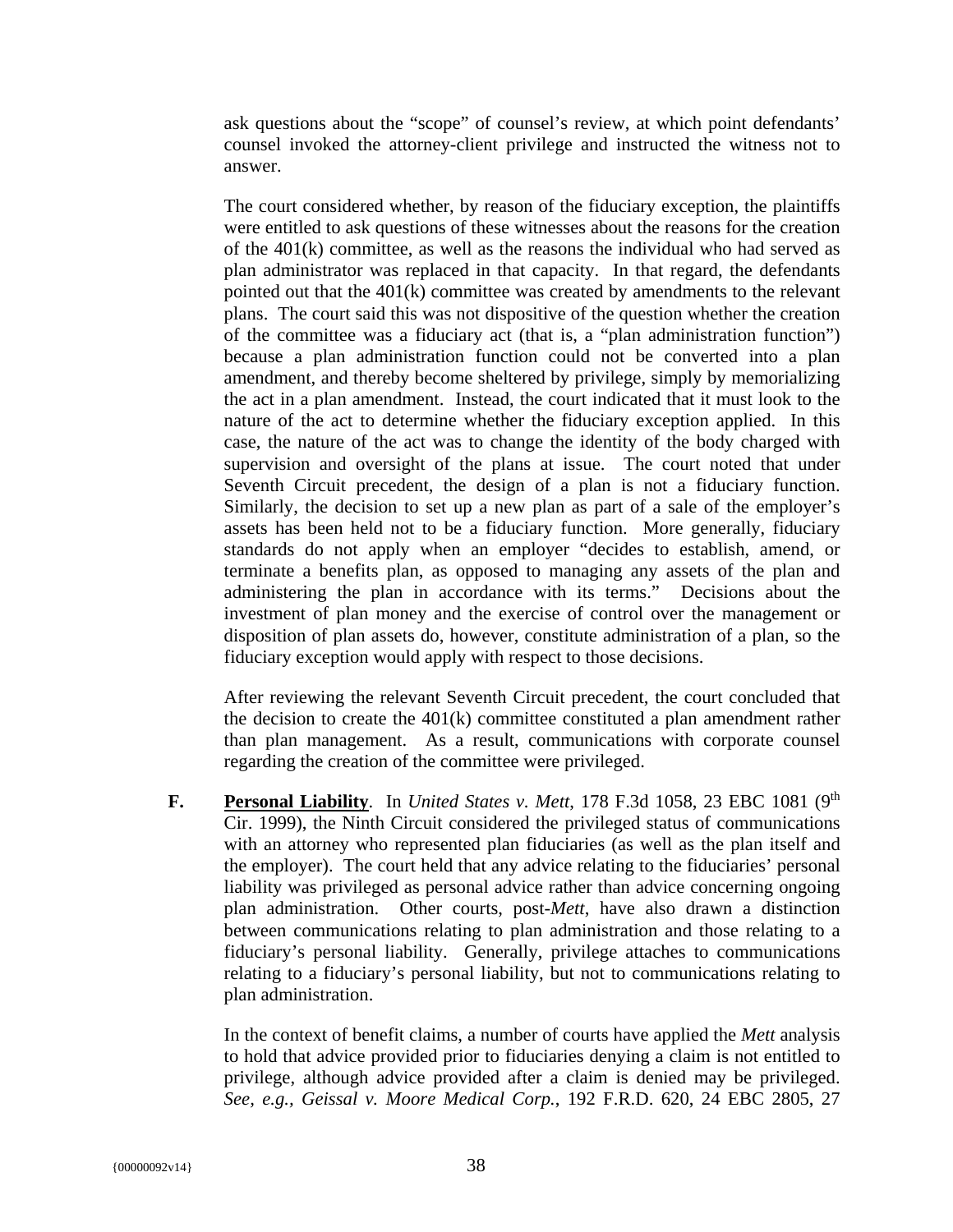EBC 1188 (E.D. Mo. 2000); *Lewis v. UNUM Corp. Severance Plan*, 203 F.R.D. 615 (D. Kan. 2001); *Coffman v. Metropolitan Life Insurance Co.*, 204 F.R.D. 296, 27 EBC 1188 (S.D. W.Va. 2001); *Anderson v. Sotheby's Inc. Severance Plan*, \_\_\_\_\_\_\_\_\_\_ (S.D.N.Y. May 13, 2005) (Case No. 04 CIV 8180 (SAS)(DFE)); *Asuncion v. Metro. Life Ins. Co.*, 493 F. Supp. 2d 716, 720-22 (S.D.N.Y. 2007); *Black v. Pitney Bowes*, 2006 U.S. Dist. LEXIS 92263 (S.D. N.Y. 2006); *Bell v. Pfizer Inc.*, 2006 U.S. Dist. LEXIS 62611 (S.D. N.Y. 2006).

One federal district court has, however, indicated that a "pre-decisional/postdecisional" approach for determining whether communications are subject to the fiduciary exception is inappropriately rigid. *Tatum v. R.J. Reynolds Tobacco Co.*, 247 F.R.D. 488, 43 EBC 2304 (M.D.N.C. 2008). The *Tatum* court instead concluded that the time period in which communications occur may be informative, but not dispositive, as to whether privilege applies. The key issue is whether the communication related to plan administration or generalized concern for liability, as opposed to concern for the fiduciaries' liability as a result of a specific threat of litigation. In *Tatum*, one of the plaintiffs, in complaining about the elimination of a 401(k) investment option for investing in stock of a former parent company, indicated that he had retained a lawyer and was considering a class action lawsuit. In a subsequent letter to the company's employee benefits committee, in which the participant submitted a claim for benefits, the participant alleged that the plan fiduciaries had violated their ERISA obligations and that if his claim were denied he wanted the names of the members of the committee, meeting minutes where the stock divestiture issue was discussed, and opinions of counsel relating to that divestiture.

The court found that under these circumstances, there was a concern for the fiduciaries' liability as a result of a specific threat of litigation, and that this arose even before the fiduciary committee had decided the participant's claim. That is, taking the participant's communications as a whole, it was reasonable that the defendants would have perceived the participant to be making a specific threat of litigation even before beginning the participant's administrative claim and review process. The circumstances did not reflect the generalized prospect of postdecisional litigation that may occur any time a claim is denied. Rather, the participant made specific statements indicating his intention to file suit. The participant's administrative claim for benefits, submitted "at the Plan fiduciaries' instigation," merely delayed the filing of the participant's lawsuit.

The court concluded that communications reflecting legal advice concerning how to respond to the participant's legal claim and impending litigation were privileged, even though they apparently occurred before the participant's administrative claim was decided. The court found the existence of privilege to be a closer question with respect to legal opinions and advice of outside counsel regarding the response to the participant's administrative claim and appeal. Although generally legal advice related to the ordinary administration of a plan, such as preparing a response to a beneficiary's claim, is not privileged as against the beneficiary, in the instant case the legal advice was rendered by outside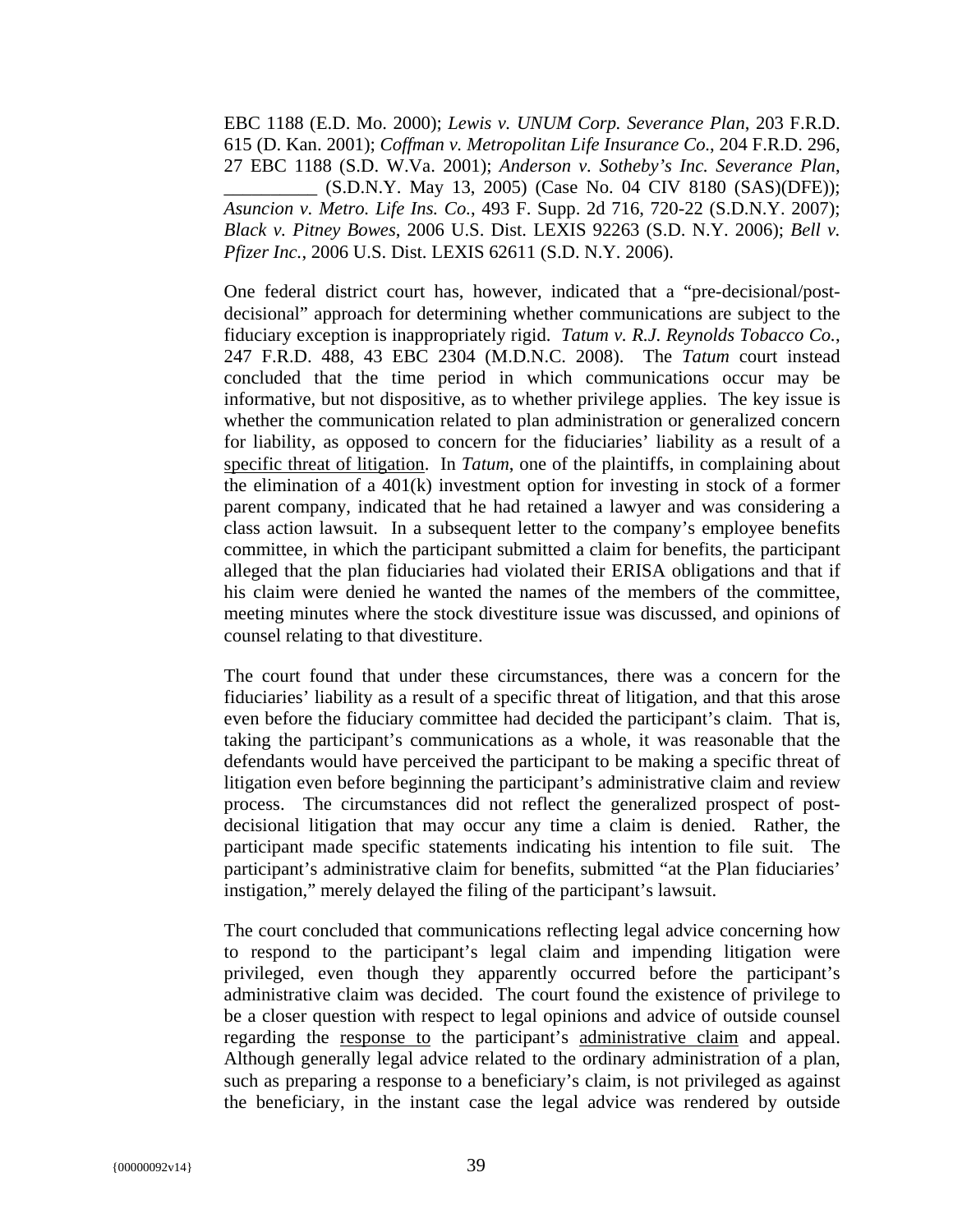litigation counsel in anticipation of the participant's impending litigation. The court was not required to make a decision with respect to this advice under the attorney-client privilege doctrine, because the defendants successfully asserted work product protection for these documents. As a result, the documents were not required to be disclosed.

In a post-*Tatum* decision, a different federal district court, citing to both *Tatum* and *Wachtel* (discussed below in the section captioned "Insurance Companies"), held that an insurance company that decided claims and paid long-term disability benefits from its own assets enjoyed privilege with respect to communications occurring after the insurance company denied a plan participant's claim and after the participant threatened the insurance company with litigation. The court found that all of the communications in dispute related to the threatened litigation. *Fortier v. Principal Life Ins. Co.*, 2008 U.S. Dist. LEXIS 43108 (E.D. N.C. 2008). The court observed, incidentally, that the Fourth Circuit has not directly addressed whether there is a fiduciary exception to attorney-client privilege in the ERISA context.

The *Tatum* analysis generally does not seem to have turned the tide from the predecisional/post-decisional approach (for determining whether communications are subject to the fiduciary exception). For example, a federal district court in 2009 noted approvingly the pre-decisional/post-decisional distinction, and this distinction seemed to guide the court's conclusion that certain pre-decisional communications were not privileged by reason of the fiduciary exception. *Redd v. Bhd. of Maintenance of Way Employees Div. of the Int'l Bhd. of Teamsters*, 2009 U.S. Dist. LEXIS 46288, 47 EBC 1865 (E.D. Mich. 2009). The *Redd* court cited the rationale of *Geissal*, above, in rejecting a plan administrator's argument that documents were privileged where they were created in the "pre-decisional" phase of the administrator's decision to recalculate and reduce plaintiffparticipants' pension benefits. The documents apparently concerned the administrator's decision that the pension benefits had been incorrectly calculated, as well calculation of the purportedly correct amounts.

The plan administrator argued that the fiduciary exception did not apply, and the communications should therefore be privileged, in part because the participants were former employees who had already begun to receive pension benefits, so they and the plan administrator would "invariably be in an 'adversarial' posture as soon as the plan administrator commenced the inquiry whether these benefits payments were erroneous and should be recalculated." The court quoted from the *Geissal* opinion in rejecting the plan administrator's argument, noting that if the possibility that a benefit denial would lead to litigation were sufficient reason to overcome the fiduciary exception, all of the antecedent, pre-decisional legal advice of counsel in connection with any denial of a beneficiary's claim for benefits under a plan would be subject to attorney-client privilege. The court said this would "contradict[ ] the principle that the plan's administrator or trustee administers the plan in the beneficiaries' best interests."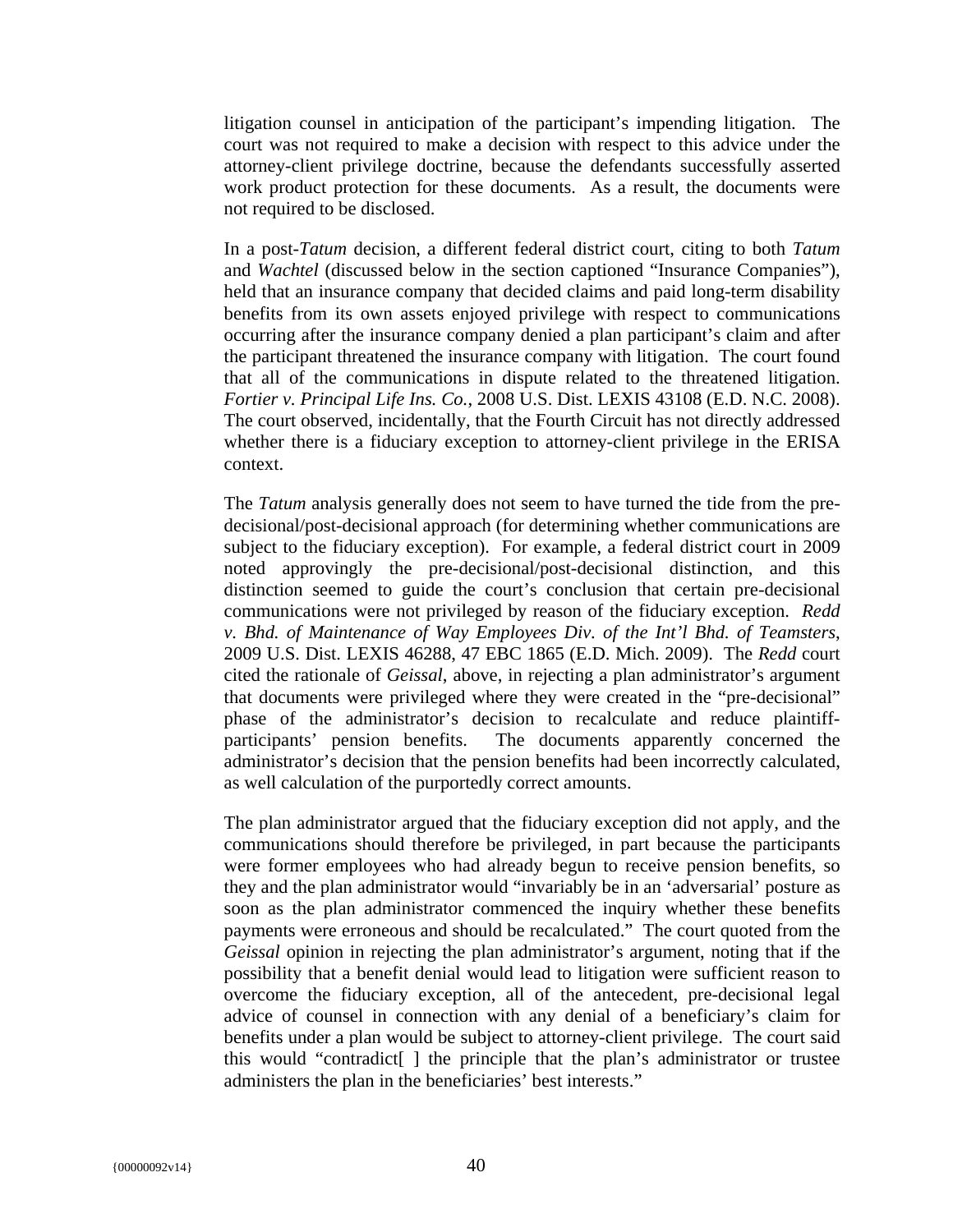The court continued to quote from *Geissal*, as follows:

The prospect of post-decisional litigation against the plan by a disappointed beneficiary can exist whenever the plan denies a claim. Because the denial of claims is as much a part of the administration of a plan as the decision-making which results in no unhappy beneficiary, the prospect of post-decisional litigation against the plan is an insufficient basis for gainsaying the fiduciary exception to the attorney-client privilege.

The *Redd* court summed up its conclusion as follows:

[E]ven if the plan administrator viewed it as likely that the recalculation of Plaintiffs' benefits would result in litigation, and even if the decision to consult with counsel was motivated in part by this likelihood of eventual litigation, this Court finds that this prospect, standing alone, is insufficient to preclude a plan beneficiary's access to pre-decisional communications between a plan administrator and counsel concerning matters of plan administration.

*Redd* raises a couple of other interesting issues. First, the plaintiffs argued that the "personal liability" exception to the fiduciary exception should not apply because they were making no effort to impose personal liability on the plan administrator such that the advice of counsel could be viewed "as offered on behalf of the plan administrator rather than the plan and its beneficiaries." The court did not directly address the implications of the plaintiffs' assertion, but it raises an interesting question: whether post-decisional communications may be privileged, or instead are subject to the fiduciary exception, where no claim is made against any party for personal liability. That, conceivably, might occur where a participant brings a claim only for benefits, and not, for example, for fiduciary breach, and where the claim is brought only against the plan administrator. One might argue that in this circumstance the relief sought is simply the payment of benefits from the plan's assets, and no party to the litigation has been threatened with personal liability. This is an interesting question, but one which the court did not address (and to which the author does not know the answer).

Second, the plan administrator in *Redd* argued that it retained privilege with respect to pre-decisional decisions (and the fiduciary exception did not apply) because at least some of the plaintiffs were not merely plan participants but, while still employed, "played roles in the administration and operation of the plan." The court concluded that this would not be sufficient to defeat application of the fiduciary exception, even though a magistrate judge had earlier apparently viewed this as a strong indication that the plan administrator's action would lead to "an adversarial situation" and later litigation. The court, in contrast, seemed to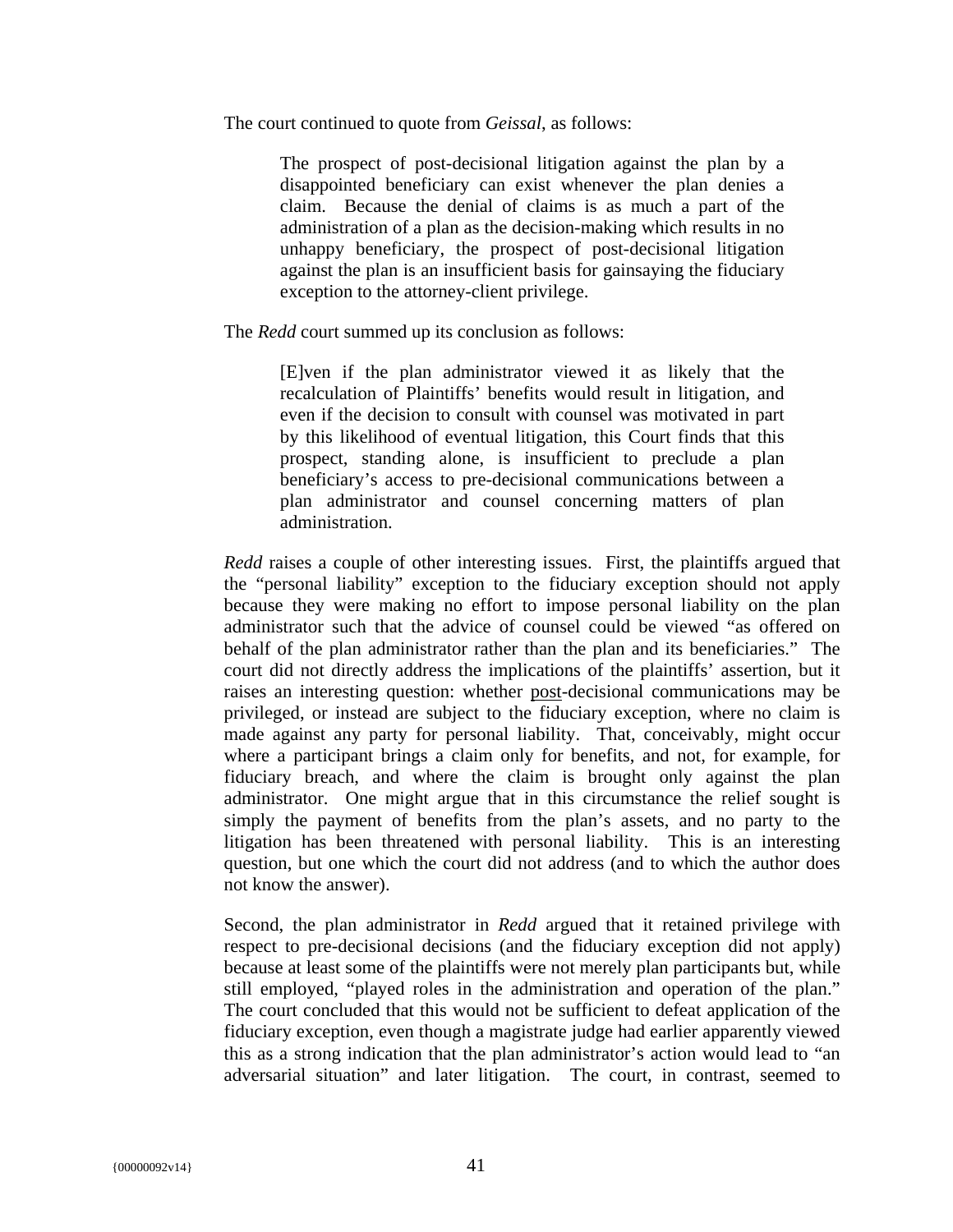conclude that rarely, if ever, would pre-decisional communications avoid the fiduciary exception and thereby retain their status as privileged.

Another point about *Redd* bears mention. The court noted in a footnote that it had permitted discovery so plaintiffs could explore the plan administrator's possible conflicts of interest, since the court would need to take any such conflicts into account in its standard of review analysis under the Supreme Court's guidance in *Metropolitan Life Ins. Co. v. Glenn*, 128 S. Ct. 2343 (2008). Commentators had earlier observed that one of the consequences of *Glenn* might be a new judicial tolerance for discovery in benefits litigation. If so, this will make all the more important the question of when attorney-client privilege applies. Although the court concluded that pre-decisional communications were not privileged, it did express some skepticism about their relevance. In this regard, the court stated the following:

Yet, Plaintiffs have not endeavored to explain how the requested materials might tend to shed light on the existence or nature of any such conflict of interest. Similarly, while Plaintiffs posit that Defendants might pursue an "advice of counsel" defense, this Court is not aware of any case law support for the proposition that a plan administrator's decision to deny benefits is better able to withstand judicial scrutiny if it rests upon an attorney's reading of the pertinent plan provisions.

A different federal district court concluded that the fiduciary exception to privilege did not apply where the requested discovery related to communications from counsel after plaintiffs had commenced litigation, even though the advice was provided during the course of, and relating to, the plaintiffs' administrative appeals. *Society of Professional Engineering Employees in Aerospace, IFPTE Local 2001 v. Boeing Co.,* 2009 U.S. Dist. LEXIS 102345 (D. Kan. 2009). The plaintiffs, who were participants seeking pension benefits, initiated their administrative claims for benefits under the terms of the pension plan only after filing a lawsuit in which the plaintiffs asserted that the company's Employee Benefit Plans Committee had breached its fiduciary duties to the plaintiffs.

Because of the pending litigation, the company's pension service center engaged in-house counsel to provide legal advice concerning the administrative claims. Those administrative claims were denied and the plaintiffs appealed the denials to the company's Employee Benefit Plans Committee. In doing so, the plaintiffs' appeal referred to and incorporated allegations in their complaint pending in federal district court. The Committee retained outside legal counsel to "help it navigate the unfamiliar waters where the individuals claiming benefits had already filed suit in federal court seeking the very same benefits that were the subject of their administrative claims and were asserting that the Committee had to respond to the allegations in the lawsuit in deciding the administrative appeal."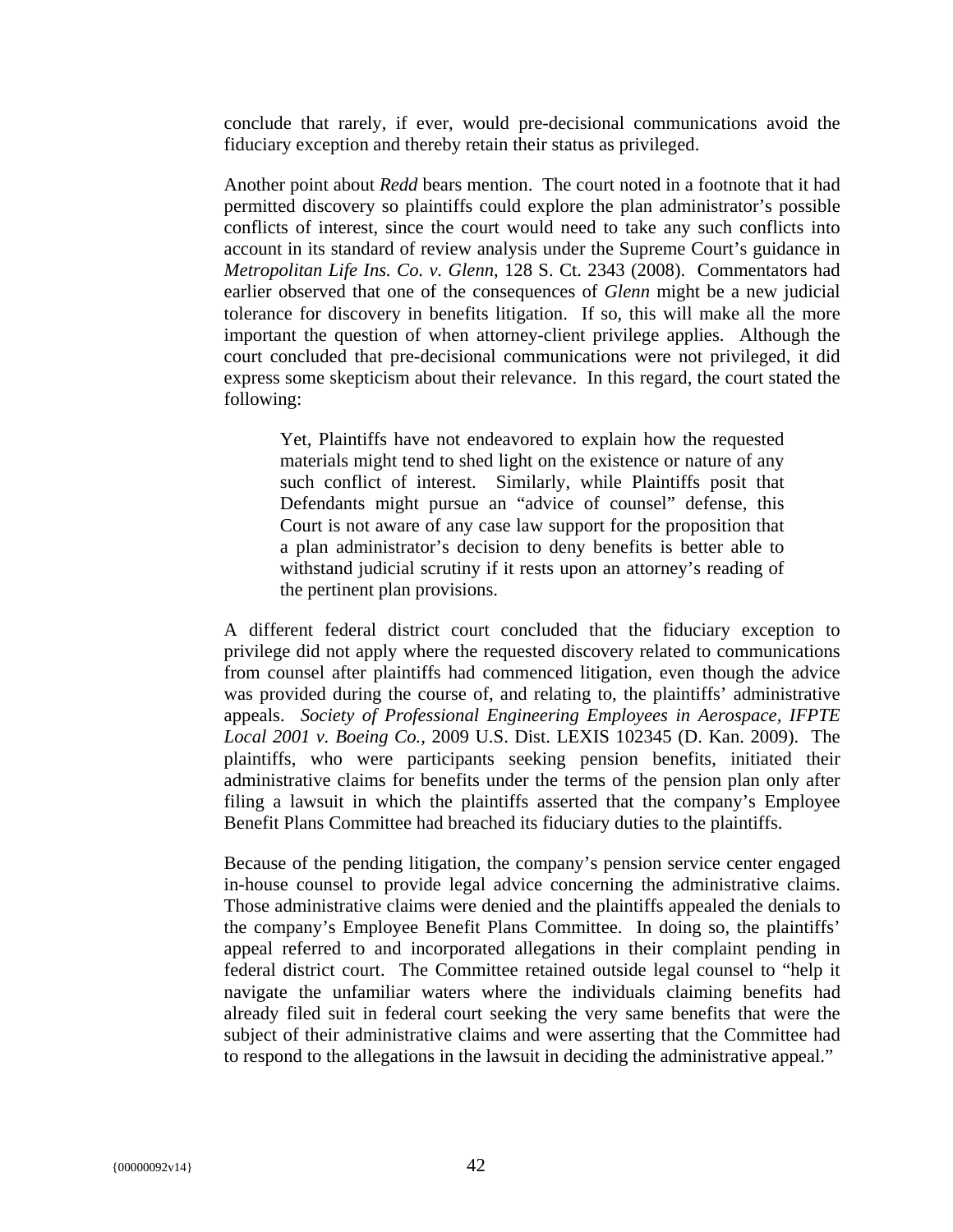The court rejected the plaintiffs' argument that the fiduciary exception applied. The plaintiffs had asserted that the fiduciary exception applied because the plaintiffs were seeking discovery only concerning counsel's advice about plan interpretation, and not counsel's advice relating to the fiduciaries' personal liability. (Some of the requested documents related to legal advice provided in connection to the Committee's response to the plaintiffs' administrative appeal; other of the requested advice related also to the pending litigation.) The court, in concluding that the fiduciary exception did not apply, and that the requested information was protected under attorney-client privilege, said the following:

In this case the plan fiduciary retained counsel for legal advice because plaintiffs had already commenced litigation and alleged that the Committee had breached its fiduciary duties to the beneficiaries. Because the beneficiaries initiated a suit asserting claims directly against the Committee, "the legal fiction of the 'trustee as a representative of the beneficiaries' is dispelled." See *United States v. Mett, 178 F.3d 1058, 1065 (9th Cir. 1999)*. The legal advice was sought because of the pending litigation and claims of personal liability; thus, the attorney-client privilege remains intact. *Lewis [v. UNUM Corp. Severance Plan,* 203 F.R.D. 616 (D. Kan. 2001)] *at 619*.

Plaintiffs argue that they seek to discover *only* advice on plan interpretation, not advice relating to a fiduciary's personal liability. This argument is not persuasive. The Committee secured the services of legal counsel *because* the litigation filed against it included a claim that the Committee breached its fiduciary duty to plaintiffs. As noted above, the legal fiction that the trustee is a representative of the plaintiff beneficiaries disappears after claims are asserted directly against the Committee. Equally important, the implied suggestion that counsel could provide meaningful legal advice to the Committee concerning personal liability without evaluating the language of the plan is simply not persuasive.10 Accordingly, the communications with (1) in-house counsel in June and August 2007 and (2) outside counsel in November and December 2007 are protected by the attorney client privilege. Counsels' drafts and legal research during this period are also protected by the attorney work product doctrine. (Reference to amended complaint omitted)

 $10$  Plaintiffs rely heavily on Lewis to support their claim for production. However, the legal communication ordered produced in Lewis was both "pre-decision" and "pre-litigation." Most significantly, the claim in Lewis was limited to a request for benefits under the plan. The circumstances in this case are materially different from those presented in Lewis because these consolidated lawsuits include a count against the Committee personally for breach of fiduciary duty.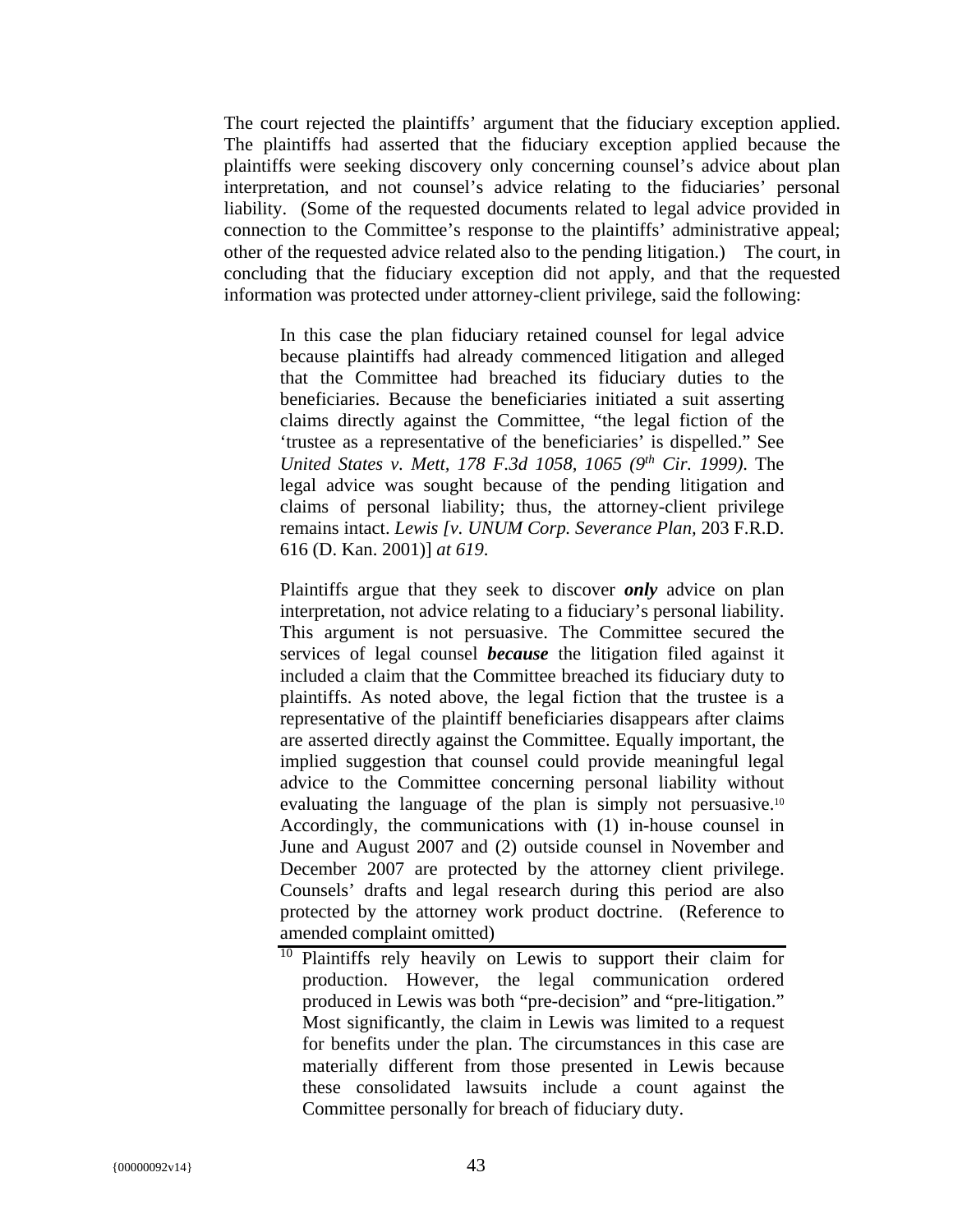In *Fischel v. Equitable Life Assurance*, 191 F.R.D. 606 (N.D. Cal. 2000), the court wrestled with whether to apply the *Mett* privilege analysis, or instead to apply what it seemed to consider to be different analysis under *In re Long Island Lighting*. The court preferred *Mett*, which it characterized as articulating the following formulation of the fiduciary exception: "that while generally, the fiduciary exception applies to matters of plan administration, the attorney-client privilege reasserts itself as to any advice that a fiduciary obtains to protect itself from liability." The court went on to say: "Another way of putting it is that *Mett* limits the scope of advice that relates to 'plan administration' by excluding from it any advice whose goal is to advise the trustee about the legal implications of actions and decisions undertaken while performing its fiduciary obligations." This latter formulation of the *Mett* analysis would seem to provide broader privilege protection than that offered under the first quote above, since advising a trustee about the legal implications of an action or decision would, at least arguably, not always be solely for the purpose of protecting the fiduciary from liability. The court criticized the analysis in *In re Long Island Lighting Co*., where the Second Circuit focused on whether communications concerned settlor functions or instead fiduciary functions. The *Fischel* court criticized this approach, in part, because of the difficulty in determining what constitutes a fiduciary function.

Applying *Mett*, the *Fischel* court concluded that privilege applied to (a) advice regarding the legal implications and potential liability for the employer and its board in amending and designing the employer's plan, and (b) documents reflecting in-house counsel's review and comments on drafts of letters responding to employees' inquiries, complaints, and claims concerning the plan. In contrast, the court held there was no privilege with respect to (a) documents reviewed by in-house counsel that were intended to describe or communicate to beneficiaries changes in plan benefits, and (b) documents in which in-house counsel had reviewed and commented on the structure and design of the employer's plan, including its compliance with the employer's statutory obligations under the federal tax code.

As to counsel's advice concerning the employer's potential liability in amending and designing the plan, that advice was privileged because the court gleaned from the subject materials that "litigation [was] anticipated, and the advice relate[d] to the potential exposure to the trustees in their personal capacity." Similarly, the review of draft letters responding to employees' inquiries and complaints was privileged because those letters were written to parties who had challenged a decision to restrict or alter benefits and the advice was rendered in anticipation of litigation. One might argue that privilege would also have applied to counsel's comments on the structure and design of the plan if the court had concluded, as did the court in *In re Long Island Lighting*, that privilege attaches to advice relating to settlor matters. The author would argue that the learning from *Mett* and *In re Long Island Lighting* should be that privilege attaches both (a) to advice that does not relate to plan administration (and does not relate to a fiduciary act or decision), *and* (b) to advice the goal of which is to advise a fiduciary about his or her potential personal liability.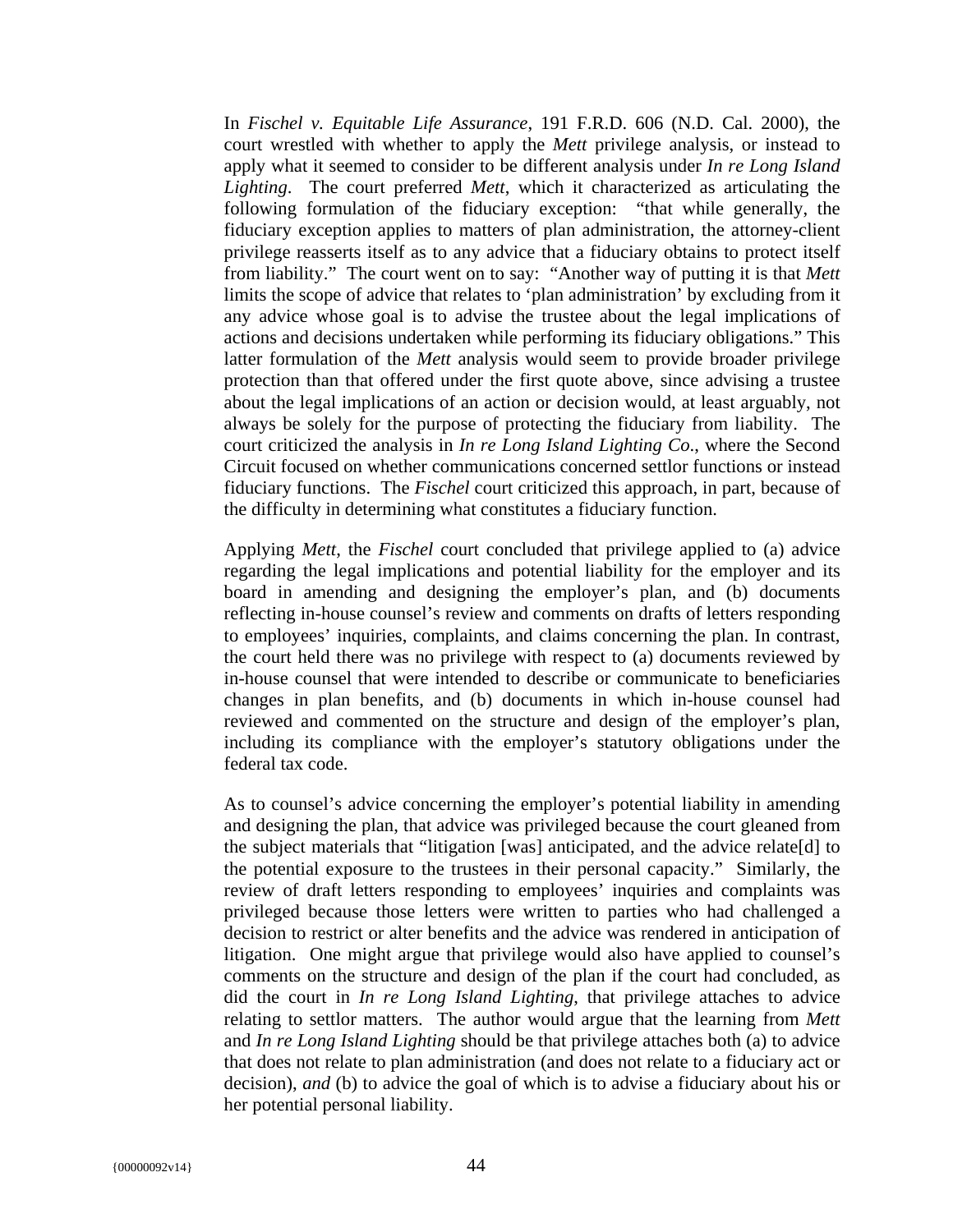In *Moss v. UNUM Life Ins. Co. of America*, 2011 U.S. Dist. LEXIS 8635, 50 EBC 1984 (W.D. Ky. 2011), a federal district court, without deciding whether insurers have greater privilege than other fiduciaries (a la *Wachtel*, noted in Section VI.H below), held that an insurer had privilege where documents were created before a final benefits determination, but after the initiation of a lawsuit, where the communications concerned the pending lawsuit.

**G. Plans Not Subject to ERISA Fiduciary Rules**. A federal district court has held that the fiduciary exception does not apply to communications concerning a "top hat" plan, because such an arrangement is not subject to ERISA's fiduciary requirements (by reason of ERISA § 401(a)(1)). *Marsh v. Marsh Supermarkets, Inc.*, 2007 WL 1597938 (S.D. Ind. 2007). The court concluded that the fiduciary exception did not apply to negate the attorney-client privilege (or the work product doctrine) because that exception is premised on the existence of a fiduciary's duty to its beneficiaries, and no ERISA fiduciary duty is owed with respect to a top hat plan. The court did not address the possibility that a fiduciary duty could nevertheless be owed plan participants under non-ERISA law, and therefore did not address whether a non-ERISA fiduciary obligation would cause the fiduciary exception to apply.

A second federal district court has held that the fiduciary exception does not apply to communications concerning a "top-hat" plan, because such an arrangement is not subject to ERISA's fiduciary requirements. *Tolbert v. ARB Capital Markets Corp.*, 2012 U.S. Dist. LEXIS 42974, 53 EBC 2549 (S.D. Tex. 2012). The court also concluded, however, that disclosure to an actuary waived privilege with respect to that disclosure, though not as to other documents.

**H. Insurance Companies**. In a thoughtful exercise of independent thinking, the Third Circuit concluded that the fiduciary exception did not apply to communications between an insurance company and its attorneys, even though those communications related to the insurance company's actions as a fiduciary of a health plan subject to ERISA. *Wachtel v. Health Net, Inc.*, 482 F.3d 225, 40 EBC 1545 (3d Cir. 2007). Although the insurance company conceded that it was a fiduciary because of its discretion concerning claims decisions, it was not a plan administrator or trustee, and its fiduciary status arose only out of its discretionary authority over the payment of benefits owed to plan beneficiaries.

The *Wachtel* court reviewed the history and development of the fiduciary exception, and its application to ERISA fiduciaries by other courts. In tracing the introduction of the fiduciary exception into American law, the court focused on a Delaware Court of Chancery case, *Riggs National Bank of Washington, D.C. v. Zimmer*, 355 A.2d 709 (Del. Ch. 1976). In *Riggs*, a non-ERISA case, the court held that the beneficiaries of a trust were entitled to discover a legal memorandum which had been prepared for their trustees in connection with matters of trust administration, and for which the trustees had paid using trust assets. The court in *Wachtel* characterized the analysis in *Riggs* as follows: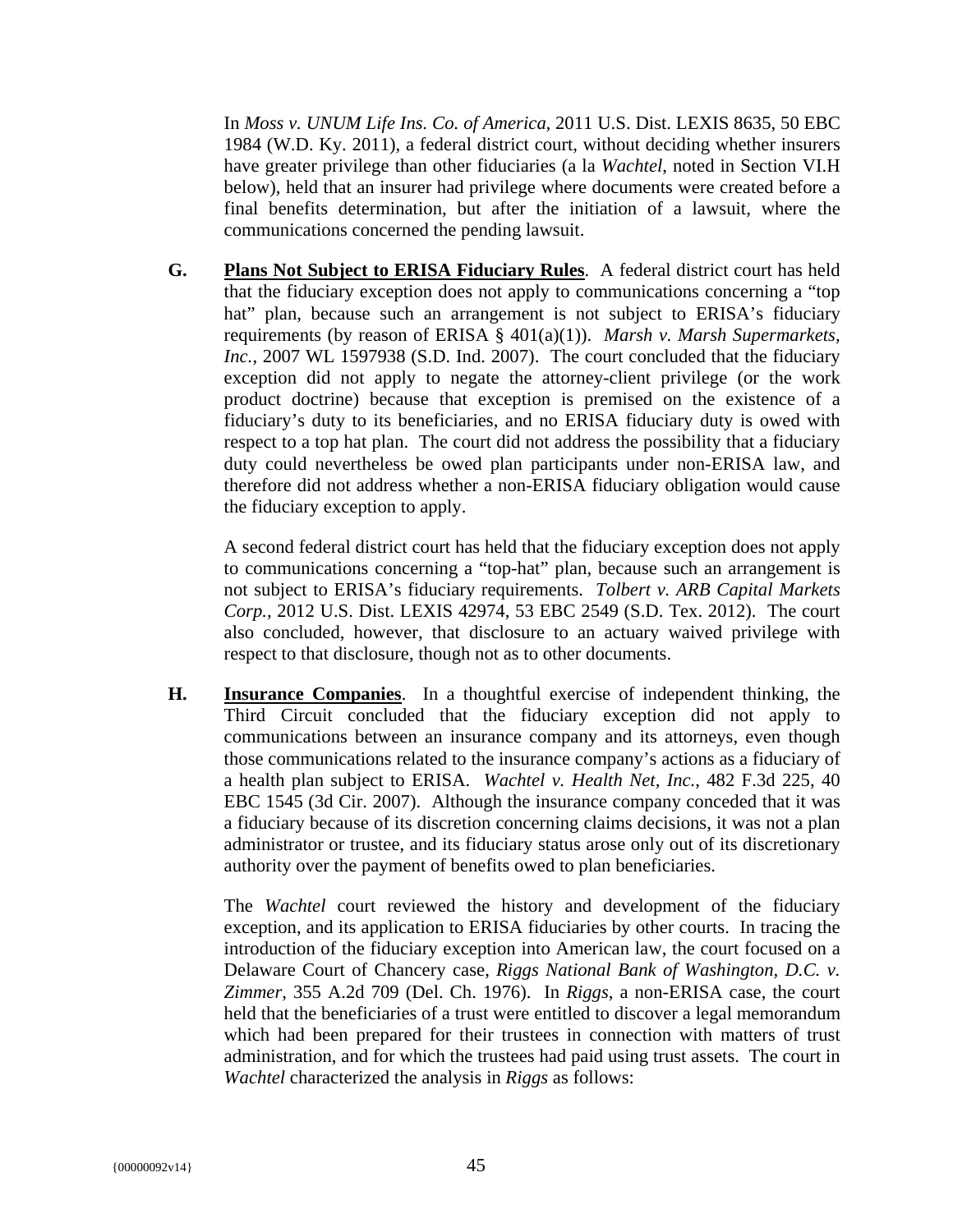[T]he court found the memorandum to be discoverable for two reasons. First, the court placed a great deal of weight on the duty of a trustee to furnish information to the trust beneficiaries. Second, the court found the memorandum discoverable for the equally compelling reason that it determined that counsel's "real" clients – in whom, under longstanding principle – the attorneyclient privilege vested – were the beneficiaries, not the trustees (whom the court described as mere representatives). Identification of the "real" client was informed by several factors: (1) the content of the advice was for the benefit of the trust, not the trustees; (2) the advice was paid for with assets of the trust, not the trustees; and (3) no adversarial proceedings against the trustees was pending, meaning that the trustees had no need to seek personal legal advice. Indeed, the court noted that a trustee who properly executes his duties acts *only* on behalf of the beneficiaries. In this case, the fiduciary exception is something of a misnomer because it is the beneficiary, rather than the trustee, who is the "client" component of the "attorney-client" privilege.

(Citations omitted). 482 F.3d at 231.

In discussing the personal liability exception and settlor exception (under the *Mett* and *In re Long Island Lighting* line of cases), the court in *Wachtel* stated:

These two exceptions to the fiduciary exceptions (sic) share a common justification – both allow the attorney-client privilege to remain intact for an ERISA fiduciary when its interest diverge sufficiently from those of the beneficiaries that the justifications for the fiduciary exception no longer outweigh the policy underlying the attorney-client privilege. The beneficiaries are no longer the real clients, and disclosure of attorney-client communications is no longer an obligation.

482 F.3d at 234.

Drawing on the *Riggs* court's rationale for borrowing the 19th century English common law fiduciary exception, the court in *Wachtel* concluded that application of the exception required careful consideration of the particular circumstances, and that the fiduciary exception should not apply equally to all types of ERISA fiduciaries. The court concluded that the fiduciary exception did not apply to the subject communications between the insurance company and its attorneys because, in fact, the health plan participants were not the "real" clients obtaining legal representation. It reached this conclusion on the basis of (a) its consideration of four factors for determining who the "real" client is, and (b) an examination of any disclosure obligation the insurance company might have as to advice it receives.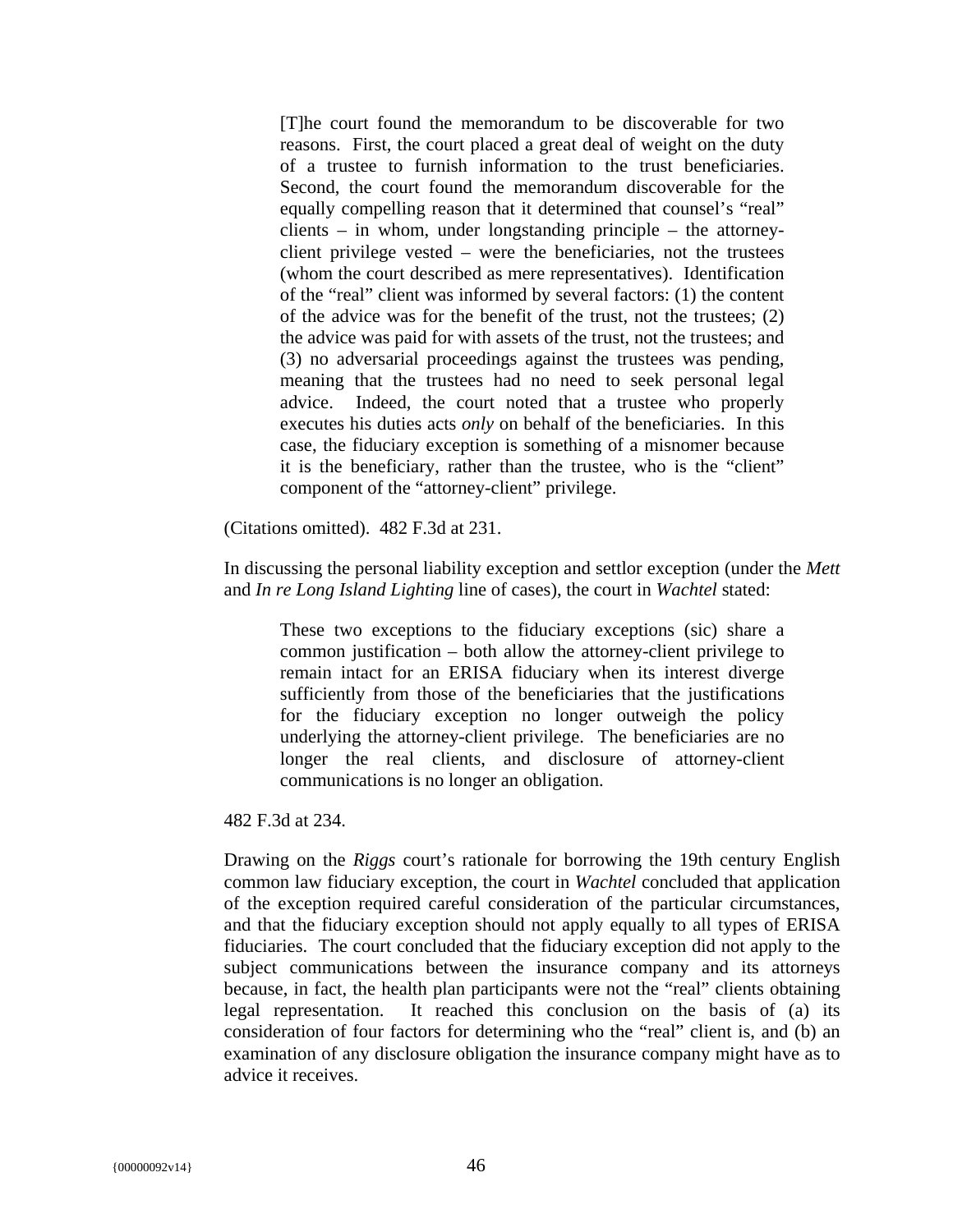As to the identity of the "real" client, the court stated that when a contractual service provider such as the insurance company being sued obtains legal advice regarding the execution of its fiduciary obligations, the beneficiaries of the benefit plans are not the "real" clients. 482 F.3d at 234. As noted earlier, the court looked to four factors in reaching this conclusion. The first was the ownership of the assets that would be used to pay claims. In the present case, which involved a claim for benefits, there was no trust (none was required under ERISA because the arrangement was insured), and the insurance company owned legal title to the assets that would be used to pay benefits.

Second, the insurance company had a structural (that is, inherent) conflict of interest because it was paying benefits from its own assets, which suggested that the participants would not have been the real clients to which the advice was directed. The court said as a fiduciary's level of conflict with plan participants increases, the participants' ability to claim they are the real clients diminishes.

The third factor examined in determining whether the insurance company, or instead the participants, were the real client, was the conflict that resulted from the insurance company administering claims for multiple ERISA benefit plans, as well as non-ERISA customers. That conflict was the insurance company's need to satisfy its duties not only to participants in the plan at issue, but also to beneficiaries of other plans (as well as non-plan customers), all of whom were to be paid from the same pool of assets.

The fourth factor concerned the source of payment for legal advice. The court stated that "[c]ourts have noted that when a trustee pays counsel out of trust funds, rather than out of its own pocket, the payment scheme is strongly indicative of the beneficiaries' status as the true clients." 482 F.3d at 235-36. The court continued "[c]onversely, when a fiduciary obtains legal advice using its own funds, the payment scheme is an indicator (albeit only an indicator) that the fiduciary is the client, not a represent." 482 F.3d at 236.

As to the "real" client, the court summed up as follows:

Together, these four factors – unity of ownership and management, conflicting interests regarding profits, conflicting fiduciary obligations, and payment of counsel with the fiduciary's own funds – indicate that an insurer which sells insurance contracts to ERISA-regulated benefit plans is itself the sole and direct client of counsel retained by the insurer, not the mere representative of client-beneficiaries, and not a joint client with its beneficiaries. Were the insurer's counsel to also represent the beneficiaries who seek to maximize their benefit payments, that counsel would face a direct conflict of interest under any standard of legal ethics. It would be odd indeed if ERISA were to force lawyers into precisely this conflicted role.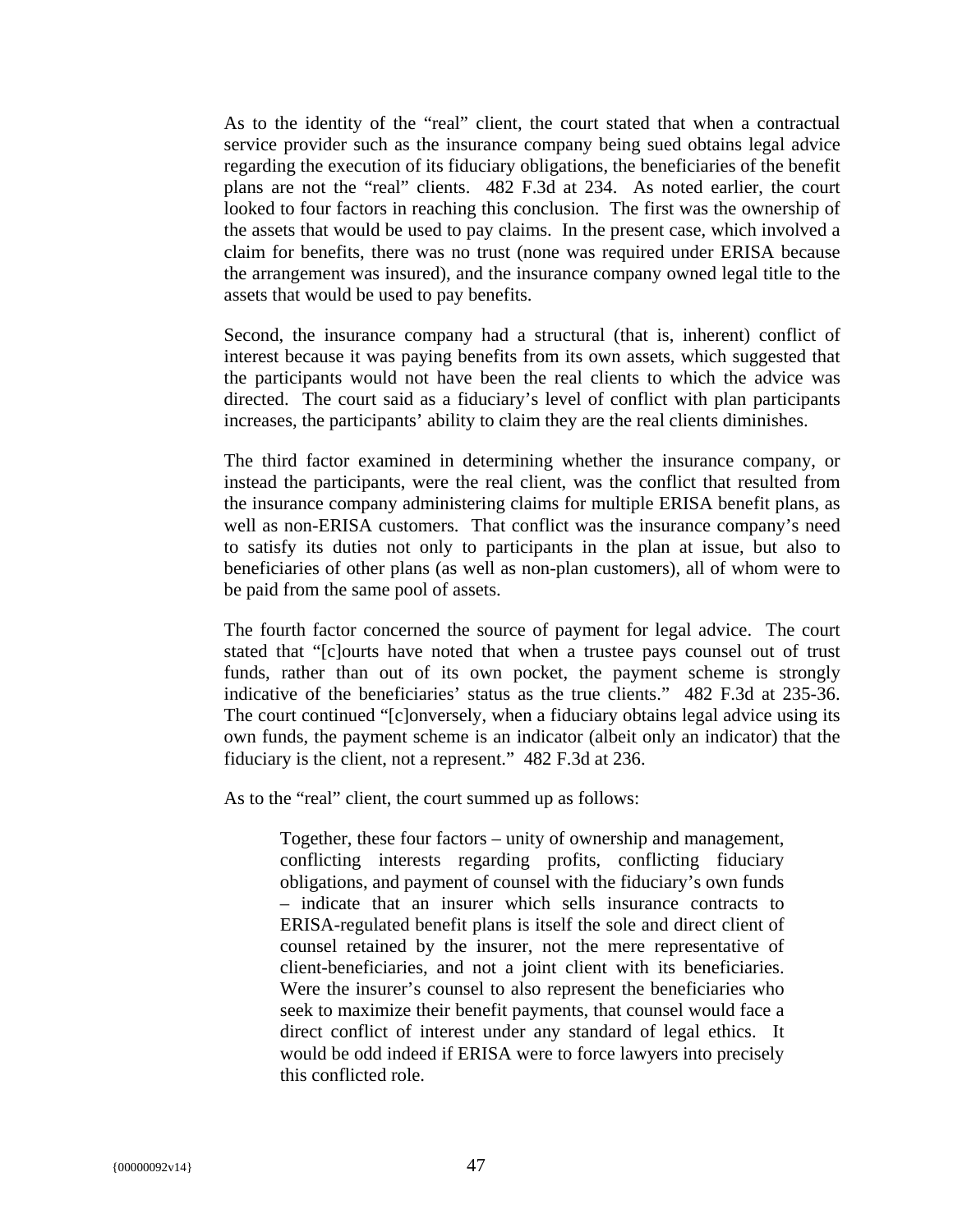482 F.3d at 236.

The court looked not only at the identity of the "real" client for whom the advice was intended, but also the second possible rationale for applying the fiduciary exception – the fiduciary's duty of disclosure. The court, in concluding that there was no duty of the insurance company to disclose to plan participants the advice it received from counsel, explained as follows:

The obligation of a trustee to disclose to beneficiaries the advice of counsel retained by the trust has been recognized in each of three Restatements of Trusts. Some courts have used language broad enough to suggest that *every* ERISA fiduciary has an obligation to disclose counsel's statements to its beneficiaries.

We conclude that such broad language does not represent an intentional expansion of the fiduciary exception. Because fiduciary duties under ERISA "draw much of their content from the common law of trusts," it is appropriate to apply a trustee's disclosure obligations to ERISA plan administrators who operate as trustees. When Congress extended obligations under the common law of trusts to reach entities which had not been deemed to be trustees under the common law, however, Congress did not intend to expand the full panoply of trustees' obligations to every entity which might designated a fiduciary under ERISA. Specifically, Congress provided that the assets of an insurance company need not be held in trust. For that reason, we do not believe that Congress intended to impose upon insurance companies doing business with ERISA-regulated plans the same disclosure obligations that have been imposed upon trustees at common law. [29 U.S.C.] Section 1103(b)(1)-(2) excepts insurers from trustee-like obligations; we see no reason to impose trusteelike disclosure obligations upon an entity excepted from ERISA's analogy to trust. Thus, simply because an insurer has certain limited fiduciary obligations under ERISA, those obligations are not coextensive with the common law obligations of a trustee.

(citations omitted) 482 F.3d at 236.

The Ninth Circuit has rejected the *Wachtel* holding, concluding that there is "no principled basis for excluding insurers from the fiduciary exception." *Stephan v. UNUM Life Ins. Co. of Am.*, 697 F.3d 917 (9<sup>th</sup> Cir. 2012). In rejecting the insurer's argument that documents were nevertheless privileged under the personal liability exception (to the fiduciary exception, noted in Section IV.F above), the court said the documents at issue were notes of conversations between the insurer's claim analysts and the insurer's in-house counsel about how an insurance policy ought to be interpreted and whether, under a disability policy, an employee's bonus ought to be considered monthly earnings within the meaning of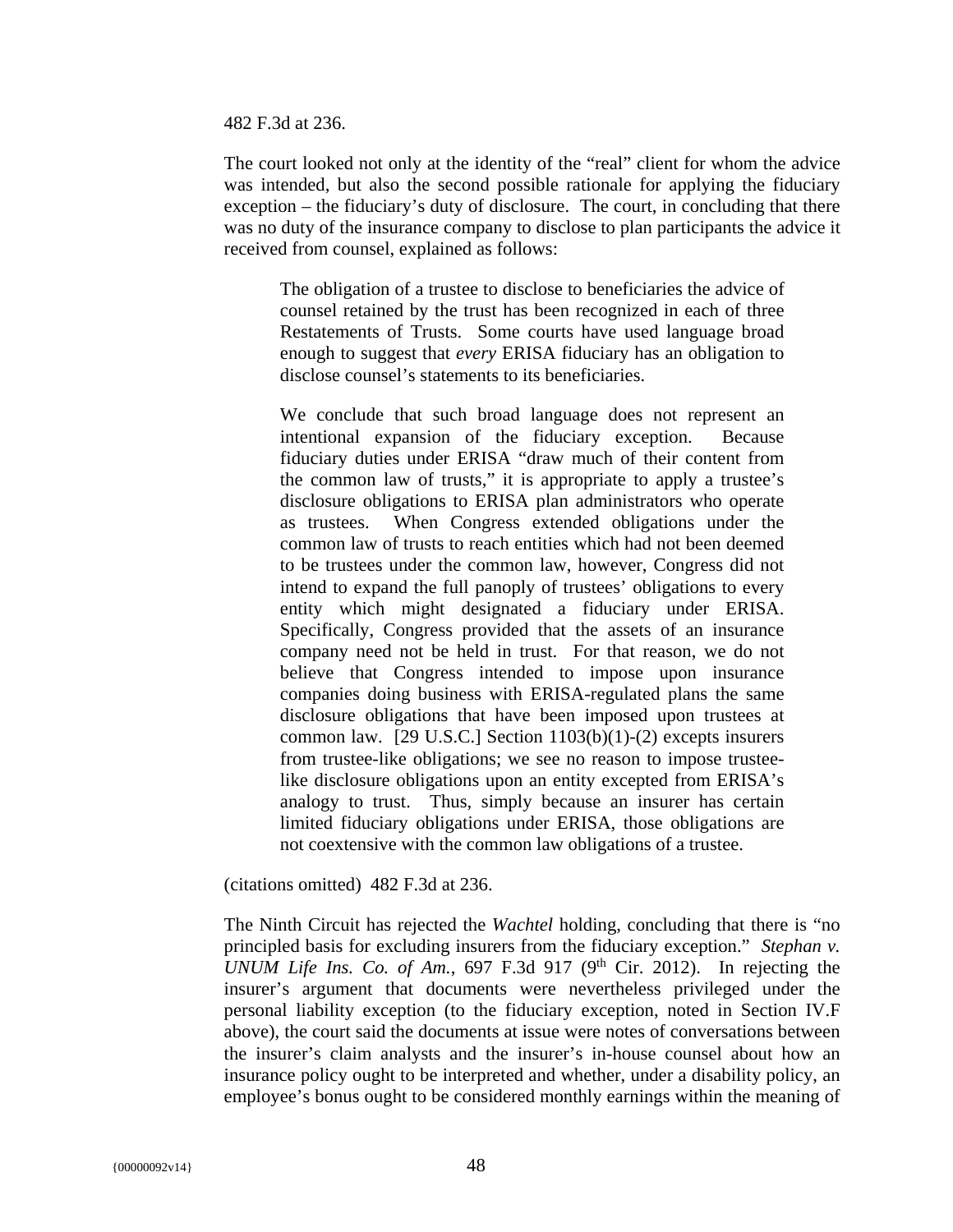the plan. Unlike the memoranda at issue in *Mett*, the disputed documents offered advice only with respect to how the plan ought to be interpreted, and did not address any potential civil or criminal liability the insurer might face, nor was there any indication that the documents were prepared with that type of liability in mind.

A federal district court outside the Third Circuit has rejected the *Wachtel* holding, finding the rationale in *Wachtel* unpersuasive given the status of the law in the First Circuit (in which the court sits). *Smith v. Jefferson Pilot Financial Ins. Co.*, 245 F.R.D. 45 (D. Mass. 2007). The court held that the fiduciary exception applied to communications between an insurance company's claims personnel and in-house legal counsel, where the advice related to the insurance company's role as fiduciary in adjudicating claims.

A federal district court in the Fourth Circuit cited *Wachtel*, as well as *Tatum* (discussed above in the section captioned "Personal Liability"), in holding that an insurance company deciding claims and paying long-term disability benefits from its own assets enjoyed privilege with respect to communications occurring after a plan participant's claim was denied and after the participant threatened the insurance company with litigation. *Fortier v. Principal Life Ins. Co.,* 2008 U.S. Dist. LEXIS 43108 (E.D. N.C. 2008).

A federal district court in the Eighth Circuit has expressly rejected *Wachtel*. *Buzzanga v. Life Ins. Co. of N. Am.*, 2010 U.S. Dist. LEXIS 33089, 49 EBC 1032 (E.D. Mo. 2010). The case involved a claim for accidental death benefits under a group accident policy issued by an insurance company to an employer. Four documents were the subject of a privilege dispute. These consisted of a request to in-house counsel for a legal opinion and three research memoranda regarding applicable law governing DUI claims in an accidental death insurance context. Three of the disputed communications occurred before the insurer denied the plaintiff's initial claim. The fourth occurred after that initial denial, and a few days before the insurer denied the plaintiff's appeal of the initial denial.

Noting the standard pre-decisional/post-decisional line of demarcation for determining which documents enjoy attorney-client privilege, and expressly rejecting the holding in *Wachtel*, the court ruled that there was no attorney-client privilege nor work product privilege with respect to the three documents generated before the initial claim was denied. As to the work product privilege, the court said "the divergence of the beneficiary's interests from those of the plan administrator had not yet occurred." In so holding, the court quoted from *Geissal v. Moore Med. Corp.*, *supra* in Part IV.F, as follows:

While litigation can result from any fiduciary act, the administrator's acts of securing legal advice for the plan . . . prior to the plan's decision regarding benefits cannot be said to be in anticipation of litigation.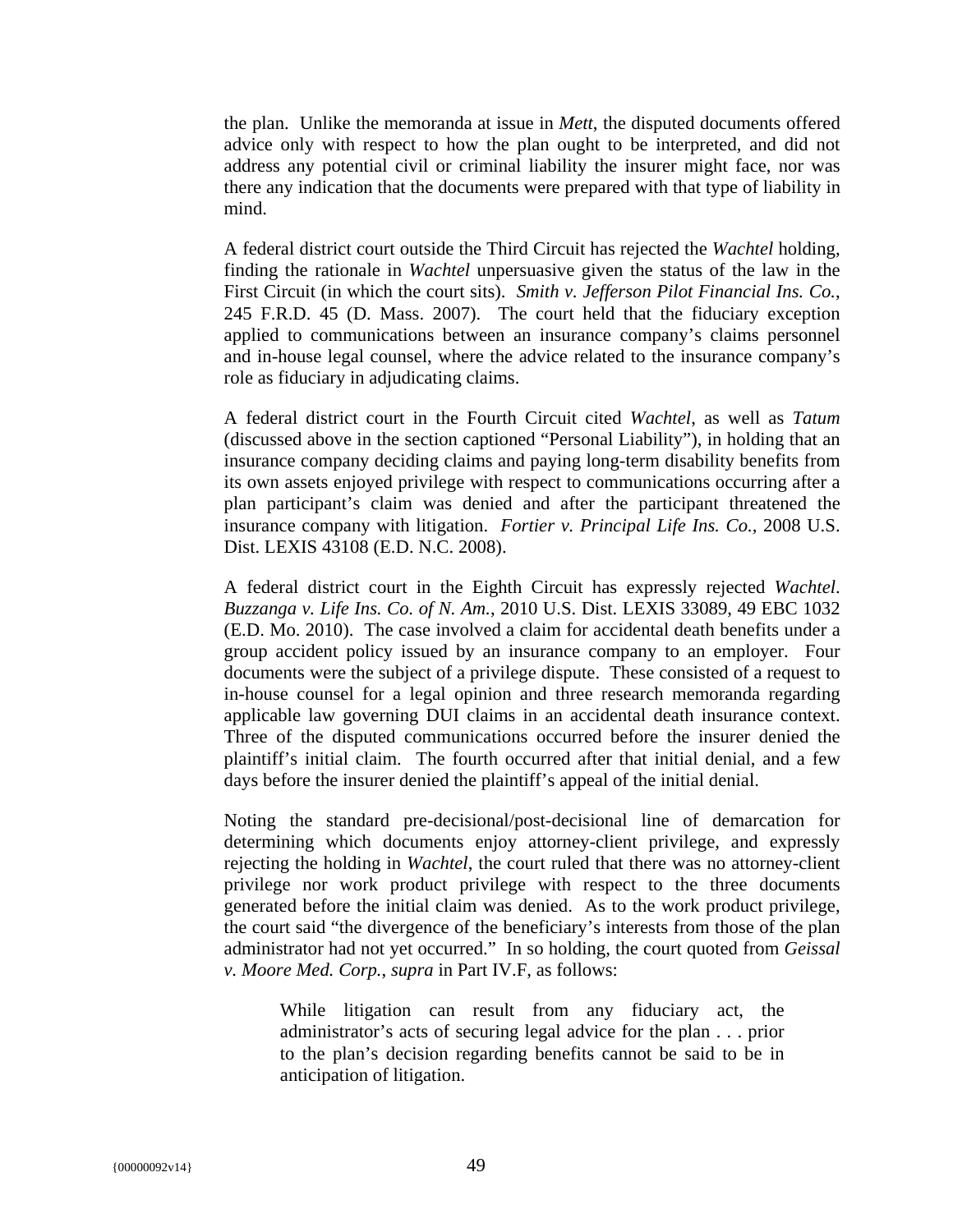As to the fourth document, which was generated after the plaintiff appealed the initial denial, but six days before the denial was upheld by the insurer on appeal, the court found that the insurer enjoyed work product privilege. By that time, "the prospect of litigation was sufficient to erect the attorney work product doctrine as a bar to the subject information." (Quoting from *Geissal*.)

**I. A Chink in the Fiduciary Exception**? The Supreme Court, in *U.S. v. Jicarilla Apache Nation*, 131 S. Ct. 2313 (U.S. 2011), held, in a non-ERISA case, that the United States, as trustee of tribal property, was not subject to the fiduciary exception under trust law. The court made note of the ERISA distinction in discussing the fiduciary exception, but offered little comment expressly of approving or disapproving those decisions. Possibly of note, the court gave considerable weight to the source of the funds used to pay legal counsel, noting that the government's attorneys were paid from Congressional appropriates with no cost to the tribe, and observing that the significant factor in determining who is the "real client" who should have access to advice. The court put it this way:

> Here, the Government attorneys are paid out of congressional appropriations at no cost to the Tribe. Courts looked to the source of funds as a "strong indicator of precisely who the real clients were" and a "significant factor" in determining who ought to have access to the legal advice. We similarly find it significant that the attorneys were paid by the Government for advice regarding the Government's statutory obligations.

> The payment structure confirms our view that the Government seeks legal advice in its sovereign capacity rather than as a conventional fiduciary of the Tribe.

In a post-*Jicarilla* case, a federal district court found that an insurer had no privilege even after it denied a benefit appeal, because it voluntarily reconsidered its decision. Although the decision came after *Jicarilla*, it did nothing more than mention the Supreme Court's decision. *Moore v. Metropolitan Life Ins. Co.*, 799 F.Supp.2d 1290 (M.D. Ala. 2011).

In another post-*Jicarilla* decision, another federal district court concluded that *Jicarilla* "arguably supports the application of the fiduciary exception in the ERISA context, . . . and certainly does not alter or overrule the line of cases that have applied the fiduciary exception to ERISA fiduciaries . . . ." As with *Moore*, above, there was no privilege for documents created for administrative purposes during the administrator review process as extended by the insurer. Also, there was no work product protection because the court applied a fiduciary exception even to that privilege, and because the documents were prepared as part of claims administration – that is, for business purposes – as opposed to in response to, or in anticipation of, litigation. The court seemed to think this followed from the fact that the insurer had not finally determined the claimant's claim.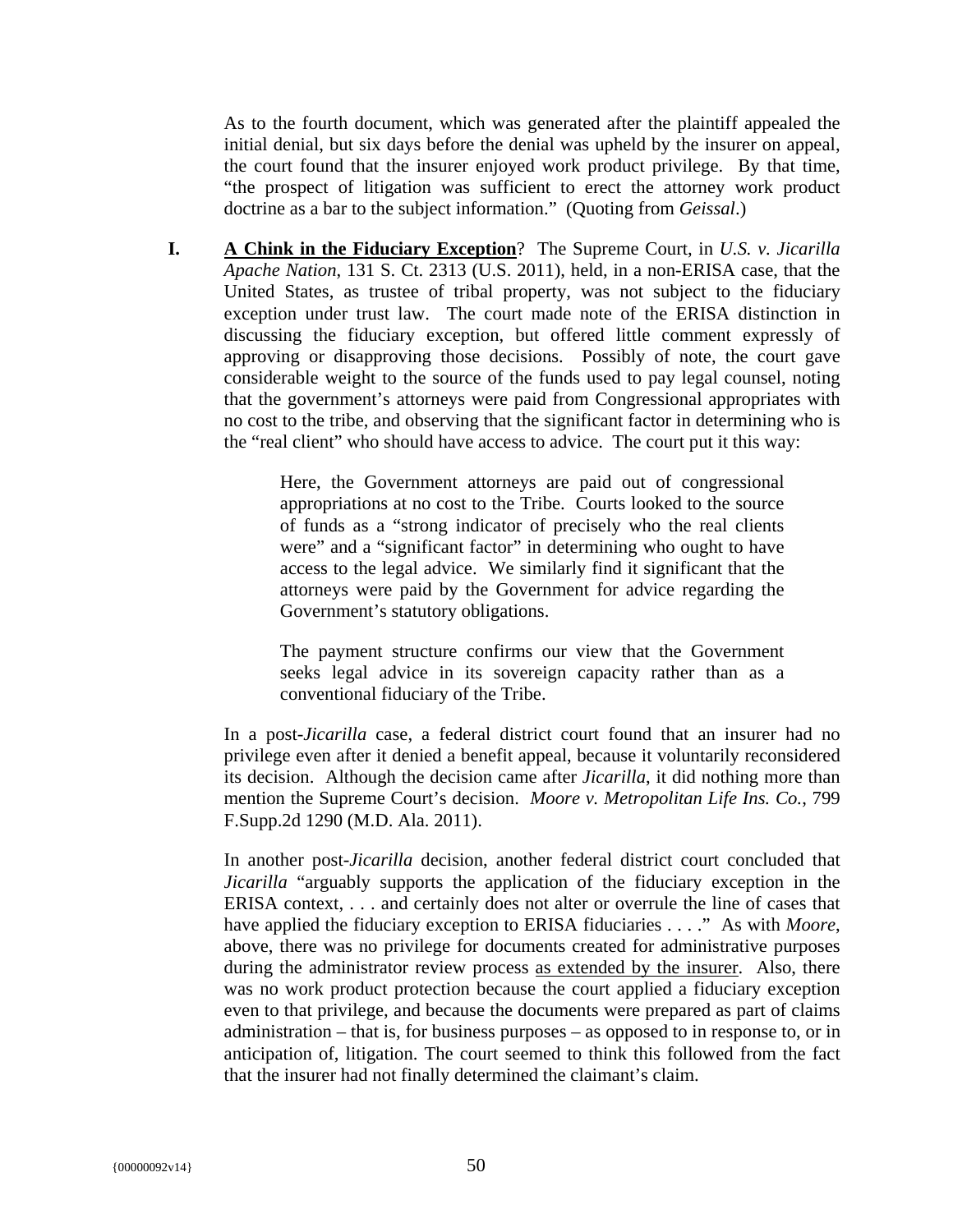In yet a further post-*Jicarilla* decision, a federal district court concluded that *Jicarilla* "arguably supports application of a fiduciary exception in ERISA contexts, . . . and certainly does not alter or overrule the line of cases that have applied the fiduciary exception to ERISA fiduciaries . . . ." *Harvey v. Standard Ins. Co.*, 2011 U.S. Dist. LEXIS 107834, 53 EBC 2185 (N.D. Ala. 2011). As with *Moore*, there was no privilege for documents created for administrative purposes during an administrative review process, as extended by the insurer. Also, there was no work product protection because the court applied a fiduciary exception even to that privilege, and because the documents at issue were prepared as part of the claims administration process – that is, for business purposes – as opposed to in response to, or in anticipation of, litigation. The court seemed to think this followed from the fact that the insurer had not finally determined the claimant's claim.

- **J. Waiver**. Clients and their attorneys must guard against waiver of privilege by the disclosure of otherwise confidential communications. In *Lewis v. Unum Corp. Severance Plan*, 203 F.R.D. 615 (D. Kan. 2001), an employer waived privilege with respect to communications between in-house counsel and a human resources representative by sending otherwise privileged documents to the plan administrator, a nonprivileged third party fiduciary.
	- **1. Disclosure to Consultants**. In a dispute concerning the disclosure of minutes of fiduciary committee meetings, a federal district court concluded that the presence of the employee benefits consultant firm Wyatt Watson at meetings would destroy any attorney client privilege that might otherwise exist, because the firm's presence was not necessary to assist the attorney in the provision of legal advice (that is, the loss of privilege due to waiver was not prevented under the *Kovel* doctrine, described in Section IV.A above), and because there was no explanation of why Wyatt Watson would "need to know" the information disclosed, so there was no ability to avoid the waiver where an outside consultant functions like an employee, as described in *Graf* (discussed in Section IV.B above). *Hill v. State Street Corp.*, 2013 U.S. Dist. LEXIS 181168, 57 EBC 2036 (D. Mass. 2013).

In an interesting decision, a federal district court concluded that the presence of two consultants at a multiemployer pension plan board of trustees meeting would not prevent attorney-client privilege (nor work product privilege) from attaching to legal advice provided by counsel to the fund. *Trustees of the Electrical Workers Local No. 26 Pension Trust Fund v. Trust Fund Advisors, Inc.*, 2010 U.S. Dist. LEXIS 12578, 48 EBC 2138 (D. D.C. 2010). In determining whether privilege attached, the court concluded that it was irrelevant whether the non-trustees present at the meeting were employees of the fund (or plan) or instead consultants. The proper question, the court said, was whether the presence of the two consultants while the trustees and fund counsel were having ostensibly privileged communications, and the consultants' subsequent review of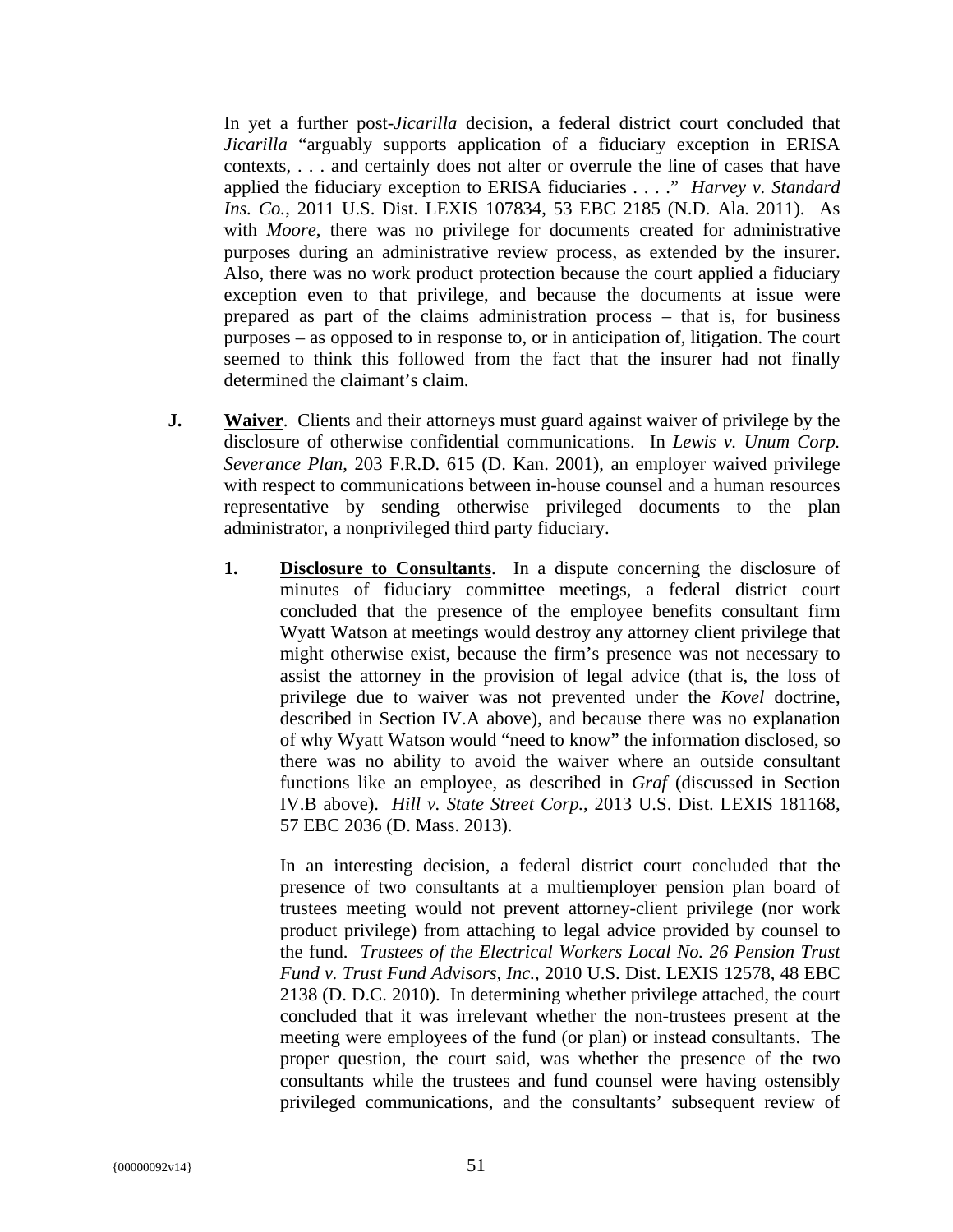minutes that memorialized those discussions, was "consistent with the purpose and traditional interpretation of the common law attorney-client privilege."

One of the consultants was an unpaid, nonvoting advisor who appeared to serve a substantial and integral role in the operation of the plan. The consultant, who was the Executive Director of the National Electrical Contractors Association, had been authorized by the trustees to attend trustees' meetings and to provide advice. The consultant had responsibility for collections (he was a member of a two-person collection committee), and was expected to advise the trustees on the performance of their fiduciary responsibilities, to communicate with counsel concerning counsel's legal advice, and to monitor the conduct of the fund administrator, trustees, professional consultants, contributing employers, and participants, to make sure that conduct was consistent with the relevant collective bargaining agreement, the plan documents, and the appropriate regulatory laws. Plan representatives asserted that the consultant's role was one that would have been performed by a paid employee if the plan had any paid employees.

The second individual was an investment consultant who helped the trustees with their decisions to hire and fire investment managers. (The underlying lawsuit was against an investment manager that had been terminated.) Counsel to the plan communicated with the investment consultant regularly, both at and outside board meetings, concerning legal issues relating to the plan's investments and investment managers. The attorney considered the investment consultant to be a fiduciary (under ERISA Section 3(21)).

The court held that the presence of the consultants at the board meetings, and their review of subsequent minutes memorializing discussions at those meetings, did not prevent privilege from attaching to the advice provided by counsel. The court concluded that both consultants seemed to have had "significant managerial responsibilities that would have been done by high-level corporate managers, had the Plan been incorporated." Further, there was no reason to think the trustees would have thought the consultants' "presence at meetings where matters that fell within their expertise and experience were being discussed would defeat the privilege that would otherwise attend the Board's discussions with counsel." Moreover, the court said the trustees relied on the consultants for "important work that often required legal guidance," and that extending privilege in this context would advance the purpose of attorney-client privilege (encouraging a frank discussion) without creating "any potential for its misuse."

**2. Disclosure to Actuary**. In *Cottillion v. United Refining Co.*, 2011 U.S. Dist. LEXIS 151519, 53 EBC 1275 (W.D. Pa. 2011), a federal district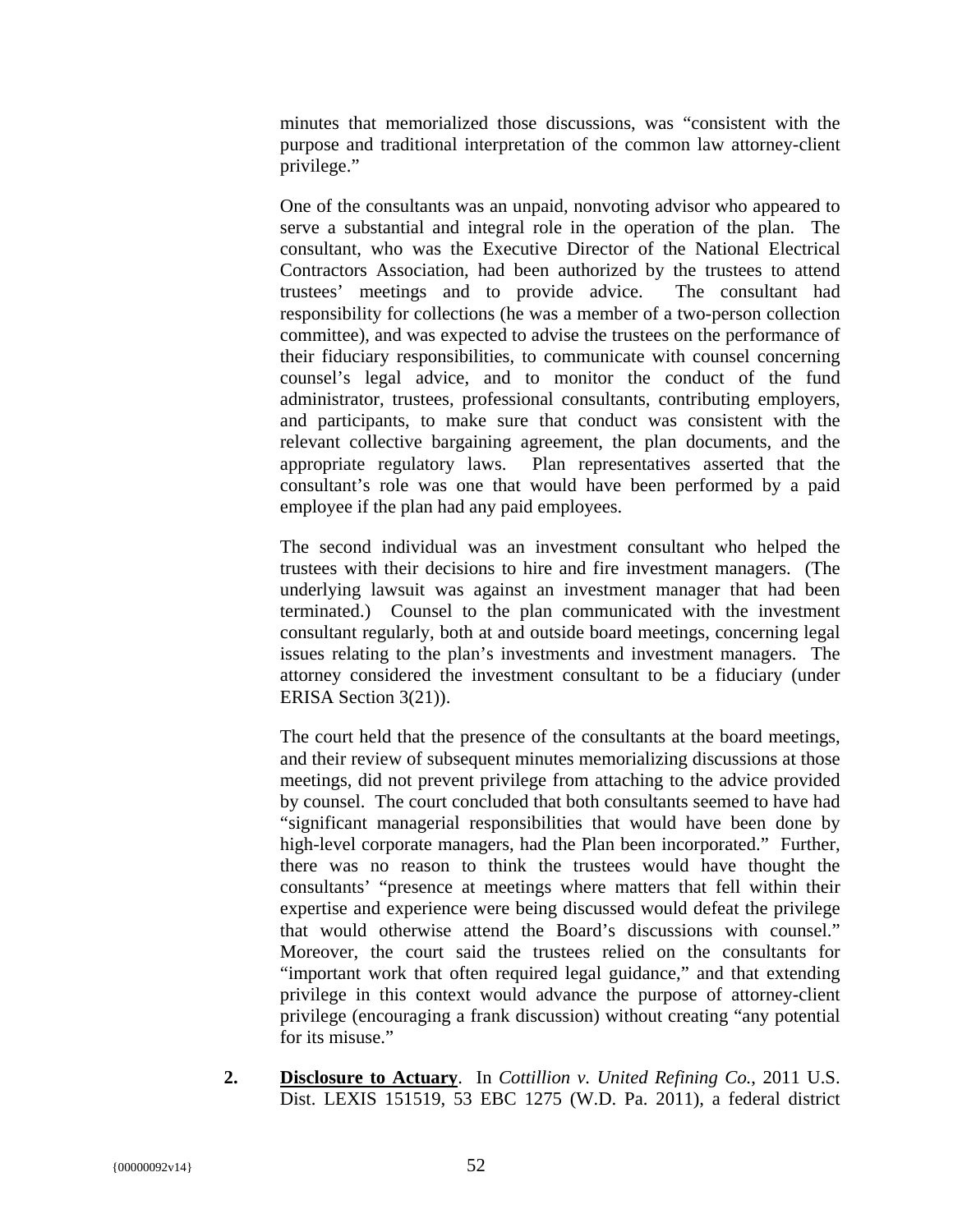court considered a dispute concerning an actuarial reduction in early retirement benefits. As to the inapplicability of the fiduciary exception for advice concerning personal liability (see the *U.S. v. Mett* discussion in Section IV.F), the court held that the interest of the plan beneficiaries diverged from the plan trustee's interest when the trustee took concrete steps to actuarially reduce benefits to retirees already in pay status and to recoup overpayments, because at that point a serious and significant threat of litigation had materialized. An attorney's action in copying an actuary on an email did not waive attorney-client privilege because the actuary's involvement was at the direction of the attorney, to assist the attorney in the provision of legal advice. As to whether a disclosure to the actuary constitutes a waiver, the court said the critical inquiry is "whether the third party consultant is involved in the giving of legal advice" or "functions like an employee in providing information which facilitates the obtaining of legal advice." The key in the instant case was that the communications with the actuary were at the attorney's direction, for the express purpose of assisting him in providing legal advice.

An email from the actuary to a committee member regarding recouping payments was not, however, privileged, even if it was at the attorney's direction because it concerned only accounting issues related to the administration of the plan (and was prepared for non-litigation purposes, not in anticipation of litigation).

The court also concluded as follows:

- 1. An attorney's draft document subject to revision was not automatically privileged.
- 2. A proposed response to an inquiry from a beneficiary relating to a reduction in benefits enjoyed no privilege because it was related only to plan administration.
- 3. A draft form of a letter to participants regarding a benefit reduction in a VCP process was related to administration of the plan, and therefore not privileged.
- 4. Discussions of plan amendments concerned settlor issues, so the fiduciary exception was inapplicable.
- 5. Meeting minutes generally were not privileged, except small portions containing legal advice falling within the personal liability limitations of the fiduciary exception.

The court also concluded that letters to auditors relating to the annual plan audit were not privileged.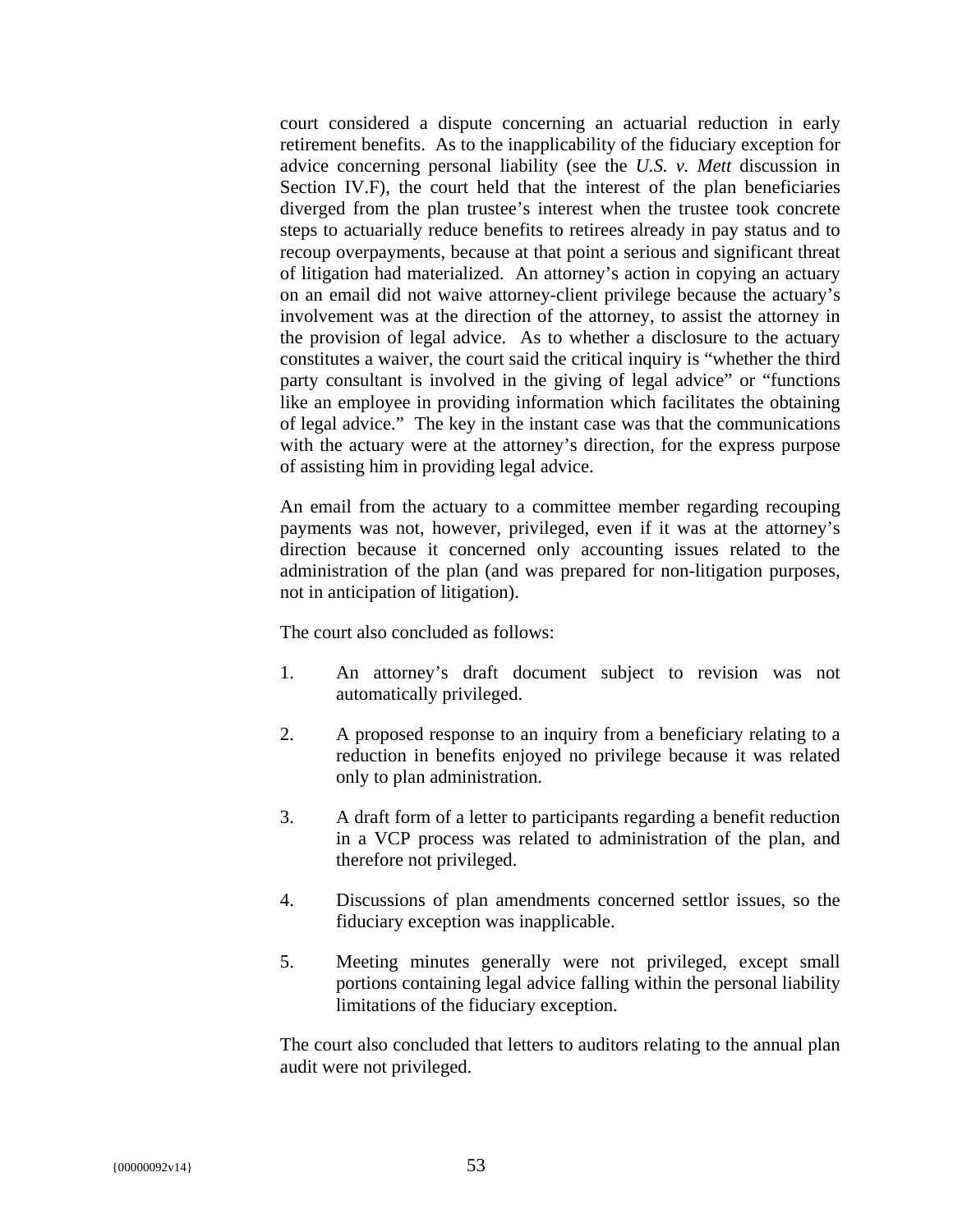For another case in which a federal district court concluded that disclosure to an actuary waived privilege with respect to that disclosure (but not as to other documents), *see Tolbert v. ARB Capital Markets Corp.*, 2012 U.S. Dist. LEXIS 42974, 53 EBC 2549 (S.D. Tex. 2012). The court also concluded that because top-hat plans are exempt from ERISA's fiduciary duties, the fiduciary exception to the attorney-client privilege does not apply.

- **3. Disclosure in Response to Request of Government Agency or Inadvertent Disclosure in Civil Discovery**. Note that a state appellate court concluded that the disclosure of information to certain federal agencies did not waive attorney-client and attorney work product privileges as to the disclosed documents in *Regents of University of California v. Superior Court*, 2008 WL 2908123 (Cal. App. 2008). In summarizing the relevant California authority on waiver, the court indicated that when privileged documents have been disclosed either in response to the request of a government agency or inadvertently in the course of civil discovery, no waiver of privilege will occur if the holder of the privilege has taken reasonable steps under the circumstances to prevent disclosure. The law, the court said, does not require that the holder of the privilege take "strenuous or Herculean efforts" to resist disclosure. In the instant case, which did not involve an employee benefit plan or ERISA, the court found that privilege was not lost since the defendants produced privileged documents to the federal Department of Justice in an antitrust case only because they believed there would be severe regulatory or criminal consequences if they were labeled by the government as uncooperative, and not by reason of any voluntary, noncoerced disclosure.
- **4. Representing Executives: Risk in Using Employer-Owned Computer**. There is a developing body of law, perhaps not entirely consistent or coherent, concerning the waiver of attorney-client privilege, and potentially work product privilege, where an executive or other employee makes use of an employer-owned computer to correspond with an attorney by e-mail. For a general discussion, see *Clicking Away Confidentiality: Workplace Waiver of Attorney-Client Privilege* by Adam C. Losey, 60 Fla. L. Rev. 1179 (2008). It appears that using an employer-owned computer to access an executive's (or other employee's) personal e-mail account may waive privilege as to the contents of those e-mails. That may be true even where the executive's e-mail account is password-protected. Although the law is evolving, it appears that where an employer provides explicit warning to employees that they should have no expectation of privacy while using an employer-owned computer, there may be no attorney-client privilege as to e-mails sent or accessed from such a computer, even where those e-mails are sent or accessed through use of a personal password-protected e-mail account. See, generally, *Long v. Marubeni America Corp.*, 2006 U.S. Dist. LEXIS 76594 (S.D. N.Y. 2006); *Nat'l Economic Research Assocs., Inc. v. Evans*, 2006 Mass. Super.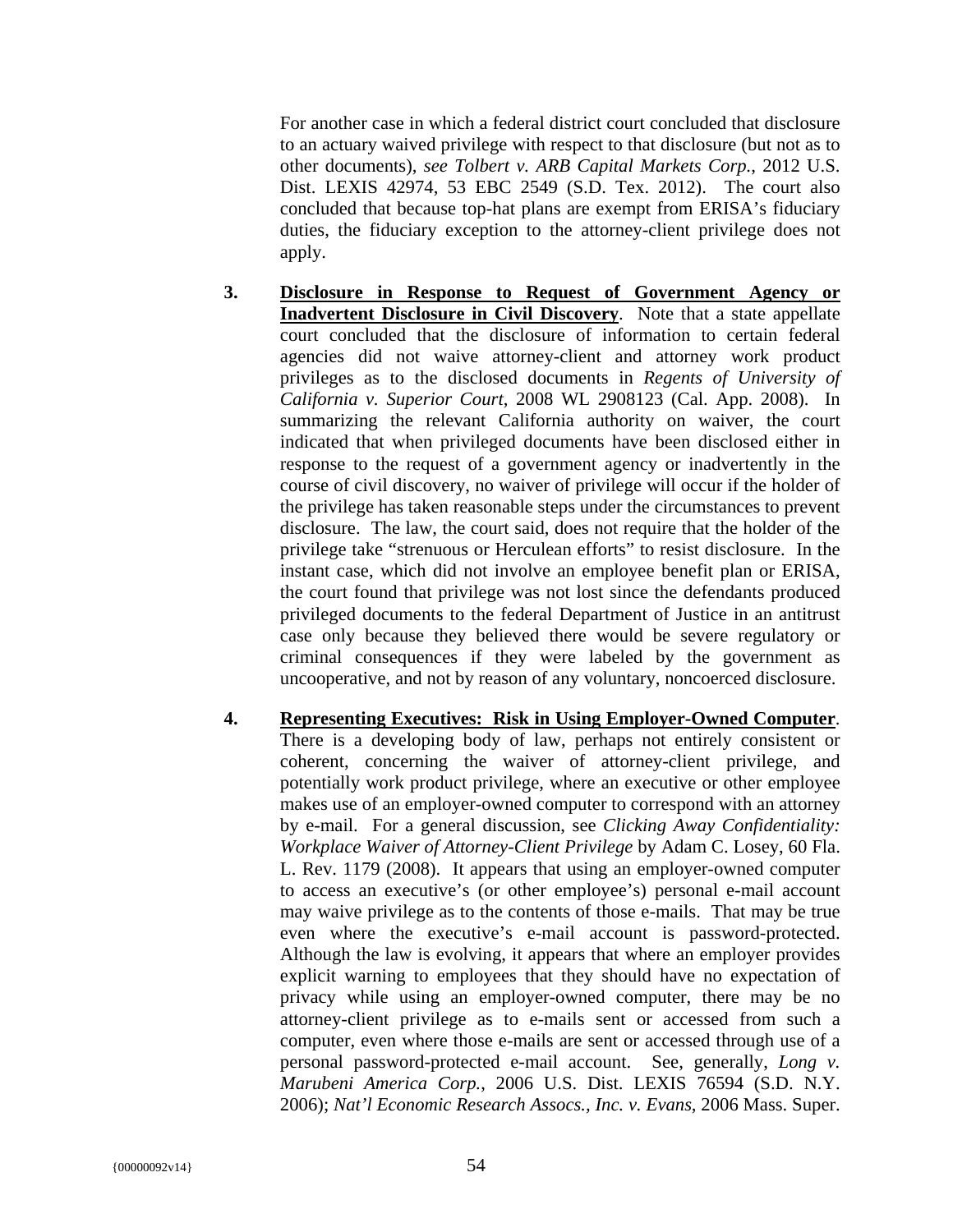LEXIS 371, 21 Mass. L. Rep. 337 (Mass. Super. Ct. 2006); *Curto v. Medical World Communications, Inc.*, 2006 U.S. Dist. LEXIS 29387 (E.D. N.Y. 2006).

**5. Bank of America Settlement with SEC Over Merrill Lynch Transaction.** A federal district court has raised a question about the waiver of attorney-client privilege where parties raise an "advice of counsel" defense in an SEC enforcement action. *SEC v. Bank of America Corp.,* 1:09-CV-06829 (S.D. N.Y. Aug. 25, 2009). The court has at least initially refused to approve a settlement of SEC disclosure violation allegations, under which the company, Bank of America, would pay a \$33 million fine, in part because the court wanted more information from the parties on whether Bank of America had waived attorney-client privilege. If it had not waived privilege, the court wanted a fuller explanation of how the SEC, in deciding not to bring charges against individual responsible officers of Bank of America, could credit those individual officers' statements that they relied on counsel concerning preparation of the allegedly misleading disclosure. The point that seemed to trouble the court most was that the burden of the proposed \$33 million penalty would fall to shareholders, and "arguably indirectly on U.S. taxpayers," instead of on individual officers associated with the misleading proxy statement.

The SEC had characterized its complaint as involving a straightforward disclosure violation, which it described as follows:

In the joint proxy statement, Bank of America represented that Merrill [Lynch] had agreed not to pay year-end performance bonuses or other discretionary incentive compensation to its executives prior to the closing of the merger without Bank of America's consent. In fact, Bank of America already had agreed that Merrill *could* pay a material amount of discretionary year-end and other bonuses to Merrill executives for 2008. Although the merger agreement was included as an exhibit and discussed in detail in the joint proxy statement, Bank of America's agreement allowing Merrill to pay discretionary bonuses was memorialized in a separate "disclosure" schedule that was omitted from the proxy statement and the contents of which were not disclosed prior to the shareholder vote on December 5, 2008.

The amount of the discretionary year-end bonuses was \$5.8 billion. The SEC argued that the \$5.8 billion in bonuses that Bank of America authorized Merrill to pay constituted nearly 12 percent of the \$50 billion purchase price, and was nearly 30 percent of Merrill's total shareholder stockholder equity.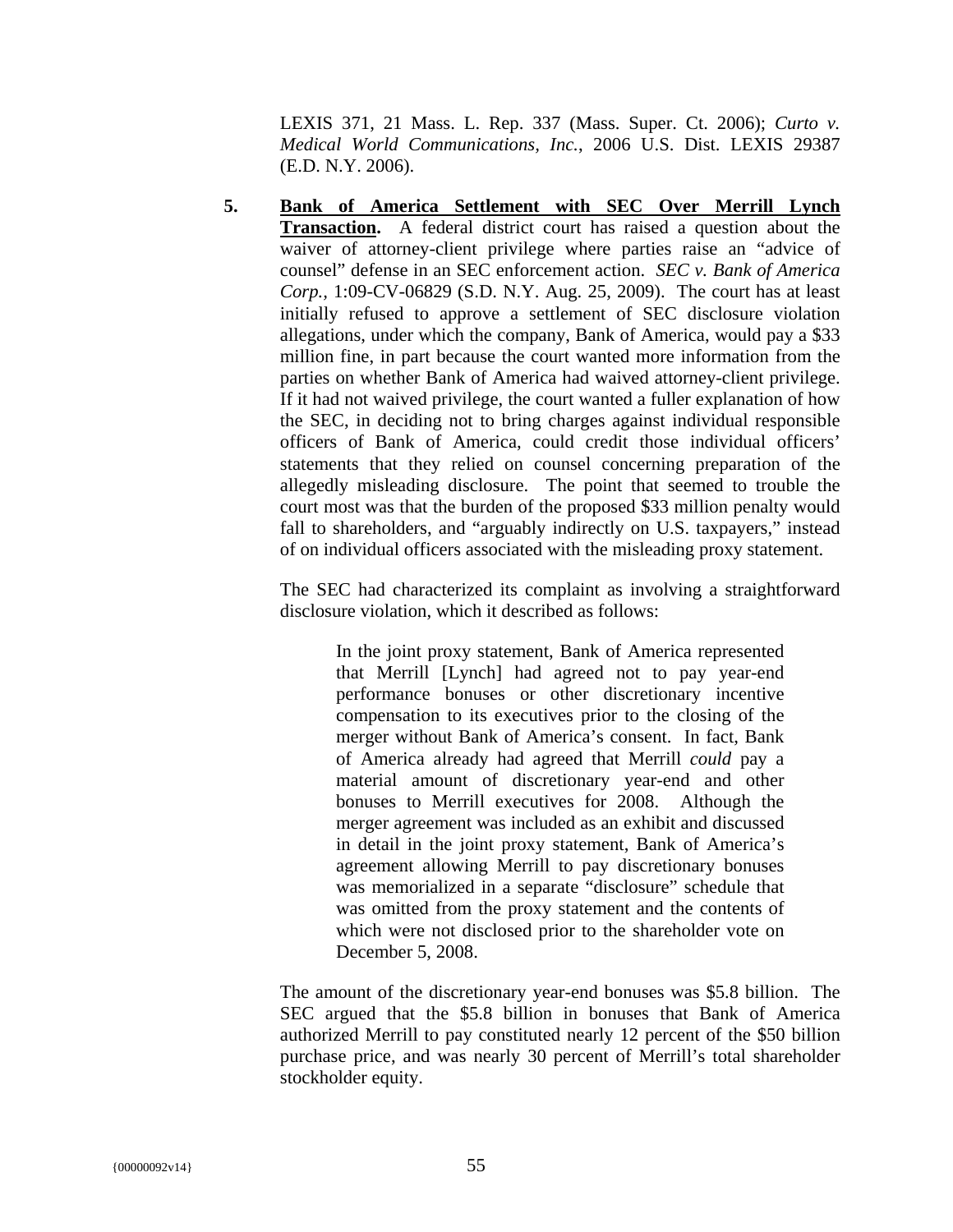Bank of America officers told the SEC they relied entirely on legal counsel in deciding what was to be disclosed in the proxy statement. The court explained its concern with the SEC's process in deciding not to charge individual officers as follows:

If the responsible officers of the Bank of America, in sworn testimony to the SEC, all stated that "they relied entirely on counsel," this would seem to be either a flat waiver of privilege or, if privilege is maintained, then entitled to no weight whatever, since the statement cannot be tested.

\* \* \* \* \*

If the SEC is right in [asserting that no waiver occurred], it would seem that all a corporate officer who has produced a false proxy statement need offer by way of defense is that he or she relied on counsel, and, if the company does not waive the privilege, the assertion will never be tested, and the culpability of both the corporate officer and the company counsel will remain beyond scrutiny.

The court ordered the parties to further brief the privilege issue. In those further briefs, the SEC explained its analysis as follows:

[C]orporate penalties are indirectly borne by shareholders. Accordingly, where shareholders have been harmed by violations the Commission will "seek penalties from culpable individual offenders acting for a corporation." [*Statement of the Securities and Exchange Commission Concerning Financial Penalties*, SEC Rel. No. 2006-4 (Jan. 4, 2006).] In the view of the Commission, however, the investigative record here does not provide an appropriate factual basis to charge individuals. The uncontroverted evidence in the investigative record is that lawyers for Bank of America and Merrill drafted the documents at issue and made the relevant decisions concerning disclosure of the bonuses. During the course of the investigation, key executives all stated that they delegated these decisions to counsel, who were aware of the relevant business terms of the transaction. There is no evidence that company executives separately discussed concealing compensation information and the executives questioned stated that there were no such discussions. Although the Commission assigns no weight to assertions of reliance on counsel in assessing the state of mind of the executives, under these uncontroverted facts and circumstances – that it was the lawyers rather than the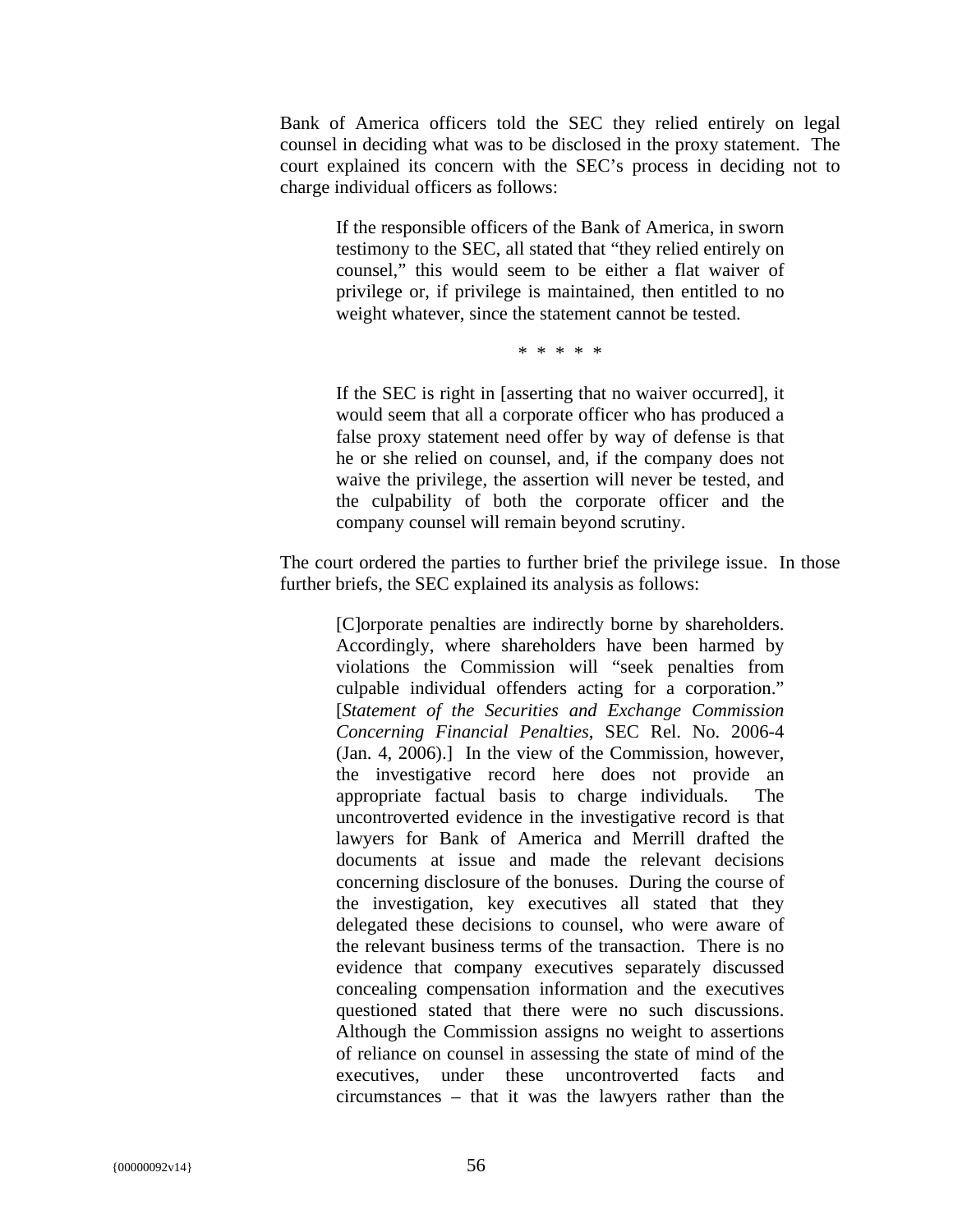executives themselves who made the actual disclosure decisions – there is a lack of evidentiary support to establish the factual predicate that is necessary to allege scienter-based fraud charges against company executives. Similarly, there is an insufficient evidentiary basis to establish a *prima facie* case of the requisite scienter with respect to the lawyers for purposes of alleging secondary liability under the securities laws.

As to privilege, the SEC stated that the Bank of America repeatedly asserted attorney-client privilege with respect to the production of documents in regard to testimony or interviews of witnesses, and had consistently declined to waive the privilege. The Commission indicated that its staff, as a matter of policy, will not credit an advice of counsel defense if a party in an investigation refuses to waive the privilege.

The SEC indicated that under Second Circuit precedent, the assertion by a party in an investigative setting that they have relied on counsel, or that they may have a defense based on such reliance, generally does not constitute a waiver of the attorney-client privilege (citing *John Doe Co. v. U.S.*, 350 F.3d 299 (2d Cir. 2003)). The result may be different, and there may be an implied waiver, where an advice of counsel defense is raised in a judicial setting. See *In re Grand Jury Proceedings*, 219 F.3d 175, 183 (2d Cir. 2000); *Sanofi-Synthelabo v. Apotex Inc.*, 363 F. Supp. 2d 592, 595 (S.D. N.Y. 2005); *In re Keeper of Records*, 348 F.3d 16, 23 (1st Cir. 2003); *U.S. v. White*, 887 F.2d 267, 270-71 (D.C. Cir. 1989).

There was, incidentally, expert testimony offered on behalf of Bank of America that it is typical to restrict "competitively sensitive" information, such as bonus information, to a separate disclosure schedule that is not included with the proxy statement. Bank of America also argued that the "total mix" of information available to shareholders, including media reports about the likelihood Merrill would pay billions of dollars in bonuses that preceded the shareholder vote in the merger, and SEC filings indicating that Merrill planned 2008 employee compensation roughly equal to what it had paid in 2007, effectively disclosed the incentive compensation.

The court ultimately approved a revised settlement, in an order dated February 22, 2010, though it did so with considerable reluctance. The settlement included some corporate governance measures designed to prevent nondisclosures in the future and a fine of \$150 million. As with the previously rejected settlement, the \$150 million fine – which the court characterized as "very modest" and appearing to be "paltry" – would be assessed against the company, and not against any individuals at the company. As to the court's previously expressed concern about there being no penalty against individuals, the court seemed to abide this result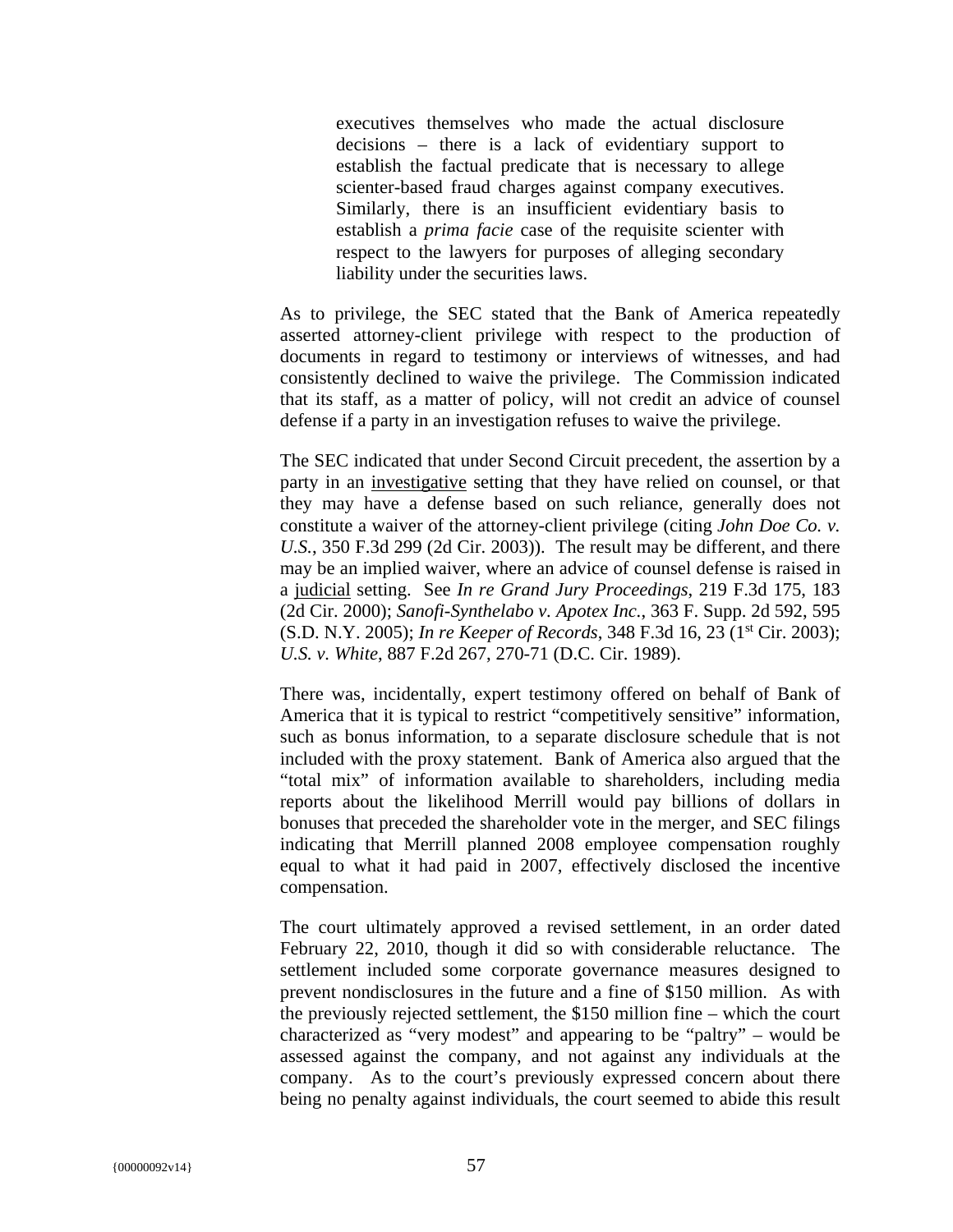by accepting as a reasonable conclusion (though not necessarily the one the court would have reached of its own accord) the SEC's view that the Bank and its officers acted only negligently, rather than intentionally, in causing nondisclosures concerning Merrill bonuses and Merrill's deteriorating financial performance.

The approved settlement would distribute the \$150 million only to former Bank of America shareholders, who were the shareholders harmed by the Bank's nondisclosures, and not to former Merrill shareholders who now own Bank of America stock, nor to Bank officers or directors who had access to the undisclosed information. The court observed that the effect of targeting the allocation of the settlement proceeds in this way (rather than allocating the proceeds to all shareholders) would be modest, "amounting perhaps to no more than a few pennies per share," and noted that although the legacy Merrill shareholders may have received a bit of a windfall as a result of the nondisclosures, they had in fact not been responsible for those nondisclosures yet would not be sharing in the settlement proceeds.

In one of the most interesting developments leading up to the settlement, Bank of America, which had been under considerable pressure to waive attorney-client privilege, did so to a limited extent under the terms of a protective order issued by the court on October 14, 2009. The court characterized the order as allowing Bank of America to waive attorneyclient privilege and work-product protection regarding certain categories of information material to the case (and which would seemingly be relevant as well to certain ongoing state and federal inquiries, including a host of pending civil lawsuits) without waiving that privilege and protection regarding other information that might be of interest in related private lawsuits. The court stated that this protective order comported with new Rule 502 of the Federal Rules of Evidence, as amended in 2008, which the court indicated permits such "cabined" waivers. The court's protective order listed 58 pending civil actions and stated that although Bank of America intended to waive attorney-client privilege and workproduct protection with respect to certain enumerated matters, it was not waiving privilege with respect to information relating solely to the legal defense of those private lawsuits.

At least one commentator has questioned whether the protective order will have the effect desired by Bank of America. See "Did Bank of America Mess Up Its Privilege Waiver?," by Zach Lowe, Law.com, October 20, 2009. One of the commentator's criticisms of the order concerns its use of the term "waiver." The commentator argued that Rule 502 does not deal with "waivers," but instead with the ability to disclose privileged documents in a limited way under the terms of a court order, and not a waiver. Whether or not this is an overly technical reading of Rule 502, the commentator also questioned whether, under the terms of the order,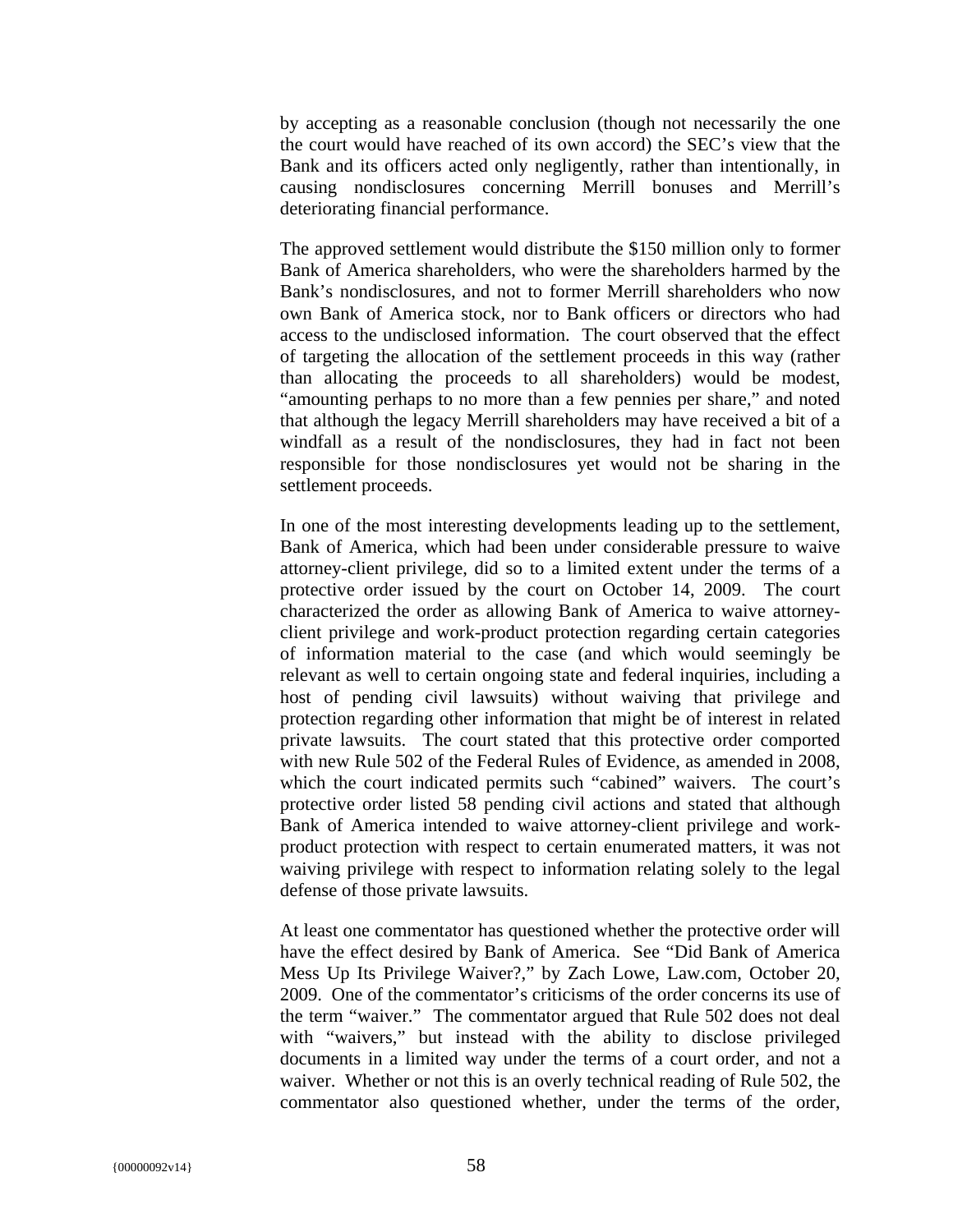documents disclosed to the SEC are protected from discovery by other parties in other litigation. This latter issue may be tested in the relatively near future given that in what is apparently the largest of the civil lawsuits, involving the consolidation of 30 cases relating to the Bank of America/Merrill Lynch merger, the court lifted the automatic stay under the Private Securities Litigation Reform Act (the "PSLRA") to permit discovery, prior to the court ruling on any motion to dismiss, of documents produced by Bank of America to government agencies (including the SEC, Congress, the New York Attorney General, and the North Carolina Attorney General), as well as transcripts of testimony given in connection with those investigations. *In re Bank of America Corp. Securities, Derivative, and ERISA Litigation*, 2009 U.S. Dist. LEXIS 108322 (S.D.N.Y. 2009). And another derivative case against the Bank of America and pending in the Delaware Chancery Court has reportedly survived a motion to dismiss, so discovery can begin even without a waiver of the automatic stay under the PSLRA.

**6. Federal Rule of Evidence 502: Subject Matter Waiver and Inadvertent Disclosures in Federal Proceedings or to a Federal Agency**. In late 2008, President Bush signed into law a bill adding new Federal Rule of Evidence 502. Pub. L. 110-322.

Federal Rule of Evidence 502 reads, in its entirety, as follows:

**(a) DISCLOSURE MADE IN A FEDERAL PROCEEDING OR TO A FEDERAL OFFICE OR AGENCY; SCOPE OF A WAIVER**.—When the disclosure is made in a Federal proceeding or to a Federal office or agency and waives the attorney-client privilege or workproduct protection, the waiver extends to an undisclosed communication or information in a Federal or State proceeding only if:

(1) the waiver is intentional;

(2) the disclosed and undisclosed communications or information concern the same subject matter; and

(3) they ought in fairness to be considered together.

**(b) INADVERTENT DISCLOSURE**. – When made in a Federal proceeding or to a Federal office or agency, the disclosure does not operate as a waiver in a Federal or State proceeding if:

(1) the disclosure is inadvertent;

(2) the holder of the privilege or protection took reasonable steps to prevent disclosure; and

(3) the holder promptly took reasonable steps to rectify the error, including (if applicable) following Federal Rule of Civil Procedure 26(b)(5)(B).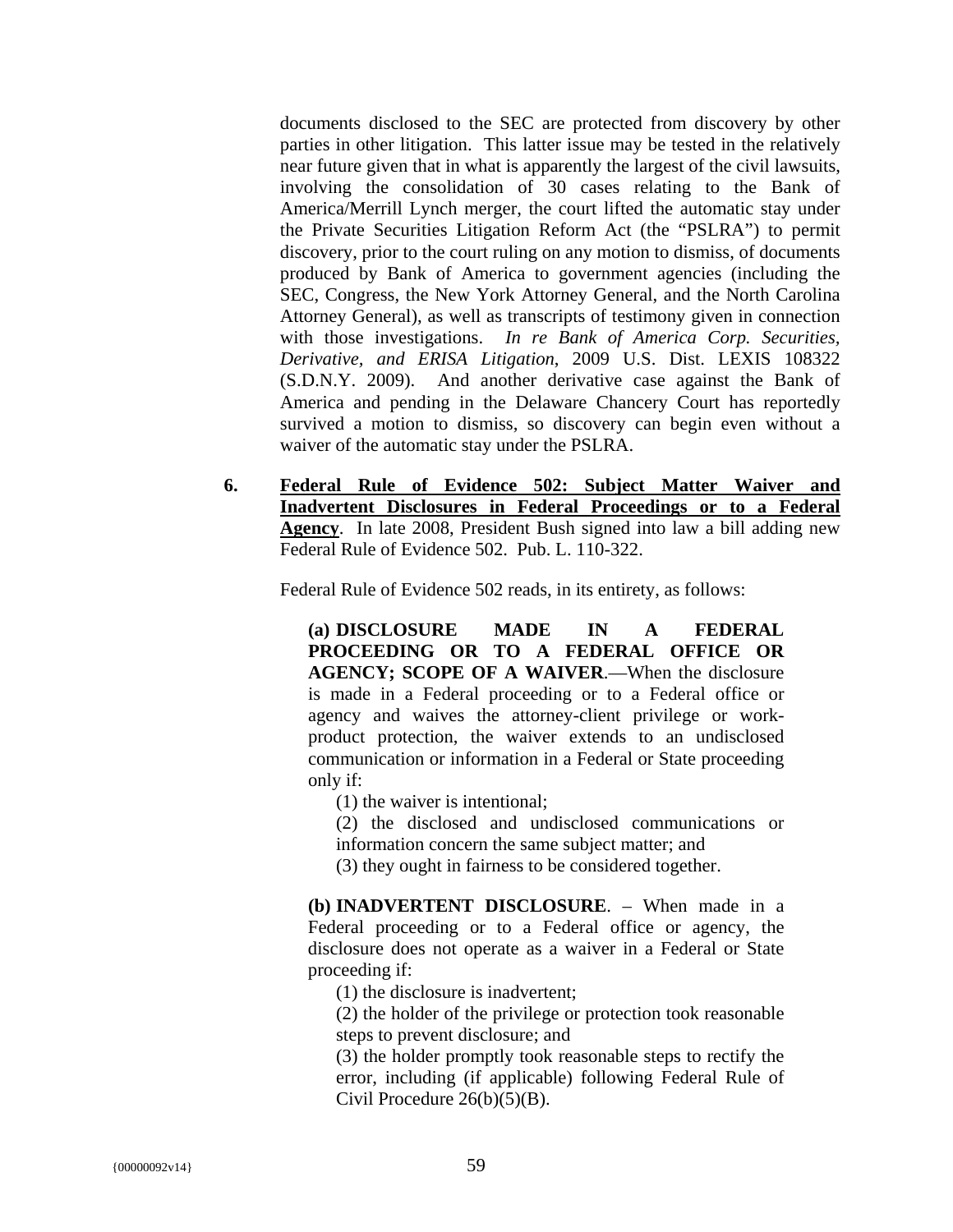## **(c) DISCLOSURE MADE IN A STATE PROCEEDING**.—

When the disclosure is made in a State proceeding and is not the subject of a State-court order concerning waiver, the disclosure does not operate as a waiver in a Federal proceeding if the disclosure:

(1) would not be a waiver under this rule if it had been made in a Federal proceeding; or

(2) is not a waiver under the law of the State where the disclosure occurred.

**(d) CONTROLLING EFFECT OF A COURT ORDER**.— A Federal court may order that the privilege or protection is not waived by disclosure connected with the litigation pending before the court – in which event the disclosure is also not a waiver in any other Federal or State proceeding.

**(e) CONTROLLING EFFECT OF A PARTY AGREEMENT**. – An agreement on the effect of disclosure in a Federal proceeding is binding only on the parties to the agreement, unless it is incorporated into a court order.

**(f) CONTROLLING EFFECT OF THIS RULE**. – Notwithstanding Rules 101 and 1101, this rule applies to State proceedings and to Federal court-annexed and Federal courtmandated arbitration proceedings, in the circumstances set out in the rule. And notwithstanding Rule 501, this rule applies even if State law provides the rule of decision.

## **(g) DEFINITIONS**. – In this rule:

(1) "attorney-client privilege" means the protection that applicable law provides for confidential attorney-client communications; and

(2) "work-product protection" means the protection that applicable law provides for tangible material (or its intangible equivalent) prepared in anticipation of litigation or for trial.

The Federal Rules of Evidence apply in the federal district courts, and also in the Tax Court pursuant to Tax Code Section 7453 and Tax Court Rule 143(a). The new rule addresses the waiver of attorney-client privilege and work-product protection when disclosures are made "in a Federal proceeding" or to a "Federal office or agency." The rule addresses both (a) whether a disclosure in those contexts constitutes a waiver of the attorney-client privilege or work-product protection with respect to undisclosed communications or information concerning the same subject matter (a "subject matter waiver"), and (b) whether an inadvertent disclosure operates as a waiver at all.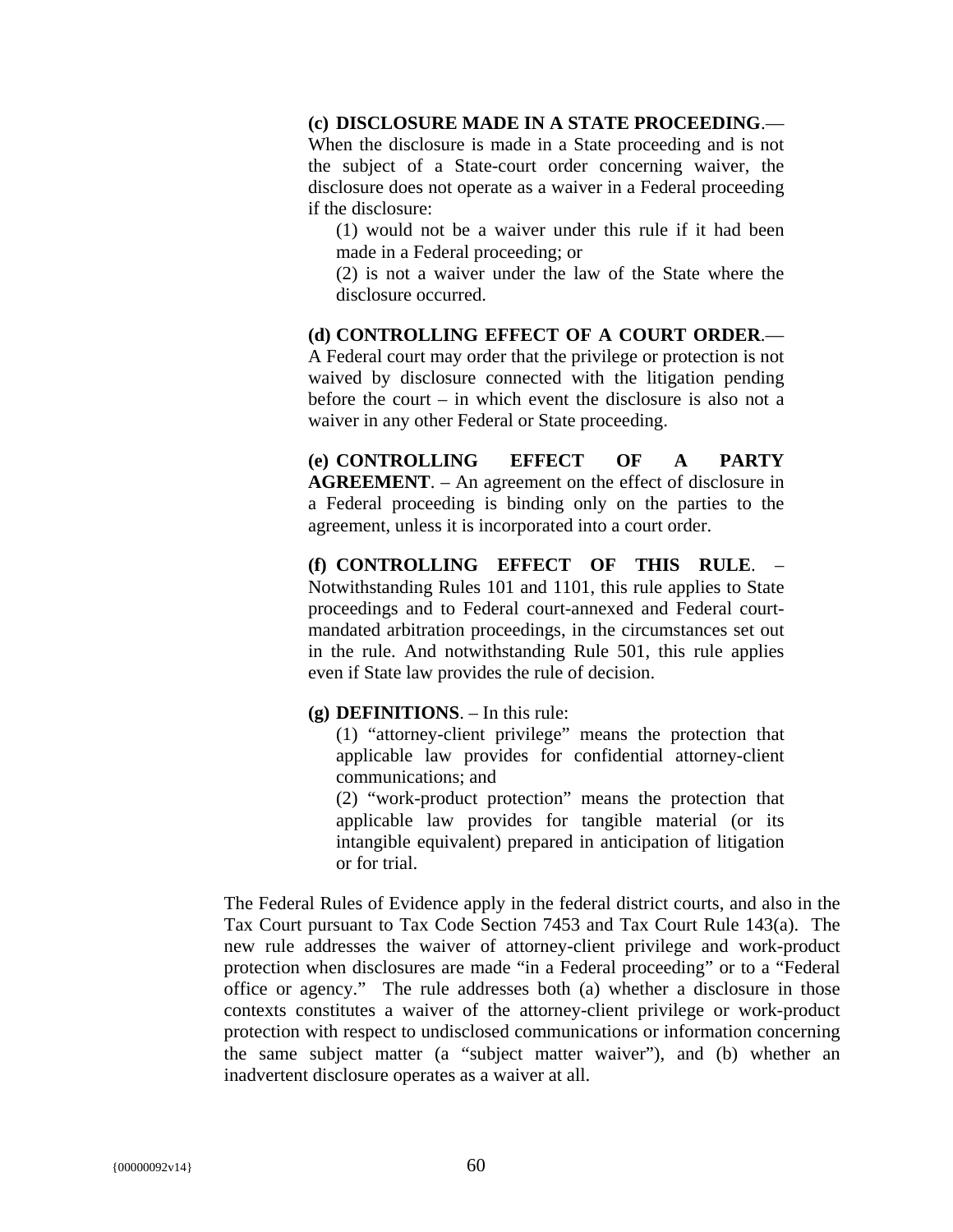The stated objective for adoption of the rule was to alleviate the costs associated with electronic discovery in document production in litigation, by reducing the risks associated with inadvertent production of protected material. Under the rule, where an attorney inadvertently discloses information, the disclosure will not constitute a waiver so long as (a) the holder of the privilege or protection took reasonable steps to prevent disclosure, and (b) the holder promptly took reasonable steps to rectify the error, which might include utilizing the procedure in Federal Rule of Civil Procedure  $26(b)(5)(B)$  for attempting to "clawback" the inadvertently disclosed information. FRE § 502(b).

As to an intentional disclosure made during a Federal proceeding or to a Federal office or agency, Rule  $502(a)$  addresses the issue of subject matter waiver. Generally, a waiver resulting from such a voluntary disclosure will only extend to an undisclosed communication or information in a Federal or State proceeding if (1) the waiver was intentional, (2) the disclosed and undisclosed communications or information concern the same subject matter, and (3) the disclosed and undisclosed communications or information "ought in fairness" be considered together.

The first of these requirements – that the disclosure have been intentional – is a repudiation of the position previously taken by some courts that inadvertent disclosure of protected material can constitute a general subject matter waiver as to other documents or information. The third requirement – that the disclosed and undisclosed communications "ought in fairness" be considered together – is presumably intended to prevent parties from engaging in the intentional and misleading use of protected or privileged information. As the IRS' Office of Chief Counsel put it in Chief Counsel Notice 2009-023, "[i]f a party intentionally places protected information into the litigation in a selective, misleading and unfair manner, then there will be a waiver as to the undisclosed information concerning the same subject matter." That, presumably, is because the intentionally disclosed information and the undisclosed information ought in fairness be considered together, to prevent the disclosing party from misleading others.

The referenced Chief Counsel Notice, which is attached to this outline as **Appendix A**, summarizes nicely both the background and effect of Rule 502. Rule 502(e) expressly authorizes parties to enter into an agreement on the effect of disclosure in a Federal proceeding, though that agreement will be binding only on the parties to it unless it is incorporated into a court order. The Chief Counsel Notice, though, cautions those at the Service to avoid claw-back agreements (agreements regarding the disposition of inadvertently produced documents) and quick-peek agreements (agreements allowing the requesting party to take a quick peek at documents without the producing party undertaking the time and expense in advance to review the entire population of documents). The Service's concern with these types of agreements is, in part, that entering into them without first establishing that the documents are privileged or protected may give taxpayers the impression that they are entitled to these agreements, and that the government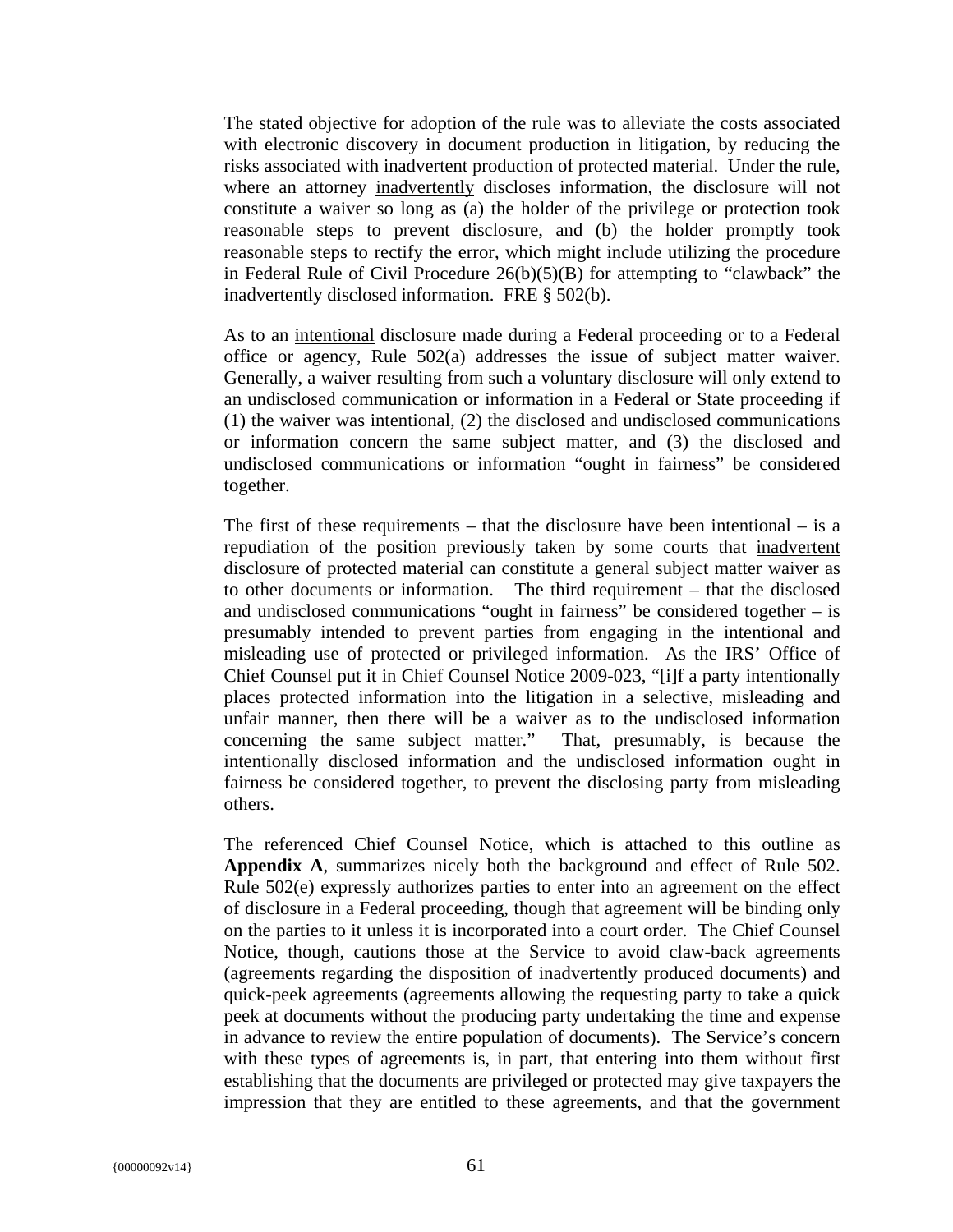must negotiate an appropriate agreement before a taxpayer must turn over responsive documents.

As to quick-peek agreements, the Chief Counsel Notice termed them "inconsistent with the producing party's duty to take reasonable steps to prevent disclosure of privileged or protected information." The Office of the Chief Counsel also expressed concern about the effect of such agreements on other parties. The Chief Counsel Notice put it this way:

Entering into a non-waiver agreement with a view to adoption by the court might be viewed as the Service taking a partisan position in pending or prospective litigation between private litigants for expediency's sake. For example, it may be argued that the entry of a Rule 502(d) order raises a question of whether that order violates the Due Process rights of persons and entities who are not parties to the Tax Court litigation because the rule purports to make an order of the court binding on all persons and entities in all federal or state proceedings, whether or not they were the parties to the litigation and regardless of whether the nonparties are subject to the jurisdiction of the Tax Court.

## **V. Work Product Doctrine**.

Even when no attorney-client privilege applies, certain attorney-client communications may be protected from discovery under the work product doctrine. That doctrine was established by the U. S. Supreme Court in *Hickman v. Taylor*, 329 U.S. 495 (1947), and is codified as Rule 26(b)(3) of the Federal Rules of Civil Procedure as follows :

[A] party may obtain discovery of documents and tangible things otherwise discoverable under subdivision (b)(1) of this rule and prepared in anticipation of litigation or for trial by or for another party or by or for that other party's representative (including the other party's attorney, consultant, surety, indemnitor, insurer, or agent) only upon a showing that the party seeking discovery has substantial need of the materials in the preparation of the party's case and that the party is unable without undue hardship to obtain the substantial equivalent of the materials by other means. In ordering discovery of such materials when the required showing has been made, the court shall protect against disclosure of the mental impressions, conclusions, opinions, or legal theories of an attorney or other representative of a party concerning the litigation.

Attorney-client privilege belongs to the client and the client alone. In contrast, the work product rule may be claimed by either a client or an attorney. *E.g., Donovan v. Fitzsimmons*, 90 F.R.D. 583, 587, 2 EBC 1393 (N.D. Ill. 1981); *Everett v. USAir Group, Inc.,* 165 F.R.D. 1 (D.D.C. 1995). Disclosure to third parties does not normally work a waiver of work product protection, unless that disclosure involves a significant likelihood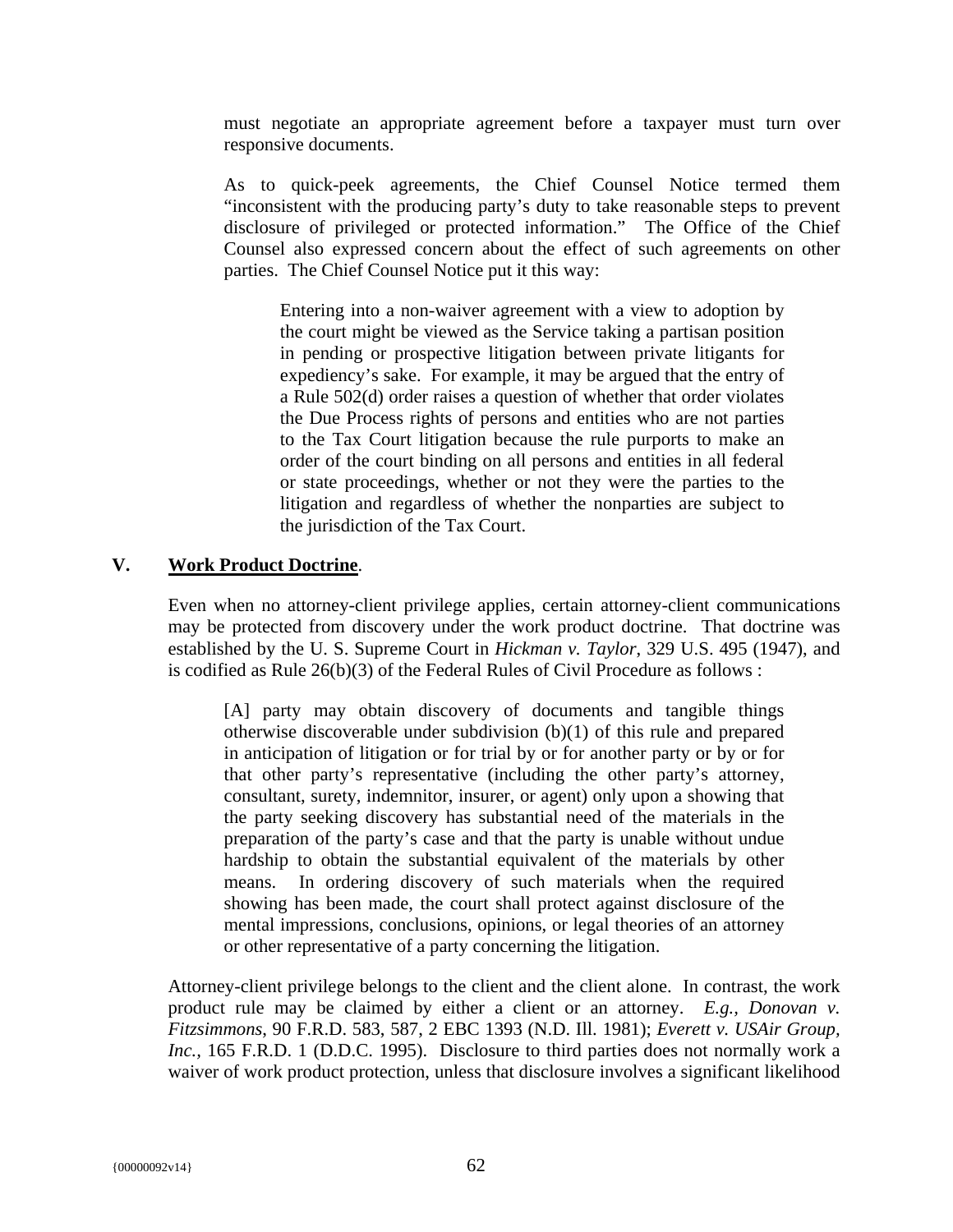that a litigation adversary will obtain the materials. *Castle v. Sangamo Westin, Inc.*, 744 F.2d 1464 (11<sup>th</sup> Cir. 1984); Restatement § 91(4).

The work product doctrine may not be applied against a client (or against a client's interest). In *Everett v. USAir Group, Inc.*, 165 F.R.D. 1 (D.D.C. 1995), the court concluded that although "the [work product] privilege belongs, at least in part, to the attorney," attorneys generally "may not invoke it to shield their attorney-work product from their own ultimate clients, the plan beneficiaries." As a consequence, even where documents were prepared expressly in anticipation of litigation, they were not protected "in so far as they were prepared in anticipation of litigation on behalf of the plan beneficiaries." 165 F.R.D. at 5.

A. **In "Anticipation of Litigation."** Importantly, the work product privilege applies only where material is prepared in "anticipation of litigation." Restatement § 87, cmt. i. If material is not prepared in anticipation of litigation, a party seeking discovery need not show a "substantial need" or "undue hardship" to overcome a claim of work product privilege. For employee benefits cases addressing application of the work product privilege *see Helt v. Metropolitan District Commission*, 113 F.R.D. 7, 7 EBC 2617 (D. Conn. 1986) (correspondence between trustees and pension plan attorneys did not enjoy work product privilege where the correspondence was made prior to the date the trustees received "demand or warning of charges or information from an outside source that a claim, demand, or charge was in prospect") (quoting *United States v. American Telephone & Telegraph*, 86 F.R.D. 603, 627 (D.D.C. 1979)); *Wsol v. Fiduciary Management Associates, Inc.*, 1999 WL 1129100, 23 EBC 2583 (N. D. Ill. 1999) (letter and report prepared by attorney enjoyed work product privilege where attorney was retained following the publication of articles in the press, receipt of correspondence, and issuance of federal subpoenas from a grand jury, all suggesting irregular and improper practices connected with the fund's investments, since litigation arising from these practices could be anticipated); *Hudson v. General Dynamics Corp.*, 186 F.R.D. 271 (D. Conn. 1999) (quoting the Second Circuit's decision in *United States v. Adlman*, 68 F.3d 1495 (2d Cir. 1995), *order vacated by*, 134 F.3d 1194 (2d Cir. 1998) for the proposition that "there is no rule that bars the application of work product rule to documents created prior to the event giving rise to litigation"); *Beal v. Treasure Chest Casino*, 1999 WL 461970 (E.D. La. 1999) (no work product protection for (a) a third-party administrator's "report to file" memorializing steps taken during investigation of a participant's claim, (b) a letter from the third-party administrator requesting a legal opinion on the claim, or (c) a written report to an underwriter 12 days after the plaintiff notified the employer he had retained an attorney, because each of these was considered to have been prepared in the ordinary course of insurance business); *Martin v. Valley National Bank*, 140 F.R.D. 291 (S.D. N.Y. 1991), *summary judgment granted sub nom Reich v. Valley National Bank*, 837 F. Supp. 1259, 17 EBC 1257 (S.D. N.Y. 1993) (Department of Labor enjoyed no work product protection for certain forms and internal memoranda since, although litigation was sufficiently foreseeable with respect to some of the documents, DOL failed to prove the documents were prepared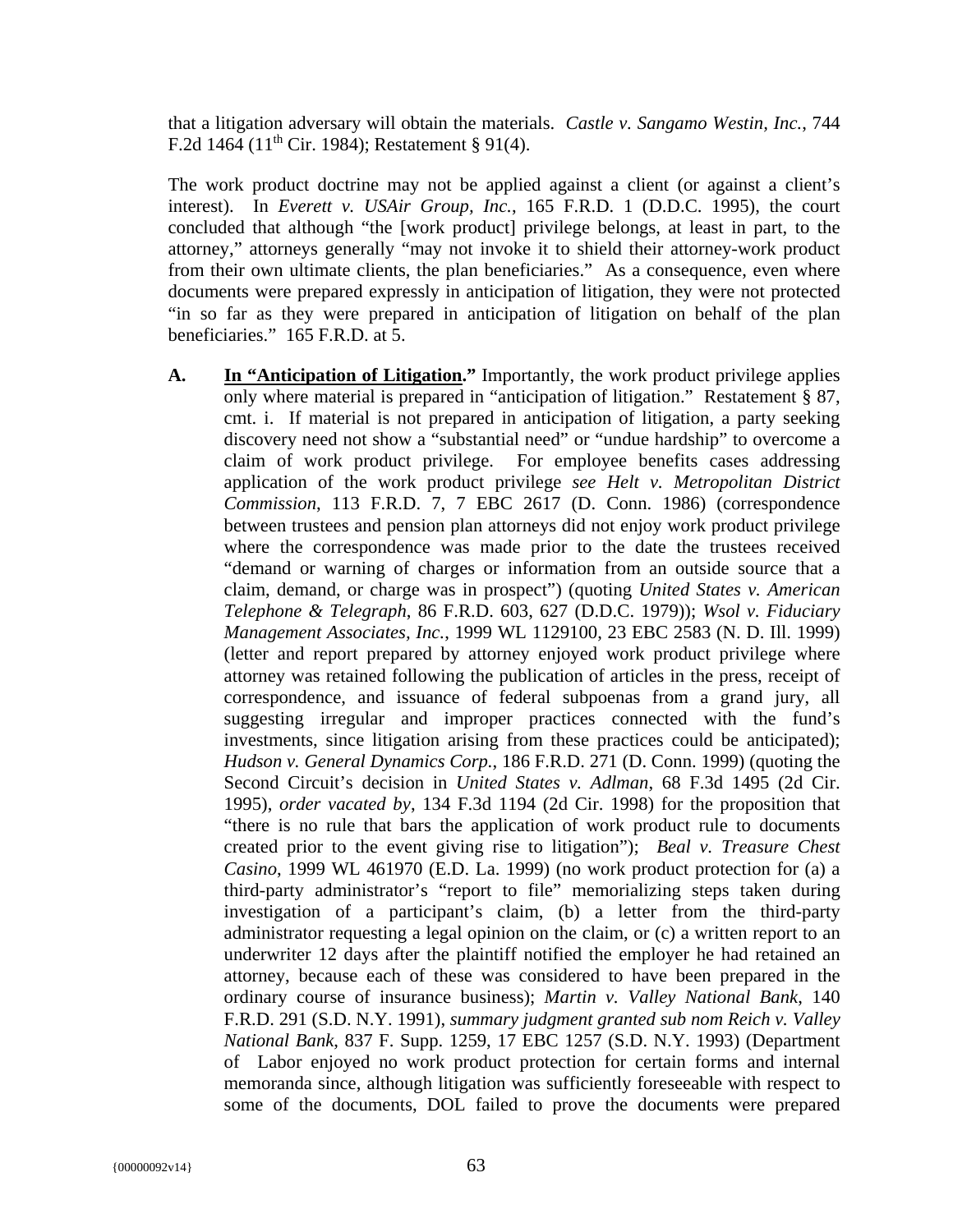principally to assist in litigation; work product protection did not apply to a document prepared before a formal investigation was opened, since there could be no work product protection until the Department of Labor demonstrated the discovery of information that made litigation likely); *United States v. Adlman*, 68 F.3d 1495 (2d Cir. 1995), *order vacated by*, 134 F.3d 1194 (2d Cir. 1998) (in tax litigation, documents can be prepared in anticipation of litigation even before the subject transaction had been investigated and, in fact, even before the transaction occurs; whether work product rule applies depends on how firm the expectancy of litigation is); *Schmidt, Long & Associates, Inc. v. Aetna U.S. Healthcare, Inc.*, 2001 U.S. Dist. LEXIS 7145, 26 EBC 1828 (E.D. Pa.), *summary judgment granted in part, denied in part,* 2001 U.S. Dist. LEXIS 10709 (E.D. Pa. 2001) (no work product protection applied to documents prepared by an independent auditor hired to review claims administration, because the likelihood of litigation depended on the results of that audit).; *Anderson v. Sotheby's Inc. Severance Plan,* \_\_\_\_\_\_\_\_\_\_\_ (S.D.N.Y. May 13, 2005) (Case No. 04 CIV 8180 (SAS)(DFE)) (documents created in the ordinary course of assessing a participant's claim for severance benefits are not protected under the work product doctrine).

- **B.** Fiduciary Exception? Several courts have concluded that there is no fiduciary exception to the work product doctrine (analogous to the fiduciary exception to attorney-client privilege). These courts have refused to create a fiduciary exception to the work product doctrine, in part, because plan beneficiaries do "not stand in the same position with respect to the *attorney*, for whom the work product rule was designed to benefit," as they do to plan fiduciaries. *Donovan v. Fitzsimmons*, 90 F.R.D. 583, 2 EBC 1393 (N. D. Ill. 1981) (emphasis added). *Accord, Helt v. Metropolitan District Commission*, 113 F.R.D. 7, 7 EBC 2617 (D. Conn. 1986); *Wildbur v. Arco Chemical Co.*, 974 F.2d 631, 16 EBC 1235 (5<sup>th</sup> Cir. 1992). But see, *Redd v. Bhd. Of Maintenance of Way Employees Div. of the Int'l Bhd. Of Teamsters*, 2009 U.S. Dist. LEXIS 46288 (E.D. Mich. 2009) (concluding that courts have found that the fiduciary exception may overcome the work product privilege "at least as to materials prepared in the 'pre-decisional' phase of a benefit determination"; the court cited *Lewis,* 203 F.R.D. at 623, and *Geissal*, 192 F.R.D. at 625, for support, characterizing the holdings in *Lewis* and *Geissal* as involving a fiduciary exception to the work product privilege; in fact, though, the courts in those decisions concluded that there was no work product privilege because the communications were not "in anticipation of" litigation); *Fortier v. Principal Life Ins. Co.*, 2008 U.S. Dist. LEXIS 43108 (E.D. N.C. 2008) (stating, *in dicta,* that a fiduciary exception applies to the work product doctrine in some circuits, citing to two opinions collected in *Tatum*, 247 F.R.D. at 493); *Harvey v. Standard Ins. Co*., 2011 U.S. Dist. LEXIS 107834, 53 EBC 2185 (N.D. Ala. 2011) (applied the fiduciary exception to work product doctrine).
- **C. "Substantial Need" Exception**. Although most courts have concluded there is no "good cause" exception to the work product doctrine, Federal Rule of Civil Procedure 26(b)(3) permits the discovery of documents otherwise subject to work product immunity where the party seeking discovery has "substantial need" of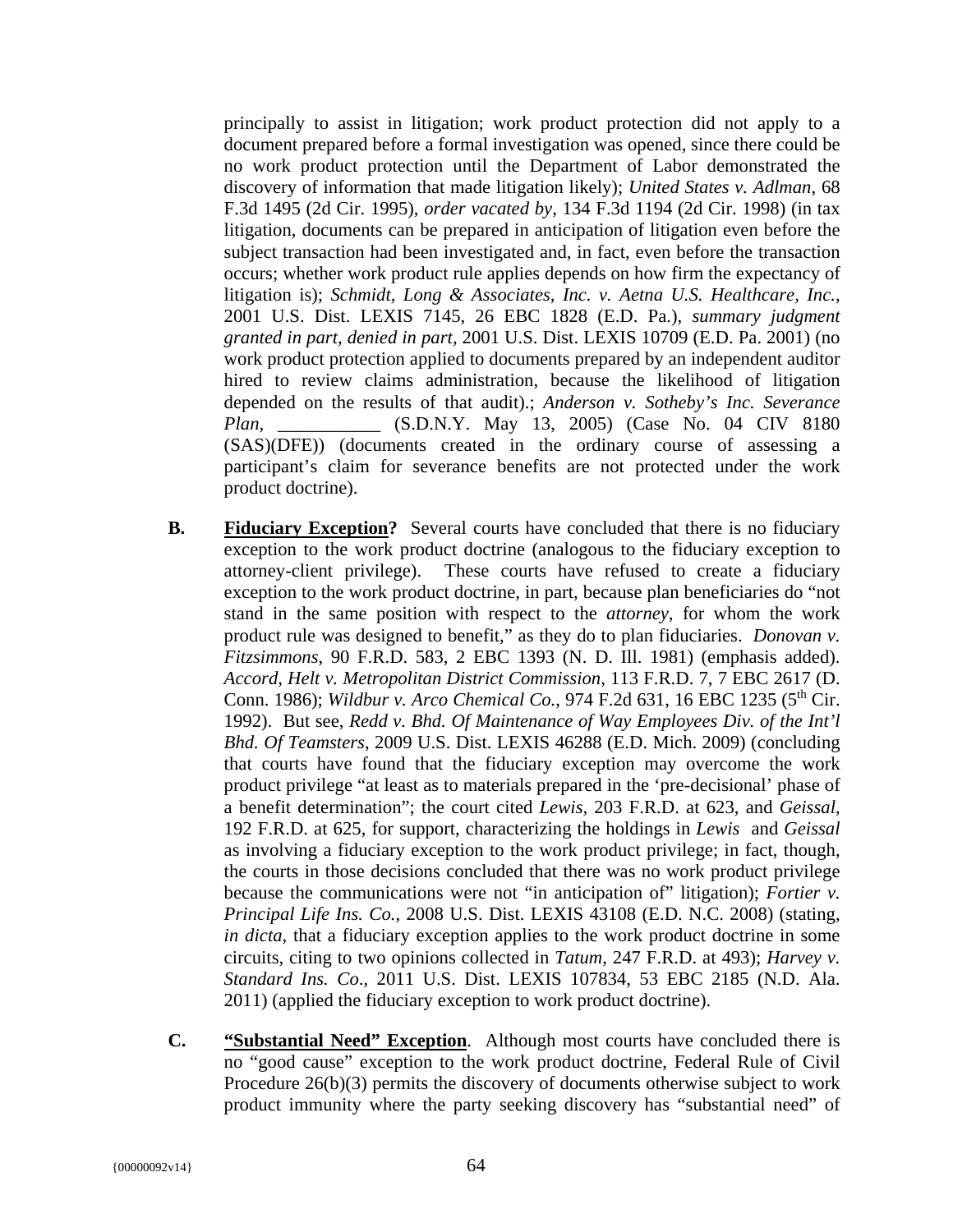the materials in preparation of the party's case and the party is unable "without undue hardship" to obtain the substantial equivalent by other means. For example, where fiduciaries allege they acted appropriately and did not breach their fiduciary duties because they acted upon "advice of counsel," participants or the Department of Labor may have an opportunity to discover documents relating to that advice. *See, e.g., Donovan v. Fitzsimmons*, 90 F.R.D. 583 (N.D. Ill. 1981).

**D. "Dual Purpose" Documents: Tax Advice - IRS' Discovery Relating to Tax Accrual Work Papers**. In a 3-2 decision, an *en banc* panel of the First Circuit concluded that the work product doctrine did not shield from an IRS summons "tax accrual work papers" prepared by attorneys and others in a company's tax department. These were papers prepared to support the company's calculation of tax reserves for its audited corporate financial statements. *U.S. v. Textron Inc.*, 577 F.3d 21 (1st Cir. 2009).

The decision is notable in a several ways. First, the district court had concluded that any attorney-client privilege that may have existed was waived when the company disclosed the work papers' contents to its independent accountants. The appeals court apparently was not asked to review this holding.

The bulk of the appellate court decision dealt with the work product doctrine. The First Circuit concluded that the work papers were independently required by statutory and audit requirements, and largely for that reason the work product privilege did not apply. The court summed up its ruling as follows:

[T]he work product privilege is aimed at protecting work done for litigation, not in preparing in financial statements. Textron's work papers were prepared to support financial filings and gain auditor approval; the compulsion of the securities laws and auditing requirements assure that they will be carefully prepared, in their present form, even though not protected . . . .

**"Prepared for Litigation" Standard (as opposed to "Because of Litigation" Standard.** A vigorous dissenting opinion accused the majority of changing the work product standard in the First Circuit as it relates to dual purpose documents – that is, documents having a business purpose, but also prepared in anticipation of litigation. The dissent claimed that the court had abandoned its previous precedent in *Maine v. U.S. Dept. of Interior*, 298 F.3d 60 (1st Cir. 2002), in which the court had been influenced by the Second Circuit's decision in *U.S. v. Adlman*, 134 F.3d 1194 (2d Cir. 1998). In *Maine*, which the dissent characterized as establishing a "because of" test, the proper inquiry was whether "in light of the nature of the document and the factual situation in the particular case, the document can be fairly said to have been prepared or obtained because of the prospect of litigation." 298 F.3d at 68 (emphasis in original) (quoting *U.S. v. Adlman*, 134 F.3d 1194, 1202 (2d Cir. 1998)). The dissent argued that the majority had replaced this test with a "prepared for" test, under which one must ask whether the documents were "prepared for use in possible litigation." The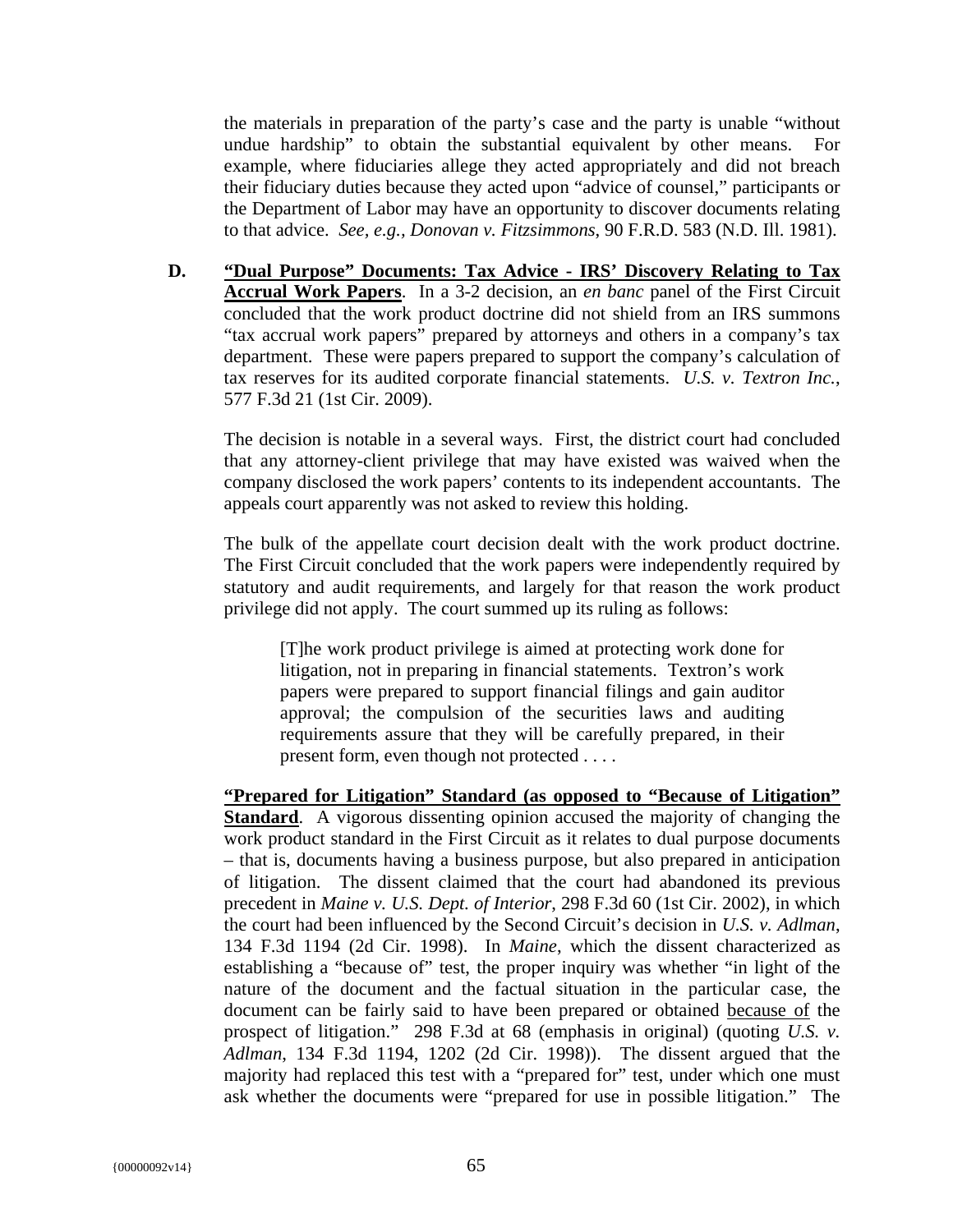dissent criticized this as being an even narrower privilege than a Fifth Circuit standard the court had previously rejected as being overly narrow, under which the work product doctrine protects documents only if they are "primarily motivated to assist in future litigation." (emphasis added) (quoting from *U.S. v. El Paso*, 682 F.2d 530, 542-43 (5th Cir. 1982), which itself cited *U.S. v. Davis*, 636 F.2d 1028, 1040 (5th Cir. 1981)).

The dissent noted that the tax accrual work papers at issue included estimates by Textron's counsel expressing, in percentage terms, their judgments regarding Textron's chances of prevailing in any litigation over tax positions that might be challenged by the IRS. The dissent said there would have been no need to create a tax reserve if Textron had not anticipated a dispute with the IRS that was likely to result in litigation or some other adversarial proceeding.

The dissent warned that the majority's decision will result in attorneys who identify "good faith questions and uncertainties in their clients' tax returns" being more likely to avoid putting those concerns in writing, thereby diminishing the quality of their representation. This will be the result, the dissent predicted, because providing such information in writing will result in discovery by the IRS. The dissent noted, in this regard, that although the law required that Textron prepare audited financial statements reporting total reserves based on contingent tax liabilities, and the accounting standards require some evidential support before those statements can be certified, the accounting standards do not explicitly require the form and detail of documents prepared by Textron's attorneys with respect to each potentially challenged tax item. Instead, all that must be actually reported is the company's final tax reserve liability amount.

The dissent said these concerns are all the more worrying because the majority's decision will remove protection not only for the company's work papers, but also for "back up materials." In *Textron* these materials included "notes and memoranda written by Textron's in-house tax attorneys reflecting their opinions as to which items should be included on the spreadsheet and the hazard of litigation percentage that should apply to each item." The dissent said these documents involved not simply numbers used to compute a total reserve, but in fact explained the legal rationale underpinning the company's views of its litigation chances. In essence, requiring disclosure of these papers would permit one party to litigation, the IRS, to discover an opposing party's analysis of the business risks of that litigation, including the amount of money set aside in a litigation reserve fund.

Most strikingly, the dissent argued that the general application of the new rule announced by the majority is that there will be no protection for documents analyzing anticipated litigation, if those documents are prepared to assist in a business decision rather than to assist in the conduct of the litigation. The court continued, as follows: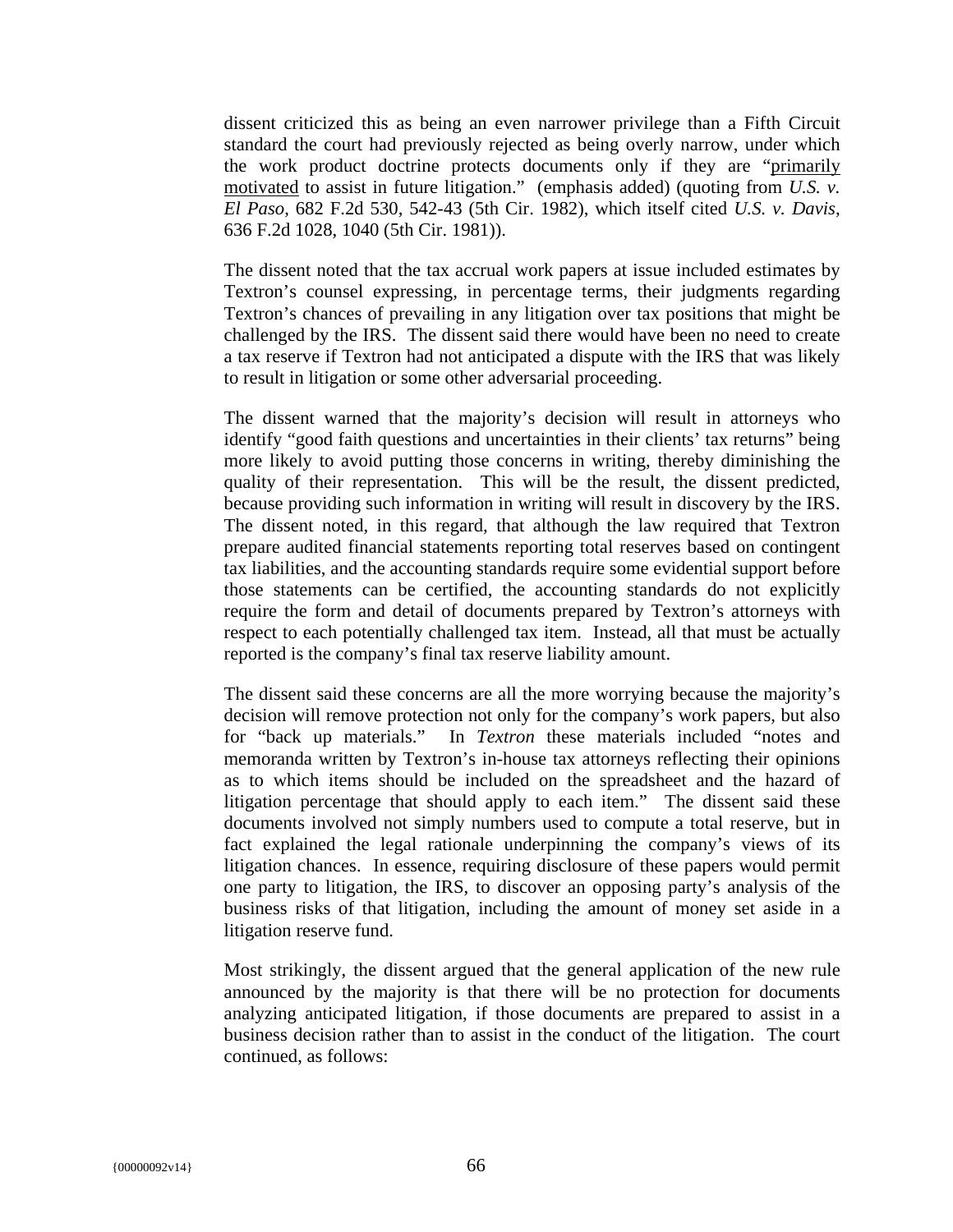Nearly every major business decision by a public company has a legal dimension that will require such analysis [of anticipated litigation]. Corporate attorneys preparing such analyses should now be aware that their work product is not protected in this circuit.

**Majority's Recitation of Facts**. To give the reader full context of the dispute, here is the majority's rather nice statement of the facts:

The question for the *en banc* court is whether the attorney work product doctrine shields from an IRS summons "tax accrual work papers" prepared by lawyers and others in Textron's Tax Department to support Textron's calculation of tax reserves for its audited corporate financial statements. Textron is a major aerospace and defense conglomerate, with well over a hundred subsidiaries, whose consolidated tax return is audited by the IRS on a regular basis. To understand the dispute, some background is required concerning financial statements, contingent tax reserves and tax audit work papers.

As a publicly traded corporation, Textron is required by federal securities law to have public financial statements certified by an independent auditor. See 15 U.S.C. §§ 781, 78m (2006); 17 C.F.R. § 210 *et seq*. (2009). To prepare such financial statements, Textron must calculate reserves to be entered on the company books to account for contingent tax liabilities. Such liabilities, which affect the portrayal of assets and earnings, include estimates of potential liability if the IRS decides to challenge debatable positions taken by the taxpayer in its return.

The calculation of such reserves entails preparing work papers describing Textron's potential liabilities for further taxes; these underpin the tax reserve entries in its financial statement and explain the figures chosen to the independent auditor who certifies that statement as correct. By examining the work papers the accountant discharges its own duty to determine "the adequacy and reasonableness of the corporation's reserve account for contingent tax liabilities." *United States v. Arthur Young & Co.,* 465 U.S. 805, 812, 104 S. Ct. 1495, 79 L. Ed. 2d 826 (1983) (rejecting claim of accountant work product privilege protecting such work papers).<sup>1</sup> The work papers are thus one step in a process whose outcome is a certified financial statement for the company.

> 1 The procedural requirement that auditors examine tax accrual work papers is based on a combination of Statement on Auditing Standards No. 96, Audit Documentation (2002), *superseded by* Auditing Standards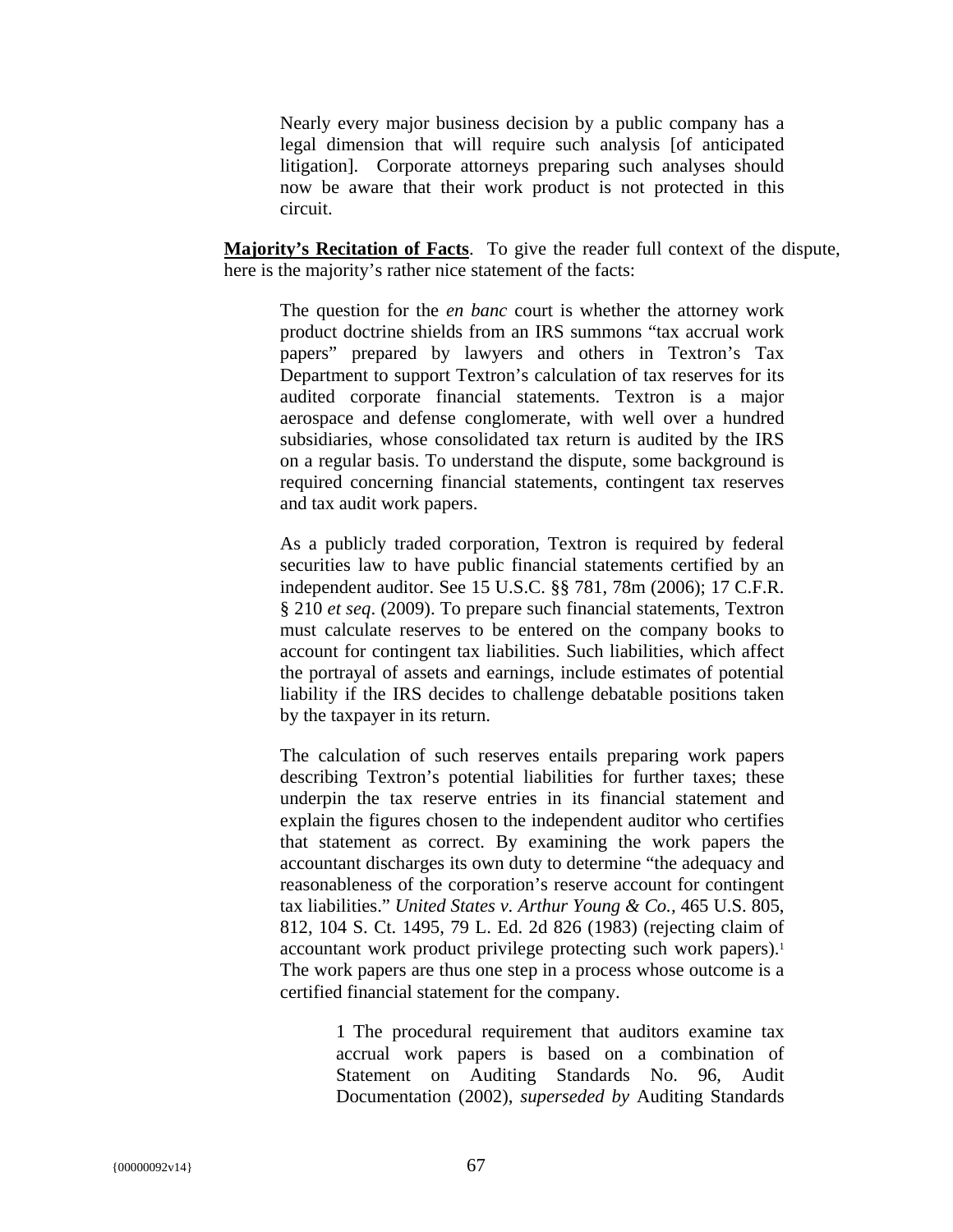No. 3, Audit Documentation (2004); Statement on Auditing Standards No. 326, Evidential Matter (1980); and Auditing Interpretation No. 9326, Evidential Matter: Auditing Interpretations of Section 326 (2003).

In Textron's case, its Tax Department lists items in the tax return that, if identified and challenged by the IRS, could result in additional taxes being assessed. The final spreadsheets list each debatable item, including in each instance the dollar amount subject to possible dispute and a percentage estimate of the IRS' chances of success. Multiplying the amount by the percentage fixes the reserve entered on the books for that item. The spreadsheets reflecting these calculations may be supported by backup emails or notes.

A company's published financial statements do not normally identify the specific tax items on the return that may be debatable but incorporate or reflect only the total reserve figure. As the Supreme Court explained in *Arthur Young*, tax accrual work papers provide a resource for the IRS, if the IRS can get access to them, by "pinpoint[ing] the 'soft spots' on a corporation's tax return by highlighting those areas in which the corporate taxpayer has taken a position that may, at some later date, require the payment of additional taxes" and providing "an item-by-item analysis of the corporation's potential exposure to additional liability." 465 U.S. at 813.

The IRS does not automatically request tax accrual work papers from taxpayers; rather, in the wake of Enron and other corporate scandals, the IRS began to seek companies' tax accrual work papers only where it concluded that the taxpayer had engaged in certain listed transactions "that [are] the same as or substantially similar to one of the types of transactions that the [IRS] has determined to be a tax avoidance transaction." 26 C.F.R. § 1.6011- 4(b)(2) (2009). Only a limited number of transactions are so designated.2

> 2 A current list of such transaction types, amounting to less than three dozen, appears at Internal Revenue Service, Recognized Abusive and Listed Transactions - LMSB Tier I Issues, http://www.irs.gov/businesses/corporations/article /0,,id=120633,00.html (visited July 7, 2009).

The present case began with a 2003 IRS audit of Textron's corporate income tax liability for the years 1998-2001. In reviewing Textron's 2001 return, the IRS determined that a Textron subsidiary - Textron Financial Corp. ("Textron Financial")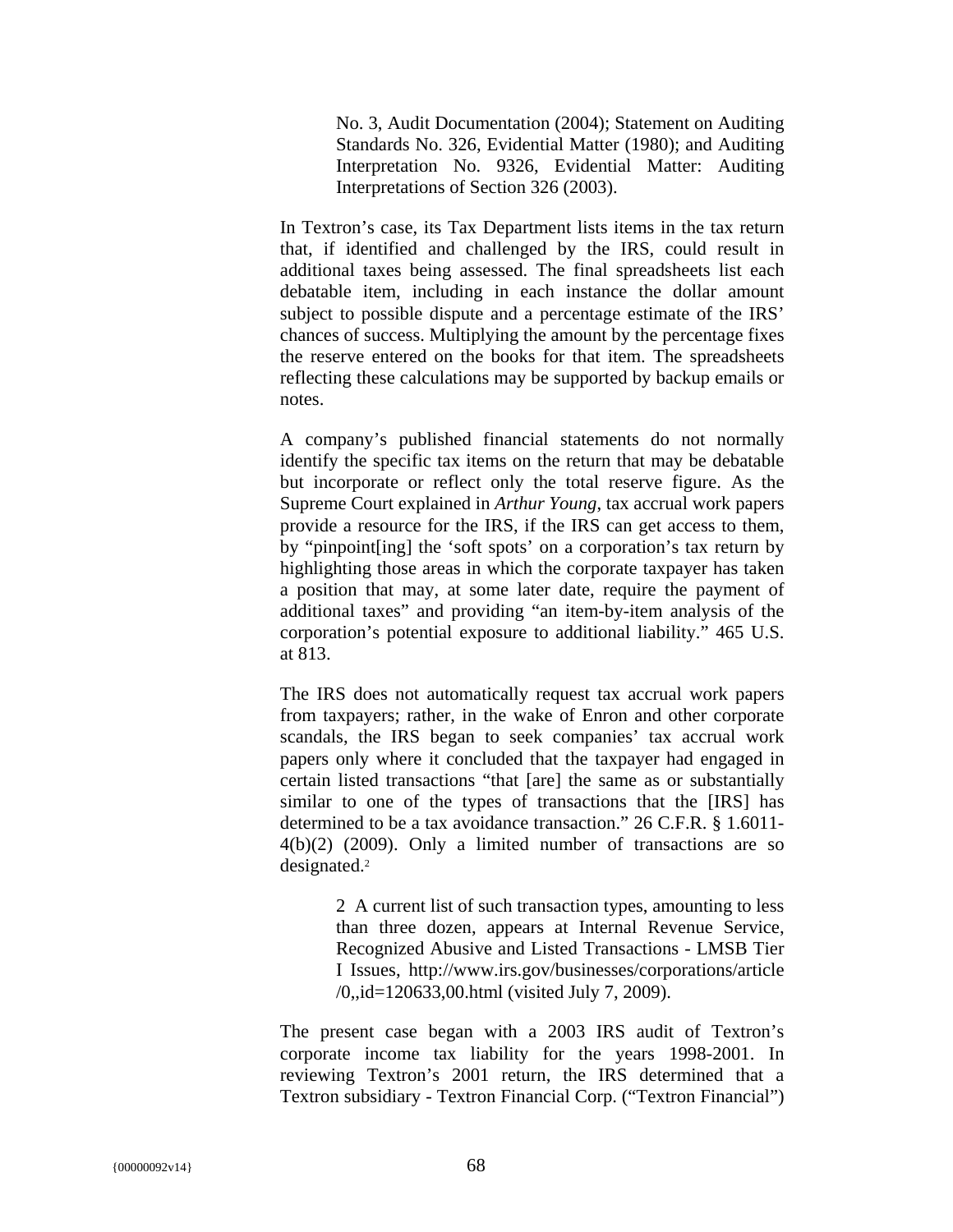- had engaged in nine listed transactions. In each of the nine instances, Textron Financial had purchased equipment from a foreign utility or transit operator and leased it back to the seller on the same day. Although such transactions can be legitimate, the IRS determined that they were sale-in, lease-out ("SILO") transactions, which are listed as a potential tax shelter subject to abuse by taxpayers.

SILOs allow tax-exempt or tax-indifferent organizations - for example, a tax-exempt charity or a city-owned transit authority - to transfer depreciation and interest deductions, from which they cannot benefit, to other taxpayers who use them to shelter income from tax. Where the only motive of a sale and lease back is tax avoidance, it can be disregarded by the IRS and taxes assessed on the wrongly sheltered income.3

> 3 *See AWG Leasing Trust v. United States,* 592 F. Supp. 2d 953, 958 (N.D. Ohio 2008) (upholding denial of depreciation and interest deductions for SILO transaction); I.R.S. Notice 2005-13, 2005-9 I.R.B. 630 (Feb. 11, 2005); Shvedov, *Tax Implications of SILOs, QTEs, and Other Leasing Transactions with Tax-Exempt Entities* 10-12, CRS Report for Congress (Nov. 30, 2004).

Textron had shown the spreadsheets to its outside accountant, Ernst & Young, but refused to show them to the IRS. The IRS issued an administrative summons pursuant to 26 U.S.C. § 7602 (2006), which allows the IRS, in determining the accuracy of any return, to "examine any books, papers, records, or other data which may be relevant or material to such inquiry." *Id*. § 7602(a)(1). According to IRS policy, where the taxpayer claims benefits from only a single listed transaction, the IRS seeks only the workpapers for that transaction; but where (as in Textron's case) the taxpayer claims benefits from multiple listed transactions, the IRS seeks all of the workpapers for the tax year in question. I.R.S. Announcement 2002-63, 2002-27 I.R.B. 72 (July 8, 2002). The summons also sought related work papers created by Ernst & Young in determining the adequacy of Textron's reserves that Textron might possess or could obtain. Textron again refused.

The IRS brought an enforcement action in federal district court in Rhode Island. See 26 U.S.C. § 7604(a) (2006). Textron challenged the summons as lacking legitimate purpose and also asserted, as bars to the demand, the attorney-client and tax practitioner privileges and the qualified privilege available for litigation materials under the work product doctrine. The IRS contested all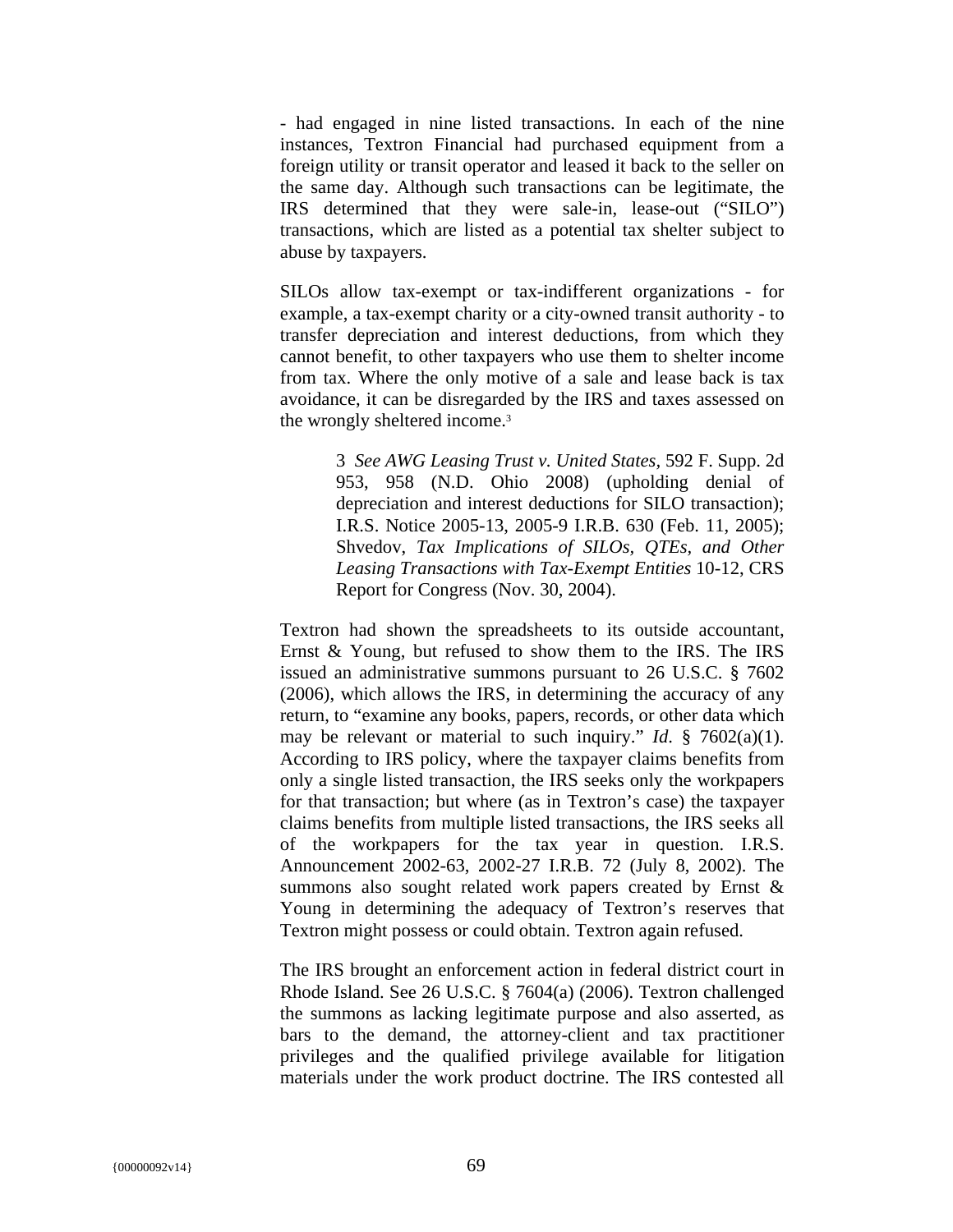of the privilege claims. Both the IRS and Textron filed affidavits and, in addition, the district court heard witnesses from both sides.<sup>4</sup>

> 4 Textron's evidence came from Norman Richter, chief tax counsel and manager of Textron's Tax Department; Roxanne Cassidy, director of tax reporting; Edward Andrews, director of tax audits; Debra Raymond, vice president, taxes, of Textron Financial; and Mark Weston, a partner in Ernst & Young. IRS evidence was provided by Internal Revenue Agent Edward Vasconcellos; Professor Douglas Carmichael, former chief auditor of the regulatory body for auditors of public companies (the Public Company Accounting Oversight Board); and Gary Kane, an IRS expert on tax accrual work papers.

Textron agreed that it usually settled disputes with the IRS through negotiation or concession or at worst through the formal IRS administrative process; but it testified that sometimes it had litigated disputed tax issues in federal court. Its evidence also showed that the estimates for tax reserves and the supporting work papers were generated within its Tax Department but that tax lawyers in that department were centrally involved in their preparation and that Textron Financial also used an outside counsel to advise it on tax reserve requirements.

Textron described generically the contents of the work papers in question: these included (1) summary spreadsheets showing for each disputable item the amount in controversy, estimated probability of a successful challenge by the IRS, and resulting reserve amounts; and (2) back up e-mail and notes. In some instances the spreadsheet entries estimated the probability of IRS success at 100 percent. Textron said that the spreadsheets had been shown to and discussed with its independent auditor but physically retained by Textron.

Neither side disputed that the immediate purpose of the work papers was to establish and support the tax reserve figures for the audited financial statements. Textron's evidence was to the effect that litigation over specific items was always a possibility; the IRS did not deny that in certain cases litigation could result although it said that this was often unlikely. Whether Textron's evidence is materially different than that of the IRS remains to be considered.

The D.C. Circuit also has considered the application of the work product doctrine to materials produced by a company's independent auditor. In *U.S. v. Deloitte LLP*, 610 F.3d 129 (D.C. Cir. 2010), the court considered whether a company's independent auditor must produce three documents in connection with ongoing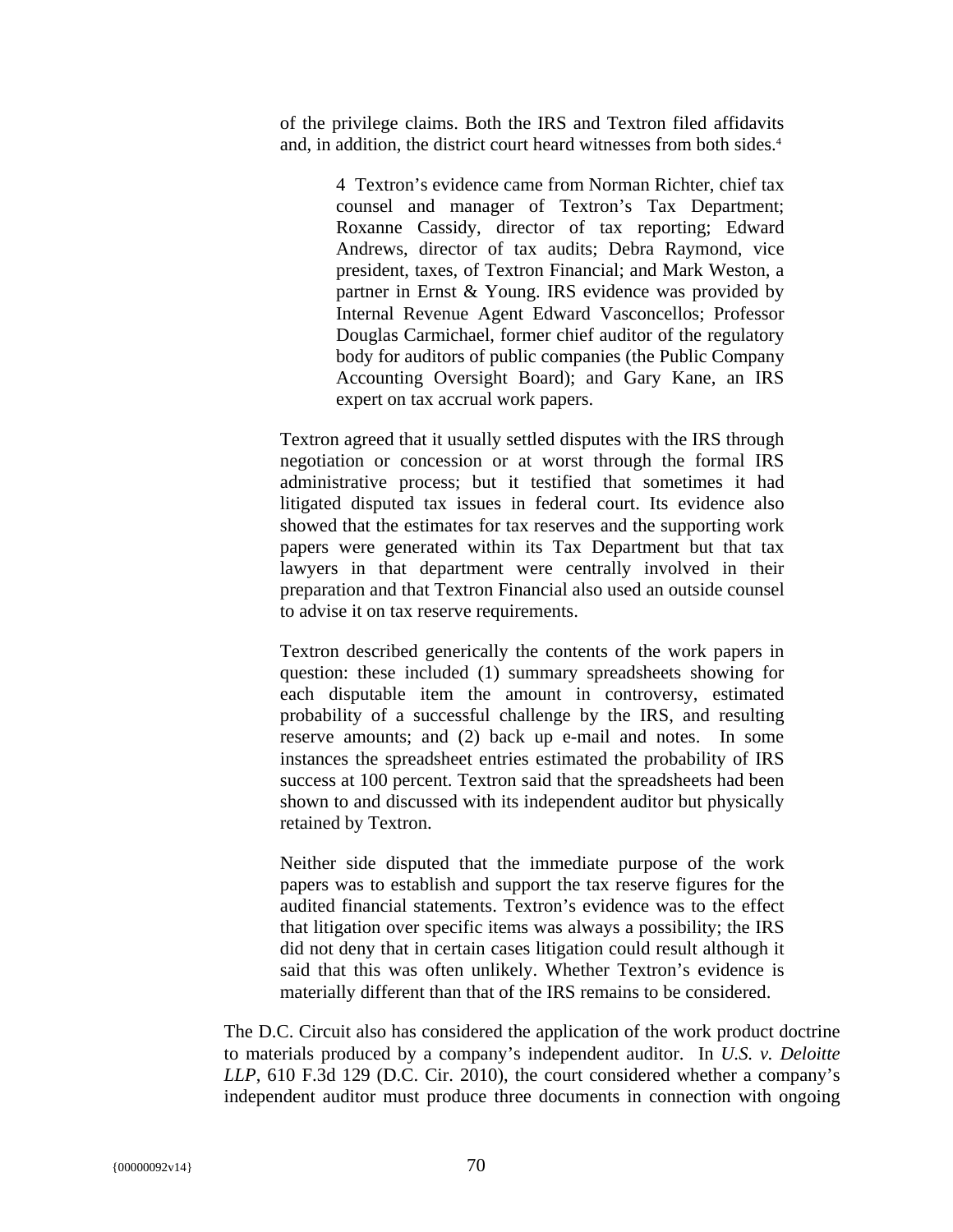tax litigation between the company and the IRS. The IRS argued that one of the documents was not work product because it was prepared by the auditor, Deloitte, during the audit process. In addition, although the IRS conceded that the other two documents were work product, it argued that the company, Dow Chemical, waived work-product protection when it disclosed those documents to Deloitte.

The three disputed documents were (a) a draft memorandum prepared by Deloitte that summarized a meeting between Dow employees, Dow's outside counsel, and Deloitte employees about the possibility of litigation over a tax matter and the necessity of accounting for that possibility in an ongoing audit, (b) a memorandum and flow chart prepared by two Dow employees – an accountant and an in-house attorney, and (c) a tax opinion prepared by Dow's outside counsel. The second and third of these documents were disclosed to Deloitte so it could "review the adequacy of Dow's contingency reserves" for the transactions at issue. According to Dow's Director of Taxes, Deloitte "compelled Dow's production of these documents by informing the company that access to these documents was required in order to provide Dow with an unqualified audit opinion for its public financial statements."

The government argued that the first of the documents, the draft memorandum prepared by Deloitte, could not be work product for two reasons. First, it argued that it could not be work product because it was created by Deloitte, not Dow or its representative. Second, it argued that the memorandum could not be work product because it was generated as part of the routine audit process, not in anticipation of litigation. The D.C. Circuit rejected both of these arguments, but concluded that the district court lacked sufficient information to determine that the entire memorandum was work product.

As to the ability of the document created by Deloitte to constitute work product, the court said "the question is not who created the document or how they are related to the party asserting work-product protection, but whether the document contains work product – the thoughts and opinions of counsel developed in anticipation of litigation." The court concluded that the memorandum generated during the annual audit was being prepared "in anticipation of litigation" under the "because of" standard, under which work product applies where a document was "prepared or obtained because of the prospect of litigation."

The court then considered whether the two documents prepared by Dow, but disclosed to Deloitte, lost their work-product protection by reason of that disclosure. The IRS conceded that these latter two Dow documents were work product, but contended that Dow waived work-product protection by disclosing them to Deloitte. The D.C. Circuit said to the best of its knowledge, no Circuit had addressed whether disclosing work product to an independent auditor constituted a waiver. It observed, however, that most district courts addressing the issue have found no waiver in that circumstance. The court stated that "while voluntary disclosure waives the attorney-client privilege, it does not necessarily waive work-product protection." The disclosure of work product to a third party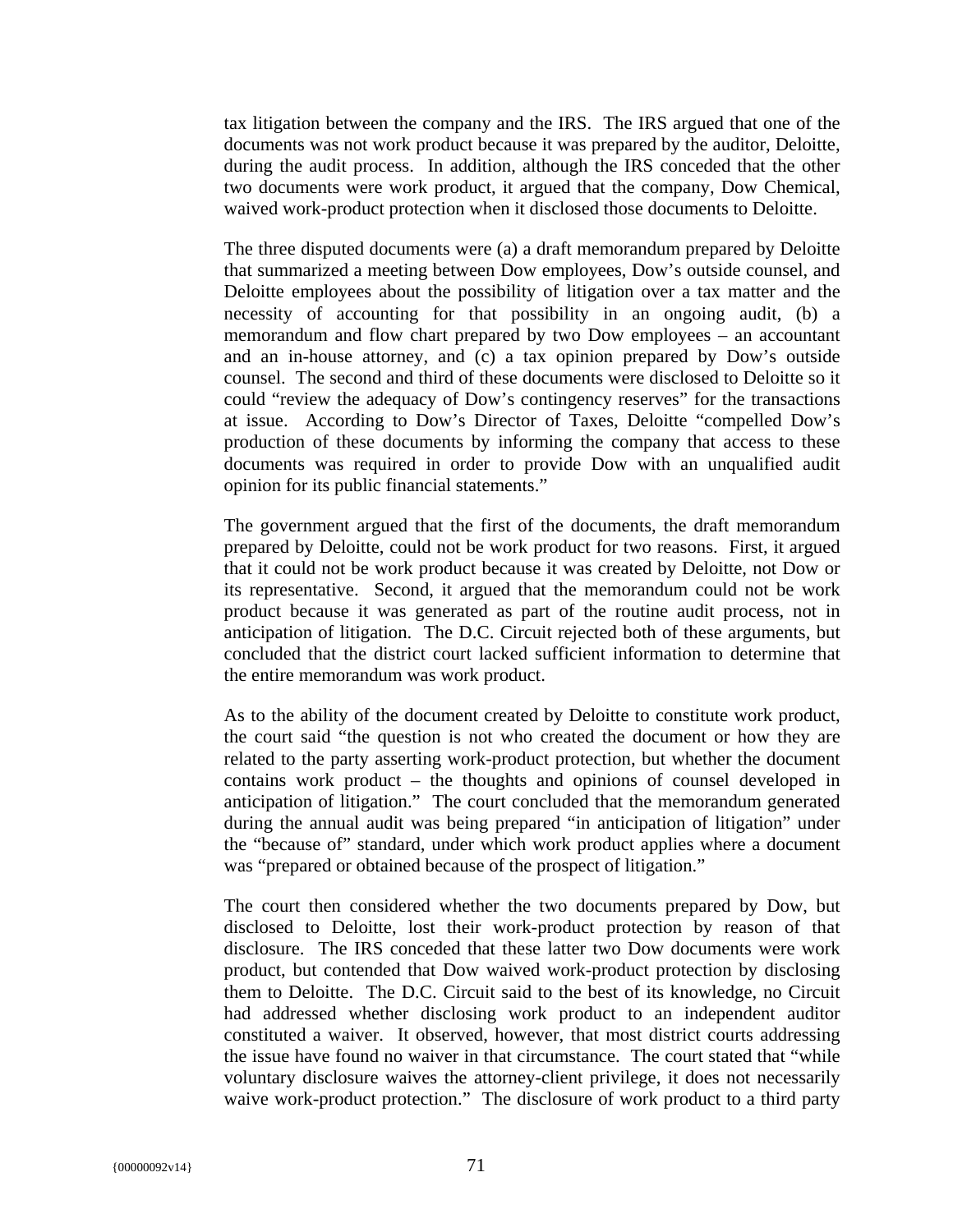can waive protection if "such disclosure, under the circumstances, is inconsistent with the maintenance of secrecy from the disclosing party's adversary." The court concluded that while there may be "tension between an auditor and a corporation that arises from an auditor's need to scrutinize and investigate a corporation's records and book-keeping practices" (quoting *Merrill Lynch & Co., Inc. v. Allegheny Energy, Inc*., 229 F.R.D. 441, 448 (S.D. N.Y.)), the possibility of a future dispute between Deloitte and Dow did not render Deloitte a potential adversary for the purpose of determining whether the work-product protection had been waived. The court concluded that there was no waiver of work product privilege because the auditor was not an adversary in the sense necessary to work a waiver.

**Three Standards for Whether Materials are Prepared in "Anticipation of Litigation**." As noted above, the dissent in *Textron* characterized the First Circuit's new test for determining whether materials are prepared in "anticipation of litigation" – so they can enjoy work product privilege – as being a "prepared for" litigation standard. This is different from the "because of" test applied by the Second, Fourth, Seventh, Eighth, and D.C. Circuits. Under the "because of" test, work product applies where the document was "prepared or obtained because of the prospect of litigation." *U.S. v. Adlman*, 134 F.3d 1194, 1202 (2d Cir. 1998). See also *Nat'l Union Fire Ins. Co. v. Murray Sheet Metal Co.*, 967 F.2d 980, 984 (4th Cir. 1992); *Bink Mfg. Co. v. Nat'l Presto Indus. Inc.*, 709 F.2d 1109, 1118-19 (7th Cir. 1983); *Simon v. G.D. Searle & Co.*, 816 F.2d 397 (8th Cir. 1987); *Senate of Puerto Rico v. U.S. Dep't. of Just.*, 823 F.2d 574, 586 (D.C. Cir. 1987). Under this "because of" standard, a document may serve an additional purpose other than preparation for litigation, and yet be work product. The Fifth Circuit has adopted a "primary purpose" test, under which the work product doctrine protects documents only if they are "primarily motivated to assist in future litigation." (Emphasis added.) *U.S. v. El Paso*, 682 F.2d 530, 542-43 (5th Cir. 1982), citing *U.S. v. Davis*, 636 F.2d 1028, 1040 (5<sup>th</sup> Cir. 1981).

#### **VI. Miscellanea**.

**A. Counsel for Plan Participant: Handling Settlement Proceeds Subject to Subrogation Claim.** A federal district court held that an attorney did not violate the Arizona Rules of Professional Conduct when the attorney disbursed to his client, a health plan participant, \$105,000 in proceeds from the settlement of a claim with GMAC arising in connection with the client's injury in an automobile accident. *Employers Reinsurance Corporation v. GMAC Insurance*, 308 F. Supp. 2d 1010, 33 EBC 1242 (D. Ariz. 2004). During the course of the participant's settlement negotiations with GMAC, a reinsurance company, as assignee of the health plan that paid the participant's medical bills, asserted its claim to the settlement proceeds. The attorney responded to the reinsurer's assertions by offering a settlement. The reinsurer rejected the participant's offer. Counsel for the participant then stated in a letter to the reinsurer his position that the reinsurer had "no contractual rights of subrogation or reimbursement under ERISA," (citing the U.S. Supreme Court's decision in *Great-West Life & Annuity Insurance Co. v.*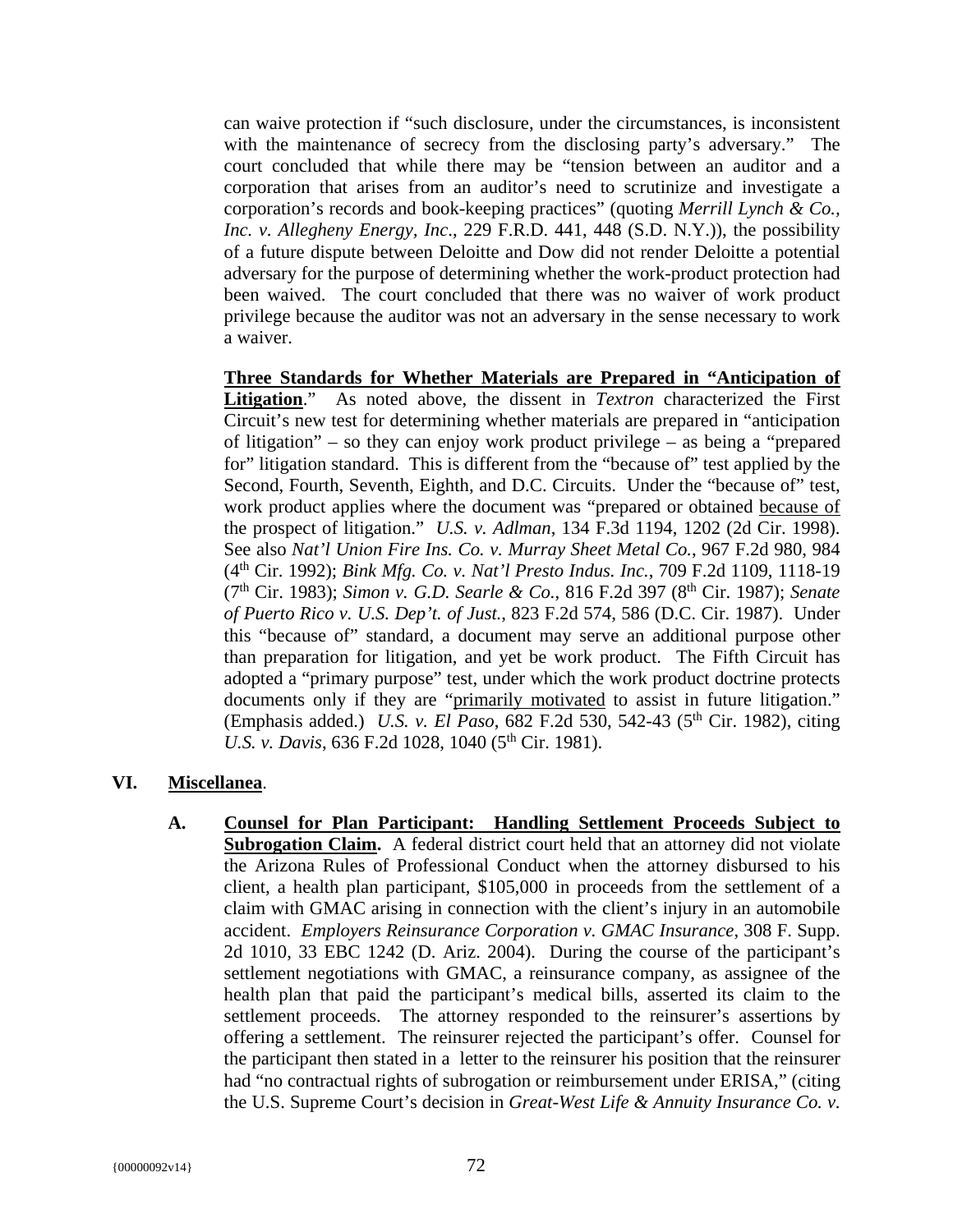*Knudson*, 534 U.S. 204, 27 EBC 1065 (2002)). The attorney invited the reinsurer to provide legal authority to the contrary, and stated in his letter "[i]f you have any legal authority in the 9<sup>th</sup> Circuit which contradicts these cases [*Knudson* and its progeny], I would be very interested in reviewing that authority. However, in the absence of such authority, your company does not have any claims to these funds." The reinsurer did not provide the attorney with any such authority.

The day GMAC disbursed the \$105,000 to the participant's counsel, the reinsurer filed an action against the participant and her attorney in federal district court, asserting claims under ERISA's enforcement provisions and moving for a preliminary injunction. The court denied the motion, citing *Knudson* for the proposition that the reinsurer had no federal claim. In response, the reinsurer voluntarily dismissed its federal court action and filed an action asserting its claims under state law, naming the attorney and GMAC as defendants, but not the participant.

As one of its claims against the attorney, the reinsurer asserted that the attorney intentionally interfered with the reinsurer's contractual rights by distributing GMAC settlement proceeds to himself and the participant. One of the elements of the tort of intentional interference is that the attorney's actions have been "improper." It is in this context that the court considered the application of the Arizona Rules of Professional Conduct. The reinsurer argued that the attorney's interference with the reinsurer's contractual relations was improper because it violated Arizona Rule of Professional Conduct E.R. 1.15, which provides that a lawyer should segregate and hold disputed property, and file an interpleader action where the dispute cannot be resolved amicably. The court concluded, however, that there is no violation of this standard where the lawyer actually has a reasonable, good faith belief that the third party's claim is without substantial merit. The court concluded that the attorney did have such a reasonable, good faith belief by reason of the Supreme Court precedent in *Knudson*, and because potential state law claims had not yet been asserted at the time the proceeds were disbursed by the attorney. If the state law claims had been asserted at that point, the court indicated that the outcome might have been different (that is, it might have been improper for the attorney to have disbursed the funds at the time he did so).

Following a health plan's successful claim for reimbursement from settlement proceeds a participant recovered from a third party tortfeasor, the Seventh Circuit refused to grant the plan's claim against the participant's attorney for attorneys' fees pursuant to 28 U.S.C. § 1927. *Bender v. Freed*, 436 F.3d 747, 36 EBC 2510  $(7<sup>th</sup> Cir. 2006)$ . The cited provision authorizes a district court to award attorneys' fees as a sanction against an attorney who unreasonably and vexatiously multiplies the proceedings before the court. The health plan was prompted to make its claim for fees because, prior to the current litigation, the participant had settled with the third party tortfeasor's insurance company for its policy limit of \$50,000 and distributed those monies between the participant and his attorney, without the attorney informing the plan that the insurer had paid a settlement.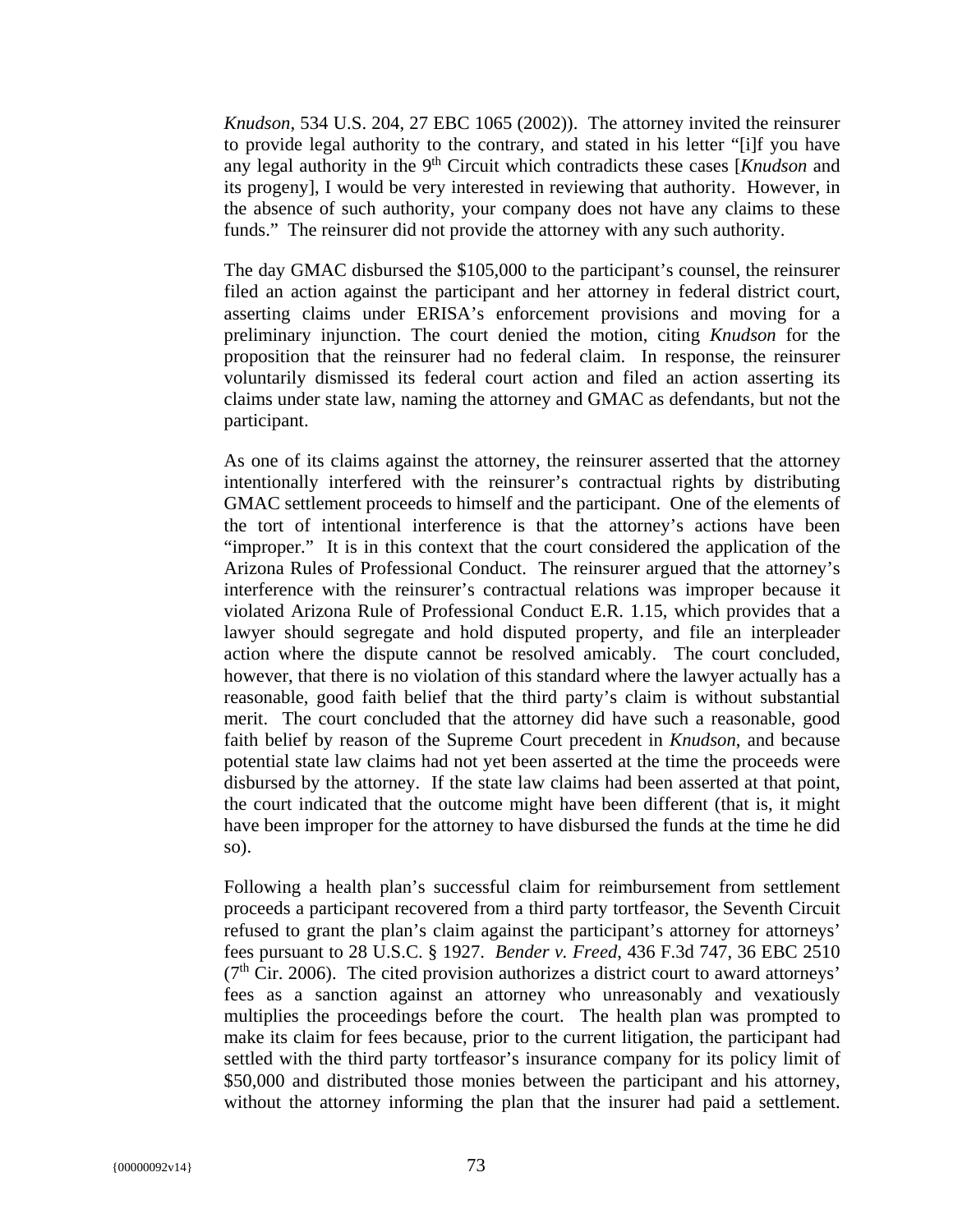Under the terms of the plan, the plan retained a subrogated interest in any damages the participant might recover after the plan's payment of medical expenses relating to the participant's automobile accident.

Importantly, the participant's attorney's failure to inform the plan of the insurer's payment of the settlement occurred prior to the instant litigation. For this reason, the court concluded that 28 U.S.C. Section 1927 did not apply, because the complained of actions related solely to the attorney's pre-litigation conduct, rather than a vexatious multiplication of the current litigation (the current litigation arose when the participant and his wife sued the tortfeasor, following settlement with the tortfeasor's insurer, and sued the plan for a declaration that it was not entitled to reimbursement). As part of the plan's argument for a Section 1927 sanction, it asserted that the attorney's conduct constituted a violation of a professional duty imposed by the Rules of Professional Conduct governing attorneys in Wisconsin. In particular, the plan cited Wisconsin Supreme Court Rule 20:1.15(d)(1), which requires an attorney who receives funds in which a client or a third person has an interest to "promptly notify the client or third person in writing" and to "promptly deliver to the client or third person any funds . . . that the client or third person is entitled to receive." The court noted that Section 1927 does not provide a generalized substantive remedy for attorney misconduct, but instead provides only a remedy for bad faith misconduct by an attorney in the pursuit of a case in court. The court did not comment on whether the attorney had violated the rules of professional conduct governing attorneys in Wisconsin, but held simply that Section 1927 would not allow the court to award attorneys' fees as a sanction against an attorney by reason of his or her pre-litigation behavior.

#### **B. Duty to Notify Client of Mistake.**

The ABA Model Rules of Professional Conduct (the "Model Rules") provide, in subsection (b) of Rule 1.4, which is captioned "Communications," as follows:

A lawyer shall explain a matter to the extent reasonably necessary to permit the client to make informed decisions regarding the representation.

Model Rule 1.7, which is captioned "Conflict of Interest: Current Clients," provides, in Subsection (a)(2), as follows:

[A] lawyer shall not represent a client if the representation involves a concurrent conflict of interest. A concurrent conflict of interest exists if:

\* \* \* \* \*

2. there is a significant risk that the representation of one or more clients will be materially limited by . . . a personal interest of the lawyer.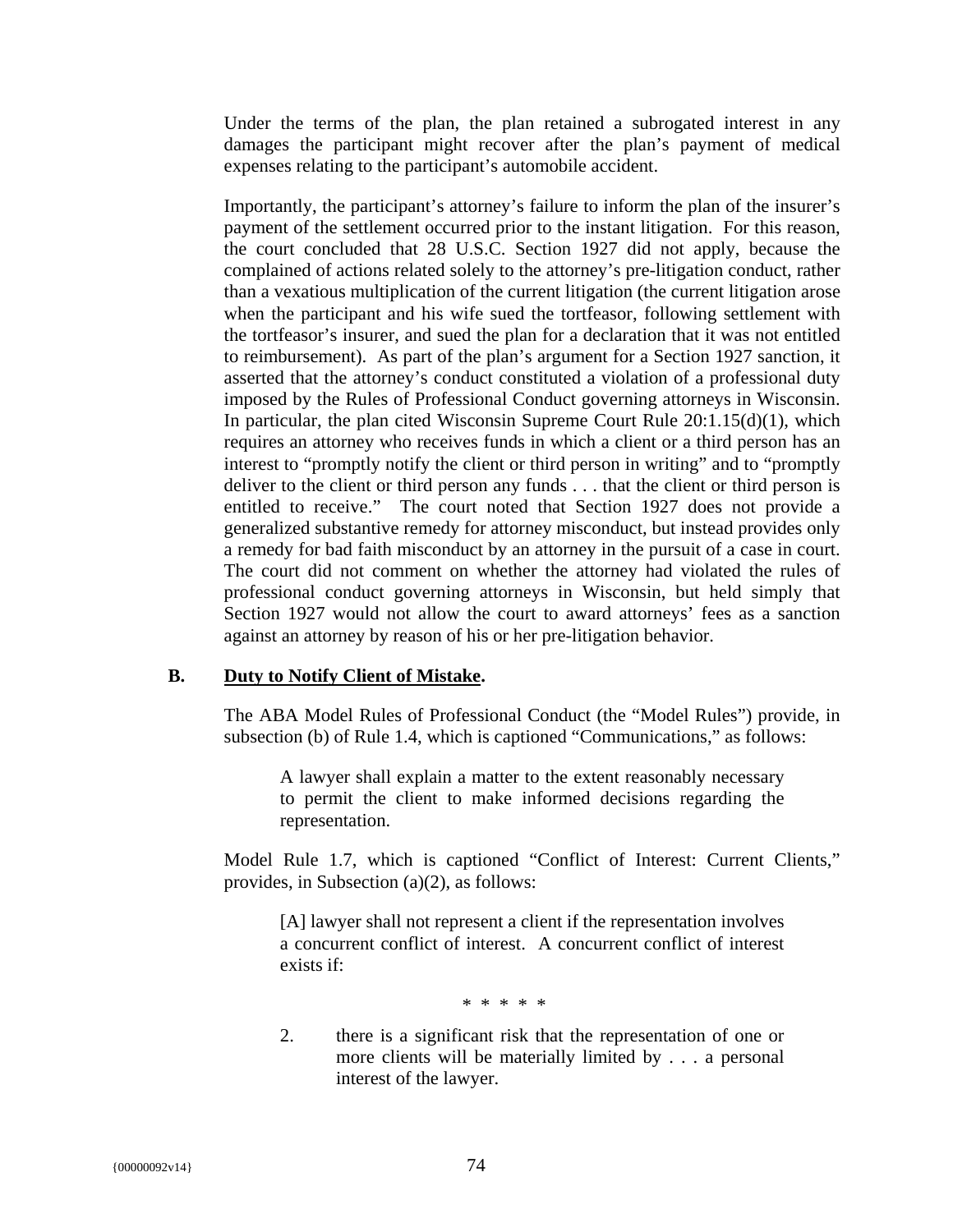Some commentators are of the view that Model Rule 1.4 requires an attorney to advise her or his client of a mistake made by the attorney in representing the client as soon as the attorney has had an opportunity to analyze the importance of the mistake and its consequences. A case sometimes cited for this proposition concerns the failure of a law firm, in reviewing a settlement agreement concerning a rent dispute under a lease, to correctly review rent calculations. The case is *Circle Chevrolet Co. v. Giordano, Halleran & Ciesla*, 662 A.2d 509 (N.J. 1995), *overruled on other grounds*, *Olds v. Donnelly*, 696 A.2d 633 (N.J. 1997). The court in *Circle Chevrolet* looked to the New Jersey Rules of Professional Conduct that are similar to Model Rules  $1.4(b)$  and  $1.7(a)(2)$ , and stated as follows:

[A]n attorney who realizes he or she has made a mistake must immediately notify the client of the mistake as well as the client's right to obtain new counsel and sue the attorney for negligence.

For other cases and state ethics opinions reaching a similar conclusion – that is, that an attorney has an obligation to report to clients certain errors, and to report to the client that the attorney may have committed malpractice – see New Jersey Ethics Opinion 694 ("the Rules of Professional Conduct require an attorney to notify the client that he or she may have a legal malpractice claim even if notification is against the attorney's own interest"); Wisconsin Ethics Opinion E-82-12 ("[a]n attorney is obligated to inform his or her client that an omission has occurred which may constitute malpractice and that the client may have a claim against him or her for such omission"); New York State Bar Association Opinion 734, 2000 WL 33347720 (N.Y. St. Bar Assn. Comm. Prof. Eth. 2000) (an attorney "has an obligation to report to the client that it has made a significant error or omission that may give rise to a possible malpractice claim. In such a situation, the [law firm] will be required to withdraw as counsel if its continued representation would be adversely affected by its interest in avoiding civil liability."). See also Restatement (3d) of the Law Governing Lawyers § 20, cmt. C (a lawyer should inform the client of a conflict of interest and "[i]f the lawyer's conduct of the matter gives the client a substantial malpractice claim against the lawyer, the lawyer must disclose that to the client"); *Matter of Discipline of Schmidt*, 402 N.W.2d 544, 550 (Minn. 1987) ("the attorney has the affirmative obligation before taking a liability release from a client to advise the client of the client's right to seek other counsel and to advise the counsel as to the nature and existence of any potential claim"); *Tallon v. Comm. on Prof'l Standards*, 86 A.D.2d 897, 447 N.Y.S.2d 50, 51 (1982) ("an attorney has a professional duty to properly notify his client of his failure to act and of the possible claim his client may thus have against him").

For a more nuanced discussion concerning the potential for legal malpractice liability for failure to disclose an error, see the Eighth Circuit's decision in *Leonard v. Dorsey & Whitney LLP*, 553 F.3d 609 (8<sup>th</sup> Cir. 2009). In *Leonard*, the court reversed a district court decision that a law firm had committed legal malpractice and breached fiduciary duties owed to a client. In the course of doing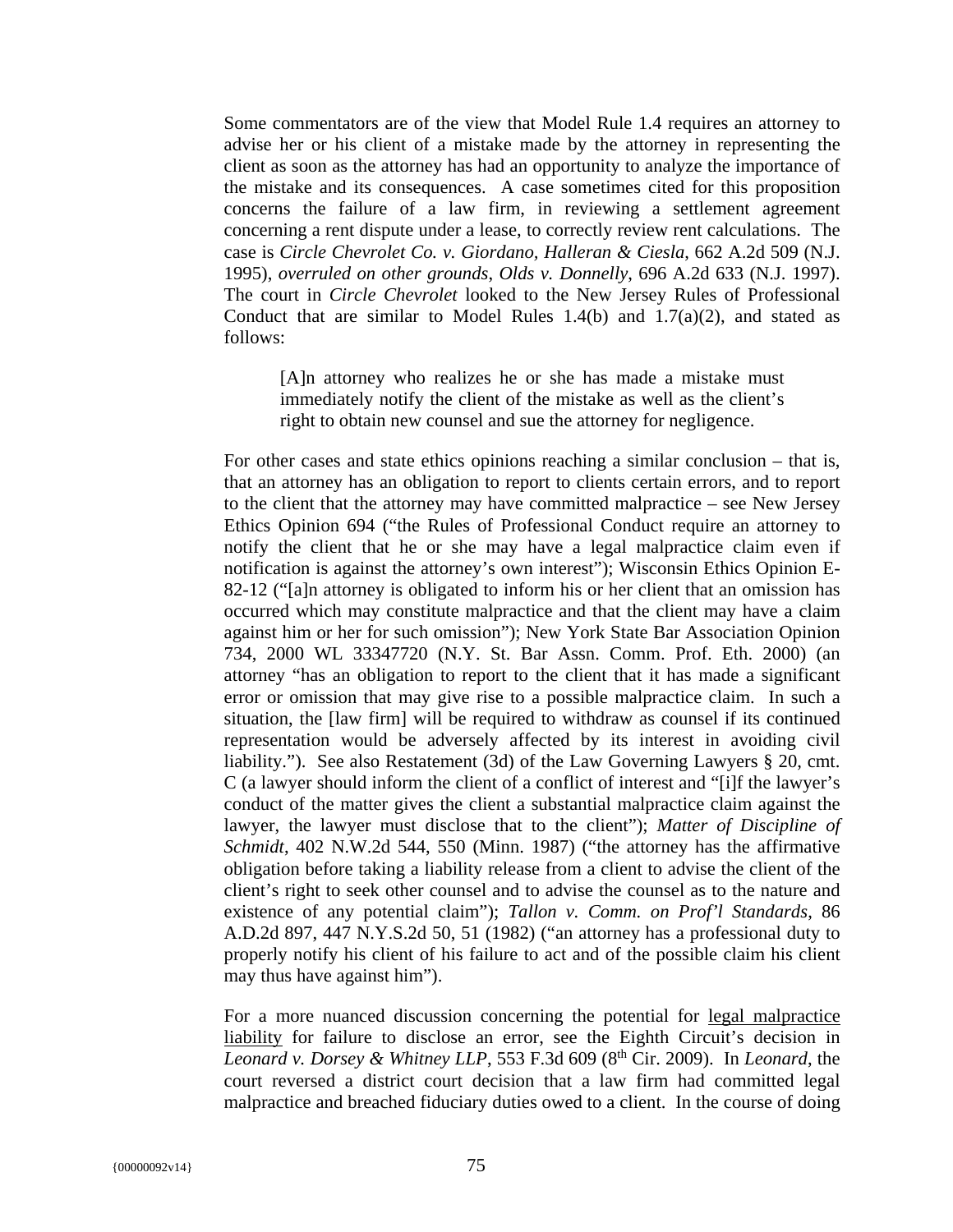so, the court discussed an attorney's duty to disclose a possible malpractice claim to a client, and whether a failure to make such a disclosure would give rise to a cause of action for legal malpractice. The Eighth Circuit applied Minnesota law and held that the law firm defendant was not liable because the court predicted that the Minnesota Supreme Court would not hold a lawyer liable for failure to disclose a possible malpractice claim unless the potential claim created a conflict of interest that would disqualify the lawyer from representing the client, and there was no such disqualifying conflict of interest in the case at hand.

In explaining its decision, the court made a number of observations concerning the duty to disclose a possible malpractice claim to a client. In particular, in discussing whether there is a cause of action for legal malpractice (as opposed to a breach of an ethics rule), the court stated the following:

A lawyer's common-law duty to disclose a possible malpractice claim that his client may have against him is a "corollary of the fiduciary obligations of undivided loyalty and confidentiality" the lawyer owes to his client. 2 Ronald E. Mallen & Jeffrey M. Smith, Legal Malpractice § 15:22 at 783 (2008 ed.).

\* \* \* \* \*

[T]here are two aspects of this legal duty. First, the client is entitled to know of any fact that may limit the lawyer's ability to comply with the fiduciary obligations. Id. Second, the client is entitled to be informed of any acts or events over which it has control. Id. By definition, only the first aspect of this duty implicates the lawyer's fiduciary obligations to his client; the second arises from the lawyer's professional standards.

A classic example of a duty to advise a client of potential malpractice is a lawyer who fails to file a lawsuit for a client within the limitations period. See *Restatement (Third) of the Law Governing Lawyers*, *§ 20, cmt. C* (2000).

\* \* \* \* \*

"Disclosure should be made if the failure to do so could reasonably be expected to prejudice the client's continued representation." [Quoting Mallen & Smith, above]

\* \* \* \* \*

We predict that the Minnesota Supreme Court would not hold a lawyer liable for failure to disclose a possible malpractice claim unless the potential claim creates a conflict of interest that would disqualify the lawyer from representing the client.

\* \* \* \* \*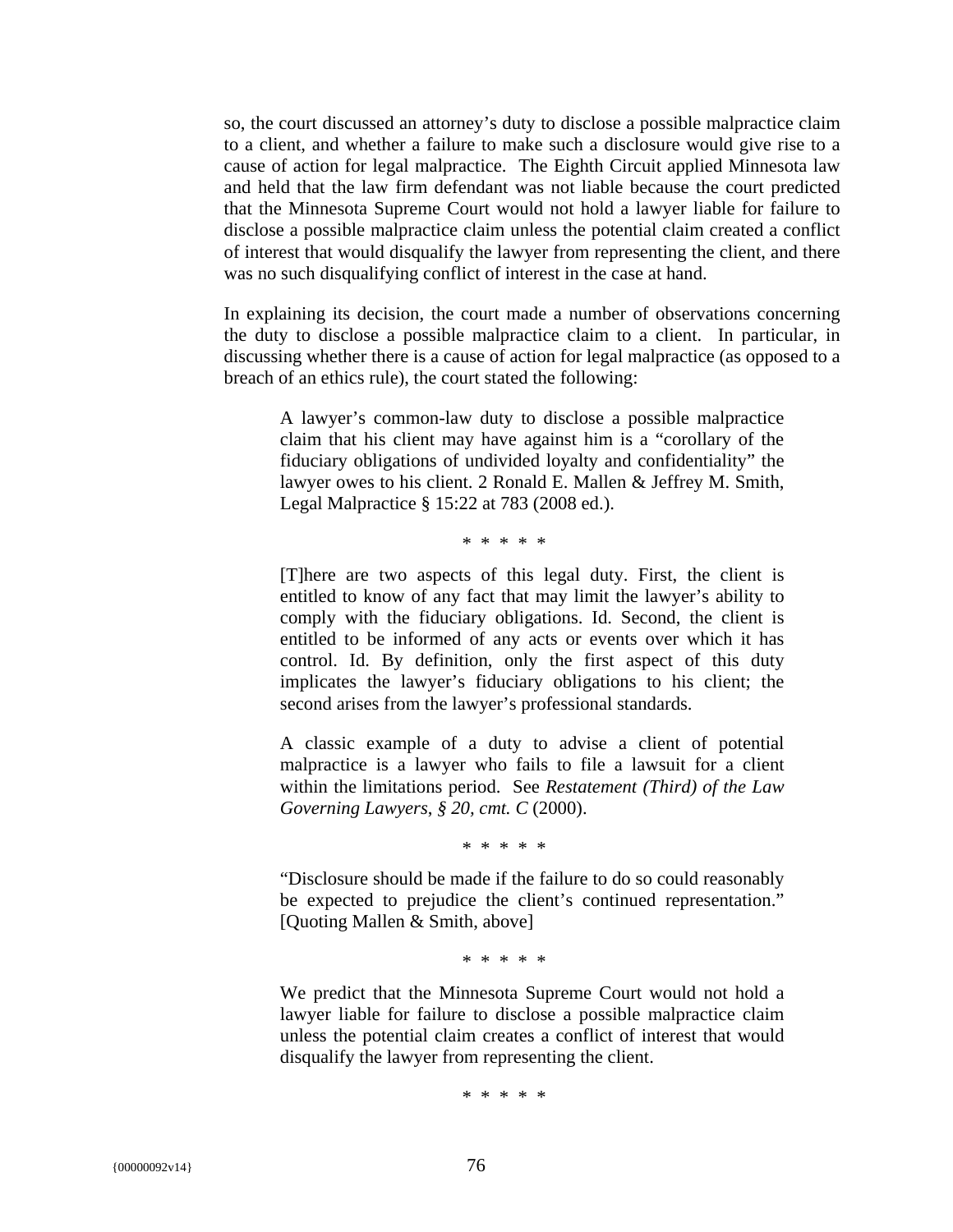("[T]here is no civil cause of action for a lawyer's failure to confess legal malpractice, which consists simply of nondisclosure of prior negligent conduct, unless there was an independent tort or risk of additional injury."). [Quoting Mallen & Smith, above] Thus, the lawyer must know that there is a non-frivolous malpractice claim against him such that "there is a substantial risk that the lawyer's representation of the client would be materially and adversely affected by" his own interest in avoiding malpractice liability. See *Restatement (Third) of the Law Governing Lawyers §§ 121*, *125*.

\* \* \* \* \*

[A] lawyer's duty to disclose his own errors must somehow be connected to a possibility that the client might be harmed by the error. For a fiduciary duty to be implicated, the lawyer's own interests in avoiding liability must conflict with those of the client. A lawyer may act in the client's interests to prevent the error from harming the client without breaching a fiduciary duty.

**C. Plan Participants' Ability to Sue Law Firm for Legal Malpractice; Law Firm as Fiduciary of Client's Plan.** A federal district court concluded that a plan participant could not maintain an action for legal malpractice against a law firm that provided advice to the plan sponsor concerning the plan. The court also found that the law firm was not a fiduciary of its client's retirement plan. *Clark v. Feder Semo & Bard*, *P.C.*, 634 F. Supp. 2d 99, 47 EBC 2808 (D. D.C. 2009). The plan was itself sponsored by a law firm, and the plaintiff was a former attorney of the sponsoring law firm. In fact, the plaintiff had been the managing partner of the firm for a time. After leaving the law firm (the firm that was the plan sponsor, not the firm that provided the legal advice), the plaintiff complained that the firm had violated the "top 25 employee" distribution rules of Treasury Regulation Section  $1.401(a)(4)-5(b)(3)$ . Under those rules, distributions to certain participants may not be made faster than a straight life annuity (plus a Social Security supplement, if any, under the plan), if the value of the plan's assets is not at least 110 percent of the value of current liabilities. These restrictions apply to distributions to highly compensated employees or former highly compensated employees who are among the 25 nonexcludible employees and former employees with the largest compensation in the current or any prior year. (This rule remains in place, at least for the time being, despite the benefit restriction rules of IRC Section 436, added by the Pension Protection Act of 2006, which one might argue serve the same goal as that of the "top 25 employee" pre-PPA Treasury regulations – that is, making sure that an underfunded plan, upon termination, does not favor highly compensated employees (and former highly compensated employees) in making distribution of plan assets.) There are exceptions and subtleties to the rule, including an exception where the value of benefits payable to the top 25 employee is less than one percent of the value of current liabilities prior to distribution.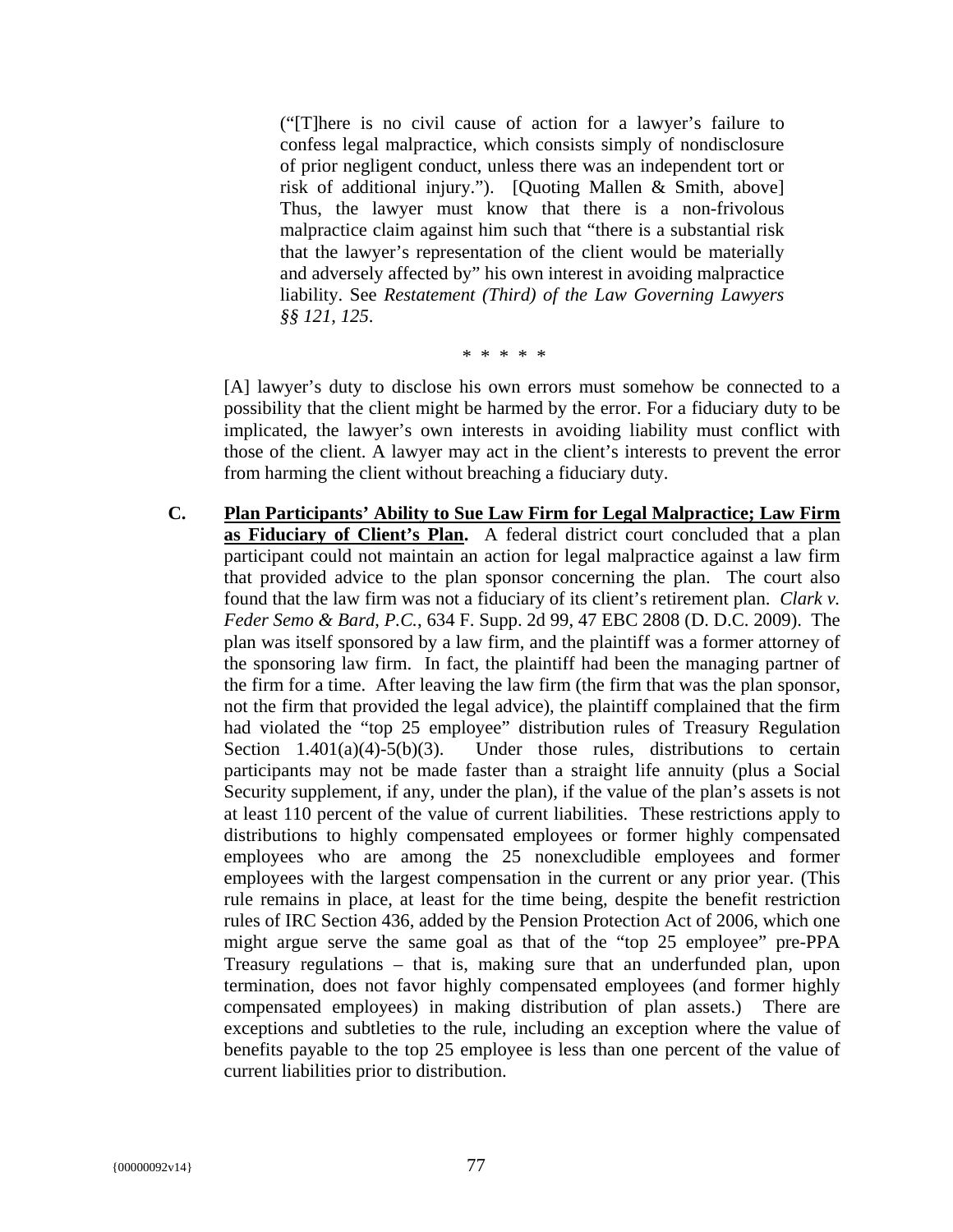Although the plaintiff in *Clark* also complained that her benefit had been miscalculated, it appears the thrust of her complaint was that benefits had been paid to the founder and principal owner of the firm (and to his wife) upon the founder's retirement in lump sum payments that violated the top 25 employee rules. These distributions were important because, according to the plaintiff's allegations, in September 2005, after the firm's largest client filed a professional malpractice suit against the firm, the retirement plan was terminated. At that time, the plaintiff contended, the plan was underfunded by more than \$1.1 million, and as a consequence participants in the plan, including the plaintiff, received only 53 percent of the present value of their retirement benefits.

The plaintiff filed suit against her former law firm, the retirement plan, and two individual plan trustees, alleging that they violated ERISA by reducing or eliminating her accrued benefits, failing to disclose the plan's lack of insurance, and breaching their fiduciary duties. Defendants filed a counterclaim for contribution and indemnity under ERISA and federal common law, alleging that the plaintiff herself was a fiduciary of the plan for a period of time, during which time she oversaw and approved the distribution of the largest of the lump sum distributions (approximately \$780,000). The defendants' counterclaim asserted, therefore, that the plaintiff was responsible for any breach or violation relating to that distribution.

The plaintiff, in response to the counterclaim, filed a third party complaint against a law firm that had advised the plaintiff's prior firm, as well as against an actuarial firm, alleging violations of ERISA and professional malpractice. The court dismissed the claims against the law firm – that is, against the firm that provided the retirement plan advice. As to the ERISA fiduciary claims, the plaintiff argued that the advising law firm knowingly participated in fiduciary breaches such that it functioned as a co-fiduciary with respect to the retirement plan. The court held that the advising law firm was not a fiduciary, despite the plaintiff's allegations that (a) her old firm had, in a letter to her, advised her to contact the advising law firm directly if she had questions about the retirement plan termination process, (b) the advising law firm had signed a letter denying the plaintiff's appeal for benefits calculations, (c) an attorney at the advising law firm decided to overlook an error made in calculating the plaintiff's benefits, and (d) her old firm simply followed the advice of the advising law firm, and thereby ceded authority to it.

The court rejected the notion that following the law firm's advice on retirement plan matters would, itself, make the advising firm a fiduciary. That is, a client's decision to follow a law firm's advice does not cause the law firm's action to rise to the level of discretionary authority. In this regard, the court quoted approvingly from an Eleventh Circuit decision, as follows:

It cannot plausibly be considered consonant with the clear purpose of ERISA to deprive ERISA plans of access to ordinary legal advice . . . . Equally chilling would be a rule equating a law firm's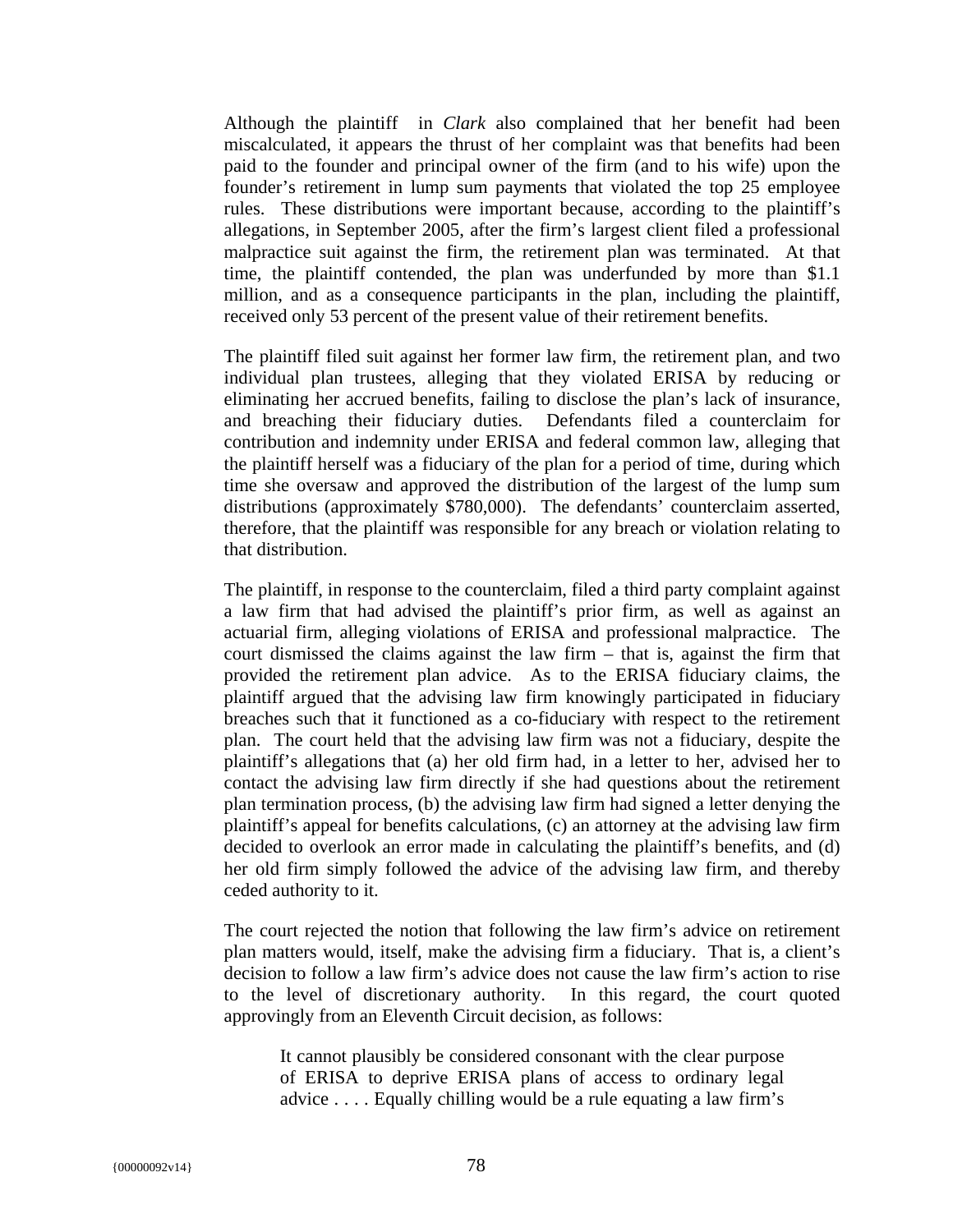advice in favor of a transaction with the named fiduciaries' actual decision to enter the transaction.

(quoting *Useden v. Acker*, 947 F.2d 1563, 1578 (11th Cir. 1991).) As to the letter denying the plaintiff's appeal, the court noted that it was written on behalf of the client law firm, and the advising law firm's role in explaining the plan termination process did not give it discretionary authority with regard to the plan's management, disposition of its assets, or administration of the plan.

In analyzing her legal malpractice claim, the court considered the plaintiff's argument that the advising law firm's services were "for her benefit." She argued that she could recover from the advising law firm because she was an "intended beneficiary" of the firm's services. The court said under District of Columbia law "with rare exceptions, a legal malpractice claim against an attorney . . . [requires] the existence of an attorney-client relationship." (quoting *Taylor v. Akin, Gump, Strauss, Hauer & Feld*, 859 A.2d 142, 147 (D.C. 2004).) The court said the primary exception to the requirement of an attorney-client relationship is in the narrow class of cases where the intended beneficiary of a will sues the attorney who drafted the will. The few cases applying the intended beneficiary exception outside the will context require that the third party allege more than "mere harm," instead requiring that the plaintiffs allege they were the "direct and intended beneficiar[ies] of the attorney-client relationship."

The court concluded that the plaintiff had not alleged facts sufficient to show she was the direct and intended beneficiary of the advising law firm's services. Instead, her allegations showed only that she was a participant in the retirement plan for which the advising law firm provided legal services. The advising law firm provided services for the benefit of its client law firm, and any benefit the plaintiff received from those services was collateral to the primary relationship between the two law firms.

*Clark* should, of course, not be read for the proposition that a law firm may never inadvertently become a fiduciary in its representation of a client. A federal district court has, for example, concluded that a law firm became a fiduciary of a plan where the law firm was provided "a virtual open checkbook for expenses" in litigation against an actuarial consulting firm and, more importantly, "rejected, without first conferring with the [Pension] Fund, the \$110 million offer of settlement, later accepting a similar offer, and filing a motion to enforce the settlement, all without advising or obtaining approval of the Fund." The court summarized its conclusion by stating that "an attorney with *carte blanche* authority to settle a case is more akin to a fiduciary with discretion over the clients (sic) assets, than an attorney performing the usual professional functions. *Iron Workers Local 25 Pension Fund v. Watson Wyatt & Co.*, 2009 U.S. Dist. LEXIS 102939, 48 EBC 1051 (E.D. Mich. 2009).

**D. Attorney's Fraud Conviction in Connection with Davis-Bacon Scheme.** A federal district court upheld criminal fraud charges (for mail fraud, wire fraud,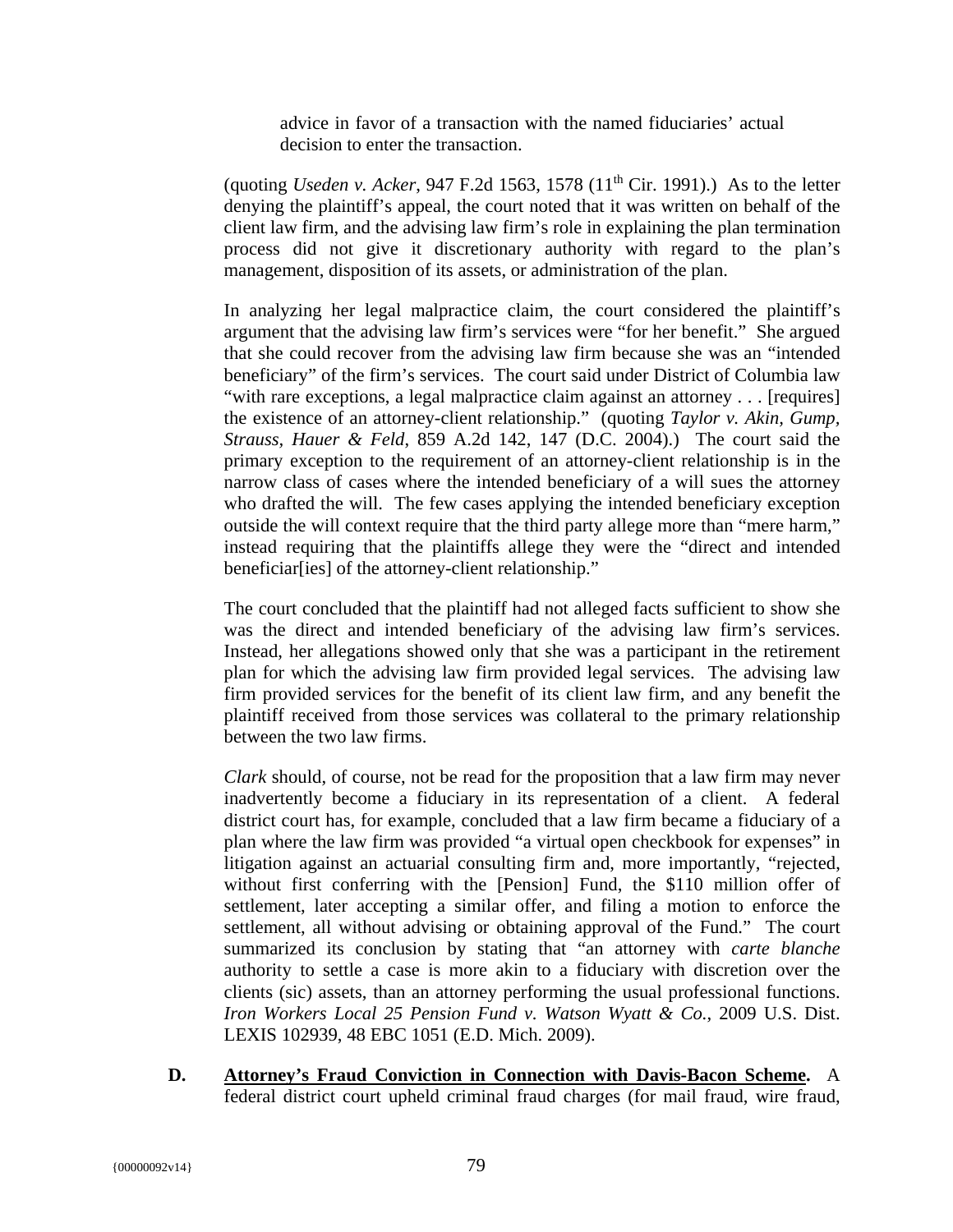and money laundering) against an attorney who advised several contractors on matters relating to the employee benefit requirements of the Davis-Bacon Act, as well as New York's "Little Davis-Bacon Act." *U. S. v. Coren*, 2009 U.S. Dist. LEXIS 73913 (E.D. N.Y. 2009). In connection with his legal practice, the attorney established a trust fund to which client-contractors could make prevailing fringe benefit payments, as irrevocable contributions to a trustee or a third person under a fund, plan, or program. The attorney served as trustee of the trust. The trust then served as a "benefits bank," funding various types of employee welfare benefits, including health, vacation, and other benefits for certain eligible employees. The companies utilizing the trust signed a participation agreement under which they designated the specific benefit plans they wanted to provide to their employees. Monies in the trust consisted solely of contributions the attorney's client-contractors had certified to state or federal agencies as satisfying their obligation to pay prevailing wage fringe benefits owed to prevailing wage employees.

So far, so good. The problem was that the attorney knew, and in fact intended, that the employer contributions to the trust would not be used exclusively to provide fringe benefits to the prevailing wage employees upon whose behalf credit had been claimed by the clients. Instead, the funds in the trust were used to purchase welfare benefits for company employees without regard to the type of work they performed. In some instances, the benefits paid by the trust were solely, or at least mostly, for the benefit of the owners and operators of the clientcompanies themselves. The government alleged that the attorney advised, counseled and assisted his client-contractors in using the trust to fraudulently claim to state and federal agencies that they were in full compliance with their prevailing wage obligations, even though a significant portion of the funds contributed to the trust were not used to provide fringe benefits for the workers on whose behalf the contributions had been made and prevailing wage credit received. The attorney, after the first week of a projected five week trial, entered guilty pleas, which he later tried to withdraw. The attempted withdrawal was the subject of the reported decision.

The attorney was also convicted of obstruction of justice. At his plea allocution the attorney admitted to advising an individual, in response to a question the client posed to the attorney, to destroy a computer flash drive containing documents that the attorney advised the individual to remove from his office when the attorney heard that the client's company was under investigation. The attorney admitted that he knew the client would, thereby, be destroying documents that could have been used in a government investigation.

**E. Is a Client Entitled to Everything in the File?** For a very nice survey of the law concerning which items in a file belong to a client, and therefore must be turned over to the client upon its request (perhaps because it is changing counsel), see the article entitled "Whose File Is It Anyway?" by Peter H. Geraghty, which can be found at http://www.abanet.org/media/youraba/200609/article01.html. Geraghty makes a number of points, which he documents well, including the following: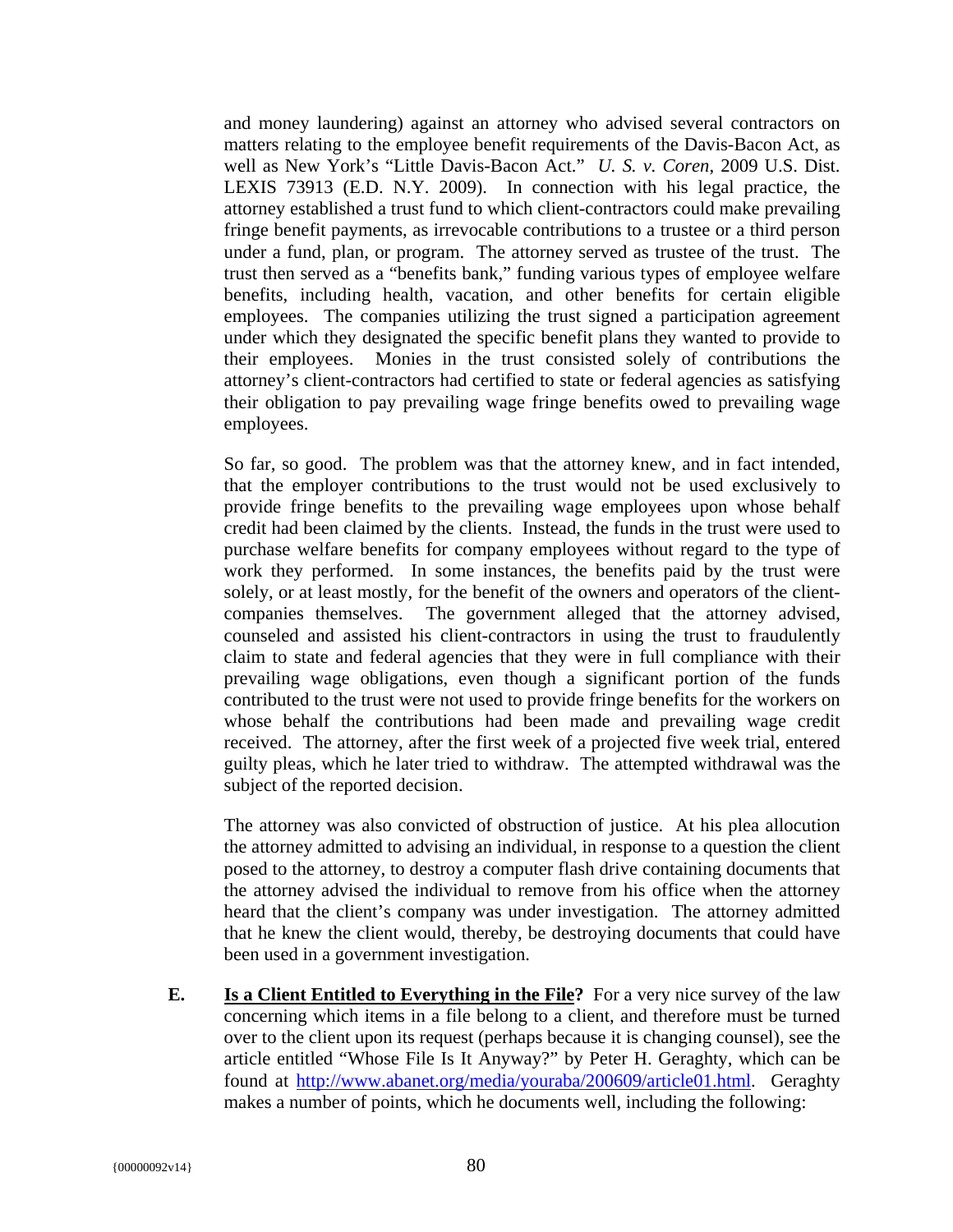- 1. What portions of a file a client is entitled to is primarily a question of law, not ethics (or not simply ethics).
- 2. Almost all authorities agree that a lawyer must provide to the client the "end product," such as "pleadings actually filed in an action; correspondence with a client, opposing counsel and witnesses; and other papers 'exposed to public light by the attorney to further [the] client's interests'; and the final versions of contracts, wills, corporate records and similar records prepared for the client's actual use." (Citations omitted.) See, *e.g.*, *Sage Realty Corp. v. Proskauer Rose Goetz & Mendelsohn*, 689 N.E.2d 879, 881 (N.Y. 1997).
- 3. Although there is a split in authority, the majority view is that a lawyer must also turn over "work product" (confusingly, this term does not have the same meaning as in the work product privilege context). This would include "all preliminary documents 'used by the lawyer to reach the end result,' such as internal legal memoranda and preliminary drafts of pleadings and legal instruments." (Citation omitted.) *Sage Realty, supra*, at 881; *Oregon State Bar Opinion 2005-125* (would include "all papers and property the client provided, all litigation materials, all correspondence, all items the lawyer has obtained from others, and all notes or internal memorandums that may constitute work product").
- 4. As the court in *Sage Realty, supra,* put it, a lawyer should, however:

not be required to disclose documents which might violate a duty of nondisclosure owed to a third party, or otherwise imposed by law (*see*, *e.g.*, Restatement [3d] of the Law Governing Lawyers, *op. cit.*, § 58, comments). Additionally, nonaccess would be permissible as to firm documents intended for internal law office review and use. "The need for lawyers to be able to set down their thoughts privately in order to assure effective and appropriate representations warrants keeping such documents secret from the client involved" (*Id.*). This might include, for example, documents containing a firm attorney's general or other assessment of the client, or tentative preliminary impressions of the legal or factual issues presented in the representation, recorded primarily for the purpose of giving internal direction to facilitate performance of the legal services entailed in that representation. Such documents presumably are unlikely to be of any significant usefulness to the client or to a successor attorney.

Similarly, Colorado Opinion 104 (1999), concluded that an attorney need not turn over what it called "personal attorney-work product," which it described as "that portion of the file, such as firm administrative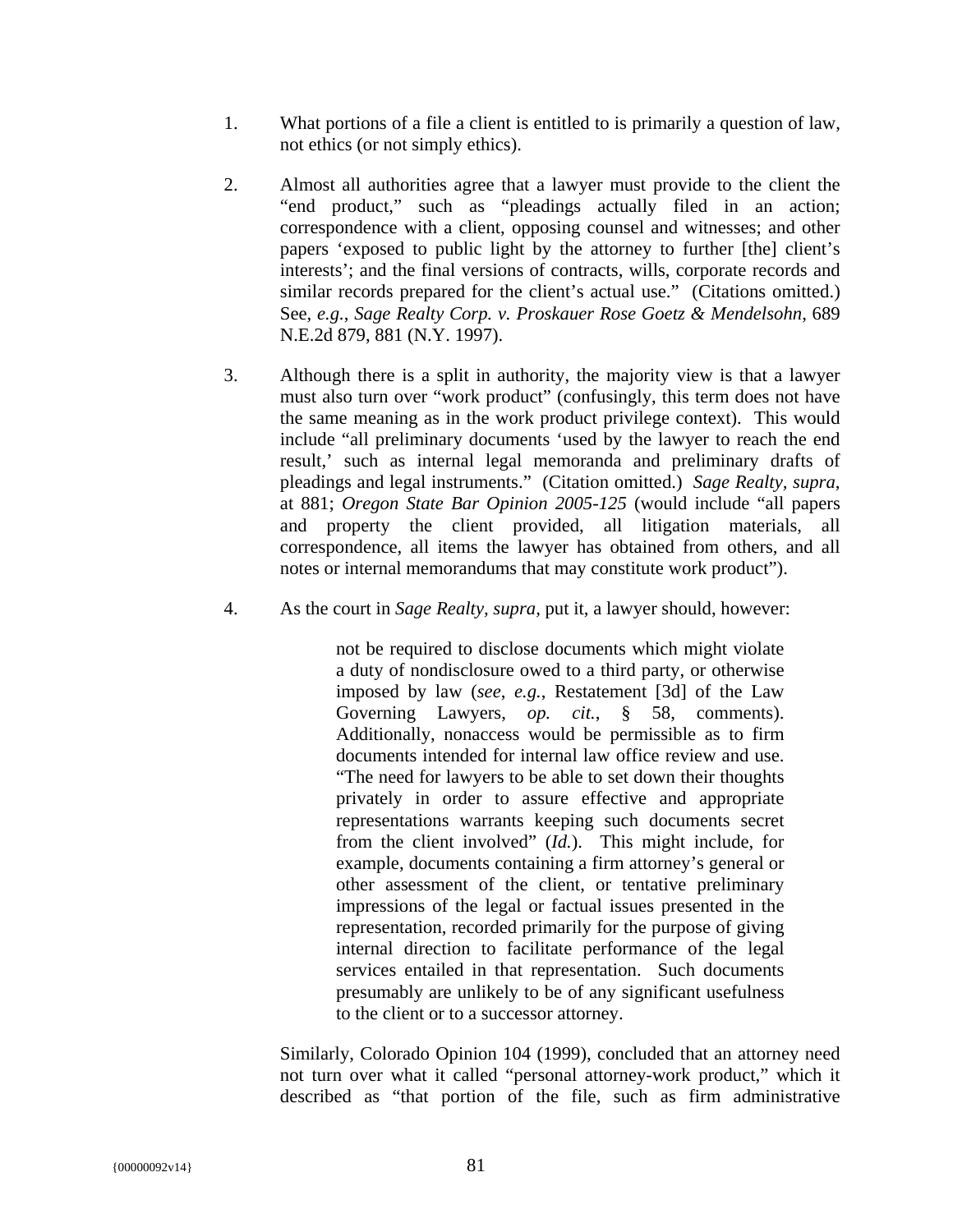documents, conflicts checks, personnel assignments, and personal lawyer notes reflecting attorney impressions, that is not needed to protect the client's interests and, therefore, need not be produced pursuant to [the Colorado professional responsibility code]." *Colorado Bar Association Opinion 104 (1999)*. *Accord*, *Alaska State Bar Opinion 2003-3* ("[A]ccess may be denied to documents intended for internal law office review and use. This might include, for example, preliminary impressions of the legal or factual issues presented in the representation, that are recorded primarily for the purpose of giving internal direction to staff. Access might also be denied to notes relating to the lawyer's impression of the client. These documents may be withheld unless to do so would significantly prejudice the client."); *Oregon State Bar Opinion 2005-125* ("The client is not, however, entitled to any memorandums from other cases that the lawyer may have included in the client's file. Nor is the client entitled to the lawyer's notes bearing on the lawyer-client relationship rather than on the merits of the client's position, for example, a notation that the lawyer has consulted his own counsel to explore potential exposure to discipline or malpractice liability.").

#### **F. Multijurisdictional Practice**

#### **1. Model Rule 5.5(d): Services Lawyer is Authorized to Provide Under Federal Law**.

The American Bar Association Model Rules of Professional Conduct (the "ABA Model Rules") provide, in Section 5.5(d)(2), as follows:

A lawyer admitted in another United States jurisdiction, and not disbarred or suspended from practice in any jurisdiction, may provide legal services in this jurisdiction that:

\* \* \* \* \*

(2) are services that the lawyer is authorized to provide by federal or other law of this jurisdiction

Note that lawyers who are members in good standing of any state bar are automatically authorized to practice before the Internal Revenue Service under Circular 230. 31 CFR § 10.3(a). The key question under Rule  $5.5(d)(2)$  is what is meant by services that a lawyer is "authorized to provide by federal . . . law . . .." The ABA Report of the Commission on Multijurisdictional Practice (dated August 2002), which proposed the current model rule quoted above (and that was subsequently approved by the ABA's House of Delegates), said in this regard: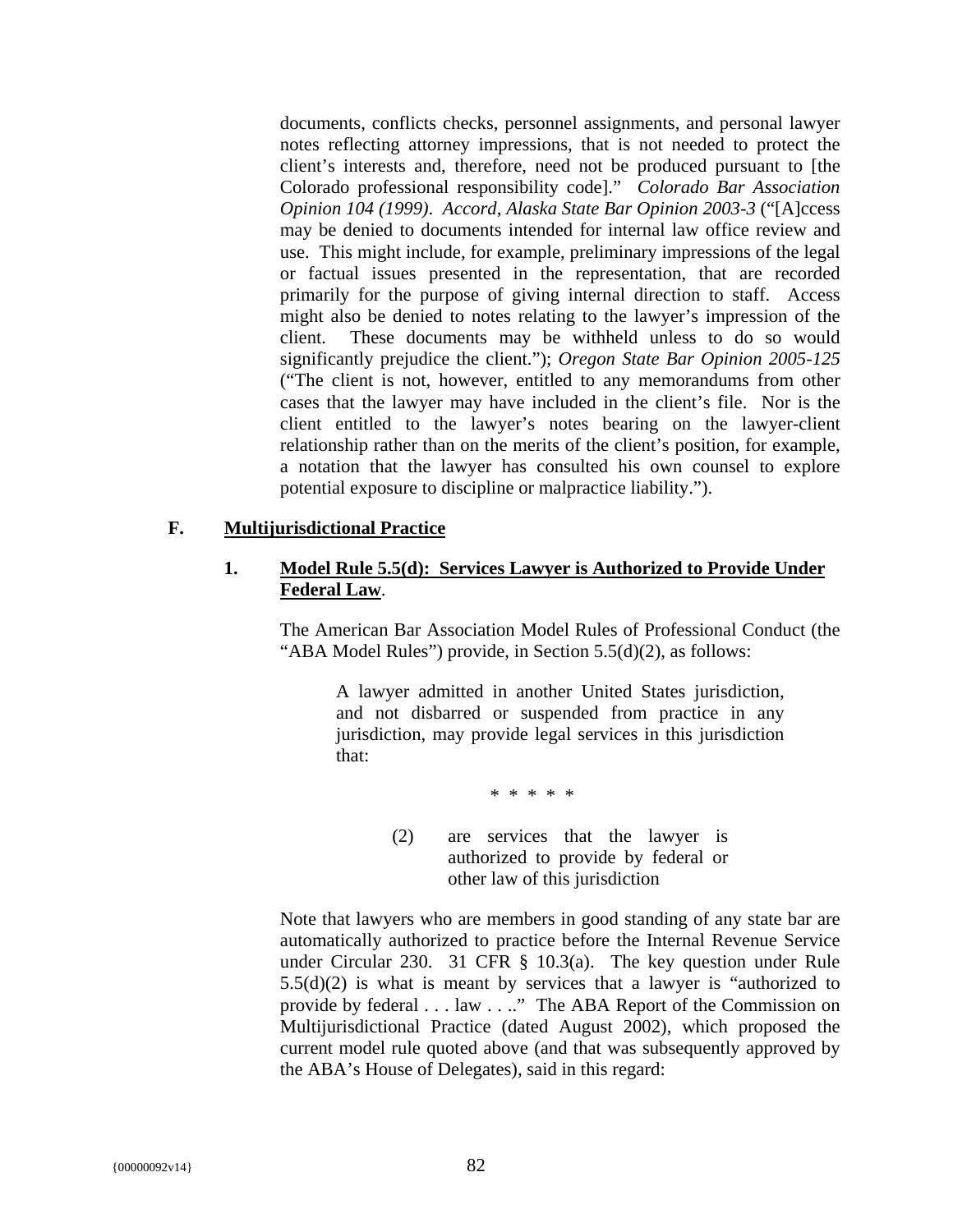Although this qualification of jurisdictional restrictions would apparently apply to federal prosecutors and federal patent attorneys, among others, the Commission has not undertaken to identify every federal law that authorizes particular work and thereby may preempt state UPL [unauthorized practice of law] laws. Nor has the Commission attempted to identify every state law that specifically authorizes out-of-state lawyers to render particular legal services in the state as an exception to the state's general UPL restriction.

The question, then, is whether a state that has adopted the ABA model would interpret the provision (a) as allowing attorneys to provide advise relating to the tax aspects of employee benefit programs in the state by virtue of their authority to practice before the IRS under Circular 230 (providing written tax advice is considered practicing before the IRS under 31 CFR § 10.30(a)), (b) as requiring a more specific "authorization" under federal law than applies to the tax aspects of employee benefits practice by reason of Circular 230, or (c) more broadly, as allowing anyone with expertise in federal law (such as ERISA and other federal laws affecting employee benefit programs) to provide counsel in the state on those federal law issues.

As of January 24, 2008, it appears that 35 states' highest court had either adopted a rule identical to Model Rule 5.5 or a rule similar to Model Rule 5.5. See American Bar Association Table Concerning State Implementation of ABA Model Rule 5.5 (Multijurisdictional Practice of Law).

#### **2. Model Rule 5.5(c)(4): Temporary Practice in a State**.

ABA Model Rule Section 5.5(c)(4) provides as follows:

A lawyer admitted in another United States jurisdiction, and not disbarred or suspended from practice in any jurisdiction, may provide legal services on a temporary basis in this jurisdiction that:

\* \* \* \* \*

(4) are not within paragraphs (2) or (3) [relating to a lawyer assisted by an attorney licensed in the state, and relating to a pending or potential arbitration, mediation, or other alternative dispute resolution preceding, respectively] that arise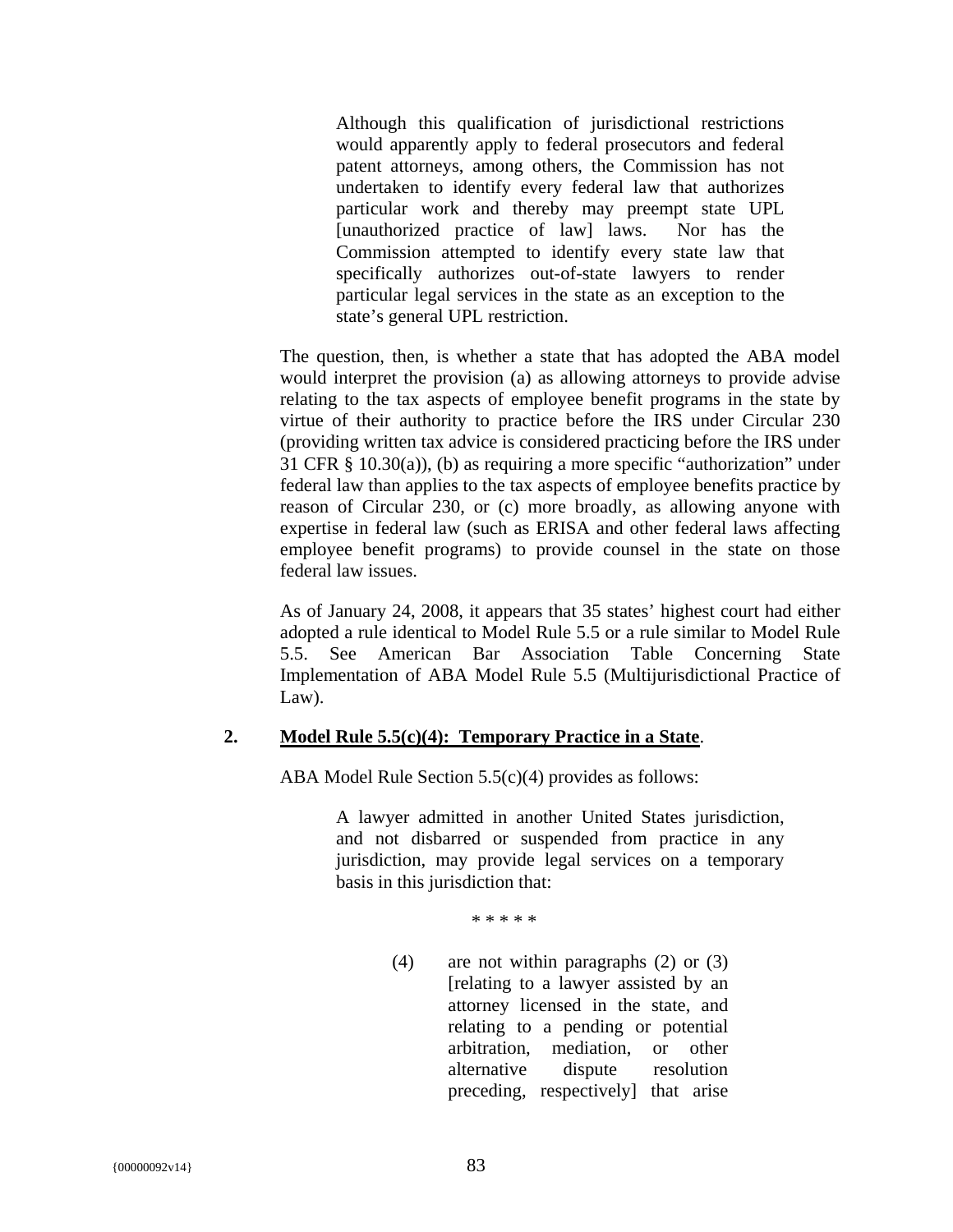out of or are reasonably related to the lawyer's practice in a jurisdiction in which the lawyer is admitted to practice.

When the requirements of this provision are met, it would appear that an attorney may give advice within a state in which the attorney is not licensed with respect to both federal and state law (including the law of a state in which the attorney is not admitted). Note, of course, that an attorney must have competence with respect to the law of another state to be permitted to provide advice respecting the law of that state. See ABA Model Rule 1.1.

The key questions under this provision seem to be (a) when advice "arises out of or is reasonably related to" a lawyer's practice in a jurisdiction in which he or she is admitted, and (b) what it means to provide legal services "on a temporary basis" in a state in which the attorney is not licensed.

Comment 14 to Rule 5.5 says the following with respect to the need for the advice to arise out of or be reasonably related to the lawyer's practice in a jurisdiction in which the lawyer is admitted:

Paragraph  $\dots$  (c)(4) require[s] that the services arise out of or be reasonably related to the lawyer's practice in a jurisdiction in which the lawyer is admitted. A variety of factors evidence such a relationship. The lawyer's client may have been previously represented by the lawyer, or may be resident in or have substantial contacts with the jurisdiction in which the lawyer is admitted. The matter, although involving other jurisdictions, may have a significant connection with that jurisdiction. In other cases, significant aspects of the lawyer's work might be conducted in that jurisdiction or a significant aspect of the matter may involve the law of that jurisdiction. The necessary relationship might arise when the client's activities or the legal issues involve multiple jurisdictions, such as when the officers of a multinational corporation survey potential business sites and seek the services of their lawyer in assessing the relative merits of each. **In addition, the services may draw on the lawyer's recognized expertise developed through the regular practice of law on behalf of clients in matters involving a particular body of federal, nationally uniform, foreign, or international law**. Lawyers desiring to provide pro bono legal services on a temporary basis in a jurisdiction that has been affected by a major disaster, but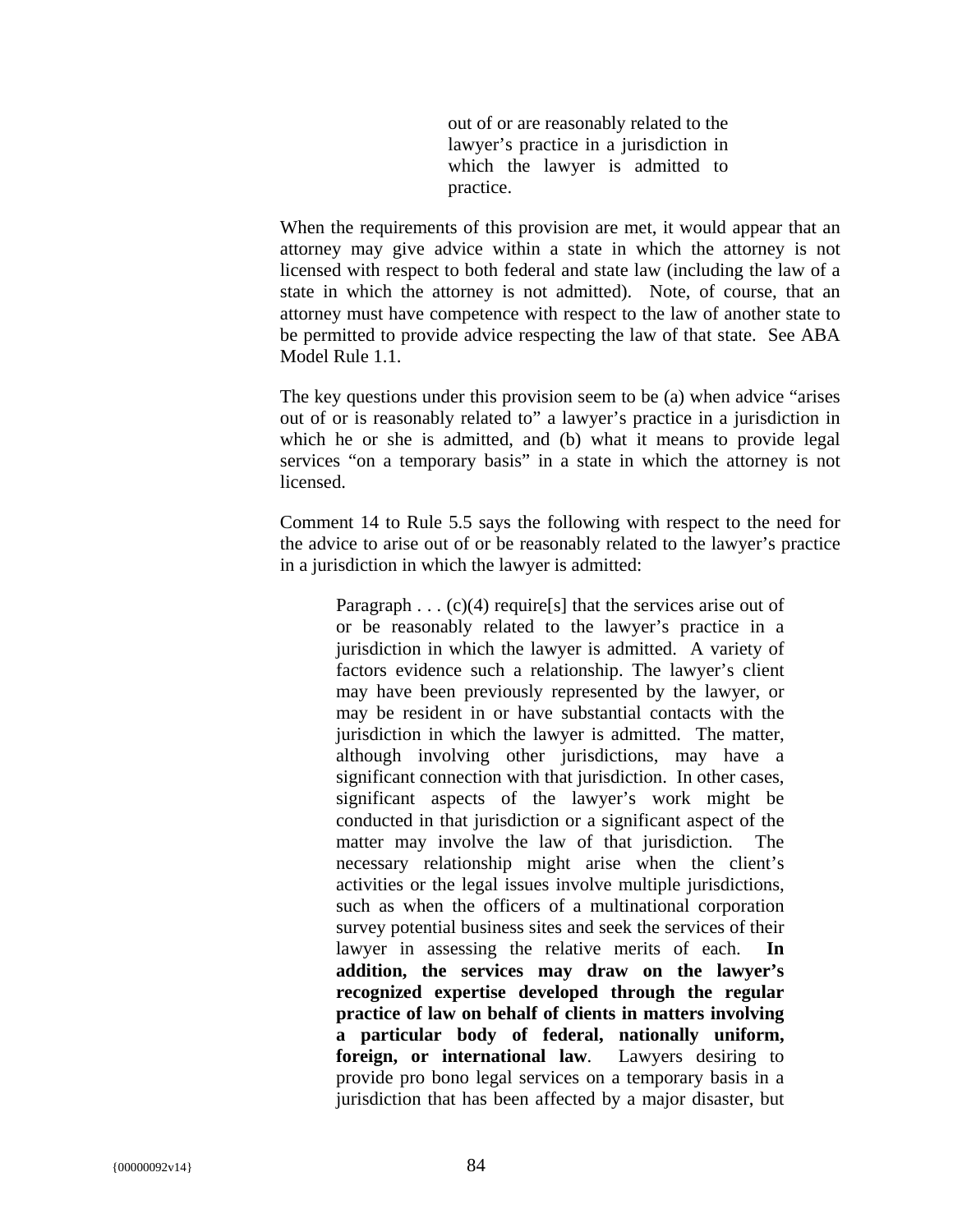in which they are not otherwise authorized to practice law, as well as lawyers from the affected jurisdiction who seek to practice law temporarily in another jurisdiction, but in which they are not otherwise authorized to practice law, should consult the [Model Court Rule on Provision of Legal Services Following Determination of Major Disaster].

(emphasis added)

The American Bar Association Report of the Commission on Multijurisdictional Practice (dated August 2002) which recommended adoption of ABA Model Rule 5.5, said the following with respect to subsection (e)(4) (regarding temporary practice in a state):

**Model Rule 5.5(c)(4)** would permit, on a temporary basis, transactional representation, counseling and other nonlitigation work that arises out of or is reasonably related to the lawyer's practice in a jurisdiction in which the lawyer is admitted to practice. This provision would address legal services provided by the lawyer *outside* the lawyer's state of admission that are related to the lawyer's practice *in* the home state. The provision is drawn from  $\S$  3(3) of the Restatement (Third) of the Law Governing Lawyers. The Commission's proposed Comment to Rule 5.5 offers guidance as to its scope and limitations, and it is anticipated that courts and other authorities would provide additional guidance.

This provision is intended, first, to cover services that are ancillary to a particular matter in the home state. For example, in order to conduct negotiations on behalf of a home state client or in connection with a home state matter, the lawyer may need to meet with the client and/or other parties to the transaction outside the lawyer's home state. A client should be able to have a single lawyer conduct all aspects of a transaction, even though doing so requires traveling to different states. It is reasonable that the lawyer be one who practices law in the client's state or in a state with a connection to the legal matter that is the subject of the representation. In such circumstances, it should be sufficient to rely on the lawyer's home state as the jurisdiction with the primary responsibility to ensure that the lawyer has the requisite character and fitness to practice law; the home state has a substantial interest in ensuring that all aspects of the lawyer's provision of legal services,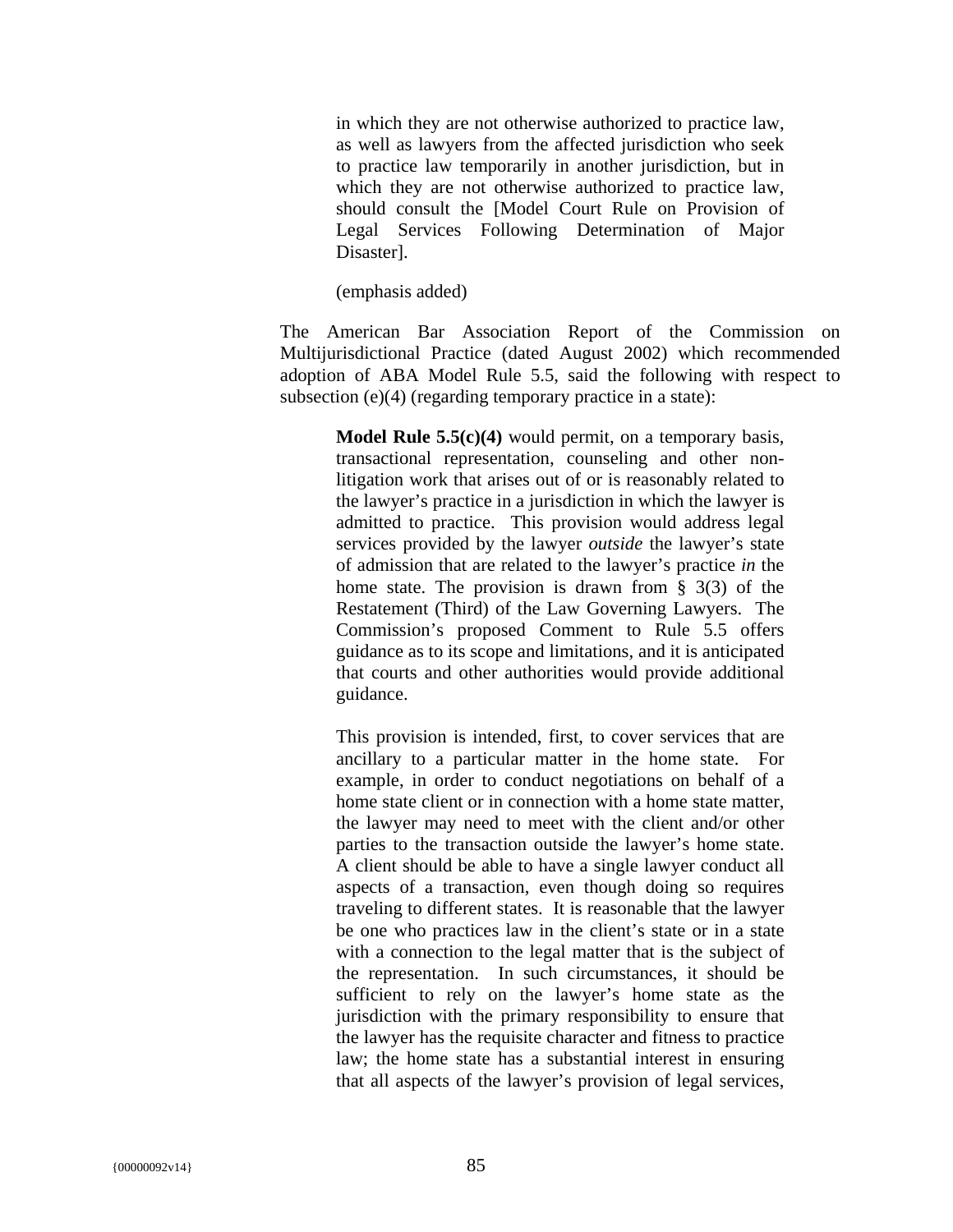wherever they occur, are conducted competently and professionally.

Second, this provision would respect preexisting and ongoing client-lawyer relationships by permitting a client to retain a lawyer to work on multiple related matters, including some having no connection to the jurisdiction in which the lawyer is licensed. Clients who have multiple or recurring legal matters in multiple jurisdictions have an interest in retaining a single lawyer or law firm to provide legal representation in all the related matters. In general, clients are better served by having a sustained relationship with a lawyer or law firm in whom the client has confidence. Through past experience, the client can gain some assurance that the lawyer performs work competently and can work more efficiently by drawing on past experience regarding the client, its business, and its objectives. In order to retain the client's business, lawyers representing clients in multiple matters have a strong incentive to work competently, and to engage other counsel to provide legal services work that they are not qualified to render.

Third, **this provision would authorize legal services to be provided on a temporary basis outside the lawyer's home state by a lawyer who, through the course of regular practice in the lawyer's home state, has developed a recognized expertise in a body of law that is applicable to the client's particular matter. This could include expertise regarding nationally applicable bodies of law, such as federal, international or foreign law. A client has an interest in retaining a specialist in federal tax, securities or antitrust law, or the law of a foreign jurisdiction, regardless of where the lawyer has been admitted to practice law**. This could also include expertise regarding the law of the lawyer's home state if that law governs the matter, since a client has an interest in retaining a lawyer who is admitted in the jurisdiction whose law governs the particular matter and who has experience regarding that law. **The provision would, thus, bring the law into line with prevalent law practices. For example, many lawyers who specialize in federal law currently practice nationally, without regard to jurisdictional restrictions, which are unenforced**. The same is true of lawyers specializing in other law that applies across state lines.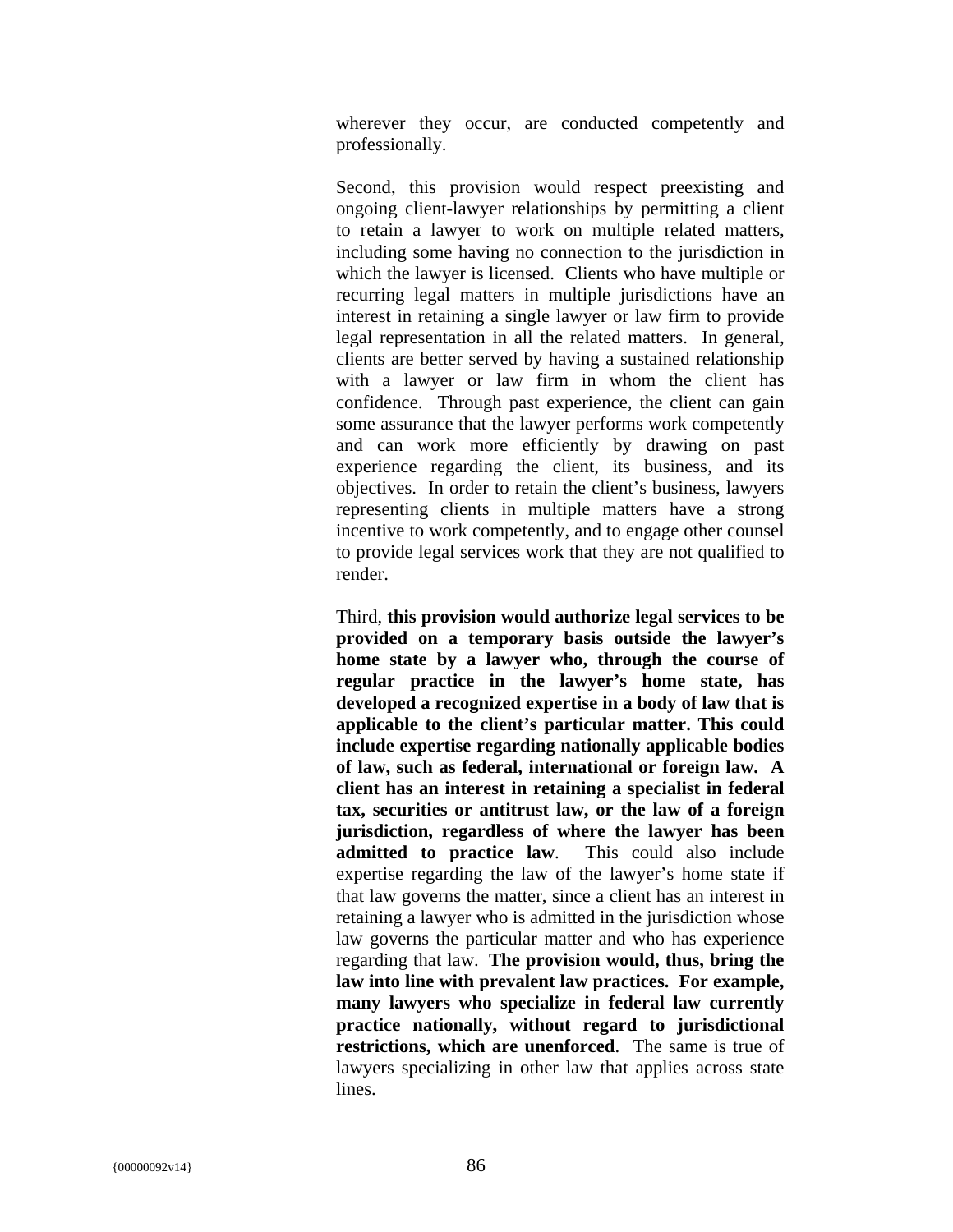To be covered by this provision, the lawyer's contact with any particular host state would have to be temporary. As the California Supreme Court Advisory Task Force noted in its preliminary report on MJP,

> clients often request an out-of-state transactional or other nonlitigating lawyer to come temporarily to [a host state] to provide legal services on a discrete matter. In many circumstances, such conduct poses no significant threat to the public or the legal system, particularly where the attorney is representing a client located in another state [or] has a longstanding relationship with the client . . ..

When a lawyer seeks to practice law regularly in a state, to open an office for the solicitation of clients, or otherwise to establish a practice in the state, however, the state has a more substantial interest in regulating the lawyer's law practice by requiring the lawyer to gain admission to the bar. Although the line between the "temporary" practice of law and the "regular" or "established" practice of law is not a bright one, the line can become clearer over time as Rule 5.5 is interpreted by courts, disciplinary authorities, committees of the bar, and other relevant authorities.

Additionally, for this provision to apply, the lawyer's work in the host state must arise out of or be reasonably related to the lawyer's practice in the home state, so that as a matter of efficiency or for other reasons, the client's interest in retaining the lawyer should be respected. For example, if a corporate client is seeking legal advice about its environmental liability or about its employment relations in each of the twenty states in which it has plants, it is likely to be unnecessarily costly and inefficient for the client to retain twenty different lawyers. Likewise, if a corporate client is seeking to open a retail store in each of twenty states, the client may be best served by retaining a single lawyer to assist it in coordinating its efforts. On the other hand, work for an out-of-state client with whom the lawyer has no prior professional relationship and for whom the lawyer is performing no other work ordinarily will not have the requisite relationship to the lawyer's practice where the matter involves a body of law in which the lawyer does not have special expertise. In the context of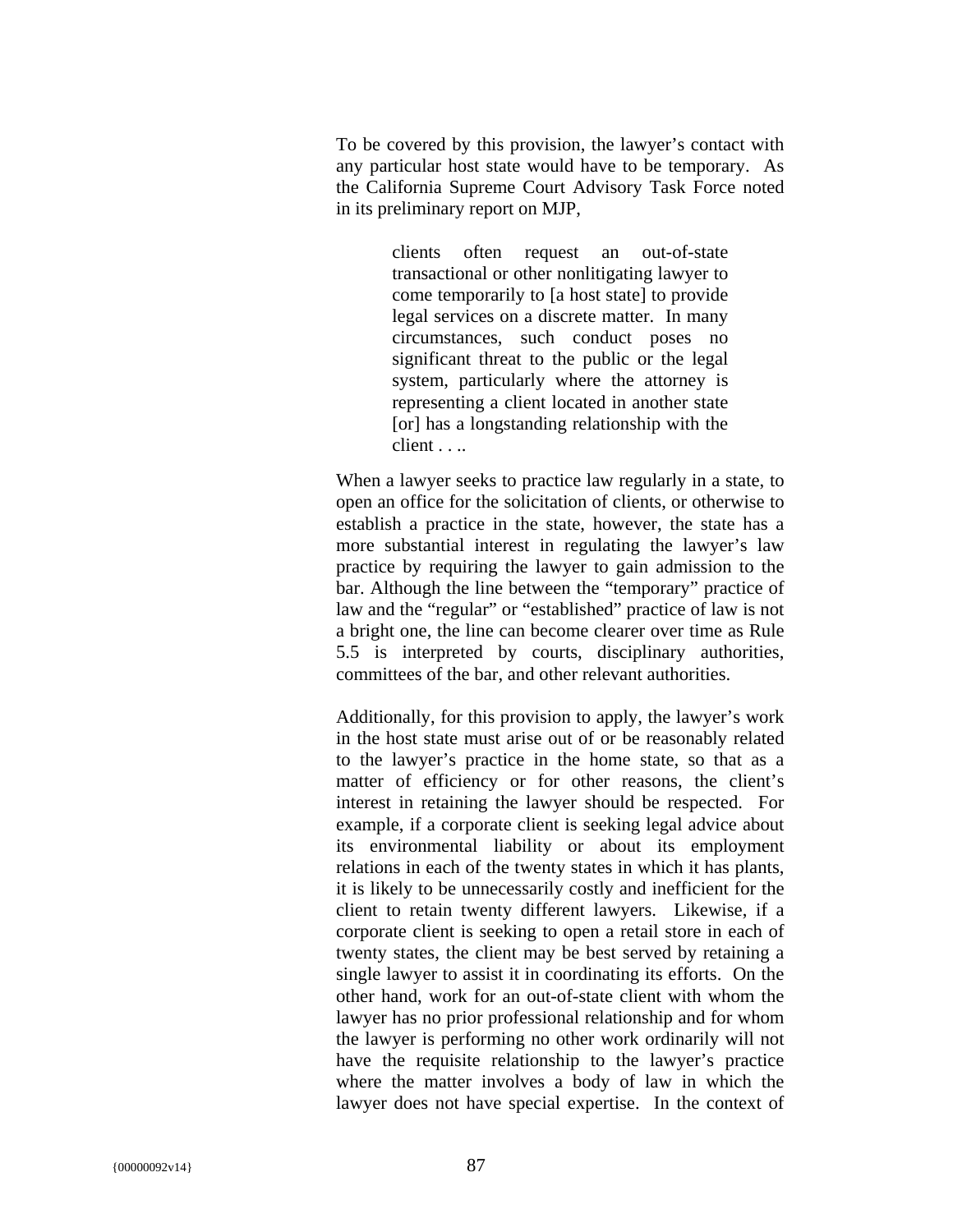determining whether work performed outside the lawyer's home state is reasonably related to the lawyer's practice in the home state, as is true in the many other legal contexts in which a "reasonableness" standard is employed, some judgment must be exercised.

(footnotes omitted; emphasis added)

#### **3. Restatement of the Law Governing Lawyers**

The Restatement of the Law Governing Lawyers provides as follows:

A lawyer currently admitted to practice in a jurisdiction may provide legal services to a client (1) at any place within the admitting jurisdiction; (2) before a tribunal or administrative agency of another jurisdiction or the federal government in compliance with the requirements for temporary or regular admission to practice before that tribunal, or agency; and (3) at a place within a jurisdiction in which the lawyer is not admitted to the extent that the lawyer's activities arise out of or are otherwise reasonably related to the lawyer's practice under Subsection (1) or (2).

#### **4. Consequences of Violating State Unauthorized Practice of Law Rules**

- 1. Possible forfeiture of fees. See, e.g., *Birbrower v. Superior Court,*, 17 Cal. 4th 119 (1998); *Ranta v. McCarney*, 391 N.W.2d 161 (N.D. 1986); *Z.A. v. San Bruno Park School District*, 165 F.3d 1273 (9th Cir. 1999).
- 2. In some states, potential criminal prosecution under unauthorized practice of law provisions of that state.
- 3. Professional discipline in state in which licensed.
- 4. Injunction.

#### **G. Tax Opinion: Negligent Misrepresentation Standard**

In a topical and interesting opinion, a federal district court dismissed a negligent misrepresentation claim against a law firm. *Berry v. Bryan Cave LLP*, 2010 U.S. Dist. LEXIS 46572, 49 EBC 1080 (N.D. Tex. 2010). The claim concerned a legal opinion relating to a Section 412(i) plan. The plaintiffs were allowed to proceed with their lawsuit based on an allegation of unjust enrichment (that is, the plaintiffs' complaint sufficiently stated an unjust enrichment claim), but various other causes of action, including the claim for negligent misrepresentation, were dismissed.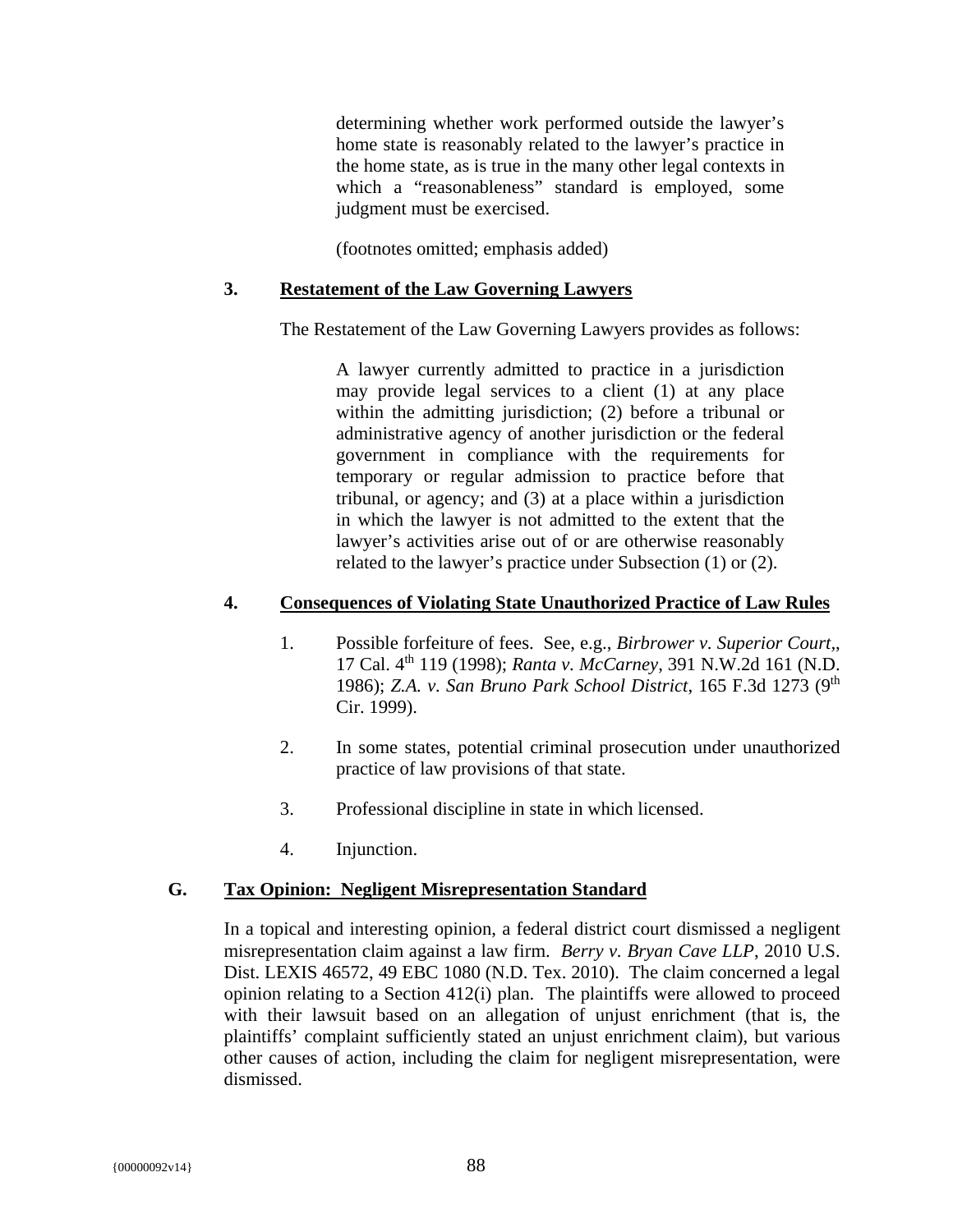The putative class action related to the design, marketing, and sale of life insurance policies used to fund defined benefit pension plans. The plaintiffs were generally individual professionals – such as doctors, dermatologists, and business owners – and the business entities they operated. They brought claims against several defendants, including the law firm. The complaint alleged that an opinion letter written by the law firm played a prominent role in the design, marketing, and sale of putative Section 412(i) plans and specially designed life insurance policies used to fund the arrangements.

In September 1999, the firm delivered a legal opinion analyzing a specimen life insurance policy. It delivered this opinion to a pension and financial services firm, which apparently designed the plan. The opinion letter stated that "(a) it was 'more likely than not' that the . . . Plan would be a qualified plan under *section 412(i)* of the Code; (b) it was 'more likely than not' that the specially designed insurance policy . . . or a 'substantially similar policy' issued by another insurance company 'can meet the requirements of *section 412(i)* of the Code' . . . ; and (c) the . . . Plan 'should not be considered a tax shelter.'"

The plaintiffs alleged that this letter made "deliberately vague statements and unsupported legal conclusions," "consciously ignored the tax and legal implications of the underlying scheme," and "[contained] . . . false or misleading statements or omissions." The plaintiffs asserted that the defendants intended for the letter to be relied on by the plaintiffs and others who were similarly situated.

Soon after the IRS issued a press release, two revenue rulings, and proposed regulations in February 2004 indicating that the plan and insurance policies would likely be considered abusive tax shelters, the law firm allegedly sent the pension and financial services firm a memorandum that noted that employers sponsoring abusive 412(i) plans were now required to file Form 8886, which notified the IRS of the employer's participation in an abusive tax shelter. In the memo, the law firm allegedly recommended that employers not file Form 8886 and, instead, file an amended tax return reversing the previous deductions. The plaintiffs alleged that the law firm knew the financial services firm would distribute this memorandum to its clients, including the plaintiffs, and alleged that the financial services firm posted the memo on its website. In January 2005, the law firm allegedly sent the financial services firm a second memorandum, which discussed newly-adopted monetary penalties for not disclosing an abusive tax shelter on Form 8886 but reiterated the previous strategy of filing an amended tax return.

The plaintiffs alleged that in 2005 the IRS began a nationwide audit campaign focused on abusive 412(i) plans, and that the law firm agreed to represent some of the plaintiffs with respect to their IRS audits. The plaintiffs claimed the law firm did not "acknowledge, address, seek, or obtain informed consent" to the conflict of interest from the law firm's involvement in the plan or its simultaneous representation of the financial services company and its agents. The complaint also alleged that the law firm failed to adequately advise the represented plaintiffs of their legal rights as to the IRS audit and against the various defendants, and as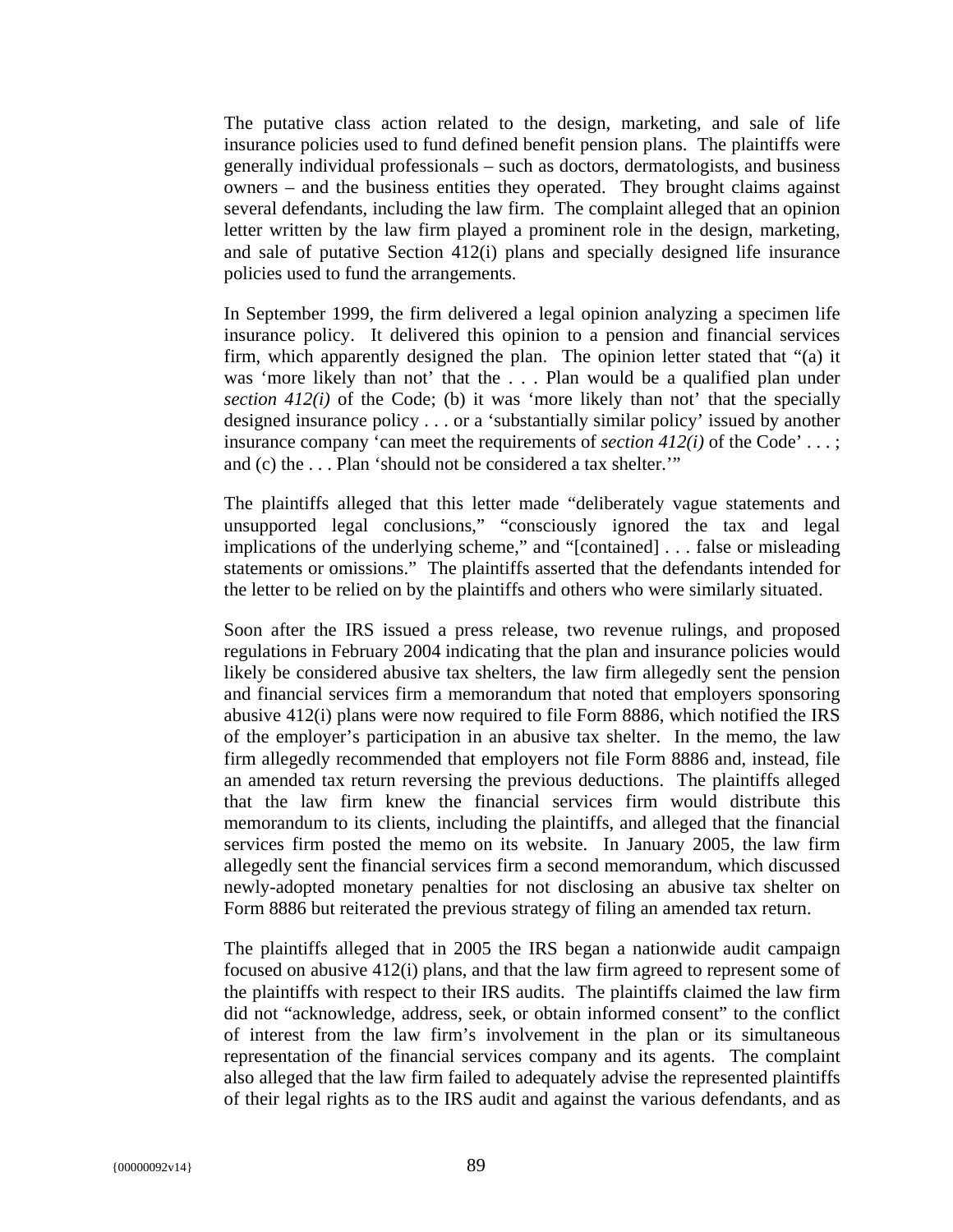a consequence of the IRS audits the plaintiffs had sustained (or will sustain) auditrelated fees, penalties, and "significant tax liability."

The court dismissed the negligent misrepresentation claim. In Arizona, negligent misrepresentation occurs when:

[o]ne who, in the course of business, profession or employment, or in any other transaction in which he has a pecuniary interest, supplies false information for the guidance of others in their business transactions, is subject to liability for pecuniary loss caused to them by their justifiable reliance upon the information, if he fails to exercise reasonable care or competence in obtaining or communicating the information.

The law firm successfully argued that the complaint failed to allege any actionable misrepresentation because the law firm's letters did not contain any false statements (or omissions) of facts. The court said the general rule is that to be an actionable misrepresentation, there must be a misstatement of fact, not of opinion or future conduct. Although the court noted that there are several exceptions to this rule, they do not apply where someone "[relies] on a prediction of future IRS enactment, enforcement, or non-enforcement of the law by someone unaffiliated with the federal government." In these cases, the court said, reliance is inherently unreasonable and an untenable basis for misrepresentation. (The exceptions to the general rule that an actionable misrepresentation must involve a statement (or omission) of fact are: "(1) where a party holds himself out to be specially qualified and the other party is so situated that he may reasonably rely upon the former's superior knowledge; (2) where the opinion is by a fiduciary or other trusted person; [or] (3) where a party states his opinion as an existing fact or as implying facts which justify a belief in the truth of the opinion.")

The law firm letter opined that it was more likely than not that (a) the plan would be qualified under Section 412(i), (b) a specially designed insurance policy or a similar policy could meet the requirements of that section of the Tax Code, and (c) the plan should not be considered a tax shelter. The court said it understood this letter to be predicting future IRS treatment and enforcement of the plan as a qualified 412(i) plan. The court then stated the following:

Because the Complaint contains no allegations that [the law firm was] in any way affiliated with or had any special knowledge of the IRS, the court concludes that any reliance on the [law firm] Letter was unjustified.

The court therefore granted the law firm's motion to dismiss the negligent misrepresentation count.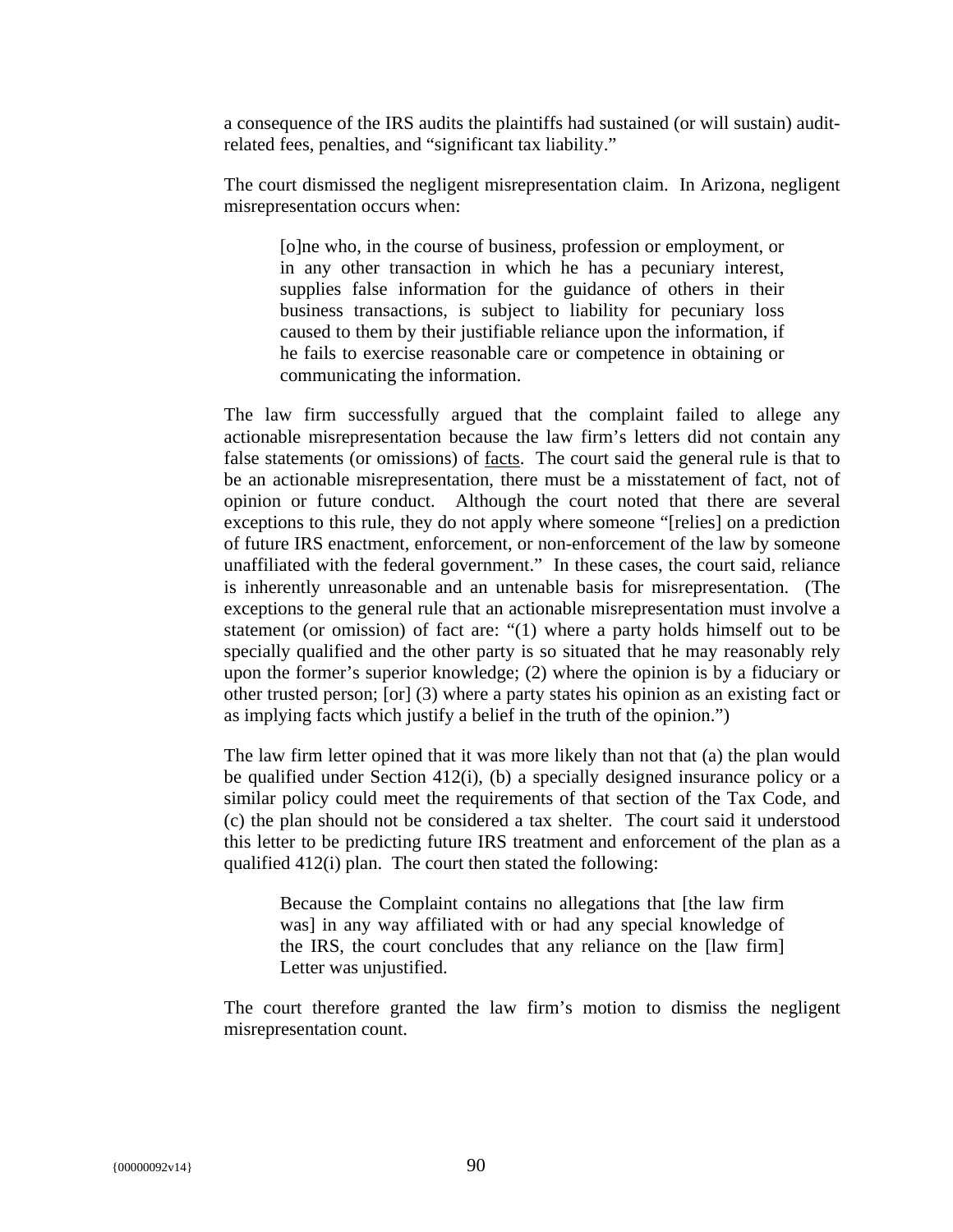#### **H. Business Associate Agreements with Clients**.

Employee benefits attorneys may, particularly in representing clients with respect to health plans, receive "protected health information" within the meaning of the Health Insurance Portability and Accountability Act of 1996 ("HIPAA"). The "Health Information Technology for Economic and Clinical Health Act" (the "HITECH Act") provisions of the American Recovery and Reinvestment Act of 2009 will likely require employee benefits counsel to rethink business associate agreements they may previously have entered into with clients. An attorney may, in that connection, conceivably draft a revised business associate agreement for her or his clients' reconsideration. This may raise ticklish ethical issues, particularly where the attorney has drafted business associate agreements for the client (or its health plans) to use with other business associates. Among the issues this raises are those relating to the law firm's possible interest in negotiating on its own behalf business associate agreement terms that differ from those the firm has recommended the client (or its health plans) attempt to impose on other business associates. The obvious question is how the agreement is to be presented to the client, and to what degree the law firm must disclose its self-interest and the advisability of the client seeking independent legal counsel with respect to the agreement. It seems likely both steps should be taken. One possibility might be to provide in the letter or email transmitting the business associate agreement something akin to the following:

Because we are a party to the attached agreement, we cannot give you any advice with respect to the agreement's contents. As a result, we strongly suggest that you retain independent legal counsel to review, and advise you with respect to, the agreement.

- **I. Requirement that Office be Maintained in State Unconstitutional**. A federal district held the New York statute requiring nonresident attorneys licensed in New York to maintain an office in New York, are not requiring the residents to maintain an office in New York, violates the privileges and immunities clause of the U.S. Constitution. *Schoenefeld v. New York*, 2011 U.S. Dist. LEXIS 100576 (N.D. N.Y. 2011).
- **J**. **Updates to Audit Response Letters**. See the outline at Appendix B for a general discussion of auditor's letters. The Audit Responses Committee of the American Bar Association's Business Law Section has issued a "Statement on Updates to Audit Response Letters" ("Statement on Updates") in *The Business Lawyer*, Vol. 70, Spring 2015, p. 489. This Statement on Updates notes that the ABA Statement of Policy Regarding Lawyers' Responses to Auditors' Request (the "ABA Statement") "does not specifically discuss updates to audit response letters." In its recent Statement on Updates, the Audit Responses Committee observed as follows:

[The ABA Statement] makes clear that lawyers may provide information to auditors only at the request, and with the express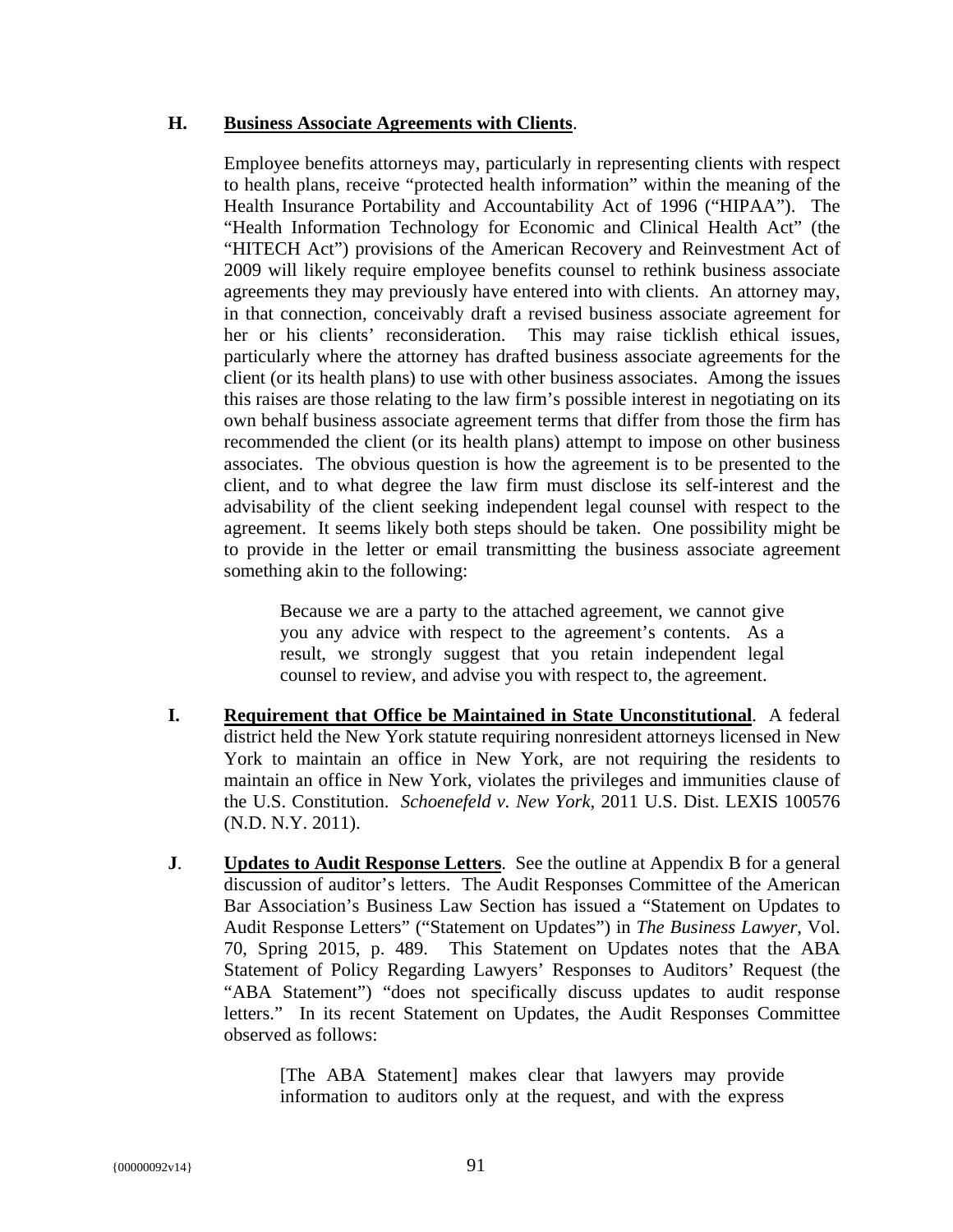consent, of their clients. In accordance with the [ABA Statement], lawyers typically indicate in their audit response letters that the information they are furnishing is as of a specified date and disclaim any undertaking to advise the auditor of changes that may later be brought to the lawyer's attention.

The Statement on Updates observes that requests for updates have become standard procedure in recent years for many auditors, in part because of changes to financial reporting standards requiring the issuer of financial statements to evaluate "subsequent events" through the date the financial statements are issued or available to be issued. As a consequence, "most auditors' reports are now dated as of the date the financial statements are issued or are available to be issued, as opposed to the date on which field work is completed." The Statement on Updates observes that requests for updates may also have become more common due to SEC rules requiring that quarterly financial statements be reviewed by external auditors, with auditors in turn choosing to request confirmation from counsel before signing off on the filing of quarterly financial statements with the SEC.

The Statement on Updates says the following about a lawyer's update to an audit response letter:

As with the initial response letter, a lawyer may only provide information to the auditor at the client's request, even if, as is often the case, the auditor requests the update directly. . . . A lawyer may rely on any form of written request, including electronic mail. The Committee believes that lawyers may also rely on oral requests for an update, though it may be advisable for them to document such request.

**K. Circular 230 Revisions**. The Treasury issued final regulations modifying the standards governing written tax advice at 79 Fed. Reg. 33685 (June 12, 2014). These changes modify the regulations governing practice before the IRS, which are generally found at 31 C.F.R. part 10, and are commonly known as the "Circular 230" rules (because the regulations are reprinted as Treasury Department Circular No. 230). An individual subject to Circular 230 must meet minimum standards of conduct with respect to written tax advice, and those who do not are subject to disciplinary action, including suspension or disbarment as to their ability to practice before the IRS.

The "headline" concerning the new regulations is that they eliminate the "covered opinion" rules that had been found in Section 10.35 (that is, at 31 C.F.R. § 10.35). Those were the rules that led to the ubiquitous use of disclaimers on practitioner communications. Those disclaimers are now no longer required, due to the elimination of the detailed provisions concerning covered opinions and the disclosure of written opinions found in former Section 10.35. Because the amended rules concerning requirements for written advice, which are found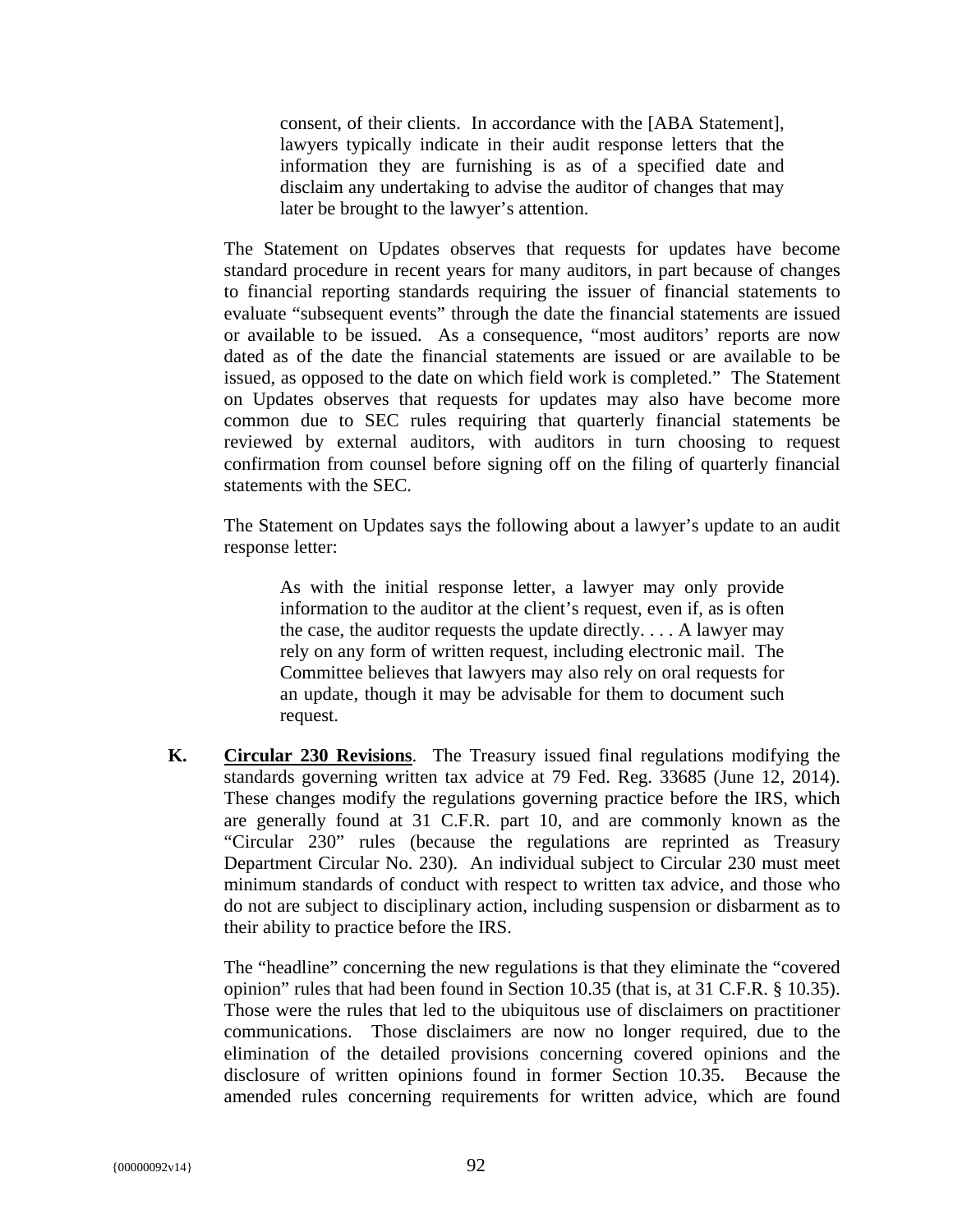primarily in Section 10.37, do not include the old covered opinion disclosure provisions, the "Treasury and the IRS expect that these amendments will eliminate the use of a Circular 230 disclaimer in email and other writings."

**Written Tax Advice.** New Section 10.37 governs the provision of written advice concerning "Federal tax matters," including the provision of such written advice by means of electronic communication. A "Federal tax matter" is one concerning the application or interpretation of (a) a revenue provision as defined in IRC Section  $6110(i)(1)(B)$ , (b) any provision of law impacting a person's obligation under the Internal Revenue laws and regulations, including but not limited to the person's liability to pay tax or obligation to file returns, or (c) any other law or regulation administered by the IRS.

Government submissions on matters of general policy are not considered written advice on a Federal tax matter, nor are continuing education presentations provided to an audience solely for the purpose of enhancing practitioners' professional knowledge on Federal tax matters. Section 10.37(a)(1). The preamble to the regulations indicates that including contact information on a continuing education presentation provided solely for the purpose of enhancing professional knowledge, without more, does not convert an educational presentation into written tax advice governed by Circular 230. The exclusion of continuing education presentations from the definition of a "Federal tax matter" does not, however, apply to presentations marketing or promoting transactions. Section  $10.37(a)(1)$ . Even with respect to continuing education presentations, practitioners are to follow the generally applicable diligence and competence standards under Sections 10.22 and 10.35.

A practitioner giving written advice concerning a Federal tax matter must:

- 1. Base the written advice on reasonable factual and legal assumptions (including assumptions as to future events);
- 2. Reasonably consider all relevant acts and circumstances that the practitioner knows or reasonably should know;
- 3. Use reasonable efforts to identify and ascertain the facts relevant to written advice on each Federal tax matter;
- 4. Not rely upon representations, statements, findings, or agreements (including projections, financial forecasts, or appraisals) of the taxpayer or any person if reliance on them would be unreasonable;
- 5. Relates applicable law and authorities to facts; and
- 6. Not, in evaluating a Federal tax matter, take into account the possibility that a tax return will not be audited or that a matter will not be raised on audit.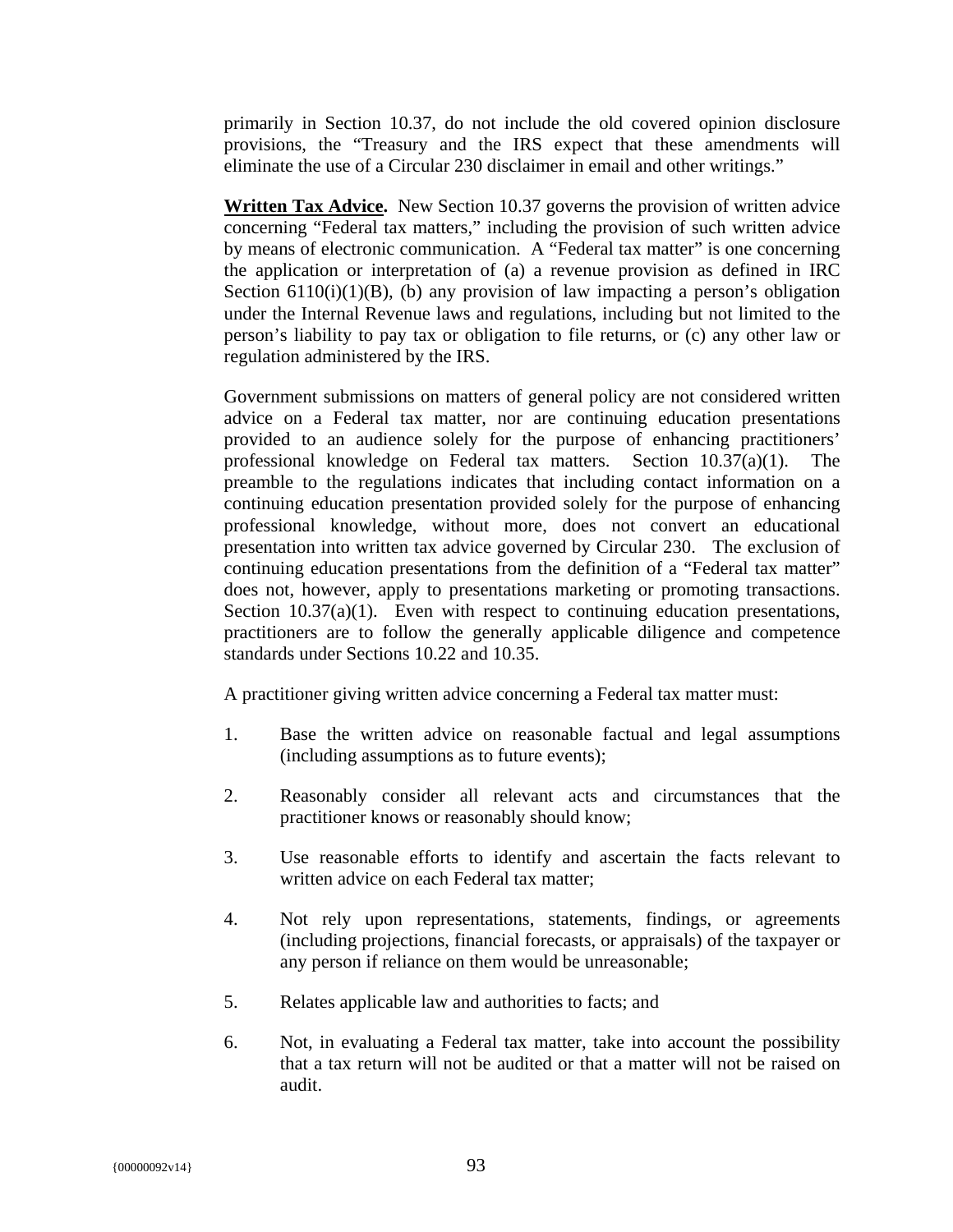In contrasting the new Section 10.37 rules with the former Section 10.35 covered opinion rules, the preamble to the regulations states new Section 10.37 does not necessarily require a practitioner to describe in the written advice the relevant facts (including assumptions and representations), the application of the law to those facts, and the practitioner's conclusions with respect to the law and the facts. Instead, the scope of the engagement and the type and specificity of the advice sought by the client, coupled with all other appropriate facts and circumstances, are factors in determining the extent to which the relevant facts, application of the laws to those facts, and the practitioner's conclusion with respect to the law and the facts must be set forth in the written opinion. A practitioner may, therefore, consider these factors in determining the scope of written advice. Although the new rules do not explicitly require a recitation of the items above in every written opinion, the preamble indicates that the Treasury and IRS "encourage practitioners to describe all relevant facts, law, analysis, and assumptions in appropriate circumstances," and the determination of whether a practitioner has complied with the requirements of Section 10.37 will be based on all facts and circumstances, "including whether it was appropriate to describe all relevant facts, law, analysis, and assumptions" in the written advice.

**Audit Risks.** As noted in Item 6 above, written advice concerning a Federal tax matter may not take into account the possibility a tax return will not be audited or that a matter will not be raised on audit. The preamble suggests, although somewhat obliquely, that even when giving oral advice, one may not take into account audit risks. In particular, the preamble says the following with respect to oral advice:

Treasury and the IRS agree that audit risks should not be considered by practitioners in the course of advising a client on a Federal tax matter, regardless of the form in which the advice is given. Because § 10.37 addresses only written advice, Treasury and the IRS do not believe that the rules barring considerations of the possibility that a return or issue will be audited when giving written advice suggests that it may be considered when giving oral advice.

It appears, however, that a practitioner may, when giving written advice evaluating a Federal tax matter, take into account the possibility that an issue will be resolved through settlement if raised. It appears this is because the Treasury and IRS believe that in giving comprehensive written advice it may be appropriate for a practitioner to inform a client of the "existence or nonexistence of legitimate hazards that may make settlement more or less likely," and that in fact this may be a "material issue for which the practitioner has an obligation to inform the client." (Emphasis added.)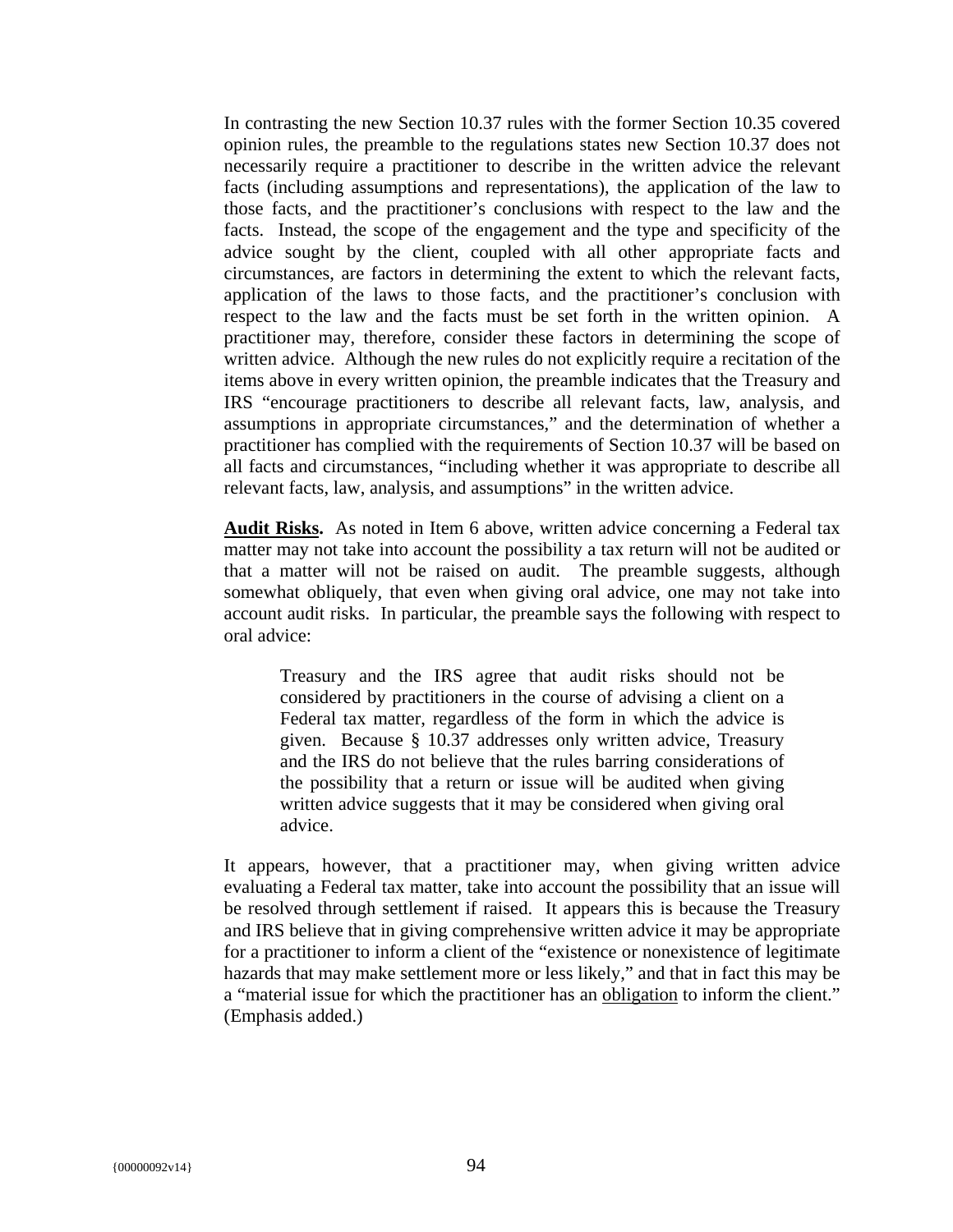**Department of the Treasury** 

**Internal Revenue Service** 

**Office of** 

# Chief Counsel **Notice**

#### **CC-2009-023**

#### **August 3, 2009**

#### **Subject:** Federal Rule of Evidence 502

Upon incorporation **Cancel Date:** into the CCDM

#### **Purpose**

This Notice provides general guidance relating to the provisions of Federal Rule of Evidence 502. The Federal Rules of Evidence, including Rule 502, are applicable in the district courts and in the Tax Court pursuant to section 7453 and Tax Court Rule 143(a).

#### **Introduction**

On September 19, 2008, President Bush signed into law S. 2450, a bill adding new Federal Rule of Evidence 502, which applies in all proceedings commenced after the date of enactment and, insofar as is just and practicable, in all proceedings pending as of the date of enactment. The stated objective for the adoption of Rule 502 is to alleviate some of the costs associated with electronic discovery and document production in litigation by reducing the risks associated with inadvertent production of material protected by the attorney-client privilege or the work product doctrine. If an attorney inadvertently discloses information protected by the attorney-client privilege or work product, the new rule creates a presumption for the return of the inadvertently disclosed information.

Rule 502 limits the circumstances under which inadvertent disclosure of information results in waiver of the attorney-client privilege or work product doctrine and clarifies the scope of subject matter waiver when information is disclosed. The new rule also allows parties to enter into agreements concerning the affect of disclosure in a Federal proceeding and allows a federal court to enter an order finding that, for the purpose of other litigation, disclosure in the proceeding before that court does not result in a waiver. Rule 502 does not change federal or state law on whether information is protected by the attorney-client privilege or work product, rather it modifies the consequences of inadvertent disclosure of documents once it is determined that a privilege exists. Rule 502 also does not relieve an attorney of the obligation to review *potentially* responsive documents to determine whether they are discoverable because they are relevant to the claims and defenses raised or relevant to the subject matter of the action.

Distribute to: X All Personnel X Electronic Reading Room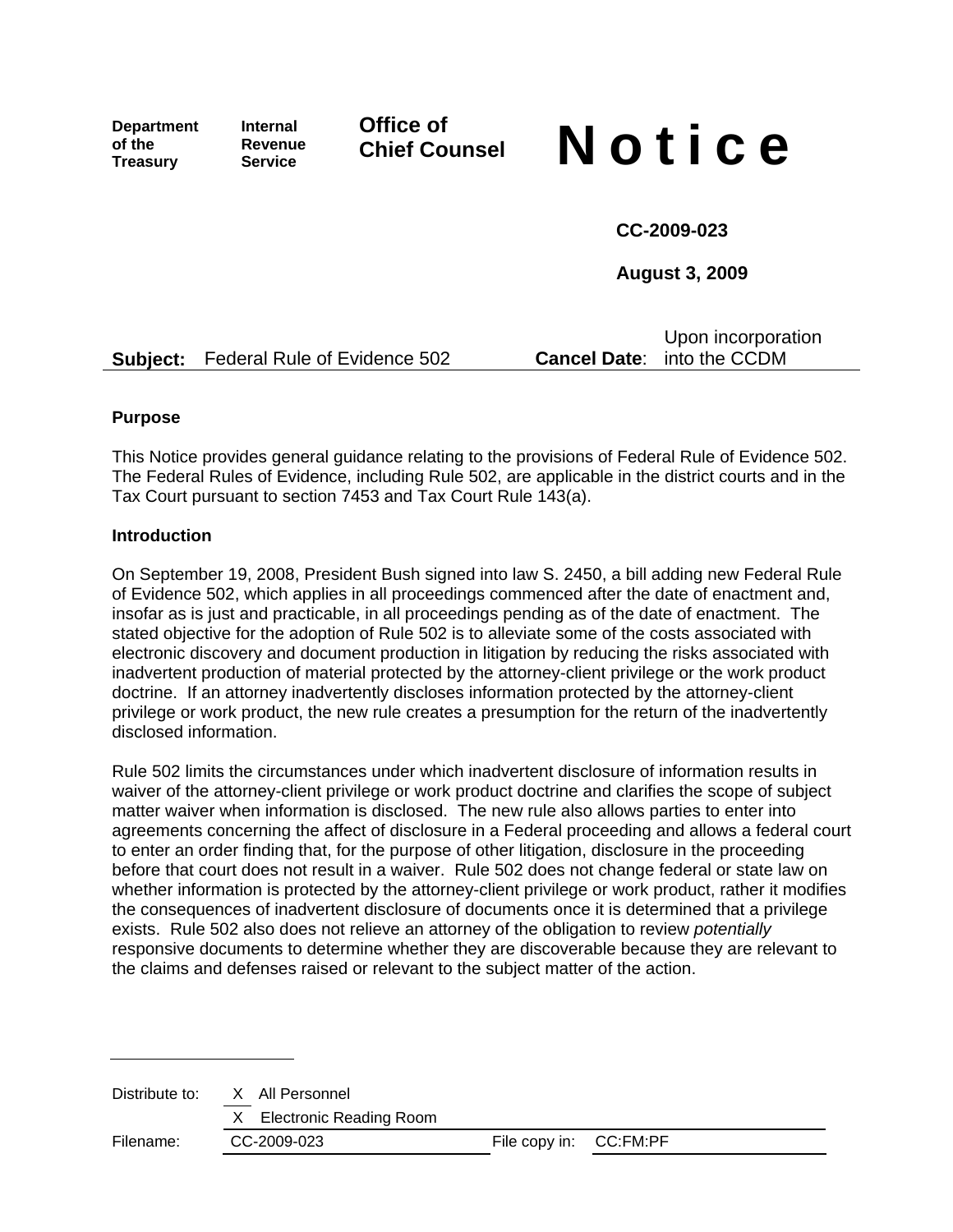#### **Background**

#### Changes to Federal Rules of Civil Procedure 16 and 26 in December 2006

Fed. R. Civ. P. 16 and Fed. R. Civ. P. 26 were amended in response to the realization that the Federal Rules of Civil Procedure needed updating to meet the complexities of electronic discovery. Rule 16(b) provides procedures to alert the court to the possible need to address the handling of electronically stored information early in the litigation, including scheduling order agreements that the parties reach to facilitate discovery by minimizing the risk of waiver of privilege or work-product protection. Rule 26(f) directs the parties to discuss discovery of ESI if such discovery is contemplated in the litigation. Rule 26(b)(5)(B) provides a procedure for addressing inadvertent disclosure, specifically giving a party the ability to attempt "claw back" of the information which may have been inadvertently disclosed. The rule though does not address whether waiver has actually occurred.

Fed. R. Civ. P. 16(b) and 26(f) act in tandem to allow the parties who enter into quick peek agreements (when a party agrees to produce information for an initial review) and clawback agreements to ask the court to include these agreements in a scheduling order. Hopson v. Mayor of Baltimore, 232 F.R.D. 228, 232 (D. Md. 2005) (if the parties are able to reach an agreement to adopt protocols for asserting privilege and protection which will facilitate discovery that is faster and at a lower cost, they may ask the court to include such arrangements in an order). The problem with any order trying to preserve privilege or protection under these rules was that a court in a subsequent case could find waiver regardless of the terms of the order. As described in further detail below, these agreements continue to present additional problems even under Rule 502.

#### Inadvertent Disclosure Concerns

The drafters of new Rule 502 concluded that, under the prior rules, if a party inadvertently produced material there was a risk that a court would find a waiver, not only with respect to material that was inadvertently produced, but also all other material touching upon the same subject. As a result of this risk, lawyers spent significant amounts of time and money in complex litigation reviewing documents and electronic material for production to ensure that nothing protected from disclosure was inadvertently produced. Also of concern was the widespread perception that the costs associated with that type of review had risen dramatically in recent years because of the exponential growth in volume of electronically stored information subject to discovery.

#### Standards for Waiver pre Rule 502

The standards for waiver of the attorney-client privilege and waiver of the work product doctrine are different. Voluntary disclosure to a third party is inconsistent with maintaining confidentiality and waives the attorney-client privilege. In re Qwest Communications Intern. Inc., 450 F.3d 1179 (10th Cir. 2006); In re Columbia/HCA Healthcare Corp. Billing Practices, 293 F.3d 289 (6th Cir. 2002) (voluntary waiver despite previous confidentiality agreement with the Department of Justice); United States v. Workman, 138 F.3d 1261, 1263 (8th Cir.1998); In re Sealed Case, 116 F.3d 550 (D.C. Cir. 1997); First Heights Bank v. United States, 46 Fed. Cl. 312, 316 (2000).

While the mere showing of a voluntary disclosure to a third person will generally suffice to show waiver of the attorney-client privilege, voluntary disclosure alone might not suffice to waive work product protection. Permian v. United States, 665 F.2d 1214, 1219 (D.C. Cir. 1981). That is,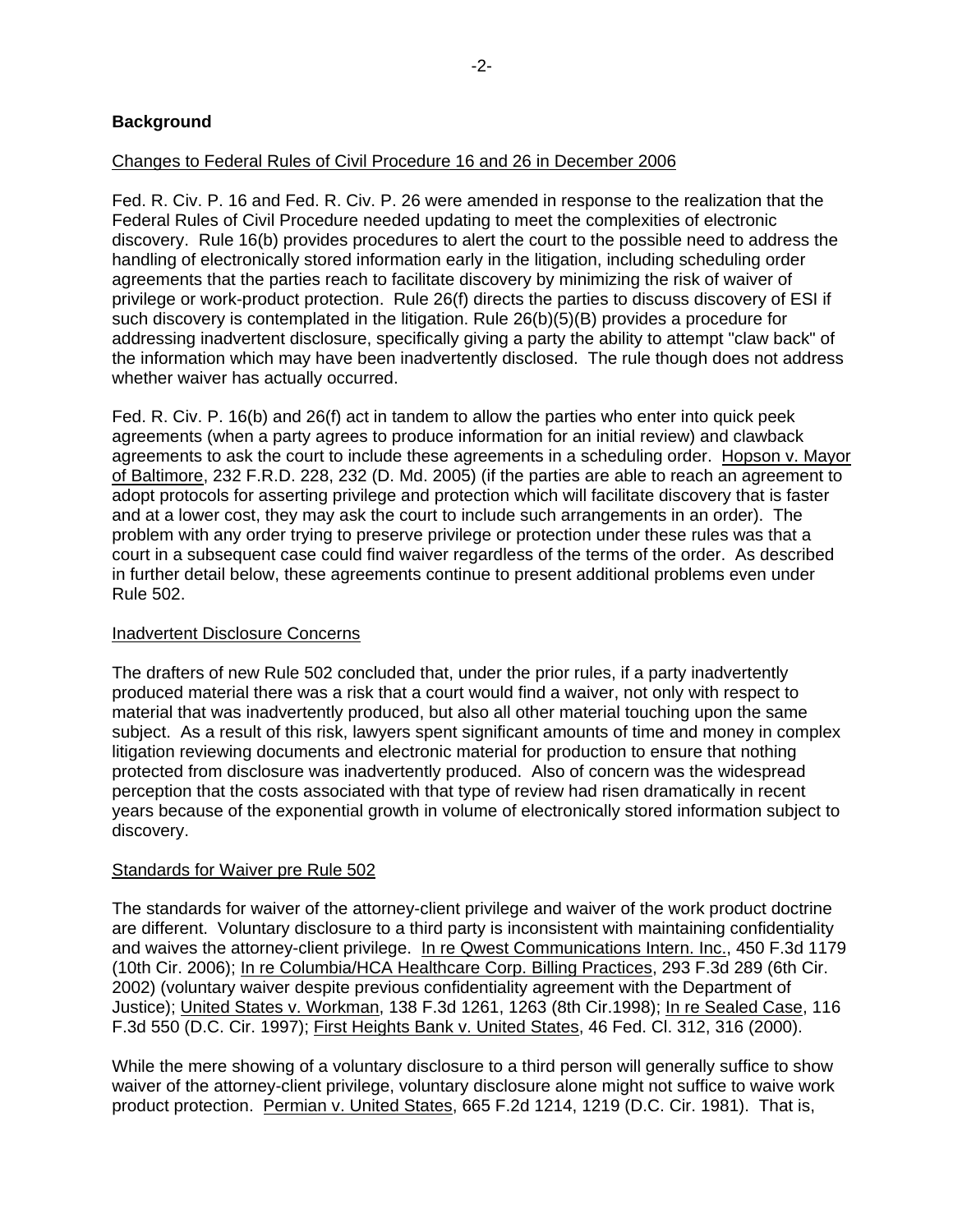voluntary disclosure to third parties does not automatically waive work product. In re Sealed Case, 676 F.2d 793, 809 (D.C. Cir. 1982). Waiver of work product protection occurs only when a disclosure enables an adversary to gain access to the information or the disclosure substantially increases the likelihood that an adversary will come into possession of the material. See Westinghouse Elec. Corp. v. Republic of Philippines, 951 F.2d 1414, 1428 (3d Cir. 1991); Ferko v. National Ass'n for Stock Car Auto Racing, Inc., 219 F.R.D. 396, 400-01 (E.D. Tex.2003); In re Convergent Technologies, 122 F.R.D. 555, 564 (N.D. Cal.1988); Anderson v. Torrington Co., 120 F.R.D. 82, 86-87 (N.D. Ind.1987).

Prior to the enactment of Rule 502, there was neither Supreme Court precedent nor consensus among jurisdictions about whether inadvertent disclosure waived the attorney-client privilege. Federal courts generally took one of three different approaches as to whether an inadvertent disclosure of an attorney-client privileged communication constitutes a waiver of the privilege: the lenient approach, the strict approach, or a balancing middle of the road approach. Amgen Inc. v. Hoechst Marion Roussel, Inc., 190 F.R.D. 287, 290-92 (D. Mass. 2000).

Under the lenient approach, the privilege holder must have subjectively intended to waive the privilege. Producing a document through mere negligence cannot effect a waiver. See, e.g., Kansas-Nebraska Nat'l Gas Co. v. Marathon Oil Co., 109 F.R.D. 12, 21 (D. Neb. 1985); Mendenhall v. Barber-Greene Co., 531 F.Supp. 951, 954-55 (N.D. III. 1982). At the opposite end of the spectrum, the strict approach waives the privilege regardless of the privilege holder's intent. See, e.g., In re Sealed Case, 877 F.2d 976, 979-80 (D.C. Cir. 1989). That is, any document produced, whether knowingly or inadvertently, loses its attorney-client privilege status. This approach created incentives for careful document management during discovery. The third approach, the middle test, required courts to consider the circumstances under which the inadvertent production of a privileged document occurred. See, e.g., Alldread v. City of Grenada, 988 F.2d 1425, 1434 (5th Cir. 1993); Hydraflow, Inc. v. Enidine Inc., 145 F.R.D. 626, 637 (W.D.N.Y. 1993). The middle test analyzes whether the client and lawyer took reasonable precautions to prevent disclosure. The courts then balance the client's obligation to safeguard confidential documents against the simple fact that mistakes are made in large-scale litigation and privileged documents are sometimes inadvertently produced. Gray v. Bicknell, 86 F.3d 1472 (8th Cir. 1996). In general, when there has been an inadvertent disclosure, the analysis for waiver of the work product doctrine is similar to the analysis for waiver of attorney-client privilege. Carter v. Gibbs, 909 F.2d 1450 (Fed.Cir.1990).

Courts have found that waiver of the privilege in an attorney-client communication extends to all other communications relating to the same subject matter regardless of whether the disclosure is inadvertent. In re Sealed Case, 877 F.2d at 980-981. Courts differ, however, as to the scope of the subject matter that would be subject to the waiver. For example, certain courts have held that publication of privileged communications on a tax return waives not only the disclosed communication, but the underlying details regarding the subject matter of that communication as well if those details were in some way incorporated in the return. United States v. Cote, 456 F.2d 142 (8th Cir. 1972); United States v. Schlegel, 313 F.Supp.177 (D. Neb. 1970). Other courts have held that the waiver applies to all the underlying information, including drafts prepared and attorney notes. United States v. (Under Seal), 748 F.2d 871 (4th Cir. 1984).

As applied by the courts, the broad concepts and scope of subject matter waiver analogous to those applicable to claims of attorney-client privilege are different from the scope of subject matter waiver for work product. Some courts have found that, while subject matter waiver applies to fact work product, subject matter waiver does not apply to opinion work product. In re Martin Marietta Corp., 856 F.2d 619, 625-626 (4th Cir. 1988). Other courts have found that the concept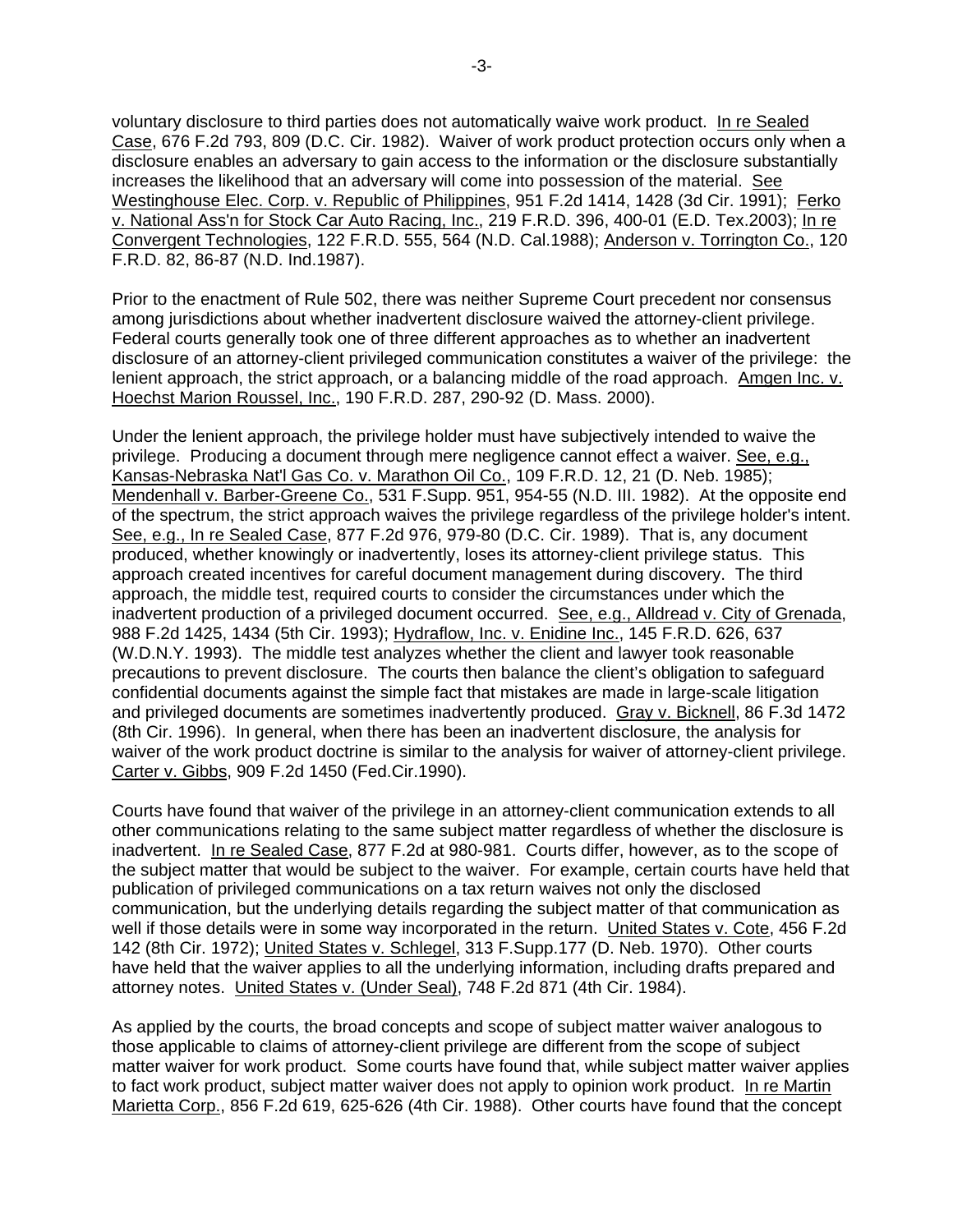of subject matter waiver does not apply at all to work product. Continental Cas. Co. v. Under Armour, Inc., 537 F.Supp.2d 761, 773 (D. Md. 2008) (when work product protection has been waived, it is limited to the information actually disclosed and there is no subject matter waiver); In re United Mine Workers of America Employee Benefit Plans Litig., 159 F.R.D. 307, 310-12 (D.D.C. 1994) (production of documents protected by work product doctrine resulted in waiver of privilege only as to those documents produced).

#### **Fed. R. Evid. 502**

Rule 502 covers waivers as a result of voluntary or inadvertent disclosure. It does not purport to deal comprehensively with either attorney-client privilege or work product protection or cover all issues concerning waiver or forfeiture of either. The rule also does not affect other common law waiver doctrines, such as waiver by implication, which occurs when the party asserting the privilege places protected information in issue for personal benefit through some affirmative act, and the court finds that to allow the privilege to protect against disclosure of that information is unfair to the opposing party. In re Keeper of Records, 348 F.3d 16 (1st Cir. 2003).

#### Rule 502(a)

Rule 502(a) addresses the issue of subject matter waiver when there has been an intentional disclosure made during a federal proceeding or to a Federal office or agency. It applies only to the information disclosed, unless a broader waiver is made necessary by the holder's intentional and misleading use of privileged or protected communications or information. Subsection (a) provides that, when a party produces one privileged document, any resulting waiver of the privilege would not extend to other related documents, so long as there was no intentional and misleading use of protected or privileged information. If a party intentionally places protected information into the litigation in a selective, misleading and unfair manner, then there will be a waiver as to the undisclosed information concerning the same subject matter. Under subsection (a), the waiver extends to an undisclosed communication or information in a Federal or State proceeding only if: (1) the waiver is intentional; (2) the disclosed and undisclosed communications or information concern the same subject matter; and (3) they ought in fairness to be considered together. Subsection (a) clarifies existing law and rejects the position taken by some courts that inadvertent disclosure of protected material can constitute a general subject matter waiver as to other documents or information. This subsection also provides that the federal rule on subject matter waiver governs subsequent state court determinations concerning the scope of the waiver.

#### Fed. R. Evid. 502 (b)

Rule 502(b) in general codifies the majority rule of the federal courts regarding whether the test to determine if an inadvertent disclosure operates as a waiver of attorney-client privilege or work product. Specifically, the rule provides that disclosure of privileged materials is not a waiver of the privilege if: (1) disclosure is inadvertent; (2) the holder of the privilege or protection took reasonable steps to prevent disclosure; and (3) the holder took reasonable steps to rectify the error, including following Fed. R. Civ. Proc. 26(b)(5)(B) if applicable. Subsection (b) resolves the current split among the courts regarding the consequences of inadvertent disclosure. In general, the rule opts for the middle-of-the-road approach. Subsection (b) literally posits a two-part test that only accounts for the reasonable precautions taken and the promptness of the measures taken to rectify the error. The middle-of-the-road approach adopted by the courts was a multipart test rather than a two-part one. The Advisory Committee, however, retained other traditional middle-of-the-road factors in its note following the rule, stating that the "rule is flexible enough to accommodate any of those listed factors." The requirement to take reasonable steps to prevent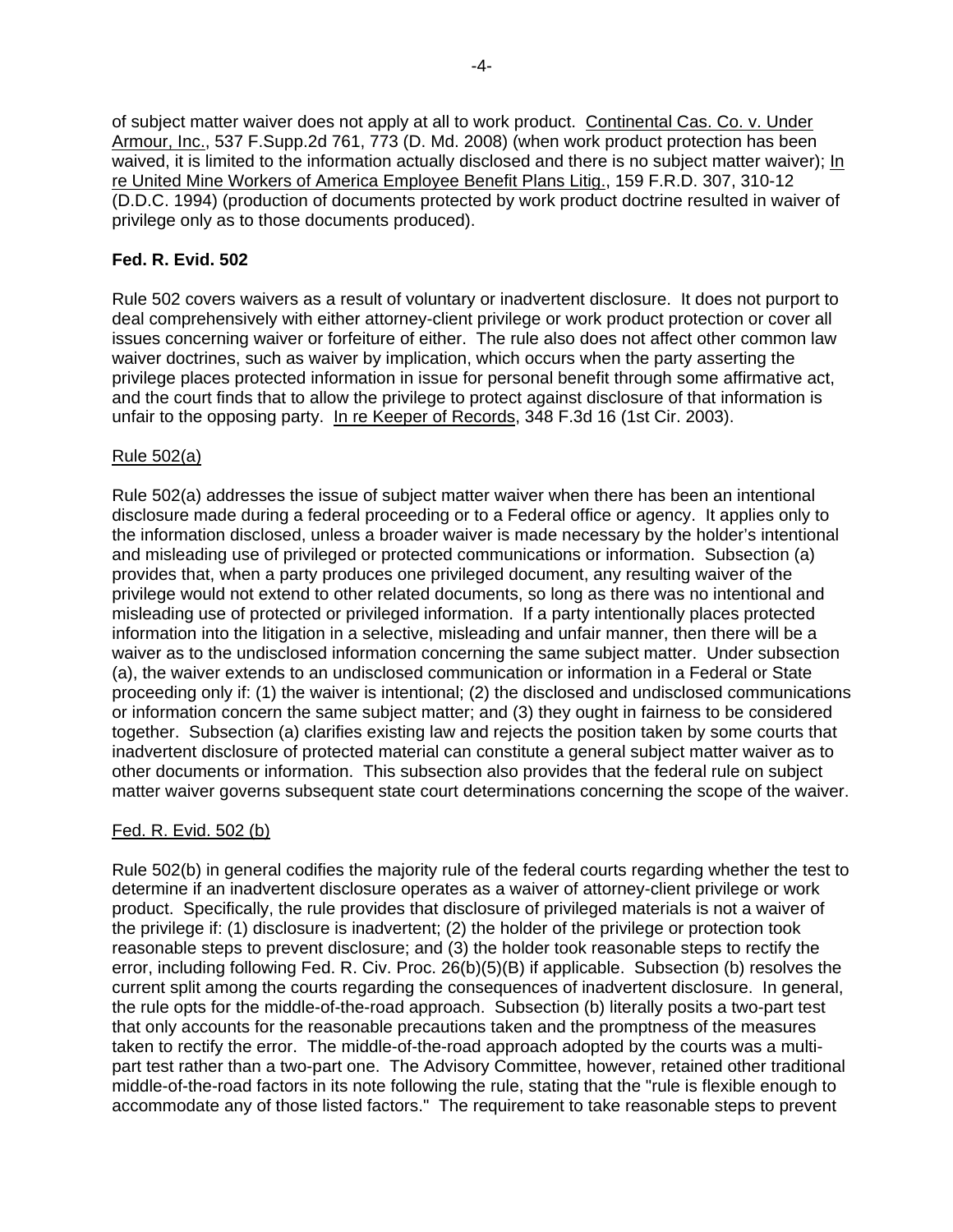disclosure mandate an appropriate level of review to determine if information is privileged or protected and, as such, appears contrary to the goal of reducing the costs associated with ESI discovery.

The case of Rhoads Industries, Inc. v. Building Materials Corp. of America, 254 F.R.D. 216 (E.D. Penn. 2008), illustrates relevant factors that a court may look to when determining whether an inadvertent disclosure amounts to a waiver under Rule 502(b).

In Rhoads Industries, a dispute arose between the parties as to whether plaintiff's inadvertent disclosure of over eight hundred electronic documents amounted to a waiver of privilege with respect to those documents. Upon receiving notice of the inadvertent production, defendants segregated the documents, provided them to the court for *in camera* review, and then the parties agreed that the documents could be returned to plaintiff for logging on a privilege log for further review. Defendants claimed that the privilege relating to these documents was waived by the production of them.

The Rhoads Industries court employed a five factor balancing test under Rule 502(b) to determine if the privilege had been waived. The five factors are: (1) the reasonableness of the precautions taken to prevent inadvertent disclosure in view of the extent of the document production; (2) the number of inadvertent disclosures; (3) the extent of the disclosure; (4) any delay and measure taken to rectify the disclosure; and (5) whether the overriding interests of justice would or would not be served by relieving the party of its errors.

The court found that, when weighing the evidence, the first four factors favored the defendants. The most significant factor was that the plaintiff failed to prepare the segregation and review of privileged documents sufficiently far in advance of the inevitable production of a large volume of documents. The court noted that, once the lawsuit seeking millions of dollars in damages was filed, the plaintiff was under an obligation to invest resources in managing potentially responsive documents.

The court also found that the fifth factor, the interest of justice, strongly favored the plaintiff. The court weighed the loss of the attorney-client privilege against the defendants' need for the information, and determined that the defendants would not be prejudiced by the withholding of the privileged information. Therefore, although four out of the five factors were decided in defendants' favor, the court held that the inadvertent disclosures in this case did not amount to a waiver of the attorney-client privilege.

#### Rule. 502 (c) and (f)

Rule 502(c) and (f) deal with federal-state comity. If there is a disclosure in a state proceeding, then admissibility in any subsequent federal proceeding will be determined by the law that is most protective against waiver. Rule 502 does not, however, apply to any disclosure made in a state proceeding that is later introduced in a subsequent state proceeding. Subsections (c) and (f) may eventually raise Constitutional questions to the extent they overrule the holding of Erie Railroad Co. v. Tomkins, 304 U.S. 64 (1938), by encroaching on substantive privilege law that has traditionally been left to the states.

#### Rule 502 (d)

Rule 502(d) allows a federal court to enter an order finding that a disclosure of privileged or protected information does not constitute a waiver. That order will be enforceable against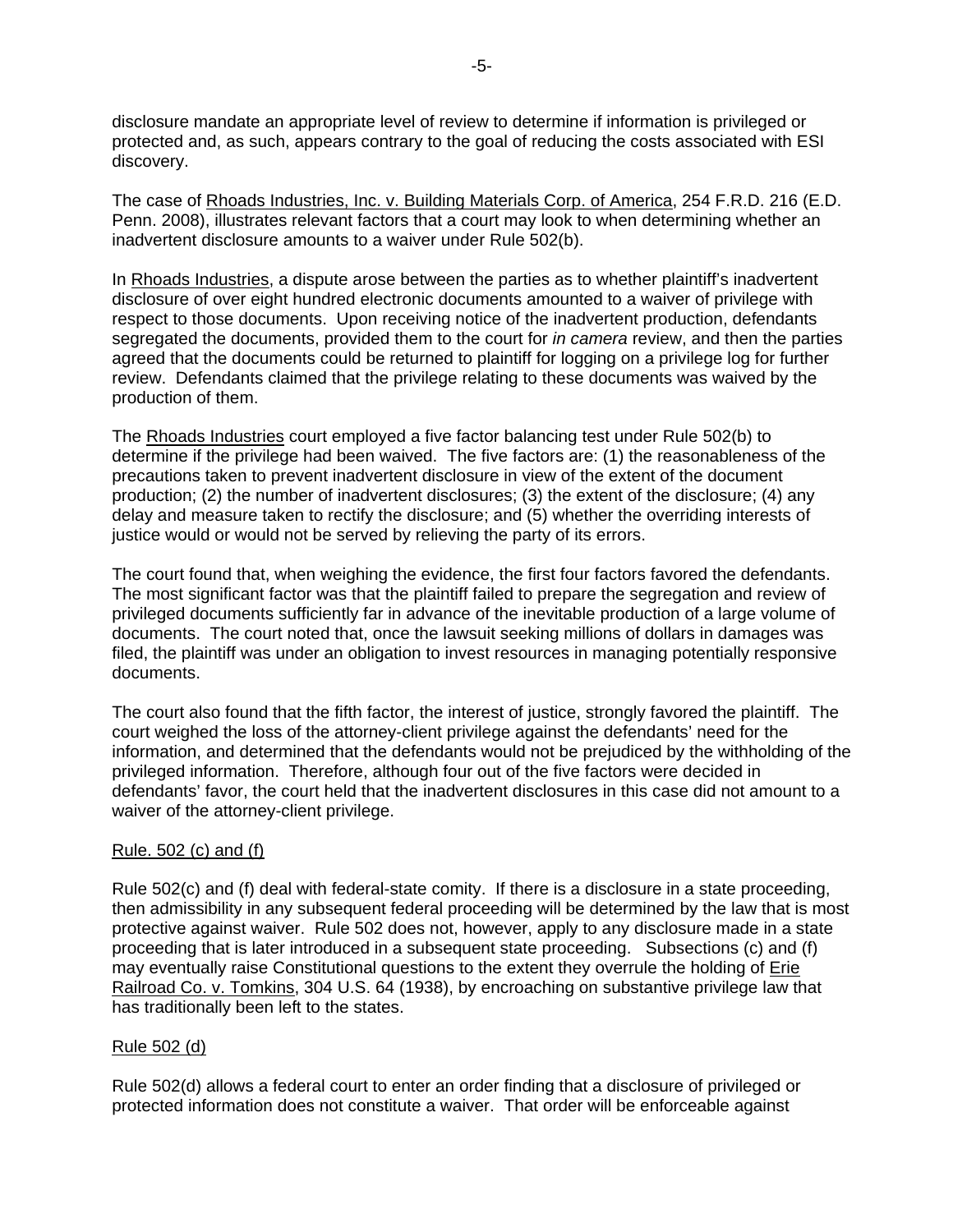persons in federal or state proceedings and third parties.

Under one possible scenario, the producing party's attorney may choose to intentionally produce an array of documents without reviewing them, knowing with near certainty that they will contain some privileged documents, but relying on the Rule 502(d) order to protect against waiver. Under this scenario, the receiving party would bear the burden of the initial review of the documents by identifying potentially privileged documents and giving notice to the producing party that the produced documents contained privileged or protected information. The receiving party would then decide whether to refrain from reviewing and using the documents.

#### Rule 502 (e)

Rule 502(e) provides that the parties can enter into an agreement concerning the effect of disclosure in a Federal proceeding, but that agreement will only be binding on the parties to the agreement, unless it is incorporated into a court order pursuant to subsection (d).

#### **Discussion**

While Rule 502 is designed to deal with discovery when vast amounts of documents are transmitted and stored electronically, it also applies to those requests seeking only a handful of paper documents. Agreements, such as claw-back agreements (agreements regarding the disposition of inadvertently produced documents) and quick-peek agreements (agreements allowing the requesting party take a quick peek at documents without the producing party undertaking the time and expense in advance to review the entire population of documents), should be avoided.

Generally, under a claw-back agreement, the producing party reviews the documents for privileged or protected information, but the parties agree to a procedure for the return of privileged or protected information that is inadvertently produced. Conversely, when a quick-peek agreement is used, the parties agree that the requesting party will be allowed a pre-production opportunity to inspect the producing party's information, including certain information that may be subject to a claim of privilege. The requesting party then provides the producing party with a request to produce potentially relevant information, which may include the information viewed during the pre-production inspection, and the producing party excises any privileged information from the information determined to be relevant by the requesting party. As a result, the use of quick-peek agreements is inconsistent with the producing party's duty to take reasonable steps to prevent disclosure of privileged or protected information. After the requesting party identifies the documents to be produced, there is still the possibility that a privilege or work product fight will ensue.

There is a concern that these types of agreements will be sought even when documents are not privileged or protected in the first instance. If the information is not privileged or protected, the Service is entitled to receive this information without an agreement. The proper process for obtaining information from the taxpayer is to request the information and then require the taxpayer to prove that it is privileged or protected.

The liberal use of these types of agreements, without first establishing that the documents are privileged or protected, may give taxpayers the impression that they are entitled to these agreements and that the government must negotiate an appropriate agreement before a taxpayer must turn over the responsive documents. Taxpayers may use the negotiation of an agreement as basis for dilatory behavior and simply not turn over responsive information until an agreement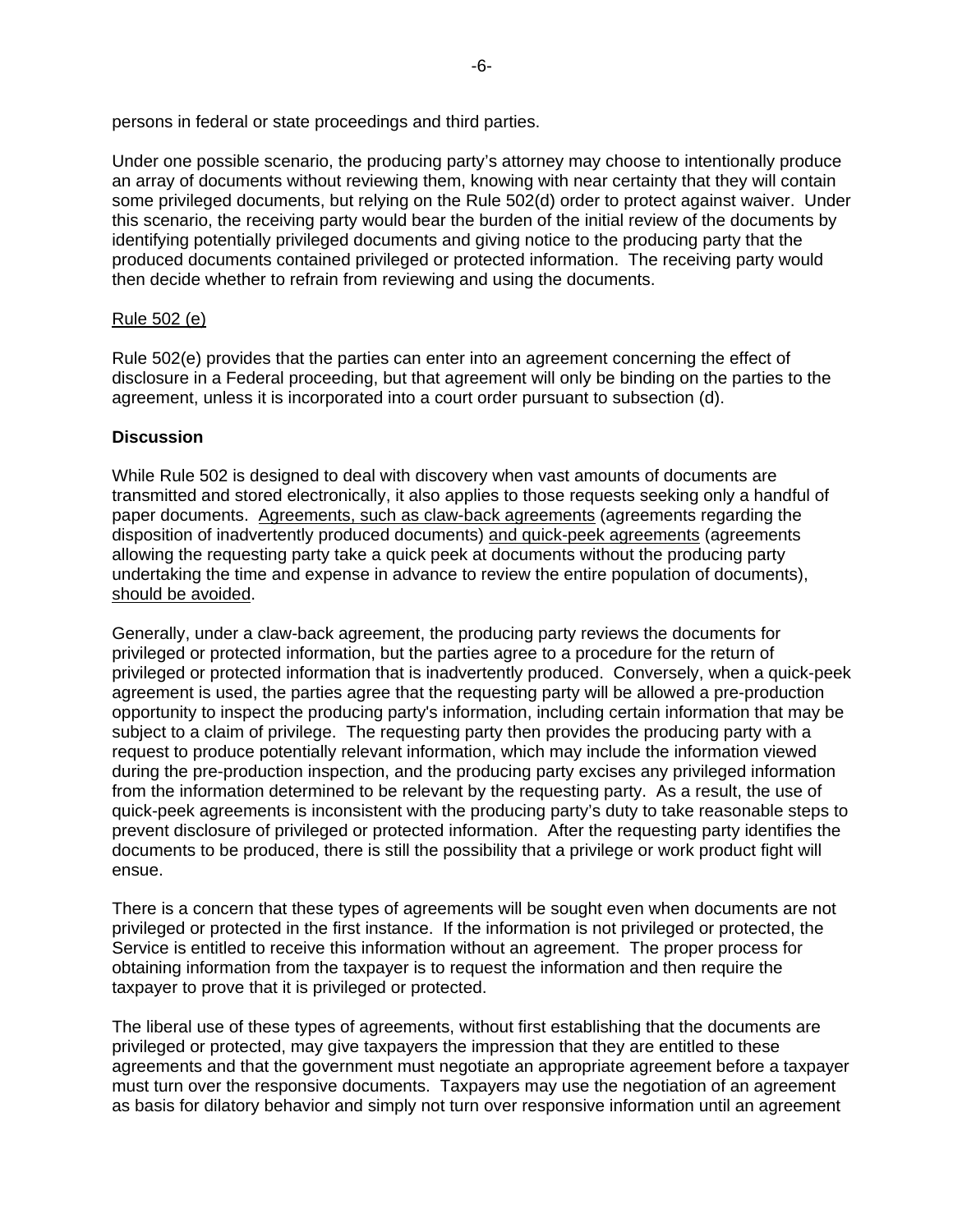to their satisfaction has been entered into.

Entering into such agreements at the audit stage also presents problems. If a revenue agent enters into such an agreement with a taxpayer, that agreement may be binding on Counsel or the Department of Justice should the matter go to litigation.

Rule 502(e) provides that the parties can enter into an agreement concerning the effect of disclosure in a Federal proceeding, but that agreement will only be binding on the parties to the agreement, unless it is incorporated into a court order pursuant to subsection (d). Any agreement at the audit stage that provides that disclosure does not constitute a waiver would not protect against a waiver claim in subsequent litigation by a third party unless the previous audit resulted in litigation and the court entered an order adopting the agreement between the original parties.

Entering into a non-waiver agreement with a view to adoption by the court might be viewed as the Service taking a partisan position in pending or prospective litigation between private litigants for expediency's sake. For example, it may be argued that the entry of a Rule 502(d) order raises a question of whether that order violates the Due Process rights of persons and entities who are not parties to the Tax Court litigation because the rule purports to make an order of the court binding on all persons and entities in all federal or state proceedings, whether or not they were parties to the litigation and regardless of whether the nonparties are subject to the jurisdiction of the Tax Court.

The Advisory Committee notes provide that the rule is limited to the attorney-client privilege and work product protection. The rule does not apply to any governmental privilege, including the deliberative process privilege. The rule also does not apply to the privilege available under I.R.C. § 7525.

Prior agreements, such as the Agreement with Respect to Disclosure in Compliance with Announcement 2002-2, have become superfluous. Those agreements provided that, if the taxpayer produced certain documents, the Service would not assert a subject matter waiver of the attorney-client privilege or the work product doctrine with respect to other documents addressing the same subject matters as those discussed in the listed documents. Rule 502 (a) renders these agreements moot by providing that, when a party produces a privileged or protected document, any resulting waiver of the privilege would not extend to other related documents, so long as there was no intentional and misleading use of protected or privileged information.

Given the concerns and uncertainties regarding the application of Rule 502, as well as the potential impact on the Service's operations and federal tax litigation, any agreement regarding privilege claims and waivers of privilege or the application of Rule 502 must be pre-approved by the Associate Chief Counsel (Procedure & Administration).

Questions regarding Fed. R. Evid. 502 should be directed to Peter Reilly at 202-622-7071.

*\_\_\_\_\_\_\_/s/\_\_\_\_\_\_\_\_\_\_*  Deborah A. Butler Associate Chief Counsel (Procedure & Administration)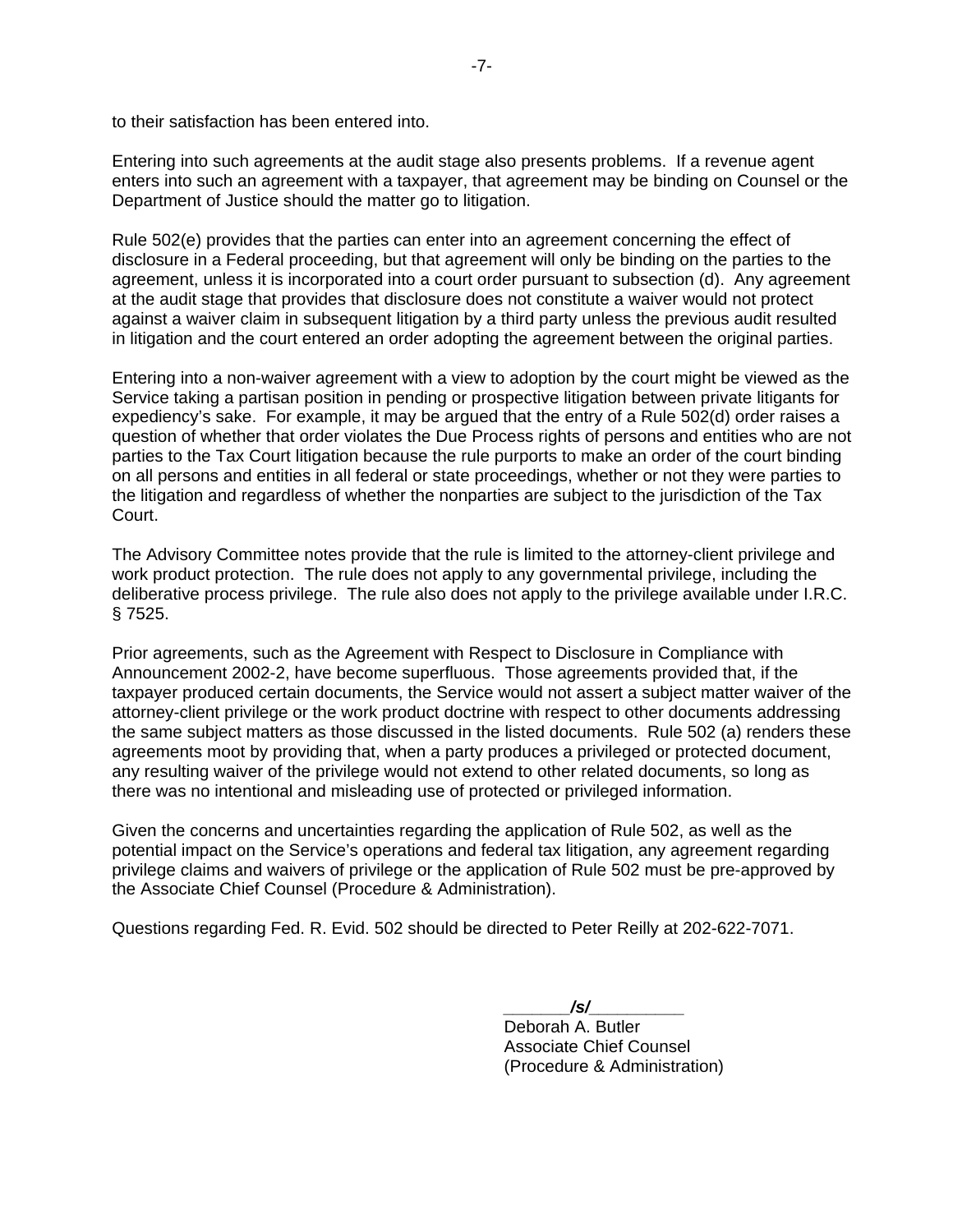#### **Attachment**

Fed. R. Evid. 502, entitled Attorney-Client Privilege and Work-Product Doctrine; Limitations on Waiver, reads as follows:

(a) DISCLOSURE MADE IN A FEDERAL PROCEEDING OR TO A FEDERAL OFFICE OR AGENCY; SCOPE OF A WAIVER.—When the disclosure is made in a Federal proceeding or to a Federal office or agency and waives the attorney-client privilege or work-product protection, the waiver extends to an undisclosed communication or information in a Federal or State proceeding only if:

(1) the waiver is intentional;

(2) the disclosed and undisclosed communications or information concern the same subject matter; and

(3) they ought in fairness to be considered together.

(b) INADVERTENT DISCLOSURE.—When made in a Federal proceeding or to a Federal office or agency, the disclosure does not operate as a waiver in a Federal or State proceeding if:

(1) the disclosure is inadvertent;

(2) the holder of the privilege or protection took reasonable steps to prevent disclosure; and

(3) the holder promptly took reasonable steps to rectify the error, including (if applicable) following Federal Rule of Civil Procedure 26(b)(5)(B).

(c) DISCLOSURE MADE IN A STATE PROCEEDING.—When the disclosure is made in a State proceeding and is not the subject of a State-court order concerning waiver, the disclosure does not operate as a waiver in a Federal proceeding if the disclosure:

- (1) would not be a waiver under this rule if it had been made in a Federal proceeding; or
- (2) is not a waiver under the law of the State where the disclosure occurred.

(d) CONTROLLING EFFECT OF A COURT ORDER.—A Federal court may order that the privilege or protection is not waived by disclosure connected with the litigation pending before the court—in which event the disclosure is also not a waiver in any other Federal or State proceeding.

(e) CONTROLLING EFFECT OF A PARTY AGREEMENT.—An agreement on the effect of disclosure in a Federal proceeding is binding only on the parties to the agreement, unless it is incorporated into a court order.

(f) CONTROLLING EFFECT OF THIS RULE.—Notwithstanding Rules 101 and 1101, this rule applies to State proceedings and to Federal court-annexed and Federal court-mandated arbitration proceedings, in the circumstances set out in the rule. And notwithstanding Rule 501, this rule applies even if State law provides the rule of decision.

(g) DEFINITIONS.—In this rule:

(1) "attorney-client privilege" means the protection that applicable law provides for confidential attorney-client communications; and

(2) "work-product protection" means the protection that applicable law provides for tangible material (or its intangible equivalent) prepared in anticipation of litigation or for trial.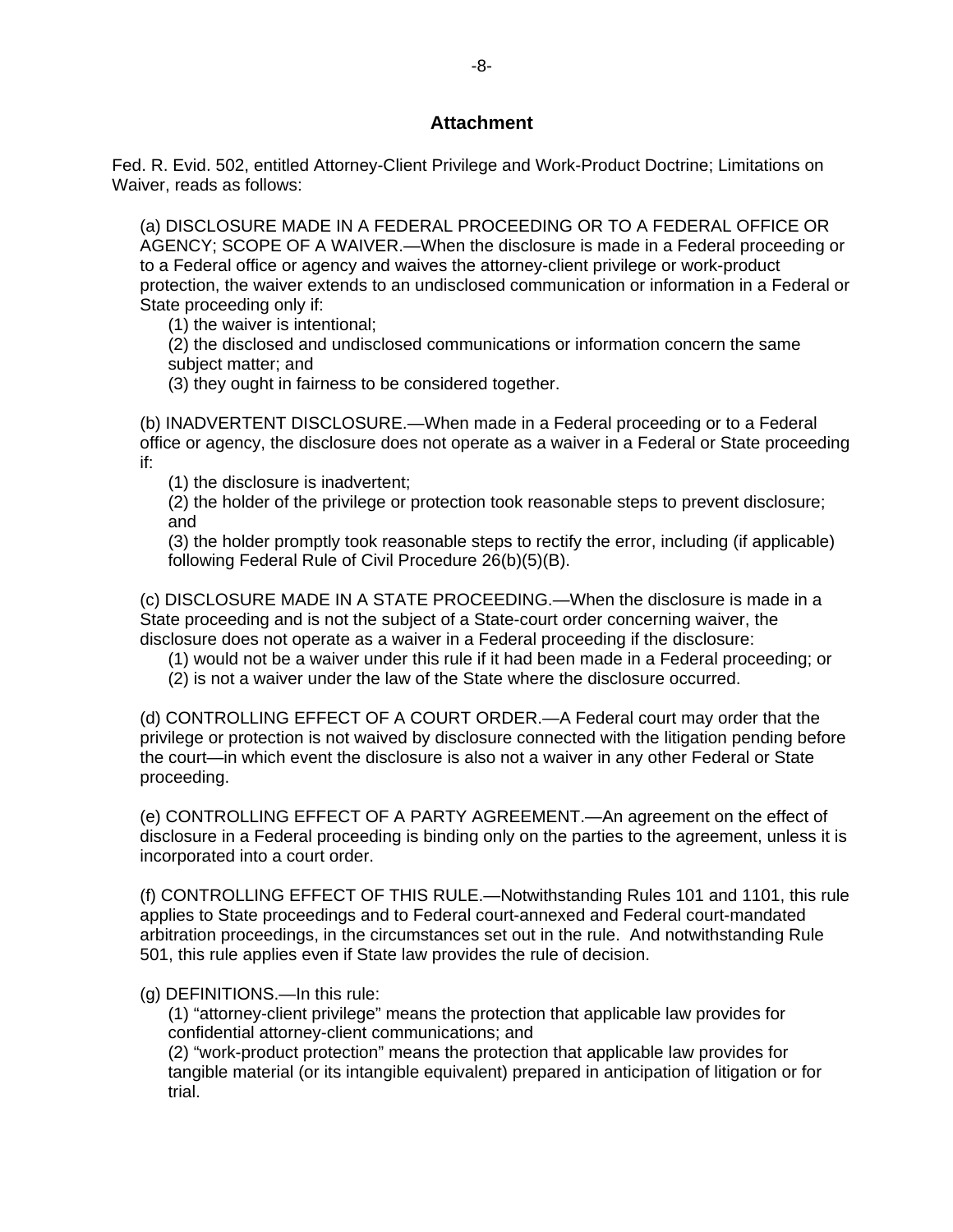# **Auditor's Letters: Special Considerations for Employee Benefits Counsel**

# **Pension, Profit-Sharing, Welfare, and Other Compensation Plans**

**American Law Institute Annual Advanced Course of Study and Live Video Webcast**

> **October 17-19, 2012 Washington, DC Washington Plaza Hotel**

> > By

### **John L. Utz**

Utz & Lattan, LLC 7285 W. 132nd St., Ste. 320 Overland Park, KS 66213-1164 (913) 685-7978 Direct Dial (913) 685-1281 Facsimile jutz@utzlattan.com

copyright 2012 John L. Utz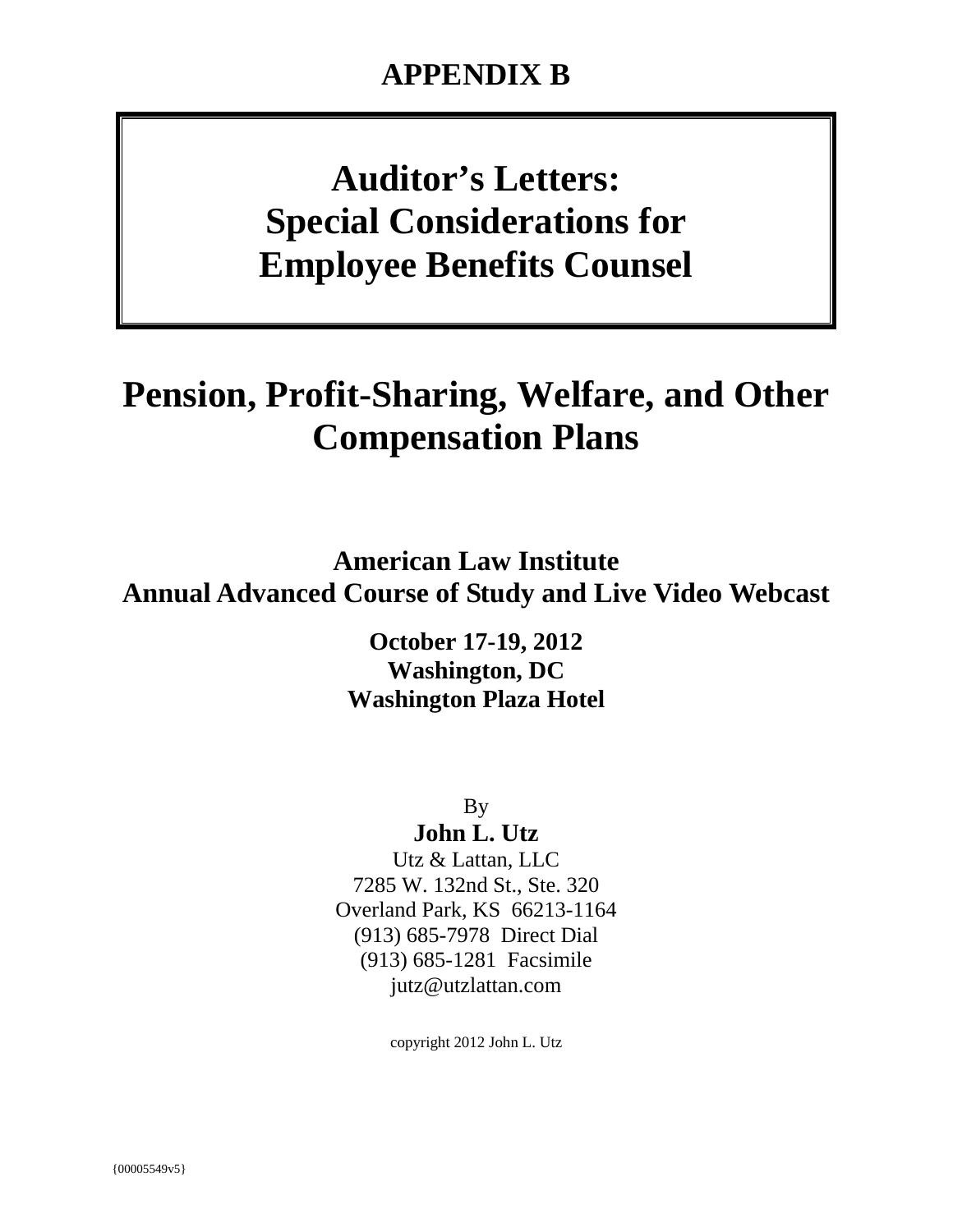# **Auditor's Letters: Special Considerations for Employee Benefits Counsel**

### **TABLE OF CONTENTS**

by

**John L. Utz**  Utz & Lattan, LLC jutz@utzlattan.com (913) 685-7978

| Dilemma One: Fiduciary Breaches, Prohibited Transactions,                           |  |
|-------------------------------------------------------------------------------------|--|
|                                                                                     |  |
|                                                                                     |  |
|                                                                                     |  |
|                                                                                     |  |
|                                                                                     |  |
|                                                                                     |  |
|                                                                                     |  |
|                                                                                     |  |
|                                                                                     |  |
|                                                                                     |  |
|                                                                                     |  |
|                                                                                     |  |
|                                                                                     |  |
|                                                                                     |  |
|                                                                                     |  |
|                                                                                     |  |
|                                                                                     |  |
|                                                                                     |  |
|                                                                                     |  |
|                                                                                     |  |
|                                                                                     |  |
|                                                                                     |  |
|                                                                                     |  |
|                                                                                     |  |
| Propriety of the Request to Disclose Defect: Is the Claim Probable of Assertion? 15 |  |
|                                                                                     |  |
|                                                                                     |  |
|                                                                                     |  |
|                                                                                     |  |
|                                                                                     |  |
|                                                                                     |  |
|                                                                                     |  |
|                                                                                     |  |
|                                                                                     |  |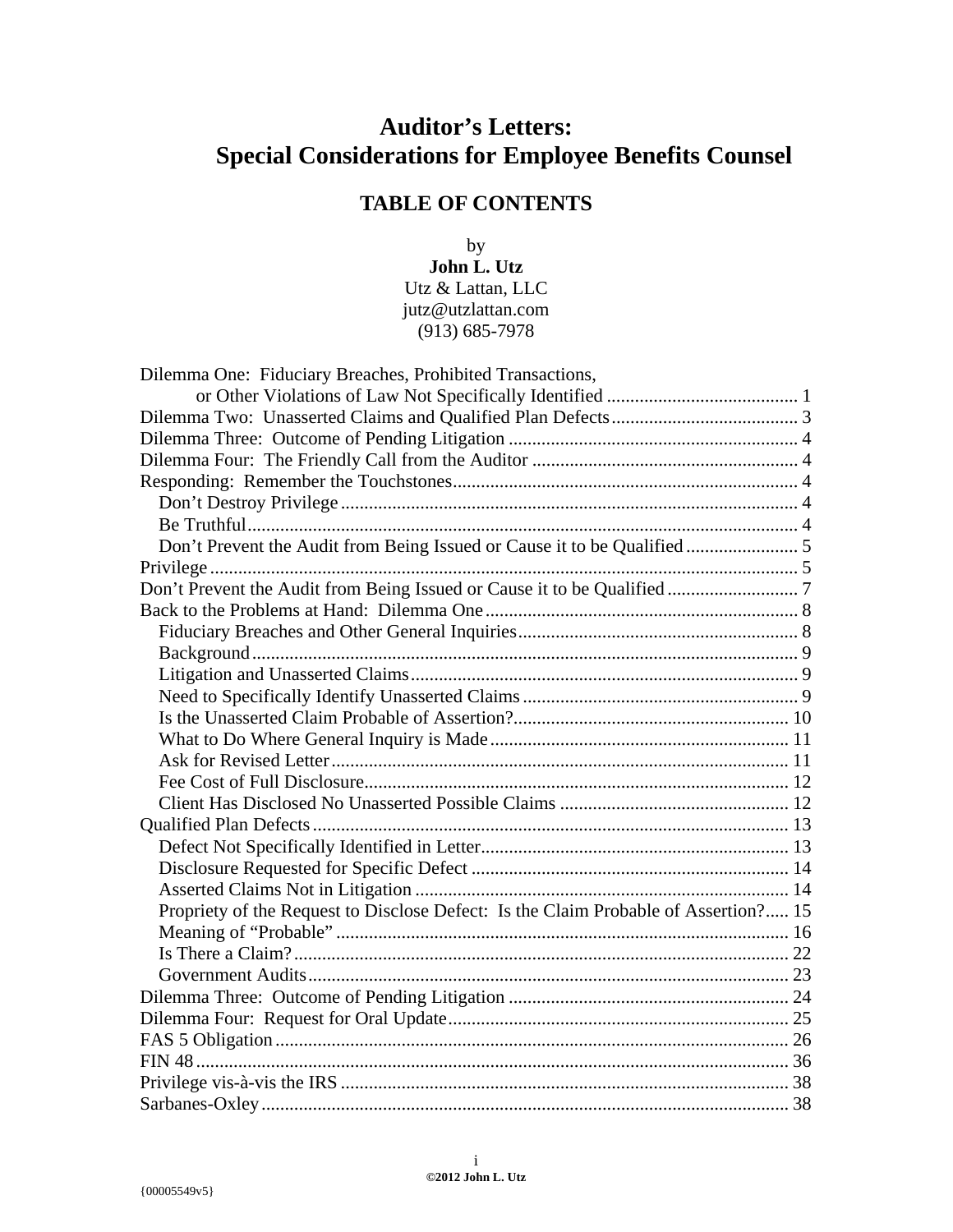## **Auditor's Letters: Special Considerations for Employee Benefits Counsel**

by **John L. Utz**  Utz & Lattan, LLC jutz@utzlattan.com (913) 685-7978

I sometimes cringe when I receive an "auditor's letter" from a client – that is, a letter in which the client directs our firm to provide information to the client's outside auditor. The client, of course, did not write the letter. The auditor did. In fact, although signed by the client, the letter may have arrived in an envelope bearing the auditor's logo. The auditor, of course, needs information to do its job properly. The reality is that (a) the auditor will have required the client to send the letter, (b) the client may not feel that it has much room to negotiate with the auditor over the letter's contents, and (c) the client may not pay much attention to what the letter requests and probably will not understand the potential risks to it in having its attorneys respond. In this commentary, I will share some thoughts on how employee benefits counsel might think through some of the more difficult auditor's letter issues peculiar to the benefits practice.

Let me set the table by simply describing some of the more common and vexing issues for benefits counsel. I will then try to offer, if not a framework, at least some guiding principles for counsel to bear in mind when determining how to respond.

**Dilemma One: Fiduciary Breaches, Prohibited Transactions, or Other Violations of Law Not Specifically Identified**. Imagine receiving a letter from a client that includes the following:

We have represented to [our auditor] that there are no unasserted possible claims that you have advised us are probable of assertion and must be disclosed, in accordance with Statement of Financial Accounting Standards No. 5.

We have also represented to [our auditor] that none of the following events have occurred during the years ended as stated above for any of the Plans [identified earlier in this letter]:

- Breach of fiduciary responsibilities
- Non-exempt party in interest transactions or other transactions prohibited by ERISA
- Loans or leases in default and reportable to the DOL
- Events reportable to the PBGC
- Events that may jeopardize the Plans' tax qualification status
- Legal actions brought by the Plans on behalf of Plan participants and beneficiaries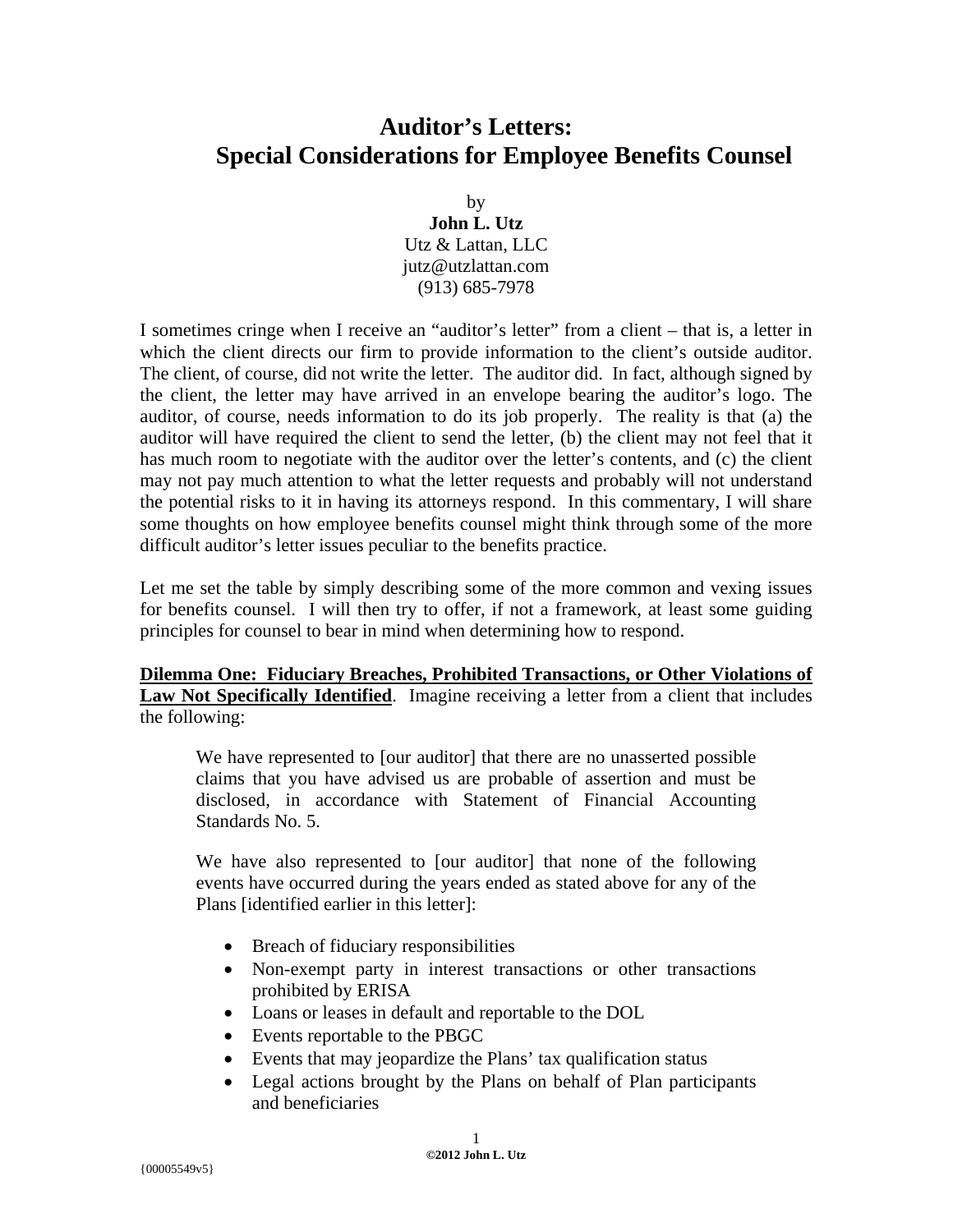• Review or inquiry by the DOL, the IRS, or other regulatory agency of the Plans' activities or filings since the last audits.

Please furnish to [our auditor] such explanation, if any, that you consider necessary to supplement the foregoing information, including an explanation of those matters as to which your views may differ from those stated.

We understand that whenever, in the course of performing legal services for us with respect to a matter recognized to involve an unasserted possible claim or assessment that may call for financial statement disclosure, you have formed a professional conclusion that we should disclose or consider disclosure concerning such possible claim or assessment, as a matter of professional responsibility to us, you will so advise us and will consult with us concerning the question of such disclosure and the applicable requirements of Statement of Financial Accounting Standards No. 5. For [the client] these items include, but are not limited to, (a) breach of fiduciary responsibilities, (b) party-in-interest transactions prohibited by ERISA, (c) loans or leases in default and reportable to the Department of Labor, (d) events reportable to the Pension Benefit Guaranty Corporation, (e) events that may jeopardize the plan's tax qualification status, (f) legal actions brought by the plan on behalf of the plan participants and beneficiaries, and (g) review or inquiry by the Department of Labor, Internal Revenue Service, or other regulatory agency of the plans' activities or filings since the last audit, for example, a review or inquiry arising from enforcement activities, from a request for an advisory opinion, or from a request for a prohibited transaction exemption. Please specifically confirm to our auditor that our understanding is correct.

# **Notes About the Language Above**:

1. The first paragraph above is consistent with model language found in AICPA Standard of Fieldwork AU Sections 9337.3.07 and 9337.5.13.

Note on References to AICPA Standards of Fieldwork, AU Sections, and SAS 12: AU Sections 337, 337A, and 337B comprise the text of AICPA Statement on Auditing Standards No. 12 (January 1996) ("**SAS 12**"). SAS 12 was incorporated into the AICPA's "Standards of Fieldwork" in March 1977 as AU Sections 337, 337A, and 337B. I will sometimes refer in this commentary to an AICPA Standards of Fieldwork section simply as "**AU Section \_\_\_.**" Generally, these references will be to AU Section 337 ("Inquiry of a Client's Lawyer Concerning Litigation, Claims and Assessments") or AU Section 9337 (Interpretations of Section 337).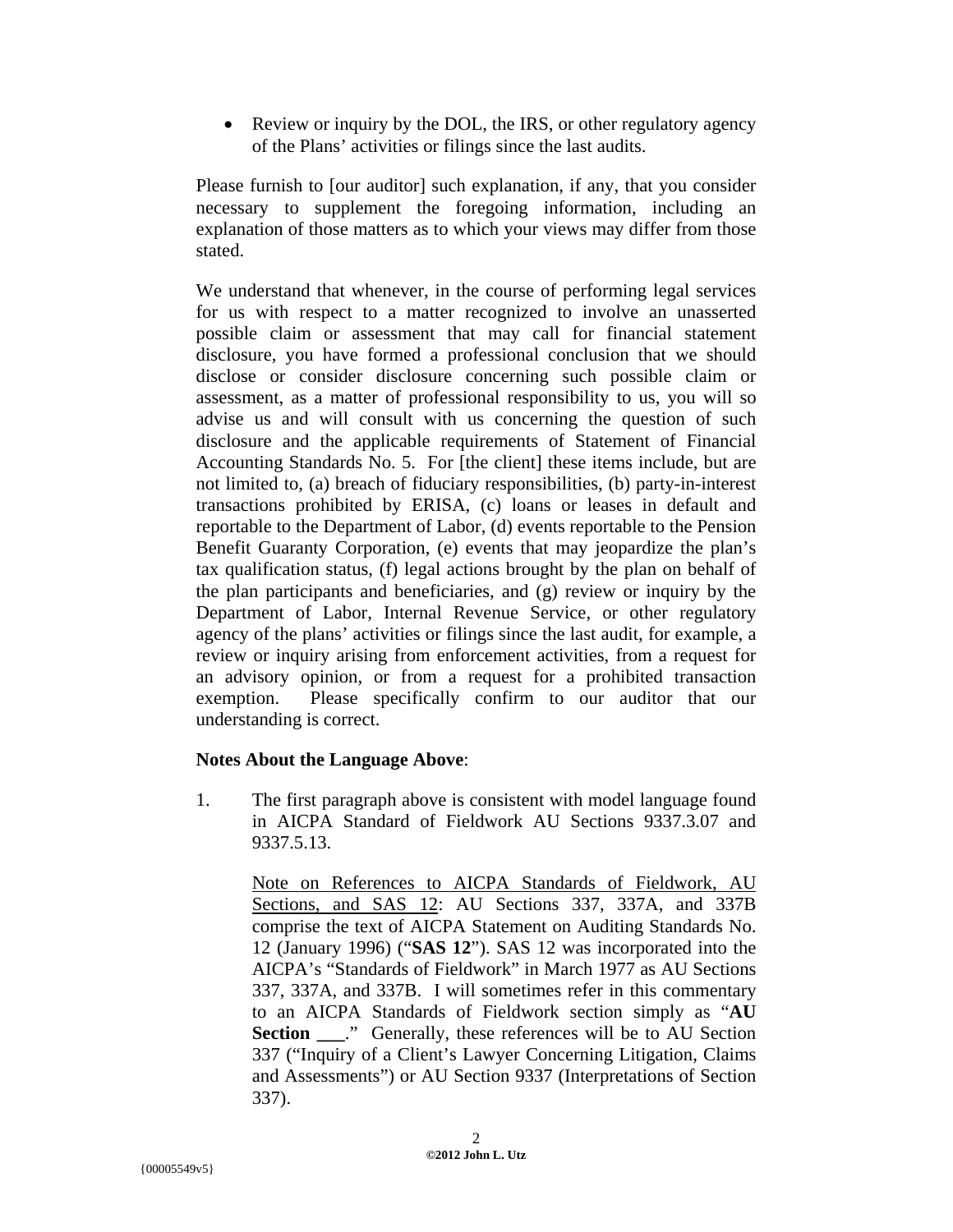- 2. The third paragraph is model language from AICPA Standard of Fieldwork AU 337A.01. In the model language, this sentence is intended to follow a description by management of unasserted claims and assessments it considers probable of assertion, and that, if asserted, would have at least a reasonable possibility of an unfavorable outcome, and where that list includes the following: (1) the nature of the matter, (2) how management intends to respond to the claim is asserted, and (3) an evaluation of the likelihood of an unfavorable outcome and an estimate, if one can be made, of the amount or range of potential loss.
- 3. The first and last sentences of the final paragraph above come from model language set forth in AICPA Standard of Fieldwork AU 337A.01, and are consistent with model language in AU 9337.5.13.

Imagine that the letter also includes the following:

Please confirm that all information brought to your attention indicating the occurrence of a possibly illegal act committed by [the client], or any of its agents or employees, has been reported to [the auditor] and to the [client's managing body].

How do you respond? Do you rack your brain and scour your files, in an effort to disclose to the auditor all possible violations of law relating to any benefit plan? Does the letter really even ask you to disclose legal violations, or does it instead only ask you to confirm your role in advising the client in connection with FAS 5? And what about the language in the last paragraph listing certain ERISA violations. Is that a suggestion that all such items require disclosure under FAS standards? If not, what is it intended to add to the earlier portions of the paragraph?

If you are being asked to disclose legal violations not specifically identified in the letter, such as seems clearly to be the case in the additional quoted language about possible illegal acts, do you disclose only violations you consider to be serious by some measure? Do you simply refuse to answer? If so, do you tell the auditor that you have been asked to disclose information and are not willing to do so? Do you instead tell only the client that you will not respond, and write nothing to the auditor on the topic. If so, what would you tell the client about why you are unwilling to follow its direction?

**Dilemma Two: Unasserted Claims and Qualified Plan Defects**. A client writes to direct that you write to its auditor to disclose all unasserted possible claims, without specifically identifying any particular potential claim. Do you disclose the qualified plan defects that you have recently discussed with your client? If so, do you address the client's intentions concerning the possible use of EPCRS to remedy those defects? What, if anything, do you say about the likely outcome of any EPCRS application, and the potential harm to the client from the defects?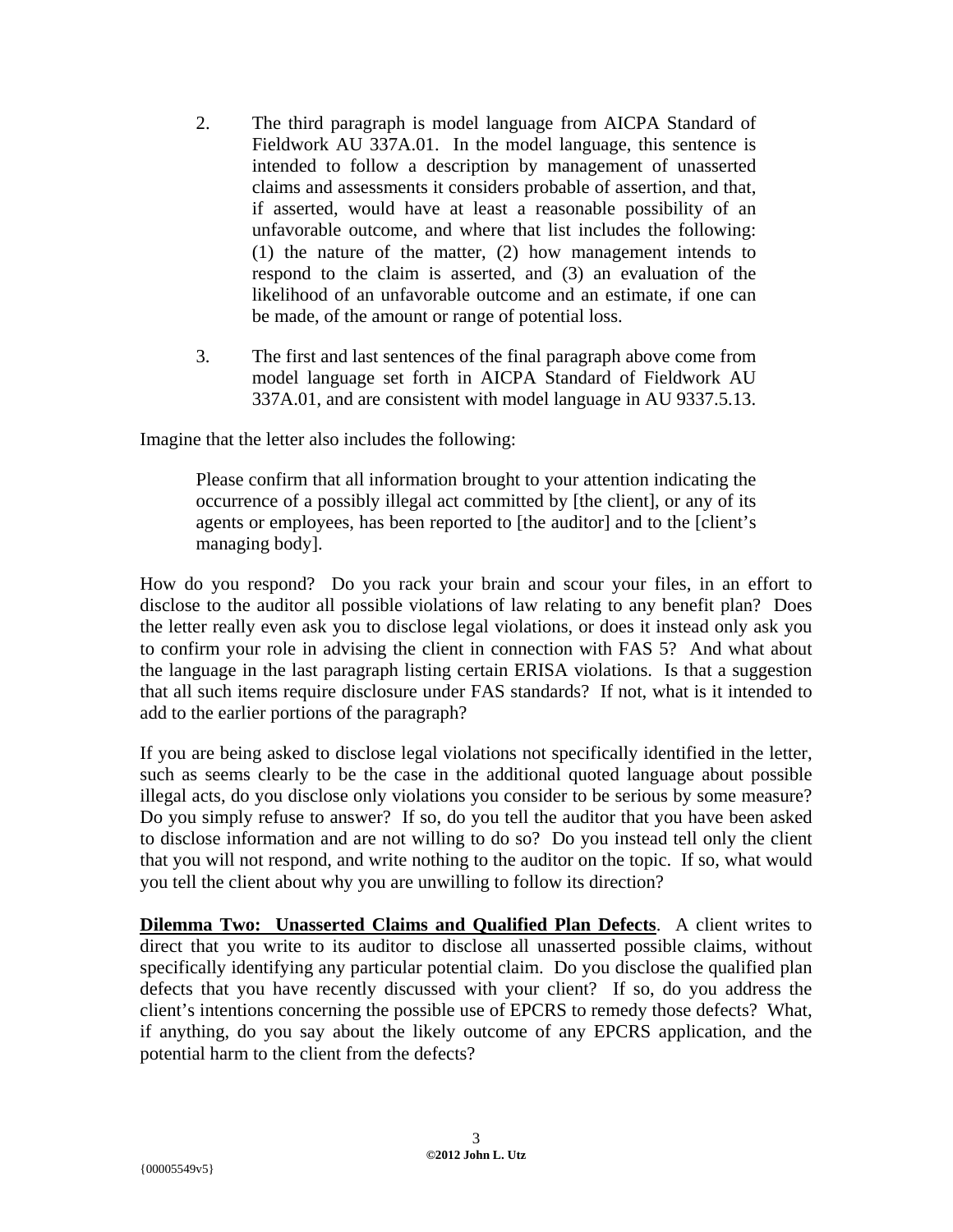What if the client directs you to write to the auditor about a particular VCP application the client specifically identifies in its letter to you, as opposed to instructing you to disclose to the auditor unspecified unasserted claims? Does your approach change?

**Dilemma Three: Outcome of Pending Litigation**. A client instructs you to write to its auditor to describe all pending or threatened litigation, and to assess the possible outcome, in this way:

Please furnish to [our auditor] details relating to all matters of pending or threatened litigation with respect to which your firm has devoted substantive attention on our behalf which meet the standard of materiality stated above, including (1) a description of the nature of each matter, (2) the progress of each matter to date, (3) how the Company has responded or intends to respond (for example, to contest the case vigorously or to seek an out-of-court settlement), and (4) an evaluation of the likelihood of an unfavorable outcome and an estimate, if one can be made, of the amount or range of potential loss. Your response should include matters your firm was handling at [*insert financial statement date*] as well as new engagements undertaken during the period from that date to the date of your response.

**Note**: This language is similar to model language set forth in AU Sections 9337.05.11 and .12.

Assume there is pending employee benefits litigation. How, if at all, do you characterize the potential effect of that litigation on the client (that is, the likelihood of an unfavorable outcome and an estimate of the amount or range of potential loss)?

**Dilemma Four: The Friendly Call from the Auditor.** Auditors feel more pressure than ever to have you "update" your earlier letter. They want to know whether that earlier letter is still accurate and complete. Many auditors, presumably in an effort to gain a quick response, will call for an oral update. How should you respond? While you are on the line, the auditor may also wish to speak in further detail about a particular issue, and perhaps seek your analysis of whether the matter must be disclosed in the client's financial statements.

**Responding: Remember the Touchstones**. The following should be your goals in responding to a client's letter directing you to provide information to the client's auditor:

1. **Don't Destroy Privilege**. Do not cause information that enjoys attorney-client privilege to lose that privilege by reason of your response. Further, do not disclose information unless the client gives informed consent within the meaning of Rule 1.6(a) of the Model Rules of Professional Conduct (the "**Model Rules**"). These goals may be inherently in tension with the client's request that you disclose information to its auditor.

2. **Be Truthful**. This is always a good goal. And note that Model Rule 4.1 prohibits an attorney, in the course of representing a client, from knowingly making a false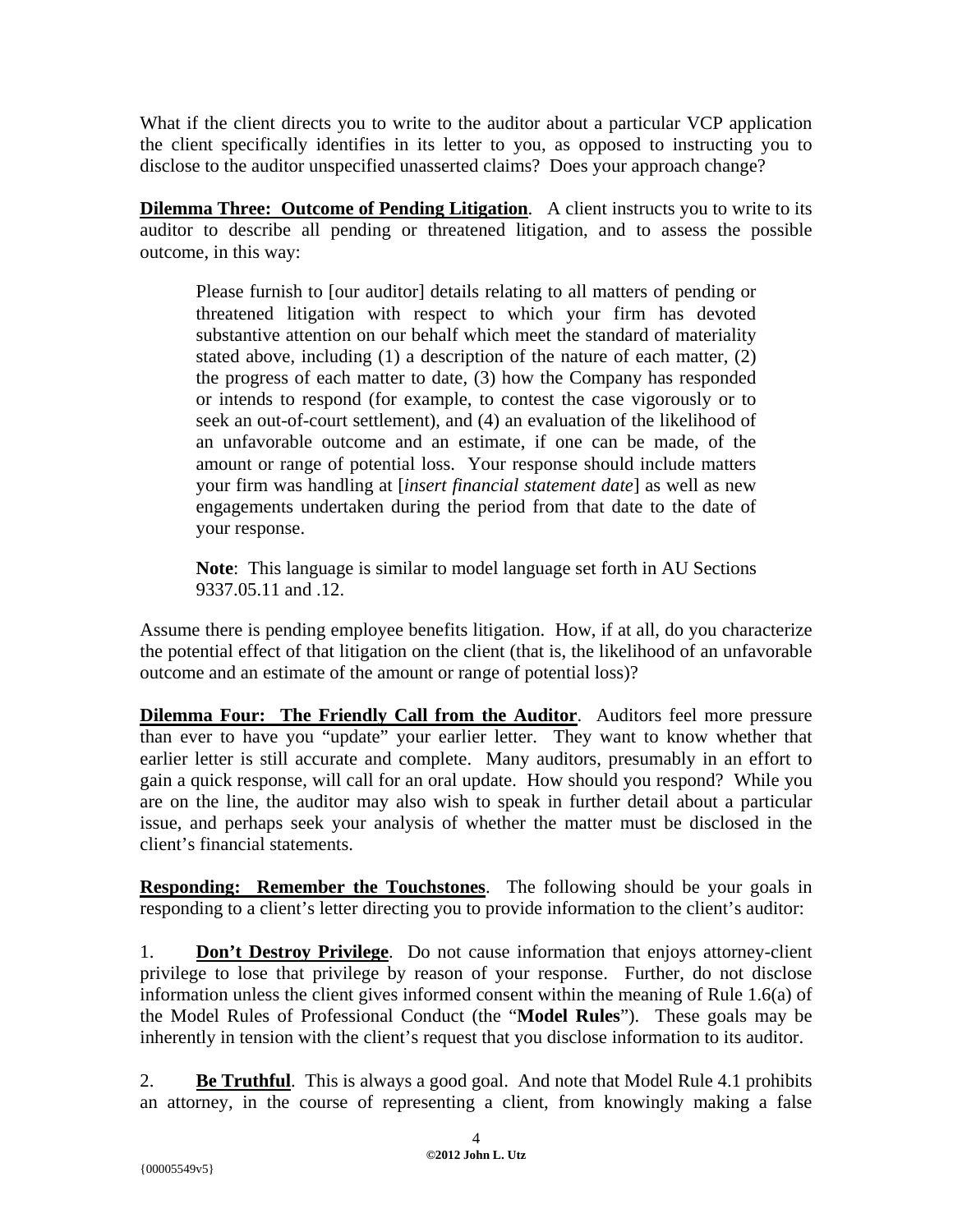statement of material fact (or law) to a third person, or failing to disclose a material fact to a third person when disclosure is necessary to avoid assisting a fraudulent (or criminal) act by a client, unless disclosure is prohibited under the general confidentiality obligation of Model Rule 1.6.

3. **Don't Prevent the Audit from Being Issued or Cause it to be Qualified**. You want to respond in a way that does not cause the auditor to (a) refuse to issue the audit, or (b) issue a limitation on the scope of the audit.

**Privilege.** Despite the "fiduciary exception" to attorney-client privilege (see *Washington-Baltimore Newspaper Guild, Local 35 v. Washington Star Co*., 543 F.Supp 906, 3 EBC 1741 (D.D.C. 1992), and its progeny) most clients enjoy privilege with respect to at least some communication with their employee benefits counsel. This may include, for example, advice concerning "settlor" (as opposed to "fiduciary" or "plan administration") issues. *See,* e.g., *In re Unisys Corp. Retiree Medical Benefits ERISA Litigation*, 1994 WL 6883 (E.D. Pa. 1994) (employer's communication with counsel would be privileged to the extent it related to decision to amend or terminate employee benefit plan); *In re Long Island Lighting Co*., 129 F.3d 268 (2d Cir. 1997) (fiduciary enjoyed privilege with respect to communications concerning nonfiduciary matters, even though other communications with the same attorney relating to plan administration may not have been privileged). Even as to communications subject to the fiduciary exception, one might argue that privilege is lost only vis-à-vis participants (and those looking out for their interests, such as the Department of Labor), and perhaps not as concerns others seeking to discover confidential communications.

For a communication to be privileged it must have been made in confidence. For this reason, privilege is lost when confidential information is disclosed to a third party enjoying no privilege, and in fact never arises where a third party not enjoying privilege is present during the ostensibly privileged conversation. *See, e.g., Lewis v. Unum Corp. Severance Plan*, 203 FRD 615 (D. Kan. 2001) (employer waived privilege with respect to communications between in-house counsel and a human resources representative by sending otherwise privileged documents to the plan administrator, a nonprivileged third party fiduciary). The idea is that the disclosure of information to a third-party is inconsistent with the notion that the matter is confidential.

There is reason to fear that the disclosure of otherwise privileged information in an attorney's letter to a client's auditor will cause the loss of privilege. *See, e.g., Gutter v. E.I. Dupont de Nemours & Co.*, 1998 WL 2017926 at \*3 (S.D. Fla. 1998) (disclosure to outside accountants waives the attorney-client privilege); *In re Pfizer Inc. Securities Litigation*, 1993 WL 561125, at \*6 (S.D.N.Y. 1993) (disclosure of documents to outside accountant destroys the confidentiality required of communications protected by the attorney-client privilege, notwithstanding that the federal securities laws require an independent audit); *Independent Petrochemical Corp. v. Aetna Casualty & Surety Co.*, 117 FRD 292 (D.D.C. 1987); *U.S. v. El Paso Co.*, 682 F.2d 530 (5th Cir. 1982) (permitting discovery of attorneys' audit response in connection with IRS administrative subpoena); *U.S. v. Gulf Oil Corp*., 760 F.2d 292 (Em. App. 1985) (involving Department of Energy subpoena for responses to auditors evaluating impact of previous litigation).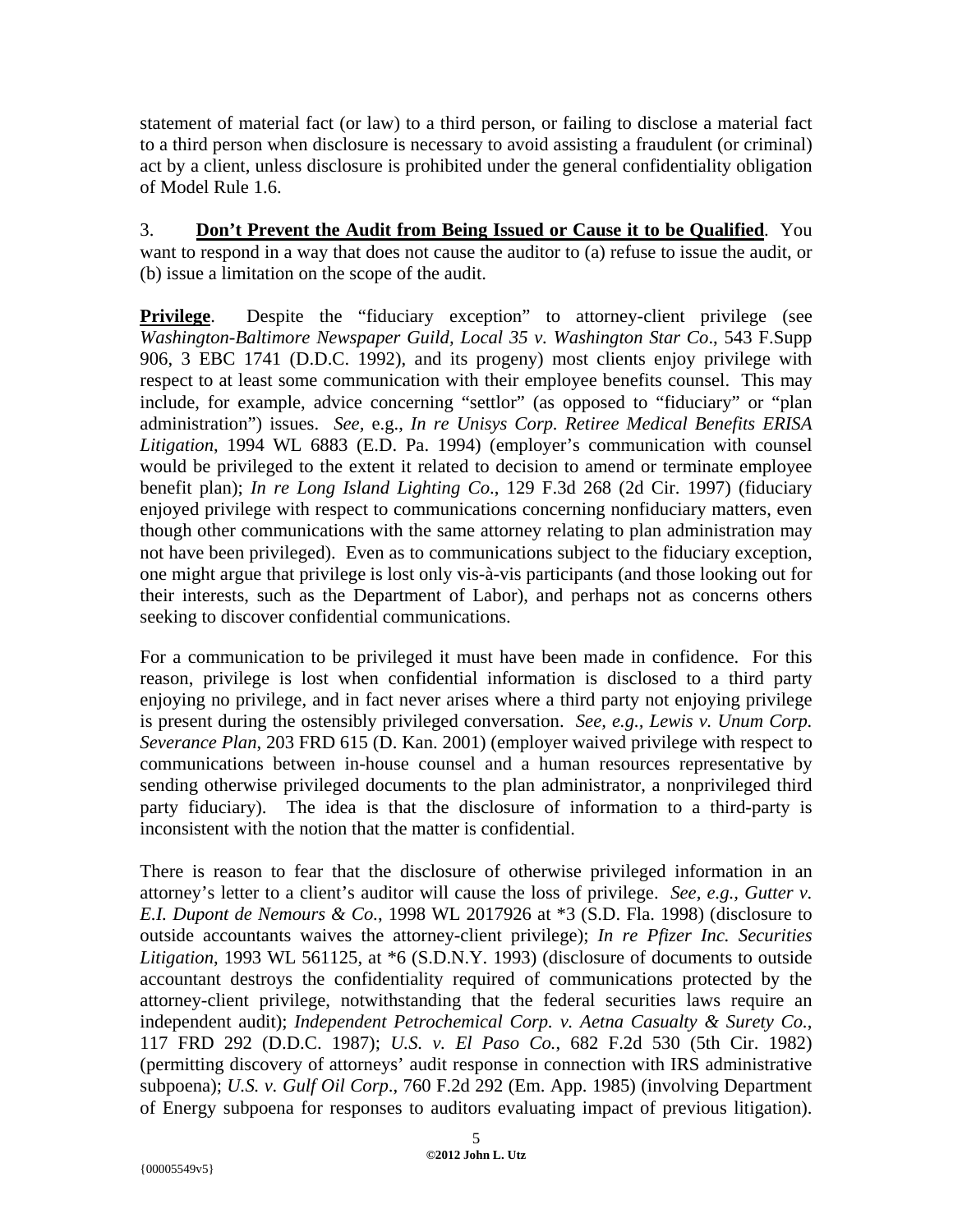*But see, Tronitech, Inc. v. NCR Corp*., 108 FRD 655 (S.D. Ind. 1985); *In re Honeywell Int'l, Inc. Securities Litigation*, 2003 WL 22722961 (S.D.N.Y. 2003); *U.S. v. Arthur Young & Co.*, 1 Fed. R. Serv. 3d 448 (N.D. Okla. 1984).

The loss of attorney-client privilege by reason of disclosure to an auditor seems the likely result except in those states with a statute recognizing an accountant-client privilege. According to one survey, as of 2004 only 15 states had a statute recognizing accountantclient privilege, and of those, only seven had expressly extended this privilege to independent auditors. *See, Brodsky et al,* "The Auditor's Need For Its Client's Detailed Information v. The Client's Need to Preserve the Attorney-Client Privilege and Work Product Protection: The Debate, The Problems, and Proposed Solutions," prepared by attorneys at Latham & Watkins LLP, on behalf of The Corporate Counsel Consortium, Appendix C n. 84.

The American Bar Association's Statement of Policy Regarding Lawyers' Responses to Auditors' Requests for Information (approved December 8, 1975) (the "**ABA Statement**") suggests that disclosure to a third party of attorney-client communication on a particular subject may not only destroy privilege as to that communication, but may also destroy privilege as to other communications on that subject. Preamble, ABA Statement. The ABA Statement, together with the American Institute of Certified Public Accountants' Statement on Auditing Standards titled "Inquiry of a Client's Lawyer Concerning Litigation, Claims, and Assessments" ("**SAS 12**"), which coordinated auditing practice with the ABA Statement, are sometimes referred to jointly as the "**Treaty**."

Although the work product privilege is less likely to be lost by reason of simple disclosure to a third party than is attorney-client privilege (*see Castle v. Sangamo Westin, Inc.*, 744 F.2d 1164 (11th Cir. 1984), and Restatement (Third) of the Law Governing Lawyers (2002) Section 91(4)), there is reason to fear that disclosure to a client's auditor may even cause a loss of the work product privilege. *See, e.g., Medinol, Ltd v. Boston Scientific Group*, 214 FRD 113, 115 (S.D.N.Y. 2002) (disclosure of work product to auditors waived the privilege because the client and its outside auditor did not share "common interests" in litigation, and disclosures to the auditor did not, therefore, serve the privacy interests that the work product doctrine was intended to protect). In addition, the letter to the auditor may not itself be protected under the work product privilege. *U.S. v. Gulf Oil Corp.*, 760 F.2d 292, 296-97 (Em. App. 1985) (letters in response to audit inquiries did not qualify for work product protection because they were not created in anticipation of litigation, but rather "created, at [the auditor's] request, in order to allow [the auditor] to prepare financial reports which would satisfy the requirements of the federal securities laws"); *Independent Petrochemical Corp. v. Aetna Casualty & Surety Co.*, 117 FRD 292, 298 (D.D.C. 1987) (work product protection did not apply to letters to auditor because those letters were not prepared to assist the company in litigation, but rather to assist the auditor "in the performance of regular accounting work"). *Compare, In re Pfizer Inc. Securities Litigation*, 1993 WL 561125, at \*6 (S.D.N.Y. 1993); *U.S. v. Adlman*, 134 F.3d 1194, 1202 (2d Cir. 1998) (in dicta, observing that the work product doctrine would protect an audit-inquiry response); *In re Honeywell Int'l, Inc. Securities Litigation*, 2003 WL 22722961, at \*6 (S.D.N.Y. 2003) (work product protection for audit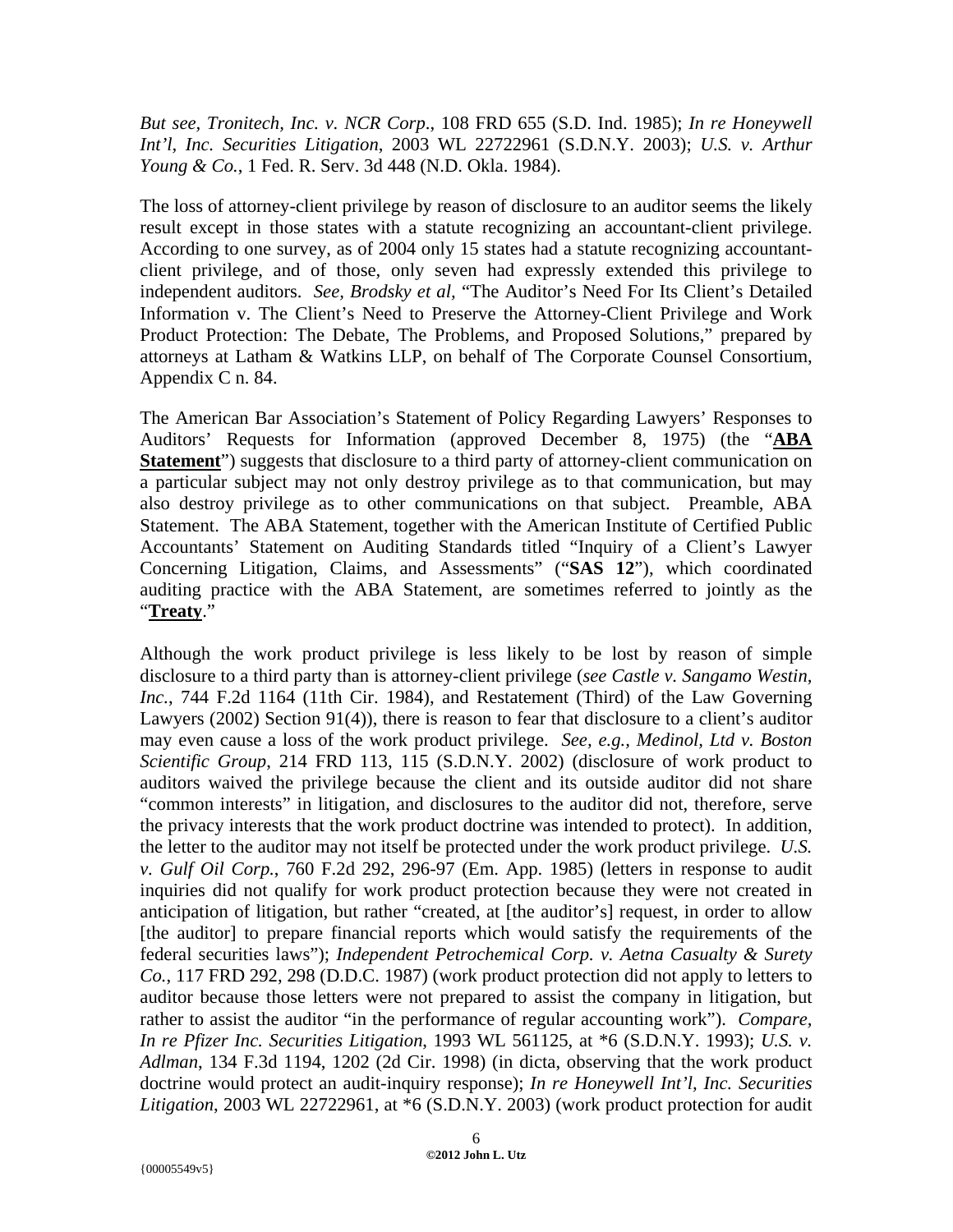letters and litigation reports prepared by counsel is proper); *Southern Scrap Material Co. v. Fleming*, 2003 WL 21474516, at \*9 (E.D. La. 2003) (audit letters were work product); *Vanguard Savings & Loan Assn. v. Barton Banks*, 1995 U.S. Dist. Lexis 13712, at \*11-12 (E.D. Pa. 1995) (letters to auditors regarding litigation, prepared to assist client in reporting loss contingency for a regulatory examination, were work product); *Tronitech, Inc. v. NCR Corp*., 108 FRD 655, 657 (audit letter is not prepared in ordinary course of business, but rather arises only in the event of litigation, and therefore should be protected by work product privilege).

Note, incidentally, that even where a communication is not privileged (for example, due to the fiduciary exception), an attorney has a general obligation not to reveal information relating to representation of the client without the client's informed consent. Model Rule 1.6. In that regard, even if there is no privilege, it may not be in your client's best interest to have a qualified plan audit disclose a qualification defect, particularly if no EPCRS application has been filed, given that the audit will likely be attached to an Annual Report (Form 5500) to be filed with the IRS (and DOL, and maybe PBGC).

**Don't Prevent the Audit from Being Issued or Cause it to be Qualified.** So, why risk the loss of privilege by making disclosure to the auditor? Say the client specifically asks that you disclose to the auditor a potential breach of fiduciary duty or qualified plan defect that could have a material effect on the client's financial statements. After all, you know the client only directed you to make disclosure at the urging of its auditor. Why not just explain to the client the risk in disclosure and have it send a new letter instructing you to ignore its prior directive?

Well, the answer is a very practical one. The auditor will likely insist that the client make the request, to satisfy auditor's obligations in connection with issuance of the audit. So, if you could just help the client convince the auditor that it doesn't need privileged information, perhaps the client could get its audit and not risk the loss of attorney-client privilege (or the work product privilege). This may not be entirely achievable, but it may well be possible to resolve Dilemmas One and Two above (concerning the disclosure of unspecified fiduciary breaches or prohibited transactions, and unspecified unasserted claims) without disclosing privileged information. Notably, the AICPA's interpretations relating to the relevant auditing standards provide that a client need not allow the auditor to examine documents concerning litigation, claims, and assessments, including correspondence and invoices from attorneys, that are considered by the attorney and the client to be subject to the attorney-client privilege. AU Section 9337.4.08. The AICPA interpretations do, however, provide that the auditor may wish to request confirmation from the client's counsel that the information is subject to privilege and that the information was considered by the attorney in responding to the audit inquiry letter.

The AICPA interpretations of SAS 12 provide that the inclusion of language like the following in the audit inquiry letter from the client to its legal counsel does not result in a limitation on the scope of the audit:

We do not intend that either our request to you to provide information to our auditor or your response to our auditor should be construed in any way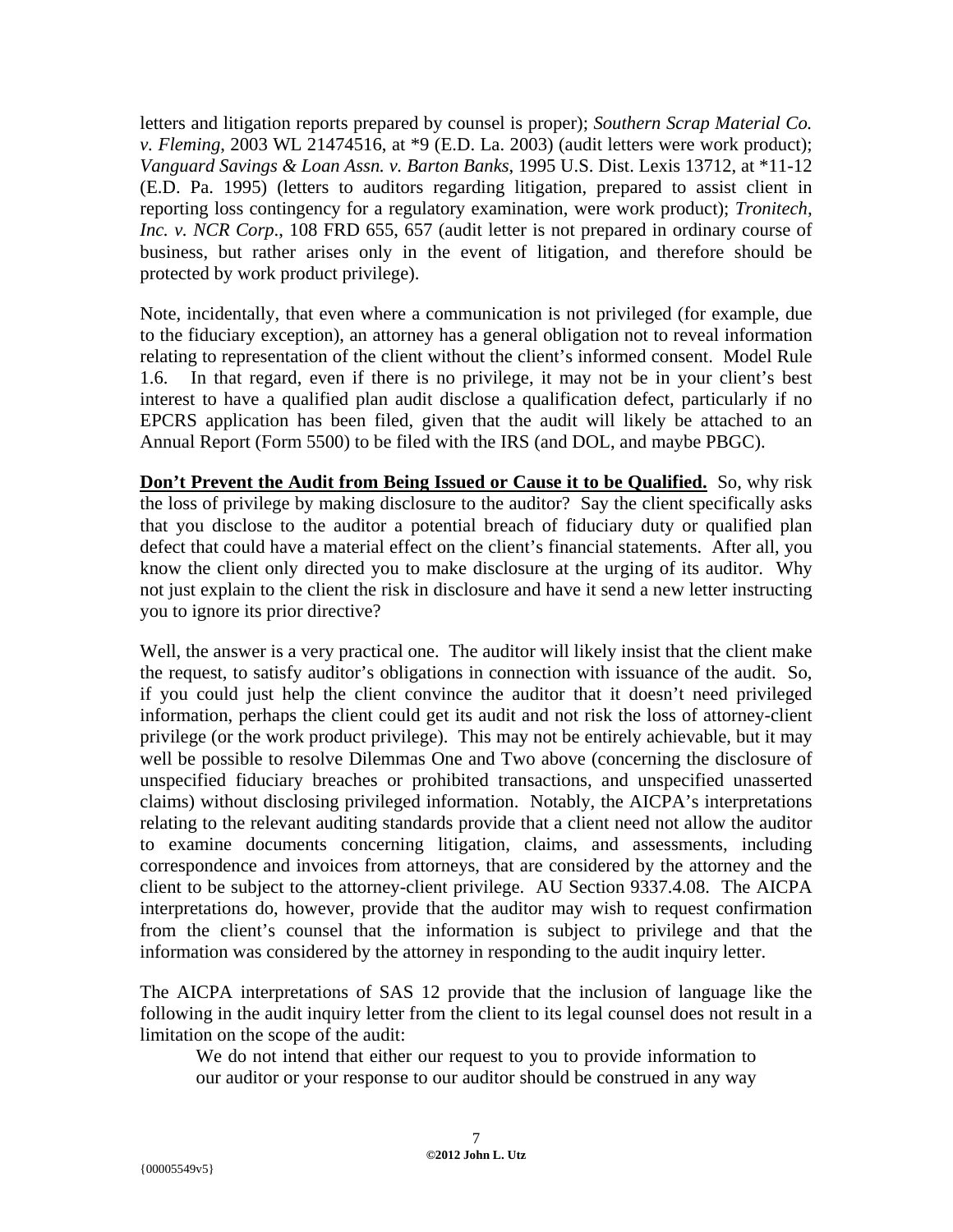to constitute a waiver of the attorney-client privilege or the attorney work product privilege.

AU Section 9337.9.28. The AICPA interpretations also provide that the inclusion of language like the following by attorneys in their response letters to auditors does not result in a limitation on the scope of the audit:

The client has advised us that, by making the request set forth in its letter to us, the client does not intend to waive the attorney-client privilege with respect to any information which the client has furnished to us. Moreover, please be advised that our response to you should not be construed in any way to constitute a waiver of the protection of the attorney work product privilege with respect to any of our files involving the client.

The interpretations go on to note that even if the client does not include the first paragraph above, stating its intent to preserve privilege, the attorney's statement that the client has so advised him or her may be based upon the fact that the client has in fact so advised the attorney, in writing or orally, in other communications or in discussions. AU Section 9337.9.30.

You don't want to send an auditor a misleading letter, both because it's not nice (and the Model Rules of Professional Conduct, in Rule 4.1, prohibit making a false statement of material fact or law to a third person in certain circumstances) and because doing so may give rise to liability for you. But, in some cases it may be entirely proper to say to the auditor that you are not providing certain information. In fact, the ABA Statement strongly suggests that you not disclose certain information. This, of course, is awkward if you have a letter from the client directing you to make disclosure, the auditor knows this, and the client, not you, has the privilege. Although not a common approach, it may well make sense to ask the client to withdraw its earlier letter and send a narrower request for disclosure, after explaining to the client the risk in disclosure. But why wouldn't the auditor insist on a response to the broader inquiry? The answer, as more fully explained below, is that the relevant audit standards may not require that the auditor receive the requested information from the attorney and, in fact, may suggest that the auditor not even inquire as to certain matters. It may, therefore, be possible for the client (with some education from the attorney) to gain agreement from the auditor that the client can send a narrower request to the attorney, without jeopardizing the integrity of the audit or causing the auditor to refuse to issue the audit or issue a qualified opinion.

## **Back to the Problems at Hand: Dilemma One**.

Fiduciary Breaches and Other General Inquiries. This brings us back to Dilemmas One and Two. In the first dilemma, the auditor has asked for (a) any explanation you consider necessary to supplement the information provided by the client (that there are no unasserted possible claims you have advised are probable of assertion and must be disclosed), including an explanation of those matters as to which your views may differ from those stated by the client, and (b) confirmation that all information brought to your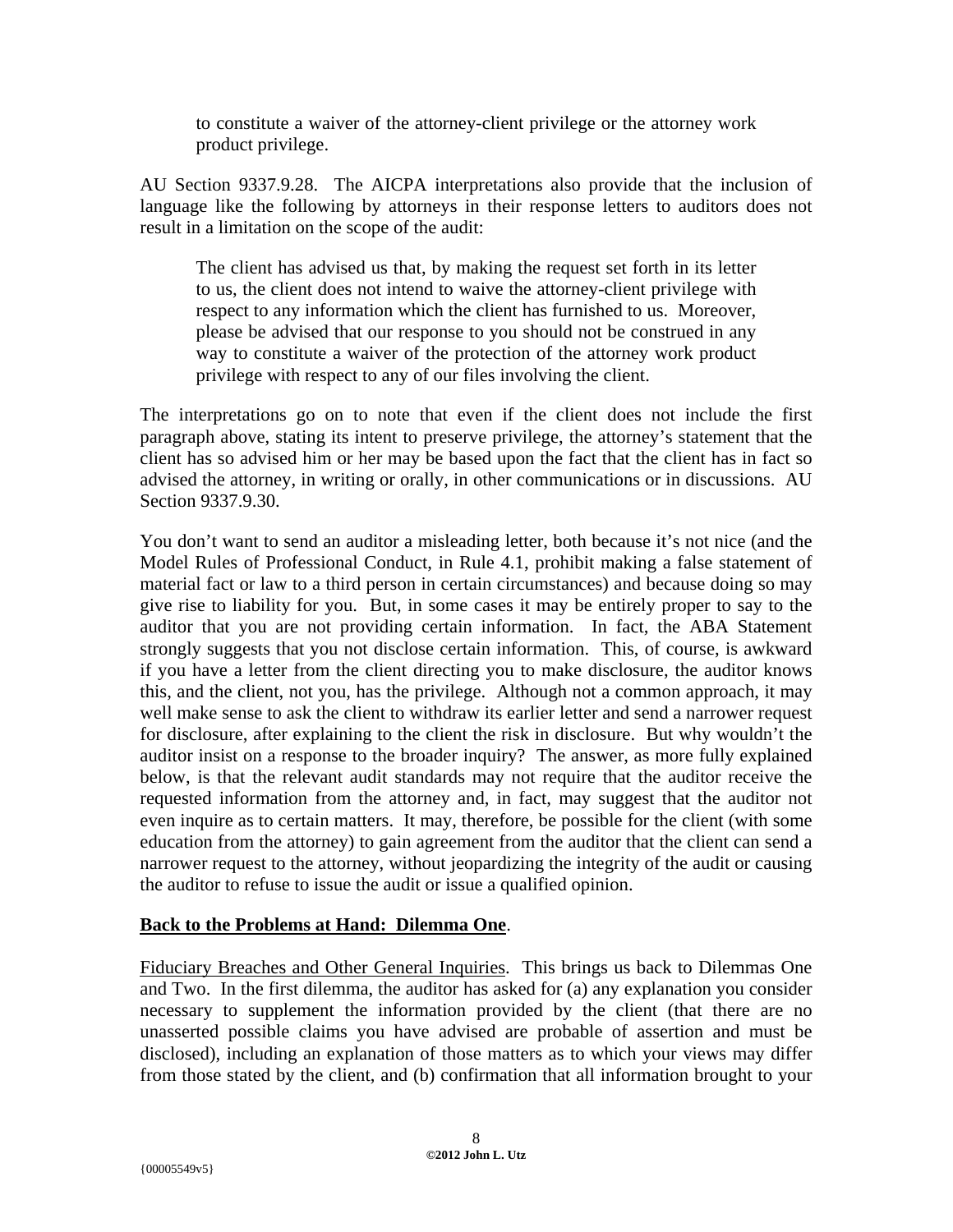attention indicating the occurrence of a possibly illegal act has been reported to the auditor.

As to unasserted possible claims, unless a particular claim has been specifically identified, the expectation expressed by the ABA and AICPA in the Treaty seems to be that the attorney will not be asked to comment, and the attorney will not do so if asked. This is the case even where the client has failed to disclose unasserted possible claims that you have advised the client should be disclosed (or considered for disclosure). Instead, the assumption is that although you may (as discussed later in this commentary) have an obligation to provide the client with advice concerning disclosure, you would not communicate this advice directly to the auditor. In fact, if the client's letter has not identified and asked the attorney to comment upon a matter that the attorney believes should be disclosed, the attorney may generally have an ethical duty not to disclose this information to the auditor. *See* Annotated Model Rules of Professional Conduct*,* Rule 1.6. Instead, the lawyer should merely inform the auditor that he or she will advise the client when he believes information should be disclosed. The client then must decide whether to identify for the auditor those additional matters. *See*, also, ABA Statement ¶ 6 and Commentary thereto.

Let's review some broad brush concepts under the Treaty to help understand why the attorney's duty is as just described.

Background. The AICPA component of the Treaty, SAS 12, explains that management, not outside counsel, is the "primary source of information" about litigation, claims, and assessments. SAS 12 ¶ 5. SAS 12, does, however, indicate that the auditor should "request the client's management to send a letter of inquiry to those lawyers with whom they consulted concerning litigation, claims, and assessments," and states that "a letter of audit inquiry to the client's lawyer is the auditor's primary means of obtaining corroboration of the information furnished by management concerning litigation, claims, and assessments." SAS 12 ¶¶ 6 and 8.

Litigation and Unasserted Claims. The ABA portion of the Treaty, the ABA Statement, describes three categories of matters with respect to which it may, in some circumstances, be appropriate for a client to ask its attorney to furnish information to the auditor. These are (1) overtly threatened or pending litigation, (2) a contractually assumed obligation, and (3) an unasserted possible claim or assessment.

Need to Specifically Identify Unasserted Claims. Helpfully, SAS 12 lists the matters that should be covered in a letter of audit inquiry (sent to the client's attorney), and includes the following with respect to unasserted claims and assessments:

A list prepared by management that describes and evaluates unasserted claims and assessments that management considers to be probable of assertion, and that, if asserted, would have at least a reasonable possibility of an unfavorable outcome, with respect to which the lawyer has been engaged and to which he has devoted substantive attention on behalf of the company in the form of legal consultation or representation.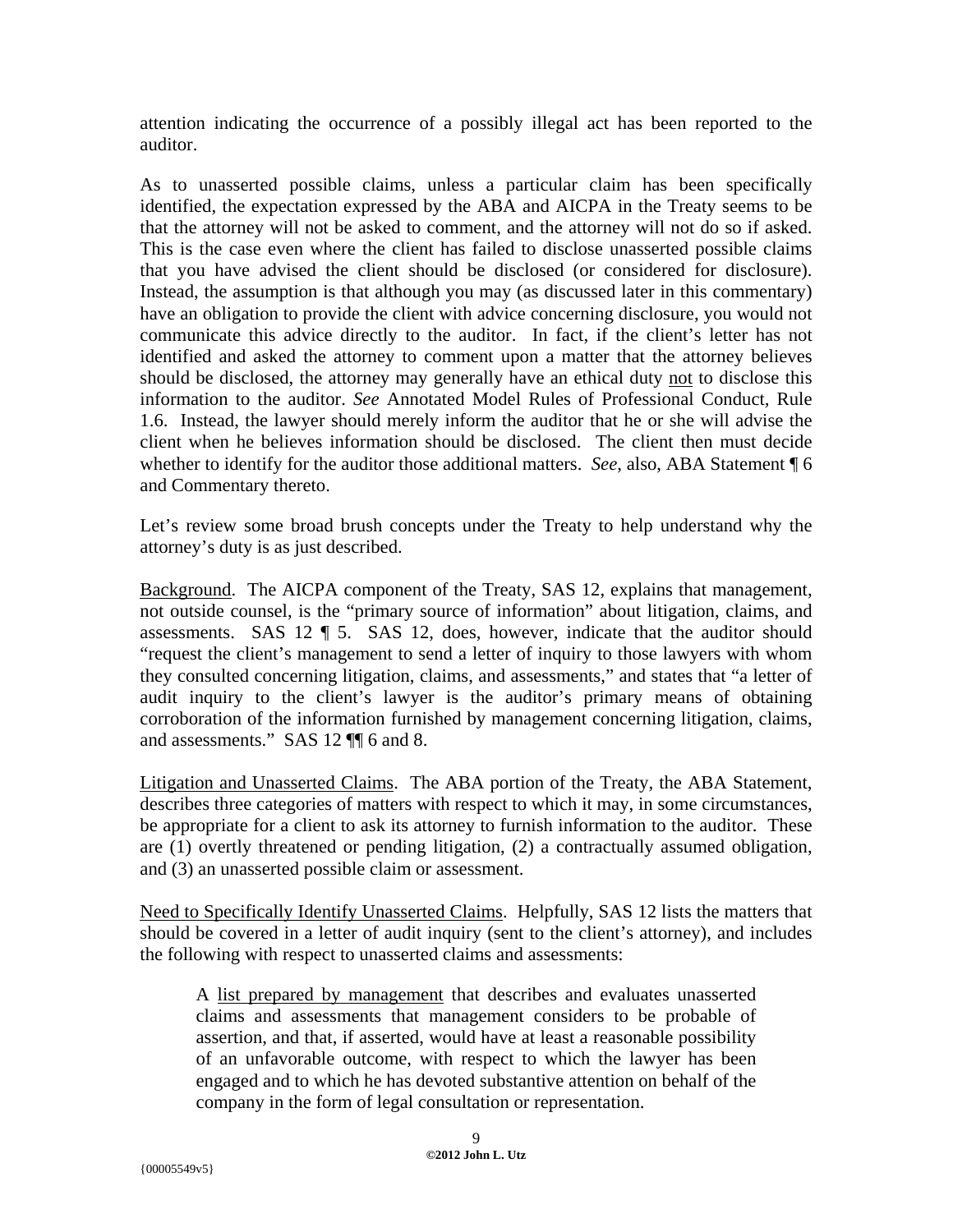(emphasis added) SAS 12 ¶ 9.c. Although the SAS 12 list of matters to be covered in the client's letter to the attorney is not exclusive (SAS 12 states that the matters covered in the letter should "include, but are not limited to, …"), the ABA component of the Treaty, the ABA Statement, in identifying the circumstances in which it is appropriate for an attorney to furnish information to the auditor concerning unasserted possible claims or assessments lists only those unasserted claims and assessments "which the client has specifically identified and upon which the client has specifically requested … comment to the auditor." ABA Statement  $\P$  5(c).

Is the Unasserted Claim Probable of Assertion? Further, the ABA Policy states, with respect to unasserted possible claims or assessments, that

where there has been no manifestation by a potential claimant of an awareness of and present intention to assert a possible claim or assessment, … the client should request the lawyer to furnish information to the auditor only if the client has determined that it is probable that a possible claim will be asserted, that there is a reasonable possibility that the outcome (assuming such assertion) will be unfavorable, and that the resulting liability would be material to the financial condition of the client.

ABA Statement ¶ 5. This is consistent with Statement of Financial Accounting Standards No. 5 ("**FAS 5**"), which only requires disclosure in financial statements of an unasserted claim or assessment when there has been a manifestation by a potential claimant of an awareness of a possible claim or assessment, or where it is probable that a claim will be asserted and there is a reasonable possibility that the outcome will be unfavorable. FAS 5 ¶ 10. The ABA Statement goes on to say that "it would not be appropriate … for the lawyer to be requested to furnish information … if it appears that (a) the client has been required to specify unasserted possible claims without regard to the standard [set forth in the immediately preceding sentence], or (b) the client has been required to specify all or substantially all unasserted possible claims in which legal advice may have been obtained, since, in either case, such a request would be in substance a general inquiry and would be inconsistent with the intent of this Statement of Policy."

Although not a formal ABA position, the ABA Business Law Section's Committee on Audit Inquiry Responses (which later became the Subcommittee on Audit Inquiry Reponses of the Business Law Section's Committee on Law and Accounting), which was the committee responsible for the development of the ABA Statement, has been pointed in suggesting not only that an attorney not be asked to make disclosures outside the bounds of that contemplated by the ABA Statement, but that an attorney should not comply with such a request if made. In doing so, the Committee noted that SAS 12 provides that a letter of audit inquiry include:

(i) a list prepared by management that describes and evaluates unasserted claims and assessments that management considers to be probable of assertion, and that, if asserted, would have at least a reasonable possibility of an unfavorable outcome, with respect to which the lawyer has been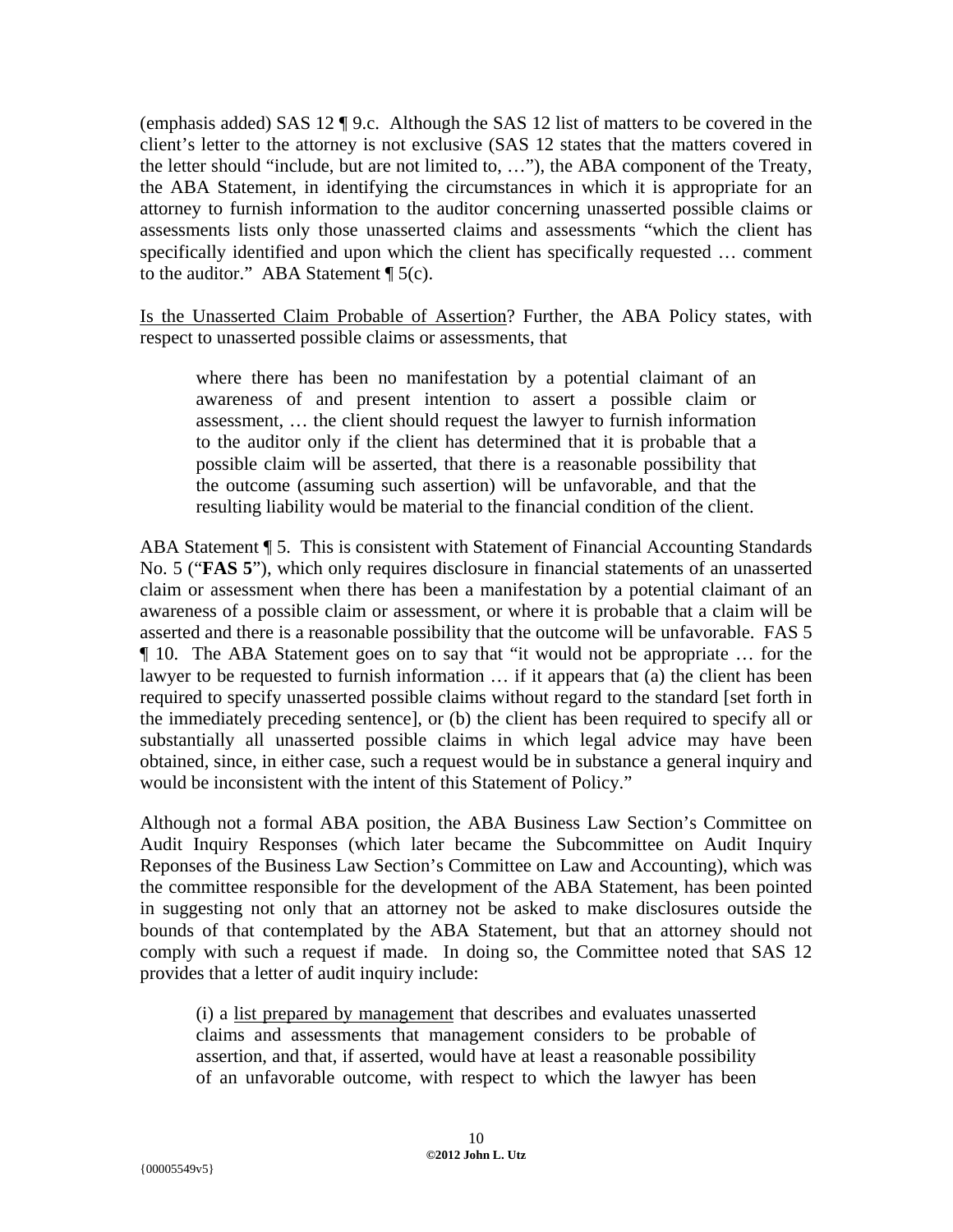engaged and to which he has devoted substantive attention on behalf of the company in the form of legal consultation or representation;

(emphasis added) The Committee then stated that:

Under no circumstances will the lawyer be required to communicate with the auditor concerning the existence or non-existence (i.e., negative assurance) of unasserted possible claims other than those matters specified by the client in the audit inquiry letter under (i) above (see Paragraph 5(c) of the ABA Statement).

*Comment*: The lawyer should not comment to the auditor concerning unasserted possible claims which have not been listed by management and should not confirm to the auditor the completeness of management's list or the accuracy of management's advice to the auditor concerning its disclosure of all unasserted possible claims advised as necessary by the lawyer . . . . These matters must be worked out between the lawyers and the client, with due regard by the lawyer to his professional obligations (see Paragraph 6 of the ABA Statement).

Introductory Analysis and Guides to Statement of Policy Regarding Lawyers' Responses to Auditors' Requests for Information, Committee on Audit Inquiry Responses (the "**First Report**"), Section on "Unasserted Claims or Assessments," ¶ (1).

What to Do Where General Inquiry is Made. Well, this is all well and good. Polite clients should restrict their requests to their attorneys concerning the disclosure of information to auditors to those types of requests contemplated by the ABA Statement, and auditors, who of course write the requests that their clients sign, should draft those requests accordingly. The problem is auditors do not always show such gentility, and clients sign what they are given. So, does the attorney abide by the ABA Statement, and in doing so effectively tell the auditor that he or she will not provide information requested by the client? Typically, that is what happens. But it leaves me ill at ease. After all, the attorney has unabashedly proclaimed, in effect, that he or she will not follow the client's instruction. Not that the client will care. And, in fact, the auditor will accept the caveats, and the audit will be issued. But what if the auditor is sued with respect to its review of the financial statements, and in response turns to the attorney, claiming that the attorney had important information that he or she failed to disclose, in direct disobeisance of the client's instruction? After all, the attorney does not own the attorney-client privilege. The client does, and it instructed the attorney to disclose. In appropriate circumstances, the attorney might argue that it need not disclose by reason of the work product doctrine, which is a protection the attorney can claim in his or her own right. *E.g., Donovan v. Fitzsimmons*, 90 FRD 583, 587, 2 EBC 1393 (N.D. Ill. 1981); *Everett v. USAir Group, Inc.*, 165 FRD 1 (D.D.C. 1995).

Ask for Revised Letter. The more satisfying approach would be to explain to the client why it should withdraw its initial request and substitute one that is consistent with the principles of the Treaty. This ought to be acceptable to the auditor, and the attorney can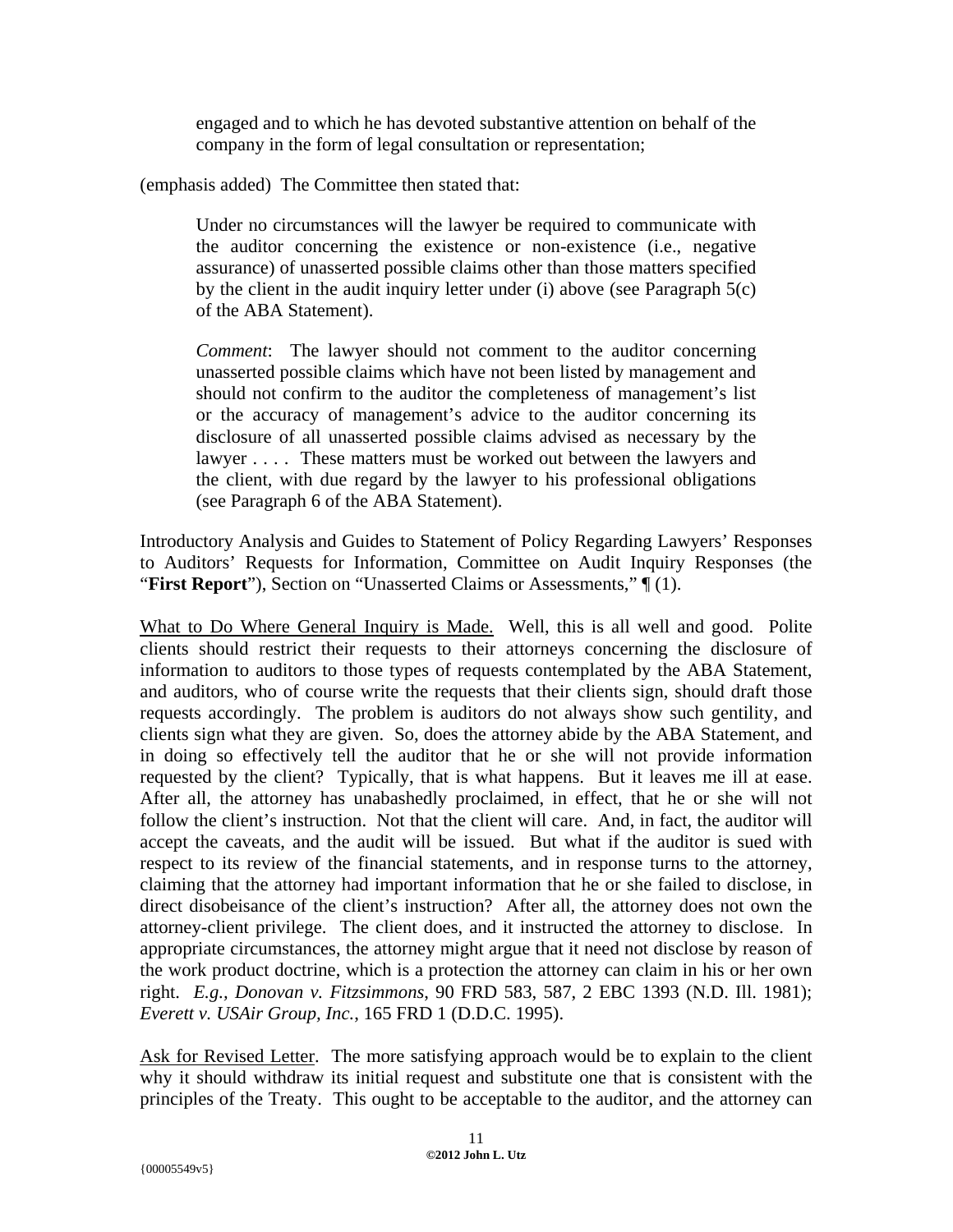then follow his or her client's request precisely and without equivocation. In fact, the ABA Statement assumes that the attorney will need to visit with the client before disclosing any confidence to the auditor, and this would be the natural context in which to explain to the client the dangers of disclosure. The ABA Statement explains this need to consult with the client in the following two principles:

(a) Assuming that the client's initial letter requesting the lawyer to provide information to the auditor is signed by an agent of the client having apparent authority to make such a request, the lawyer may provide to the auditor information requested, without further consent, unless such information discloses a confidence or a secret or requires an evaluation of a claim.

(b) In the normal case, the initial request letter does not provide the necessary consent to the disclosure of a confidence or secret or to the evaluation of a claim since that consent may only be given after full disclosure to the client of the legal consequences of such action.

(emphasis added) ABA Statement,  $\P$ [1(a) and (b)

Fee Cost of Full Disclosure. In some cases, there may be a practical observation that will move the client to narrow the scope of its request. Where the request is as broad as asking about all fiduciary breaches, prohibited transactions, qualified plan defects, or more amorphous violations of legal standards, particularly without restricting the request to claims that are probable of assertion, it is worth noting for the client not only the risks in disclosure (including the potential for tempting an auditor to treat more seriously than is warranted a possible violation of a legal standard), but also the need for the attorney to engage in a potentially costly review of its files so as to accurately disclose all violations or defects that may relate to a plan. Depending on the request, this could require the review of many years' files and could lead to disclosure of potential defects in an audit, with the concomitant risk of thereby attracting unwanted scrutiny from government agencies or private litigants. Even if a legal concern is not disclosed in the audit, by footnote or otherwise, if the disclosure is discoverable (which, of course, is the essence of the concern about the disclosure of privileged information), the result could be to arm litigants with potential claims they would not otherwise have had reason to explore.

Client Has Disclosed No Unasserted Possible Claims. Let's return for a moment to the particular language in the letter from the client to the attorney in Dilemma One. Recall that the client stated in its letter that it had represented to its auditor there were no unasserted possible claims that the attorney had advised the client were probable of assertion and must be disclosed in accordance with FAS 5, and asked the attorney to furnish to the client's auditor any explanation the attorney considered necessary to supplement this information, including an explanation of any of those matters as to which the attorney's views differ from those stated by the client. Recall that the expectation of the Treaty was that the client would specifically list any unasserted possible claims that were probable of assertion (and, if asserted, would have at least a reasonable possibility of an unfavorable outcome). In our letter, in contrast, no such unasserted possible claims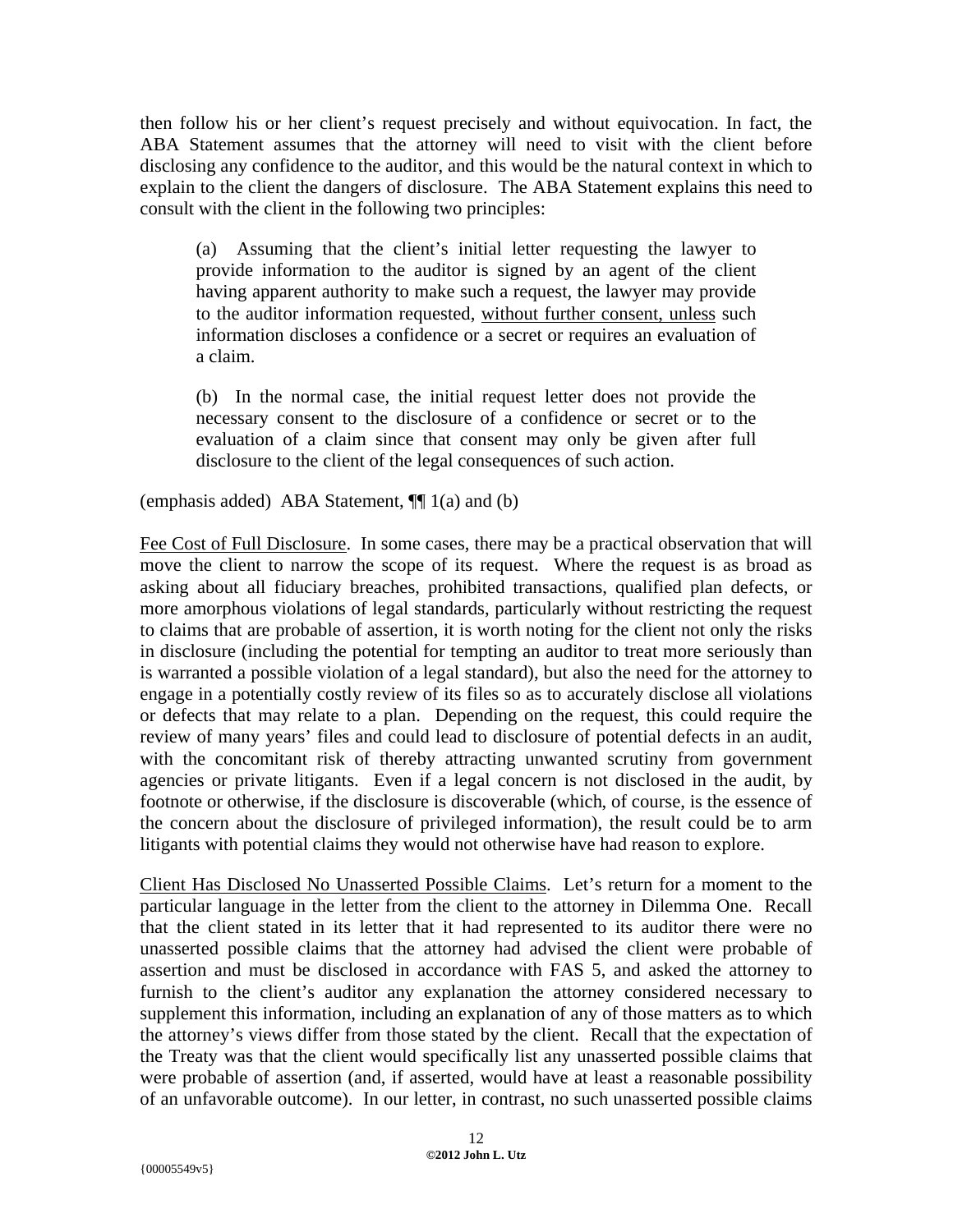have been identified. In a Report of the Subcommittee on Audit Inquiry Responses of the ABA Section of Business Law's Committee on Law and Accounting, dated December 17, 1996 (the "**Fourth Report**"), the Committee responsible for the ABA Statement indicated concern with language in auditor inquiry letters like that in our example. In particular, the report discussed two sample paragraphs of concern, as follows:

We have represented to our auditors that there have been disclosed by management to them all unasserted possible claims that you have advised are probable of assertion and must be disclosed in accordance with the Statement of Financial Accounting Standards No. 5 in the financial statements currently under examination.

Or:

We have represented to our auditors that there are no unasserted possible claims that you have advised that are probable of assertion and must be disclosed in accordance with Statement of Financial Accounting Standards No. 5 in the financial statements currently under examination.

The Fourth Report concludes that it is not entirely clear that a responsive answer to an inquiry letter that employs this particular language would constitute a waiver of the attorney-client privilege, but the Committee nevertheless recommends that the attorney's response state the following:

Please be advised that pursuant to clauses (b) and (c) of Paragraph 5 of the ABA Statement of Policy and related Commentary referred to in the last paragraph of this letter, it would be inappropriate for this firm to respond to a general inquiry relating to the existence of unasserted possible claims or assessments involving the company. We can only furnish information concerning those unasserted possible claims or assessments upon which the company has specifically requested, in writing, that we comment nor can we comment upon the adequacy of the company's listing, if any, of unasserted possible claims or assessments or its assertions concerning the advice, if any, about the need to disclose same.

The Report notes that in its interpretation of SAS 12, the Accounting Standards Board has accepted and approved this recommended language for use in attorneys' response letters. AU Sections 9337.10.31 and .32. That is, the inclusion of this, or similar, language does not result in a limitation on the scope of the audit.

# **Qualified Plan Defects**.

Defect Not Specifically Identified in Letter. Recall that Dilemma Two concerned whether to disclose qualified plan defects, and how decisions to use EPCRS affect that decision. As noted above, the expectation of the Treaty is that an attorney will not be required to disclose unidentified unasserted possible claims or assessments. This suggests that unless the client specifically identifies a claim relating a VCP application or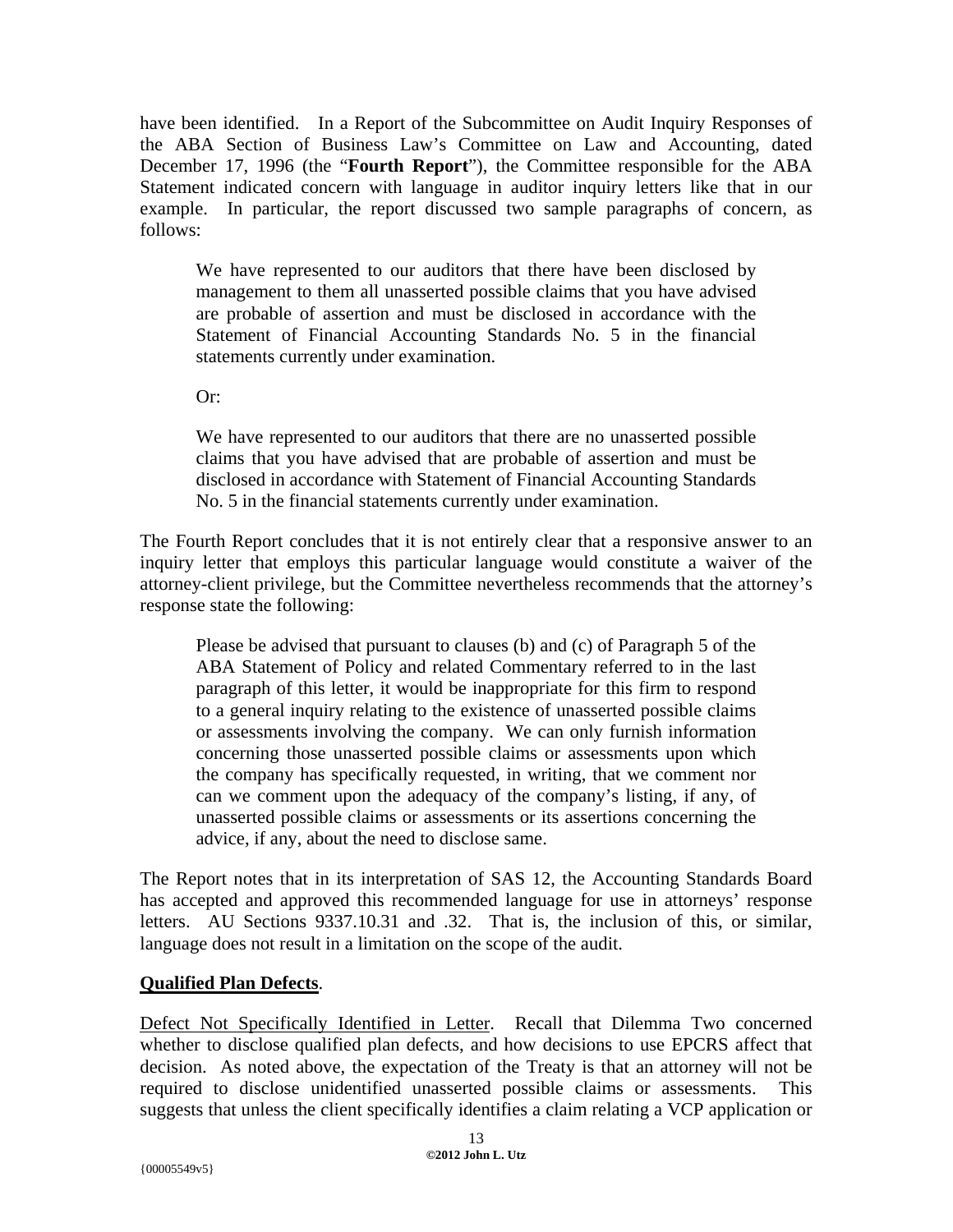other qualified plan defect, the attorney should not disclose the application or defect. Some attorneys take the opposite approach, disclosing VCP applications, thinking that by doing so they have "played it safe" by being careful to fully disclose what the client has requested, and when in doubt, erred on the side of over disclosure. But one can easily fashion an argument that in disclosing a confidence or secret where disclosure was not necessary, and certainly where the attorney was not authorized to do so, an attorney has either not acted ethically or has not acted with appropriate professional skill.

This suggests two rules of thumb. First, do not disclose more than the client has requested. In some circumstances, over disclosure may be an especially safe approach, but this is not one of them. Second, if the client has asked that you to disclose all unasserted claims, without identifying particular claims, explain to the client that it should not have to make that request (consistent with SAS 12), and explain the dangers to the client in your offering a full response to the auditor. At that point, the best outcome would be for the client to withdraw its initial request and substitute a request that is consistent with the Treaty.

Disclosure Requested for Specific Defect. Let's say, though, that the client has asked that you provide information to the auditor about a particular qualified plan defect. To the extent providing the requested information would involve the disclosure of a confidence or a secret, or require an evaluation of a claim, the ABA Statement instructs the attorney to make full disclosure to the client of the legal consequences of such disclosure before responding to the auditor. ABA Statement, ¶¶ 1(a) and (b). Otherwise, the client would not have had the information necessary to provide consent to the disclosure. In this regard, if a qualified plan defect has not yet been made the subject of a disclosure to a government agency, such as through a VCP filing, one would typically expect the defect to be a confidence or secret, whether or not the fiduciary exception prevents the client from enjoying attorney-client privilege vis-à-vis participants or the Department of Labor. This suggests that the attorney should counsel the client on the risks of disclosure.

Even where a defect has already been disclosed in a VCP filing, or will be so disclosed prior to any audit being issued or filed with the IRS, DOL, and possibly PBGC (as an attachment to an Annual Report on IRS Form 5500), there is risk in disclosure. In particular, even where the IRS issues a compliance statement in response to the VCP filing, disclosure of the defect could trigger ERISA Title I claims for benefits. That could happen, for example, where as part of a compliance statement a plan were permitted to fail to follow a plan term, to the detriment of participants. If the qualification defect is also a violation of a parallel provision of Title I of ERISA, participants might then file suit to enforce the original plan provision.

Asserted Claims Not in Litigation. The ABA Statement and SAS 12, when discussing disclosure relating to loss contingencies, talk in terms of litigation, claims, and assessments. Interestingly, the ABA Statement, when discussing disclosure with respect to claims and assessments, only talks about "unasserted possible" claims and assessments. ABA Statement, ¶ 5. At first blush, the ABA Statement seems to assume that although an attorney may be asked about overtly threatened or pending litigation, or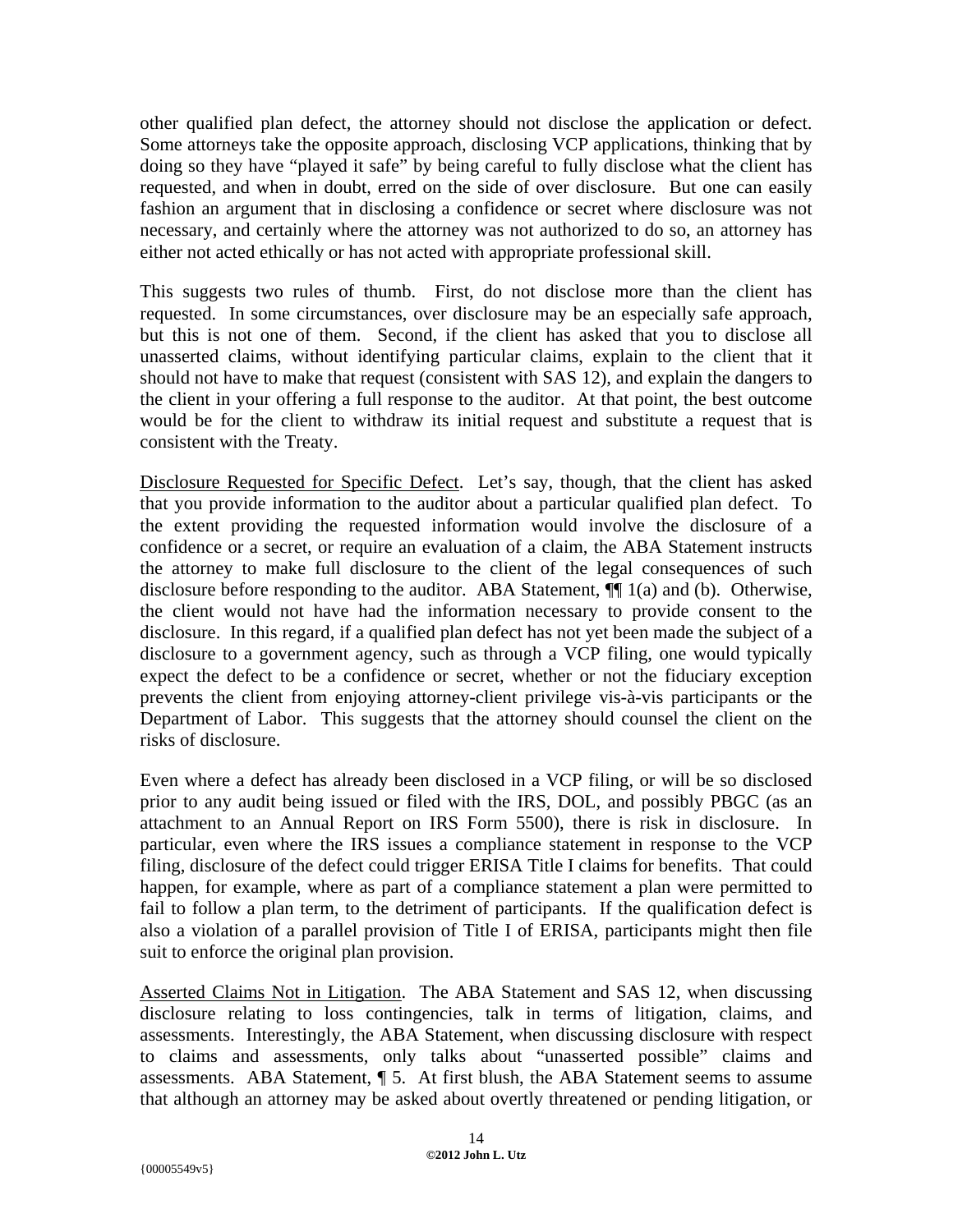about unasserted possible claims and assessments, he or she will not be asked about claims that have been asserted but that are not as of yet threatened or pending litigation. Perhaps more accurately, the ABA Statement seems to assume, a bit inexplicably, that the attorney cannot respond with respect to an inquiry about a claim or assessment that has been asserted, unless that claim or assessment has risen to the level of "threatened litigation." The Commentary to the ABA Statement, which is an integral part of the Statement, reinforces this literal reading when it states that "Paragraph 5 of the Statement of Policy summarizes the categories of 'loss contingencies' about which the lawyer may furnish information to the auditor." Paragraph 5 is where the Statement then lists litigation and unasserted possible claims and assessments, but not asserted claims or assessments (other than those that involve threatened litigation).

This distinction, if indeed intended, is puzzling. What appears at first blush to be a distinction between asserted claims and unasserted possible claims may, however, in reality not be a distinction at all. That is because asserted claims may in fact fall into the category of "overtly threatened litigation." Specifically, the ABA Statement says that "overtly threatened litigation" means "that a potential claimant has manifested to the client an awareness of and present intention to assert a possible claim or assessment unless the likelihood of litigation (or of settlement when litigation would normally be avoided) is considered remote." ABA Statement, ¶ 5. The parenthetical may mean that where a claim has been asserted it falls into the "overtly threatened litigation" category even if litigation is not expected, because in that circumstance the matter will be considered to be settled in one fashion or another without resort to litigation.

Propriety of the Request to Disclose Defect: Is the Claim Probable of Assertion? As noted earlier, the ABA Statement indicates that in the case of an unasserted possible claim or assessment, as opposed to overtly threatened or pending litigation, where there has been no manifestation by a potential claimant of an awareness of and present intention to assert a possible claim or assessment, the client should request the lawyer to furnish information to the auditor only if the client has determined that (a) it is probable that a possible claim will be asserted, (b) there is a reasonable possibility that the outcome (assuming such assertion) will be unfavorable, and (c) the resulting liability would be material to the financial condition of the client. ABA Statement ¶ 5. Unless the IRS, or another party, is already aware of a qualified plan defect (which will be the case for only a small percentage of defects, unless a VCP application has been filed or private litigants have indicated such knowledge – perhaps in connection with a claim for violation of a parallel provision of Title I of ERISA), it will normally not be probable that a possible claim will be asserted (unless a VCP application will later be filed).

As noted, the ABA Statement indicates that the attorney should not be asked about an unasserted possible claim unless the client has determined that it is probable of assertion. Similarly, SAS 12 indicates that a letter of audit inquiry to an attorney should include a list prepared by management (of the client) that describes and evaluates unasserted claims and assessments "that management considers to be *probable of assertion*, and that, if asserted, would have at least a reasonable possibility of an unfavorable outcome …." (emphasis added) SAS 12 ¶ 9.c. (Although SAS 12 lists only claims that are probable of assertion, it indicates that its list of matters to be included in the audit inquiry letter is not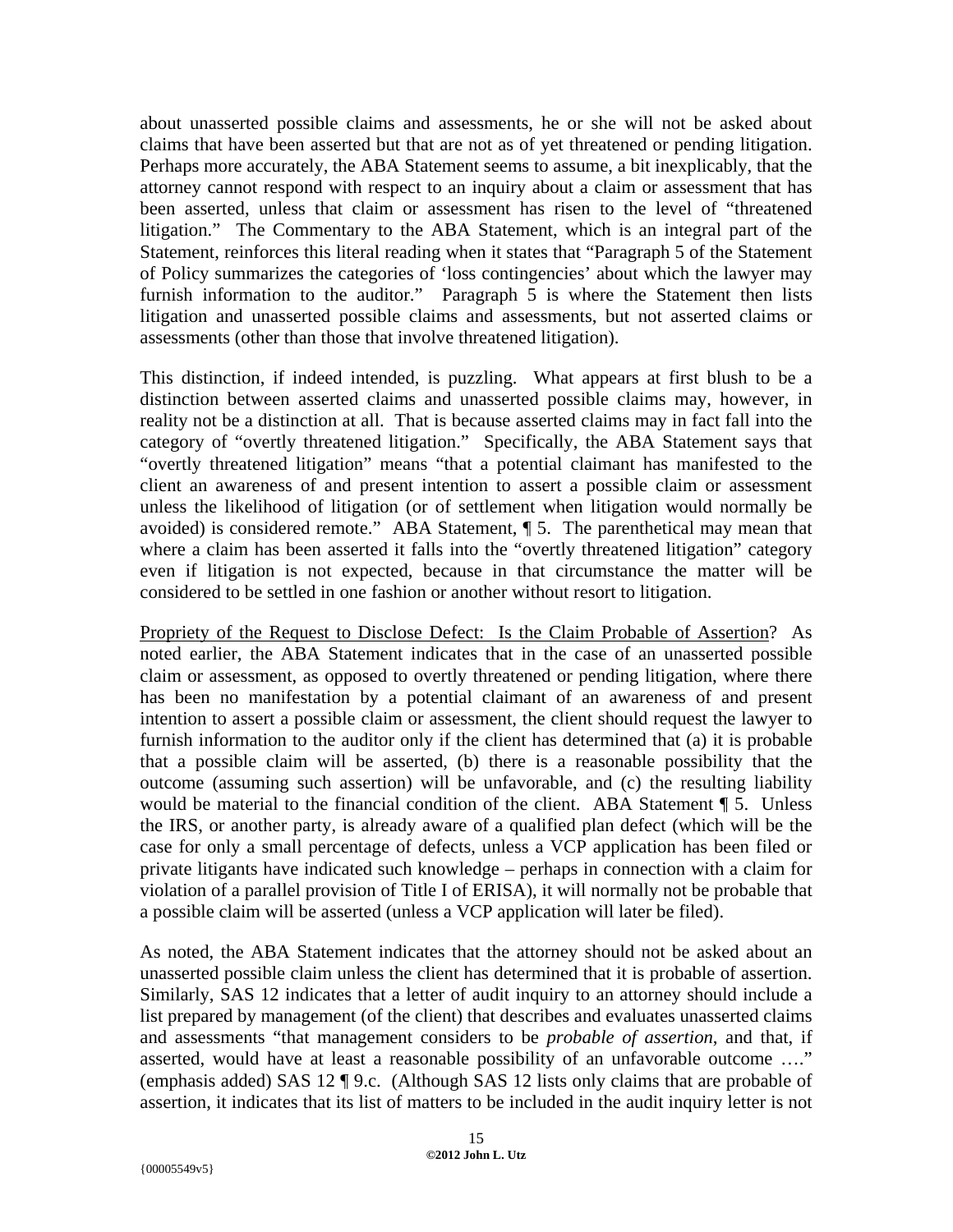exclusive ("The matters that should be covered … include, but are not limited to, …."). SAS 12  $\P$  9.) So, where a claim relating to a qualified plan defect is not probable of assertion, as will commonly be the case if no VCP application will be filed, the attorney may wish to explain to the client that SAS 12 suggests that the auditor should not ask the client to make the request, and that disclosure may result in disclosure in the audit (probably in a footnote) that could then trigger scrutiny from the IRS, or from private litigants seeking to enforce a parallel provision of Title I of ERISA.

Meaning of "Probable." There is some tension between the ABA Statement and the relevant accounting standard on what it means for a claim to be "probable" of assertion, or that it is "probable" litigation will result in an unfavorable outcome. Before considering these differences, it may be helpful to review some background concerning when "loss contingencies" must be accrued or otherwise disclosed on financial statements. Statement of Financial Accounting Standards No. 5 ("**FAS 5**") issued by the Financial Accounting Standards Board in March, 1975, defines what constitutes a "loss contingency" that may either need to be accrued by a charge to income, or otherwise disclosed.

A "loss contingency" is an existing condition, situation, or set of circumstances involving uncertainty as to possible loss to a client that will ultimately be resolved when one or more future events occur or fail to occur. FAS 5, ¶ 1. A loss contingency must be accrued if it is both (a) probable that a liability had been incurred at the date of the financial statements, and (b) the amount of loss can be reasonably estimated. A loss contingency that need not be accrued must still be disclosed if (a) there is at least a "reasonable possibility" that a loss may have been incurred, or (b) it is probable that a liability has been incurred, but the amount of the loss cannot be reasonably estimated. FAS 5 ¶¶ 8 and 10, and n.6.

FAS 5 explains that when a loss contingency exists, the likelihood that the future event or events will confirm the loss or the incurrence of a liability can be characterized by one of three terms, ranging from probable to remote. Those three terms are:

- (a) *Probable*. The future event or events are likely to occur.
- (b) *Reasonably possible*. The chance of the future event or events occurring is more than remote but less than likely.
- (c) *Remote*. The chance of the future event or events occurring is slight  $\ldots$ .

FAS  $5 \nI$  3. The ABA Statement restates the meaning of these terms in a way that may make a claim less likely to be considered "probable" and more likely to be considered "remote." It does so in a fashion that makes it rather unlikely that an unasserted claim will be probable of assertion (which means it will be unlikely to be an appropriate matter for the client to ask the attorney to disclose to the auditor). ABA Statement ¶ 5 and Commentary ¶ 5.

The ABA Statement states as follows: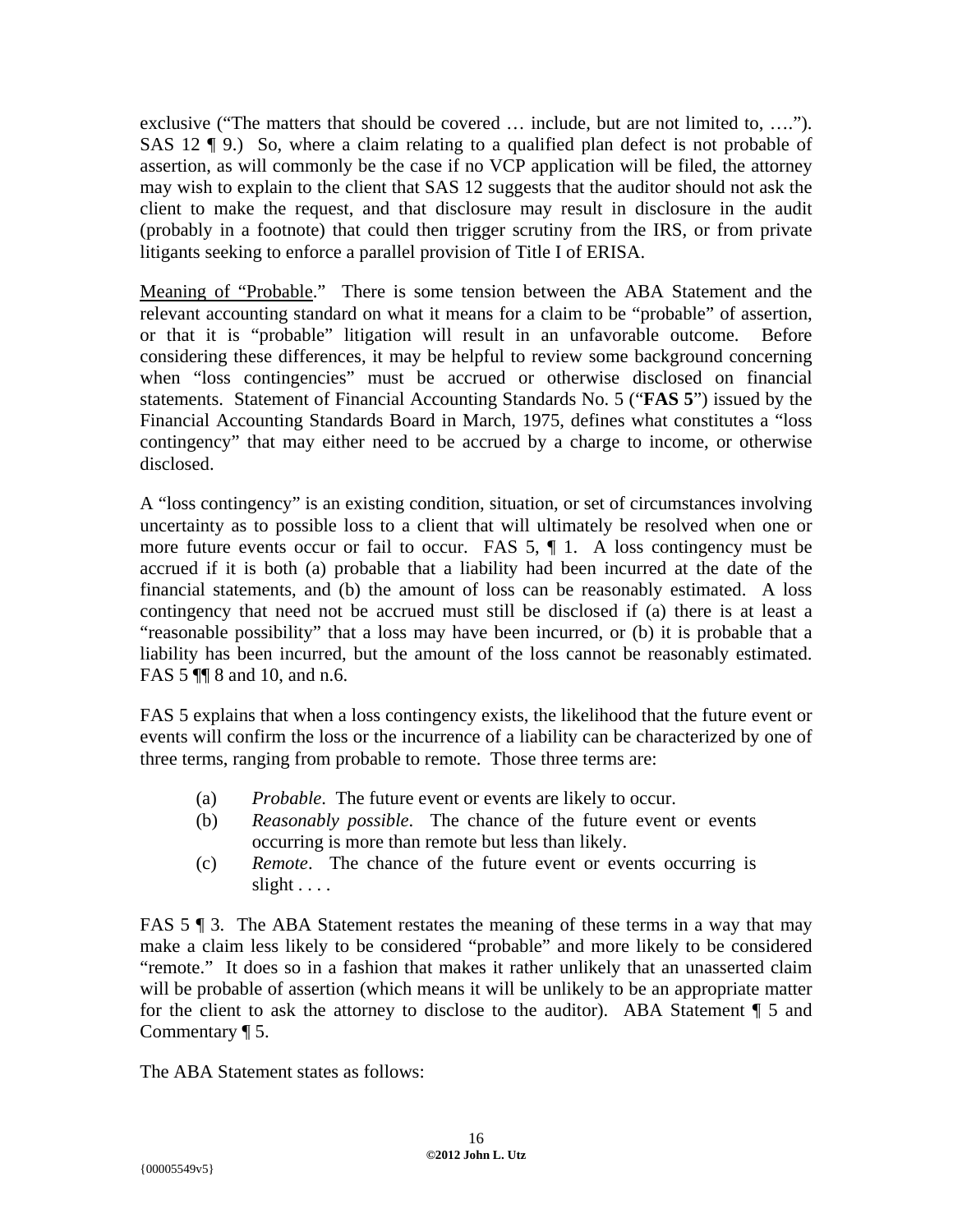In view of the inherent uncertainties, the lawyer should normally refrain from expressing judgments as to outcome except in those relatively few clear cases where it appears to the lawyer that an unfavorable outcome is either "probable" or "remote;" for purpose of any such judgment it is appropriate to use the following meanings:

(i) *probable* – an unfavorable outcome for the client is probable if the prospects of the claimant not succeeding are judged to be extremely doubtful and the prospects for success by the client in its defense are judged to be slight.

(ii) *remote* – an unfavorable outcome is remote if the prospects for the client not succeeding in its defense are judged to be extremely doubtful and the prospects of success by the claimant are judged to be slight.

If, in the opinion of the lawyer, considerations within the province of his professional judgment bear on a particular loss contingency to the degree necessary to make an informed judgment, he may in appropriate circumstances communicate to the auditor his view that an unfavorable outcome is "probable" or "remote," applying the above meanings. No inference should be drawn, from the absence of such judgment, that the client will not prevail.

The lawyer also may be asked to estimate, in dollar terms, the potential amount of loss or range of loss in the event that an unfavorable outcome is not viewed to be "remote." In such a case, the amount or range of potential loss will normally be as inherently impossible to ascertain, with any degree of certainty, as the outcome of the litigation. Therefore, it is appropriate for the lawyer to provide an estimate of the amount or range of potential loss (if the outcome should be unfavorable) only if he believes that the probability of inaccuracy of the estimate of the amount or range of potential loss is slight.

The considerations bearing upon the difficulty in estimating loss (or range of loss) where pending litigation is concerned are obviously even more compelling in the case of unasserted possible claims. In most cases, the lawyer will not be able to provide any such estimate to the auditor.

#### ABA Statement ¶ 5.

The Commentary to the ABA Statement, which is an integral part of the Statement, goes even further in defining "probable" and "remote" in a fashion that, at least arguably, makes it less likely that an outcome will be probable than under the FAS 5 definitions. At least in the context of litigation, the Commentary offers this "amplification" on the meaning of the terms "probable" and "remote":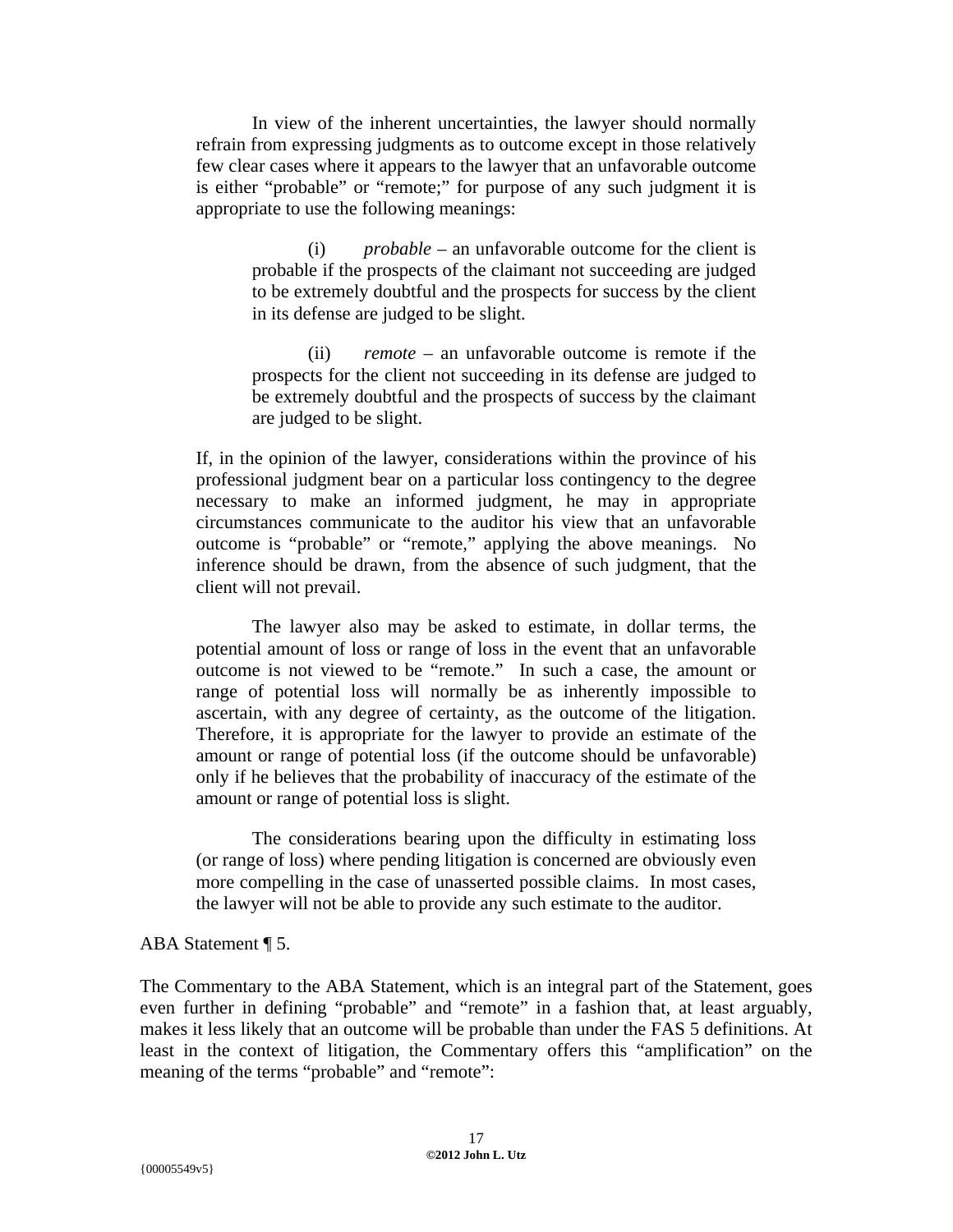[A]s a general rule, it should not be anticipated that meaningful quantifications of "probability" of outcome or amount of damages can be given by lawyers in assessing litigation.

\* \* \* \* \*

[T]his commentary amplifies the meanings of the terms under discussion, as follows:

*'probable'* – An unfavorable outcome is normally "probable" if, but only if, investigation, preparation (including development of the factual data and legal research) and progress of the matter have reached a stage where a judgment can be made, taking all relevant factor into account which may affect the outcome, that it is extremely doubtful that the client will prevail.

*'remote'* – The prospect for an unfavorable outcome appears, at the time, to be slight; i.e., it is extremely doubtful that the client will not prevail. Normally, this would entail the ability to make an unqualified judgment, taking into account all relevant factors which may affect the outcome, that the client may confidently expect to prevail on a motion for summary judgment on all issues due to the clarity of the facts and the law.

ABA Statement, Commentary ¶ 5.

The Commentary continues its discussion of the terms "probable" and "remote" in this way:

In other words, for purposes of the lawyer's response to the request to advise auditors about litigation, an unfavorable outcome will be 'probable' only if the chances of the client prevailing appear slight and of the claimant losing appear extremely doubtful; it will be 'remote' when the client's chances of losing appear slight and of not winning appear extremely doubtful. It is, therefore, to be anticipated that, in most situations, an unfavorable outcome will be neither 'probable' nor 'remote' as defined in the Statement of Policy.

The discussion above about the very limited basis for furnishing judgments about the outcome of litigation applies with even more force to a judgment concerning whether or not the assertion of a claim not yet asserted is 'probable.' That judgment will infrequently be one within the professional competence of lawyers and therefore the lawyer should not undertake such assessment except where such judgment may become meaningful because of the presence of special circumstances, such as catastrophes, investigations and previous public disclosure as cited in Paragraph 5 of the Statement of Policy, or similar extrinsic evidence relevant to such assessment. Moreover, it is unlikely, absent relevant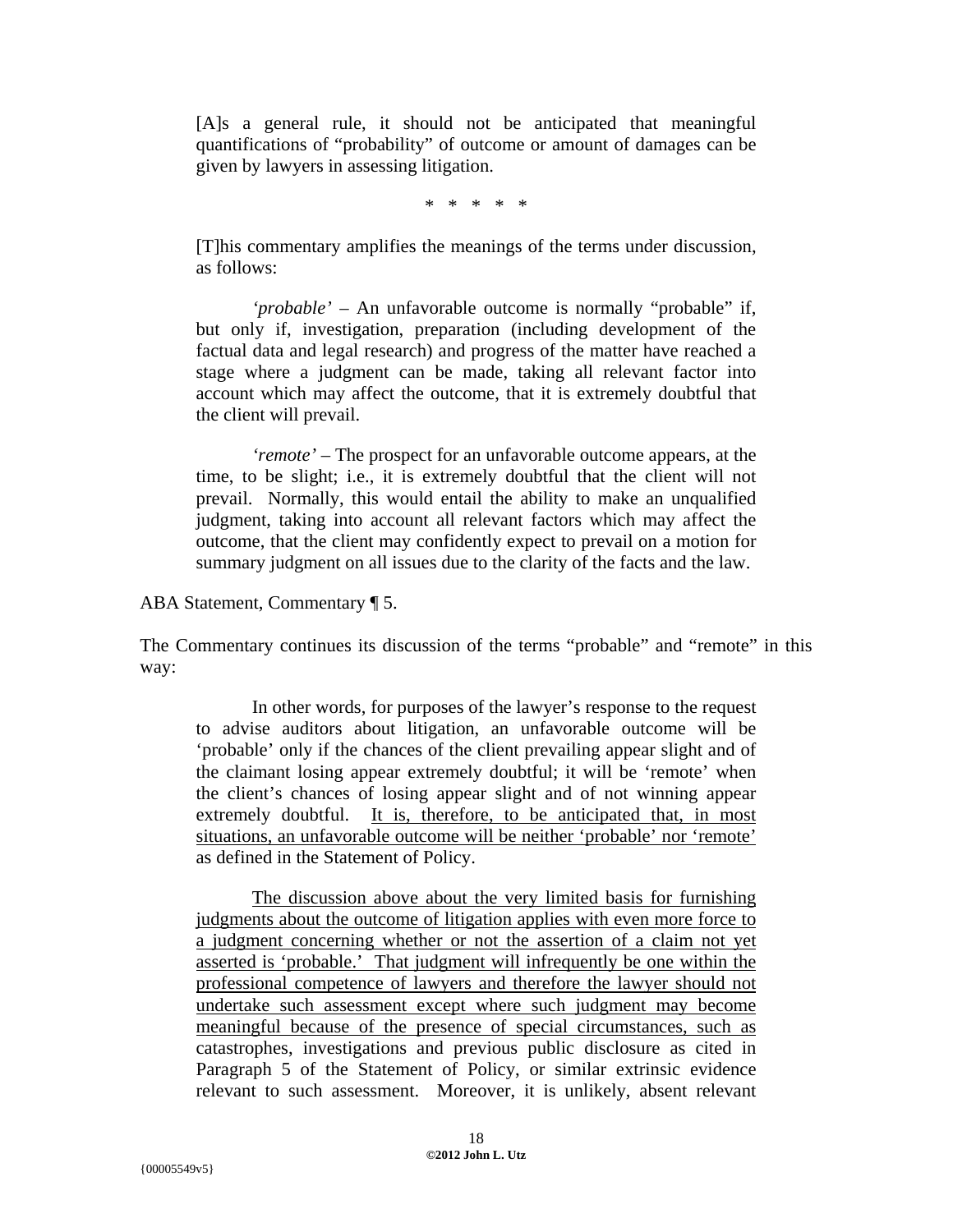extrinsic evidence, that the client or anyone else will be in a position to make an informed judgment that assertion of a possible claim is 'probable' as opposed to 'reasonably possible' (in which event disclosure is not required). In light of the legitimate concern that the public interest would not be well served by resolving uncertainties in a way that invites the assertion of claims or otherwise causes unnecessary harm to the client and its stockholders, a decision to treat an unasserted claim as 'probable' of assertion should be based only upon compelling judgment.

Consistent with these limitations believed appropriate for the lawyer, he should not represent to the auditor, nor should any inference from his response be drawn, that the unasserted possible claims identified by the client (as contemplated by Paragraph 5(c) of the Statement of Policy) represent all such claims of which the lawyer may be aware or that he necessarily concurs in his client's determination of which unasserted possible claims warrant specification by the client; within proper limits, this determination is one which the client is entitled to make – and should make – and it would be inconsistent with his professional obligations of the lawyer to volunteer information arising from his confidential relationship with his client.

As indicated in Paragraph 5, the lawyer also may be asked to estimate the potential loss (or range) in the event that an unfavorable outcome is not viewed to be 'remote.' In such a case, the lawyer would provide an estimate only if he believes that the probability of inaccuracy of the estimate of the range or amount is slight. What is meant here is that the estimate of amount of loss presents the same difficulty as assessment of outcome and that the same formulation of 'probability' should be used with respect to the determination of estimated loss amounts as should be used with respect to estimating the outcome of the matter.

In special circumstances, with the proper consent of the client, the lawyer may be better able to provide the auditor with information concerning loss contingencies through conferences where there is opportunity for more detailed discussion and interchange. However, the principles set forth in the Statement of Policy and this Commentary are fully applicable to such conferences.

(emphasis added) ABA Statement, Commentary ¶ 5. Both FAS 5 and the ABA Statement offer these examples of circumstances in which unasserted claims may (depending on the facts, according to the ABA Statement) be probable of assertion:

[A] catastrophe, accident, or other similar physical occurrence predictably engenders claims for redress, and in such circumstances their assertion may be probable; similarly, an investigation of an enterprise by a governmental agency, if enforcement proceedings have been or are likely to be instituted, is often followed by private claims for redress, and the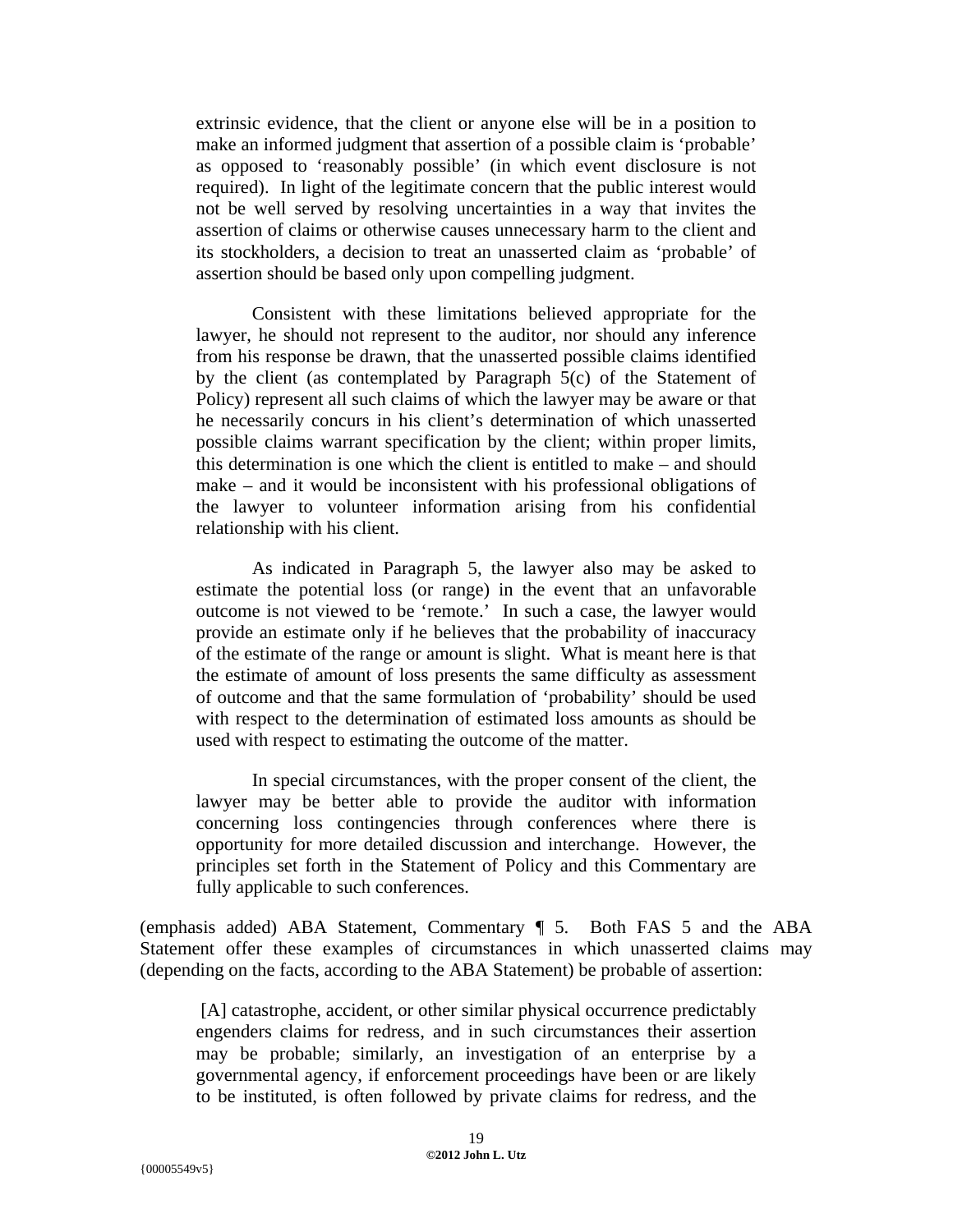probability of their assertion and the possibility of loss should be considered in each case.

ABA Statement ¶ 5; FAS 5 ¶ 38.

The Commentary to the ABA Statement lists the same examples, but, with respect to a catastrophe, includes a condition that the client's involvement be "open and notorious." The Commentary includes the following in its list of circumstances in which unasserted claims may be probable of assertion:

(i) a catastrophe, accident or other similar physical occurrence in which the client's involvement is open and notorious, or (ii) an investigation by a government agency where enforcement proceedings have been instituted or where the likelihood that they will not be instituted is remote, under circumstances where assertion of one or more private claims for redress would normally be expected.

ABA Statement, Commentary ¶ 5.

The ABA Statement also offers this example of an unasserted claim that may be probable of assertion:

(iii) a public disclosure by the client acknowledging (and thus focusing attention upon) the existence of one or more probable claims arising out of an event or circumstance.

ABA Statement ¶ 5.

As noted earlier, the Commentary to the ABA Statement adds its own explanation concerning the FAS 5 definition of the terms used to characterize the probability of an event. It "amplifies" the meanings of those terms, as follows:

*'probable'* – An unfavorable outcome is normally "probable" if, but only if, investigation, preparation (including development of the factual data and legal research) and progress of the matter have reached a stage where a judgment can be made, taking all relevant factor into account which may affect the outcome, that it is extremely doubtful that the client will prevail.

*'remote'* – The prospect for an unfavorable outcome appears, at the time, to be slight; i.e., it is extremely doubtful that the client will not prevail. Normally, this would entail the ability to make an unqualified judgment, taking into account all relevant factors which may affect the outcome, that the client may confidently expect to prevail on a motion for summary judgment on all issues due to the clarity of the facts and the law.

ABA Statement, Commentary ¶ 5.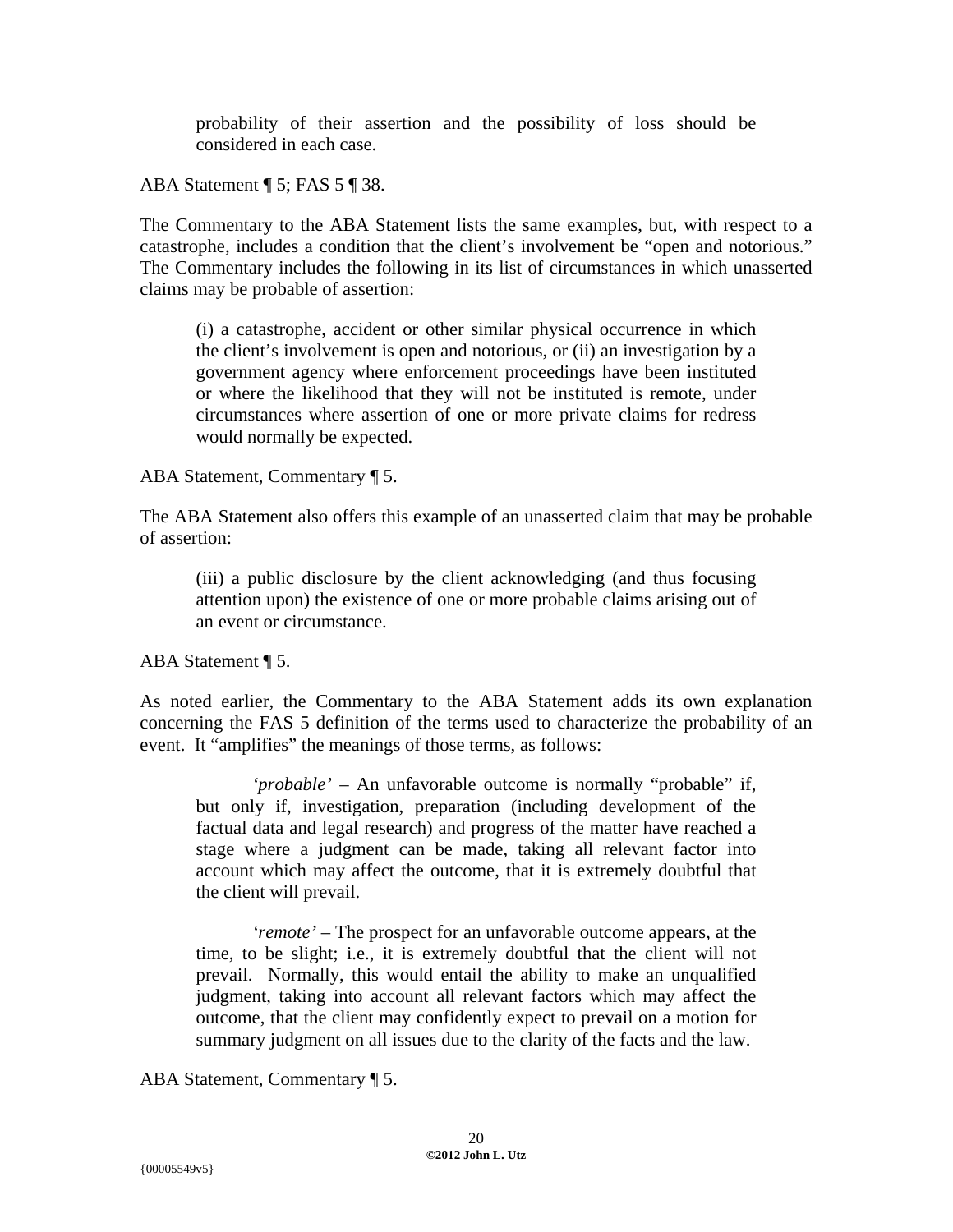Based on the discussion above, one can argue that the FAS 5 standard and ABA Statement standard for a claim being "probable" of assertion are different. Some commentators have suggested that an outcome is probable within the meaning of the ABA Statement only if there is a 90 or 95 percent likelihood of it occurring, and that an outcome is remote only if there is a 5 or 10 percent likelihood of it occurring. What, then, if an unasserted claim is probable of assertion under the FAS 5 standard, but not under the ABA Statement? In that event, one assumes the auditor would not agree to the client failing to request disclosure from the attorney. So, any request by the attorney that the client withdraw its request for disclosure about a specific claim that the client believes is probable of assertion (under the FAS 5 definition), but the attorney believes is not probable of assertion (under the ABA Statement standard), would probably fail. If after explaining the risks of disclosure, the client nevertheless instructs the attorney to disclose, the ABA Statement, rather remarkably, suggests that the attorney nonetheless need not respond. (The lawyer need not "undertake to furnish information to the auditor concerning loss contingencies except as contemplated by [ABA Statement Paragraph 5, which includes the definitions of "probable" and "remote" discussed above].")

This brings us back to an earlier question: What right does the attorney have to fail to follow his or her client's instruction, absent some work product privilege? I don't have a good answer, which suggests there may be no such right. Perhaps, though, the attorney can argue that by explaining in the letter to the auditor that the attorney's response is being made under the standards of the ABA Statement, the attorney has not engaged in any misrepresentation or otherwise misled the auditor by failing to provide the requested information. Time will tell whether that is a good argument, as auditors more frequently sue lawyers in *pari passu* with the increase in the number of lawsuits in which they are alleged to have failed to properly do their job.

This possibility of suit by auditors (or perhaps those relying on audited financial statements) is the real risk for attorneys in failing to make disclosure to auditors. After all, the client likely won't complain that the attorney failed to fully respond, so long as the audit is issued and is not qualified. The state ethics board probably won't complain, because the attorney will have followed the ABA Statement. It is, however, notable in this regard that the Restatement (Third) of the Law Governing Lawyers (the "**Restatement**") indicates that where a client asks an attorney to undertake an evaluation to present to a third party, and the client consents to the scope of the disclosure, the attorney may give that opinion and, under the circumstances, undertakes a duty to the third party to speak truthfully. Restatement ¶ 95 (2000). *See also* Model Rule 2.3. And as noted earlier, Model Rule 4.1 requires that an attorney not make a false statement of material fact (or law) to a third person, and not fail to disclose a material fact if necessary to avoid assisting a criminal or fraudulent act by a client (unless disclosure is prohibited under Model Rule 1.6). With respect to public companies, there may be additional dangers in failing to fully disclose, as noted in the section below on Sarbanes-Oxley.

But what would be the risk in following the client's instruction to disclose. Perhaps none. The auditor would presumably have no claim against the attorney. One assumes the client would not either, if it gave consent to disclosure after having been properly advised by the attorney of the risks. As to the state ethics board, what complaint could it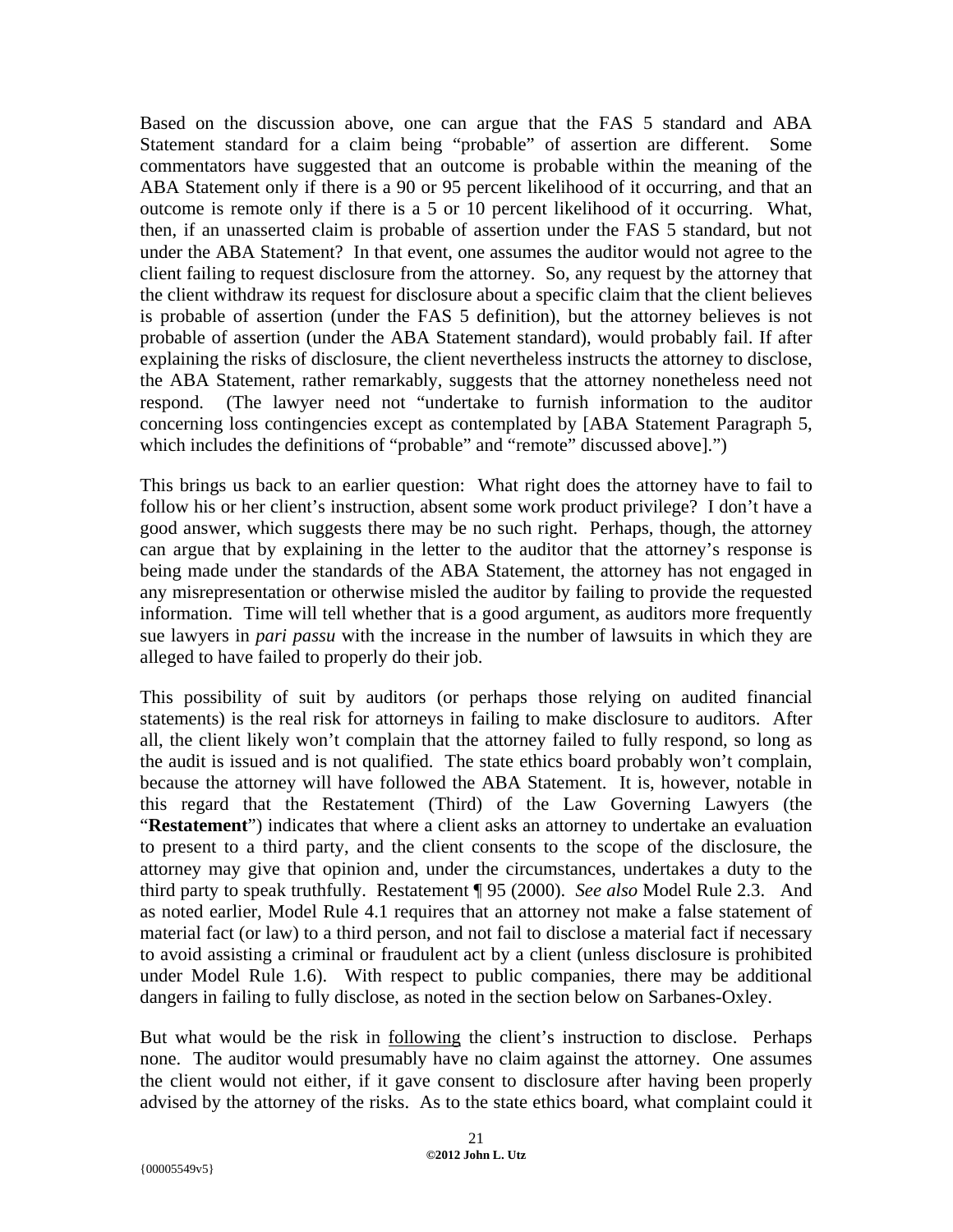raise where the attorney followed his or her client's instruction to disclose, after the client had properly waived privilege? This suggests that following the ABA Statement may not only fail to protect the attorney from liability, but may in some circumstances even put the attorney at risk. About the only argument to the contrary that occurs to me is that the client might argue it was harmed by the disclosure, and the attorney had an ethical obligation to the client to ignore its instruction and instead follow the ABA Statement. This seems a hard argument to articulate in sincere tones. In fact, the ABA committee responsible for the development of the ABA Statement issued a report in which it expressed its view that no attorney is obligated to follow the ABA Statement in any event. It stated:

By way of preface to a discussion of the intended meaning of certain of the essential terms of this provision, the Committee recognizes that the ABA Statement of Policy was developed for the guidance of the legal profession and does not represent a prescription for lawyer conduct. Accordingly, no lawyer is obliged to enter into an understanding with his client conforming to the ABA Statement of Policy, nor is he obliged to confirm to auditors that such an understanding exists. . ..

(footnotes omitted). ABA Statement of Policy Regarding Lawyers' Responses to Auditors' Request for Information, Second Report of the [ABA Business Law Section's] Committee on Auditor Inquiry, Responses Regarding Initial Implementation (August 1976 (the "**Second Report**"), Section on "A Lawyer's Professional Responsibility to His Client with Respect to Matters Recognized to Involve an Unasserted Possible Claim."

Is There a Claim? Recall that the ABA Statement contemplates an attorney providing requested information relating to (a) overtly threatened or pending litigation, (b) an unasserted possible claim or assessment, or (c) a contractually assumed obligation. ABA Statement ¶ 5. Where an attorney is directed to provide information concerning a specified qualified plan defect, and there is reason to believe the defect is of the type that can be resolved through the use of EPCRS without the IRS making any serious threat of plan disqualification, one might wonder whether the need to resolve the matter through EPCRS involves any potential claim or assessment (or overtly threatened litigation). After all, one expects that the IRS will not actually make any claim, but that the matter will instead be resolved through use of EPCRS. Presumably, though, the unasserted potential claim lies in the possibility that the IRS will take the position that the plan is disqualified and make a claim for tax liability, or will seek a material sanction under a closing agreement in lieu of disqualification. Depending on the defect, there may also be the possibility of a claim under Title I of ERISA. Whether either type of claim is probable of assertion is a different question (as discussed above). (Where it appears EPCRS can and will be used, a claim by the IRS would typically seem remote.) An attorney who decides that the client need not disclose under FAS 5 would probably be well advised not to reach this conclusion exclusively on the basis of there being no possible unasserted claim in connection with a qualified plan defect, but instead on the basis that there is no such claim that is probable of assertion.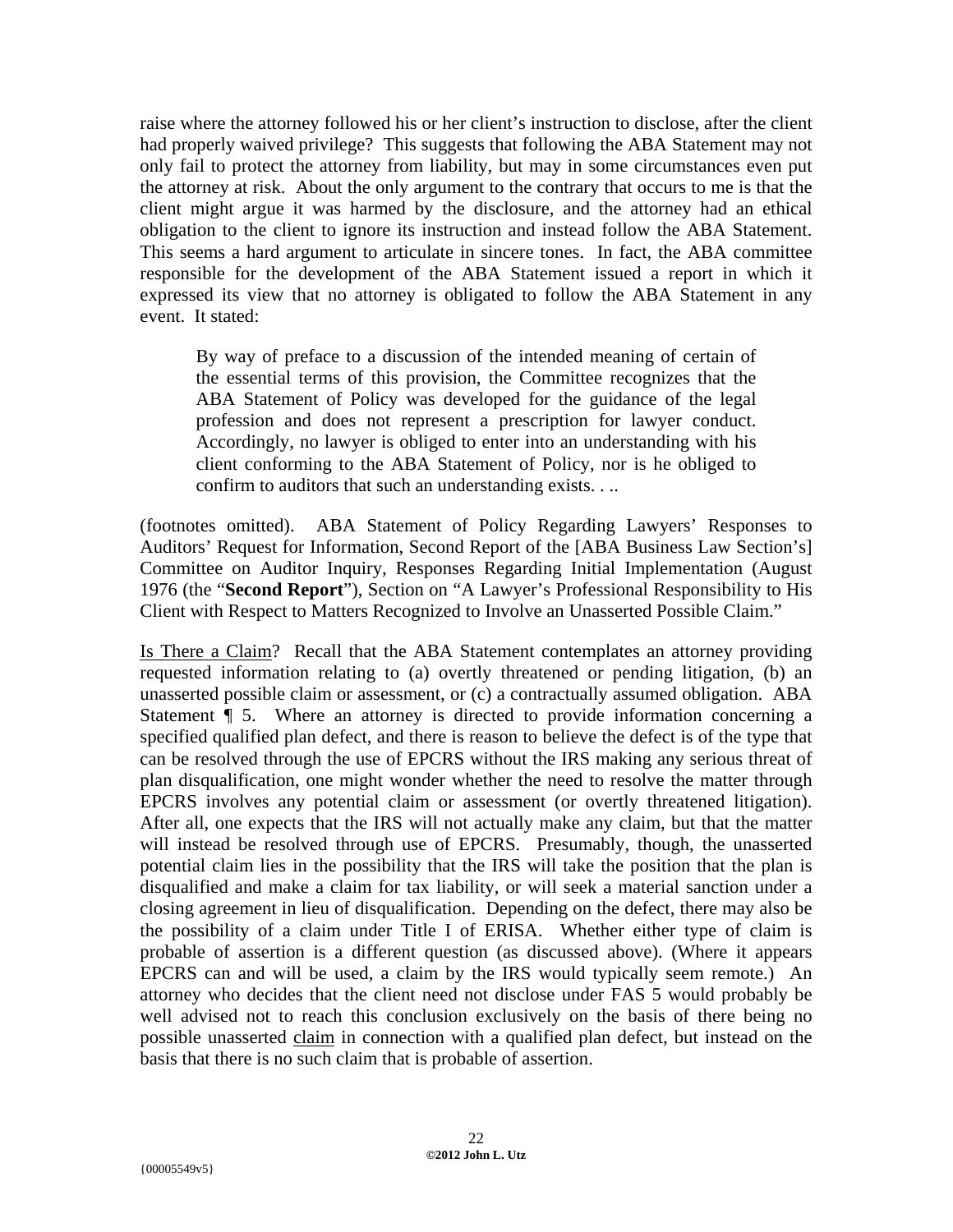Government Audits. Much of the analysis concerning Dilemmas One (fiduciary breaches, and so forth) and Two (qualified plan defects) would seem to apply in determining when and how to disclose the existence of an audit by a government agency, such as the IRS, DOL, or PBGC. Under the ABA Statement, an attorney would not disclose such an investigation, absent a specific inquiry about a particular investigation (unless there were overtly threatened litigation). Where the client does instruct the attorney to make disclosure concerning a specific investigation, the attorney should follow the analysis generally applicable to inquiries about specific unasserted potential claims or assessments (unless litigation has been threatened or is pending, in which the attorney should follow the analysis applicable to litigation, discussed below with respect to Dilemma Three).

Although not an official ABA pronouncement, commentary in a report of the ABA committee that was responsible for the ABA Statement includes an interesting discussion concerning disclosure precipitated by an ongoing government investigation. It states as follows:

In many cases, the lawyer will have been engaged to represent the client in connection with a governmental investigation involving the client, such as a Federal Grand Jury impaneled to investigate possible antitrust violations or an investigation by the staff of the Securities and Exchange Commission concerning possible violations of the Federal securities laws. Where no charges have been made against the client or with respect to its conduct, such situations do not involve overtly threatened litigation, since there has not been manifested to the client an awareness of and present intention to assert a possible claim or assessment as contemplated by Paragraph 5(c) of the ABA Statement of Policy; for that reason, doubt has been expressed whether it is proper for the lawyer to describe the matter to the auditor when the client has not specifically requested comment thereon in the inquiry letter.

The Committee believes that, if the client wishes the lawyer to report such investigations and similar matters to the auditor in a manner similar to reports by the lawyer of pending litigation which the lawyer is handling, it would not be improper for the lawyer to do so since a thirdparty inquiry (which may develop into the assertion of a claim or assessment) already will have been commenced. In most cases, however, the lawyer will not be able to provide any information to the auditor concerning the investigation other than the existence thereof and the fact of the client's involvement. Consideration of the possible assertion of one or more private claims by reason of the investigation, as suggested by Paragraph 5 of the ABA Statement of Policy, would usually be premature until such time as charges stemming therefrom are actually made against the client. Whichever approach is adopted for a particular client – regularly reporting such matters or only reporting those as to which the client has determined the matter to involve an unasserted possible claim considered to be probable of assertion and to have a reasonably possible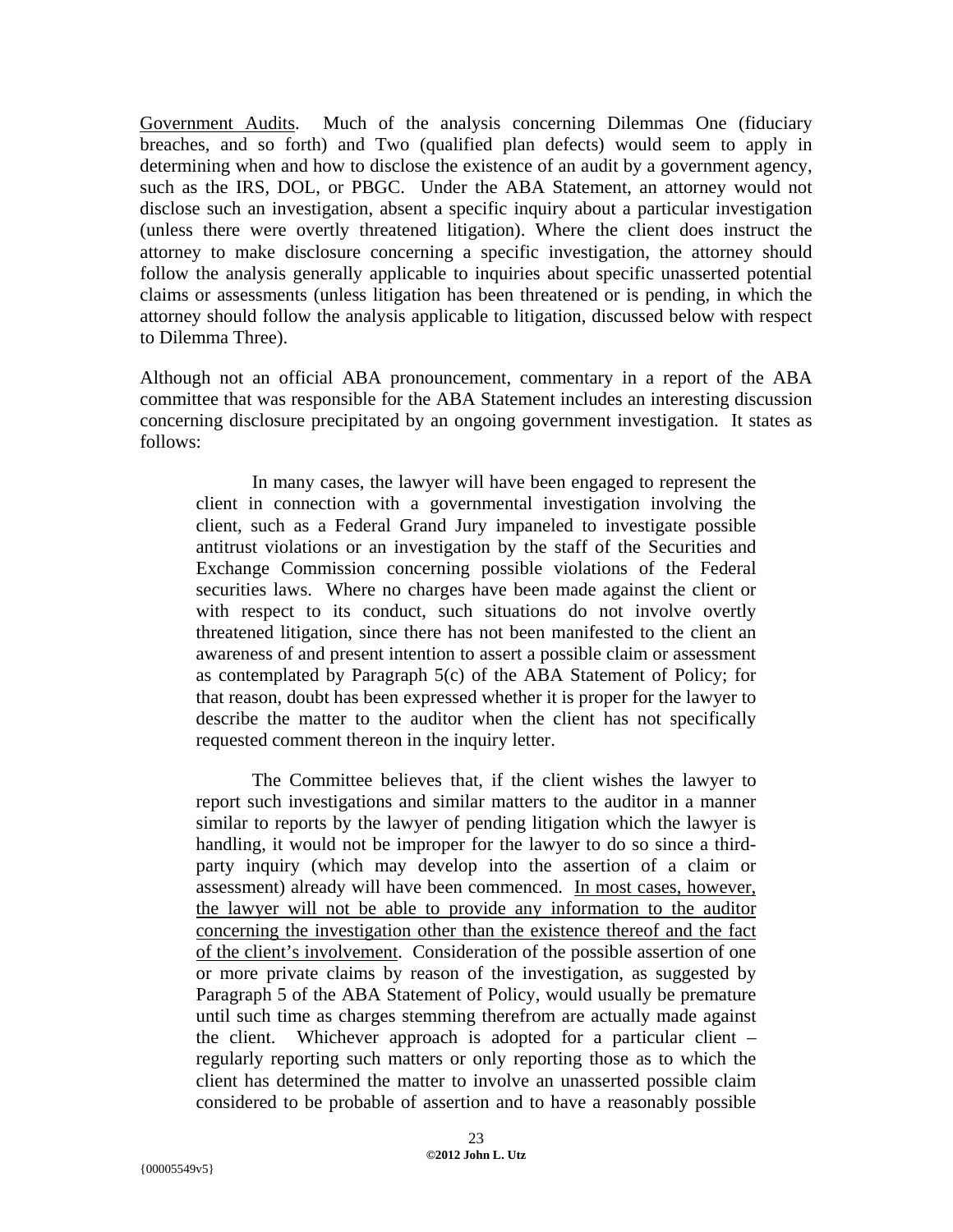chance of an adverse result – that approach should be consistently followed with respect to such client until the auditor has been advised of a change in approach.

(emphasis added) Second Report, Section on "Treatment of Pending Investigation Involving a Client When No Charges Against the Client Have Been Overtly Threatened."

**Dilemma Three: Outcome of Pending Litigation**. Recall that Dilemma Three concerns how to respond to an instruction to disclose information about pending or threatened litigation. The ABA Statement indicates that, unlike in the case of unasserted possible claims, it is proper to follow an instruction to disclose with respect to pending or threatened litigation, whether or not the litigation has been specified by the client. ABA Statement, ¶ 5. As noted above in the discussion captioned "Meaning of 'Probable,'" the ABA Statement does, however, urge caution in expressing judgments as to the outcome of such pending or threatened litigation, except in those "relatively few clear cases where it appears to the lawyer that an unfavorable outcome is either 'probable' or 'remote.'" ABA Statement ¶ 5. This is the juncture where the ABA Statement then offers its own take on what the terms "probable" and "remote" mean, without offering a satisfying explanation of why an attorney is permitted, when following the client's direction to disclose to the auditor, to deviate from the definitions of those terms set forth in FAS 5, the relevant accounting standard for determining loss contingencies.

A report of the ABA committee responsible for the ABA Statement strongly cautioned against labeling an unfavorable outcome as "reasonably possible," which is the intermediate standard under FAS 5 for the likelihood of an outcome. Although the report was not approved by formal action of the entire ABA, it is interesting to note the lack of equivocation in its conclusion:

The ABA Statement examines considerations bearing upon a determination that an unfavorable outcome is 'probable' or 'remote'; if neither, an unfavorable outcome is, by the process of elimination, 'reasonably possible.' If the lawyer cannot advise that an unfavorable outcome is 'probable' or 'remote,' he should state that he is unable to form such a judgment.

First Report, Section on "Evaluation of Outcome."

As noted earlier in this commentary, in the section on "Meaning of 'Probable,'" the Commentary to the ABA Statement is similarly cautious as concerns any request to assess the amount of potential loss. It states that "as a general rule, it should not be anticipated that meaningful quantifications of 'probability' of outcome *or amount of damages* can be given by lawyers in litigation." (emphasis added) ABA Statement Commentary ¶ 5.

The result of following the ABA Statement will typically be to make a strictly factual disclosure concerning pending litigation (and maybe even less concerning threatened litigation), with the possible addition of an unexceptional and not very illuminating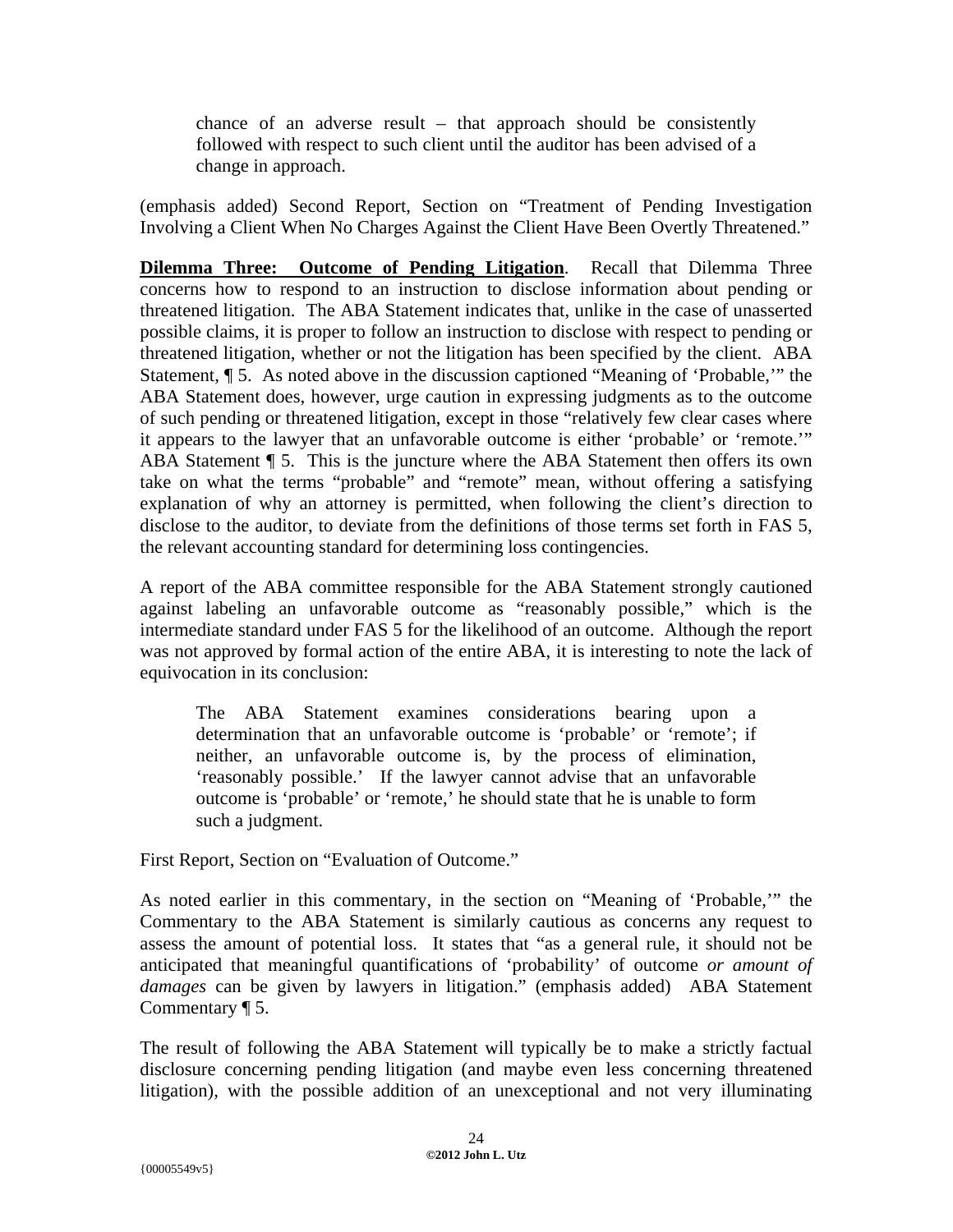indication that the client intends to vigorously contest the matter. SAS 12 actually assumes, in an Appendix setting forth an "Illustrative Audit Inquiry Letter to Legal Counsel," that management will, in the audit inquiry letter to the attorney, specifically list pending and threatened litigation, and in doing so will include the following: (1) the nature of the litigation, (2) the progress of the case to date, (3), how management is responding or intends to respond to the litigation (for example, to contest the case vigorously or to seek an out-of-court settlement), and (4) an evaluation of the likelihood of an unfavorable outcome and an estimate, if one can be made, of the amount or range of potential loss. This list is to be followed by a request that the attorney furnish to the auditor any explanation that the attorney considers necessary to supplement the information listed by the client, including an explanation of those matters as to which the attorney's views may differ from those stated by the client and an identification of the omission of any pending or threatened litigation. The Appendix to SAS 12 also, incidentally, assumes that the client will identify and set forth the same types of information relating to unasserted claims and assessments considered by management to be probable of assertion, and that, if asserted, would have at least a reasonable possibility of an unfavorable outcome. In actual practice, though, the letter from the client may not list specific pieces of pending or threatened litigation and, as a result, it may be the attorney, in his or her letter to the auditor, who provides the information in (1), (2), and perhaps (3), above.

**Dilemma Four: Request for Oral Update.** Because auditors need information that is contemporaneous with the completion of their audit, they sometimes ask for an update of an attorney's prior letter to them. Even if the audit inquiry letter asked that the attorney not respond prior to a particular date (projected to be the approximate date when the auditor would wrap up the audit), issuance of the audit may have been unexpectedly delayed, causing the auditor to seek an update. My advice is to not give oral updates, and say in your original letter that you will not give oral updates. Instead, follow the same process for an update request as you would follow for an initial request.

This is good advice for a couple of reasons. First, remember that you were permitted to respond in your initial letter only because you received a direction from your client to do so, and in doing so may have needed to advise your client on the dangers in disclosing confidences and secrets. The auditor, therefore, is the wrong party to be making the update request. Second, you should require that the client's request to provide an update be in writing, just like its original request. Written requests and written responses reduce the potential for misunderstanding. We all have some tendency to misunderstand what another says, and that is particularly true with respect to oral communications because we (a) only hear the information once (unlike a letter, which can be revisited many times), (b) may be distracted during the conversation, (c) may have some tendency to hear what we want to hear, and (d) are more likely to misunderstand given the inherently less precise and less well constructed prose we use when speaking (as compared with writing). It is important to have a policy requiring that requests for updates come from the client and be in writing. That is because, if necessary, you want to be able to testify that you know you did not give the auditor an oral update saying everything was fine (when, in fact, it wasn't) because you *never* give oral updates. If you have a strict policy against oral updates, your testimony will be much more persuasive than if you testify that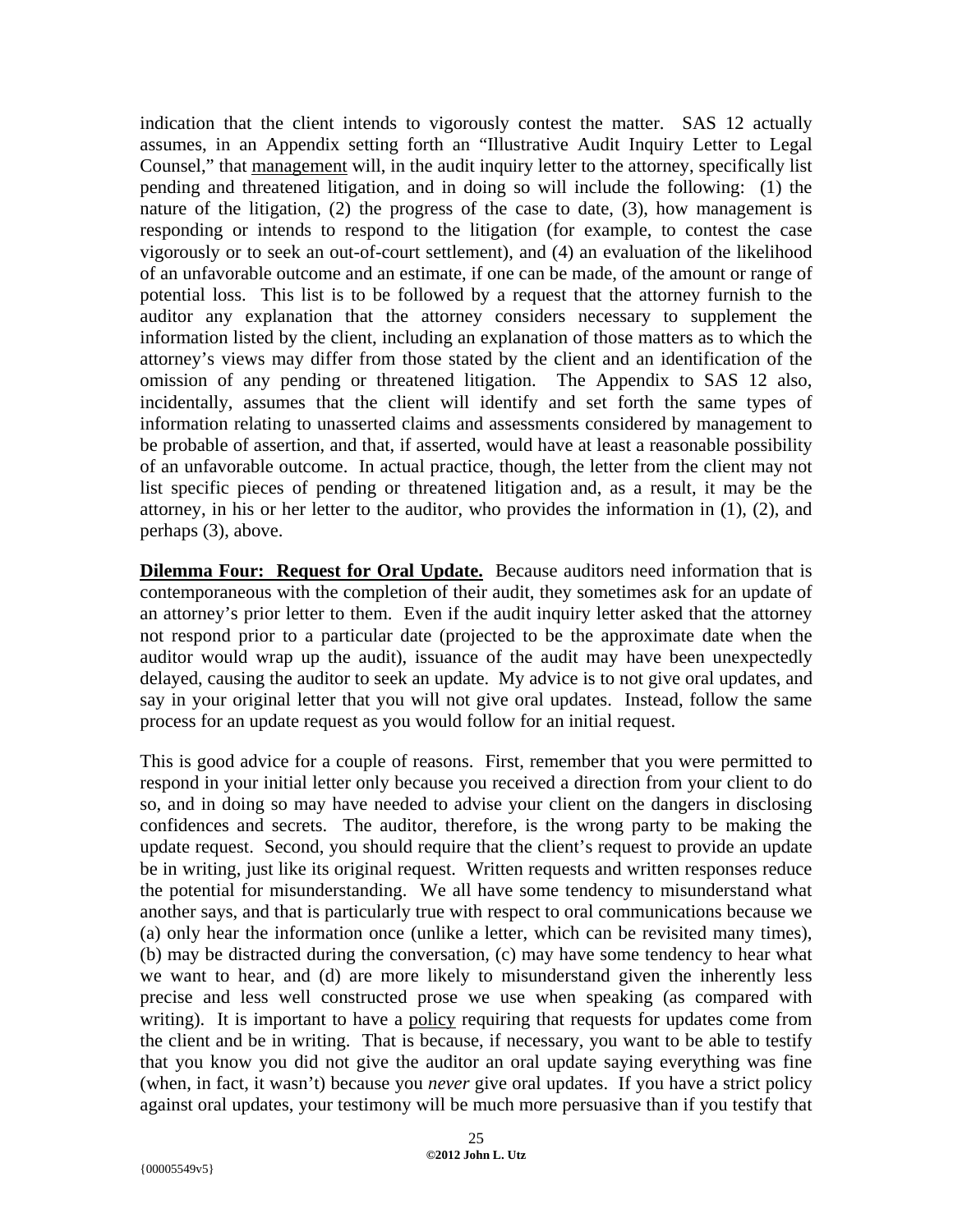you can't really remember oral update request number 763, but you know you wouldn't have said everything was hunky-dory since that was not true.

**FAS 5 Obligation**. Most benefits attorneys probably do not consider themselves experts on financial statement disclosure. Nevertheless, SAS 12 instructs the auditor to obtain assurance from management, ordinarily in writing, that they have disclosed all unasserted claims that the attorney has advised them are probable of assertion and must be disclosed in accordance with FAS 5. SAS 12 instructs the auditor, with the client's permission, to inform the attorney that the client has given the auditor this assurance. In fact, though, this client representation may be communicated by the client in its inquiry letter to the attorney (which is more typical). Only less often is it communicated by the auditor in a separate letter<sup>1</sup>.

SAS 12 also tells the auditor that the letter of audit inquiry to the attorney should include:

A statement by the client that the client understands that whenever, in the course of performing legal services for the client with respect to a matter recognized to involve an unasserted possible claim or assessment that may call for financial statement disclosure, the lawyer has formed a professional conclusion that the client should disclose or consider disclosure concerning such possible claim or assessment, the lawyer, as a matter of professional responsibility to the client, will so advise the client and will consult with the client concerning the question of such disclosure and the applicable requirements of Statement of Financial Accounting Standards No. 5.

Consistent with this, most letters from clients directing attorneys to make disclosure to their auditors will include a paragraph substantially similar to this one (which comes from the Appendix to SAS 12):

We understand that whenever, in the course of performing legal services for us with respect to a matter recognized to involve an unasserted possible claim or assessment that may call for financial statement disclosure, if you have formed a professional conclusion that we should disclose or consider disclosure concerning such possible claim or assessment, as a matter of professional responsibility to us, you will so advise us and will consult with us concerning the question of such disclosure and the applicable requirements of Statement of Financial Accounting Standards No. 5. Please specifically confirm to our auditors that our understanding is correct.

1

<sup>&</sup>lt;sup>1</sup> SAS 12 gives this example of a separate letter to be signed and sent by the auditor: We are writing to inform you that (name of company) has represented to us that (except as set forth below and excluding any such matters listed in the letter of audit inquiry) there are no unasserted possible claims that you have advised are probable of assertion and must be disclosed in accordance with Statement of Financial Accounting Standards No. 5 in its financial statements at (balance sheet date) and for the (period) then ended. (List unasserted possible claims, if any.)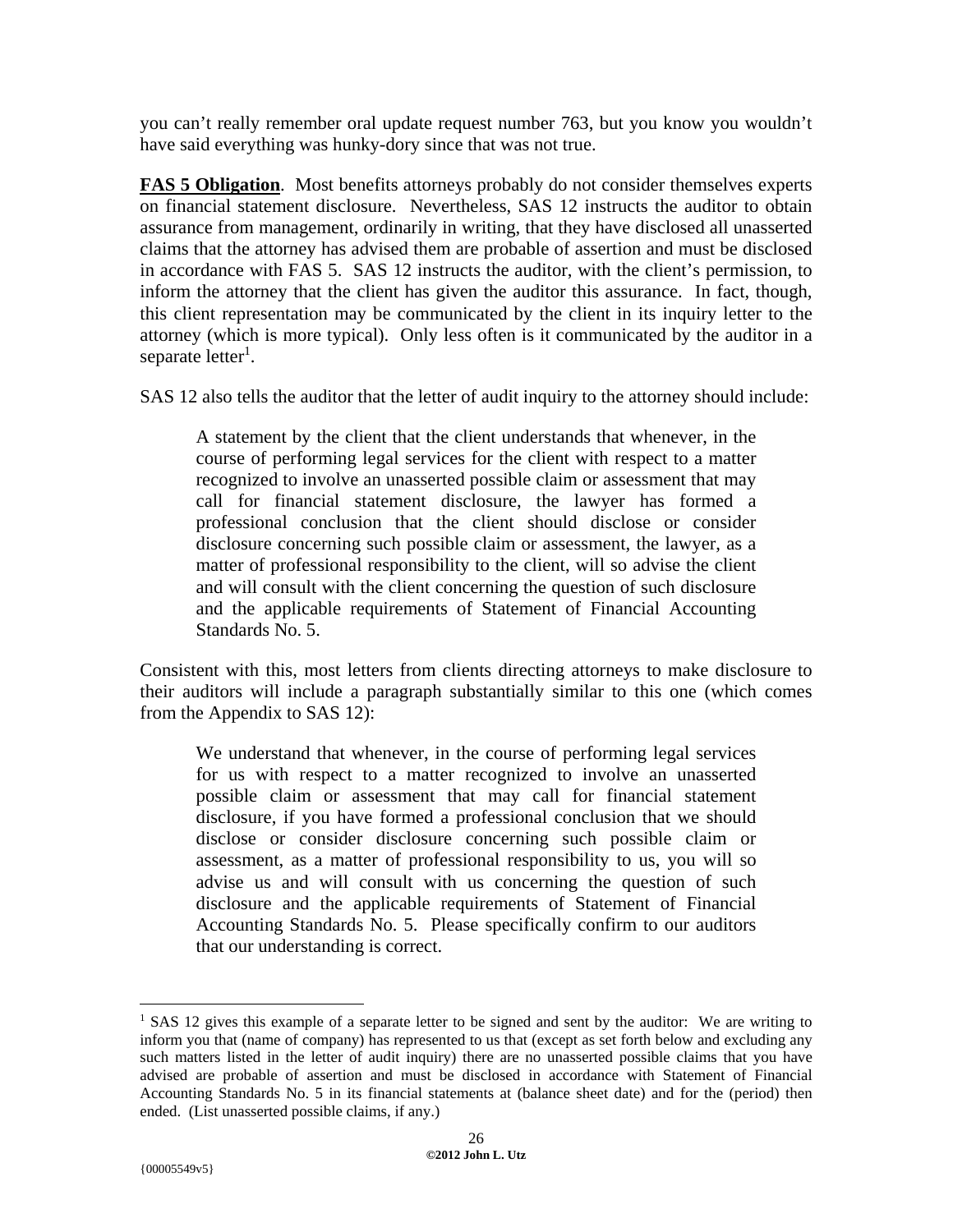So, does all of this mean that every time an attorney learns of a potential legal violation he or she must consider whether FAS 5 requires financial statement disclosure of the matter and advise the client accordingly? What would be the basis for imposing such an obligation on an attorney if the client has not asked the attorney to perform this function? Well, first of all, note that SAS 12 addresses circumstances where the "lawyer has formed a professional conclusion that the client should disclose or consider disclosure" concerning a possible claim or assessment. What if an attorney has not formed such a conclusion, simply because he or she has not thought about that question or does not feel competent to make that determination (because of a lack of expertise concerning FAS 5)? In this regard, the ABA Statement adds an important, and probably correct, condition to the attorney's obligation. It suggests that this obligation arises only where the attorney has as part of his or professional responsibility an obligation to advise the client concerning the need for or advisability of public disclosure. ABA Statement ¶ 6. Specifically, the ABA Statement states:

*Lawyer's Professional Responsibility*. Independent of the scope of his response to the auditor's request for information, the lawyer, depending upon the nature of the matters as to which he is engaged, may have as part of his professional responsibility to his client an obligation to advise the client concerning the need for an advisability of public disclosure of a wide range of events and circumstances. The lawyer has an obligation not knowingly to participate in any violation by the client of the disclosure requirements of the securities laws. The lawyer also may be required under the Code of Professional Responsibility to resign his engagement of his advice concerning disclosures is disregarded by the client. The auditor may properly assume that whenever, in the course of performing legal services for the client with respect to a matter recognized to involve an unasserted possible claim or assessment which may call for financial statement disclosure, the lawyer has formed a professional conclusion that the client must disclose or consider disclosure concerning such possible claim or assessment, the lawyer, as a matter of professional responsibility to the client, will so advise the client and will consult the client concerning the question of such disclosure and the applicable requirements of FAS  $5<sup>2</sup>$ .

ABA Statement ¶ 6. The Commentary to the ABA Statement (which, remember, is an integral part of the Statement) is even more helpful. It suggests that the obligation arises only where the attorney's "engagement is to advise his client concerning a disclosure obligation." More generally the Commentary states:

The client must satisfy whatever duties it has relative to timely disclosure, including appropriate disclosure concerning material loss contingencies, and, to the extent such matters are given substantive attention in the form

<sup>&</sup>lt;sup>2</sup> Under FAS 5, when there has been no manifestation by a potential claimant of an awareness of a possible claim or assessment, disclosure of an unasserted possible claim is required only if the enterprise concludes that (i) it is probable that a claim will be asserted, (ii) there is a reasonable possibility, if the claim is in fact asserted, that the outcome will be unfavorable, and (iii) the liability resulting from such unfavorable outcome would be material to its financial condition.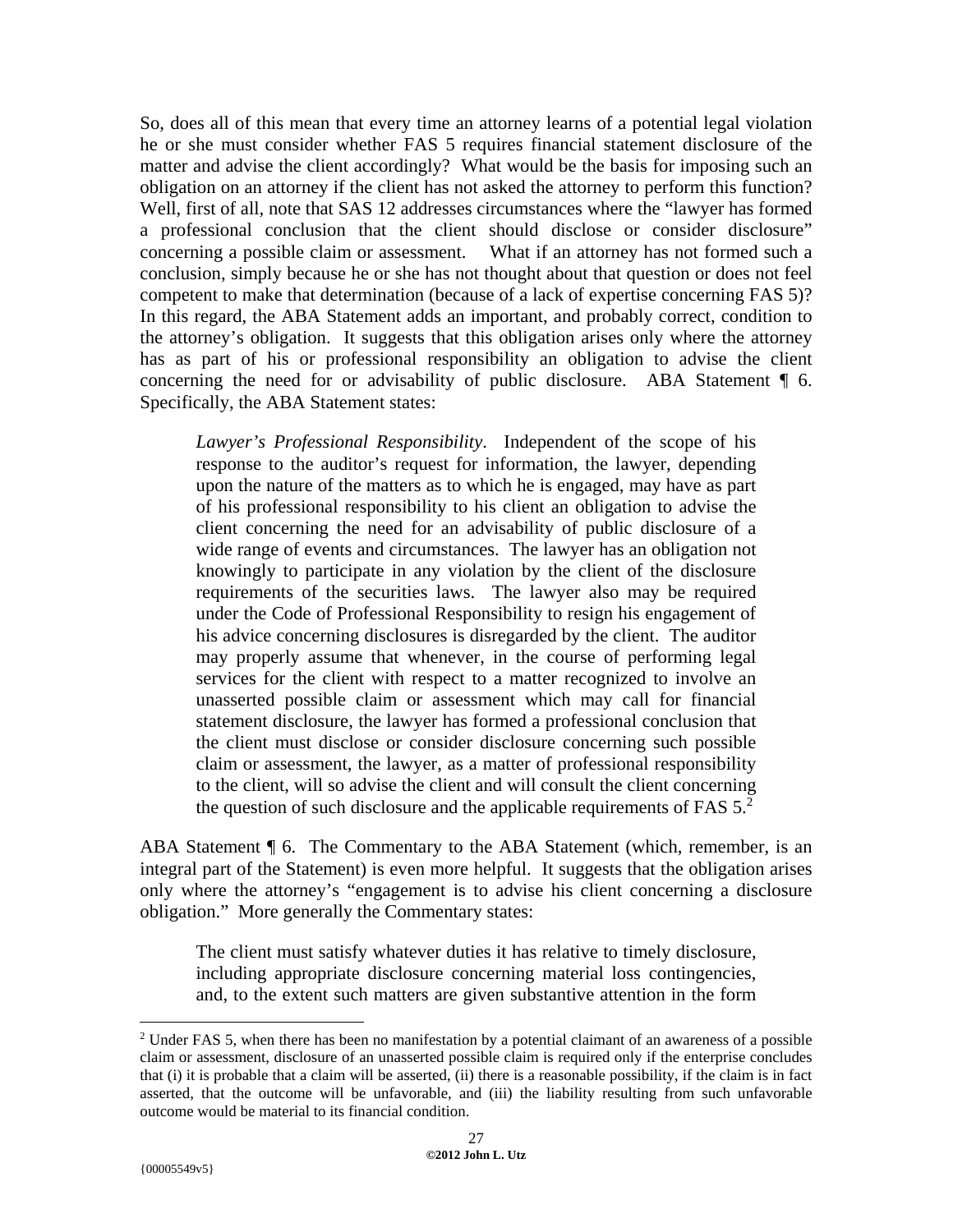of legal consultation, the lawyer, when his engagement is to advise his client concerning a disclosure obligation, has a responsibility to advise his client concerning its obligations in this regard. Although lawyers who normally confine themselves to a legal specialty such as tax, antitrust, patent or admiralty law, unlike lawyers consulted about SEC or general corporate matters, would not be expected to advise generally concerning the client's disclosure obligations in respect of a matter on which the lawyer is working, the legal specialist should counsel his client with respect to the client's obligations under FAS 5 to the extent contemplated herein. Without regard to legal specialty, the lawyer should be mindful of his professional responsibility to the client described in Paragraph 6 of the Statement of Policy concerning disclosure.

ABA Statement, Commentary ¶ 6. Unfortunately, the "illustrative form of letter" offered for use by attorneys in providing disclosure to auditors, found in Annex A to the ABA Statement, does not include this qualification concerning whether the attorney has been engaged to provide advice on financial statement disclosure. The relevant language in that illustrative letter is as follows:

Consistent with the last sentence of Paragraph 6 of the ABA Statement of Policy, this will confirm as correct the Company's understanding that whenever, in the course of performing legal services for the Company with respect to a matter recognized to involve an unasserted possible claim or assessment that may call for financial statement disclosure, I have formed a professional conclusion that the Company must disclose or consider disclosure concerning such possible claim or assessment, I, as a matter of professional responsibility to the Company, will so advise the Company and will consult with the Company concerning the question of such disclosure and the applicable requirements of Statement of Financial Accounting Standards No. 5.

Although not formal ABA pronouncements, a couple of reports issued by the ABA committee responsible for the ABA Statement have also commented on the obligation to counsel clients concerning financial disclosure. They are helpful, though of unclear authority. One states:

*Comment*: The lawyer's obligation to consult with his client concerning unasserted possible claims does not require him to go out of his way to search out or develop facts regarding such possible claims other than those apparent to him from the legal work in which he is engaged or to carry on an investigation of such a matter beyond the point described by the client when the matter is discussed. The obligation rises when, in the course of his other legal services, the lawyer *recognizes* a matter to involve an unasserted possible claim or assessment and, on the basis of the information he has derived in performing such services, has formed a professional conclusion that financial statement disclosure must be made or considered by the client.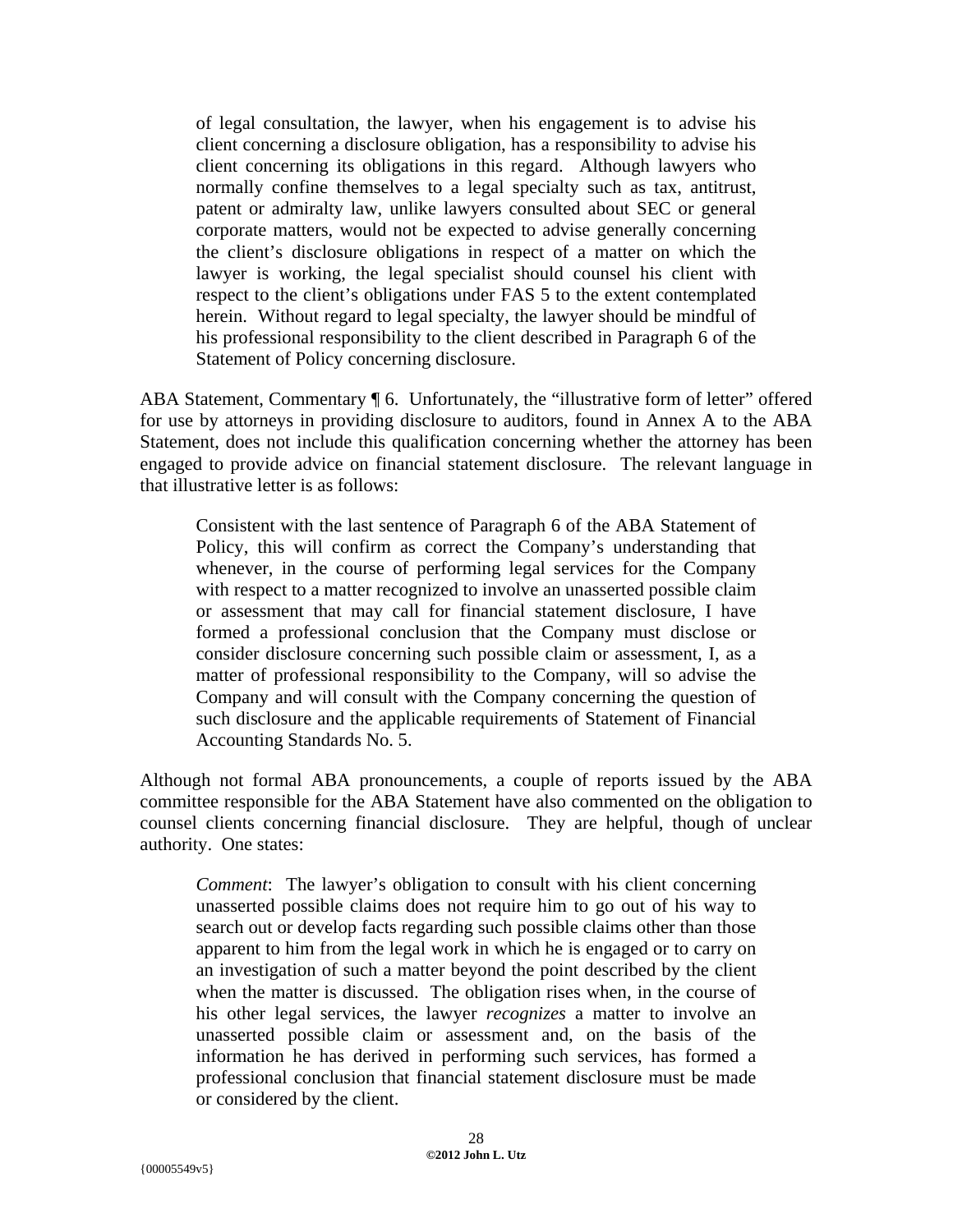First Report, Section on "Unasserted Claims or Assessments," ¶ 2.

Another report of the same committee provides as follows, seeming to indicate that no attorney is obligated to commit to advising a client that disclosure of a possible unasserted claim should be considered under FAS 5:

The last sentence of Paragraph 6 of the ABA Statement of Policy provides as follows:

> The auditor may properly assume that whenever, in the course of performing legal services for the client with respect to a matter recognized to involve an unasserted possible claim or assessment which may call for financial statement disclosure, the lawyer has formed a professional conclusion that he client must disclose or consider disclosure concerning such possible claim or assessment, the lawyer, as a matter of professional responsibility to the client, will so advise the client and will consult with the client concerning the question of such disclosure and the applicable requirements of FAS 5.

This provision is reflected in the procedures established by SAS 12, and lawyers are usually requested in audit inquiry letters to confirm as correct a statement of the client's understanding to the foregoing effect. Concern has been expressed by a number of lawyers that an undertaking to comply with the foregoing standard of professional responsibility, if given by the lawyer, places on him unwarranted and unrealistic obligations in respect of unasserted possible claims. The Committee believes that such concern stems largely from misinterpretation of the above-quoted provision.

By way of preface to a discussion of the intended meaning of certain of the essential terms of this provision, the Committee recognizes that the ABA Statement of Policy was developed for the guidance of the legal profession and does not represent a prescription for lawyer conduct. Accordingly, no lawyer is obliged to enter into an understanding with his client conforming to the ABA Statement of Policy, nor is he obliged to confirm to auditors that such an understanding exists; indeed, if no such undertaking by the lawyer is seriously intended, it would be entirely wrong for the lawyer to do either. $3$  In such event, however, the auditor will normally seek some other means of obtaining from the lawyer or others, including other lawyers engaged or employed by the client, corroboration of the information furnished by management concerning unasserted possible claims, in order to satisfy himself concerning

<sup>&</sup>lt;sup>3</sup> Whether or not the lawyer confirms to the auditor the client's understanding, a response to a letter of audit inquiry stated to be in accordance with the ABA Statement of Policy permits the auditor to make the assumption set forth in the last sentence of Paragraph 6 thereof (quoted above).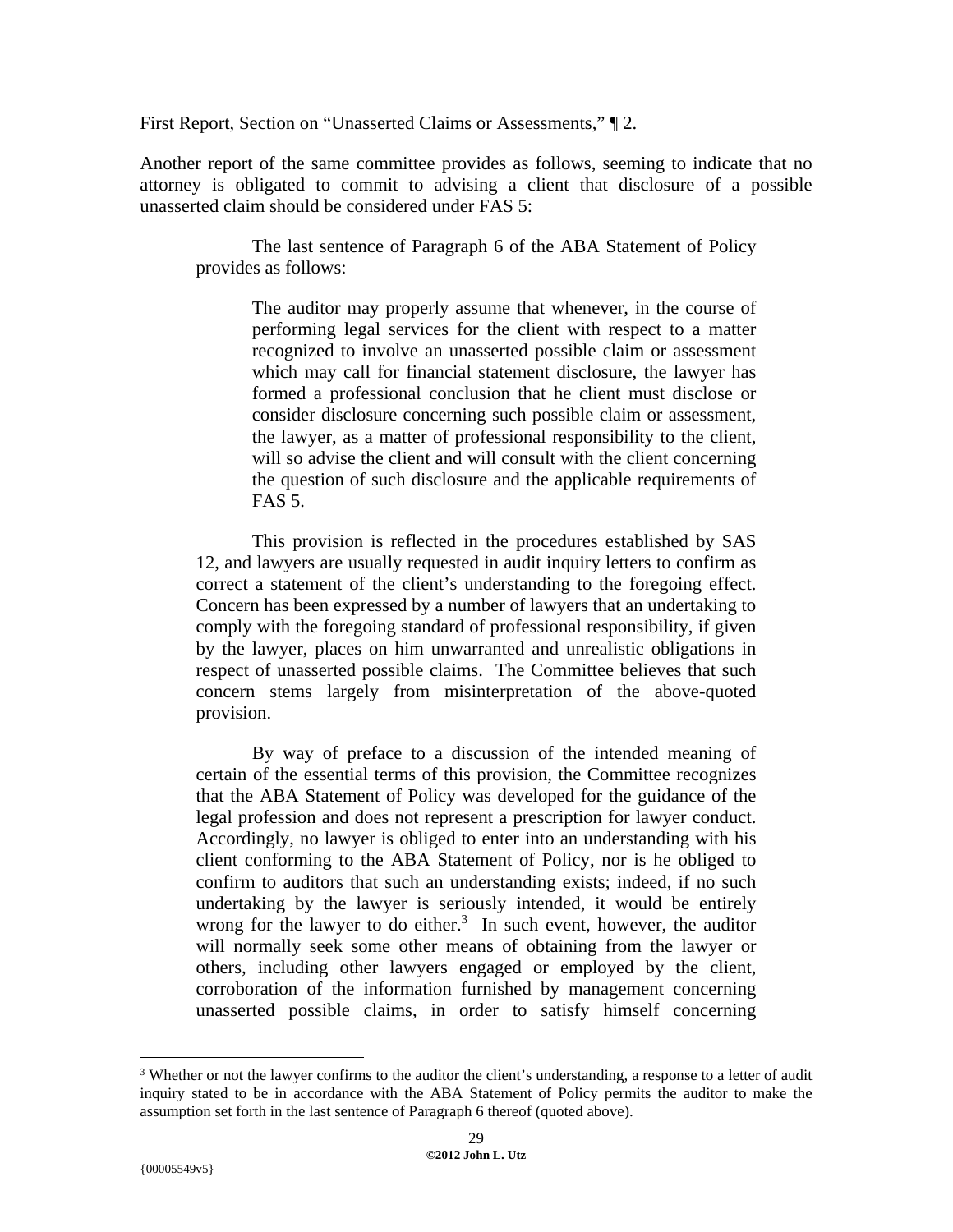compliance by the client with FAS  $5<sup>4</sup>$ . The auditor is in many cases able to obtain the necessary corroboration from the lawyer who advises the client generally concerning disclosure matters.

The Committee also wishes to make clear that any lawyer who confirms an understanding with his client to the foregoing effect, but who does not believe that the above quoted provision is sufficiently clear in delineating the limited scope of his undertaking, is free to clarify this understanding to the client and the auditor in any reasonable manner (for example, see below). In view of the desirability of avoiding differing versions of the same basic undertaking, and recognizing the attendant risks of unintended differences in meaning being derived from differences in wording and phrasing, it is hoped that such *ad hoc* variations will be found unnecessary or kept to a minimum.

There follows a detailed analysis of the undertaking to comply with the standard of professional responsibility set forth in the last sentence of Paragraph 6 of the ABA Statement of Policy (hereinafter referred to as the "Undertaking"). This analysis does not concern, and is not intended to limit in any way, the lawyer's professional responsibilities discussed in Paragraph 6 of the Commentary to the ABA Statement of Policy, including the lawyer's responsibilities under certain circumstances to withdraw from employment in accordance with the Code of Professional Responsibility.

## **1. Recognition of Matters Involving an Unasserted Possible Claim**

As indicated by the Committee's Introductory Analysis and Guides, the Undertaking does not require the lawyer to go out of his way to search out or develop facts or other information regarding unasserted possible claims which do not otherwise become apparent to him from the legal work for the client for which he was retained and in which he is engaged. The Undertaking was not intended to place new responsibilities on the lawyer to ferret out unasserted possible claims or to make lawyers accountable on "should have known" theories.

The threshold requirement of the Undertaking is a subjective one: Does the lawyer recognize the existence of an unasserted possible claim in connection with a matter upon which he is working *and* that such claim may call for financial statement disclosure? The lawyer does not commit to the client that he will devote substantive attention to a search for such claims, or that he will recognize those claims which may call for financial statement disclosure, but only that he will not dismiss without

<sup>4</sup> Reference is made to paragraph 4 of the Commentary to the ABA Statement of Policy and to Paragraph 13 of SAS 12 concerning a limitation on the scope of the audit, and the effect thereof upon the audit opinion, which may result from a refusal to respond to the audit inquiry.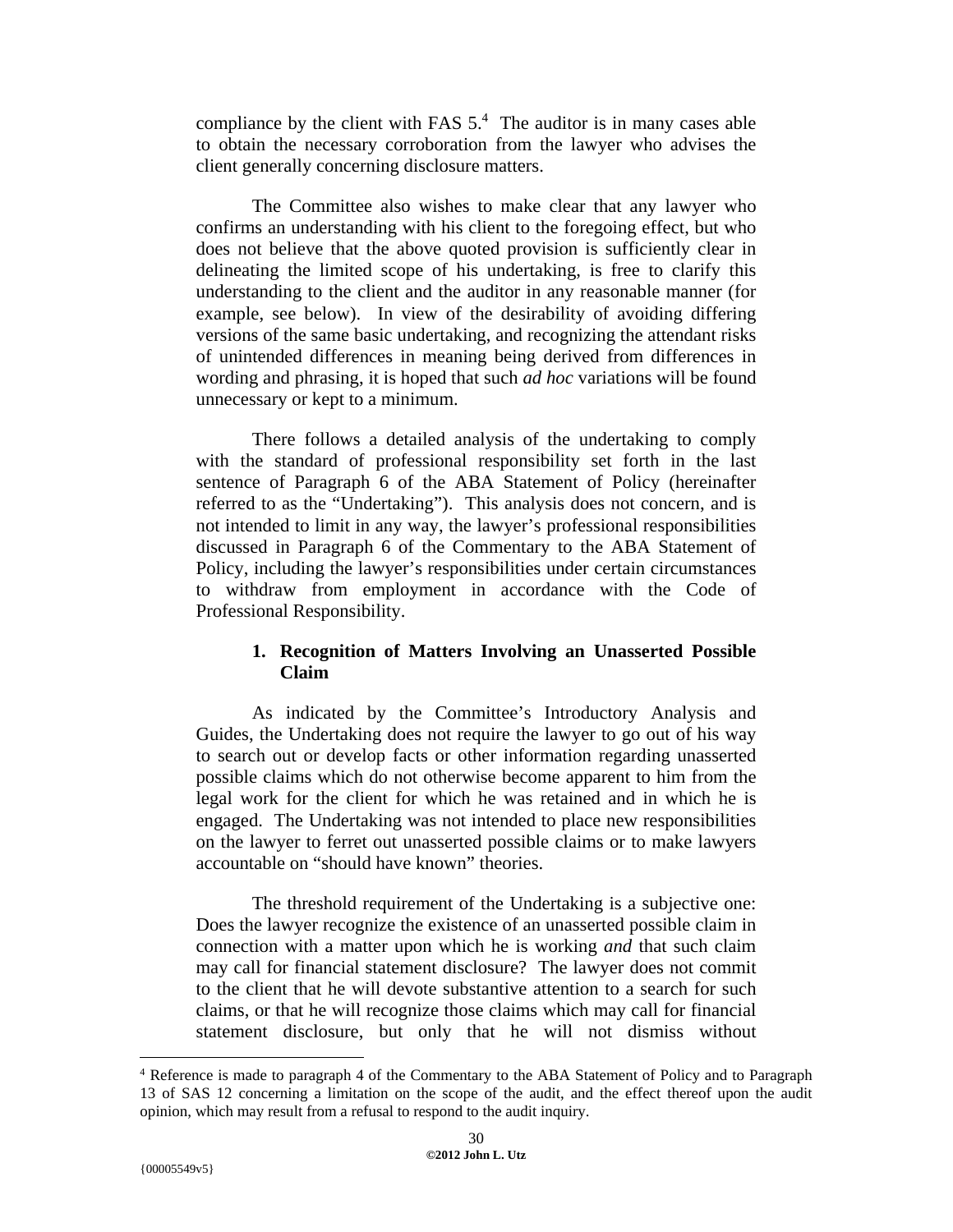consideration an unasserted possible claim if, in fact, he realizes that one is present in connection with the mater or matters with respect to which he is providing legal services to the client and recognizes that it may call for financial statement disclosure.

## **2. Recognition that an Unasserted Possible Claim May Call for Financial Statement Disclosure.**

The question of recognition by a lawyer that an unasserted possible claim "may call for financial statement disclosure" has apparently proven perplexing to some lawyers, who point out that lawyers are not usually well versed in the field of financial accounting and reporting.<sup>5</sup> By including this element in the "triggering" considerations, it was not intended that the sweep of the Undertaking be expanded. On the contrary, it was included to limit the Undertaking to those matters recognized by the lawyer as having sufficient substance and merit so as to warrant some measure of focused attention, first by the lawyer and, if the lawyer concludes the matter must be brought to the attention of the client, then by the client. The Undertaking does not require the lawyer to bring to the client's attention unasserted possible claims which he regards to be frivolous or otherwise lacking in meaningful substance.

# **3. Form a Professional Conclusion that the Client Must Consider Disclosing an Unasserted Possible Claim**

The Introductory Analysis and Guides also point out that the Undertaking does not require, once an unasserted possible claim is recognized to be a mater which may call for financial statement disclosure, the lawyer to carry on an investigation by searching out or developing facts and information beyond such as are already available to him from the assigned legal work in which he is engaged. On the contrary, the lawyer's consideration of the matter, vis-à-vis advice (*i.e.* notification) to the client, is to be based on the facts and information at hand. On the basis of such facts and information, the lawyer must ask himself whether he can form a conclusion, as a lawyer, that there is sufficient likelihood that (i) the unasserted possible claim is probable of assertion, (ii) if asserted, there is a reasonable possibility that the outcome will be unfavorable, and (iii) the unasserted possible claim is material to the client, so that *the client must consider* whether disclosure of the unasserted possible claim is required.<sup>6</sup> The Undertaking does not require further action on his part unless, on the basis of his existing knowledge, the lawyer concludes the unasserted possible claim recognized by him appears to have a sufficient degree of

<sup>&</sup>lt;sup>5</sup> As discussed below, the procedure intended for the implementation of the Undertaking does not contemplate that the lawyer assume responsibilities for accounting decisions in the ordinary course. <sup>6</sup> The client must determine whether or not the assertion of a claim not yet asserted is "probable"; as pointed out in Paragraph 5 of the Commentary to the ABA Statement of Policy, that judgment will infrequently be one within the professional competence of lawyers.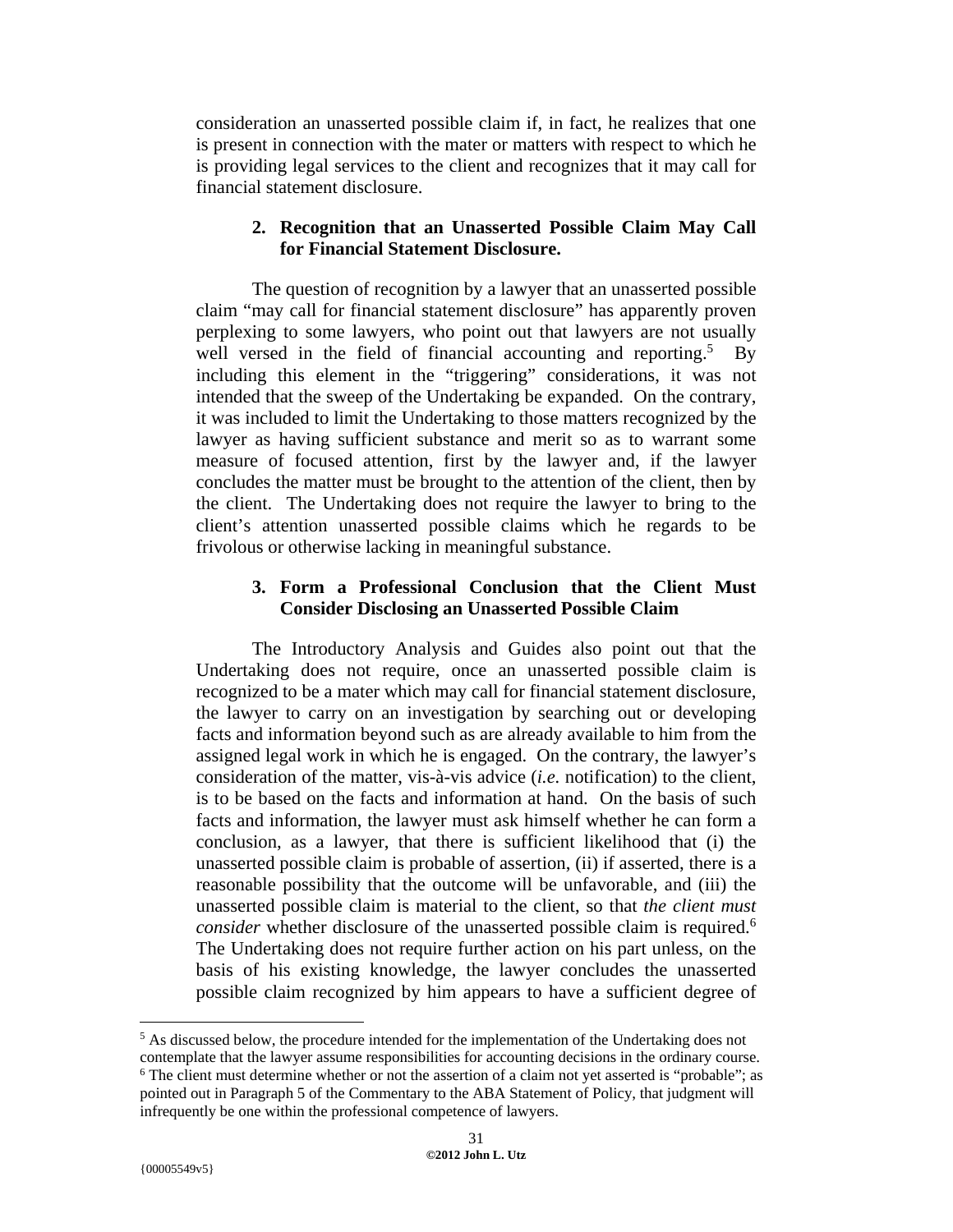likelihood of assertion and of materiality to the client and, assuming assertion, appears to have a reasonable possibility of an unfavorable outcome. For example, the Undertaking does not require the lawyer to speculate upon (and bring to the client's attention) the myriad unasserted possible claims which a fertile imagination, given unlimited time and free rein, might conjure up. The lawyer undertakes only to contact the client when, on the basis of the information in his possession, the lawyer has formed a professional conclusion that the client must – *i.e.*, is required – consider disclosure of the unasserted possible claim which the lawyer has recognized to be such and to be a matter which may call for financial statement disclosure.

# **4. Advising and Consulting with the Client Concerning an Unasserted Possible Claim**

The lawyer's primary obligation to his client with respect to an unasserted possible claim, concluded by him to require consideration by the client for disclosure, is to bring the existence of the matter to the attention of a responsible officer or employee of the client (in many cases, inside counsel may provide a suitable channel of communication) so that the client may deal with the matter in such appropriate manner as the client may determine. The lawyer should satisfy himself that the officer or employee so notified is generally aware of the disclosure requirements of FAS 5 in respect of unasserted possible claims and understands the lawyer's view that the reported claim must be considered by the client in relation to such obligations.

The lawyer should also make clear to the person so notified his willingness, within the limits of his knowledge and training, to consult further with the client, or otherwise assist the client, in the client's consideration of the probability of assertion, the risk of unfavorable outcome, and the materiality to the client of the possible claim. It is likely that, in every case, the lawyer would consult with the client by describing the nature of the possible claim and why the lawyer felt it appropriate to call the matter to the client's attention. If the client also solicits the lawyer's views (such as those bearing on the probability of assertion of the claim or the dimensions of its possible materiality), the lawyer should, of course, consult with the client to the extent he is able to do so. If the lawyer does not normally advise concerning matters of disclosure and may not have sufficient training or experience to do so with confidence, he may note this to the client and offer to make himself available, if the client so desires, to consult with (i) a member of management familiar with financial accounting and reporting who would be in a position to interpret the disclosure requirements of FAS 5 as they relate to the matter at hand, and/or (ii) inside or outside counsel for the client who normally advise the client concerning questions of disclosure.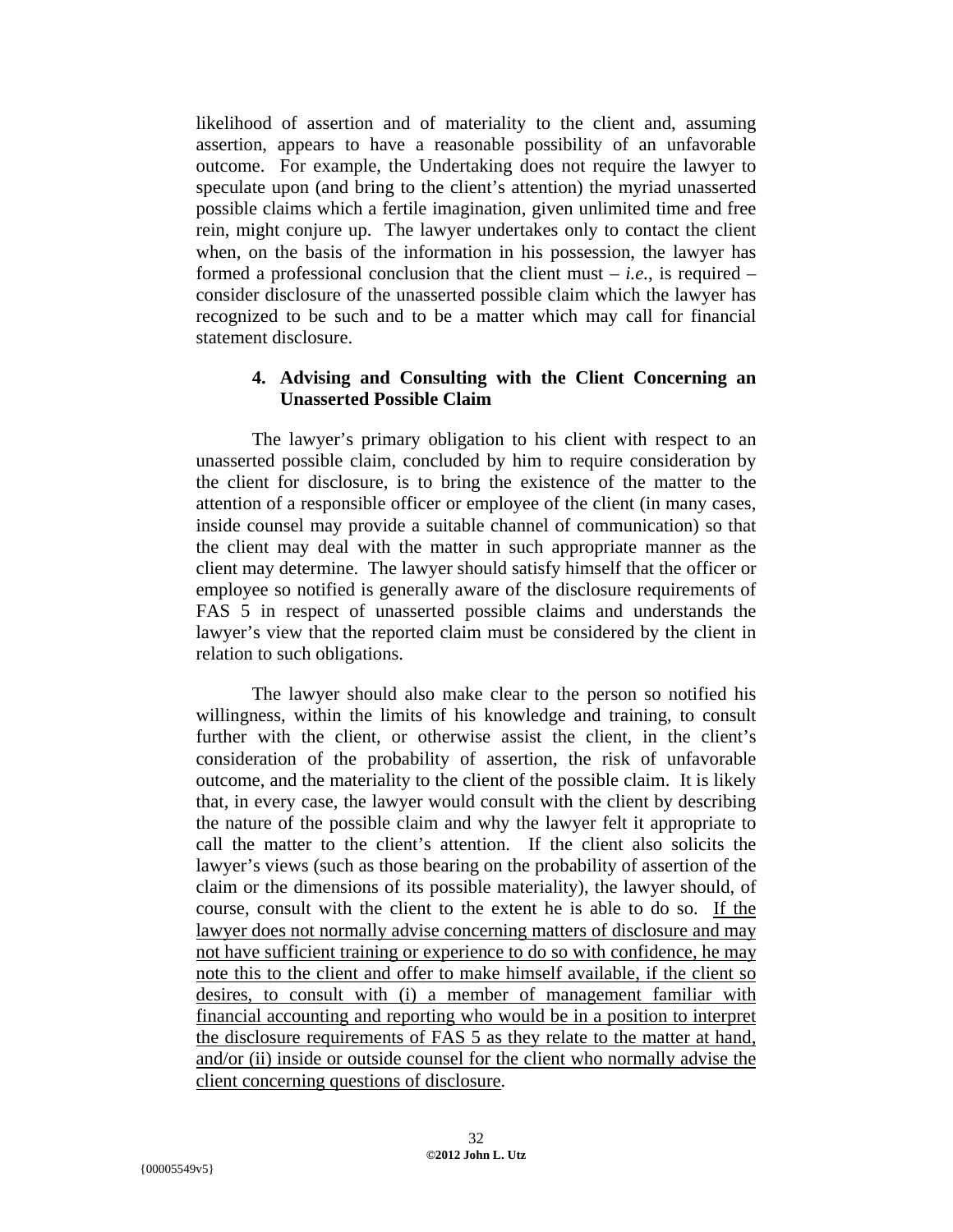The lawyer has discharged his responsibilities to the client if he has notified an appropriately responsible officer or employee of the client concerning the existence of the unasserted possible claim which the lawyer has concluded must be considered by the client for disclosure, has satisfied himself that the person so notified understands the need to consider disclosure of such matter in relation to the requirements of FAS 5, and has provided such person with such information or views as the lawyer has on the basis of his professional competence and experience and of his presently available knowledge of the matter. If the client does not request the lawyer to proceed further, the lawyer need not do so, and he has no responsibility with respect to the client's consideration of and conclusions in respect of disclosure of the unasserted possible claim *unless* the lawyer has advised the client that the lawyer has concluded, as a matter of law, that the unasserted possible claim is probable of assertion and must be disclosed.<sup>7</sup> If the client does request the lawyer to proceed further, the lawyer need do so – and should do so – only to the extent that he has the professional competence and experience to assist in the client's further consideration of the matter.

#### **5. Form of Advice to Client**

There is no requirement that the lawyer advise the client concerning unasserted possible claims in any prescribed manner. Such advice may be oral as well as written. A lawyer may, however, find it useful, recognizing that a question might arise at a later date concerning performance of his undertaking to his client, to have some record of his having brought an unasserted possible claim to the client's attention.

#### **6. Limitations on the Undertaking**

The Undertaking, as set out in the illustrative forms of response to the audit inquiry included in Annex A to the ABA Statement of Policy, is couched in terms of the future (*i.e.*, the lawyer "*will* advise" and "*will* consult"). While the Undertaking cast this way, may be appropriate for the lawyer representing the client on a regular basis, it may not make sense for this lawyer retained to act in a limited capacity, such as special counsel in a lawsuit or other matter where there is no expectation on the part of either the client or the lawyer that a relationship will be maintained following its disposition.

In such circumstances, consideration should be given by the client to omitting the Undertaking from the letter of audit inquiry addressed to such lawyer. If the lawyer is requested to confirm the Undertaking, it would be appropriate for him to comment upon the practicality of his

<sup>&</sup>lt;sup>7</sup> See Paragraph 6 of the ABA Statement of Policy and of the accompanying Commentary; also see Paragraph 5d of SAS 12.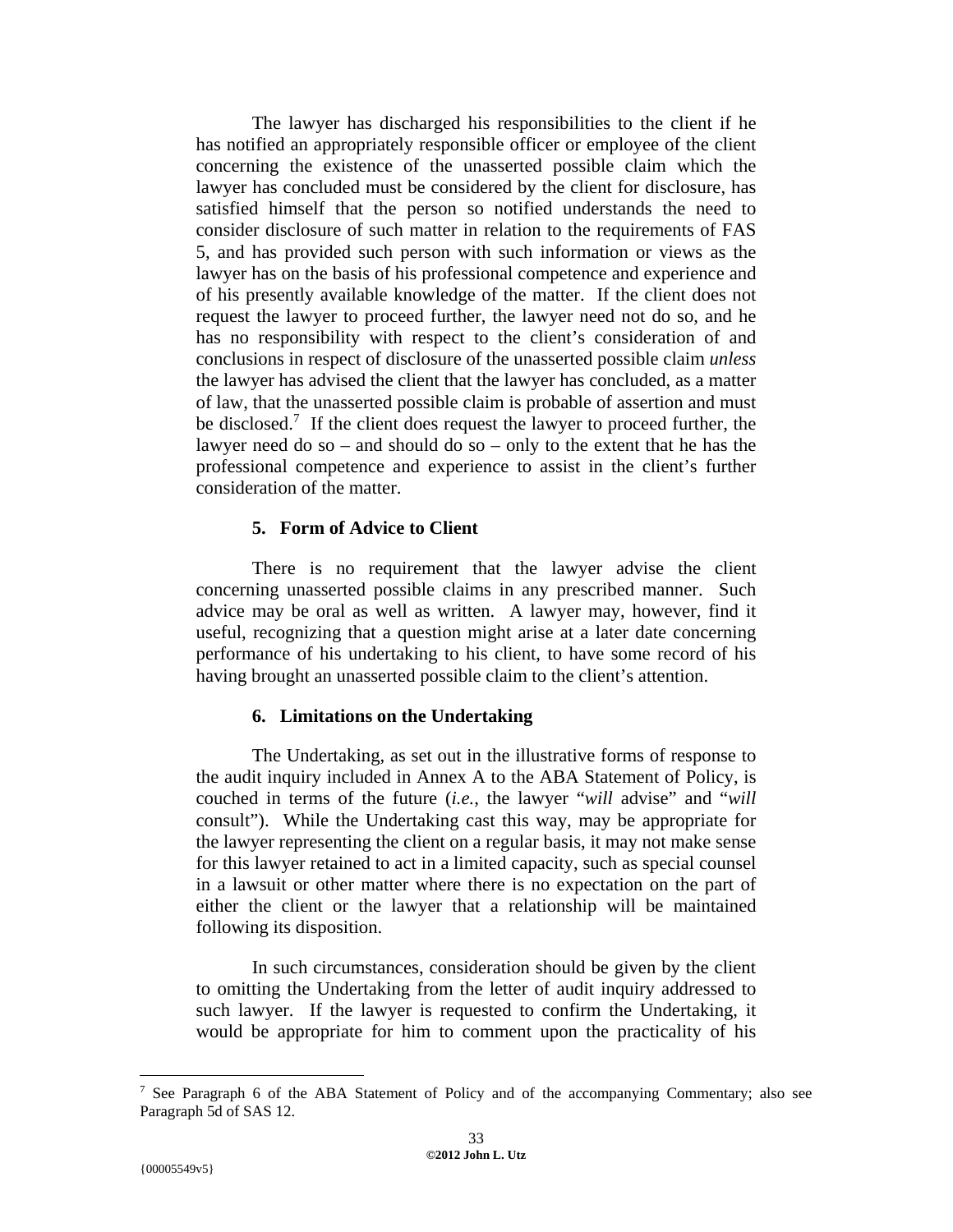future involvement with unasserted possible claims against the client due to the limited scope of his engagement (which may have been completed when the audit inquiry is made).

Depending upon the circumstances, the lawyer may wish to refer back to the description of his engagement or provide other clarifying comment to communicate to the auditor (and his client) special circumstances or considerations bearing upon his confirmation of the Undertaking.

# **ADVICE CONCERNING DISCLOSURE DOES NOT REQUIRE THE LAWYER TO DETERMINE THE CONTENT OF FINANCIAL STATEMENTS**

The ABA Statement of Policy does not require the lawyer to make determinations of what should be included in financial statements or to undertake interpretation of FAS 5 or other accounting requirements. It does recognize, however, that (i) in certain circumstances, as contemplated by the last paragraph of the Commentary to Paragraph 6 of the ABA Statement of Policy, the need for disclosure in the client's financial statements may have become clear to the lawyer and (ii) the lawyer may advise the client concerning the need for disclosure of loss contingencies which are directly relevant to the preparation by the client of its financial statements. A more detailed analysis follows:

## **1. Legal Advice Concerning Disclosure**

As noted in Paragraph 6 of the ABA Statement of Policy, the lawyer may have as a part of his professional engagement the responsibility to advise the client concerning the need for or advisability of *public* disclosure of a wide range of events and circumstances – totally separate and apart from financial statement presentation. The lawyer's role in this regard is not affected by the ABA Statement of Policy. As a practical matter, the initial consideration by such a lawyer of an unasserted possible claim, recognized by him or another lawyer and referred for his consideration, will in all likelihood be in the context of advising the client concerning timely *public* disclosure in a press release, periodic report or registration statement filed with the Securities and Exchange Commission or otherwise.

Even lawyers who may not have been engaged to advise concerning public disclosure matters, and may not have sufficient training or experience to do so with confidence, have traditionally advised concerning required disclosure to third parties. For example, such lawyers often have occasion to advise clients on disclosure matters in dealings with third parties, such as governmental agencies, bank lenders or other parties having commercial relationships with the client, where the absence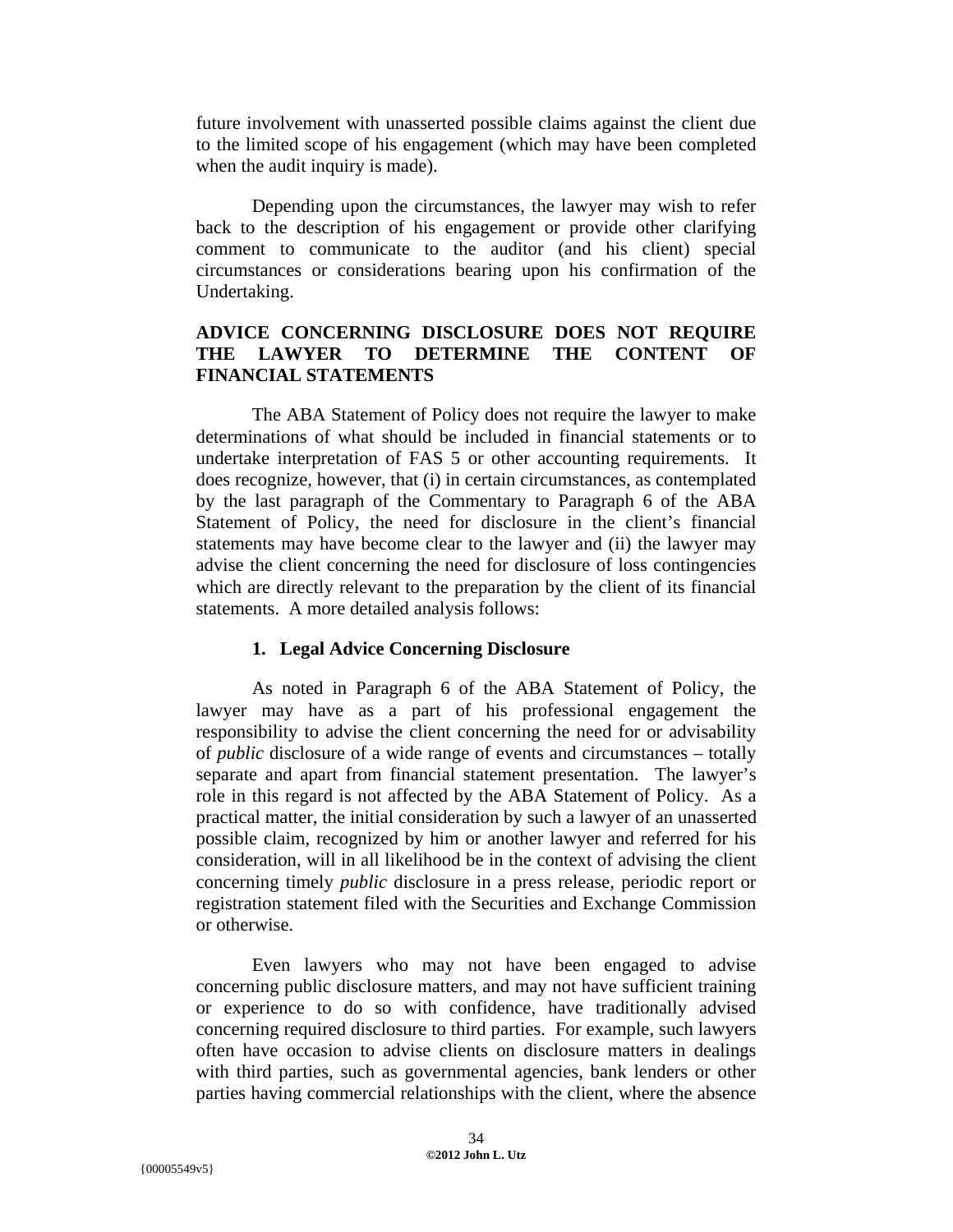of disclosure would or could give rise to fraud. An unasserted possible claim which such a lawyer recognizes must be considered by the client for financial statement presentation (see discussion above would, in most instances, involve the same types of matters as he would normally consider, as part of his professional duties, in the context of disclosure to a third party.

In sum, the *recognition* of an unasserted possible claim, and the consideration of the need for its disclosure (albeit not in the context of financial statement presentation), is a function with which lawyers have some measure of familiarity.

#### **2. Interpretation of FAS 5**

The relevant portions of FAS 5 have been made readily accessible to the lawyers by the publication of excerpts of FAS 5 in Appendix A to the ABA Statement of Policy. In addition, many lawyers, by reason of their training and experience, may be in a position to advise a client concerning the requirements of FAS 5. Neither the ABA Statement of Policy nor the professional responsibility undertaking stated in Paragraph 6 thereof, however, contemplates that the lawyer undertake any interpretation of FAS 5 as it may apply to a particular unasserted possible claim. Unless it has become clear to the lawyer that a disclosure in the client's financial statements is beyond reasonable dispute required, such professional responsibility undertaking requires only that the lawyer bring the existence of the matter to the attention of the client, satisfy himself that the client is aware that the matter must be considered in relation to FAS 5, and consult with the client concerning the matter. To the extent desired by the client, the layer may also provide such information and views as may be within the possession and competence in order to aid the client in its consideration of the need for disclosure in its financial statements.

#### **3. Disclosure to the Auditor**

When the ABA Statement of Policy refers to disclosure, in the context of financial statement presentation, the disclosure which is intended is whether or not the unasserted possible claim must or should be brought to the attention of the auditor by the client. It is not intended that the lawyer make a determination as to the need for the disclosure to be made in the client's financial statements as such, since such a determination is one to be made by the client (subject to review by the auditor). This is equally true with respect to those situations where the lawyer has formed a professional conclusion that the unasserted possible claim is probable of assertion and must be disclosed (*i.e.*, must be disclosed *to the auditor*). Subject to the auditor's responsibility to evaluate conformity of financial statement presentation with generally accepted accounting principles, it is the client who should properly make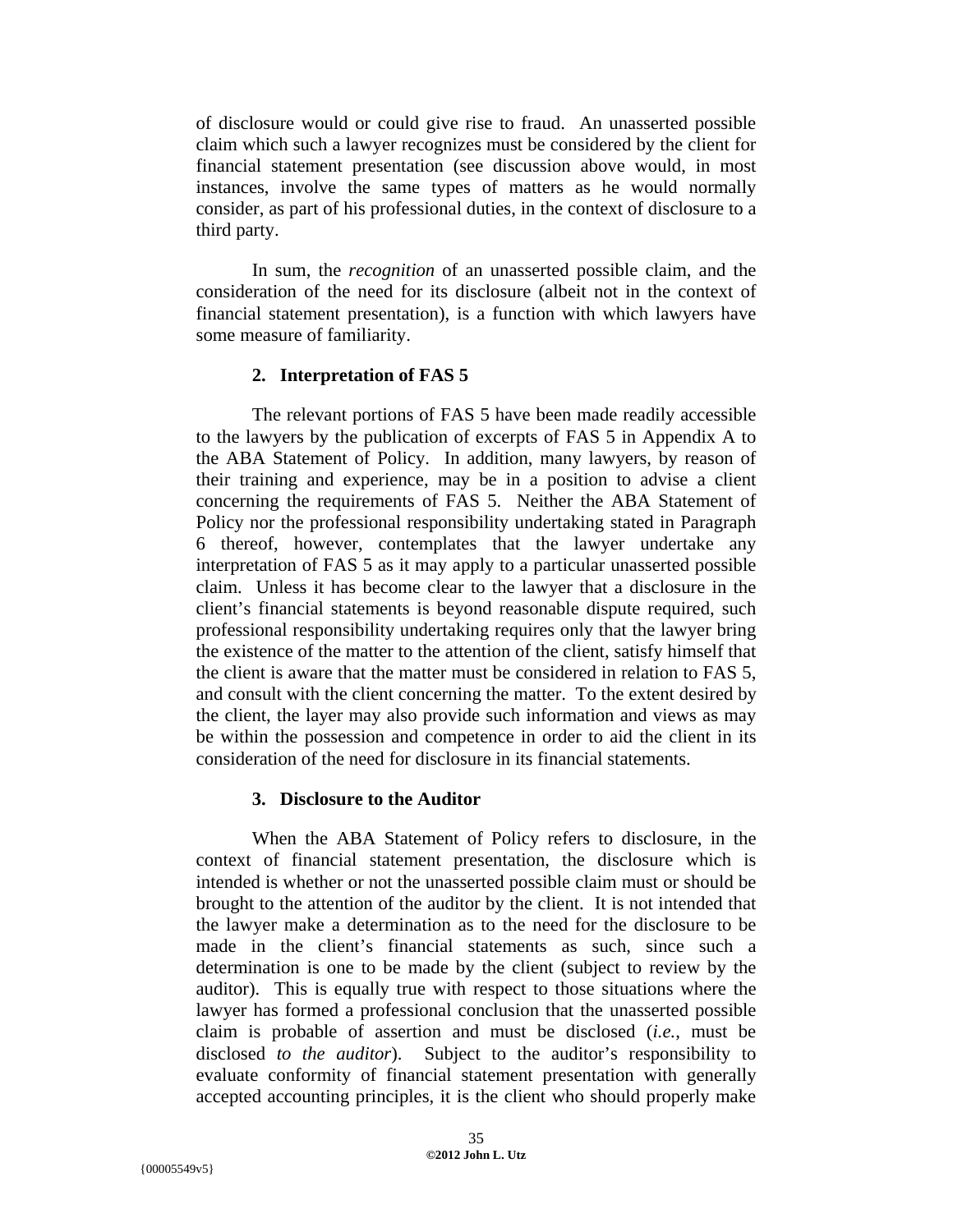the ultimate determination whether or not disclosure of an unasserted possible claim in the financial statements is required by FAS 5, and the client should look to and rely upon the auditor for interpretation of FAS 5. The lawyer's role in advising concerning timely public disclosure, separate and apart from financial statement presentation, should be distinguished; adequate public disclosure may be required, but this may often be accomplished in ways other than or in addition to disclosure in the client's financial statements.

(emphasis added) Second Report, Section on "A Lawyer's Professional Responsibility to His Client With Respect to Matters Recognized to Involve an Unasserted Possible Claim."

**FIN 48**. FAS 5 does not apply to accounting for income taxes. Instead, that accounting is determined under Financial Accounting Standards Board Interpretation No. 48 ("**FIN 48**"), titled "Accounting for Uncertainty in Income Taxes." FIN 48 is an interpretation of Financial Accounting Standards Board Statement No. 109 ("**FAS 109**"). FIN 48, ¶ 3 and Appendix C  $\mathcal{F}$  C2.a n. 1a. Importantly, the standard under FIN 48 for recognizing the financial statement effects of a tax position does not turn on whether an outcome is probable, remote, or neither (as under FAS 5), but instead on whether the it is "more likely than not" that the position will be sustained upon examination. FIN 48 \, 6. If it is more likely than not that a tax position will be sustained upon examination, the client is to recognize the largest amount of tax benefit that is greater than 50 percent likely of being realized upon ultimate settlement with a taxing authority that has full knowledge of all relevant information. FIN 48, ¶ 8 and Appendix A ¶¶ A2 and A4.

The "more likely than not" and "greater than 50 percent" standards under FIN 48 for recognizing the effects of a tax position raise the question whether, in making disclosure to an auditor at a client's request concerning qualified retirement plans or other benefit issues having a tax impact, the attorney may continue to evaluate matters under the "probable" and "remote" rubric of the ABA Statement. The ABA Business Law Section's Audit Response Committee, in a draft document dated November 15, 2007 and titled "Statement of Effect of FIN 48 on Audit Response Letters," concluded that:

For purposes of preparing an audit response letter, a lawyer should continue to follow the usual practice regarding whether or not to comment on the expected outcome of asserted and unasserted claims disclosed in the audit response letter, but leave it to the client to assess the likelihood and amount likely of being realized, using the lawyer's assistance as necessary as tax counsel to the client. The lawyers' professional responsibility to advise the client regarding its disclosure obligations continues to apply.

As to the responsibility to advise the client regarding its disclosure obligations with respect to unasserted claims relating to income taxes, this same November 2007 draft states: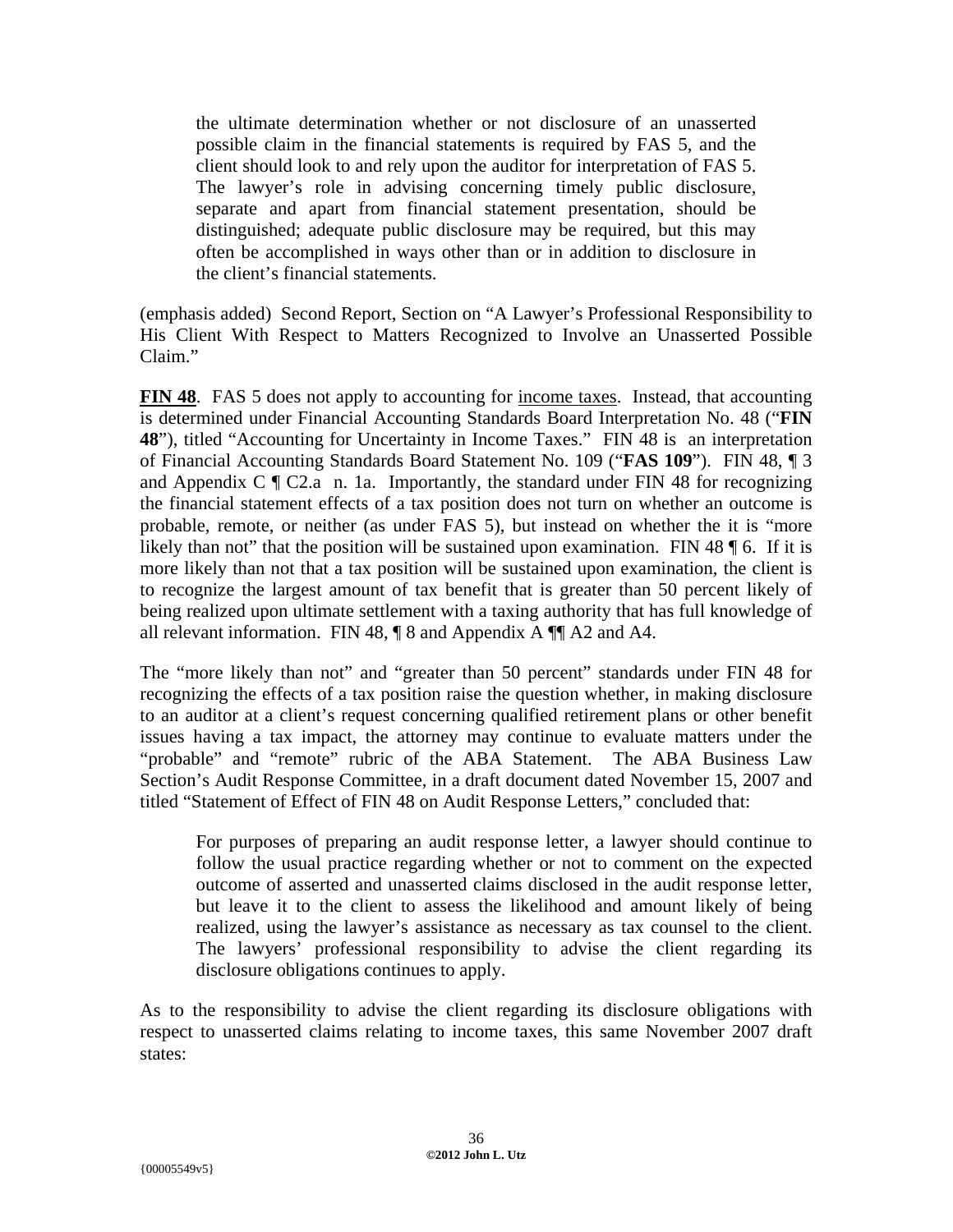Paragraph 38 of FAS 5 (which is quoted in the Commentary to the Treaty) discussed when assertion of an unasserted possible claim is to be considered probable, and leaves to the client to determine whether assertion of the claim is probable, and leaves to the client to determine whether assertion of the claim is probable (i.e., likely to occur). If the client determines that assertion is not probable, then no accrual or disclosure is required, and so long as the lawyer believes the client has a reasonable basis for its determination, the lawyer is not required to disclose the unasserted claim in the audit response letter or take other action.

FIN 48 has amended Paragraph 38 of FAS 5 to make Paragraph 38 inapplicable to income taxes, and proceeds on the assumption that, in assessing whether the client satisfies the "more likely than not" criterion, it is to be presumed that the client's tax position will be examined by the relevant taxing authority that has full knowledge of all relevant information (see Paragraph 7a of FIN 48). Accordingly, a lawyer can no longer rely on the client's judgment that a taxing authority will not assert a claim against the client in determining what to report with respect to unasserted contingencies relating to income taxes. Instead, in cases where the lawyer has rendered substantive advice to the client with respect to a material unasserted contingent liability relating to income taxes, if the client does not take the initiative in asking the lawyer to mention the contingency in the audit response letter, the lawyer should remind the client of its obligation under FIN 48, and if the lawyer is not satisfied that the auditor has been or will be made aware of the material unasserted claim concerning income taxes to which the lawyer has devoted substantive attention, the lawyer should consider whether to withdraw from the engagement or take other remedial action.

**The upshot, under both FAS 5 (for non-tax matters) and FIN 48 (for tax matters), seems to be that an attorney should not volunteer information about unasserted claims the client has not specifically identified in its letter requesting disclosure. Where, however, the attorney has formed a professional judgment that the client must disclose or consider a disclosure, the attorney should so advise the client**. If, as a matter of professional responsibility, the attorney concludes that disclosure is required and the client refuses to disclose, the attorney may need to consider withdrawal from the engagement or "other remedial action." Annotated Model Rule 1.6. The Commentary to the ABA Statement explains this as follows (citing the pre-Model Rule ethical standards):

[W]here, in the lawyer's view it is clear that (i) the matter is of material importance and seriousness, and (ii) there can be no reasonable doubt that its non-disclosure in the client's financial statements would be a violation of law giving rise to material claims, rejection by the client of his advice to call the matter to the attention of the auditor would almost certainly require the lawyer's withdrawal from employment in accordance with the Code of Professional Responsibility. (See, e.g., Disciplinary Rule 7-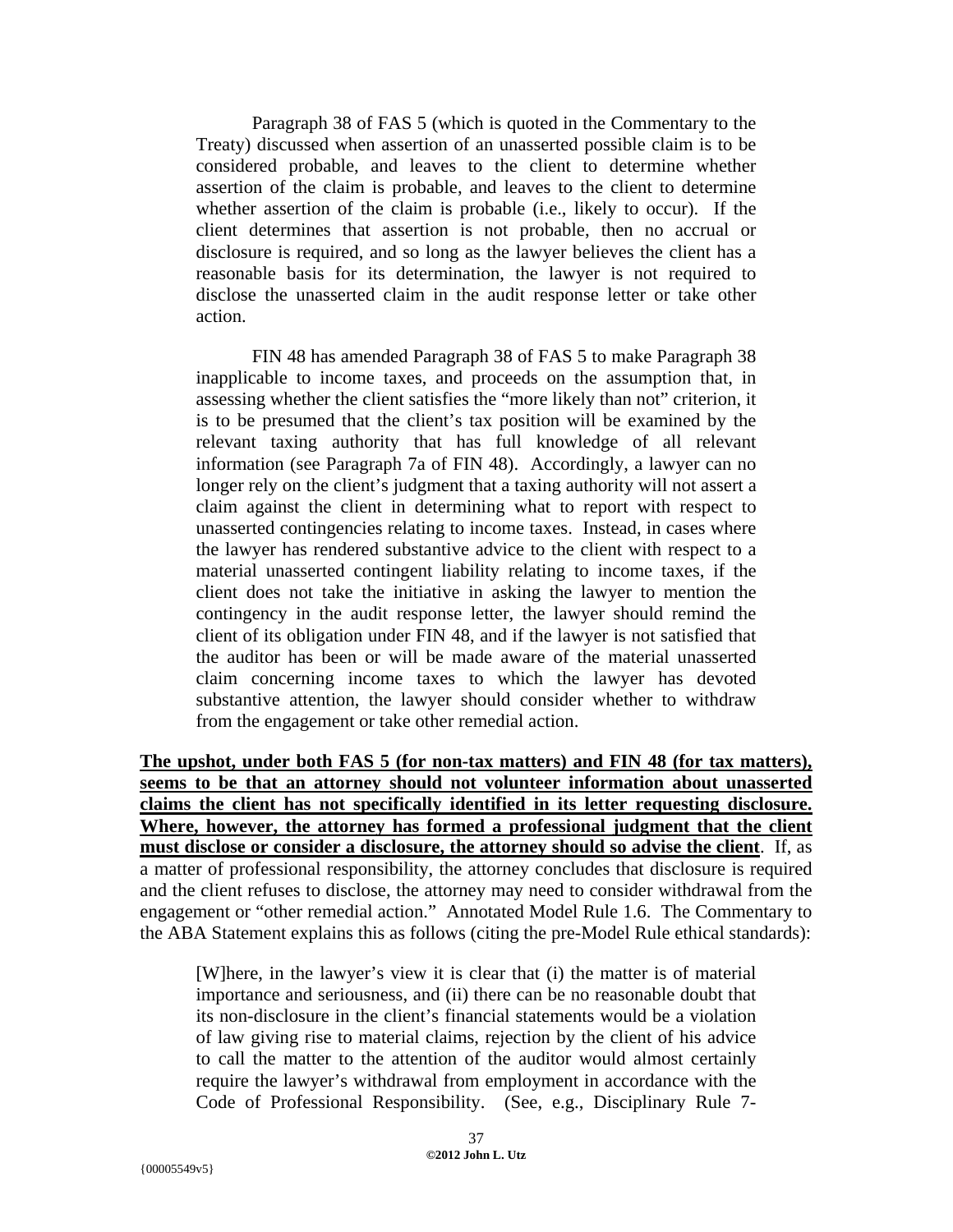$102(A)(3)$  and (7), and Disciplinary Rule 2-110(B)(2).) Withdrawal under such circumstances is obviously undesirable and might present serious problems for the client. Accordingly, in the context of financial accounting and reporting for loss contingencies arising from unasserted claims, the standards for which are contained in FAS 5, clients should be urged to disclose to the auditor information concerning an unasserted possible claim or assessment (not otherwise specifically identified by the client) where in the course of the services performed for the client it has become clear to the lawyer that (i) the client has no reasonable basis to conclude that assertion of the claim is not probable (employing the concepts hereby enunciated) and (ii) given the probability of assertion, disclosure of the loss contingency in the client's financial statements is beyond reasonable dispute required.

ABA Statement, Commentary ¶ 6.

**Privilege vis-à-vis the IRS**. The IRS, under Internal Revenue Code Section 7602, generally has the power to examine any books, papers, records, or other data which may be relevant or material to the determination of a taxpayer's tax liability. Code Section 7525 does, however, require the IRS to honor the same common law protections of confidentiality which typically apply to communications between a taxpayer and an attorney. This protection is extended not only to communications with attorneys, but also to communications with other "federally authorized tax practitioners," which would include CPAs. This Code Section 7525 privilege applies, however, only with respect to "tax advice," and not with respect to a tax practitioner's "work product" in *preparing* a return nor to "communications between a tax practitioner and a client simply for the preparation of a tax return." *U.S. v. KPMG, LLP*, 316 F.Supp.2d 30, 35 (D.D.C. 2004), cited in *U.S. v. Textron Inc. & Subsidiaries*, 507 F.Supp.2d 138, 147 (D. R.I. 2007).

Under its current policy, the IRS will generally seek tax accrual work papers only in limited circumstances, such as where taxpayers claim the benefits of a listed transaction. IRS Announcement 2002-63. Of concern is the case of *U.S. v. Textron Inc. & Subsidiaries*, 507 F.Supp.2d 138 (D. R.I. 2007), where the IRS did summons tax accrual work papers. The court in *Textron* concluded that attorney-client privilege was lost when Textron provided its work papers to its independent auditor, even though Textron permitted its auditor to examine tax accrual work papers only with the understanding that the information was to be treated as confidential. Despite the loss of attorney-client privilege, the Service failed in obtaining the work papers, because the requested documents were protected by the work product privilege.

**Sarbanes-Oxley**. The wildcard concerning an attorney's disclosure obligations to auditors of a public company is the effect of Section 303 of the Sarbanes-Oxley Act of 2002 ("SOX"). SOX established the Public Company Accounting Oversight Board (the "PCAOB") to oversee the audit of public companies subject to the securities laws. SOX § 101(a). The PCAOB is charged with establishing auditing standards for public companies, which it may, if it wishes, do by adopting standards proposed by one or more professional groups of accountants. SOX  $\S$  103(a)(1). Although the PCAOB has the